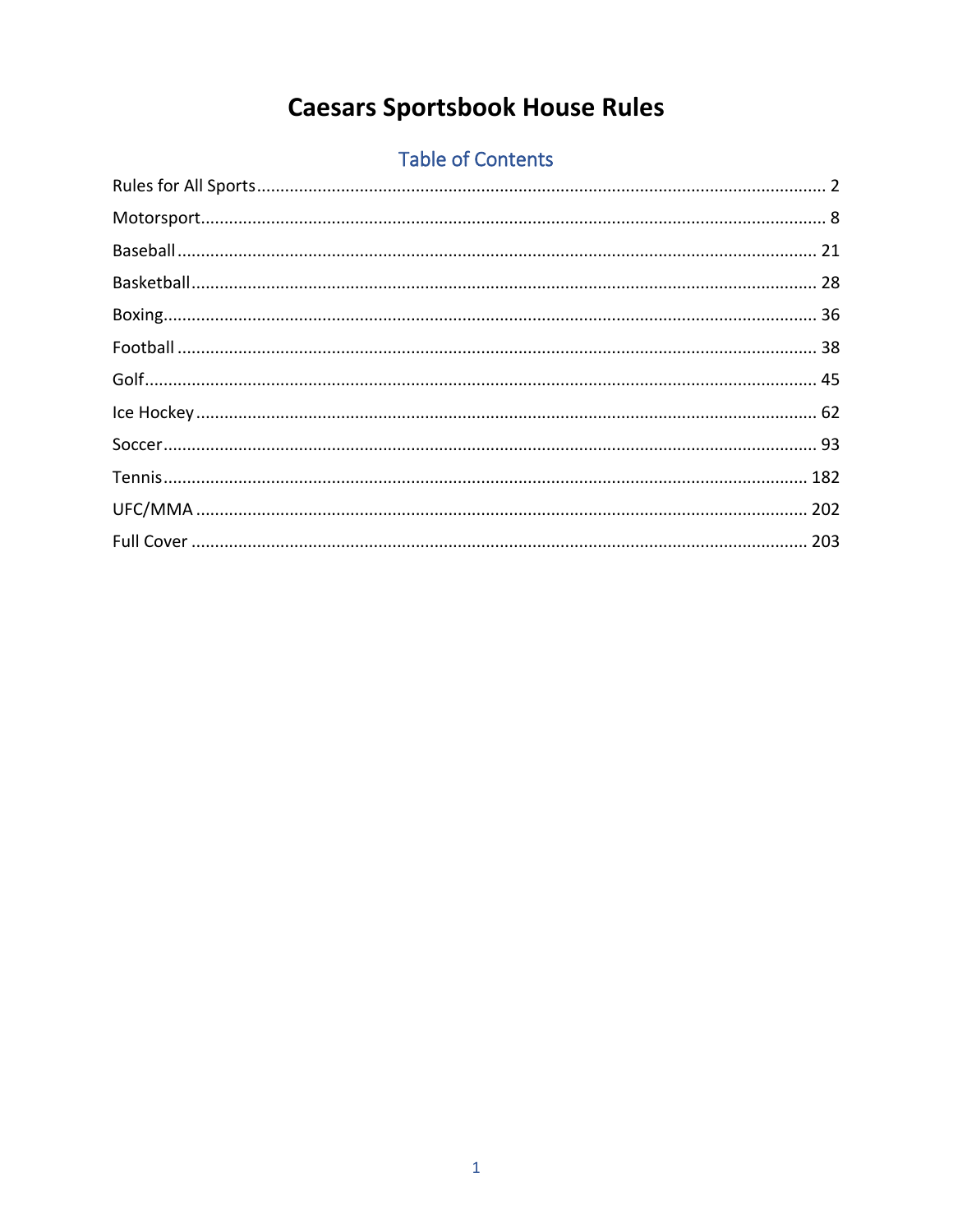# <span id="page-1-0"></span>Rules for All Sports GENERAL BETTING RULES

# 1. RIGHTS OF MANAGEMENT

We only accept bets on approved sporting events, numbers betting or special events as listed in these House Rules or where the bet has been agreed and authorized by the Caesars Sportsbook Trading Department. Any bets accepted in error and not so authorized or covered will be declared void and refunded. For a listing of Washington State Gambling Commission Authorized Sports Wagering menu, please go to [www.wsgc.wa.gov/tribal-gaming/sports-wagering-menu](http://www.wsgc.wa.gov/tribal-gaming/sports-wagering-menu)

Wagers may be accepted at other than the posted odds, please check your ticket prior to confirming and accepting the wager. For all events that offers a FIELD wager option, FIELD is defined as any participant/team that does not offer their own odds regardless of where they are listed in the wager offerings.

All wagers will be deemed to have been accepted from the individual placing the wager only, and not on behalf of any entity. Wagering rules and conditions are subject to change; please refer to odd's displays for details. If there is a conflict between a stipulation on an odds display and these House Rules the stipulation on the display will prevail.

Management will keep a record of all point spreads, odds, final scores and related betting proposition statistics to protect both the customer and Caesars Sportsbook in case of an obvious computer, mechanical, technical or human error

The use of two-way electronics communication devices while you are at the retail counter placing a wager is prohibited.

Due to the current COVID-19 protocols being used by each individual Sports League, please be aware that wagers based on season start dates and length, game length, game time, number of games played, players eligible and any other type of wager available may be affected. Seasons, games, or players being altered, shortened, cancelled or declared out due to the COVID-19 Pandemic may include but not be limited to a "No Action" refund depending on the type of wager that was placed. For any questions, please contact Customer Support or see a Sportsbook Employee for clarification.

# 2. TICKET ACCURACY

- a. Please check your ticket for accuracy as all tickets go as written after you leave the wagering counter. Once a wager is accepted by both parties, tickets will not be altered or voided except at the discretion of Management and with the approval of both parties.
- b. No winning wager will be paid without the customer copy of the wagering ticket, except for lost, stolen or unreadable tickets which will be honored as stated below.
- c. In the retail setting, management is not responsible for lost, stolen, altered or unreadable tickets. For all honored lost or stolen tickets, once the rightful owner of a winning ticket has been determined, payment will be made as soon as possible. For all lost, stolen or unreadable tickets where the rightful owner cannot be immediately determined the waiting period for honored claims will be one (1) year from the time of the event, after which they are void. All determinations concerning the owner of lost or stolen tickets shall lie in the absolute discretion of Management and shall be final.
- d. Winning tickets expire after one (1) year from the time of the event.
- e. Payoffs may be delayed until the next regular banking day at Managements discretion.
- f. Payoffs up to \$400,000 can be paid in cash. Amounts higher than \$400,000 will be paid by check or wire transfer.
- g. The time on the tickets is Eastern Standard Time.
- h. Winning tickets may be mailed in for redemption to the address on the reverse side of the ticket. See the reverse side of the wagering ticket for mail-in collection instructions and address. If a self-addressed envelope is not included, a processing fee may be charged.

# 3. WINNINGS BY PATRON

The maximum winnings categories listed below apply to bets placed at retail outlets. The maximum winnings categories are in U.S. Dollars. A bet is accepted on the basis that it is the investment of one customer only and the following maximum amounts that can be won are established by limiting the maximum wager amount by a customer in one day.

Where bets have been placed on different days, the maximum amount that can be won in one day's betting is determined by the day on which the final event on each bet is resolved, rather than the day on which each individual bet is placed.

Where selections taken from the different categories listed below are combined in multiple or accumulative bets, the lowest maximum winnings limit will apply.

#### SPORT MAXIMUM PAYOUT

o \$25 Million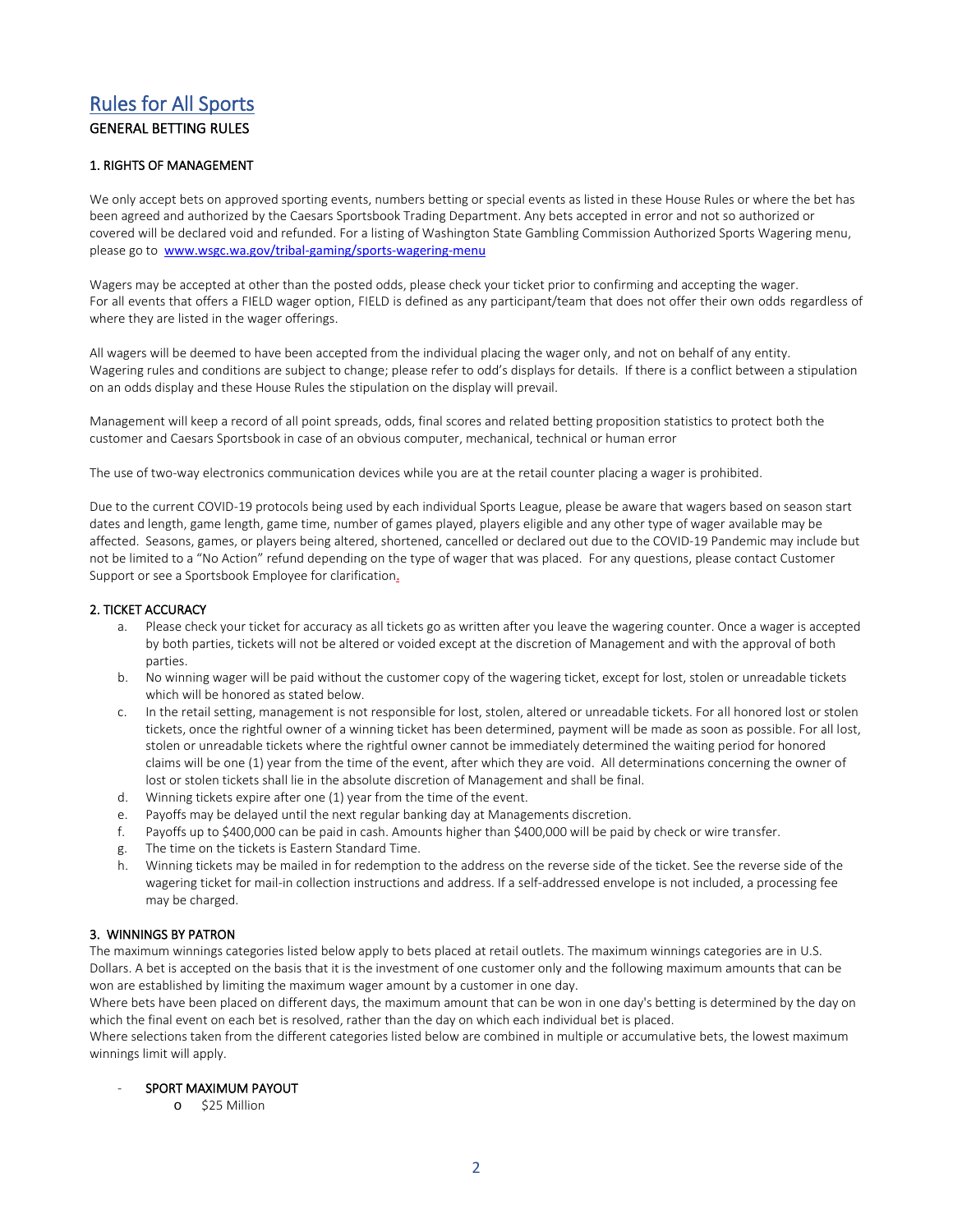Management determines the minimum and maximum wagers on all events. All account wagers may only be funded by way of US Currency, Credit/Debit Card, Pre-Paid Card, ACH, Prior Wager Winnings on Account or any way deemed allowable by the IGB.

Patrons shall place a wager only on their own behalf and shall not wager on the account of or for any other person. All retail wagers may be funded in cash, voucher or other method approved by IGB, per management discretion.

# Calculations for wager types are as follows:

Money line payoff – The money line is expressed as a three-digit number. For example,

- 1. -150 means a player must bet \$150 for every \$100 they wish to win, and multiples thereof. Or, +140 means a player will win \$140 for every \$100 bet.
- 2. Point spread payoff Bets on the point spread are offered at 11 to 10 odds, unless otherwise stated. For example, a player must bet \$11 to win \$10, or \$110 to win \$100.

3. Parlay payoff – In the event of a void leg or wagering tie within a parlay, the parlay reduces to the next lowest amount of legs. In the retail outlets:

- 1. PAYOUTS (ROUNDING)
	- a. All payout calculations for Retail bets are rounded to the nearest nickel.
	- b. Rounding of the payout of all cash-equivalent bets to the nearest nickel are:
		- 1 cent and 2 cent amounts to be rounded down to 0 cent
		- 3 cent and 4 cent amounts rounded up to 5 cents
		- 6 cent and 7 cent amounts to be rounded down to 5 cents
		- 8 cent and 9 cent amounts rounded up to 10 cents
	- c. Rounding is applied to all bet types and including wagers refunded due to them being cancelled, voided or pushed bets
- 2. PAYOUTS (CALCULATION)
	- a. Calculations for wager types are as follows:
		- Odds Odds can be displayed in American, Fractional, or Decimal format (display at patron selection on Kiosk). Payout calculation is the same regardless of selected odds format.
		- Parlay payoff Parlay odds are calculated by multiplying odds of each leg within the Parlay. In the event of a Void leg within a Parlay, the Parlay will ignore that selection.
		- Teaser payoff Teaser pay charts are posted alongside the house rules.

# Determining a Winner:

- 1. The winner of an event or game will be determined on the date of the event's conclusion. Management does not recognize suspended games, protests, overturned decisions, changes to the score, etc. any time after the date that the event was completed. Management, at its sole discretion, may delay payment of winning wagers if the final score is questioned or challenged.
- 2. The winner of an event or proposition wager that occurs while a game or match is in progress will be used to determine the winner as soon as the event is complete, regardless if the game or match is played to its conclusion, unless otherwise specified.

# Same-Game Parlay Rules

- 1. If any leg of a Same-Game Parlay bet relates to an existing market on site, rules for that market will apply. For example, if a Same-Game Parlay bet includes a player to score an anytime touchdown & the selected player scores only scores via passing touchdowns, this bet will be graded a loser because the Anytime Touchdown Scorer rules do not include touchdowns scored as a passer.
- 2. If any leg of the Same-Game Parlay bet is made void or settles as a push, then the whole bet would become a void or a push. The exception to this is if the outcome of the bet requested can still happen.
- 3. A Same-Game Parlay bet may contain up to 10 legs. Same-Game Parlays do not support wagers with more than 10 legs.
- 4. A Same-Game Parlay bet must be placed from a single game. Same-Game Parlay wagers cannot be combined across multiple games.
- 5. If part of the bet requested consists of one of two named players to score at any time during a game, bets placed on that market will stand if one or both of those players play any part in that game.

# 4. NOTIFICATION OF ODDS OR PROPOSITION CHANGES

- a. The latest odds / prices are reflected on the display boards within the Sportsbook
- b. For any wagers being placed via a Kiosk:
	- 1. Once a selection has been added to the bet slip a price/handicap change is indicated on the betslip.
		- It will turn yellow over a 3 second transition.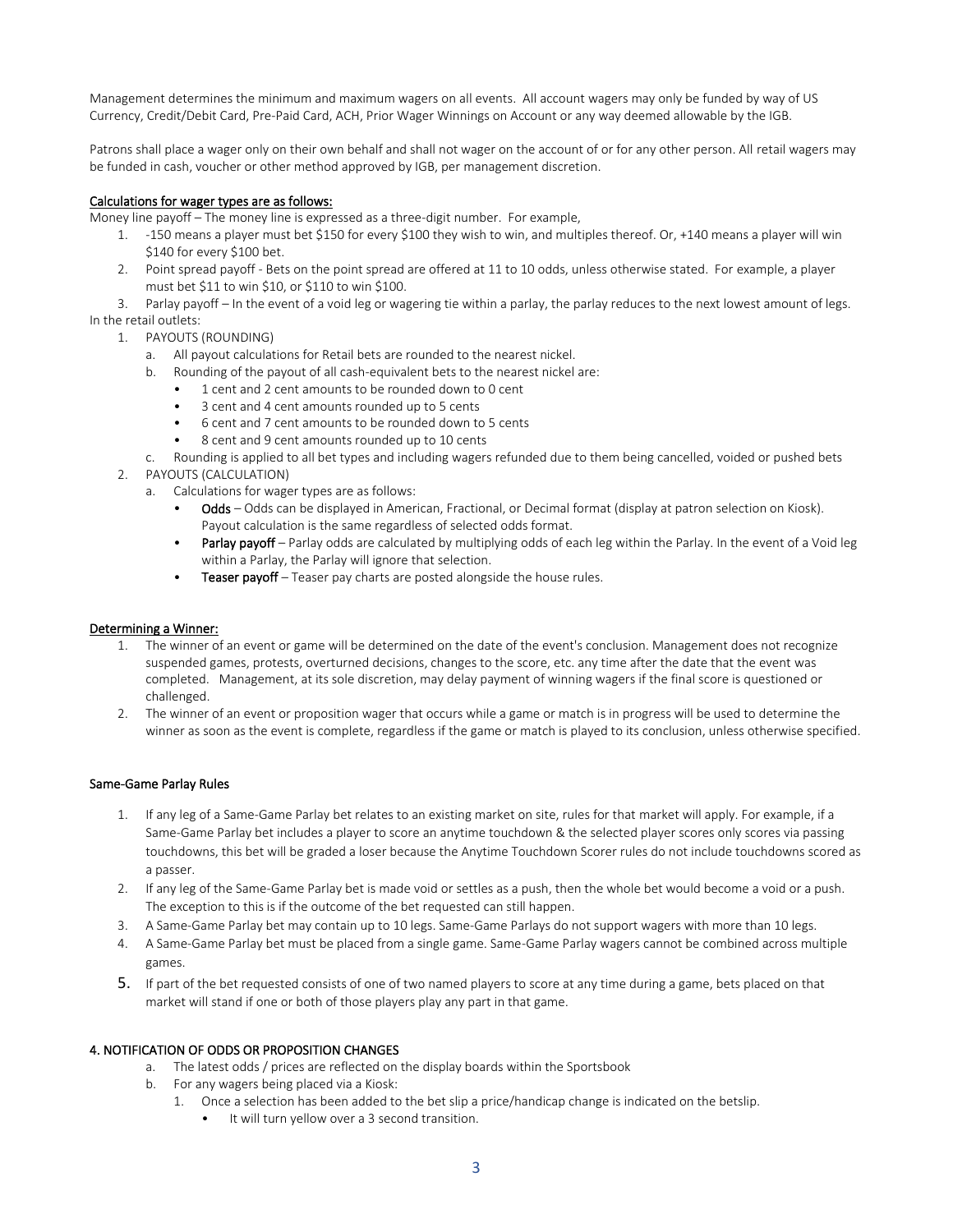- A message is placed at the top of the betslip
- The border around the selection will remain highlighted for the length of time that the selection remains in the betslip or until bet opportunities is recalled (for example selection added/removed)
- 2. If a bet is not placed then a bet placement error is shown.
- c. For any wagers being placed via a teller (using the POS terminal at the window/ counter):
	- 1. Once a selection has been added to the bet slip a price/handicap change is indicated on the betslip.
		- It will turn yellow over a 3 second transition.
		- A message is placed at the top of the betslip
		- The border around the selection will remain highlighted for the length of time that the selection remains in the betslip or until bet opportunities is recalled (for example selection added/removed)
	- 2. If a bet is not placed then a bet placement error is shown to the teller and the patron will be notified.
- d. All prices of wagers as placed are clearly shown on the wager ticket along with the potential return if it wins.

# 5. NON-RUNNERS / NON-PARTICIPANTS AND VOID SELECTIONS

When a selection is made void or does not run, then in single bets the wager will be returned. In accumulative bets the wager will run on to the remaining selection(s) with a two-leg parlay becoming a straight, a three-leg parlay becoming a two-leg parlay and so on. Unless a specific reference is made in the individual section that covers the sport, abandoned or postponed events are void. However, bets in markets that have already been resolved at the time of abandonment, such as 'first touchdown scorer' etc. will stand.

# 6. DEAD HEATS

In a DEAD HEAT the wager money on a selection is divided by the number of runners or competitors involved in the dead heat. The full odds are then paid to the divided wager, with the remainder of the wager money being lost.

# 7. RELATED CONTINGENCIES

Accumulative/multiple bets are not accepted where the outcome of one part of the bet contributes to the outcome of another. If taken in error, the wager will be invested on the selection with the largest price. Where two or more selections are quoted at the largest price, the wager will be divided equally between them. However, where the related parts of the bet are resolved at different times, unless 'special double' or 'special accumulative' odds are available, bets will be settled as instructed with the odds for the second or subsequent legs being determined at each individual stage.

FOR EXAMPLE: In a hockey game, if a parlay mistakenly goes through on the Rangers to win in 60 minute regulation time and the Rangers to win on the money line in the main game market, that would be a related contingency. If the Rangers win in 60 minutes of regulation time, they would also win in the main game money line market. So, in that case, a \$20 parlay would be paid as a straight bet on the best price of the two legs that were parlayed.

# 8. SPORTS GOVERNING BODIES

It is a condition of our acceptance of bets from you that, and by offering to place a bet with us, you represent that:

- a. You are not prohibited from entering into the bet by any term of your contract of employment or other professional contract or any rule of a Sports Governing Body, which applies to you.
- b. You are not aware of any circumstance which would make the placing of the bet a breach of a rule on betting applied by a Sports Governing Body.
- c. Where the bet is placed on the outcome of a race, competition or other event or process or on the likelihood of anything occurring you do not know the outcome of the event or have not been involved in events which adversely affected the potential outcome.
- d. In the event of any such representation by you proving to be false your wager will be returned and we shall not be obliged to pay any winnings which might otherwise have been payable in respect of the bet.
- e. We have a memorandum of understanding with Sports Governing Bodies where we will share information with them where there is suspicious betting, or where we identify bets that have not been placed in accordance with our rules for Sports Governing Bodies.
- f. You are not a "Prohibited participant" which means any person who is prohibited from participating in sports betting activities. This includes any individual whose participation may undermine the integrity of the wagering or the sports event or for other good cause, including but not limited to: any individual placing a wager as an agent or proxy; any person who is an athlete, coach, referee, a player or a referee personnel member, in or on any sports event overseen by that person's sports governing body based on publicly available information; a person who holds a position of authority or influence sufficient to exert influence over the participants in a sporting contest, including but not limited to coaches, managers, or athletic trainers; a person with access to certain types of exclusive information on any sports event overseen by that person's sports governing body based on publicly available information, or a person identified by any lists provided by the sports governing body to the division and the racing commission.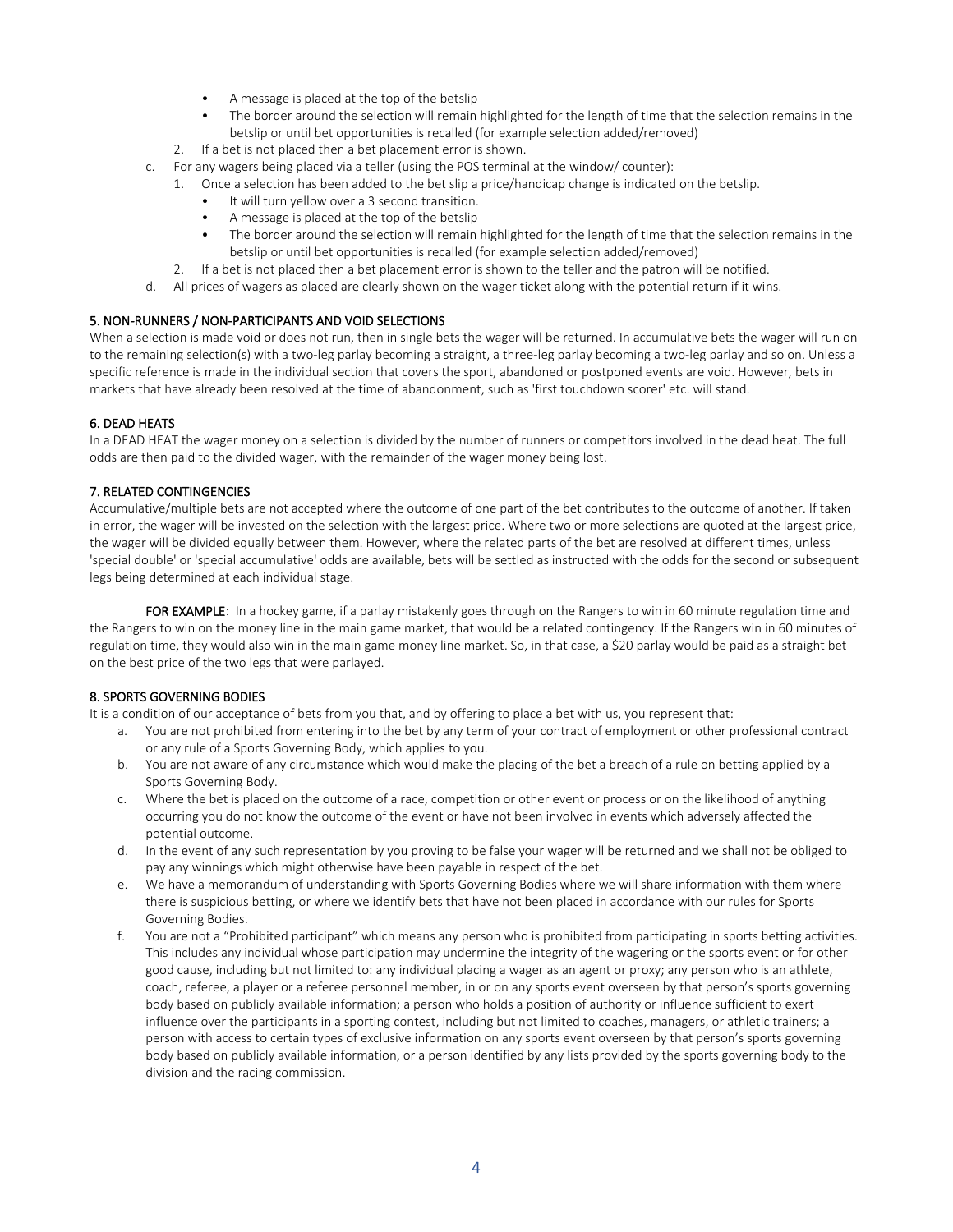# 9. DATA SUPPLIED BY A THIRD PARTY

Please be aware that data such as current scores, time elapsed etc. that is displayed on our site or on our text screens is sourced from a 'live feed' provided by a third party and may be subject to time delay and/or be inaccurate. If you rely on this data to place bets, you do so entirely at your own risk and Caesars Sportsbook accept no responsibility for any loss (direct or indirect) suffered by you as a result of your reliance on it.

# 10. RIGGING

We reserve the right to withhold payment or void any bet(s) if we have any reasonable suspicion and/or evidence that the prices or the pool have been manipulated or where a race, event or match has been rigged and this reasonable suspicion and/or evidence has caused us to report the match to the proper regulatory authorities. Evidence of the above may be based on the size, volume or pattern of bets placed with Caesars Sportsbook across any or all our betting channels.

# 11. TIME OF ACCEPTANCE

If betting Live is available, bets will stand and be settled at the current Live price at the time the bet was struck. Where betting Live is not available, any bet that is inadvertently accepted after this time will be void, unless we are satisfied that the bet was placed before the actual start of the event, except in the following circumstances: on a Golf event up to 15 minutes after the start time; a Soccer match up to 15 minutes after the start time, provided there has been no goals scored or players sent off and any of the following sports events up to 5 minutes after the start time: Football; Baseball; Basketball; Cricket; Cycling; Darts; Ice Hockey; Rugby; Tennis.

# 12. LIVE BET ACCEPTANCE

For the purposes of security and integrity, Live bets (meaning events that have already started) are subject to an automated time delay prior to acceptance.

Prior to clicking "place bet," if the price changes on a selection, the price will update automatically in your bet slip. After clicking place bet, if there is a minor price change resulting in a higher payout on a selection, the bet will be accepted at the new price. If the price changes by more than 5%, the bet will not be placed and it will be re-offered in the bet slip at the new price. A bet will never be placed at worse odds if the point spread, total or any additional market sees an adjustment to the line. Price change thresholds are subject to review and change with regulatory approval.

A betting market may be suspended when something of significance occurs or is likely to occur (ex: goal, touchdown, ejection, etc.). Betting markets may also be suspended due to the time elapsed in the match, the market becoming uncompetitive or for technical reasons. The above examples are not exhaustive and there may be other reasons that are not listed. While a market is suspended, bets cannot be placed and Cash out may not be available.

# 13. OBVIOUS PRICE OR TERMS ERRORS

We do all that we can to avoid errors, however we cannot accept responsibility for obvious errors, also referred to as palpable errors, or omissions in respect of the announcing, publishing or marking of prices, spreads, or results that occur despite our every effort to ensure total accuracy.

- 1. A non–exhaustive list of "obvious errors" is as follows:
	- o the prices/terms offered are materially different from those available in the general market at the time the bet was placed;
	- o the prices/terms offered at the time the bet is placed are clearly incorrect given the probability of the event occurring;
	- o odds or terms of a bet have been misquoted as a result of human or system error;
	- o where we have continued to accept bets on a game which should have been suspended, including where the relevant event is in progress or had already finished;
	- o where an error is made by us as to the amount of winnings/returns that are paid to you, including as a result of a manual or computer input error.
	- o where markets are created and graded for an event or matchup that does not take place
- 2. We reserve the right to correct any obvious error made on a bet placed in one of our betting Live markets and settle at the correct price or terms, which were actually available with Caesars Sportsbook (absent the obvious error) at the time the bet was struck.
- 3. When a bet is placed on a market offered before an event has started and more advantageous odds or terms than those actually available with Caesars Sportsbook are applied, we will either settle the bet at the correct price or terms available with Caesars Sportsbook.

Where the incorrect odds or terms are less advantageous than those available with Caesars Sportsbook, the odds or terms will be amended to the correct odds or terms available.

Example: Caesars Sportsbook briefly displayed live odds of New York Rangers -500 | Draw +400 | Philadelphia Flyers +300 with the live score Flyers 3, Rangers 1. You placed a bet on the Philadelphia Flyers to win the game at +300. Could my bet be overturned at this price?

Yes, because the odds for both teams could be transposed. If this was an obvious error because the odds are materially different from that available in the general market and are clearly incorrect given the probability of each team winning the game, this bet could be void.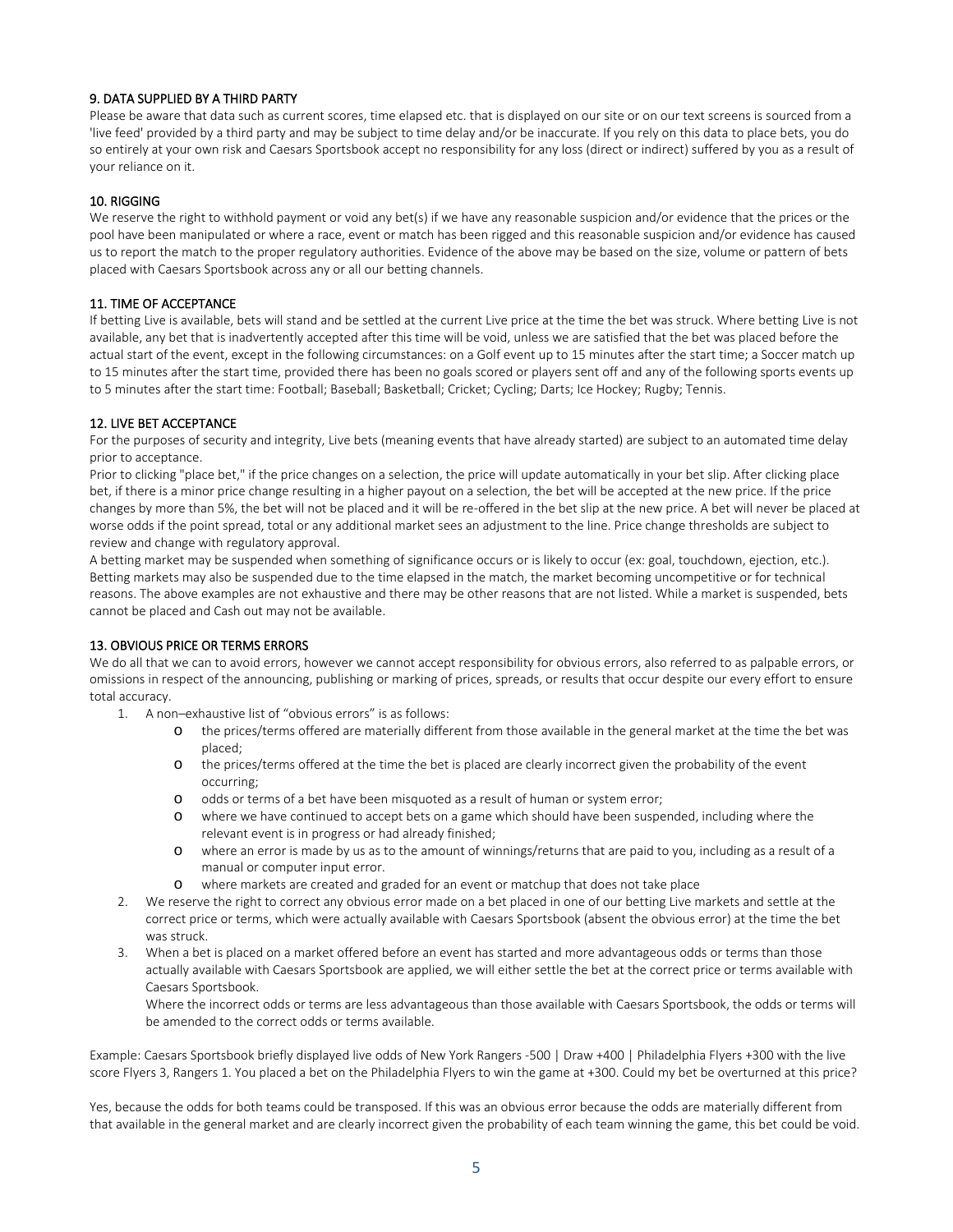# 14. CASH OUT

Cash out gives the opportunity to settle a bet at the value displayed before the market is resulted.

- 1. Cash out is available for a range of markets both Pregame and Live if the bet is still running and betting is still available on every unsettled selection. If a parlay bet is made up of both Pregame and Live markets, cash out will apply to each applicable leg.
	- Example: for a match goals over/under parlay placed live in Arsenal v Liverpool and before play in Chelsea v Stoke, Cash out WILL be available during play in Arsenal v Liverpool and before play in Chelsea v Stoke. Cash out WILL NOT be available during play in Chelsea v Stoke.
- 2. Cash out is available on selected markets if the bet is still running and betting is still available on every unsettled selection for all bet types, including parlays, teasers, round robins, etc.
- 3. Bets can be cashed out when the Cash out value indicates as such.
- 4. Cash out can be accessed in the open bets tab. A pre-determined settlement value will be offered based upon the selections, prices taken and current status of the betting transaction.

Example:

- A \$5 parlay is placed on West Ham, Everton, and Tottenham.
- West Ham and Everton both win their matches and Tottenham is due to kickoff next.
- A Cash out settlement value will be offered on completion of the West Ham and Everton matches, before kickoff and during play of the Tottenham match providing betting is still available. The cash settlement can be redeemed immediately
- 5. The Cash out settlement value is non-negotiable.
- 6. Bets will be capped at the maximum cash in settlement value of \$25,000.
- 7. If the cash in my bet settlement value changes during a settlement transaction, the transaction will not complete and a revised settlement value will be offered, which will have to be accepted before proceeding.
- 8. Where an obvious pricing error, also referred to as a palpable error, occurs that selection may not be cashed out.
	- If the Cash out settlement value has been accepted in error, the Cash out transaction will be made void and the bet will be settled on the original bet instructions with the correct price(s) applied.
	- If subsequent attempts are made to place bets and Cash out on the same market(s) before the obvious error has been corrected then, the Cash out settlement value and the bet wager(s) will be made void.
- 9. Cash out is an automated facility and is subject to the availability of betting. Therefore, if betting is not available on any market with the given bet, a Cash out settlement will not be offered.
- 10. Cash out may be affected if your bet triggers a promotion. See individual promotional terms for details.

# 15. TEASERS

A teaser consists of 2-to-8 Football or Basketball events parlayed together with adjusted spreads and/or totals with special odds applied as shown in the table below.

- 1. If a teaser wager is reduced to one live leg (due to a push, void, etc.), a wager with a winning selection will be paid out at the odds listed in the table below.
- 2. Teasers can only be placed on main, full-game spread and total markets.
- 3. For cross-sport teasers, the lowest odds are applied.

|                         | <b>NFL</b> |        |        | <b>College Football</b> |        |        | Pro + College Basketball |                |        |
|-------------------------|------------|--------|--------|-------------------------|--------|--------|--------------------------|----------------|--------|
| <b>Selections</b>       | 6pt        | 6.5pt  | 7pt    | 6pt                     | 6.5pt  | 7pt    | 4pt                      | 5pt            | 6pt    |
| Level                   | 1          | 2      | 3      |                         | 2      | 3      | 1                        | $\overline{2}$ | 3      |
| 1 (for settlement only) | $-260$     | $-280$ | $-300$ | $-240$                  | $-260$ | $-280$ | $-250$                   | $-270$         | $-300$ |
| 2                       | $-120$     | $-130$ | $-140$ | 100                     | $-110$ | $-120$ | $-110$                   | $-120$         | $-140$ |
| 3                       | 160        | 145    | 130    | 180                     | 160    | 130    | 180                      | 150            | 120    |
| 4                       | 260        | 220    | 200    | 280                     | 250    | 200    | 250                      | 220            | 180    |
| 5                       | 400        | 350    | 300    | 450                     | 400    | 350    | 400                      | 350            | 300    |
| 6                       | 600        | 500    | 450    | 700                     | 600    | 500    | 600                      | 500            | 450    |
| 7                       | 800        | 700    | 600    | 1000                    | 800    | 700    | 800                      | 700            | 600    |
| 8                       | 1000       | 900    | 800    | 1200                    | 1000   | 900    | 1000                     | 900            | 800    |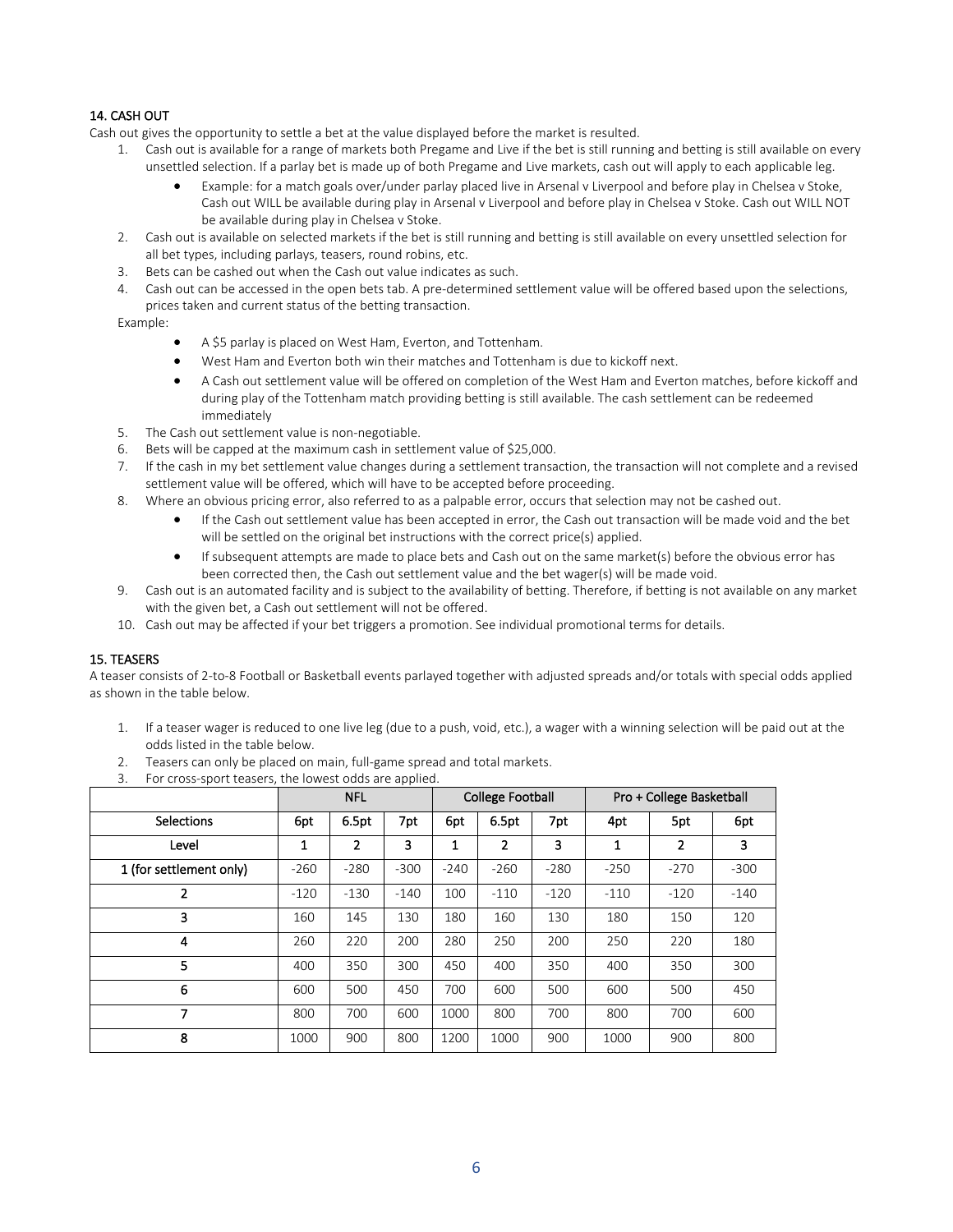#### **16. DISPUTES**

If you have any complaints, claims or disputes concerning any outcome regarding the services or any other activity, please promptly bring any complaint, claim, or dispute concerning any outcome, regarding the services or any other activity to the attention of the management team at the STC Caesars Sportsbook. You may contact STC Caesars Sportsbook at 509-818-xxxx or by emailing us at the address listed below. All disputes must be submitted in writing to the address below:

Written disputes may be submitted in person at a Caesars Sportsbook or be mailed into the address below:

Customer Service contact:

- Email: [sportsbookhelp@spokanetribecasino.com](mailto:sportsbookhelp@spokanetribecasino.com)
- Phone: 1-877-786-9467

In the event of a dispute that cannot be resolved or has not been resolved within 10 days, to the satisfaction of the customer, they have the right to file a dispute with the Spokane Tribe Gaming Commission (STGC). Complaints should be sent to the Gaming Commission at [amatherly@spokanetribe.com.](mailto:amatherly@spokanetribe.com) Decisions of the STGC are final.

#### 17. Futures Bet Settlement

- a. All futures bets placed will be action regardless of any playoff structural changes the leagues deem necessary
	- If a league declares a championship winner, all bets on the winning team will be paid out regardless of playoff format.
	- Bets will be paid out if the league declares a championship winner without playoffs taking place during the league year.
	- If a league does not declare a championship winner, all futures bets will be void.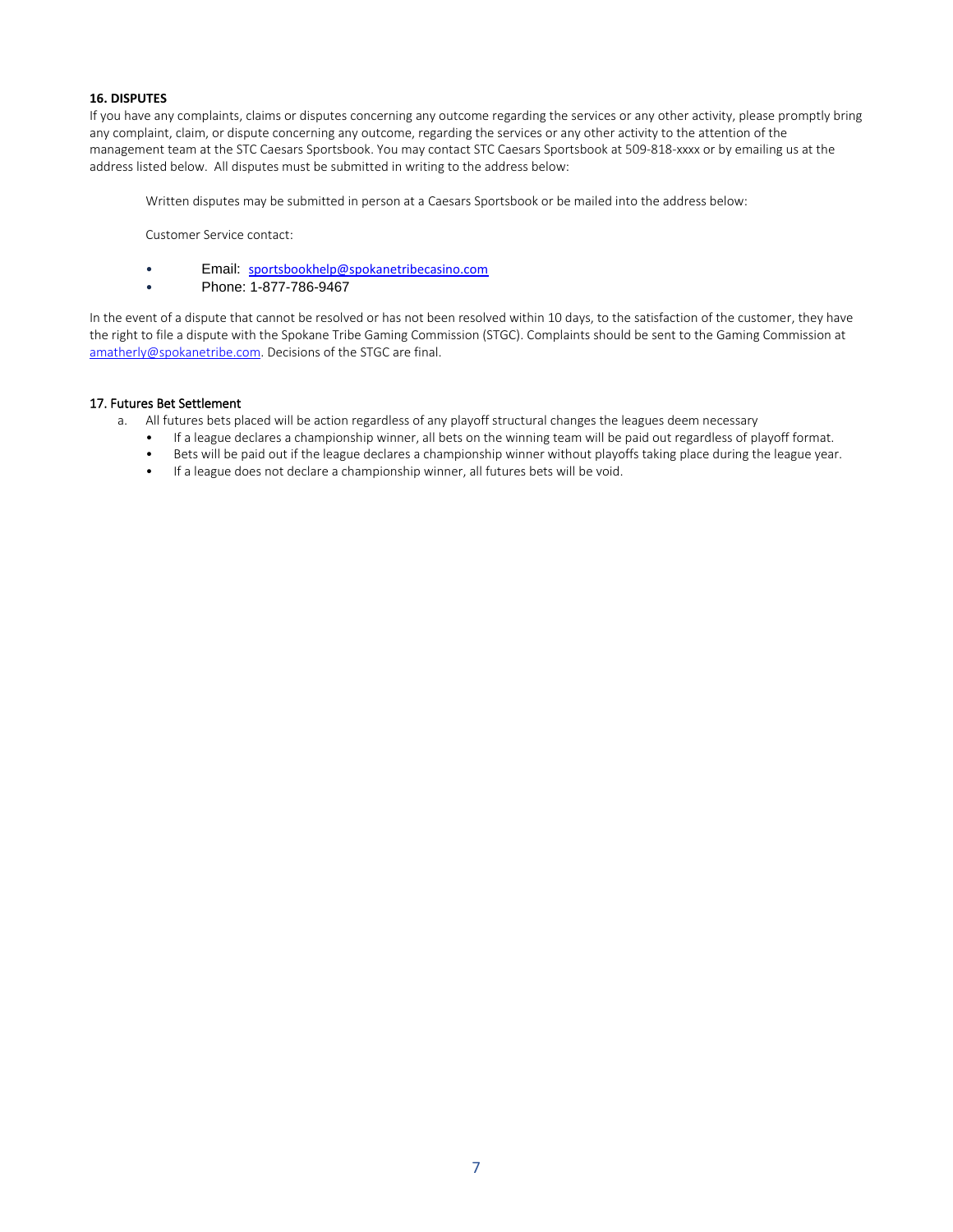# <span id="page-7-0"></span>**Motorsport**

# Outright Winner of the Series

- 1. Predict the winner of the series.
- 2. Bets will be determined by the official standings immediately following the final race of the season and will not be affected by any subsequent enquiries.

Example: A \$100 bet on Denny Hamlin to win the NASCAR Cup Championship at +600 will payout \$700 on the final race day after the official standings confirmed Hamlin the Cup Winner.

#### Postponed Race

- 1. For NASCAR, Xfinity, Trucks and Indy Car series racing, races must be completed within 7 days from the initial start of the race, otherwise bets on that race will be voided if it is not completed in that time. These rules are NOT based on the scheduled start of the race. A race must be completed within the racing season, as long as that race is deemed an official part of the racing season by the particular governing body, no matter what date that race occurs in that season.
- 2. For all other motor racing events, in the instance of a postponed race, all bets placed on that race will be void. A postponed race can occur for a variety of reasons, though not exclusively; inclement weather and conditions, security, power failures.
- 3. As soon as we become aware of a postponed race, bets on that race will be made void.
- 4. If the race is brought forward, all bets placed on that race will stand.

Example: A bet placed on Kyle Busch to win the Daytona 500 will stand if the race does not start as scheduled but is completed by the end of the season as long as NASCAR deems it an official part of that season, whenever the race takes place. A bet on Busch to win will be void if the race starts and is not completed or deemed official by NASCAR after 7 days of its original starting date.

#### Abandoned Race

In the instance where a race is abandoned, the following principles will be applied in settling bets:

- 1. If a winning selection in a specific market has been established before the abandonment of the race, bets will stand and settlement will occur as expected.
- 2. If a winning selection for a specific market has not been established at the time of abandonment all bets will be settled as void.
- 3. An abandoned race is deemed to be where a race is halted immediately on the instruction of the race officials and not completed on the same day in local time and with no driver being declared race winner. For NASCAR, Xfinity, Trucks and IndyCar racing events, the race must be completed within seven days from the initial start otherwise bets will be declared void.
- 4. A race that has the scheduled number of laps reduced on the instruction of the race officials and where a driver is declared race winner will not count as having been abandoned.
- 5. In the case of an abandoned race, any subsequent rescheduled race or award of the race by governing bodies will not count toward settlement.

Example: A bet on Joey Logano to win the Auto Club 400 will be void if the race is abandoned prior to an official winner being declared. If Logano is named the official winner despite the race being called early, then Logano bets will be paid out as winners.

#### Season Markets

#### Championship Betting Without Constructor

Predict the winner of the specified drivers' championship without a named constructor. The finishing position of the named constructor will be ignored for bets placed on this market.

Example: A bet placed on Red Bull without Mercedes will win if Red Bull wins the championship and if Red Bull finishes second to a Mercedes driver. The bet will have lost in all other circumstances.

- 1. Bets placed on this market will be settled on the official standings following the completion of the final race of the championship.
- 2. If there is a change to the scheduled venue of one or more races, bets placed on this market will stand.
- 3. If there is a change to the scheduled number of races, bets placed on this market will stand.
- 4. If all scheduled championship races are not completed, bets placed on this market will stand.
- 5. If a driver or team does not complete all races, bets placed on this market will stand.
- 6. If a driver or team is disqualified or retires from the championship, bets placed on this market will stand.
- 7. If a driver transfers to another team during the championship, bets placed on this market will stand.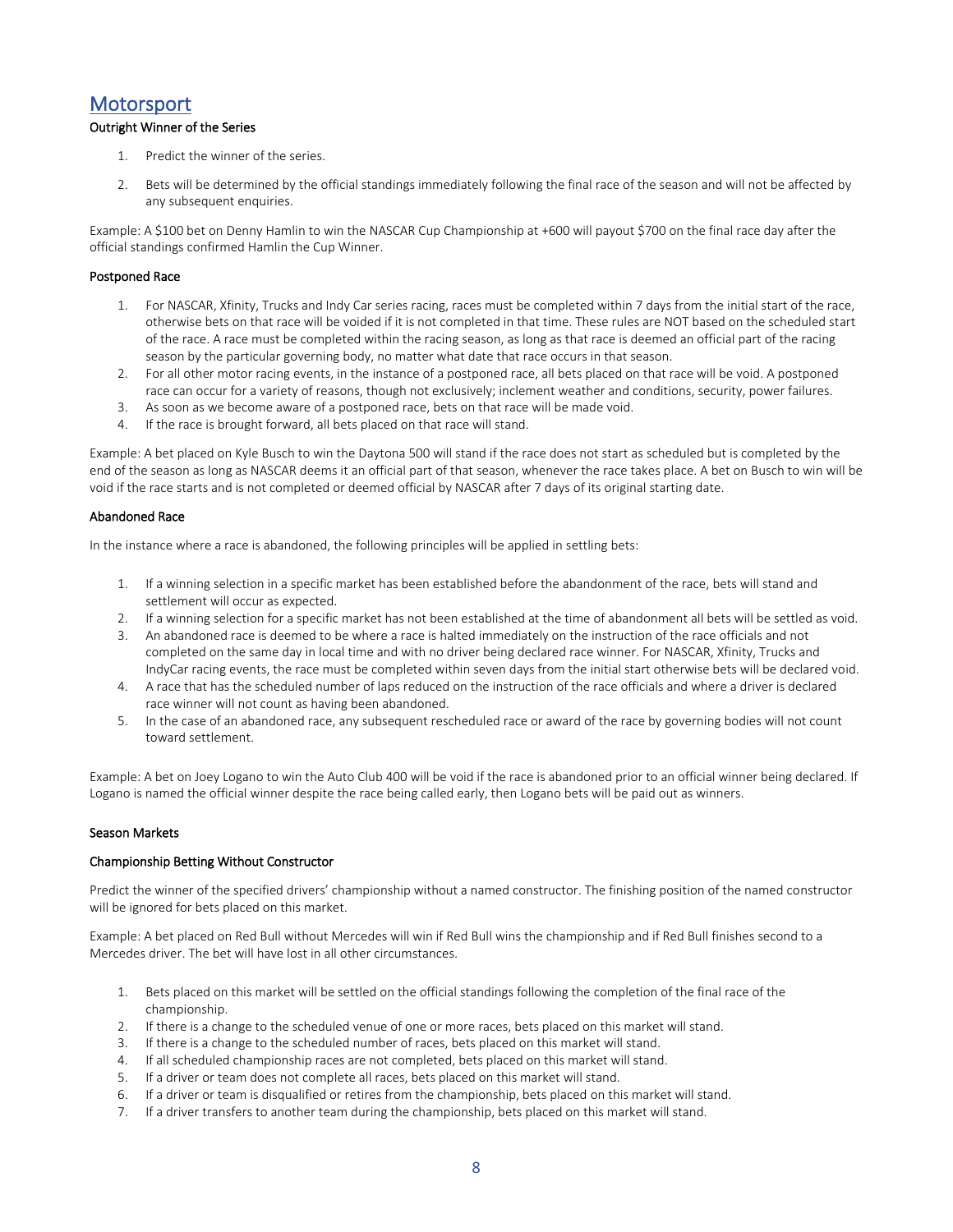8. Adjustments to settlement for any changes or adjudications made by governing bodies after the event will be made by 6:00am EST the following day.

#### Championship Betting Without Named Driver

Predict the winner of the specified drivers' championship without a named driver. The finishing position of the named driver will be ignored for bets placed on this market.

Example: A bet placed on Vettel without Hamilton will win if Vettel wins the championship and if Vettel finishes second to Hamilton. The bet will have lost in all other circumstances.

- 1. Bets placed on this market will be settled on the official standings following the completion of the final race of the championship.
- 2. If there is a change to the scheduled venue of one or more races, bets placed on this market will stand.
- 3. If there is a change to the scheduled number of races, bets placed on this market will stand.
- 4. If all scheduled championship races are not completed, bets placed on this market will stand.
- 5. If a driver or team does not complete all races, bets placed on this market will stand.
- 6. If a driver or team is disqualified or retires from the championship, bets placed on this market will stand.
- 7. If a driver transfers to another team during the championship, bets placed on this market will stand.
- 8. Adjustments to settlement for any changes or adjudications made by governing bodies after the event will be made by 6:00am EST the following day.

#### Championship Parlay

Predict the driver to win the championship and his team to win the specified constructors' championship in a special price parlay.

Example: Your \$100 bet on Lewis Hamilton/Mercedes at +500 will payout \$600 if Hamilton wins the Championship and Mercedes wins the Constructors' Championship.

- 1. Bets placed on this market will be settled on the official driver and constructor standings following the completion of the final race of the championship.
- 2. If there is a change to the scheduled venue of one or more races, bets placed on this market will stand.
- 3. If there is a change to the scheduled number of races, bets placed on this market will stand.
- 4. If all scheduled championship races are not completed, bets placed on this market will stand.
- 5. If a driver or team does not complete all races, bets placed on this market will stand.
- 6. If a driver or team is disqualified or retires from the championship, bets placed on this market will stand.
- 7. If a driver transfers to another team during the championship, bets placed on that driver in this market will be void.
- 8. Bets placed on this market will be settled on the official competition standings following the completion of the final race in the championship. Adjustments to settlement for any changes or adjudications made by governing bodies after the event will be made by 6:00am EST the following day.

#### Championship Driver Bets

Predict which of the named drivers will finish higher in the specified championship.

Example: A bet on Lewis Hamilton over Sebastian Vettel will win if Hamilton finishes higher than Vettel in the official standings after the last race of the championship season.

- 1. Bets placed on this market will be settled on the official standings following the completion of the final race of the championship.
- 2. If there is a change to the scheduled venue of one or more race, bets placed on this market will stand.
- 3. If there is a change to the scheduled number of races, bets placed on this market will stand.
- 4. If all scheduled championship races are not completed, bets placed on this market will stand.
- 5. If a driver or team does not complete all races, bets placed on this market will stand.
- 6. If a driver or team is disqualified or retires from the championship, bets placed on this market will stand.
- 7. If a driver transfers to another team during the championship, bets placed on this market will stand.
- 8. Adjustments to settlement for any changes or adjudications made by governing bodies after the event will be made by 6:00am EST the following day.

#### Championship Winner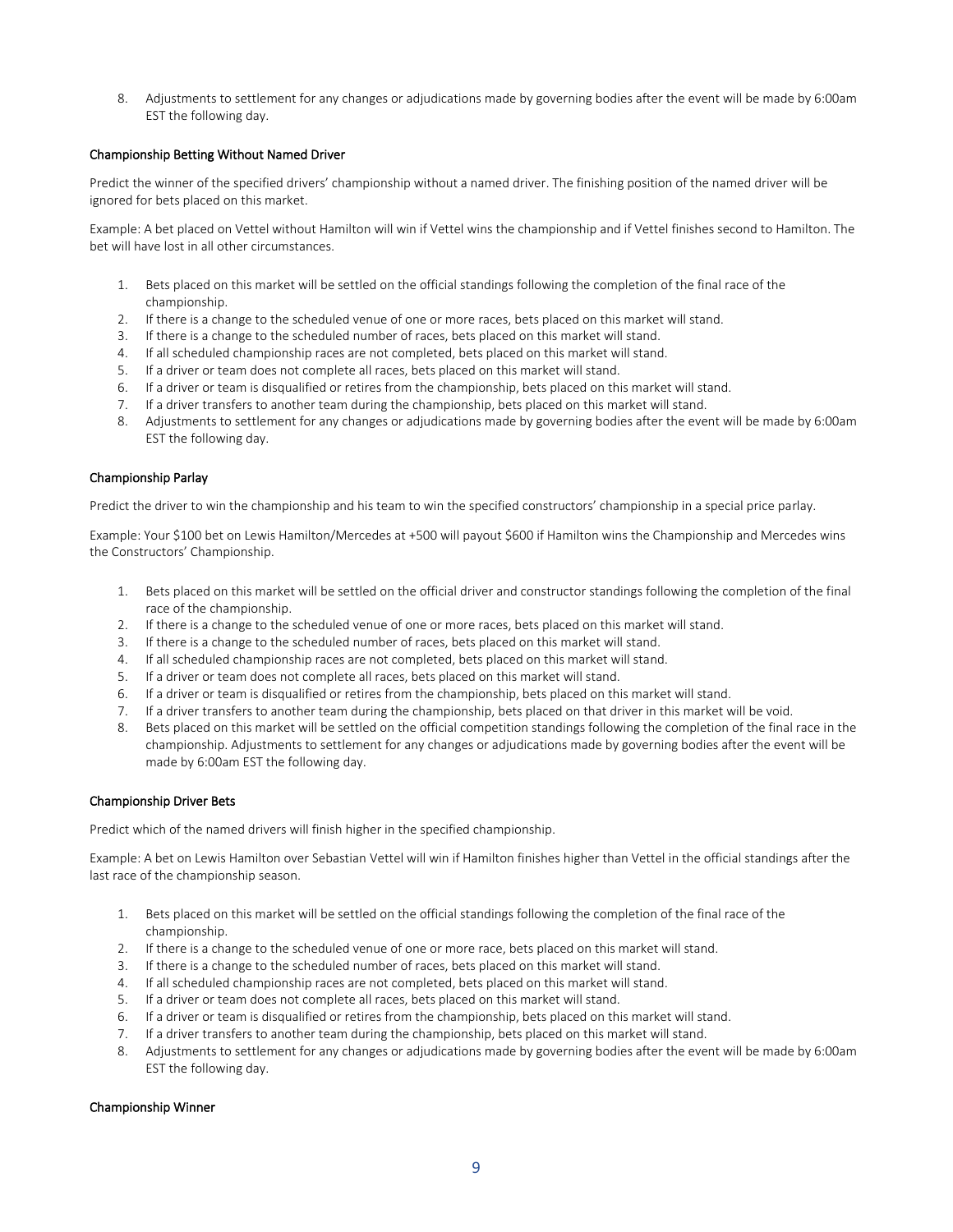Predict the winner of the specified championship.

Example: A \$100 bet on Sebastian Vettel to win the Championship at +250 will payout \$350 after Vettel is declared the championship winner by the official standings after the final race of the championship season.

- 1. Bets placed on this market will be settled on the official standings following the completion of the final race of the championship.
- 2. If there is a change to the scheduled venue of one or more races, bets placed on this market will stand.
- 3. If there is a change to the scheduled number of races, bets placed on this market will stand.
- 4. If all scheduled championship races are not completed, bets placed on this market will stand.
- 5. If a driver or team does not complete all races, bets placed on this market will stand.
- 6. If a driver or team is disqualified or retires from the championship, bets placed on this market will stand.
- 7. If a driver transfers to another team during the championship, bets placed on this market will stand.
- 8. Adjustments to settlement for any changes or adjudications made by governing bodies after the event will be made by 6:00am EST the following day.

#### Constructors' Championship

Predict the winner of the specified constructors' championship.

Example: A \$100 bet on Ferrari to win the Constructors' Championship at +400 will payout \$500 after Ferrari is declared the winner by the official standings after the final race of the championship season.

- 1. Bets placed on this market will be settled on the official standings following the completion of the final race of the championship.
- 2. If there is a change to the scheduled venue of one or more races, bets placed on this market will stand.
- 3. If there is a change to the scheduled number of races, bets placed on this market will stand.
- 4. If all scheduled championship races are not completed, bets placed on this market will stand.
- 5. If a driver or team does not complete all races, bets placed on this market will stand.
- 6. If a driver or team is disqualified or retires from the championship, bets placed on this market will stand.
- 7. If a driver transfers to another team during the championship, bets placed on this market will stand.
- 8. Adjustments to settlement for any changes or adjudications made by governing bodies after the event will be made by 6:00am EST the following day.

#### Driver to Finish on the Podium in Every Race

Predict that a named driver will finish on the podium in every race of the specified championship.

Example: A \$10 bet on Lewis Hamilton to finish on the podium in every race at +1000 will payout \$1,100 if Hamilton starts every race and earns a podium finish in all races after the final race of the championship season.

- 1. If there is a change to the scheduled venue of one or more races, bets placed on this market will stand.
- 2. If there is a change to the scheduled number of races, bets placed on this market will stand.
- 3. If all scheduled championship races are not completed, bets placed on this market will stand.
- 4. If the driver does not complete all races in the championship, bets placed on this market will stand and bets placed on that driver to finish on the podium in every race will have lost.
- 5. If the driver is disqualified or retires from the championship, bets placed on this market will stand.
- 6. If the driver transfers to another team during the championship, bets placed on this market will stand.
- 7. Bets placed on this market will be settled on the official standings following the completion of the final race in the championship.
- 8. Adjustments to settlement for any changes or adjudications made by governing bodies after the event will be made by 6:00am EST the following day.

#### How many races will a named driver win during the championship?

Predict how many races the named driver will win during the specified championship.

Example: A \$100 bet on Jimmie Johnson to win 2+ races at +500 will payout \$600 if Johnson has been declared the official winner in 2 or more races AND the final race of the championship season has been made official.

1. If there is a change to the scheduled venue of one or more races, bets placed on this market will stand.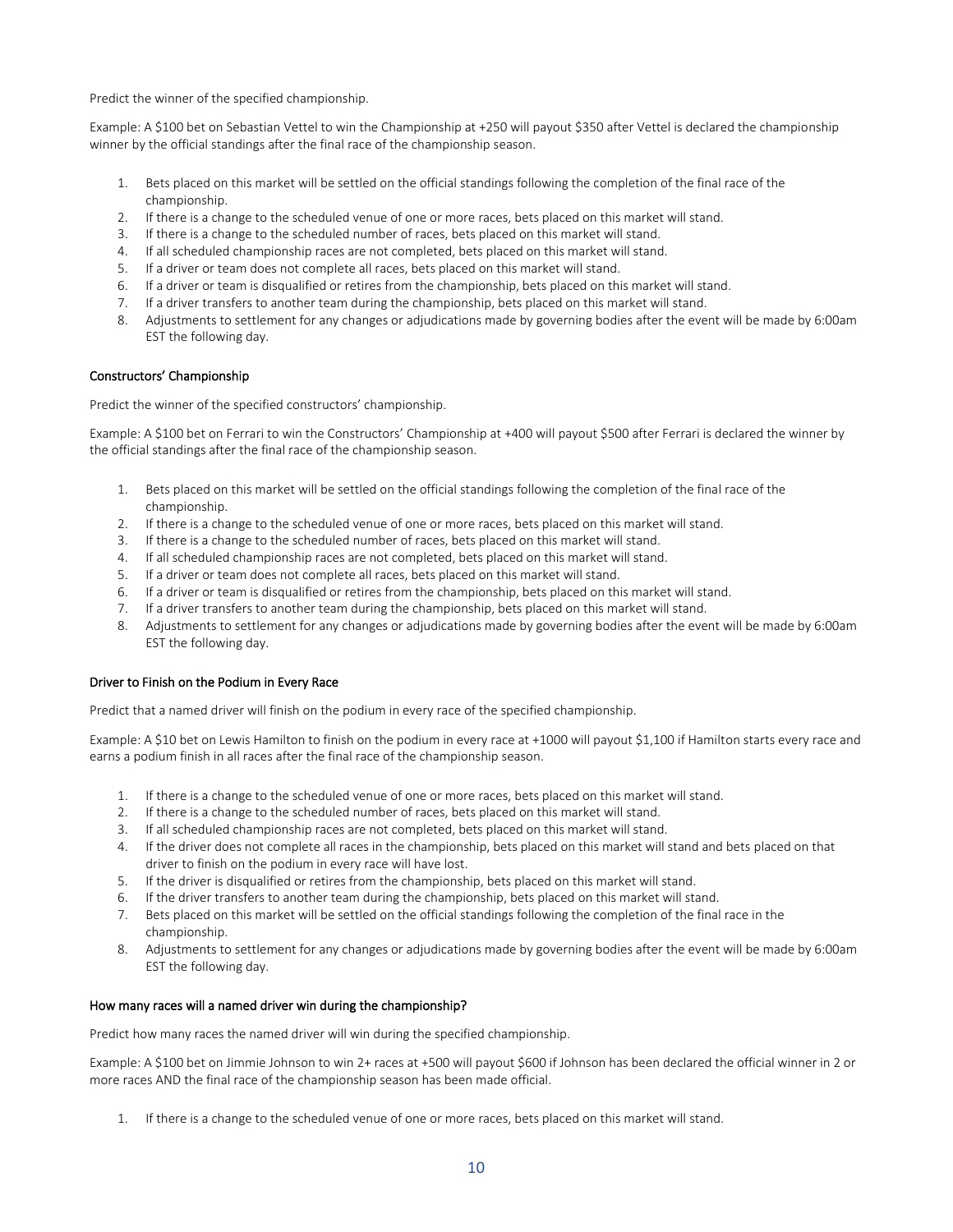- 2. If there is a change to the scheduled number of races, bets placed on this market will stand.
- 3. If all scheduled championship races are not completed, bets placed on this market will stand.
- 4. If a driver or team does not complete all races, bets placed on this market will stand.
- 5. If a driver or team is disqualified or retires from the championship, bets placed on this market will stand.
- 6. If a driver transfers to another team during the championship, bets placed on this market will stand.
- 7. Bets placed on this market will be settled on the official competition standings following the completion of the final race in the championship. Adjustments to settlement for any changes or adjudications made by governing bodies after the event will be made by 6:00am EST the following day.

#### Most Pole Positions During the Season

Predict the driver who will achieve the most pole positions during the specified season.

Example: A \$10 bet on Denny Hamlin to win the most pole positions during the season at +800 will payout \$90 if Hamlin has won the most pole positions following the official completion of the final race of the championship season.

- 1. If two or more drivers are involved in a dead heat for most pole positions at the end of the season, dead heat rules will apply.
- 2. If there is a change to the scheduled venue of one or more races, bets placed on this market will stand.
- 3. If there is a change to the scheduled number of races, bets placed on this market will stand.
- 4. If all scheduled championship races are not completed, bets placed on this market will stand.
- 5. If a driver or team does not complete all races, bets placed on this market will stand.
- 6. If a driver or team is disqualified or retires from the championship, bets placed on this market will stand.
- 7. If a driver transfers to another team during the championship, bets placed on this market will stand.
- 8. Bets placed on this market will be settled on the official competition standings following the completion of the final race in the championship. Adjustments to settlement for any changes or adjudications made by governing bodies after the event will be made by 6:00am EST the following day.

#### Individual Grand Prix Markets

#### Both Team Drivers Race Podium Finish

Predict that both drivers from a named team finish in a podium position in the specified race.

- 1. If two or more drivers are involved in a dead heat for third place, dead heat rules may apply.
- 2. If there is a change to the scheduled number of laps, bets placed on this market will stand.
- 3. If there is a change to the scheduled course, bets placed on this market will stand.
- 4. If either/both drivers or the team is disqualified or retires from the race, bets placed on this market will stand.
- 5. A driver is deemed to have participated in a race once they have taken any part in the formation lap. If either/both drivers take no part in the formation lap, bets placed on those drivers in this market will be void.
- 6. If a race is postponed, normal postponed race rules apply.
- 7. If a race is abandoned, normal abandoned race rules apply.
- 8. Bets placed on this market be settled on the official result of the race. Adjustments to settlement for any changes or adjudications made by governing bodies after the event will be made by 6:00am EST the following day.

#### Both Team Drivers Race Points Finish

Predict that both drivers from a named team finish in a points' scoring position in the specified race.

- 1. If two or more drivers are involved in a dead heat for tenth place, dead heat rules may apply.
- 2. If there is a change to the scheduled number of laps, bets placed on this market will stand.
- 3. If there is a change to the scheduled course, bets placed on this market will stand.
- 4. If either/both drivers or the team is disqualified or retires from the race, bets placed on this market will stand.
- 5. A driver is deemed to have participated in a race once they have taken any part in the formation lap. If either/both drivers take no part in the formation lap, bets placed on those drivers in this market will be void.
- 6. If a race is postponed, normal postponed race rules apply.
- 7. If a race is abandoned, normal abandoned race rules apply.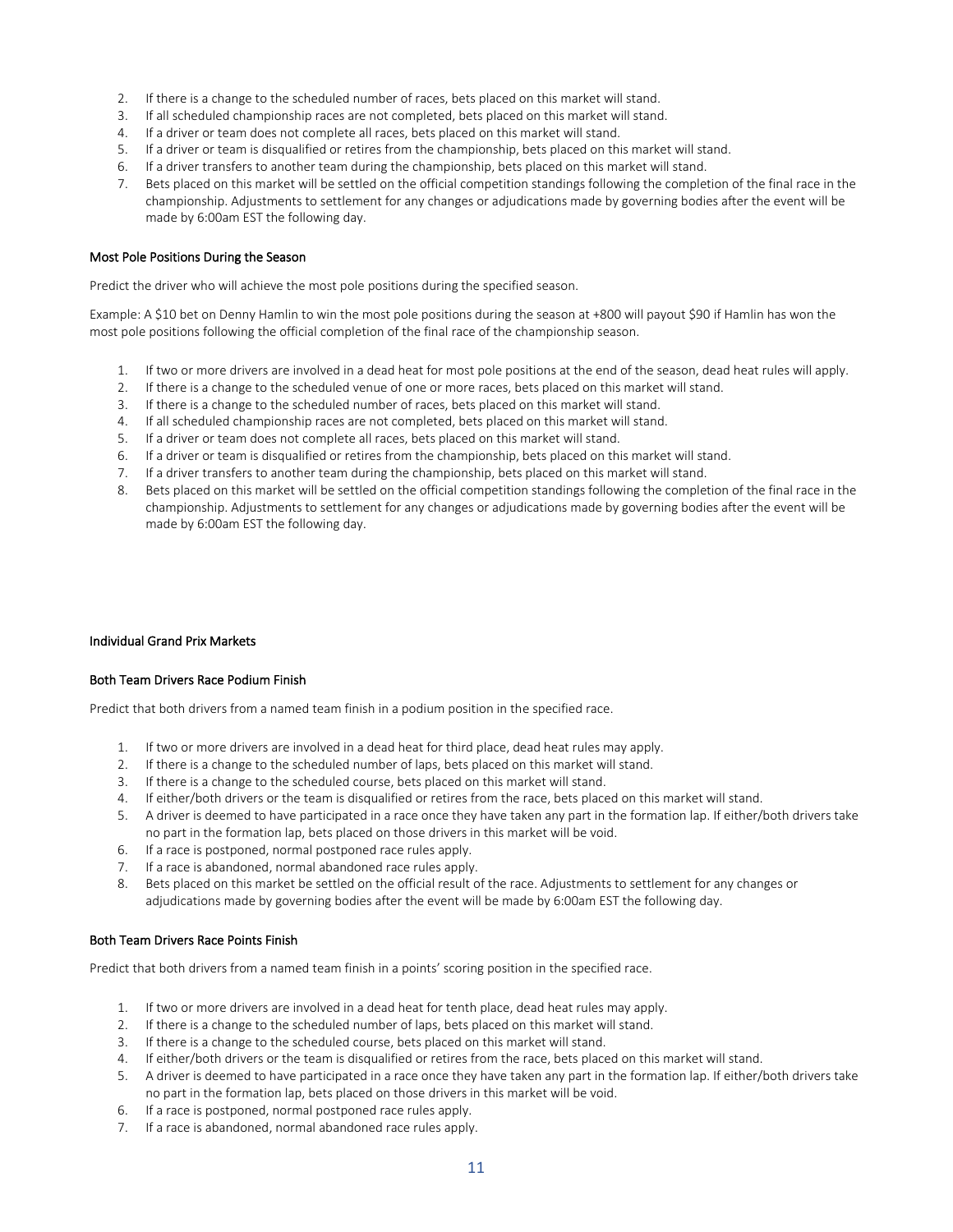8. Bets placed on this market be settled on the official result of the race. Adjustments to settlement for any changes or adjudications made by governing bodies after the event will be made by 6:00am EST the following day.

# Constructor Finishers

Predict whether the number of constructor finishers in a race will be over/under the number specified.

Example: if the number of finishers is specified as 8.5, over means 9 finishers or more and under means 8 finishers or fewer.

- 1. If there is a change to the scheduled number of laps, bets placed on this market will stand.
- 2. If there is a change to the scheduled course, bets placed on this market will stand.
- 3. If a driver or team is disqualified or retires from the race, bets placed on this market will stand.
- 4. If a race is postponed, normal postponed race rules apply.
- 5. If a race is abandoned, normal abandoned race rules apply.
- 6. Bets placed on this market be settled on the official result of the race. Adjustments to settlement for any changes or adjudications made by governing bodies after the event will be made by 6:00am EST the following day.

#### Dual Forecast

Predict a pair of drivers to finish first and second in the specified race in any order.

- 1. If two or more drivers are involved in a dead heat for second place, dead heat rules will apply.
- 2. If there is a change to the scheduled number of laps, bets placed on this market will stand.
- 3. If there is a change to the scheduled course, bets placed on this market will stand.
- 4. If a driver or team is disqualified or retires from the race, bets placed on this market will stand.
- 5. A driver is deemed to have participated in a race once they have taken any part in the formation lap. If either selected driver takes no part in the formation lap, bets placed on that driver in this market will be void.
- 6. If a race is postponed, normal postponed race rules apply.
- 7. If a race is abandoned, normal abandoned race rules apply.
- 8. Bets placed on this market be settled on the official result of the race. Adjustments to settlement for any changes or adjudications made by governing bodies after the event will be made by 6:00am EST the following day.

# Fastest Lap

Predict which driver sets the best lap time during the specified race.

- 1. If two or more drivers are involved in a dead heat for the fastest lap time, dead heat rules will apply.
- 2. If there is a change to the scheduled number of laps, bets placed on this market will stand.
- 3. If there is a change to the scheduled course, bets placed on this market will stand.
- 4. If a driver or team is disqualified or retires from qualifying, bets placed on this market will stand.
- 5. A driver is deemed to have participated in a race once they have taken any part in the formation lap. If the selected driver takes no part in the formation lap, bets placed on that driver in this market will be void.
- 6. If a race is postponed, normal postponed race rules apply.
- 7. If a race is abandoned, normal abandoned race rules apply.
- 8. Bets placed on this market be settled on the official result of the race. Adjustments to settlement for any changes or adjudications made by governing bodies after the event will be made by 6:00am EST the following day.

#### Fastest Lap and Race Winner

Predict a driver to record the fastest lap and win the specified race in a special price parlay.

- 1. If two or more drivers are involved in a dead heat for first place and/or for the fastest lap time, dead heat rules will apply.
- 2. If there is a change to the scheduled number of laps, bets placed on this market will stand.
	- If there is a change to the scheduled course, bets placed on this market will stand.
- 3. If a driver or team is disqualified, bets placed on this market will stand.
- 4. A driver is deemed to have participated in a race once they have taken any part in the formation lap. If the selected driver takes part in qualifying, but takes no part in the formation lap, bets placed on that driver in this market will be void.
- 5. If a race is postponed, normal postponed race rules apply.
- 6. If a race is abandoned, normal abandoned race rules apply.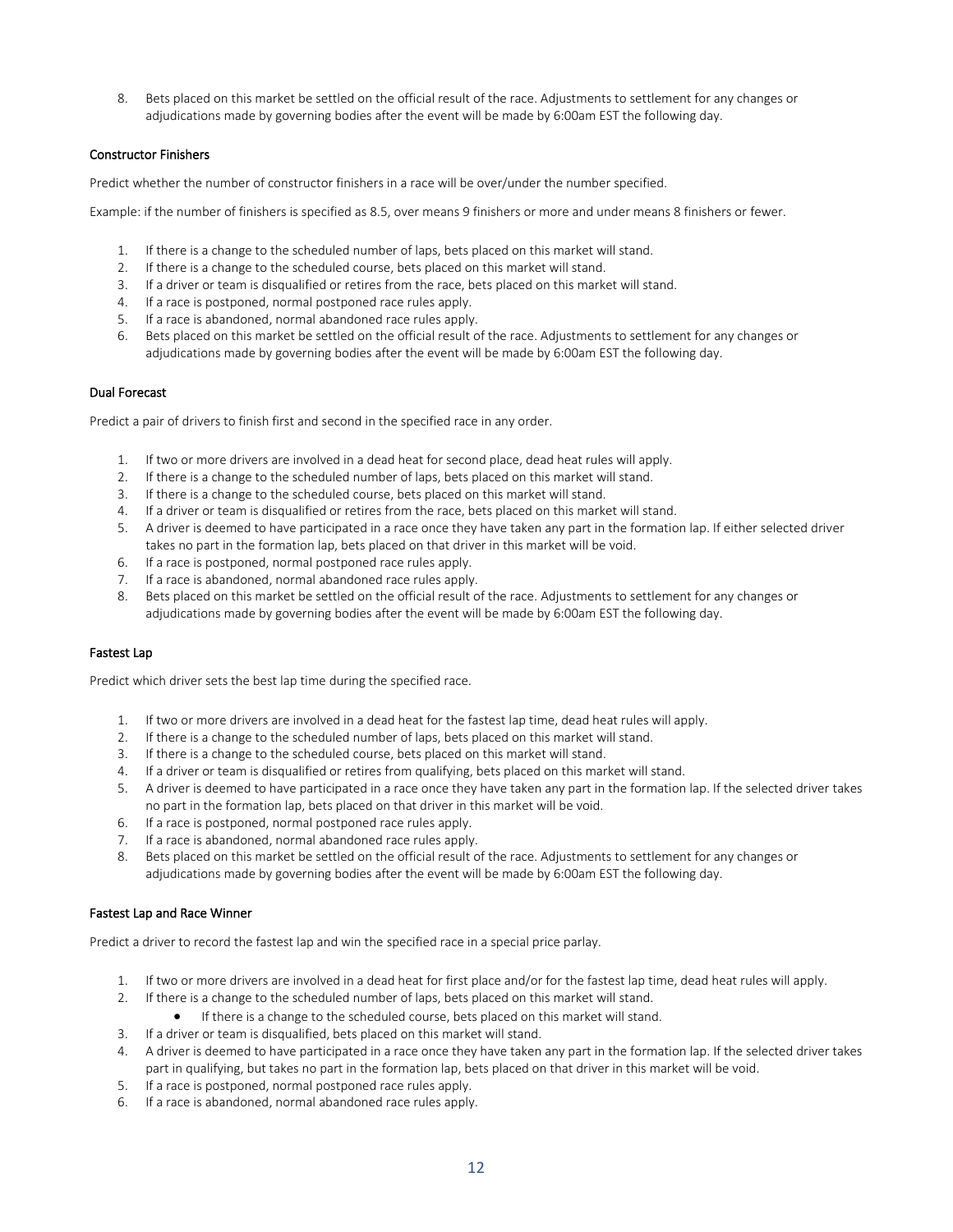7. Bets placed on this market be settled on the official result of the race. Adjustments to settlement for any changes or adjudications made by governing bodies after the event will be made by 6:00am EST the following day.

# First Constructors' Retirement

Predict which constructor will have the first driver to retire in the specified race.

- 1. Bets placed on this market will be settled on the lap in which the first retirement takes place. This includes the formation lap. If two drivers retire at different times on the same lap, dead heat rules may apply.
- 2. Only retirements count. If the selected driver or team is disqualified, bets placed on this market will have lost.
- 3. If there are no retirements, the winning selection in this market will be no retirement.
- 4. If there is a change to the scheduled number of laps, bets placed on this market will stand.
- 5. If there is a change to the scheduled course, bets placed on this market will stand.
- 6. A driver is deemed to have participated in a race once they have taken any part in the formation lap. If the selected driver takes no part in the formation lap, bets placed on that driver in this market will be void.
- 7. If a race is postponed, normal postponed race rules apply.
- 8. If a race is abandoned, normal abandoned race rules apply.
	- If the selected constructor already had the first driver to retire at the time of race abandonment, bets placed including that constructor in this market will have already won.
- 9. Bets placed on this market will be settled on the official classification of the race. Adjustments to settlement for any changes or adjudications made by governing bodies after the event will be made by 6:00am EST the following day.

# First Retirement

Predict which driver will be the first to retire in the specified race.

- 1. Bets placed on this market will be settled on the lap in which the first retirement takes place. This includes the formation lap. If two or more drivers retire at different times on the same lap, dead heat rules will apply.
- 2. Only retirements count. If the selected driver or team is disqualified, bets placed on this market will have lost.
- 3. If there are no retirements, the winning selection in this market will be no retirements.
- 4. If there is a change to the scheduled number of laps, bets placed on this market will stand.
- 5. If there is a change to the scheduled course, bets placed on this market will stand.
- 6. A driver is deemed to have participated in a race once they have taken any part in the formation lap. If the selected driver takes no part in the formation lap, bets placed on that driver in this market will be void.
- 7. If a race is postponed, normal postponed race rules apply.
- 8. If a race is abandoned, normal abandoned race rules apply.
	- If the selected driver has already retired at the time of race abandonment, bets placed on that driver in this market will have already won.
- 9. Bets placed on this market will be settled on the official classification of the race. Adjustments to settlement for any changes or adjudications made by governing bodies after the event will be made by 6:00am EST the following day.

# Forecast

Predict a pair of drivers to finish first and second in the specified race in a specific order.

- 1. If two or more drivers are involved in a dead heat for second place, dead heat rules will apply.
- 2. If there is a change to the scheduled number of laps, bets placed on this market will stand.
- 3. If there is a change to the scheduled course, bets placed on this market will stand.
- 4. If a driver or team is disqualified or retires from the race, bets placed on this market will stand.
- 5. A driver is deemed to have participated in a race once they have taken any part in the formation lap. If either selected driver takes no part in the formation lap, bets placed on that driver in this market will be void
- 6. If a race is postponed, normal postponed race rules apply.
- 7. If a race is abandoned, normal abandoned race rules apply.
- 8. Bets placed on this market be settled on the official result of the race. Adjustments to settlement for any changes or adjudications made by governing bodies after the event will be made by 6:00am EST the following day.

# Group Race Betting

Predict which of the named drivers will finish in the highest place in the specified race.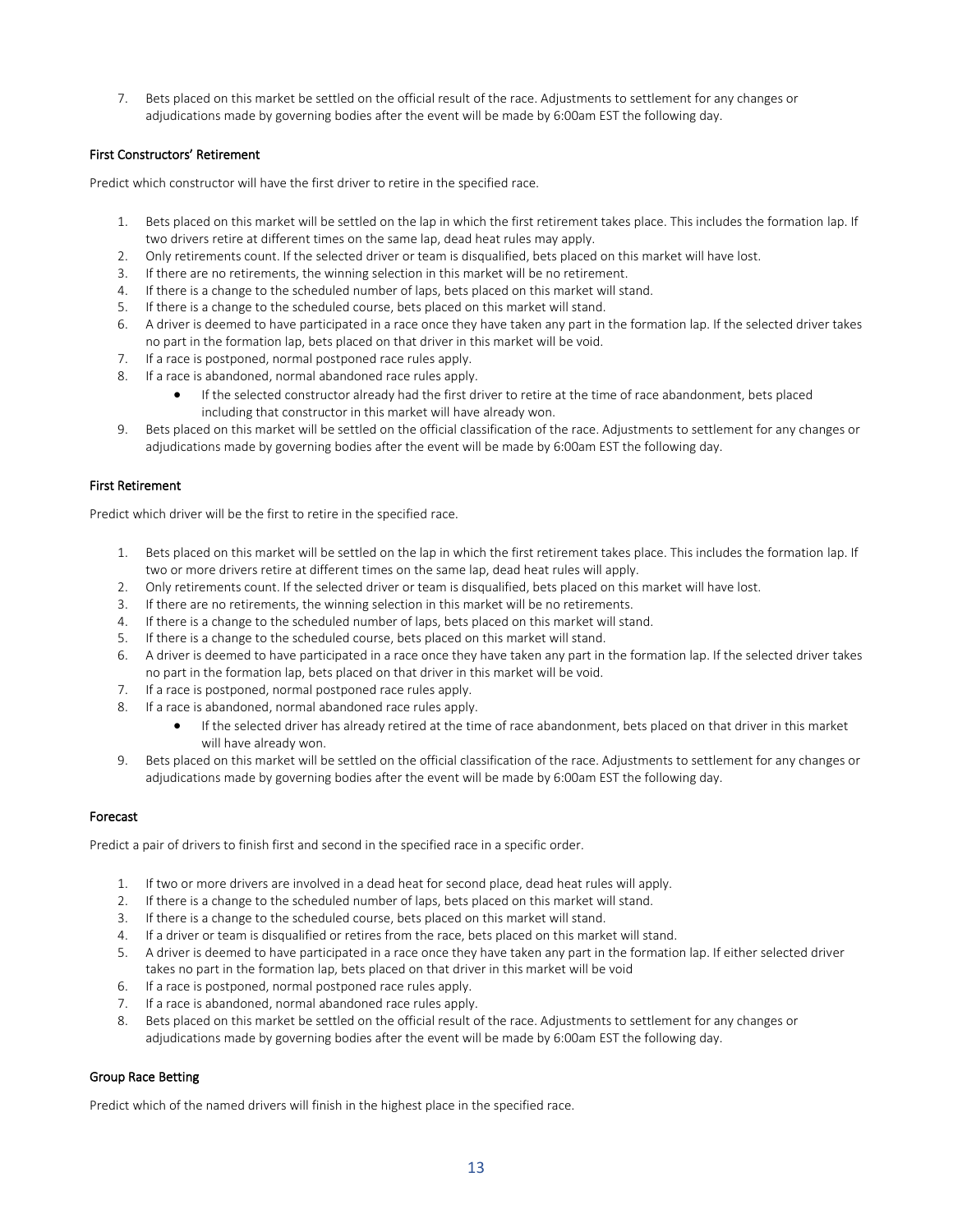- 1. If two or more drivers are involved in a dead heat for a place, dead heat rules may apply.
- 2. If there is a change to the scheduled number of laps, bets placed on this market will stand.
- 3. If there is a change to the scheduled course, bets placed on this market will stand.
- 4. If a driver retires or their team is disqualified from the race, bets placed will stand and will be settled on the official race result.
- 5. If all drivers retire or their teams are disqualified from the race at the same time, bets placed on this market will be void.
- 6. If two or more drivers are involved in a dead heat, dead heat rules will apply.
- 7. A driver is deemed to have participated in a race once they have taken any part in the formation lap. If either/both selected drivers take no part in the formation lap, bets placed on that driver in this market will be void.
- 8. If a race is postponed, normal postponed race rules apply.
- 9. If a race is abandoned, normal abandoned race rules apply.
- 10. Bets placed on this market be settled on the official result of the race. Adjustments to settlement for any changes or adjudications made by governing bodies after the event will be made by 6:00am EST the following day.

#### Lap One Leader

Predict which driver will lead the specified race on completion of the first lap.

- 1. If two or more drivers are involved in a dead heat for the lead on completion of the first lap, dead heat rules will apply.
- 2. If there is a change to the scheduled course prior to the start of the race, bets placed on this market will stand.
- 3. If a driver or team is disqualified or retires during the first lap, bets placed on this market will stand.
- 4. A driver is deemed to have participated in a race once they have taken any part in the formation lap. If the selected driver takes no part in the formation lap, bets placed on that driver in this market will be void.
- 5. If the race starts under a safety car, bets placed on this market will be void.
- 6. If a race is postponed normal, postponed race rules apply.
- 7. If the race is abandoned during lap one, normal abandoned race rules apply.
	- If the race is abandoned after lap one, bets placed on this market will stand.
- 8. Bets placed on this market will be settled on the official classification of the race. Adjustments to settlement for any changes or adjudications made by governing bodies after the event will be made by 6:00am EST the following day.

#### Driver Matchup Betting

Predict which of the two named drivers will finish in the highest place in the specified race.

- 1. If both drivers are involved in a dead heat for the same place, bets placed on this market will be void.
- 2. If there is a change to the scheduled number of laps, bets placed on this market will stand.
- 3. If there is a change to the scheduled course, bets placed on this market will stand.
- 4. If either selected driver retires or their team is disqualified from the race, bets placed will stand and will be settled on the official race result.
- 5. If both drivers retire or their teams are disqualified from the race at the same time, bets placed on this market will be void.
- 6. A driver is deemed to have participated in a race once they have taken any part in the formation lap. If either/both selected drivers take no part in the formation lap, bets placed on that driver in this market will be void.
- 7. If a race is postponed, normal postponed race rules apply.
- 8. If a race is abandoned, normal abandoned race rules apply.
- 9. If either selected driver is no longer participating in the race at the time of race abandonment, bets placed including the other driver in this market will have already won.
- 10. Bets placed on this market be settled on the official result of the race. Adjustments to settlement for any changes or adjudications made by governing bodies after the event will be made by 6:00am EST the following day.

#### Not to Complete the Race

Predict a driver not to complete the specified race.

- 1. If there is a change to the scheduled number of laps, bets placed on this market will stand.
- 2. If there is a change to the scheduled course, bets placed on this market will stand.
- 3. A driver is deemed to have participated in a race once they have taken any part in the formation lap. If the selected driver takes no part in the formation lap, bets placed on that driver in this market will be void.
- 4. If a driver or team is disqualified or retires from the race, bets placed on this market will stand.
- 5. If a race is postponed, normal postponed race rules apply.
- 6. If a race is abandoned, normal abandoned race rules apply.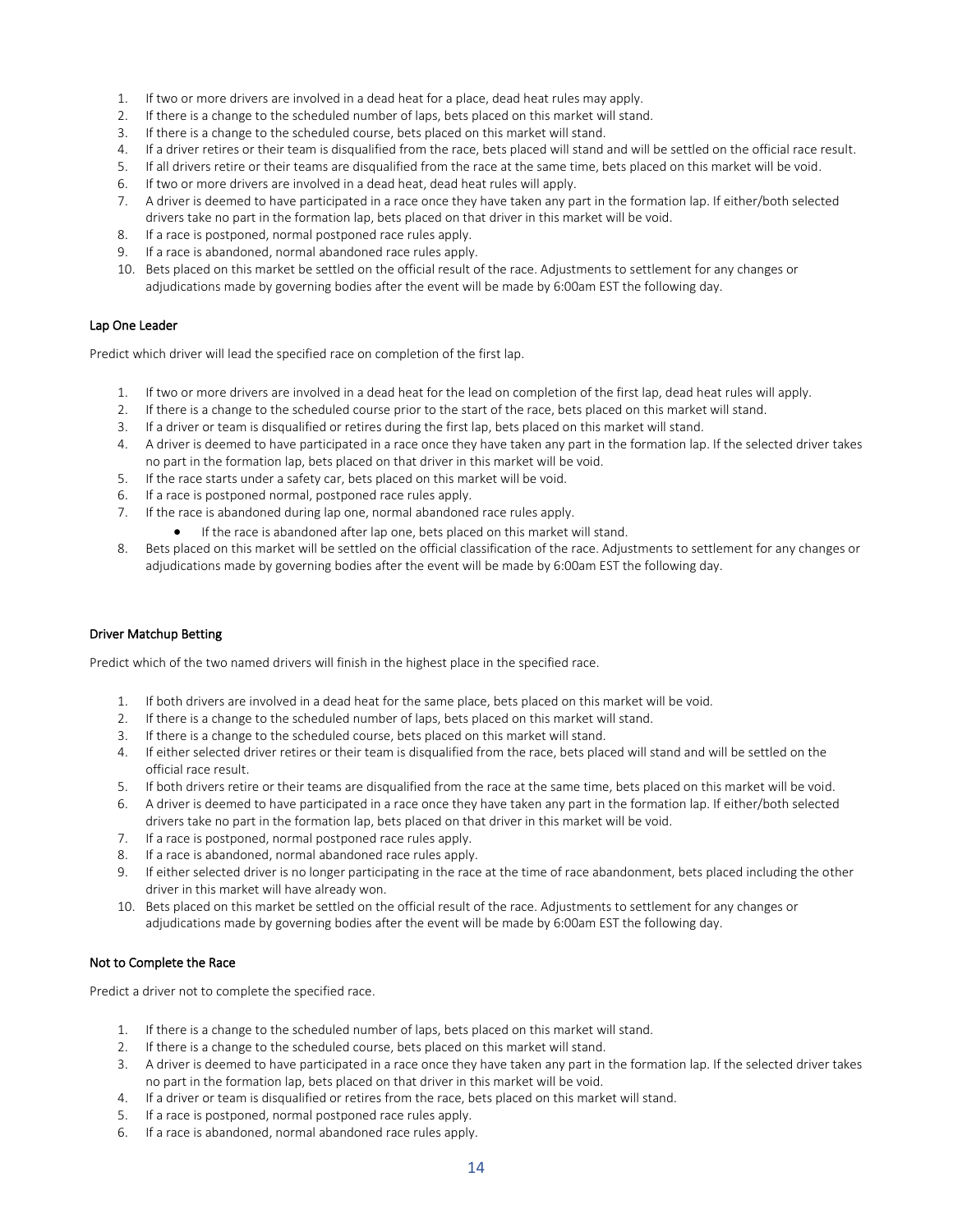- If the selected driver is no longer participating in the race at the time of race abandonment, bets placed on that driver in this market will have already won.
- 7. Bets placed on this market be settled on the official result of the race. Adjustments to settlement for any changes or adjudications made by governing bodies after the event will be made by 6:00am EST the following day.

# Not to Finish on the Podium

Predict a driver not to finish in a podium position of the specified race.

- 1. If there is a change to the scheduled number of laps, bets placed on this market will stand.
- 2. If there is a change to the scheduled course, bets placed on this market will stand.
- 3. If a driver or team is disqualified or retires from the race, bets placed on this market will stand.
- 4. A driver is deemed to have participated in a race once they have taken any part in the formation lap. If the selected driver takes no part in the formation lap, bets placed on that driver in this market will be void.
- 5. If a race is postponed, normal postponed race rules apply.
- 6. If a race is abandoned, normal abandoned race rules apply.
	- If the selected driver is no longer participating in the race at the time of race abandonment, bets placed on that driver in this market will have already won.
- 7. Bets placed on this market be settled on the official result of the race. Adjustments to settlement for any changes or adjudications made by governing bodies after the event will be made by 6:00am EST the following day.

# Number of Finishers

Predict whether the number of finishers in the specified race will be over/under the given number

Example: if the number of finishers is specified as 17.5, over means 18 finishers or more and under means 17 finishers or fewer.

- 1. If there is a change to the scheduled number of laps, bets placed on this market will stand.
- 2. If there is a change to the scheduled course, bets placed on this market will stand.
- 3. If a driver or team is disqualified or retires from the race, bets placed on this market will stand.
- 4. If a race is postponed, normal postponed race rules apply.
- 5. If a race is abandoned, normal abandoned race rules apply.
- 6. Bets placed on this market be settled on the official result of the race. Adjustments to settlement for any changes or adjudications made by governing bodies after the event will be made by 6:00am EST the following day.

#### Pole, Fastest Lap and Race Winner

Predict a driver to qualify in pole position, record the fastest lap and win the specified race in a special price parlay.

- 1. Pole position is the driver who sets the best time during the final qualifying session. Any subsequent adjustments to grid positions will not count.
- 2. If two or more drivers are involved in a dead heat for first place and/or for the fastest lap time, dead heat rules will apply.
- 3. If there is a change to the scheduled number of laps, bets placed on this market will stand.
- 4. If there is a change to the scheduled course of the final qualifying session or the race, bets placed on this market will stand.
- 5. If a driver or team is disqualified or retires from qualifying or the race, bets placed on this market will stand.
- 6. A driver is deemed to have participated in a race once they have taken any part in the formation lap. If the selected driver takes part in qualifying, but takes no part in the formation lap, bets placed on that driver in this market will be void
- 7. If qualifying or the race is postponed, normal postponed race rules apply.
- 8. If qualifying or the race is abandoned, normal abandoned race rules apply.
- 9. Bets placed on this market be settled on the official result of the race. Adjustments to settlement for any changes or adjudications made by governing bodies after the event will be made by 6:00am EST the following day.

### Race Betting Without Named Driver

Predict the winner of the specified race without a named driver. The finishing position of the named driver will be ignored for bets placed on this market.

- 1. If two or more drivers are involved in a dead heat for first place, dead heat rules will apply.
- 2. If there is a change to the scheduled number of laps, bets placed on this market will stand.
- 3. If there is a change to the scheduled course, bets placed on this market will stand.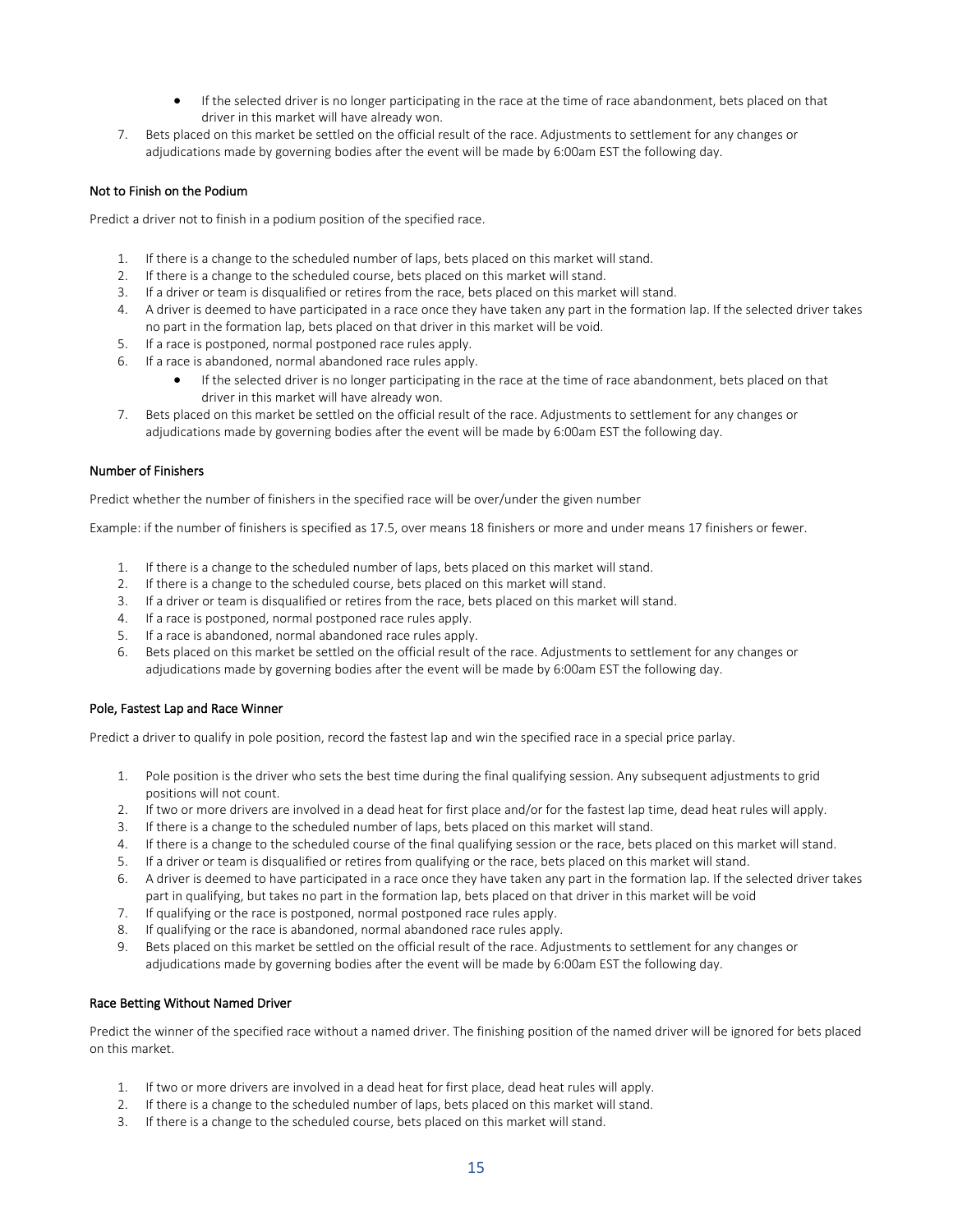- 4. If a driver or team is disqualified or retires from the race, bets placed on this market will stand.
- 5. A driver is deemed to have participated in a race once they have taken any part in the formation lap. If the selected driver takes no part in the formation lap, bets placed on that driver in this market will be void.
- 6. If a race is postponed, normal postponed race rules apply.
- 7. If a race is abandoned, normal abandoned race rules apply.
- 8. Bets placed on this market be settled on the official result of the race. Adjustments to settlement for any changes or adjudications made by governing bodies after the event will be made by 6:00am EST the following day.

# Race Points Finish

Predict a driver to finish in a points scoring position in the specified race.

- 1. If two or more drivers are involved in a dead heat for tenth place, dead heat rules will apply.
- 2. If there is a change to the scheduled number of laps, bets placed on this market will stand.
- 3. If there is a change to the scheduled course, bets placed on this market will stand.
- 4. If a driver or team is disqualified or retires from the race, bets placed on this market will stand.
- 5. A driver is deemed to have participated in a race once they have taken any part in the formation lap. If the selected driver takes no part in the formation lap, bets placed on that driver in this market will be void.
- 6. If a race is postponed, normal postponed race rules apply.
- 7. If a race is abandoned, normal abandoned race rules apply.
- 8. Bets placed on this market be settled on the official result of the race. Adjustments to settlement for any changes or adjudications made by governing bodies after the event will be made by 6:00am EST the following day.

#### Race Top 6 Finish

Predict a driver to finish in the first six finishers of the specified race.

- 1. If two or more drivers are involved in a dead heat for sixth place, dead heat rules will apply.
- 2. If there is a change to the scheduled number of laps, bets placed on this market will stand.
- 3. If there is a change to the scheduled course, bets placed on this market will stand.
- 4. If a driver or team is disqualified or retires from the race, bets placed on this market will stand.
- 5. A driver is deemed to have participated in a race once they have taken any part in the formation lap. If the selected driver takes no part in the formation lap, bets placed on that driver in this market will be void.
- 6. If a race is postponed, normal postponed race rules apply.
- 7. If a race is abandoned, normal abandoned race rules apply.
- 8. Bets placed on this market be settled on the official result of the race. Adjustments to settlement for any changes or adjudications made by governing bodies after the event will be made by 6:00am EST the following day.

#### Race Winner

Predict the winner of the specified race.

- 1. If two or more drivers are involved in a dead heat for first place, dead heat rules will apply.
- 2. If there is a change to the scheduled number of laps, bets placed on this market will stand.
- 3. If there is a change to the scheduled course, bets placed on this market will stand.
- 4. A driver is deemed to have participated in a race once they have taken any part in the formation lap. If the selected driver takes no part in the formation lap, bets placed on that driver in this market will be void.
- 5. If a driver or team is disqualified or retires from the race, bets placed on this market will stand.
- 6. If a race is postponed, normal postponed race rules apply.
- 7. If a race is abandoned, normal abandoned race rules apply.
- 8. Bets placed on this market be settled on the official result of the race. Adjustments to settlement for any changes or adjudications made by governing bodies after the event will be made by 6:00am EST the following day.

#### Safety Car

Predict whether or not the safety car will be deployed during the specified race.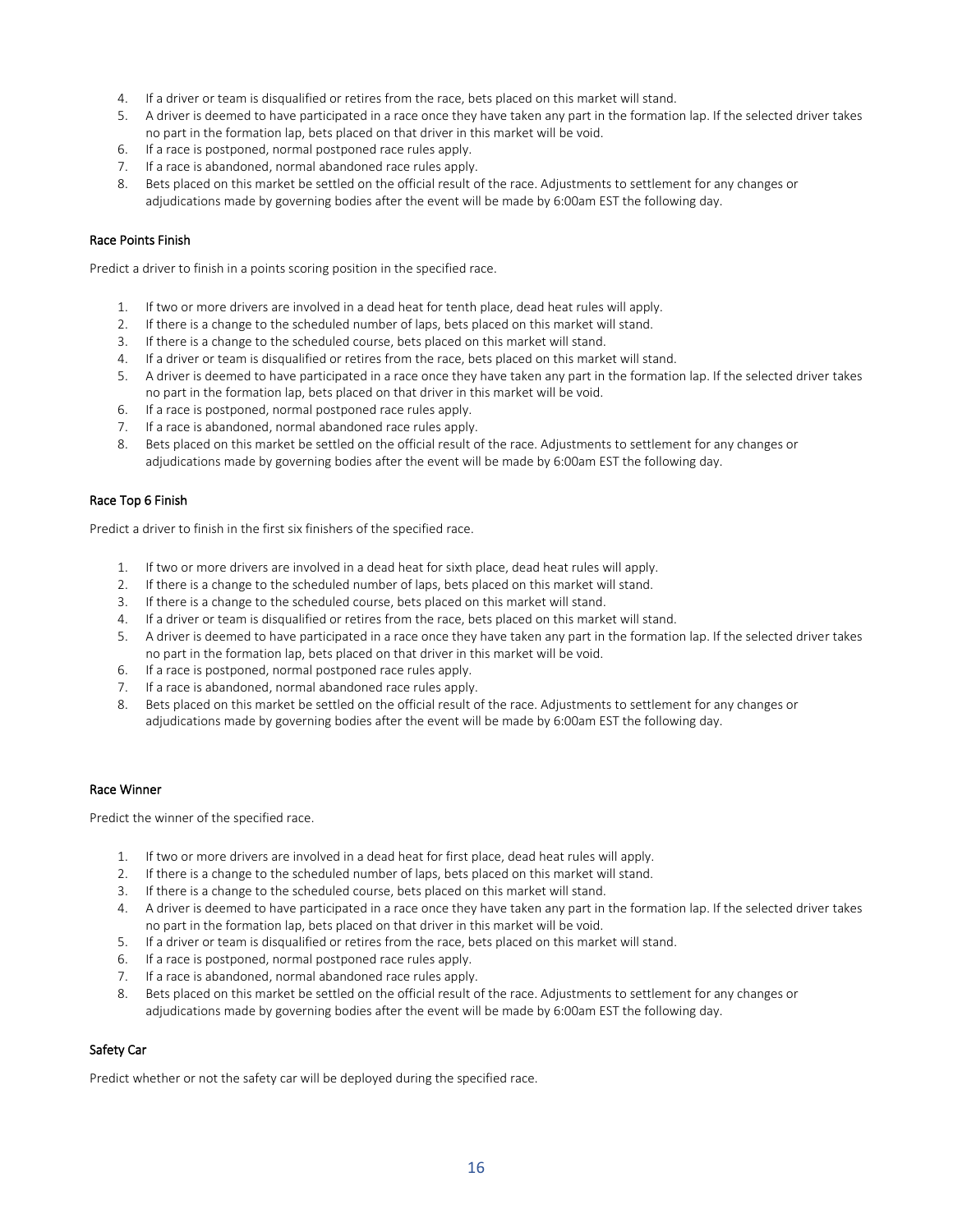- 1. Bets placed on this market will be settled on the deployment of the actual safety car during the race. The virtual safety car will not count.
- 2. If the race starts under a safety car, bets placed on this market will be void.
- 3. If a race is postponed, normal postponed race rules apply.
- 4. If a race is abandoned, normal abandoned race rules apply.
	- If the safety car has already been deployed in the race at the time of abandonment, bets placed on this market will have already won.
- 5. Bets placed on this market will be settled on the official classification of the race. Adjustments to settlement for any changes or adjudications made by governing bodies after the event will be made by 6:00am EST the following day.

### To Complete the Race

Predict a driver to complete the specified race.

- 1. If there is a change to the scheduled number of laps, bets placed on this market will stand.
- 2. If there is a change to the scheduled course, bets placed on this market will stand.
- 3. A driver is deemed to have participated in a race once they have taken any part in the formation lap. If the selected driver takes no part in the formation lap, bets placed on that driver in this market will be void.
- 4. If a driver or team is disqualified or retires from the race, bets placed on this market will stand.
- 5. If a race is postponed, normal postponed race rules apply.
- 6. If a race is abandoned, normal abandoned race rules apply.
- 7. Bets placed on this market be settled on the official result of the race. Adjustments to settlement for any changes or adjudications made by governing bodies after the event will be made by 6:00am EST the following day.

#### To Finish on the Podium

Predict a driver to finish in a podium position of the specified race.

- 1. If two or more drivers are involved in a dead heat for third place, dead heat rules will apply.
- 2. If there is a change to the scheduled number of laps, bets placed on this market will stand.
- 3. If there is a change to the scheduled course, bets placed on this market will stand.
- 4. If a driver or team is disqualified or retires from the race, bets placed on this market will stand.
- 5. A driver is deemed to have participated in a race once they have taken any part in the formation lap. If the selected driver takes no part in the formation lap, bets placed on that driver in this market will be void.
- 6. If a race is postponed, normal postponed race rules apply.
- 7. If a race is abandoned, normal abandoned race rules apply.
- 8. Bets placed on this market be settled on the official result of the race. Adjustments to settlement for any changes or adjudications made by governing bodies after the event will be made by 6:00am EST the following day.

# Tricast

Predict three drivers to finish first, second and third in the specified race in a specific order.

- 1. If two or more drivers are involved in a dead heat for third place, dead heat rules will apply.
- 2. If there is a change to the scheduled number of laps, bets placed on this market will stand.
- 3. If there is a change to the scheduled course, bets placed on this market will stand.
- 4. If a driver or team is disqualified or retires from the race, bets placed on this market will stand.
- 5. A driver is deemed to have participated in a race once they have taken any part in the formation lap. If either selected driver takes no part in the formation lap, bets placed on that driver in this market will be void.
- 6. If a race is postponed, normal postponed race rules apply.
- 7. If a race is abandoned, normal abandoned race rules apply.
- 8. Bets placed on this market be settled on the official result of the race. Adjustments to settlement for any changes or adjudications made by governing bodies after the event will be made by 6:00am EST the following day.

#### Winning Constructor

Predict the winning constructor in the specified race.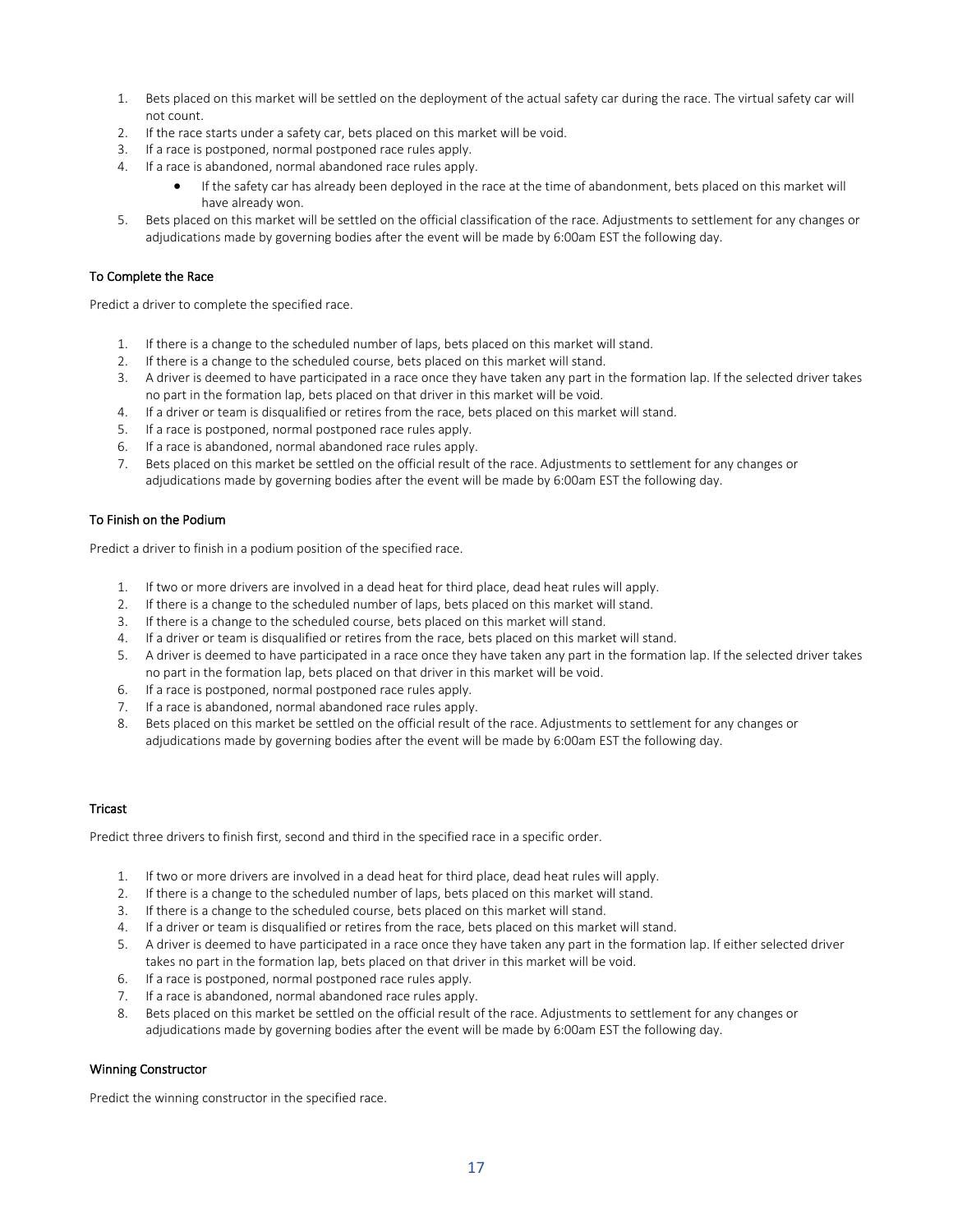- 1. If two or more drivers are involved in a dead heat for first place, dead heat rules may apply.
- 2. If there is a change to the scheduled number of laps, bets placed on this market will stand.
- 3. If there is a change to the scheduled course, bets placed on this market will stand.
- 4. If a driver or team is disqualified or retires from the race, bets placed on this market will stand.
- 5. A driver is deemed to have participated in a race once they have taken any part in the formation lap. If no drivers from the selected constructor take part in the formation lap, bets placed on that constructor in this market will be void.
- 6. If a race is postponed, normal postponed race rules apply.
- 7. If a race is abandoned, normal abandoned race rules apply.
- 8. Bets placed on this market be settled on the official result of the race. Adjustments to settlement for any changes or adjudications made by governing bodies after the event will be made by 6:00am EST the following day.

# Winning Driver in a Specified Free Practice Session

Predict the driver who will record the best time in the specified free practice session.

- 1. Bets placed on this market will be settled on the events that occur in the specified free practice session. The events that occur in other free practice sessions, qualifying sessions and the actual race do not count.
- 2. If two or more drivers are involved in a dead heat for the best time during the specified free practice session, dead heat rules will apply.
- 3. If there is a change to the scheduled course, bets placed on this market will stand.
- 4. If there is a change to the scheduled time allocated to the specified free practice session, bets placed on this market will stand
- 5. If a driver or team is disqualified or retires from free practice, bets placed on this market will stand.
- 6. If a driver takes no part in the specified free practice session, bets placed on that driver in this market will be void.
- 7. If the specified free practice session is postponed, normal postponed race rules apply.
- 8. If the specified free practice session is abandoned, normal abandoned race rules apply.
- 9. Bets placed on this market will be settled on completion of the specified free practice session. Adjustments to settlement for any changes or adjudications made by governing bodies after the event will be made by 6:00am EST the following day.

# Winning Margin

Predict whether the winning margin between the specified race winner and the rest of the field will be under, over or between the given timescale.

Example: if the specified timescale is under 5 seconds, over 10 seconds or between 5 and 10 seconds under means 0:00 to 4:59 seconds, over means 10:01 seconds or more and between means 5:00 to 10:00 seconds.

- 1. If there is a change to the scheduled number of laps, bets placed on this market will stand.
- 2. If there is a change to the scheduled course, bets placed on this market will stand.
- 3. If a driver or team is disqualified or retires from the race, bets placed on this market will stand.
- 4. If a race is postponed, normal postponed race rules apply.
- 5. If a race is abandoned, normal abandoned race rules apply.
- 6. Bets placed on this market be settled on the official result of the race. Adjustments to settlement for any changes or adjudications made by governing bodies after the event will be made by 6:00am EST the following day.

# Qualifying Markets

# Fastest Qualifier

Predict which driver sets the best time during the final qualifying session.

- 1. Bets placed on this market will be settled on the driver who sets the best time during the final qualifying session. Any subsequent adjustments to grid positions will not count.
- 2. If two or more drivers are involved in a dead heat for the best time during the final qualifying session, dead heat rules will apply.
- 3. If there is a change to the scheduled number of laps, bets placed on this market will stand.
- 4. If there is a change to the scheduled course prior to the start of the final qualifying session, bets placed on this market will stand.
	- If there is a change to the scheduled course during the final qualifying session, bets placed on this market will be void.
- 5. If a driver or team is disqualified or retires from qualifying, bets placed on this market will stand.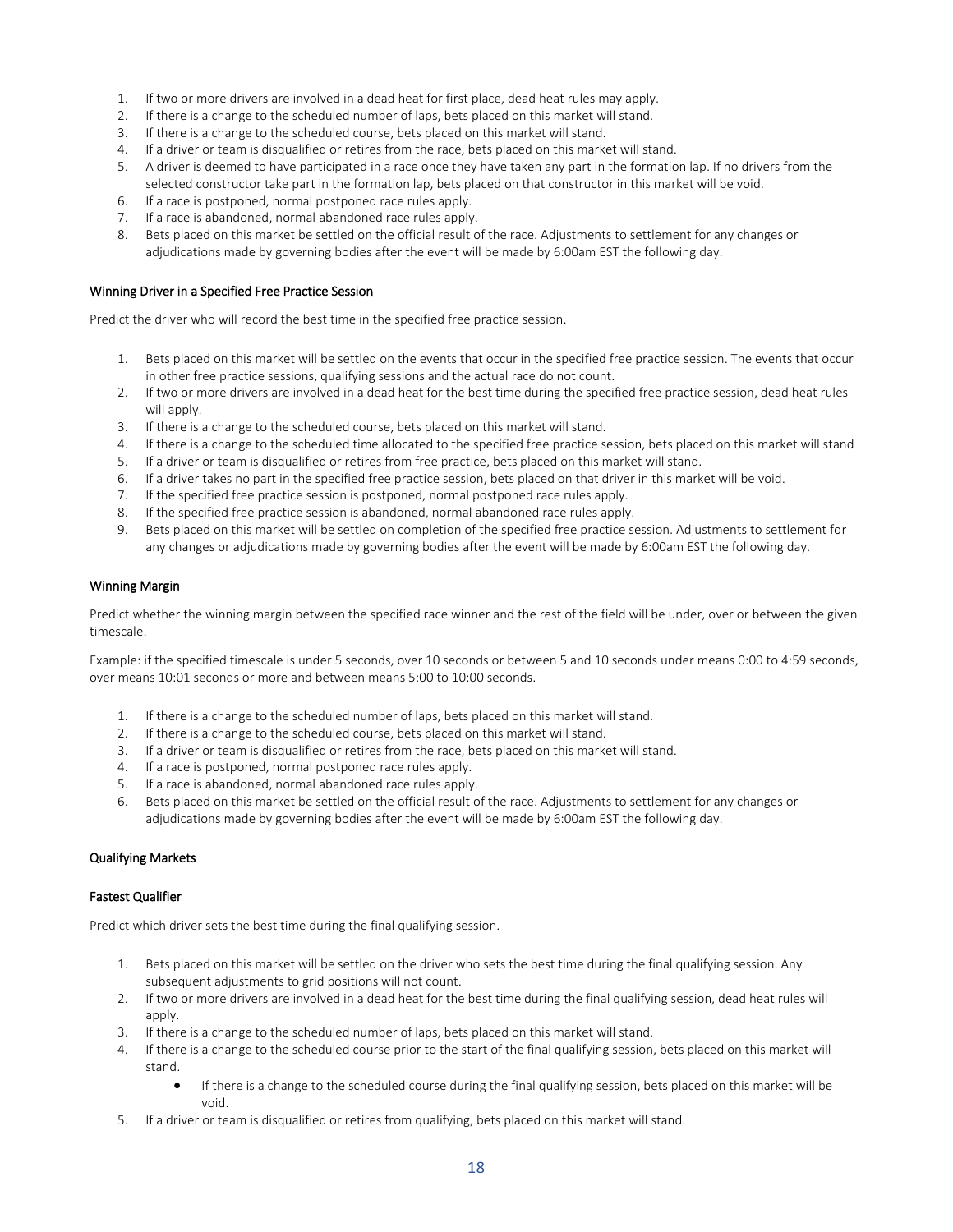- 6. If the selected driver takes no part in qualifying, bets placed on that driver in this market will be void.
- 7. If qualifying is postponed, normal postponed race rules apply.
- 8. If qualifying is abandoned, normal abandoned race rules apply.
- 9. Bets placed on this market will be settled on completion of the final qualifying session. Adjustments to settlement for any changes or adjudications made by governing bodies after the event will be made by 6:00am EST the following day.

# Fastest Qualifier and Win the Race

Predict a driver to record the fastest time in the final qualifying session and win the specified race in a special price parlay.

- 1. Bets placed on this market will be settled on the driver who sets the best time during the final qualifying session. Any subsequent adjustments to grid positions will not count.
- 2. If two or more drivers are involved in a dead heat for first place and/or for the best time during the final qualifying session, dead heat rules will apply.
- 3. If there is a change to the scheduled number of laps, bets placed on this market will stand.
- 4. If there is a change to the scheduled course for the final qualifying session or the race, bets placed on this market will stand.
- 5. If a driver or team is disqualified or retires from qualifying or the race, bets placed on this market will stand.
- 6. A driver is deemed to have participated in a race once they have taken any part in the formation lap. If the selected driver takes part in qualifying, but takes no part in the formation lap, bets placed on that driver in this market will be settled on the fastest qualifier market at the odds available at the time of bet placement.
- 7. If qualifying or the race is postponed, normal postponed race rules apply.
- 8. If qualifying or the race is abandoned, normal abandoned race rules apply.
- 9. Bets placed on this market be settled on the official result of the race. Adjustments to settlement for any changes or adjudications made by governing bodies after the event will be made by 6:00am EST the following day.

# Pole Position

Predict which driver will qualify in pole position for the specified race.

- 1. Bets placed on this market will be settled on the positions set during the final qualifying session. Any subsequent adjustments to grid positions will not count.
- 2. If there is a change to the scheduled number of laps, bets placed on this market will stand.
- 3. If there is a change to the scheduled course, bets placed on this market will stand.
- 4. If a driver or team is disqualified or retires from qualifying, bets placed on this market will stand.
- 5. If the selected driver takes no part in qualifying, bets placed on that driver in this market will be void.
- 6. If qualifying is postponed, normal postponed race rules apply.
- 7. If qualifying is abandoned, normal abandoned race rules apply.
- 8. Bets placed on this market will be settled on the official classification of the race. Adjustments to settlement for any changes or adjudications made by governing bodies after the event will be made by 6:00am EST the following day.

# Pole, Fastest Lap and Race Winner

Predict a driver to qualify in pole position, record the fastest lap and win the specified race in a special price parlay.

- 1. Pole position is the driver who sets the best time during the final qualifying session. Any subsequent adjustments to grid positions will not count.
- 2. If two or more drivers are involved in a dead heat for first place and/or for the fastest lap time, dead heat rules will apply.
- 3. If there is a change to the scheduled number of laps, bets placed on this market will stand.
- 4. If there is a change to the scheduled course of the final qualifying session or the race, bets placed on this market will stand.
- 5. If a driver or team is disqualified or retires from qualifying or the race, bets placed on this market will stand.
- 6. A driver is deemed to have participated in a race once they have taken any part in the formation lap. If the selected driver takes part in qualifying, but takes no part in the formation lap, bets placed on that driver in this market will be void.
- 7. If qualifying or the race is postponed, normal postponed race rules apply.
- 8. If qualifying or the race is abandoned, normal abandoned race rules apply.
- 9. Bets placed on this market be settled on the official result of the race. Adjustments to settlement for any changes or adjudications made by governing bodies after the event will be made by 6:00am EST the following day.

# Qualification Driver Matchup Betting

Predict which of the named drivers will set the best time in the final qualifying session.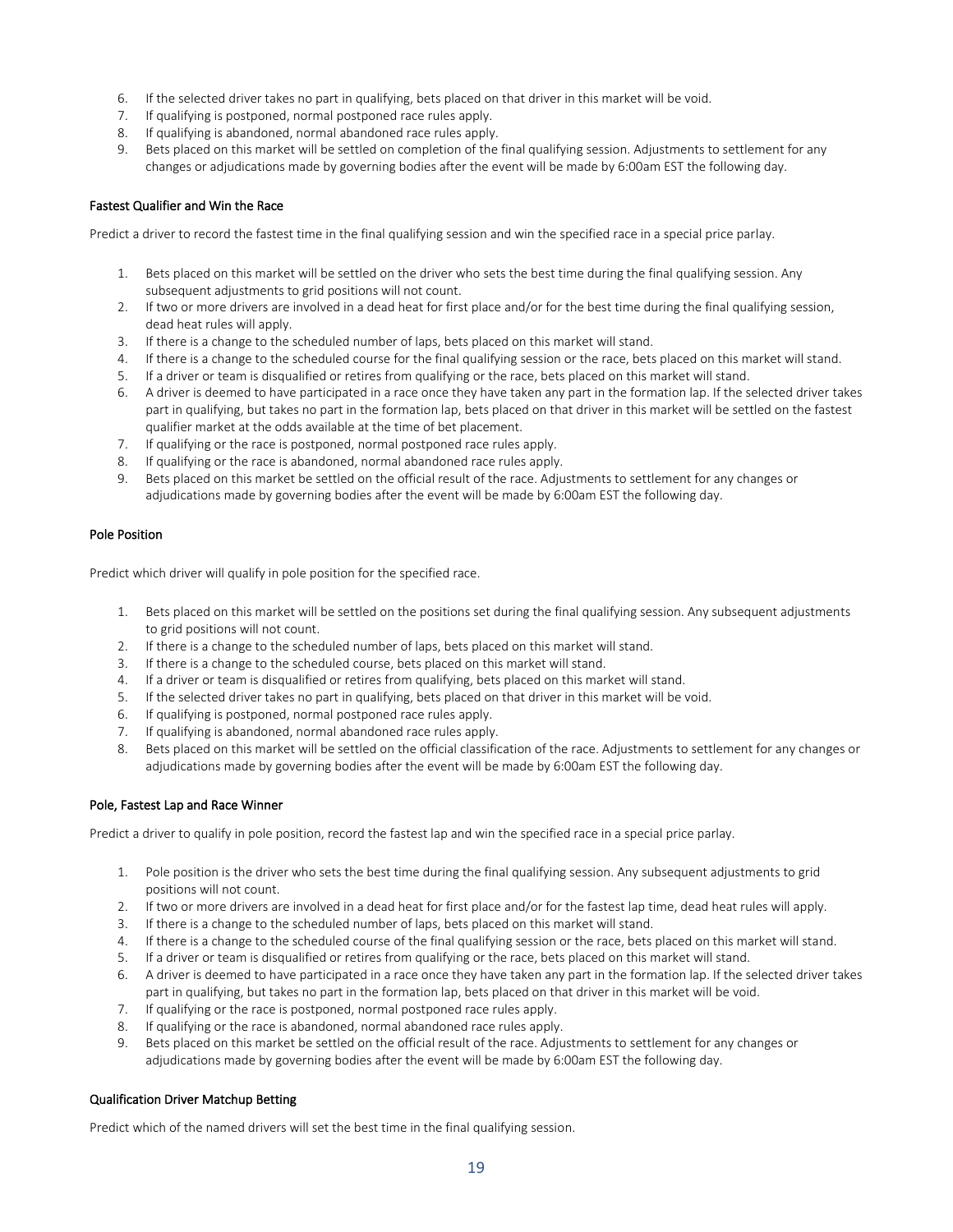- 1. Bets placed on this market will be settled on the driver who sets the best time during the final qualifying session. Any subsequent adjustments to grid positions will not count.
- 2. If the named drivers are involved in a dead heat for the best time during the final qualifying session, bets placed on this market will be void.
- 3. If there is a change to the scheduled number of laps, bets placed on this market will stand.
- 4. If there is a change to the scheduled course, bets placed on this market will stand.
- 5. If a driver or team is disqualified or retires from qualifying, bets placed on this market will stand.
- 6. If either selected driver takes no part in qualifying, bets placed including that driver in this market will be void.
- 7. If qualifying is postponed, normal postponed race rules apply.
- 8. If qualifying is abandoned, normal abandoned race rules apply.
- 9. Bets placed on this market will be settled on completion of the final qualifying session. Adjustments to settlement for any changes or adjudications made by governing bodies after the event will be made by 6:00am EST the following day.

# Winning Constructor in Qualifying

Predict which team will have the driver that sets the fastest time in the final qualifying session.

- 1. Bets placed on this market will be settled on the driver who sets the best time during the final qualifying session. Any subsequent adjustments to grid positions will not count.
- 2. If two or more drivers are involved in a dead heat for the best time during the final qualifying session, dead heat rules may apply.
- 3. If there is a change to the scheduled time allocated to the final qualifying session, bets placed on this market will stand.
- 4. If there is a change to the scheduled course, bets placed on this market will stand.
- 5. If a driver or team is disqualified or retires from qualifying, bets placed on this market will stand.
- 6. If the selected constructor takes no part in the final qualifying session, bets placed on that constructor in this market will be void
- 7. If the final qualifying session is postponed, normal postponed race rules apply.
- 8. If the final qualifying session is abandoned, normal abandoned race rules apply.
- 9. Bets placed on this market will be settled on completion of the final qualifying session. Adjustments to settlement for any changes or adjudications made by governing bodies after the event will be made by 6:00am EST the following day.

#### Winning Driver in a Specified Free Practice Session

Predict the driver who will record the best time in the specified free practice session.

- 1. Bets placed on this market will be settled on the events that occur in the specified free practice session. The events that occur in other free practice sessions, qualifying sessions and the actual race do not count.
- 2. If two or more drivers are involved in a dead heat for the best time during the specified free practice session, dead heat rules will apply.
- 3. If there is a change to the scheduled course, bets placed on this market will stand.
- 4. If there is a change to the scheduled time allocated to the specified free practice session, bets placed on this market will stand
- 5. If a driver or team is disqualified or retires from free practice, bets placed on this market will stand.
- 6. If a driver takes no part in the specified free practice session, bets placed on that driver in this market will be void.
- 7. If the specified free practice session is postponed, normal postponed race rules apply.
- 8. If the specified free practice session is abandoned, normal abandoned race rules apply.

Bets placed on this market will be settled on completion of the specified free practice session. Adjustments to settlement for any changes or adjudications made by governing bodies after the event will be made by 6:00am EST the following day.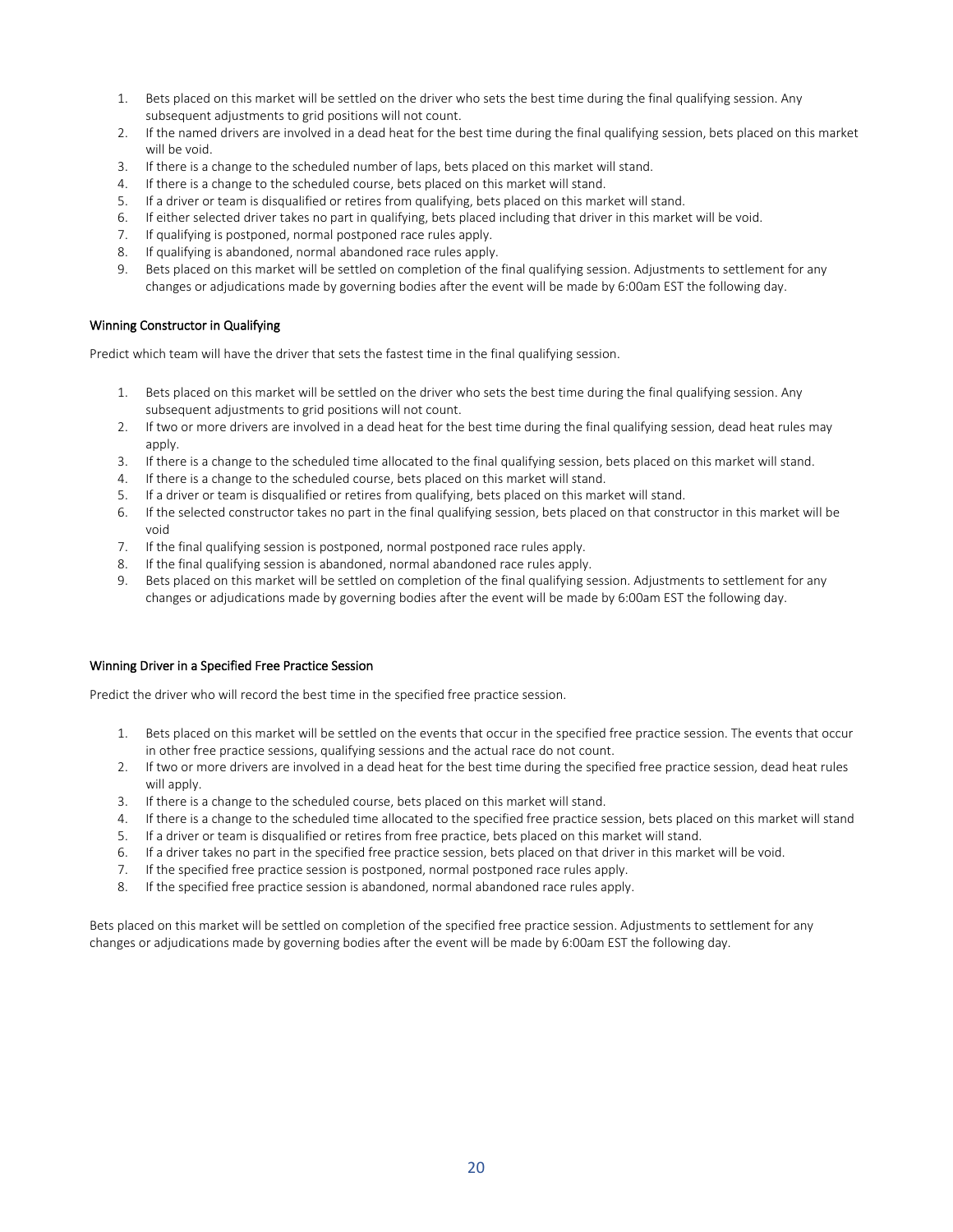# <span id="page-20-0"></span>Baseball

# General Rules

- 1. Listed Pitchers: Pre-game baseball betting is offered on the basis that both the pitchers listed at the time the bet is struck start the game and throw at least one pitch each.
- 2. If either pitcher fails to start, all bets placed pre-game are void, but bets placed Live stand.
- 3. Action vs Action bets stand regardless of a pitching change.
- 4. The game must go at least 9 innings of play (or 8.5 if the home team is ahead) for bets to have action, otherwise bets are void unless a winning market has already been established. The only exceptions being:
	- A bet placed on the pre-game money line, where bets will stand provided there are at least 5 full innings of play unless the team batting second is leading after 4.5 innings. If the game is called, or suspended, after this point of the game is reached, then the winner is determined by the score after the last full innings (unless the team batting second scores to tie or takes the lead in the bottom half of the innings, in which case the winner is determined by the score at the time the game is called). With the exception of MLB playoff games, suspended games do not carry over.
	- When Mercy Rule is called because one team is in an unassailable lead, in which case bets stand.
- 5. Extra innings count unless specified otherwise.
- 6. Postponed Games: In the instance of a postponed game, all bets placed on that game will be void. A postponement is deemed to be where a game does not commence and complete by 6:00 am venue time the following day. A postponed game can occur for a variety of reasons (though not exclusively); inclement weather and conditions, security/policing, power failures, etc.
	- As soon as we become aware of a postponed game, bets on that game will be made void.
	- Where bets have been placed on a game that subsequently has its gameday changed for reasons such as TV coverage (though not exclusively), bets will stand as this change to the game date is not deemed a postponement.
- 7. Abandoned Games: In the instance where a game is abandoned, the following rules will be applied in settling bets:
	- If a winning selection in a specific market has been established before the abandonment of the game, bets will stand and settlement will occur as expected.
	- If a winning selection for a specific market has not been established at the time of abandonment, all bets will be settled as void.
	- An abandonment is deemed to be where a game is halted before the completion of 9 innings, or 8 ½ innings if the home team is ahead at the time of abandonment, and not played out to conclusion by 6:00 am venue time the following day.
	- A game that is interrupted (ex: inclement weather), but then plays to a conclusion on the same day will not count as an abandonment and bets will be settled on the outcome at the end of the game.
	- In the case of an abandonment, any subsequent replays/completions, award of the game result by governing bodies, etc. will not count toward settlement. The only exceptions to these rules are:
		- A bet placed on the pre-game money line, where bets will stand provided there are at least 5 full innings of play unless the team batting second is leading after 4.5 innings. If the game is called or suspended after this point of the game is reached, then the winner is determined by the score after the last full innings (unless the team batting second scores to tie or takes the lead in the bottom half of the innings, in which case the winner is determined by the score at the time the game is called). With the exception of MLB playoff games, suspended games do not carry over.
		- If the Mercy Rule is called because one team is in an unassailable lead, in which case bets stand.
- 8. Bets on league/tournament winners will be settled on the official standings immediately following the last game in the league/tournament and any subsequent amendments to the result will not affect bets.
- 9. If there is a change of venue for an event, for any reason, bets placed on this event prior to the location change announcement will be void.
- 10. For game and season-long player wagers, player must play in a game for a wager to be action. If the named player does not play, the wager will be void.

# Money Line

- 1. Predict which team will score the most runs.
- 2. Extra innings are included.
- 3. A bet placed on the pre-game money line, where bets will stand provided there are at least 5 full innings of play unless the team batting second is leading after 4.5 innings. If the game is called, or suspended, after this point of the game is reached, then the winner is determined by the score after the last full innings (unless the team batting second scores to tie or takes the lead in the bottom half of the innings, in which case the winner is determined by the score at the time the game is called). With the exception of MLB playoff games, suspended games do not carry over.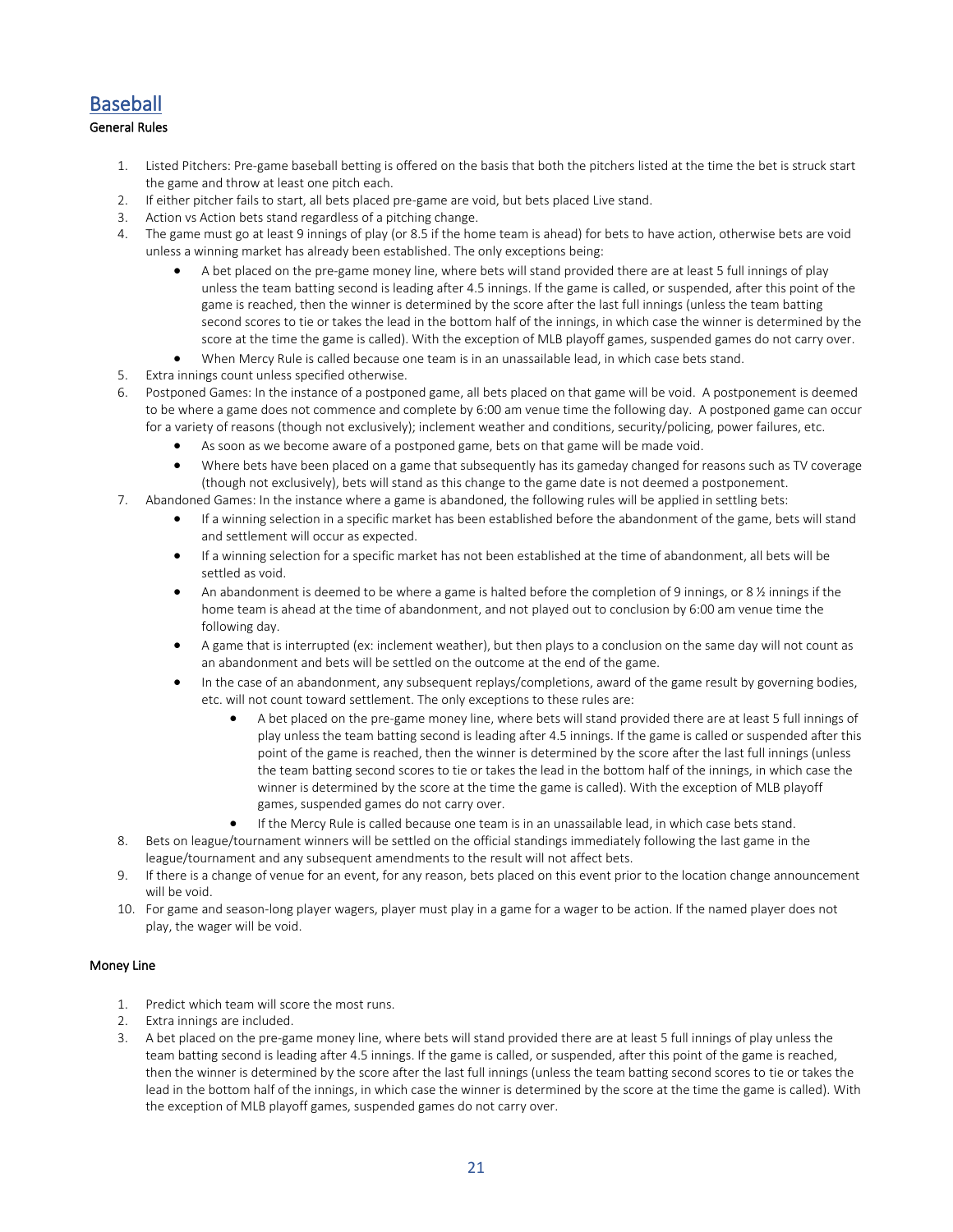#### Run Line

- 1. Predict the winning team after the point spread has been applied to the actual scores.
- 2. Extra innings are included.

### Total Runs

- 1. Predict whether the combined scores for each team will be over or under a specified number of runs.
- 2. If the number of runs is the same as the stated number, then bets will be made void.
- 3. Extra innings are included.

# Alternative Total Runs

- 1. Predict whether the combined scores for each team will be over or under a specified number of runs.
- 2. If the number of runs is the same as the stated number, then bets will be made void.
- 3. Extra innings are included.

#### Innings Total Runs

1. Predict the range that contains the combined number of runs scored in a specified number of innings.

#### Innings Betting

- 1. Predict the team that will score the most runs in a specified inning. The full inning must be completed for bets to stand.
- 2. In the event of a tie, bets will be void unless odds are quoted for the tie.

#### Nine Innings Betting

- 1. Predict the team that will score the most runs during the first nine innings.
- 2. In the event of a tie, bets will be void unless odds are quoted for the tie.
- 3. If the first nine innings are not completed, bets are void unless the home team is ahead after 8½ innings, in which case bets will stand.

#### Nine Innings Correct Score

- 1. Predict the correct score after the first 9 innings have been completed.
- 2. Extra Innings do not count.
- 3. If the full 9 innings are not completed, bets are void unless the home team is ahead after 8½ innings, in which case the correct score at the time will stand.

### Nine Innings Correct Score Special

- 1. Predict whether any team will score 10 or more runs in 9 innings.
- 2. If the full 9 innings are not completed, bets are void unless the home team is ahead after 8½ innings, in which case bets will stand.

# Double Result

- 1. Predict the result at both the end of the 4th innings and the end of the game.
- 2. Extra innings are included.
- 3. Both predictions must be correct for bets to be successful.

# Winning Margin

- 1. Predict the margin by which a specified team wins the game.
- 2. Extra innings are included.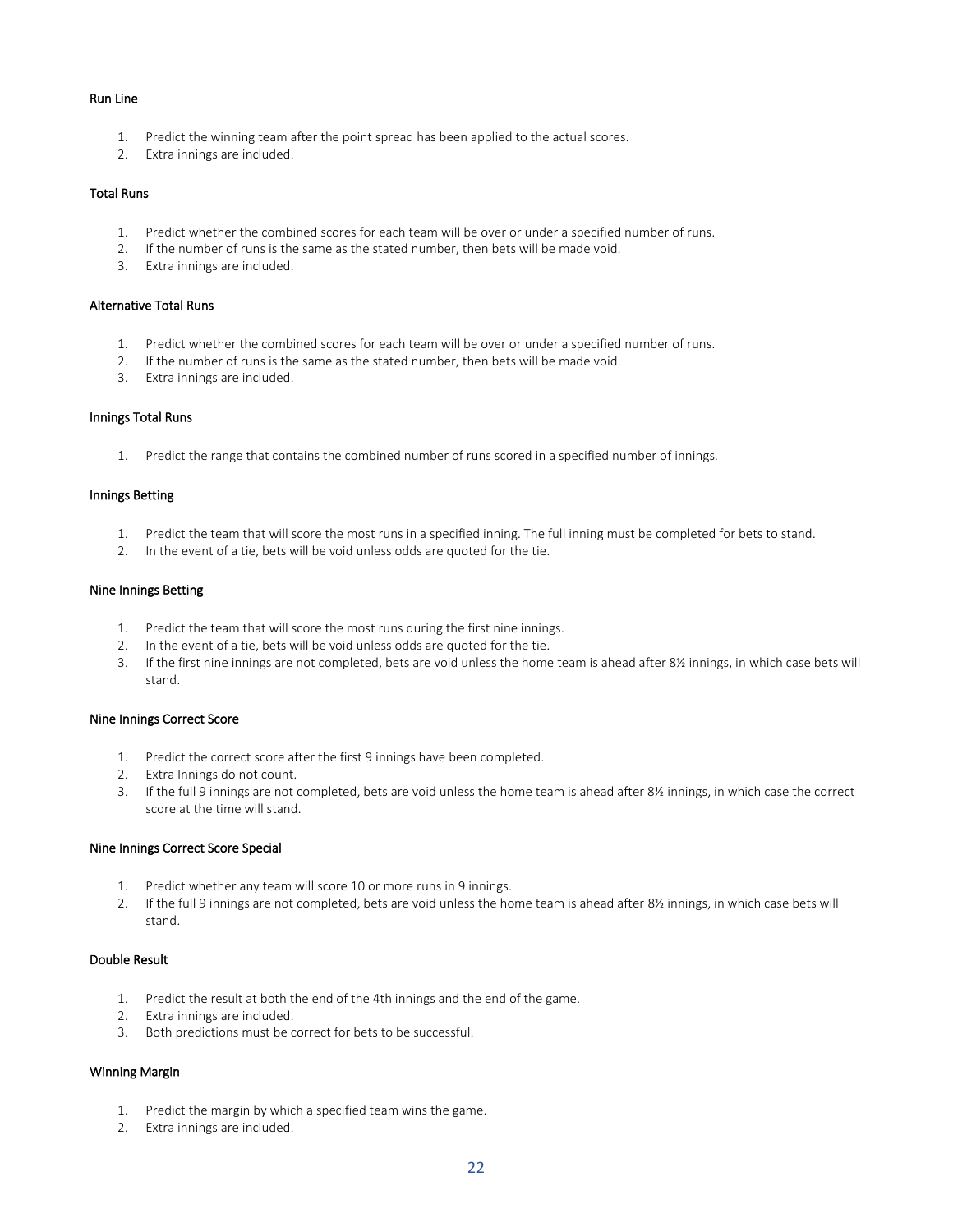#### Home Team Total Runs

- 1. Predict whether the home team will score over or under a specified number of runs.
- 2. Extra innings count.

#### Away Team Total Runs

- 1. Predict whether the away team will score over or under a specified number of runs.
- 2. Extra innings count.

#### Teams to Score

- 1. Predict whether one, both or neither teams will score.
- 2. Extra innings count.

#### First Team to Score

- 1. Predict which team will score first.
- 2. Extra innings count.

#### Last Team to Score

- 1. Predict which team will score last.
- 2. Extra innings count.

# Innings of First Scoring Play

1. Predict the inning that contains the first scoring play and whether it will be in the top half (away team) or bottom half (home team).

#### Innings of Last Scoring Play

1. Predict the inning which contains the last scoring play. Unless you have chosen extra innings, you must also predict whether the last scoring play will be in the top half (away team) or the bottom half of the innings (home team).

# Highest Scoring Innings

- 1. Predict the highest scoring innings.
- 2. In the event of a tie, dead heat rules apply.

# Will the Home Team Bat at the Bottom of the 9th?

1. Predict whether the home team will bat after the away team have completed 9 innings.

#### Will Extra Innings be Played?

1. Predict whether extra innings will be played because the scores are level after 9 innings.

#### Total Runs Odd/Even

- 1. Predict whether the total runs are odd or even
- 2. Extra innings do not count.

#### Innings Total Runs Odd/Even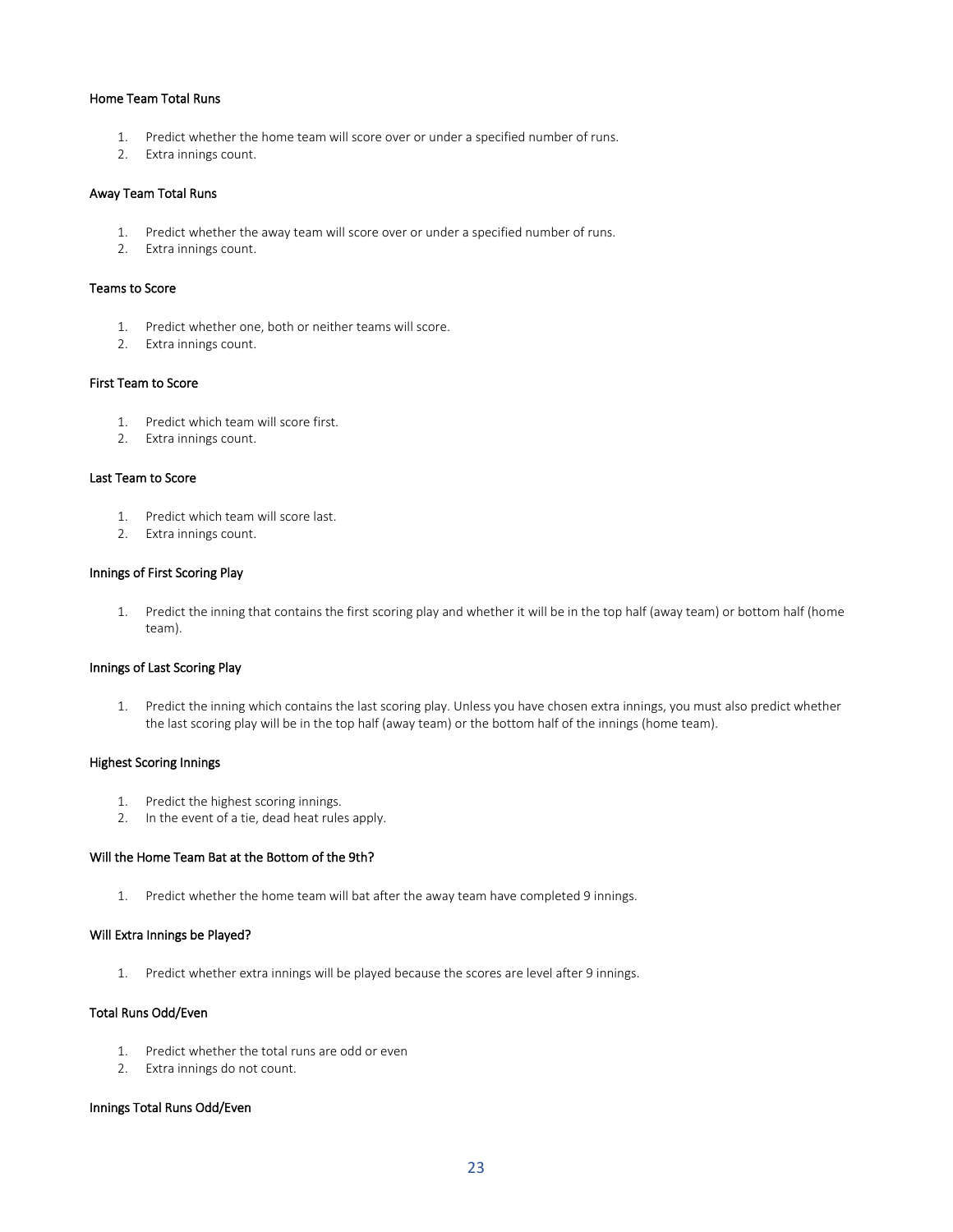- 1. Predict whether the total number of runs in a specified innings is odd or even.
- 2. Zero counts as even.
- 3. Extra innings do not count.

# Grand Slam Home Run

- 1. Predict whether there will be a grand slam home run scored in the game.
- 2. A grand slam is a home run hit with all bases occupied by base runners, thereby scoring 4 runs.
- 3. Extra innings count.

#### Three-Run Scoring Play

- 1. Predict whether there will be a scoring play in the game that scores 3 runs.
- 2. Extra innings count.

#### Two-Run Scoring Play

- 1. Predict whether there will be a scoring play in the game that scores 2 runs.
- 2. Extra innings count.

#### Quality Pitching

1. Predict the total number of runs conceded after a specified number of innings.

#### Shutout Pitching

1. Predict that no runs will be scored after a specified number of innings.

#### World Series Winner

- 1. Predict the team that will win the World Series.
- 2. Bets will be settled on the official standings immediately following the last game in the series and any subsequent amendments to the result will not affect bets.

# League Winner

- 1. Predict the team that will win the respective league.
- 2. Playoff league finals are included.
- 3. Bets will be settled on completion of the playoff league finals

# Division Winner

- 1. Predict the team that will win the respective division.
- 2. Playoff division finals are not included.
- 3. Bets will be settled on the division standings after a winner is clinched.

### Tournament Winner

- 1. Predict the team that will win the tournament.
- 2. Bets will be settled on the official standings immediately following the last game in the tournament and any subsequent amendments to the result will not affect bets.

# Player to Get a Hit and Team to Win

- 1. The official box score at the end of the game will determine whether a hit has been achieved.
- 2. If the named player does not start, the bet will be void.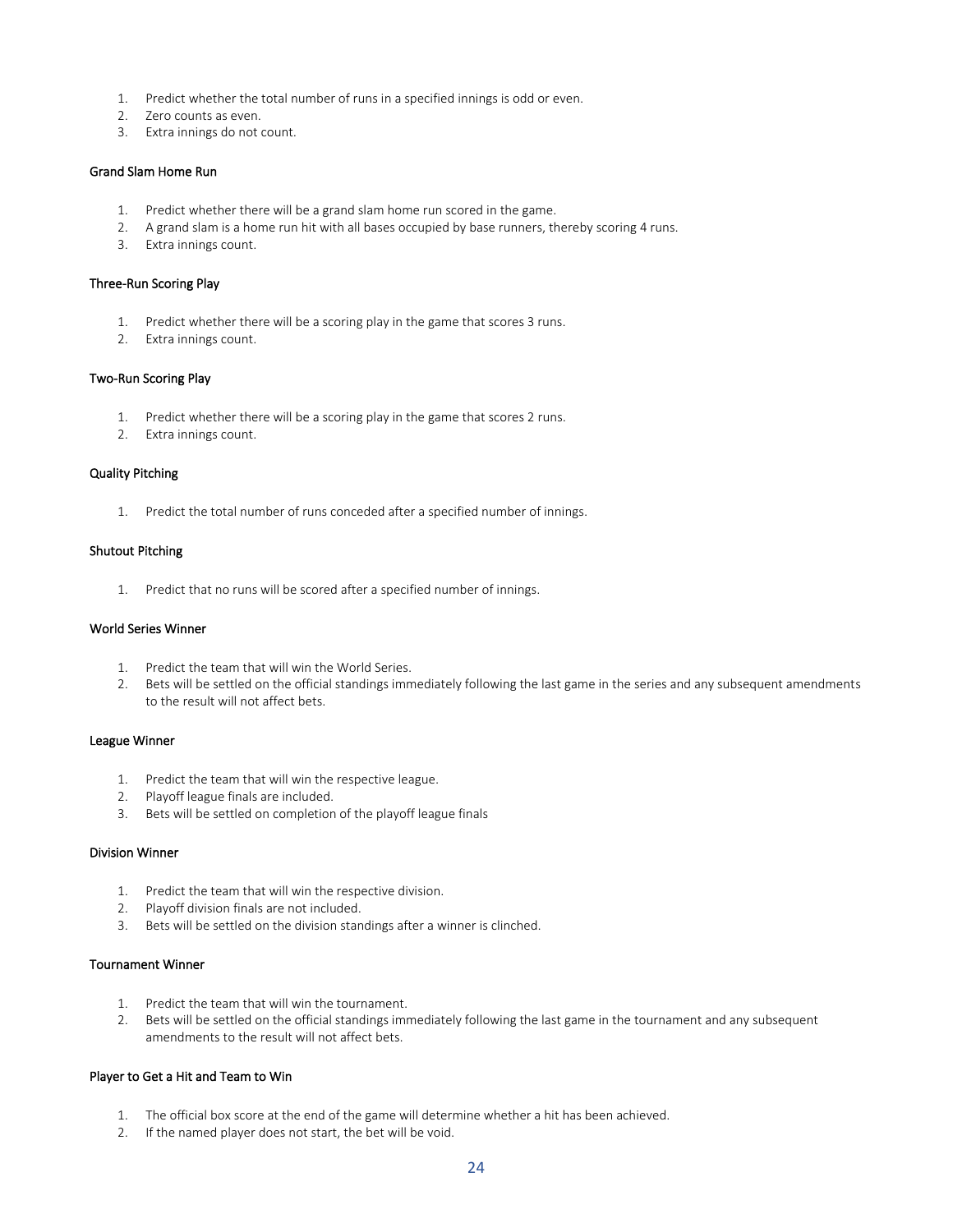- 3. If the game is abandoned, bets are void.
- 4. Extra innings count.

# Race to X Runs

Predict which team will reach the specified number of runs first.

Example: Race to 2 runs Tampa Bay v Baltimore. If Tampa Bay score 2 runs before Baltimore, they will be deemed the winning selection in the market.

- 1. Bets are settled on the events that occur in the regulation number of innings. Extra innings will count if the game is tied on completion of the regulation number of innings.
- 2. If the specified number of runs are not scored by either team, the winning selection in the market will be neither.
- 3. If a game is postponed, normal postponed rules apply.
- 4. If a game is abandoned, normal abandoned rules apply.
	- If a game is abandoned and a winning selection has been established in the time played before abandonment, bets placed on that selection in this market will have already won and will be settled as winners. Bets placed on other selections in this market will have already lost.
	- If a game is abandoned and no winning selection has been established in the time played before abandonment, bets placed on this market will be void because the game did not play for the full duration.
- 5. Settlement will occur in real time based on the feed from our service providers.
	- Adjustments to settlement for any changes or adjudications made by governing bodies after the event will be made by 6:00am EST the following day.

# Race to X Runs Live

Predict which team will reach the specified number of runs first.

Example: Race to 2 runs Tampa Bay v Baltimore. If Tampa Bay score 2 runs before Baltimore, they will be deemed the winning selection in the market.

- 1. Bets are settled on the events that occur in the regulation number of innings. Extra innings will count if the game is tied on completion of the regulation number of innings.
- 2. If the specified number of runs are not scored by either team, the winning selection in the market will be neither.
- 3. Live bet acceptance rules apply.
- 4. If a game is abandoned, normal abandoned rules apply.
	- If a game is abandoned and a winning selection has been established in the time played before abandonment, bets placed on that selection in this market will have already won and will be settled as winners. Bets placed on other selections in this market will have already lost.
	- If a game is abandoned and no winning selection has been established in the time played before abandonment, bets placed on this market will be void because the game did not play for the full duration.
- 5. Settlement will occur in real time based on the feed from our service providers.
	- Adjustments to settlement for any changes or adjudications made by governing bodies after the event will be made by 6:00am EST the following day.

# To Hit a Home Run

Predict a player to hit a home run at any time during the game.

- 1. Bets are settled on the events that occur during regulation innings and extra innings should the game progress as such.
- 2. If the selected player does not face a pitch, bets placed on that player in this market will be void.
- 3. If the selected player leaves the field of play having faced a pitch and without hitting a home run, bets placed on that player in this market will have lost and will be settled as losers.
- 4. If a game is postponed, normal postponed rules apply.
- 5. If a game is abandoned, normal abandoned rules apply.
	- If the selected player has hit a home run in the time played before abandonment, bets placed on that player in this market will have already won and will be settled as winners.
	- If the selected player has left the game without hitting a home run in the time played before abandonment, bets placed on that player in this market will have already lost.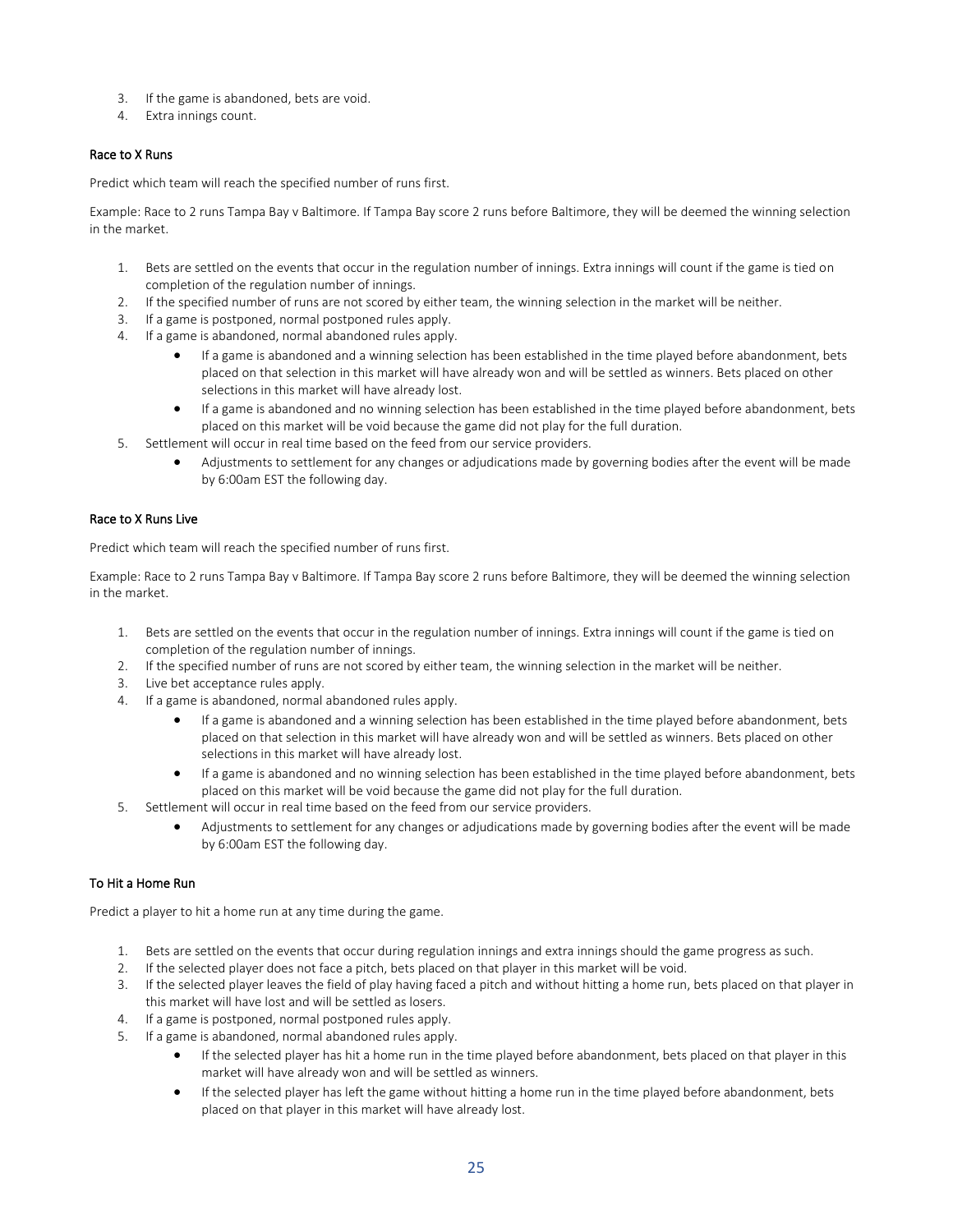- If the selected player is still in the game and has not hit a home run at the time of abandonment, bets placed on that player in this market will be void because the game did not play for the full duration.
- 6. Adjustments to settlement for any changes or adjudications made by governing bodies after the event will be made by 6:00am EST the following day.

#### **Hit – Batter v. Pitcher Top/Bottom of the Xth**

- 1. Predict whether the named batter will record a Single, a Double, a Triple, a Home Run (all as defined by the MLB) or No Hit in his plate appearance against the named pitcher in the specified half-inning.
- 2. Bets are settled on official statistics provided by the MLB. In the event of a dispute, statistics published on MLB.com on the day of the game will be used for settlement purposes. Any subsequent changes after this time won't count for settlement purposes.
- 3. If the named batter does not complete a plate appearance (as defined by the MLB) against the named pitcher within the specified half-inning, bets will be void.
- 4. If the named batter or pitcher in the market are ejected or removed because of injury or substitution before or during the plate appearance, bets will be void.
- 5. The following outcomes of a plate appearance will also result in a void bet: Intentional Walk, Sacrifice Bunt, Catcher Interference, Fan Interference (all as defined by, and scored as, by the MLB).
- 6. The bet will be resulted on the first plate appearance outcome of the named batter against the named pitcher within the specified half-inning. Any subsequent plate appearances the named batter has against the named pitcher in the specified half-inning will not count.
- 7. If the match is abandoned, normal abandoned match rules for Baseball will apply. For all complete plate appearances, the corresponding market's bets will stand. All incomplete plate appearances will be void.

#### **Result - Batter v. Pitcher Top/Bottom of the Xth**

- 1. Predict whether the named batter will record a Hit, a Strikeout, a Walk (all as defined by the MLB) or "Any Other" in his plate appearance against the named pitcher in the specified half-inning.
- 2. Bets are settled on official statistics provided by the MLB. In the event of a dispute, statistics published on MLB.com on the day of the game will be used for settlement purposes. Any subsequent changes after this time won't count for settlement purposes.
- 3. If the named batter does not complete a plate appearance (as defined by the MLB) against the named pitcher within the specified half-inning, bets will be void.
- 4. If the named batter or pitcher in the market are ejected or removed because of injury or substitution before or during the plate appearance, bets will be void.
- 5. The following outcomes of a plate appearance will also result in a void bet: Intentional Walk, Sacrifice Bunt, Catcher Interference, Fan Interference (all as defined by, and if scored by the MLB).
- 6. The bet will be resulted on the first plate appearance outcome of the named batter against the named pitcher within the specified half-inning. Any subsequent plate appearances the named batter has against the named pitcher in the specified half-inning will not count.
- 7. If the match is abandoned, normal abandoned match rules for Baseball will apply. For all complete plate appearances, the corresponding market's bets will stand. All incomplete plate appearances will be void.

# MLB Grand Salami - Total Runs

Predict the number of runs scored in an MLB game day over/under a specified amount.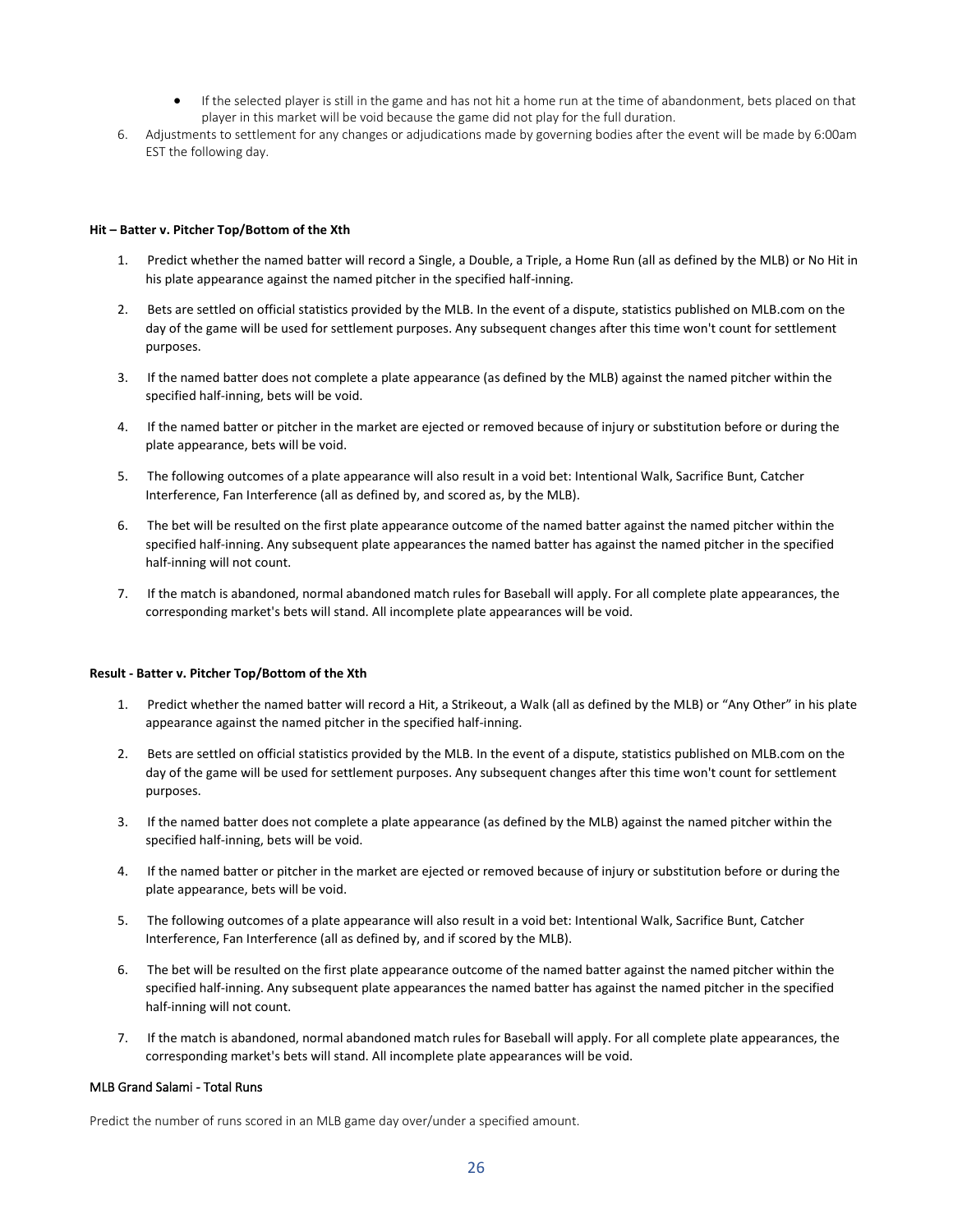Example: if the market is 'under/over 120.5 runs', 'under' means anything up to 120, while 'over' means 121 or more.

- 1. Initial declared pitchers are not required to start for bets to have action.
- 2. All games must take place or all bets are void.
- 3. To have action, all games must go at least 8.5 innings.
- 4. Extra Innings do count.
- 5. Standard MLB abandonment rules apply regarding completion of games the following day.

#### MLB Grand Salami - Away Teams v Home Teams

Predict whether the home teams or the away teams will score the most runs on any specified MLB game day.

- 1. Initial declared pitchers are not required to start for bets to have action.
- 2. All games must take place or all bets are void.
- 3. To have action, all games must go at least 8.5 innings.
- 4. Extra Innings do count.
- 5. Standard MLB abandonment rules apply regarding completion of games the following day,
- 6. If the home teams and away teams score the exact same number of runs, the market will be settled as void.
- 7. In the event of a change in venue, the team batting second for betting purposes will be classed as the home team.

# MLB Spring Training

For any MLB Spring Training game, all bets will stand if the game is called at any point after at least 5 full innings have been played.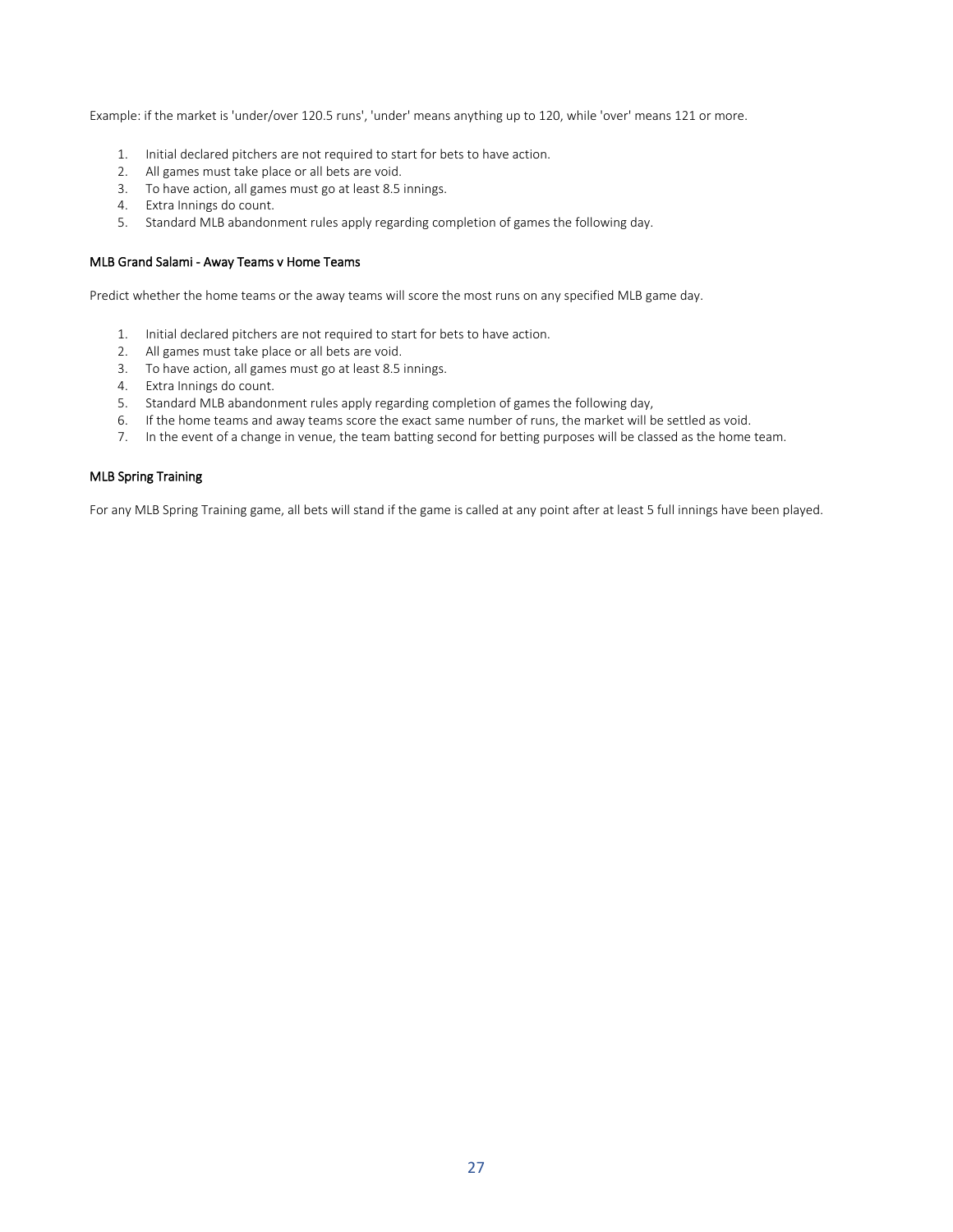# <span id="page-27-0"></span>**Basketball**

# General Rules

- 1. If a game is abandoned after play has started, bets other than outright win are void, unless a winning market has already been established, in which case bets will stand. Outright win bets stand provided that 43 minutes of an NBA game have been played or 35 minutes of a College or European game and an official result is declared. In other competitions, bets will stand if an official is declared.
- 2. The game must start on the scheduled date for bets to stand.
	- 1. Postponed game: All bets void, where bets will stand on the match if it is played before the closing ceremony.
- 3. Where the result of a two-way market is a tie, bets will be void unless odds are quoted for the tie.
- 4. For all Basketball games that are part of a two-legged tie (ex: Champions League, Europe Cup), all markets will be settled on regular time only. Any Overtime played due to a tie being level at the end of regulation will not count for betting purposes.
- 5. Bets on teams to win a conference, league or championship will be settled on the official standings immediately following the last game in the conference, league or championship.
- 6. Unless otherwise stated, in individual player total markets, if the named player takes any part in the game, bets stand, otherwise bets are void.
- 7. Pre-game rules apply for Live markets, unless otherwise stated.
- 8. If there is a change of venue for an event, for any reason, bets placed on this event prior to the location change announcement will be void.

#### NBA Live Specials

- 1. All referenced games within each individual selection must be played and completed on the scheduled day for bets to stand.
- 2. If any component of an individual selection is void, the whole selection is void.
- 3. For any selection referencing a player, if the named player takes no part in a game, bets are void.
- 4. For a selection referencing "To Win All 4 Quarters", this is for a team to outright win each quarter if the team ties or loses any quarter, this represents a losing bet.

#### NBA Grand Salami/Daily Total Points Live

- 1. Predict the number of points in all of the day's scheduled NBA fixtures.
- 2. All scheduled matches for the day must be played and be completed on the scheduled day for bets to stand. Even if the total goes over a line taken with some games postponed.

#### Money Line

- 1. Predict the team that will win the game.
- 2. Overtime counts.

Example: Bettor places a money line bet on the Raptors for the Raptors at Hornets game. His bet is a winner if the Raptors win the game, his bet loses of the Hornets win.

### Spread

- 1. Predict the team that will win the game after the point spread has been applied to the actual score.
- 2. Overtime counts.

Example: Bettor places a bet on the Raptors at –3.5 for the Raptors at Hornets game. His bet is a winner if the Raptors win by 4 or more points. His bet loses if the Raptors win by 3 points or less or if the Hornets win.

# Total Points

1. Predict whether the total points scored in the game, including overtime, will be over or under a specified figure.

Example: Bettor places an over 230.5 bet on the Warriors at Nets game. The game ends at a score of 125-121. His bet win because the combined total of points is 246.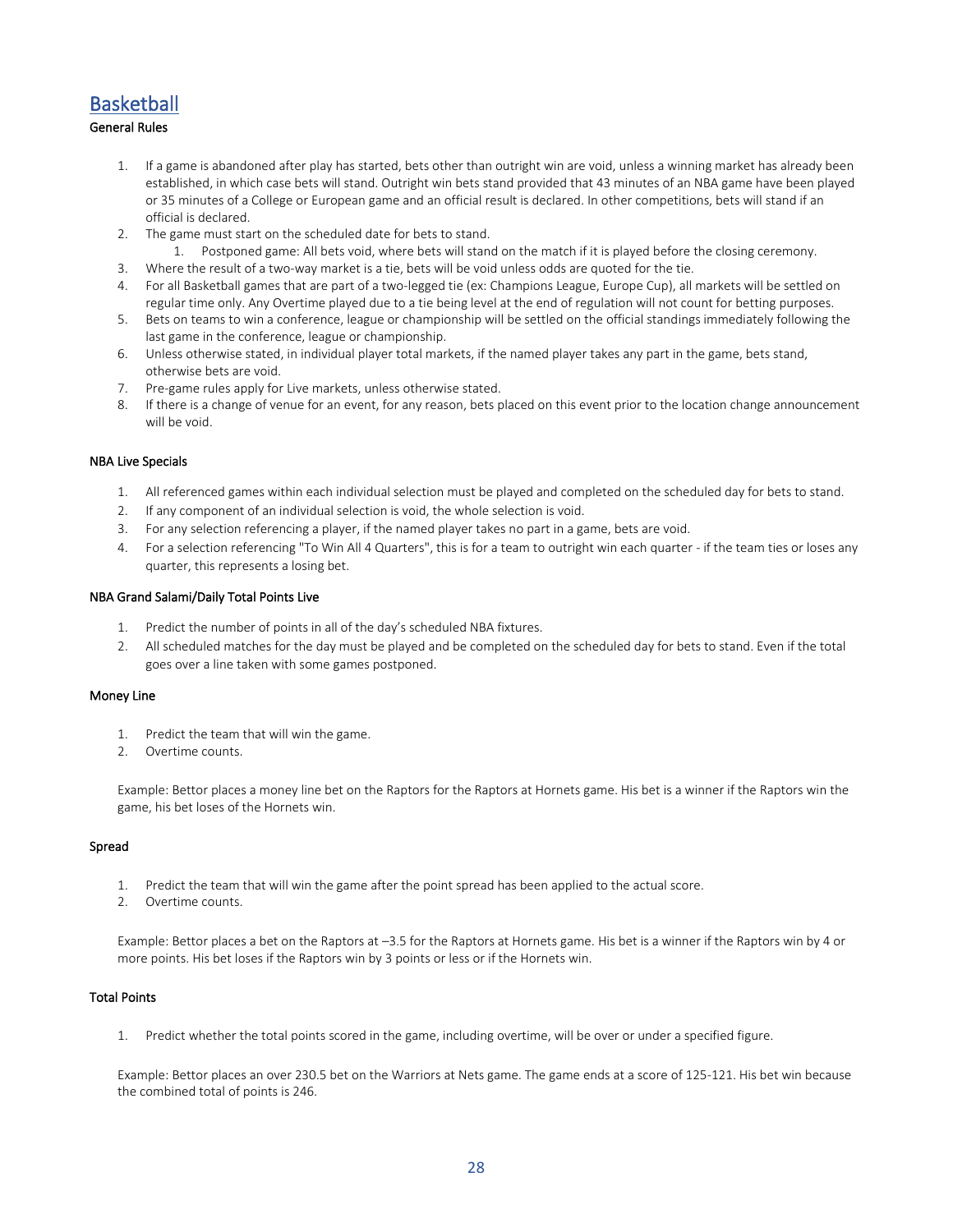#### Away Team Total Points

1. Predict whether the total points scored in the game by the away team, including overtime, will be over or under a specified figure.

Example: Bettor places an over 122.5 on the Rockets for the Rockets in the Rockets at Knicks game. His bet is a winner if the Rockets score 123 points or more, his bet is a loser if the Rockets score 122 points or less.

# Home Team Total Points

1. Predict whether the total points scored in the game by the home team, including overtime, will be over or under a specified figure.

Example: Bettor places an over 102.5 on the Knicks for the Knicks in the Rockets at Knicks game. His bet is a winner if the Knicks score 103 points or more, his bet is a loser if the Knicks score 102 points or less.

#### Team to Score First Basket

1. Predict the team that will score the first basket.

#### Team to Score Last Basket

- 1. Predict the team that will score the last basket.
- 2. Overtime counts.

# Double Result

- 1. Predict the result at both halftime and full time.
- 2. Overtime counts.
- 3. Both predictions must be correct for bets to be successful.

#### First Half Totals

- 1. Predict whether the total points scored in the first half will be over or under a specified figure.
- 2. The first half must be completed for bets to stand, unless a winning market has already been established at the time of abandonment.
- 3. Overtime does not count unless otherwise stated.

#### Winning Margin

- 1. Predict the winning team and their margin of victory
- 2. Overtime counts.

# Spread on a Specified Quarter

- 1. Predict the winning team after the point spread has been applied to the actual scores in a specified quarter.
- 2. Overtime does not count unless otherwise stated.

#### Total Points in a Specified Quarter

- 1. Predict whether the total points scored in the quarter will be over or under a specified figure.
- 2. Overtime does not count unless otherwise stated.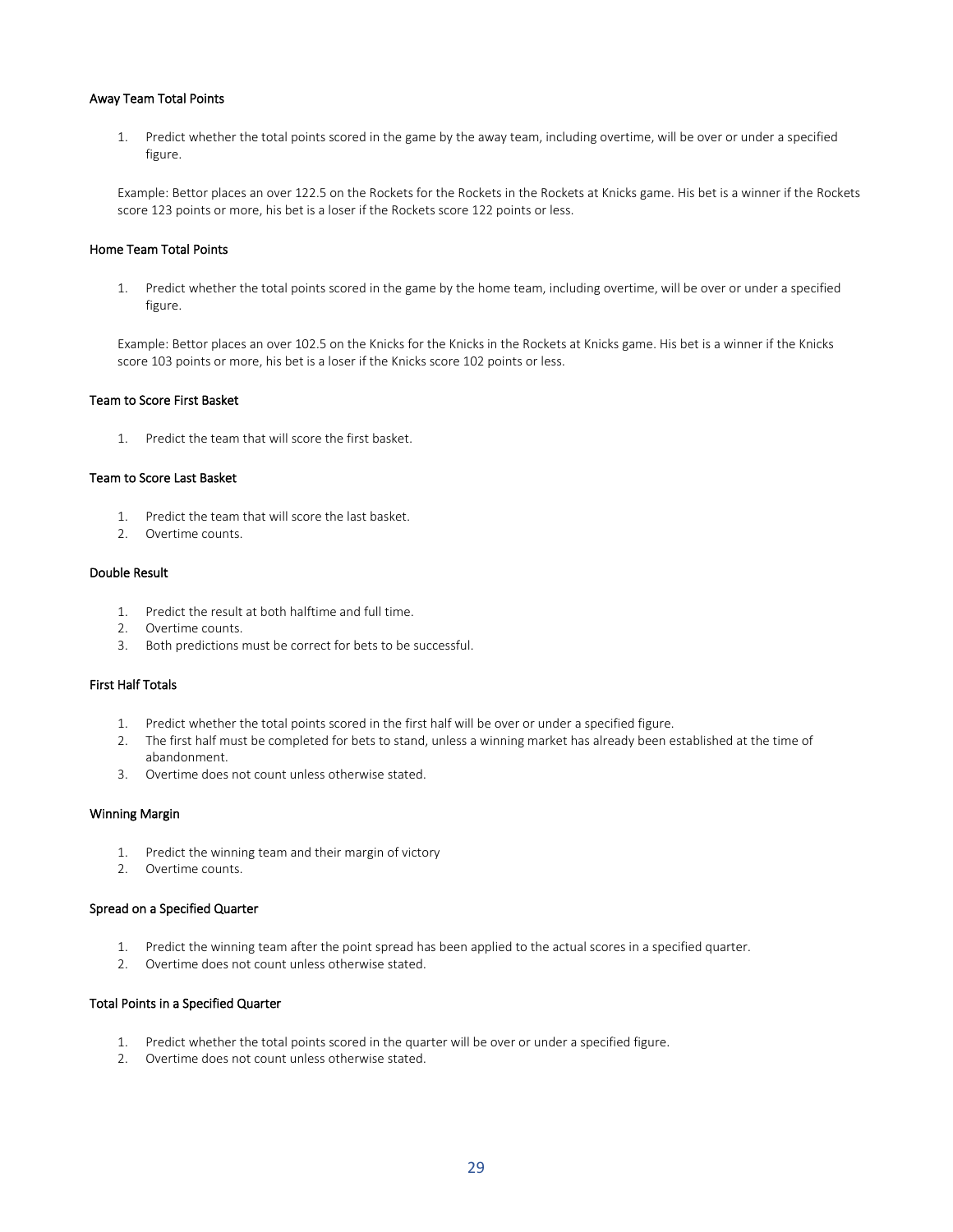#### Race to a Set Number of Points

- 1. Predict the first team to score a set number of points (ex: 20, 30, etc.).
- 2. Overtime counts.

### Total Points Odd/Even

- 1. Predict whether the total points scored in the game will be an odd or even number.
- 2. Overtime counts.

#### Points Odd/Even in a Specified Half

- 1. Predict whether the total points scored in a specified half will be an odd or even number.
- 2. Overtime does not count unless otherwise stated.

#### Points Odd/Even in a Specified Quarter

- 1. Predict whether the total points scored in a specified quarter will be odd or even.
- 2. Overtime does not count unless otherwise stated.

#### Home Team Points Odd/Even

- 1. Predict whether the total points scored by the home team will be an odd or even number.
- 2. Overtime counts.

# Away Team Points Odd/Even

- 1. Predict whether the total points scored by the away team will be an odd or even number.
- 2. Overtime counts.

# To Record a Double-Double

- 1. A "double-double" is for the named player to achieve 10 or more counting statistics in two different, statistical categories (ex: points, assists, rebounds, steals, etc.).
- 2. Overtime counts.

# First Half Betting

- 1. Predict the result at halftime.
- 2. The first half must be completed for bets to stand.

#### Second Half Betting

- 1. Predict the result of a mini-game based on the points scored in the second half.
- 2. Overtime does not count unless otherwise stated.
- 3. Any points scored in the first half do not count.
- 4. The second half must be completed for bets to stand.

#### First Quarter Betting

- 1. Predict the result at the end of the first quarter only.
- 2. Overtime does not count unless otherwise stated.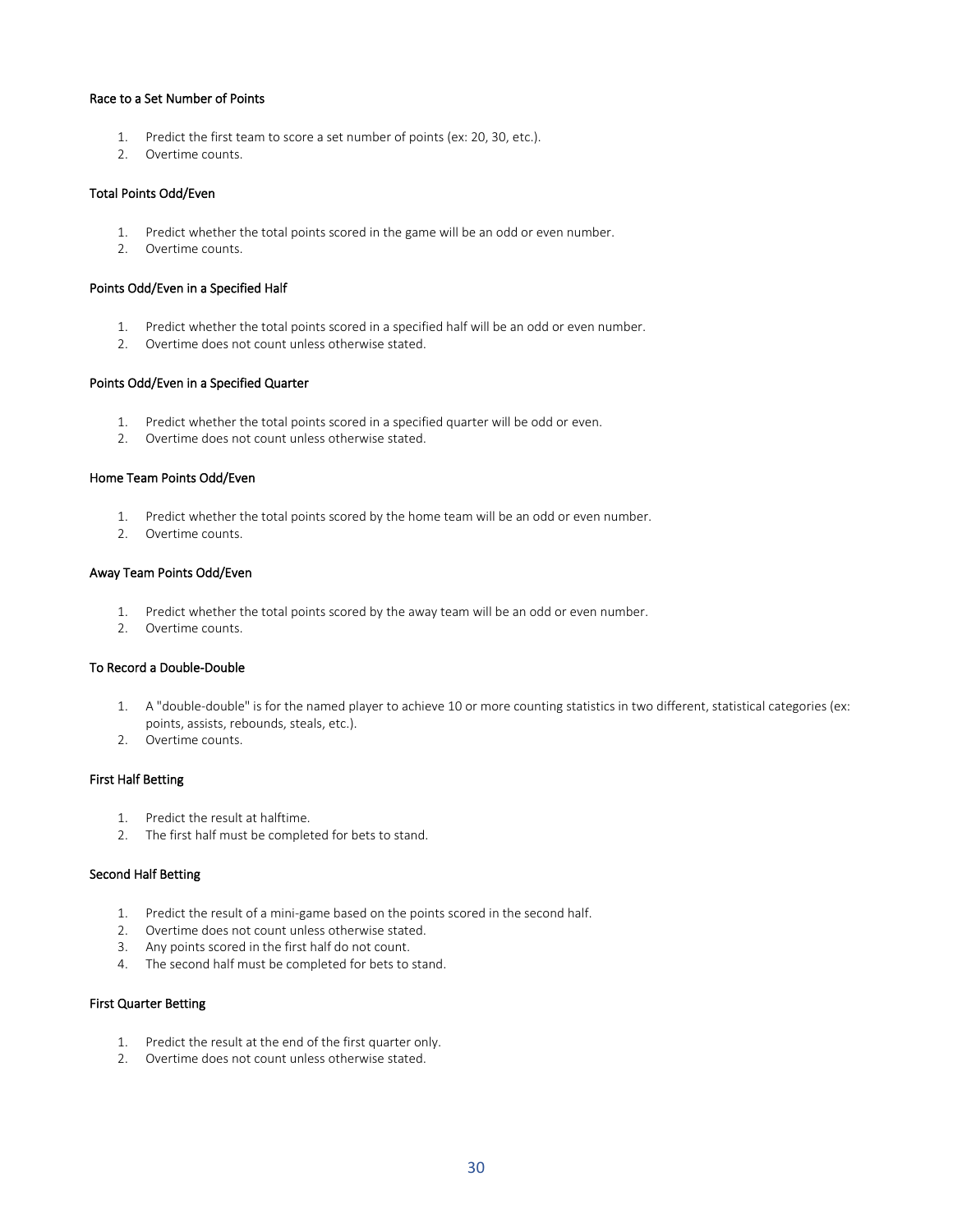#### Second Quarter Betting

- 1. Predict the result of a mini-game based on the points scored in the second quarter only.
- 2. Any points scored in the first quarter do not count.
- 3. Overtime does not count unless otherwise stated.

#### Third Quarter Betting

- 1. Predict the result of a mini-game based on the points scored in the third quarter only.
- 2. Any points scored in the first two quarters do not count.
- 3. Overtime does not count unless otherwise stated.

# Fourth Quarter Betting

- 1. Predict the result of a mini-game based on the points scored in the fourth quarter only.
- 2. Any points scored in the other three quarters do not count.
- 3. Overtime does not count unless otherwise stated.

#### Highest Scoring Quarter

- 1. Predict the quarter in which the most points will be scored.
- 2. Overtime does not count unless otherwise stated.
- 3. If all four quarters are not completed, bets are void unless the most points have already been scored in the fourth quarter.
- 4. Dead heat rules apply.

#### Will Overtime Be Played

1. Predict whether overtime will be played because the scores are equal at the end of regulation.

#### Championship Winner

- 1. Predict the team that will win the championship.
- 2. Bets will be settled on the official standings immediately following the last game in the championship and any subsequent amendments to the result will not affect bets.

#### League Winner

- 1. Predict the team that will win the league.
- 2. Playoffs are included.
- 3. Bets will be settled on the official standings immediately following the last game in the league and any subsequent amendments to the result will not affect bets.

# Conference Winner

- 1. Predict the team that will win the respective conference.
- 2. Playoff conference finals are included.
- 3. Bets will be settled on completion of the playoff conference finals

#### Division Winner

- 1. Predict the team that will win the respective division.
- 2. Playoff conference finals are not included.
- 3. Bets will be settled on the division standings after a winner is clinched.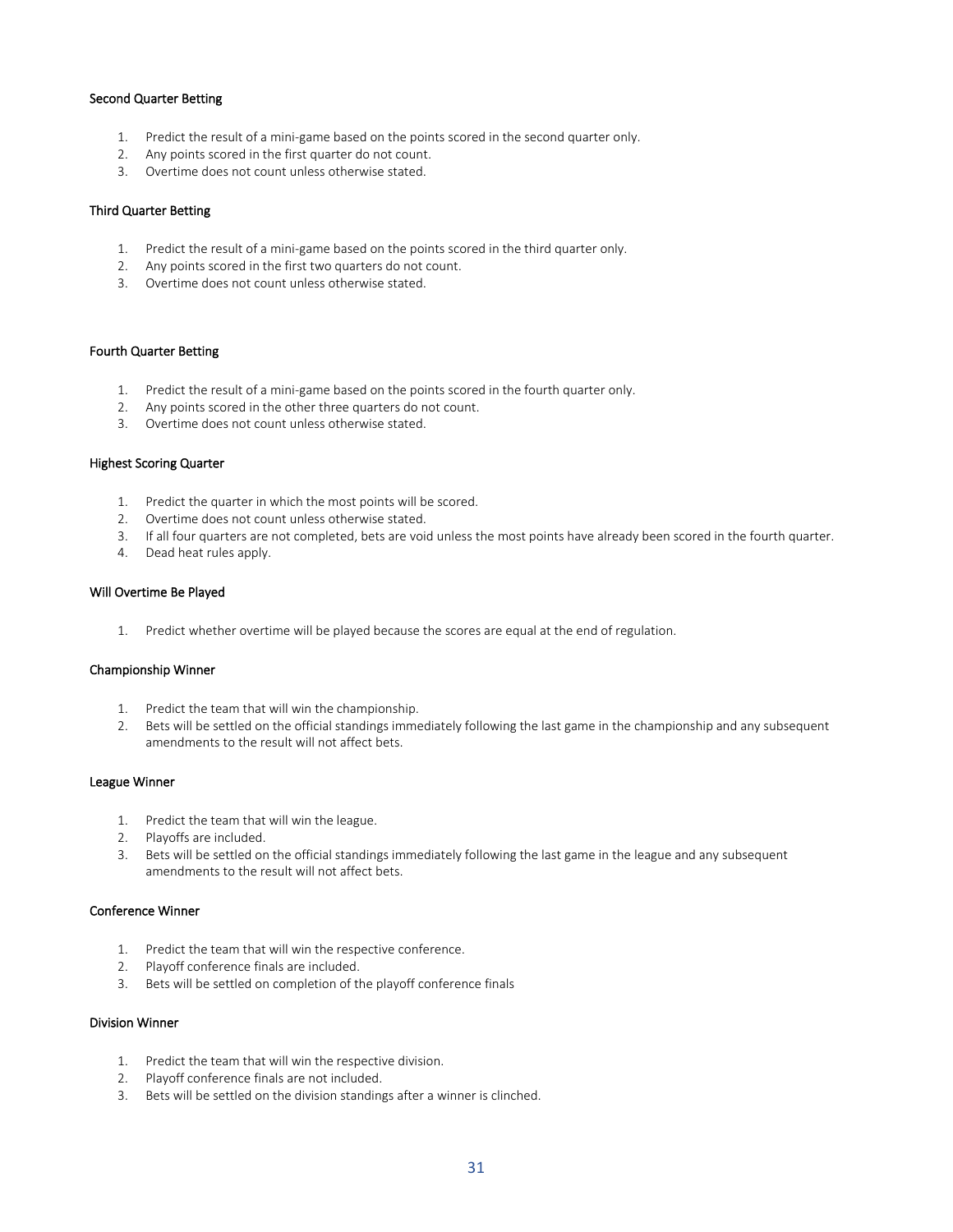# Series Winner

- 1. Predict the team that will win the given series.
- 2. The winner of the given series will be the team that progresses on to the next round of the competition or lifts the trophy (where applicable).

# Total Points

Predict whether the total points scored by the named player in the game is over or under a specified figure.

- 1. Bets are settled on official statistics provided by the NBA.
- 2. In the event of a dispute, statistics published on NBA.com on the day of the game will be used for settlement purposes.
- 3. Any subsequent changes after this time won't count for settlement purposes.
- 4. If the selected player doesn't start the game but is an active player on court at any time, bets placed on this player will stand.
- 5. If the selected player spends no time active on court and therefore takes no part in the game, bets placed on this player will be void.
- 6. If a game is postponed, normal postponed rules will apply.
- 7. If a game is abandoned, normal abandoned rules will apply.
- 8. If a game is abandoned and the over selection has won in the time played before abandonment, bets placed on this selection will have been declared as already won and will be settled as winners.
	- a. Bets placed on the under selection will be settled as losers.
- 9. If a game is abandoned and the over selection hasn't won in the time played before abandonment, all bets will be void due to the game not being played for the full scheduled duration.
	- a. Bets placed on this market will be settled on completion of the game.
- 10. Adjustments to settlement won't be made for any changes or adjudications made by governing bodies after the event.
- 11. Overtime counts in terms of settlement.

# Total Assists

Predict whether the total assists recorded by the named player in the game is over or under a specified figure.

- 1. Bets are settled on official statistics provided by the NBA.
- 2. In the event of a dispute, statistics published on NBA.com on the day of the game will be used for settlement purposes.
- 3. Any subsequent changes after this time won't count for settlement purposes.
- 4. If the selected player doesn't start the game but is an active player on court at any time, bets placed on this player will stand.
- 5. If the selected player spends no time active on court and therefore takes no part in the game, bets placed on this player will be void.
- 6. If a game is postponed, normal postponed rules will apply.
- 7. If a game is abandoned, normal abandoned rules will apply.
- 8. If a game is abandoned and the over selection has won in the time played before abandonment, bets placed on this selection will have been declared as already won and will be settled as winners.
- 9. Bets placed on the under selection will be settled as losers.
- 10. If a game is abandoned and the over selection hasn't won in the time played before abandonment, all bets will be void due to the game not being played for the full scheduled duration.
- 11. Bets placed on this market will be settled on completion of the game.
- 12. Adjustments to settlement won't be made for any changes or adjudications made by governing bodies after the event.
- 13. Overtime counts in terms of settlement.

# Total 3-point Field Goals

Predict whether the total 3-point field goals made by the named player in the game is over or under a specified figure.

- 1. Bets are settled on official statistics provided by the NBA.
- 2. In the event of a dispute, statistics published on NBA.com on the day of the game will be used for settlement purposes.
- 3. Any subsequent changes after this time won't count for settlement purposes.
- 4. If the selected player doesn't start the game but is an active player on court at any time, bets placed on this player will stand.
- 5. If the selected player spends no time active on court and therefore takes no part in the game, bets placed on this player will be void.
- 6. If a game is postponed, normal postponed rules will apply.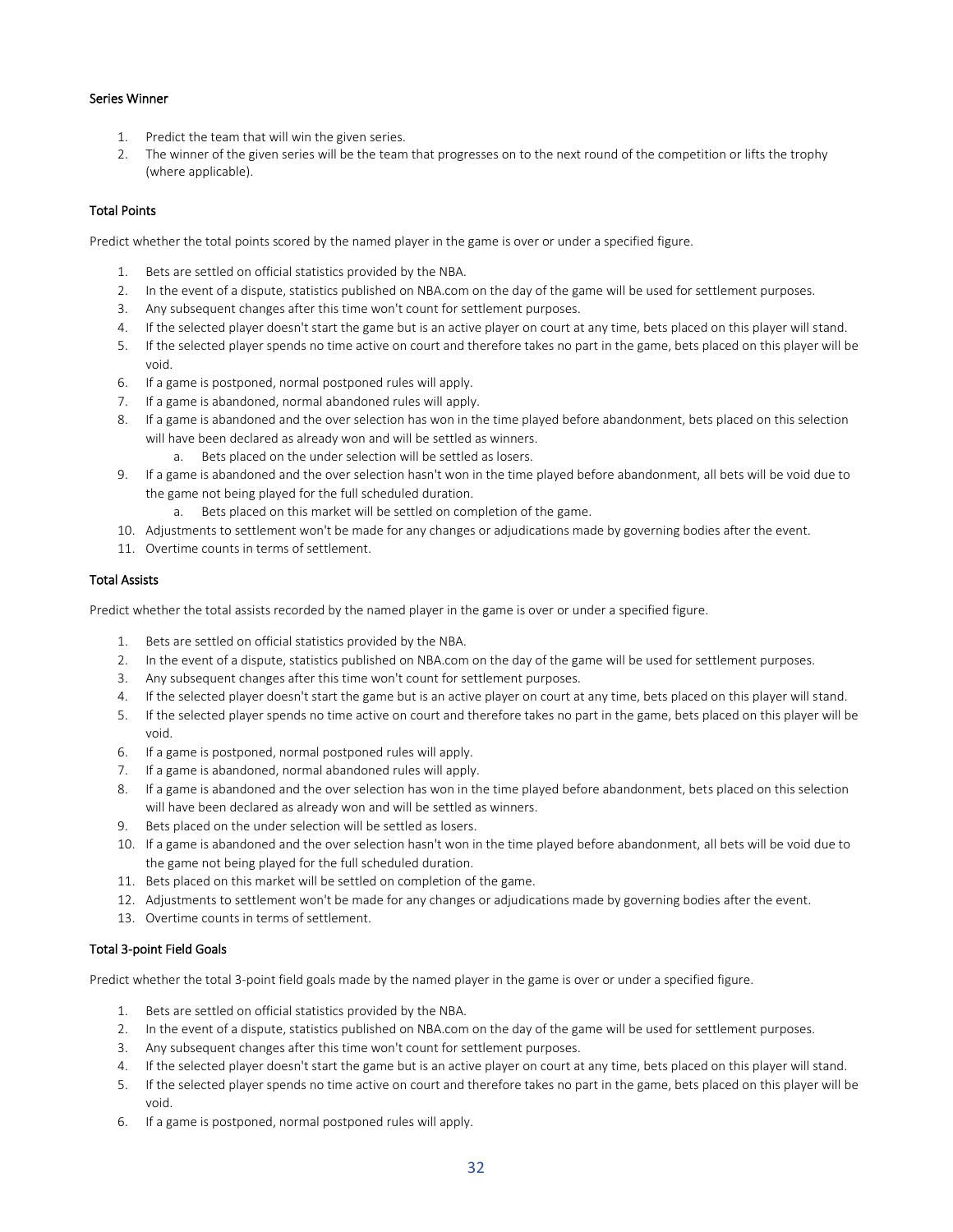- 7. If a game is abandoned, normal abandoned rules will apply.
- 8. If a game is abandoned and the over selection has won in the time played before abandonment, bets placed on this selection will have been declared as already won and will be settled as winners.
- 9. Bets placed on the under selection will be settled as losers.
- 10. If a game is abandoned and the over selection hasn't won in the time played before abandonment, all bets will be void due to the game not being played for the full scheduled duration.
- 11. Bets placed on this market will be settled on completion of the game.
- 12. Adjustments to settlement won't be made for any changes or adjudications made by governing bodies after the event.
- 13. Overtime counts in terms of settlement.

#### Total Turnovers

Predict whether the total turnovers made by the named player in the game is over or under a specified figure.

- 1. Bets are settled on official statistics provided by the NBA.
- 2. In the event of a dispute, statistics published on NBA.com on the day of the game will be used for settlement purposes.
- 3. Any subsequent changes after this time won't count for settlement purposes.
- 4. If the selected player doesn't start the game but is an active player on court at any time, bets placed on this player will stand.
- 5. If the selected player spends no time active on court and therefore takes no part in the game, bets placed on this player will be void.
- 6. If a game is postponed, normal postponed rules will apply.
- 7. If a game is abandoned, normal abandoned rules will apply.
- 8. If a game is abandoned and the over selection has won in the time played before abandonment, bets placed on this selection will have been declared as already won and will be settled as winners.
- 9. Bets placed on the under selection will be settled as losers.
- 10. If a game is abandoned and the over selection hasn't won in the time played before abandonment, all bets will be void due to the game not being played for the full scheduled duration.
- 11. Bets placed on this market will be settled on completion of the game.
- 12. Adjustments to settlement won't be made for any changes or adjudications made by governing bodies after the event.
- 13. Overtime counts in terms of settlement.

# Total Rebounds

Predict whether the total number of rebounds recorded by the named player in the game is over or under a specified figure.

- 1. Bets are settled on official statistics provided by the NBA.
- 2. In the event of a dispute, statistics published on NBA.com on the day of the game will be used for settlement purposes.
- 3. Any subsequent changes after this time won't count for settlement purposes.
- 4. If the selected player doesn't start the game but is an active player on court at any time, bets placed on this player will stand.
- 5. If the selected player spends no time active on court and therefore takes no part in the game, bets placed on this player will be void.
- 6. If a game is postponed, normal postponed rules will apply.
- 7. If a game is abandoned, normal abandoned rules will apply.
- 8. If a game is abandoned and the over selection has won in the time played before abandonment, bets placed on this selection will have been declared as already won and will be settled as winners.
- 9. Bets placed on the under selection will be settled as losers.
- 10. If a game is abandoned and the over selection hasn't won in the time played before abandonment, all bets will be void due to the game not being played for the full scheduled duration.
- 11. Bets placed on this market will be settled on completion of the game.
- 12. Adjustments to settlement won't be made for any changes or adjudications made by governing bodies after the event.
- 13. Overtime counts in terms of settlement.

#### Total Steals

Predict whether the total number of steals recorded by the named player in the game is over or under a specified figure.

- 1. Bets are settled on official statistics provided by the NBA.
- 2. In the event of a dispute, statistics published on NBA.com on the day of the game will be used for settlement purposes.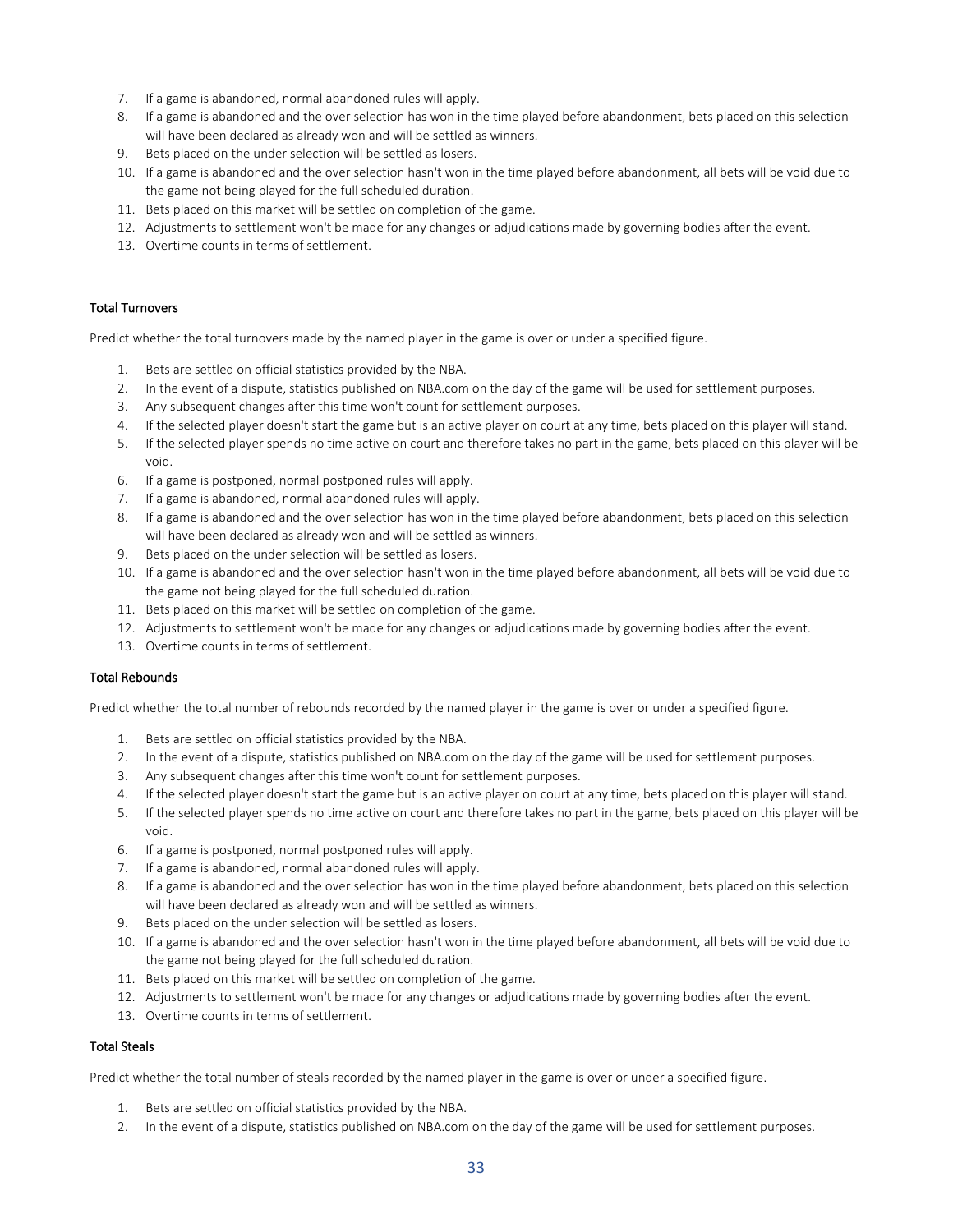- 3. Any subsequent changes after this time won't count for settlement purposes.
- 4. If the selected player doesn't start the game but is an active player on court at any time, bets placed on this player will stand.
- 5. If the selected player spends no time active on court and therefore takes no part in the game, bets placed on this player will be void.
- 6. If a game is postponed, normal postponed rules will apply.
- 7. If a game is abandoned, normal abandoned rules will apply.
- 8. If a game is abandoned and the over selection has won in the time played before abandonment, bets placed on this selection will have been declared as already won and will be settled as winners.
- 9. Bets placed on the under selection will be settled as losers.
- 10. If a game is abandoned and the over selection hasn't won in the time played before abandonment, all bets will be void due to the game not being played for the full scheduled duration.
- 11. Bets placed on this market will be settled on completion of the game.
- 12. Adjustments to settlement won't be made for any changes or adjudications made by governing bodies after the event.
- 13. Overtime counts in terms of settlement.

# Total Blocks

Predict whether the total number of blocks recorded by the named player in the game is over or under a specified figure.

- 1. Bets are settled on official statistics provided by the NBA.
- 2. In the event of a dispute, statistics published on NBA.com on the day of the game will be used for settlement purposes.
- 3. Any subsequent changes after this time won't count for settlement purposes.
- 4. If the selected player doesn't start the game but is an active player on court at any time, bets placed on this player will stand.
- 5. If the selected player spends no time active on court and therefore takes no part in the game, bets placed on this player will be void.
- 6. If a game is postponed, normal postponed rules will apply.
- 7. If a game is abandoned, normal abandoned rules will apply.
- 8. If a game is abandoned and the over selection has won in the time played before abandonment, bets placed on this selection will have been declared as already won and will be settled as winners.
- 9. Bets placed on the under selection will be settled as losers.
- 10. If a game is abandoned and the over selection hasn't won in the time played before abandonment, all bets will be void due to the game not being played for the full scheduled duration.
- 11. Bets placed on this market will be settled on completion of the game.
- 12. Adjustments to settlement won't be made for any changes or adjudications made by governing bodies after the event.
- 13. Overtime counts in terms of settlement.

# Triple Double

Predict whether the named player will or won't record a triple double in the game.

A triple double represents 10 or more in three of the five different statistical categories (e.g. points, assists, rebounds, steals and/or blocks).

- 1. Bets are settled on official statistics provided by the NBA.
- 2. In the event of a dispute, statistics published on NBA.com on the day of the game will be used for settlement purposes.
- 3. Any subsequent changes after this time won't count for settlement purposes.
- 4. If the selected player doesn't start the game but is an active player on court at any time, bets placed on this player will stand.
- 5. If the selected player spends no time active on court and therefore takes no part in the game, bets placed on this player will be void.
- 6. If a game is postponed, normal postponed rules will apply.
- 7. If a game is abandoned, normal abandoned rules will apply.
- 8. If a game is abandoned and the over selection has won in the time played before abandonment, bets placed on this selection will have been declared as already won and will be settled as winners.
- 9. Bets placed on the under selection will be settled as losers.
- 10. If a game is abandoned and the over selection hasn't won in the time played before abandonment, all bets will be void due to the game not being played for the full scheduled duration.
- 11. Bets placed on this market will be settled on completion of the game.
- 12. Adjustments to settlement won't be made for any changes or adjudications made by governing bodies after the event.
- 13. Overtime counts in terms of settlement.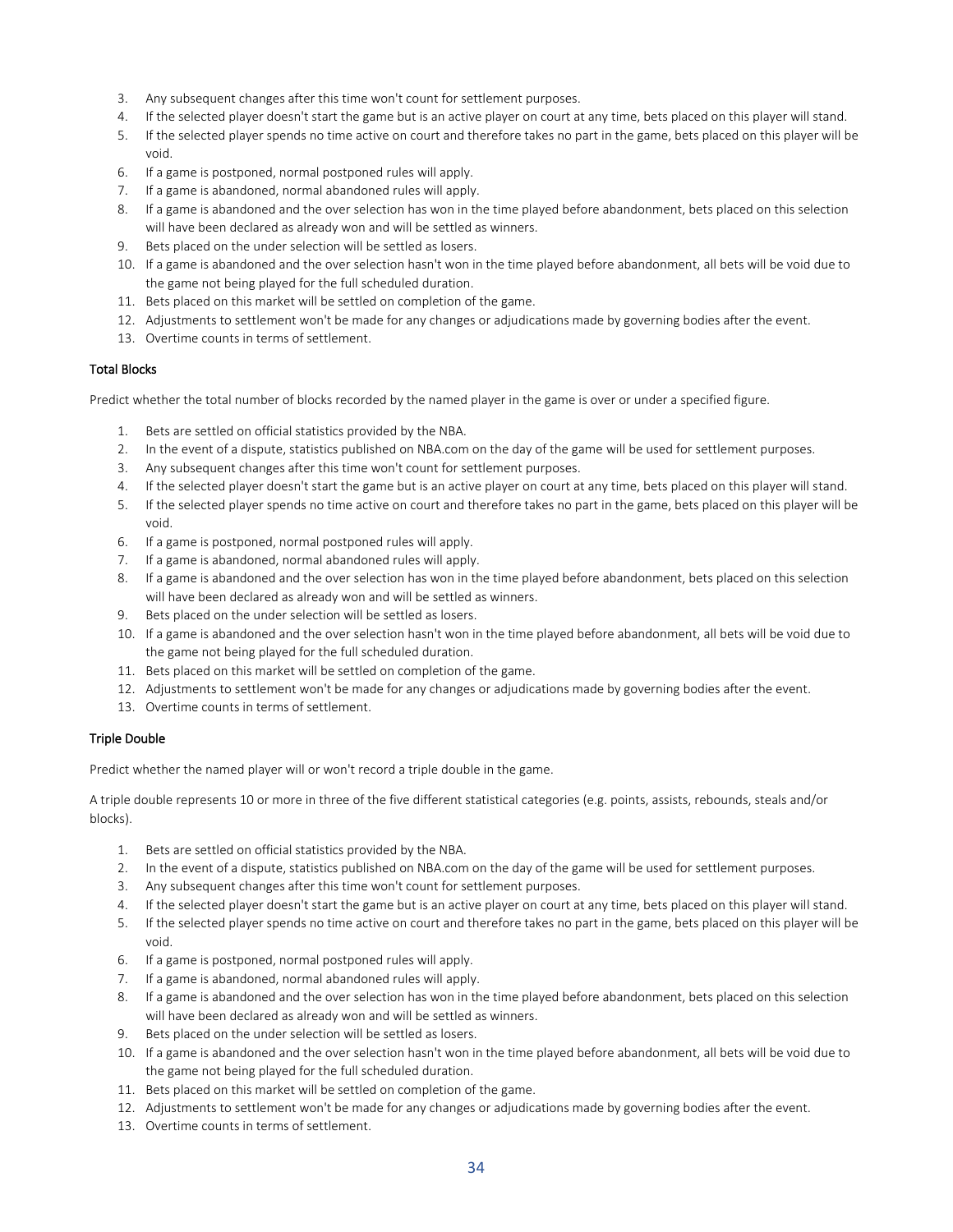# Double Double

Predict whether the named player will or won't record a double double in the game.

A double double represents 10 or more in two of the five different statistical categories (e.g. points, assists, rebounds, steals and/or blocks).

- 1. Bets are settled on official statistics provided by the NBA.
- 2. In the event of a dispute, statistics published on NBA.com on the day of the game will be used for settlement purposes.
- 3. Any subsequent changes after this time won't count for settlement purposes.
- 4. If the selected player doesn't start the game but is an active player on court at any time, bets placed on this player will stand.
- 5. If the selected player spends no time active on court and therefore takes no part in the game, bets placed on this player will be void.
- 6. If a game is postponed, normal postponed rules will apply.
- 7. If a game is abandoned, normal abandoned rules will apply.
- 8. If a game is abandoned and the over selection has won in the time played before abandonment, bets placed on this selection will have been declared as already won and will be settled as winners.
- 9. Bets placed on the under selection will be settled as losers.
- 10. If a game is abandoned and the over selection hasn't won in the time played before abandonment, all bets will be void due to the game not being played for the full scheduled duration.
- 11. Bets placed on this market will be settled on completion of the game.
- 12. Adjustments to settlement won't be made for any changes or adjudications made by governing bodies after the event.
- 13. Overtime counts in terms of settlement.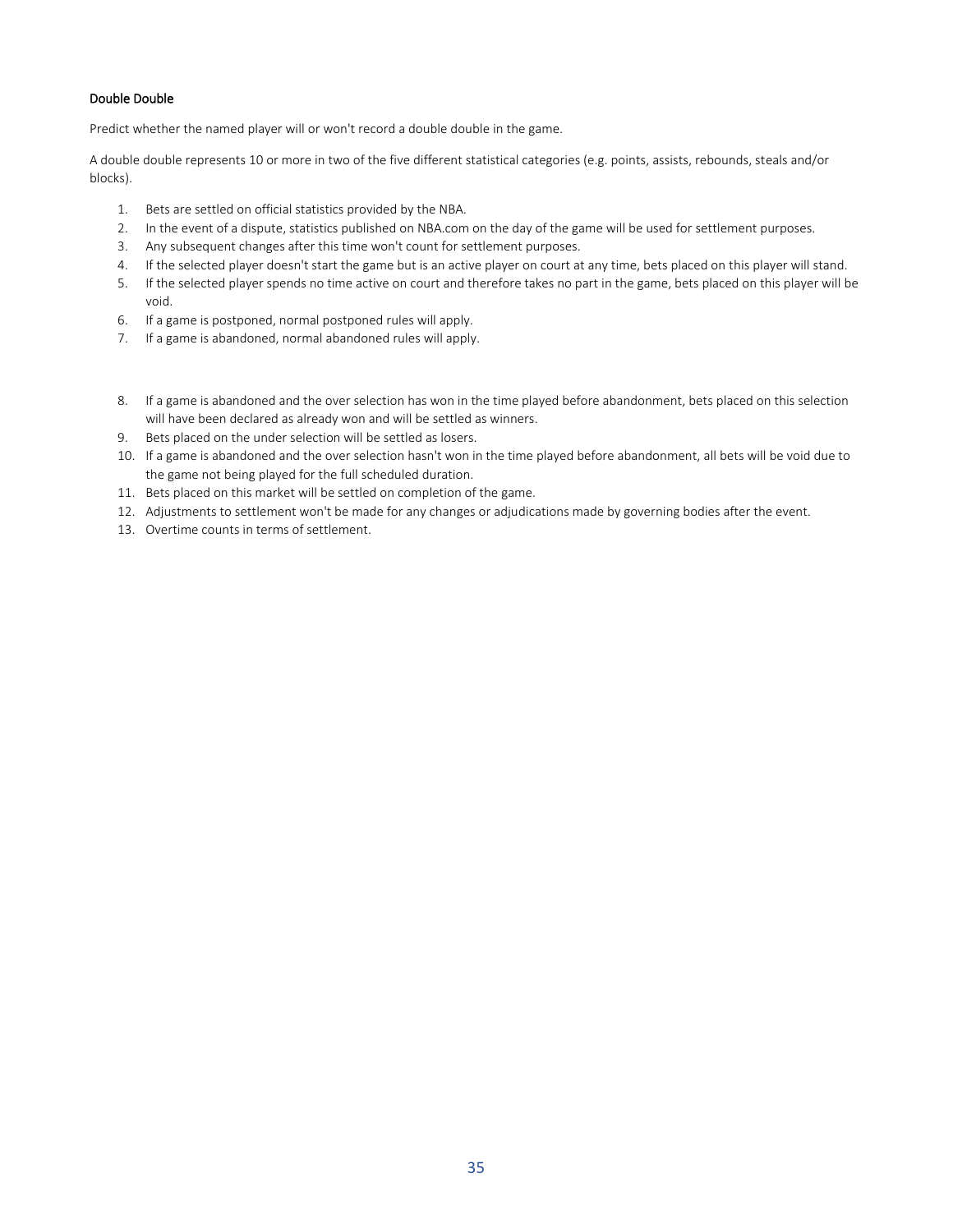# <span id="page-35-0"></span>Boxing

# General Rules

- 1. A fight is defined as having started once the bell is sounded for the beginning of the first round.
- 2. Should there be a withdrawal or a substitution of one of the boxers concerned, bets will be void.
- 3. In the event of a no contest being declared or a technical draw being declared within the first four rounds, all bets will be made void unless the outcome of a particular market has already been decided.
- 4. If a bout is postponed, bets are void, where bets will stand on the bout if it is fought before the closing ceremony.
- 5. The bell will signal the end of a round and the bell being sounded again will signal the start of the next round. Therefore, a boxer who withdraws after the bell is sounded to signal the start of the next round will be deemed to have lost in that round, even if there is no competitive action in that round.

### Bout Betting

- 1. Predict the boxer who will win the fight. A price will be offered for a draw and in the event of that occurring bets on either boxer to win will be lost.
- 2. Outright bets are settled on the result as declared in the ring and are not subject to any revisions or amendments made after the boxers have left the ring.
- 3. In the event of a no contest being declared or a technical draw being declared within the first four rounds, all bets will be made void.

# Round by Round Betting

- 1. Predict the round in which your selection will win the fight.
- 2. Betting on rounds is determined by a boxer winning by a KO, TKO or a disqualification during the round. In the event of a Technical Decision (TD) before the end of the fight, all bets will be settled as win by decision.
- 3. If for any reason the selected number of rounds on which we are betting is changed, all round by round bets will be void.
- 4. If a boxer withdraws during the period between rounds, the fight is deemed to have ended in the previous round.
- 5. The start of the next round will be signified by the bell ringing and fighter to leave his corner.
- 6. The bell will signal the end of a round and the bell being sounded again will signal the start of the next round. Therefore, a boxer who withdraws after the bell is sounded to signal the start of the next round will be deemed to have lost in that round even if there is no competitive action in that round.

#### Method of Result

- 1. Predict the method by which the result of the fight will be decided.
- 2. A price will be offered for the draw and in the event of a draw wagers are lost on a KO, TKO, Decision, Technical Decision or a Disqualification. In the event of a technical draw, bets are void.
- 3. KO is defined as a boxer being knocked to the canvas and not being able to continue either by failing to get up before the count reaches 10 or by the referee determining during/after the count that the fighter is unable to continue.

TKO is defined as the referee intervening to stop the fight while the boxer is still standing, but is deemed to be in immediate danger and/or is unable to defend themselves and has not received a count. TKO is also the method of result when a fighters corner ends the fight/throws in the towel or a fighter does not get up from his stool to re-engage.

- 4. DQ is defined as the fight being stopped by the referee after one fighter has either repeatedly or seriously violates the rules of the bout. The disqualified fighter automatically loses the fight.
- 5. A Technical Decision is declared when a fight has to be stopped after an accidental injury is suffered by one of the fighters. The referee will then refer to the judges' scorecards to decide the result of the fight. In this instance, Technical Decision will be the method of victory and points/decision will be the winner in round betting/group round betting.
- 6. Method of result declared in the ring immediately after the fight will be used for settlement.

# Grouped Round Betting

- 1. Predict the group of rounds in which your selection will win the fight.
- 2. Betting on groups of rounds is determined by a boxer winning by a KO, TKO or disqualification during the group of rounds. In the event of a Technical Decision (TD) before the end of the fight, all bets will be settled as a win by decision.
- 3. If for any reason the selected number of rounds on which we are betting is changed, all round by round bets will be void.
- 4. If a boxer withdraws during the period between rounds, the fight is deemed to have ended in the previous round.
- 5. The bell will signal the end of a round and the bell being sounded again will signal the start of the next round. Therefore, a boxer who withdraws after the bell is sounded to signal the start of the next round will be deemed to have lost in that round, even if there is no competitive action in that round.

# Total Rounds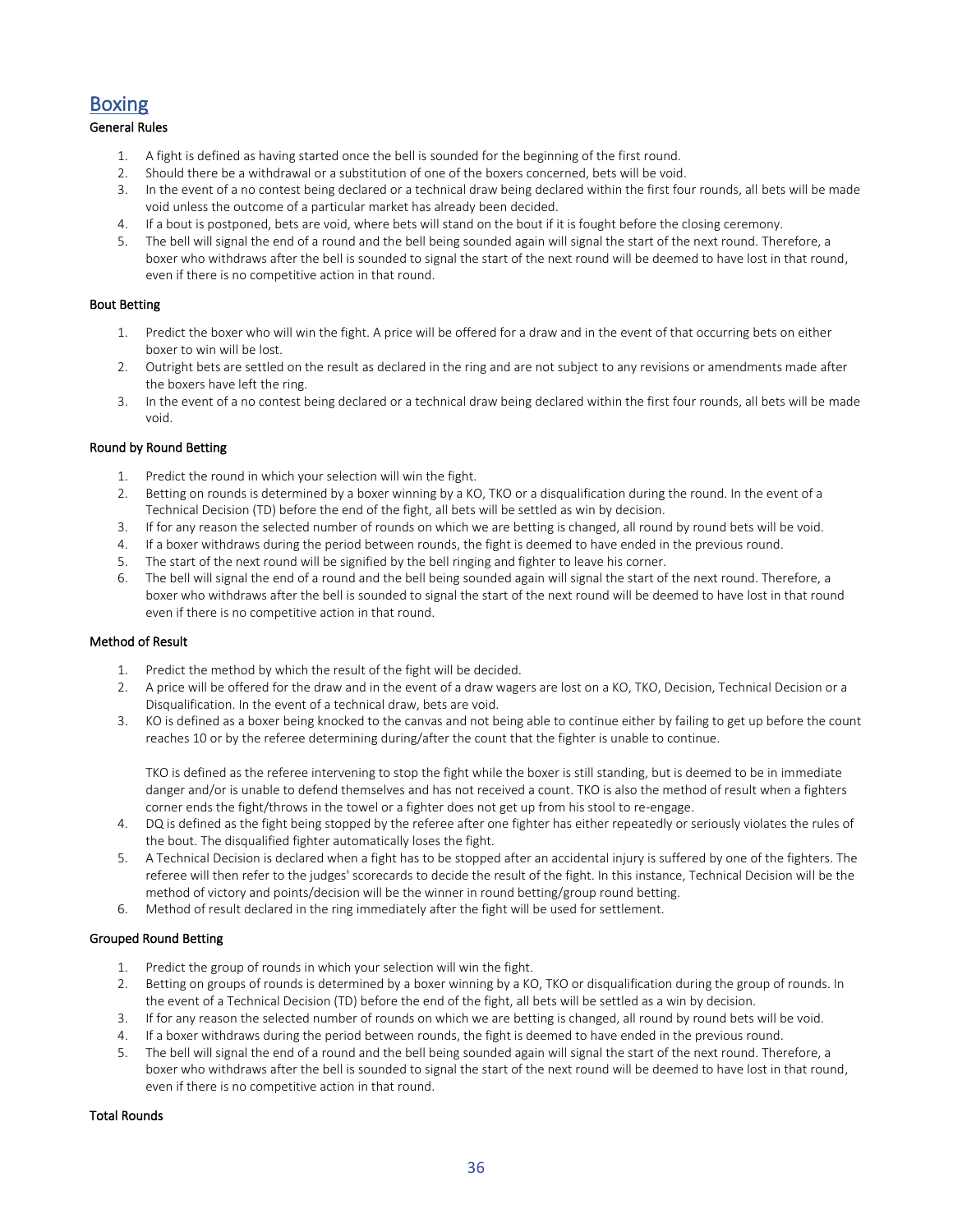- 1. Predict whether the fight will finish under or over a specified number of rounds.
- 2. Where a half is stated in a three-minute round, 1 minute 30 seconds will define the half for over/under betting. The same principle will be used for a two-minute round, etc. If the over/under total lands on exactly half of a round, bets will be void.

### To Score a Knockdown

- 1. Predict whether a boxer will knock down his opponent.
- 2. A knockdown occurs when the opponent is either knocked out or receives a mandatory 8 count. Anything deemed a slip by the referee will not count as a knockdown.

## To Go the Distance

Predict whether or not the fight will be decided on points.

- 1. All bets are settled on the official result at the end of a fight.
- 2. If the scheduled number of rounds in a fight change, bets placed on this market will stand.
- 3. If a boxer takes no part in the fight, bets placed on this market will be void.
- 4. If a boxer is disqualified or retires from a fight, bets placed on this market will stand.
- 5. Bets placed on this market will be settled immediately after the event is finished.
- 6. In the event the fight is decided by a Technical Decision (TD) in which the fight has not completed the scheduled rounds, bets will be deemed as not going the distance and settled as No. In the event of a no contest, bets will be made void.

- Adjustments to settlement for any changes or adjudications made by governing bodies after the event will be made by 6:00am EST the following day.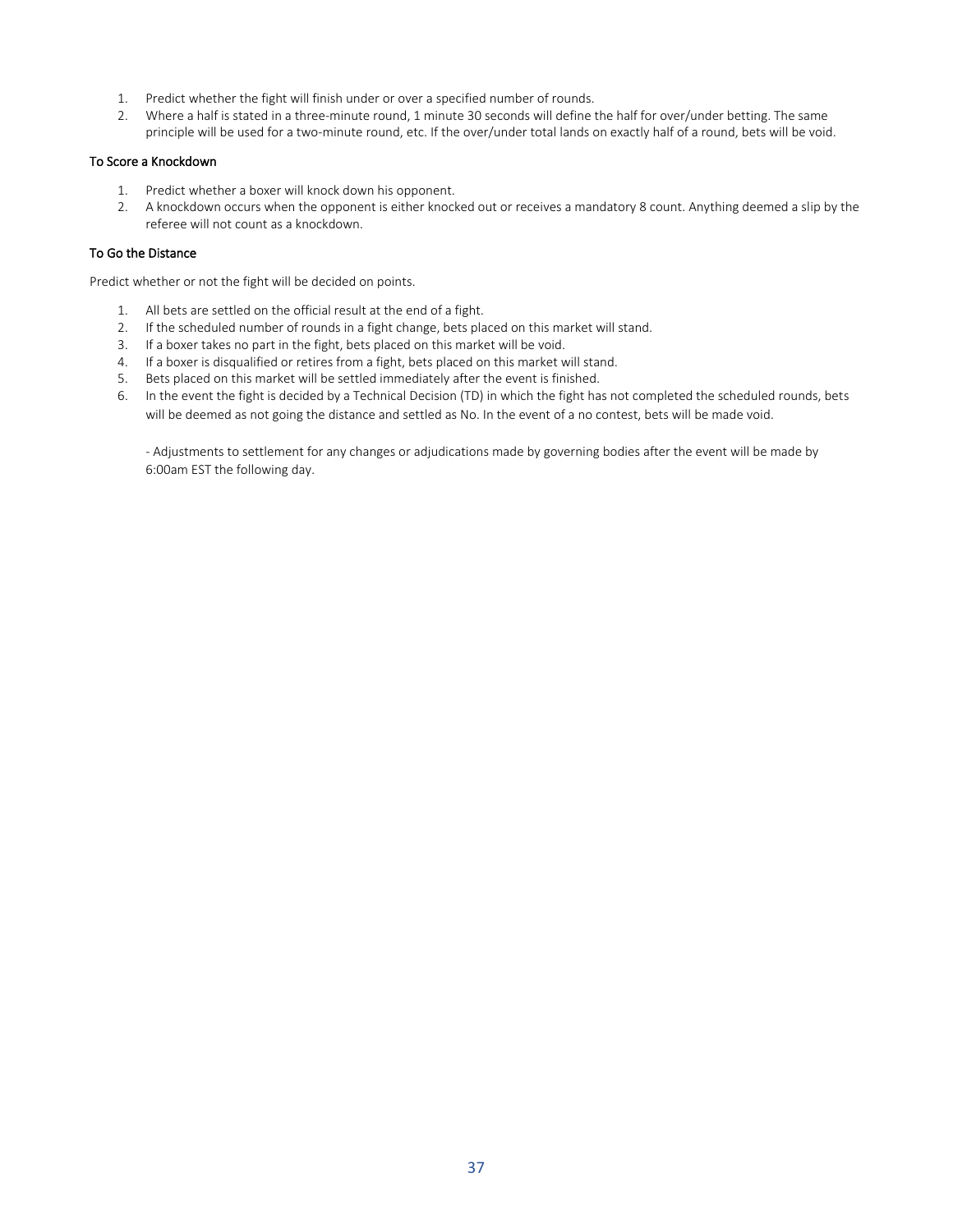# Football

# General Rules

- 1. Overtime counts unless specified otherwise. For example, overtime will not count in any bets involving specific halves and quarters.
- 2. Individual player bets (ex. 'first touchdown scorer') will stand if a player is "suited up" and ready to play. Bets placed on a player who is not "suited up" will be void.
- 3. Bets for all markets stand provided at least 55 minutes of play have taken place and an official result is declared. If a game is postponed, bets are void unless it is the final of a competition, in which case all bets stand for the rescheduled game.
- 4. Unless a price is quoted for a tie, any market where the result is a tie will be void.
- 5. Bets on teams to win divisions, conferences or competitions will be settled on the official standings immediately after the division, conference or competition winner has clinched and any subsequent amendments to the result will not affect bets.
- 6. If there is a change of venue for an event, for any reason, bets placed on this event prior to the location change announcement will be void.

### NFL Live Specials

- 1. All referenced games within each individual selection must be played and completed on the scheduled day for bets to stand.
- 2. If any component of an individual selection is void, the whole selection is void.
- 3. Individual player bets will stand if a player is "active" and ready to play. Bets placed on a player who is not "active" will be void.
- 4. For a selection referencing "To Win All 4 Quarters", this is for a team to outright win each quarter if the team ties or loses any quarter, this represents a losing bet.

#### Money Line

- 1. Predict the team that will win the game.
- 2. Overtime counts.

### Point Spread

- 1. Predict the team that will win the game after the point spread has been applied to the actual scores.
- 2. Overtime counts.

### Total Points

1. Predict whether the total number of points, including those scored in overtime, is more or less than a specified figure.

# Total Points Odd/Even

- 1. Predict whether the total points scored in the game will be odd or even.
- 2. Points scored in overtime count.

#### Winning Margin

- 1. Predict the team to win the game and the margin of victory.
- 2. Overtime counts.

### Half Winning Margin/Live

- 1. Predict the margin of points by which a nominated team will win a half. Example: if the second half score is New England Patriots 28 - Atlanta Falcons 14, then the winning margin will be 'New England Patriots 13-18 points'. This only applies to points scored during the given time period and not the entire game.
- 2. Overtime counts.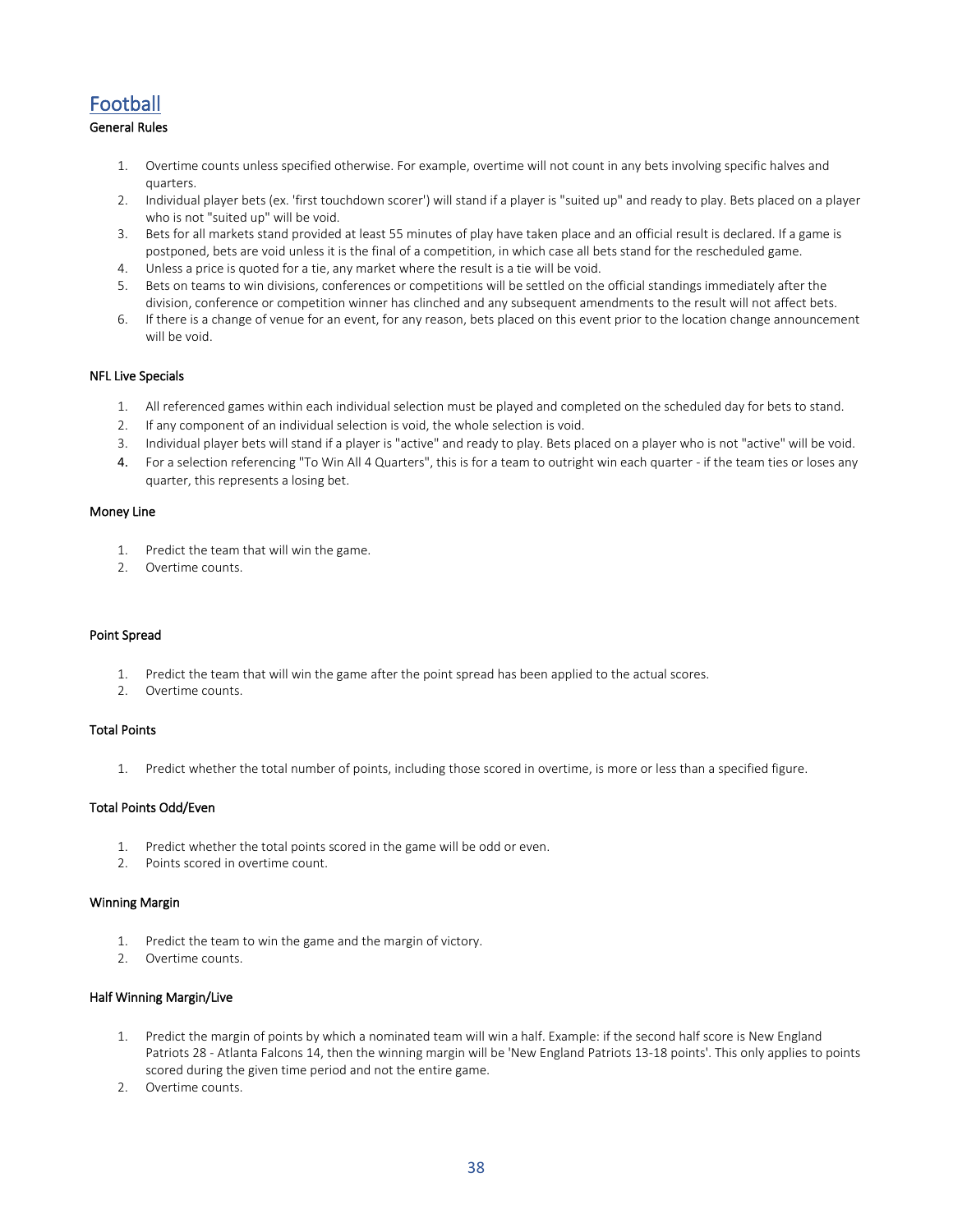### Team Halves Won/Live

- 1. Predict total amount of halves a team wins in a game.
- 2. Overtime does not count unless otherwise stated.

### Result After Quarter/Live

- 1. Predict which team will be winning after the culmination of the stated quarter.
- 2. Overtime counts.

#### First Touchdown Scorer

- 1. Predict the first player to score a touchdown in the game.
- 2. Overtime counts and bets on players who are 'suited up' and ready to play will count. Bets placed on any player not 'suited up' will be void.
- 3. If no touchdowns are scored, wagers will be lost unless no first touchdown scorer is selected.

#### Pro Football Championship Outright Winner

- 1. Predict the team that will win the Pro Football Championship.
- 2. Bets settled on the official standings immediately after the competition has been played and any subsequent amendments to the result will not affect bets.

#### First Scoring Play

1. Predict the first scoring play in the game.

### A Score in the Final 2 Minutes of the First Half

1. Predict whether there will be a point scored in the final two minutes of the first half.

#### First Half Betting

- 1. Predict the result at half time.
- 2. The first half must be completed for bets to stand.

### First Half Spread

- 1. Predict the result at halftime once the point spread has been applied to the actual scores.
- 2. The first half must be completed for bets to stand.

### First Half Total Points

- 1. Predict whether the total points scored at halftime will be more or less than a specified figure.
- 2. The first half must be completed for bets to stand unless a winning market has already been established at the time of abandonment.

### Second Half Betting

- 1. Predict the result at the end of the second half.
- 2. Overtime does not count unless otherwise stated.
- 3. Any points scored in the first half do not count.
- 4. The second half must be completed for bets to stand.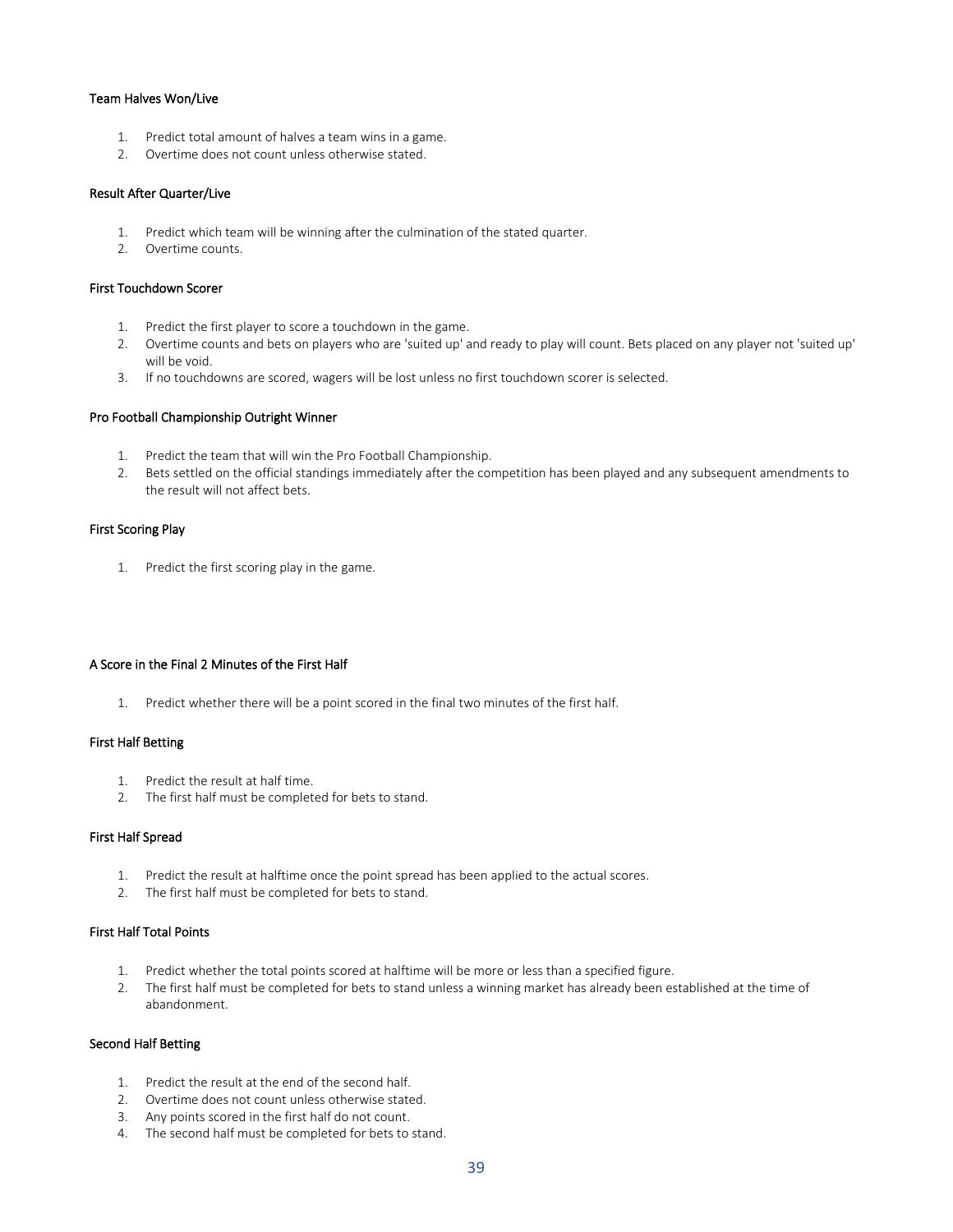### Quarter Betting

- 1. Predict the result of a specified quarter.
- 2. Overtime does not count for betting on the fourth quarter unless otherwise stated.

#### Total Home Team Points

- 1. Predict the number of points scored by the home team.
- 2. Overtime counts.

#### Total Away Team Points

- 1. Predict the number of points scored by the away team.
- 2. Overtime counts.

### Halves or Quarters Won

- 1. Predict the number of halves or quarters won by a specified team.
- 2. Overtime does not count unless otherwise stated.

### To Score in All Quarters

- 1. Predict whether or not a team will score in all quarters.
- 2. Overtime does not count unless otherwise stated.

#### Total Turnovers

- 1. Predict the total number of turnovers in the game.
- 2. Overtime counts.
- 3. Turnover totals taken from game results.

#### Total Home Team Turnovers

- 1. Predict the total number of turnovers committed by the home offense.
- 2. Overtime counts.
- 3. Turnover totals taken from game results.

#### Total Away Team Turnovers

- 1. Predict the total number of turnovers committed by the away offense.
- 2. Overtime counts.
- 3. Turnover totals taken from game results.

### Team With Most Turnovers

- 1. Predict the team that commits the most turnovers.
- 2. Overtime counts.
- 3. Turnover totals taken from game results.

### First Team to Turnover

- 1. Predict the team that will commit the first turnover in the game.
- 2. Overtime counts.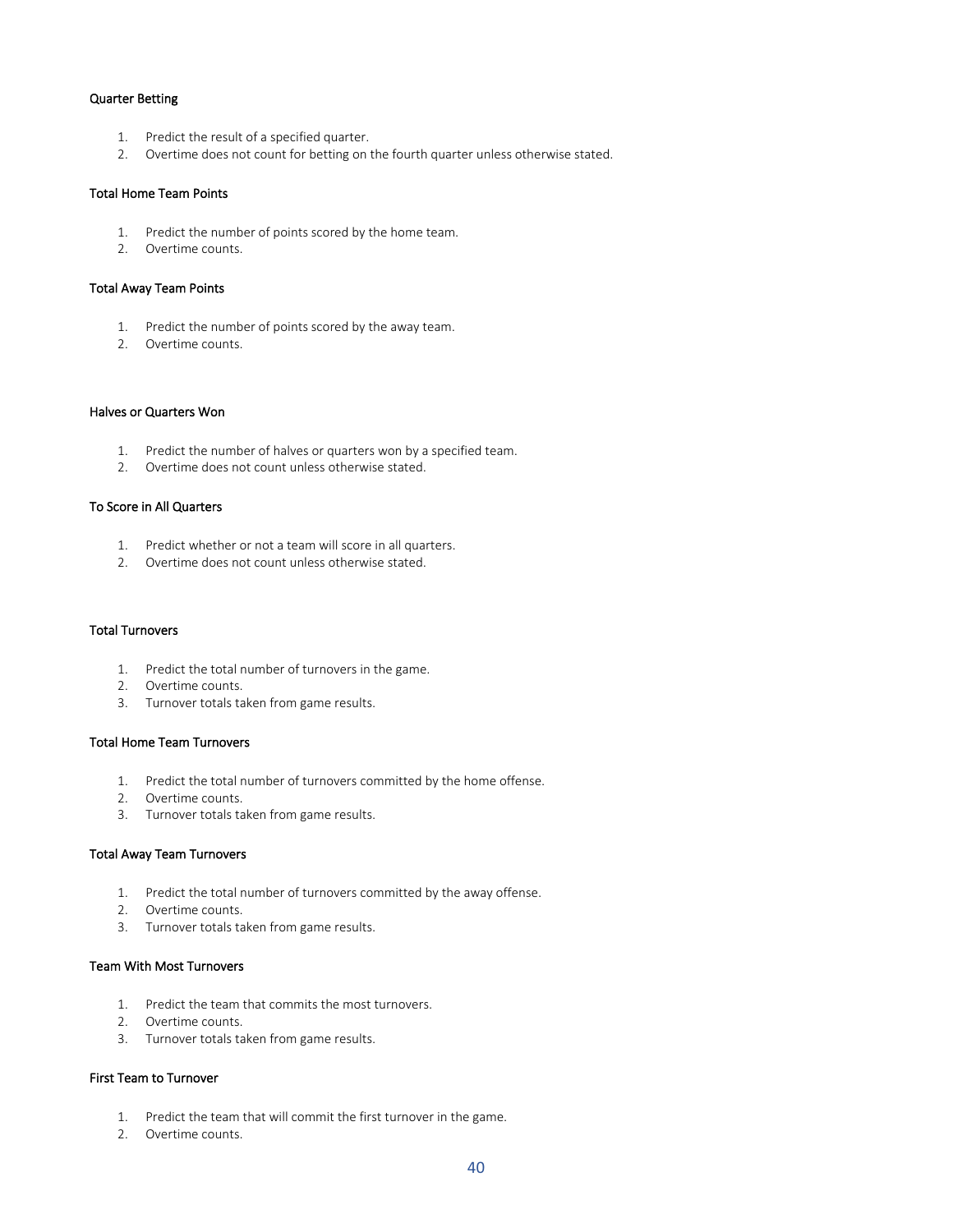3. Turnover totals taken from game results.

### Team With the Most Punts

- 1. Predict the team who will have the most punts in the game.
- 2. Overtime counts.
- 3. A punt is performed when the ball is kicked without letting it hit the ground first.

### Total Touchdowns

- 1. Predict the total number of touchdowns in the game.
- 2. Overtime counts.

# Double Result

- 1. Predict the result at halftime and full time.
- 2. Overtime counts.

#### Total First Half Touchdowns

- 1. Predict the number of touchdowns in the first half.
- 2. The first half must be completed for bets to stand unless a winning market has already been established at the time of abandonment.

### Total Second Half Touchdowns

- 1. Predict the number of touchdowns in the second half.
- 2. Overtime does not count unless otherwise stated.
- 3. The second half must be completed for bets to stand unless a winning market has already been established at the time of abandonment.

### Total Home Touchdowns

- 1. Predict the number of touchdowns scored by the home team.
- 2. Overtime counts.

#### Total Away Touchdowns

- 1. Predict the number of touchdowns scored by the away team.
- 2. Overtime counts.

### Home Team Defensive Touchdowns

- 1. Predict the number of touchdowns scored by the home defense.
- 2. Overtime counts.
- 3. A punt or kickoff return will not count towards a defensive touchdown.

### Away Team Defensive Touchdowns

- 1. Predict the number of touchdowns scored by the away defense.
- 2. Overtime counts.
- 3. A punt or kickoff return will not count towards a defensive touchdown.

### First Team Touchdown

1. Predict the first team to score a touchdown.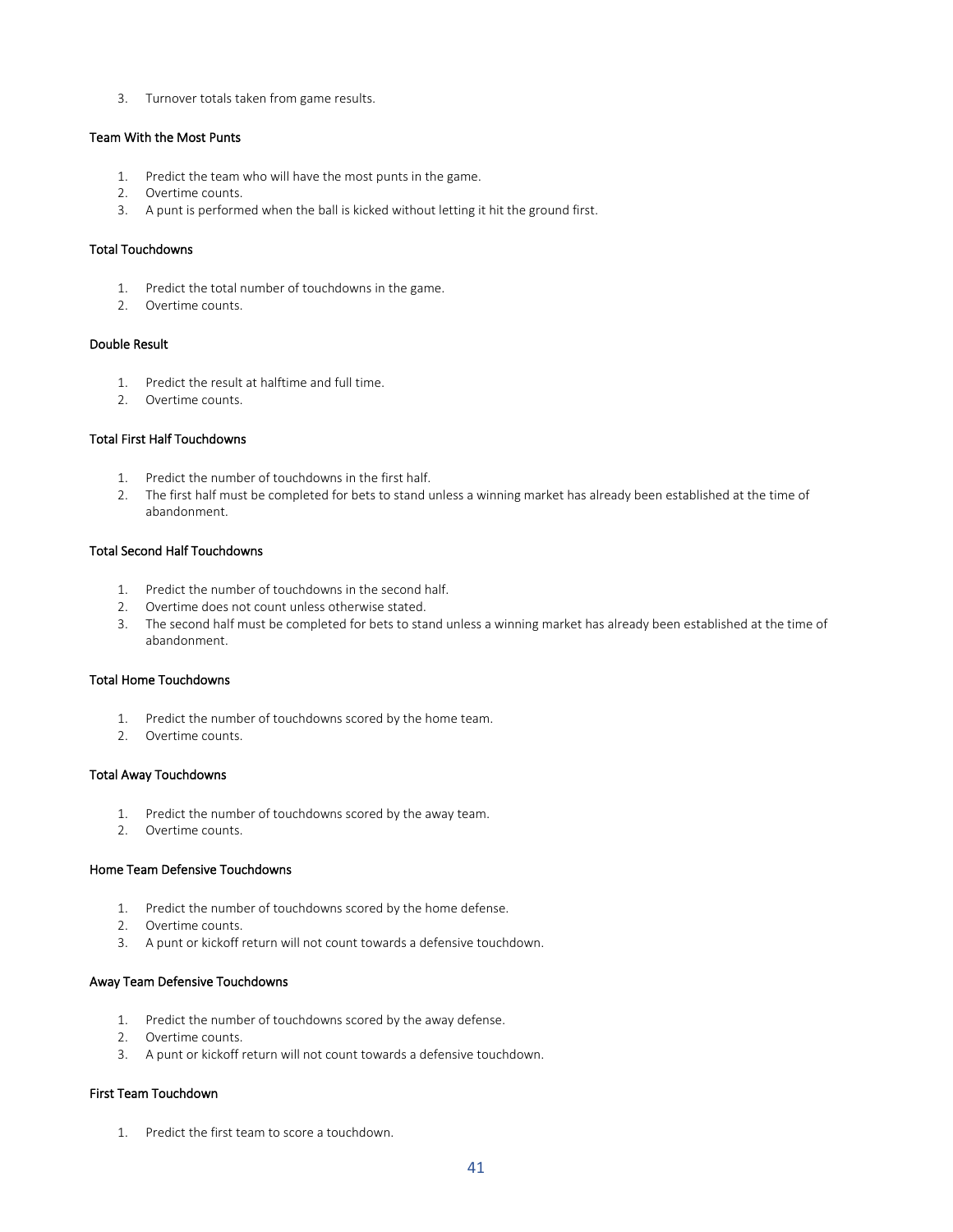2. Overtime counts.

### Second Half First Team Touchdown

- 1. Predict the first team to score a touchdown in the second half.
- 2. Overtime does not count unless otherwise stated.

### Quarter of First Touchdown

- 1. Predict the quarter in which the first touchdown is scored.
- 2. Overtime does not count unless otherwise stated.

### Quarter of First Field Gold

- 1. Predict the quarter in which the first field goal is scored.
- 2. Overtime does not count unless otherwise stated.

#### Will There be Overtime

- 1. Predict whether or not there will be overtime.
- 2. If a game is abandoned prior to the end of regulation, bets are void unless it is the final of the competition, in which case all bets stand for the rescheduled game.

#### Will There be a Safety

- 1. Predict whether or not there will be a safety in the game.
- 2. Overtime counts.
- 3. A safety will be awarded by the officials and is the only means whereby a team not in possession can score points. It can occur in a variety of ways but the most common is when an opponent in possession of the ball is tackled in his own end zone.

### Passing Yards of a Named Player

- 1. Predict whether the number of passing yards for a named player will be over or under a specific figure.
- 2. Overtime counts.

#### Receiving Yards of a Named Player

- 1. Predict whether the receiving yards for a named player will be over or under a specified figure.
- 2. Overtime counts.

### Rushing Yards of a Named Player

- 1. Predict whether the rushing yards of a named player will be over or under a specified figure.
- 2. Overtime counts.

# Team to Call the First Timeout

- 1. Predict the team that will call the first time out.
- 2. Overtime counts.
- 3. A team that lodges an unsuccessful challenge by the coach will not be deemed to have called a timeout.

### First Coaches Challenge

1. Predict the team whose coach will make the first challenge.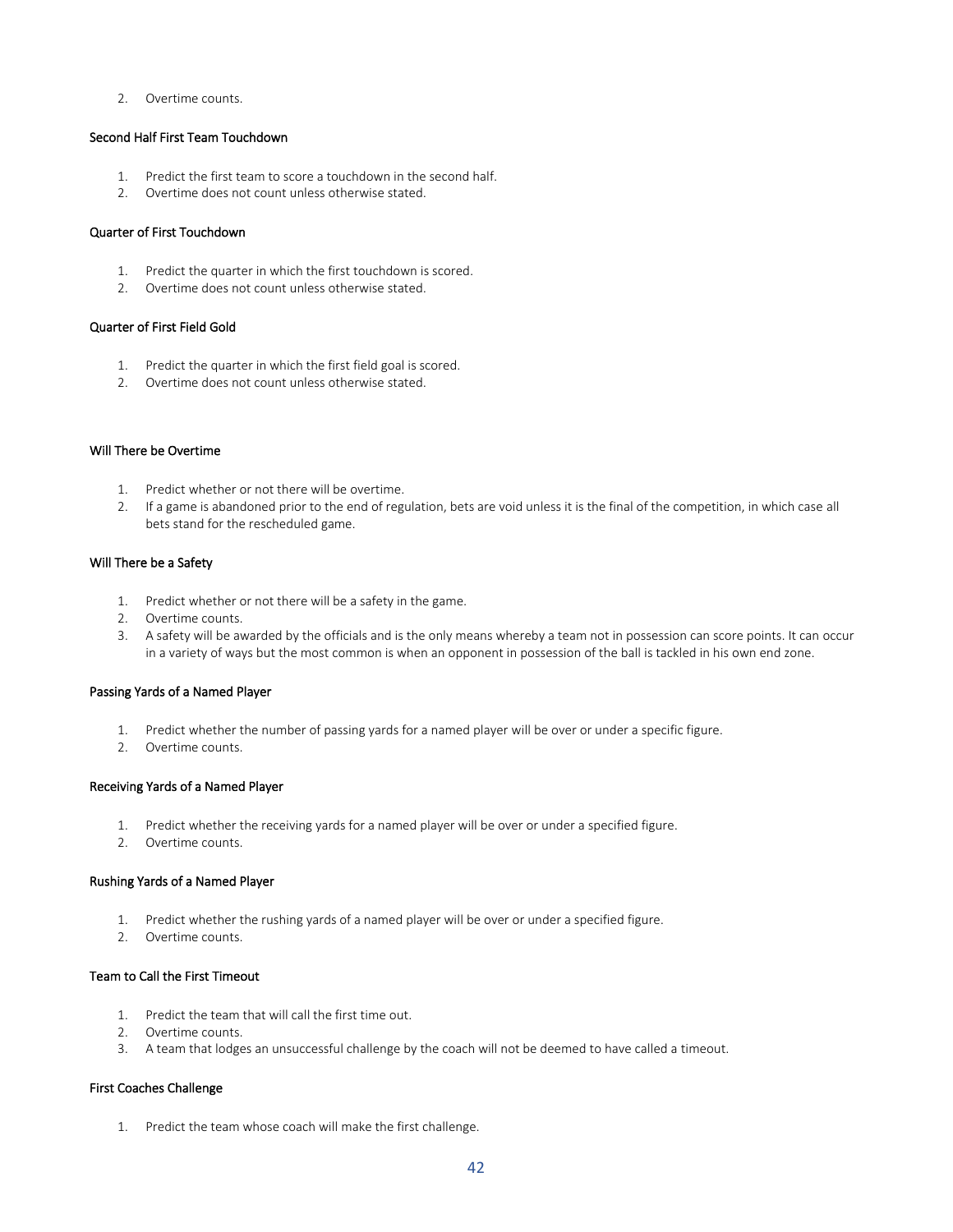2. Overtime does not count unless otherwise stated.

# Will a Field Goal be Missed

- 1. Predict whether or not a field goal will be missed.
- 2. Overtime counts.

#### Points Scored in a Specific Quarter

- 1. Predict the range of points scored in a specific quarter.
- 2. Overtime does not count unless otherwise stated.

#### Will a Touchdown be Scored in a Specific Quarter

- 1. Predict whether or not a touchdown will be scored in a specific quarter.
- 2. Overtime does not count unless otherwise stated.

#### Will a Field Goal be Scored in a Specific Quarter

- 1. Predict whether or not a field goal will be scored in a specific quarter.
- 2. Overtime does not count unless otherwise stated.

# First Half Result/Second Half Result

- 1. Predict the result of two halves; the result of the first half and the result of the second half.
- 2. Any points scored in the first half do not count towards the result of the second half.
- 3. Overtime does not count unless otherwise stated.

### Conference Winner

- 1. Predict the team that will win the Conference.
- 2. Playoff conference finals are included.
- 3. Bets will be settled on completion of the playoff conference finals.

### Division Winner

- 1. Predict the team that will win the respective division.
- 2. Playoff conference finals are not included.
- 3. Bets will be settled on the division standings after a winner is clinched.

### Pro Football Championship Total Points Record to be Broken

1. Predict whether or not the current total points record for the Pro Football Championship will be broken.

#### Named Team to Reach/Exceed a Specific Point Total

1. Predict whether or not a named team will reach/exceed a specific point total in any one game during the season.

### Pro Football Championship MVP

1. Predict which player will be voted the Most Valuable Player in the Pro Football Championship.

### A Specified Team to Remain Unbeaten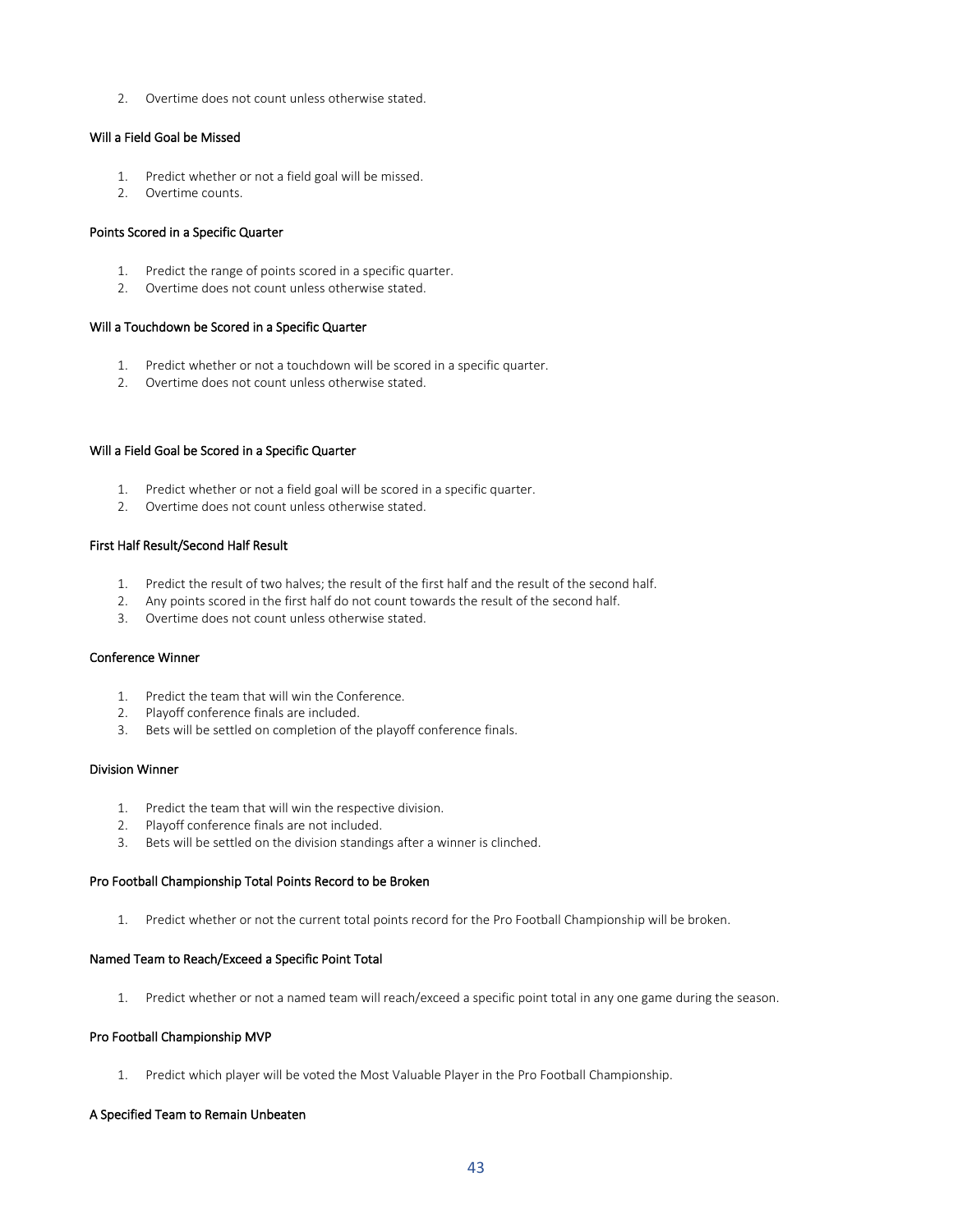1. Predict that a specified team will remain unbeaten throughout the season.

# Result of Drive

1. Predict the result of the stated drive of offensive possession. If the stated drive does not commence during regulation, time bets are void. In the event of a Safety, Defensive Touchdown or Turnover on downs, the Turnover selection will be deemed the winner.

# Reach 1st Down on Drive

1. Predict whether or not the offensive team will achieve a 1st down on the stated drive of possession. If the stated drive does not commence during regulation time, bets are void. In the event of an Offensive Touchdown being scored the Yes selection will be the winner.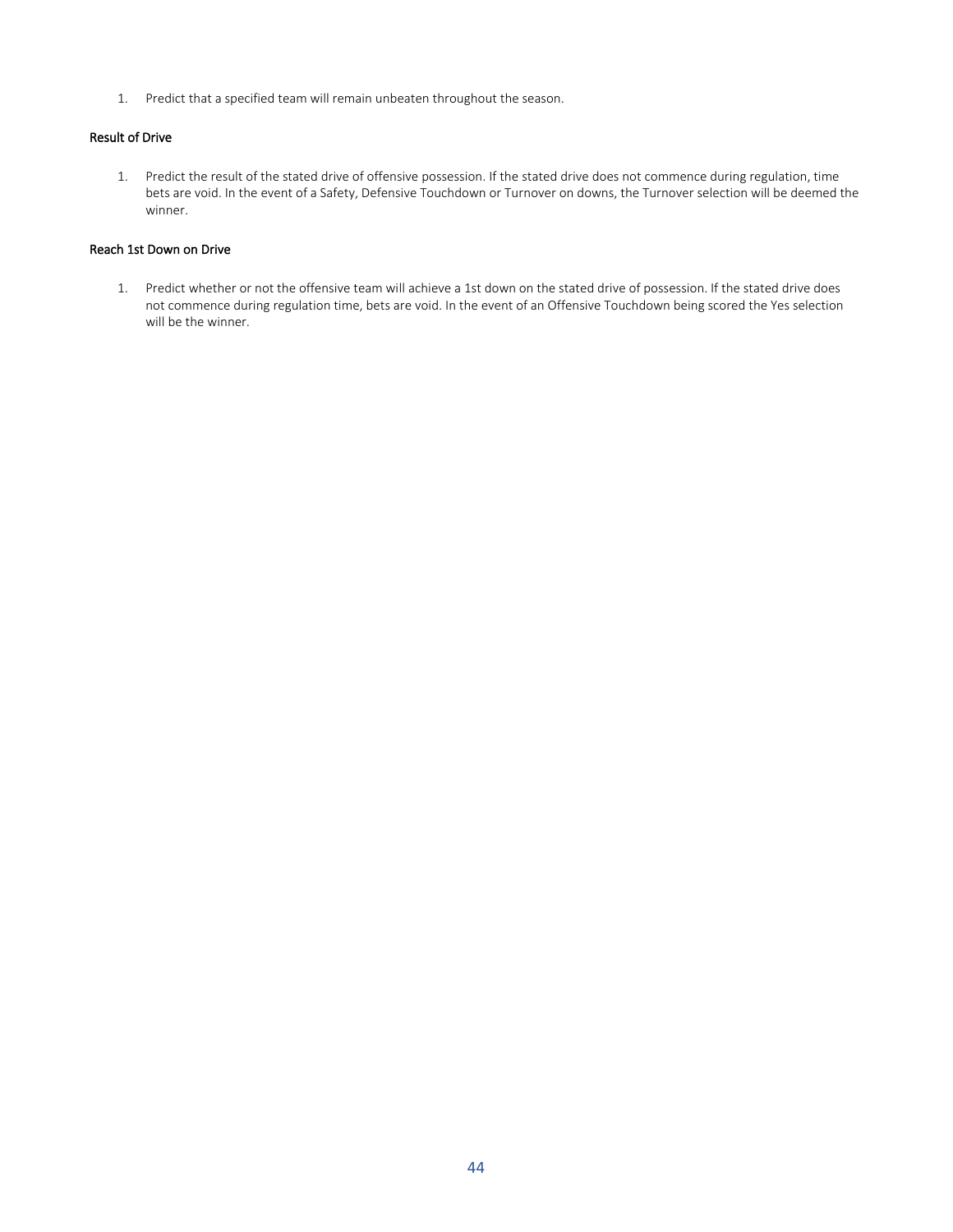# Tour Championship/ FedExCup Rules

# First Round Leader

Predict the player to be leading the tournament at the end of the first round.

Example: Tiger Woods to win First Round Leader. Bet wins if at the end of the first round of the tournament, Woods is alone in first place. The bet loses if Woods is in second place or worse at the conclusion of the first round. If Woods is tied with one or more golfers at the end of the first round, dead heat rule applies.

- 1. If there is a tie for leading score at the end of the first round, dead heat rules will apply, unless there is a specific "tie" selection in the market.
- 2. If the round is abandoned, or if the round is not fully played for any reason, bets placed on this market will be void.
- 3. A player is deemed to have played in the first round once they have teed off. If a player withdraws or is disqualified before they tee off in the first round, bets placed on that player in this market will be void.
- 4. If the player retires or is disqualified after they have teed off and before the first round has been completed, bets placed on this market will stand.
- 5. Adjustments to settlement for any changes or adjudications made by governing bodies after the event will be made by 6:00am EST the following day.
- 6. FedExCup Starting Strokes, or any other process which is used to determine a player's position, will apply. The winner of the market will be the leading player after the first round with these adjustments included.

# Mythical Three-Ball Betting

Select which of the listed players will achieve the lowest score in the specified round.

Example. Bettor selects Tiger Woods to win Mythical Three-Ball in the specified round of the golf tournament over Jordan Spieth and Patrick Reed. Bettor wins if Woods' score of those three golfers is lowest after specified round.

- 1. If there is a tie for the lowest score in the specified round between two or more players, dead heat rules will apply.
- 2. If the round is abandoned or there is a change to the scheduled number of holes played in the round for any reason, bets placed on this market will be void.
- 3. A player is deemed to have played in the three ball once they have teed off in the specified round. If a player withdraws or is disqualified before they tee off in the round, bets placed on that three ball in this market will be void.
- 4. If a player retires or is disqualified after they have teed off and before the specified round is completed, bets placed on that player in this market will have lost.
- 5. If all three players retire or are disqualified on the same hole, bets placed on that three ball in this market will be void.
- 6. Adjustments to settlement for any changes or adjudications made by governing bodies after the event will be made by 6:00am EST the following day.
- 7. FedExCup Starting Strokes will not apply. The winner of the market will be the player with the lowest score in the specified round.

# Mythical Two-Ball Betting

Select which of the listed players will achieve the lowest score in the specified round.

Example. Bettor selects Tiger Woods to win Mythical Two-Ball in the specified round of the golf tournament over Jordan Spieth. Bettor wins if Woods' score is lower than Spieth's in the specified round.

- 1. If there is a tie for the lowest score in the specified round, the winning selection in this market will be a tie.
- 2. If the round is abandoned or there is a change to the scheduled number of holes played in the round for any reason, bets placed on this market will be void.
- 3. A player is deemed to have played in the two ball once they have teed off in the round. If a player withdraws or is disqualified before they tee off in the round, bets placed on that two ball in this market will be void.
- 4. If a player retires or is disqualified after they have teed off and before the round is completed, bets placed on this market will stand and their opponent will be the winning selection.
- 5. If both players retire or are disqualified on the same hole, bets placed on this market will be void.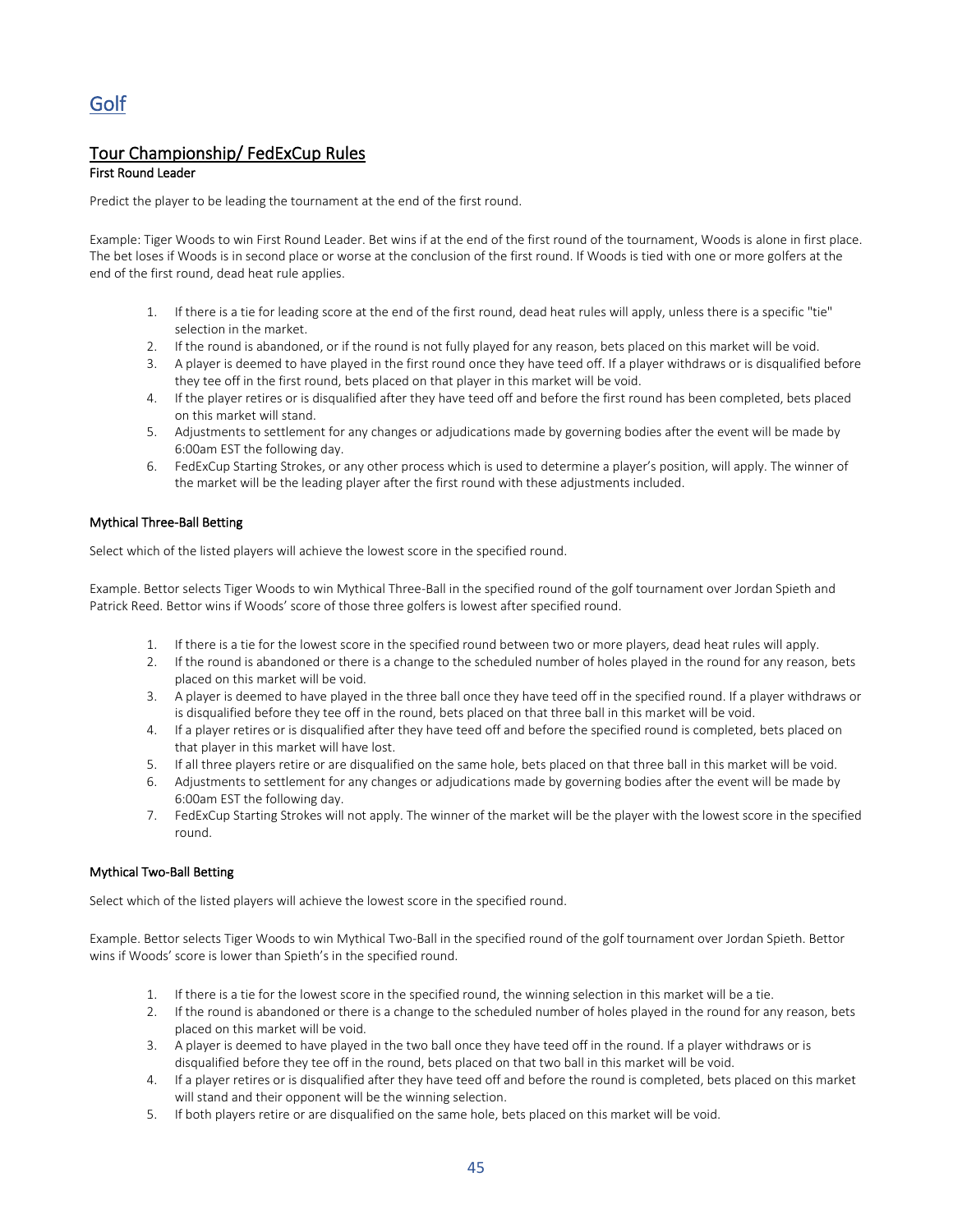- 6. Adjustments to settlement for any changes or adjudications made by governing bodies after the event will be made by 6:00am EST the following day.
- 7. FedExCup Starting Strokes will not apply. The winner of the market will be the player with the lowest score in the specified round.

### Mythical Two-Ball Draw No Bet

Select which of the listed players will achieve the lowest score in the specified round. If the scores are tied, bets placed on this market will be void.

Example. Bettor selects Tiger Woods to win Mythical Two-Ball in the specified round of the golf tournament over Jordan Spieth. Bettor wins if Woods' score is lower than Spieth's in the specified round. If Woods and Spieth are tied at the end of the specific round, bets placed will be void.

- If the round is abandoned or there is a change to the scheduled number of holes played in the round for any reason, bets placed on this market will be void.
- A player is deemed to have played in the two ball once they have teed off in the specified round. If a player withdraws or is disqualified before they tee off in the round, bets placed on that two ball in this market will be void.
- If a player retires or is disqualified after they have teed off and before the round is completed, bets placed on this market will stand and their opponent will be the winning selection.
- If both players retire or are disqualified on the same hole, bets placed on this market will be void.
- Adjustments to settlement for any changes or adjudications made by governing bodies after the event will be made by 6:00am EST the following day.
- FedExCup Starting Strokes will not apply. The winner of the market will be the player with the lowest score in the specified round.

### Three-Ball Betting

Predict which player will achieve the lowest score in the specified round.

Example. Bettor selects Tiger Woods to win Three-Ball in the specified round of the golf tournament over Jordan Spieth and Patrick Reed. Bettor wins if Woods' score of those three golfers is lowest after specified round.

- 1. If there is a tie for the lowest score in the specified round between two or more players, dead heat rules will apply.
- 2. If the round is abandoned or there is a change to the scheduled number of holes played in the round for any reason, bets placed on this market will be void.
- 3. If the participants in a three ball are changed, bets placed on that three ball in this market will be settled on the original group.
- 4. A player is deemed to have played in the three ball once they have teed off in the specified round. If a player withdraws or is disqualified before they tee off in the round, bets placed on that three ball in this market will be void.
- 5. If a player retires or is disqualified after they have teed off and before the specified round is completed, bets placed on that player in this market will have lost.
- 6. If all three players retire or are disqualified on the same hole, bets placed on that three ball in this market will be void.
- 7. Adjustments to settlement for any changes or adjudications made by governing bodies after the event will be made by 6:00am EST the following day.
- 8. FedExCup Starting Strokes will not apply. The winner of the market will be the player with the lowest score in the specified round.

### Two-Ball Betting

Predict which player will achieve the lowest score in the specified round.

Example. Bettor selects Tiger Woods to win Two-Ball in the specified round of the golf tournament over Jordan Spieth. Bettor wins if Woods' score is lower than Spieth's in the specified round.

- 1. If there is a tie for the lowest score in the specified round, the winning selection in this market will be a tie.
- 2. If the round is abandoned or there is a change to the scheduled number of holes played in the round for any reason, bets placed on this market will be void.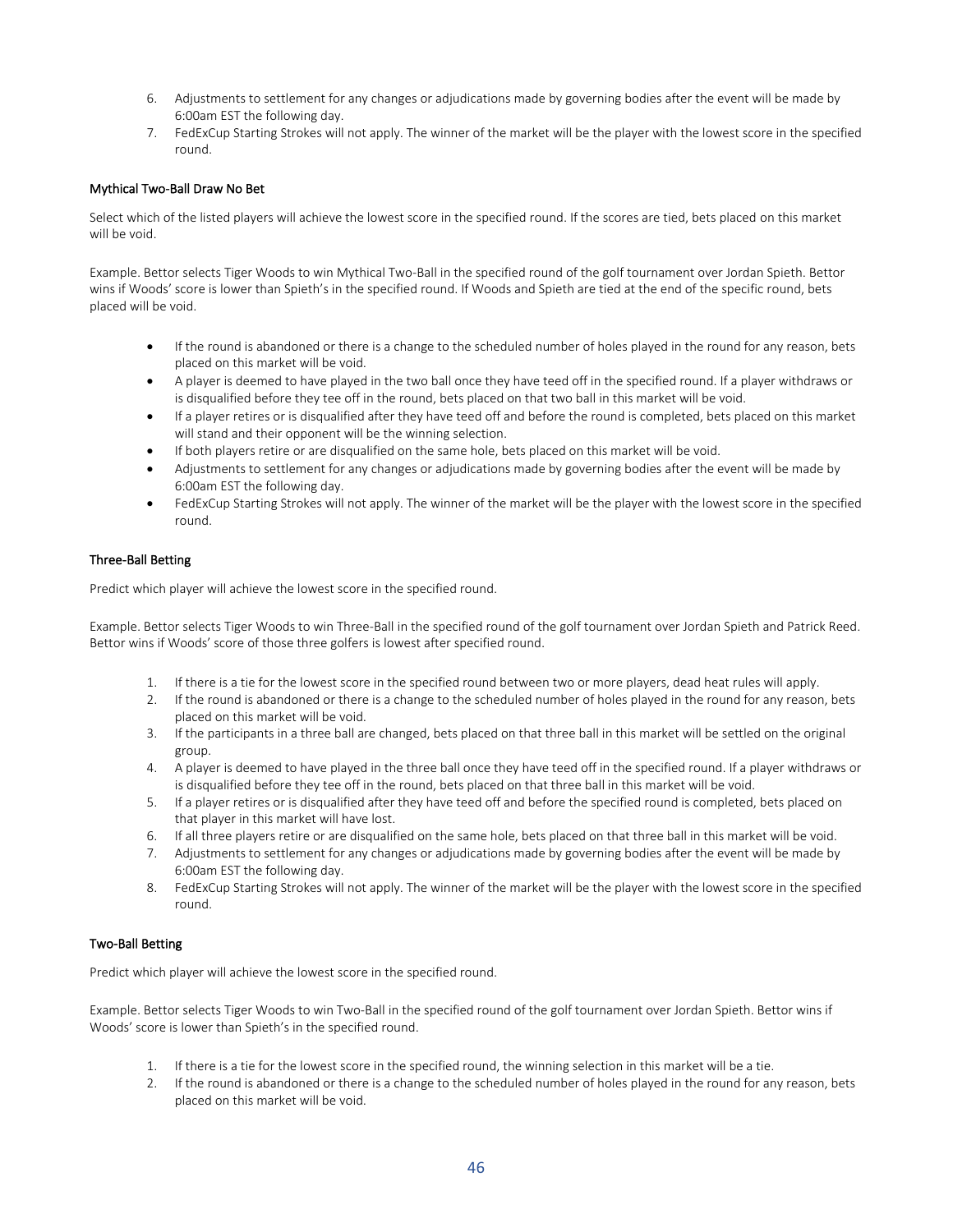- 3. If the participants in a two ball are changed, bets placed on that two ball in this market will be settled on the original pairing.
- 4. A player is deemed to have played in the two ball once they have teed off in the round. If a player withdraws or is disqualified before they tee off in the round, bets placed on that two ball in this market will be void.
- 5. If a player retires or is disqualified after they have teed off and before the round is completed, bets placed on this market will stand and their opponent will be the winning selection.
- 6. If both players retire or are disqualified on the same hole, bets placed on this market will be void.
- 7. Adjustments to settlement for any changes or adjudications made by governing bodies after the event will be made by 6:00am EST the following day.
- 8. FedExCup Starting Strokes will not apply. The winner of the market will be the player with the lowest score in the specified round.

### Two-Ball Draw No Bet

Predict which player will achieve the lowest score in the specified round. If the scores are tied, bets placed on this market will be void.

Example. Bettor selects Tiger Woods to win Two-Ball Draw No Bet in the specified round of the golf tournament over Jordan Spieth. Bettor wins if Woods' score is lower than Spieth's in the specified round. If Woods and Spieth are tied at the end of the specific round, bets placed will be void.

- 1. If the round is abandoned or there is a change to the scheduled number of holes played in the round for any reason, bets placed on this market will be void.
- 2. If the participants in a two ball are changed, bets placed on that two ball in this market will be settled on the original pairing.
- 3. A player is deemed to have played in the two ball once they have teed off in the specified round. If a player withdraws or is disqualified before they tee off in the round, bets placed on that two ball in this market will be void.
- 4. If a player retires or is disqualified after they have teed off and before the round is completed, bets placed on this market will stand and their opponent will be the winning selection.
- 5. If both players retire or are disqualified on the same hole, bets placed on this market will be void.
- 6. Adjustments to settlement for any changes or adjudications made by governing bodies after the event will be made by 6:00am EST the following day.
- 7. FedExCup Starting Strokes will not apply. The winner of the market will be the player with the lowest score in the specified round.

# Tournament Markets

### Group Betting

Predict the highest-placed player in the tournament from the nominated group.

Example. Bettor selects Tiger Woods to win Group Betting in the specified golf tournament over Jordan Spieth and Patrick Reed. Bettor wins if Woods' score of those three golfers is lowest after the tournament's conclusion.

- 1. Tournament placings will be determined by the official rules of the respective governing body. This includes a playoff, additional round, FedExCup Starting Strokes or any other process which is used to determine the placings.
- 2. If there is a tie for placings, dead heat rules will apply.
- 3. If there is a change to or reduction in the scheduled number of rounds or holes played in the tournament, bets placed on this market will stand.
- 4. If a tournament is reduced to less than the scheduled number of rounds, all bets placed after the last shot of the previous completed round will be void.
- 5. A player is deemed to have played in a tournament once they have teed off in the first round. If the selected player withdraws or is disqualified before the tournament begins, or before they tee off in the first round, bets placed on that player in this market will be void. If the selected player retires or is disqualified after they have teed off in the first round, bets placed on that player in this market will stand.
- 6. If any other player withdraws or is disqualified before the tournament begins or before they tee off in the first round, bets placed on this market may be subject to a Rule 4 deduction. If all other players from the nominated group withdraw or are disqualified before the tournament begins or before they tee off in the first round, bets placed on this market will be void.
- 7. If the selected player misses the cut, bets placed on this market will stand. If all players within the group miss the cut, the player with the lowest overall score will be the winning selection in this market.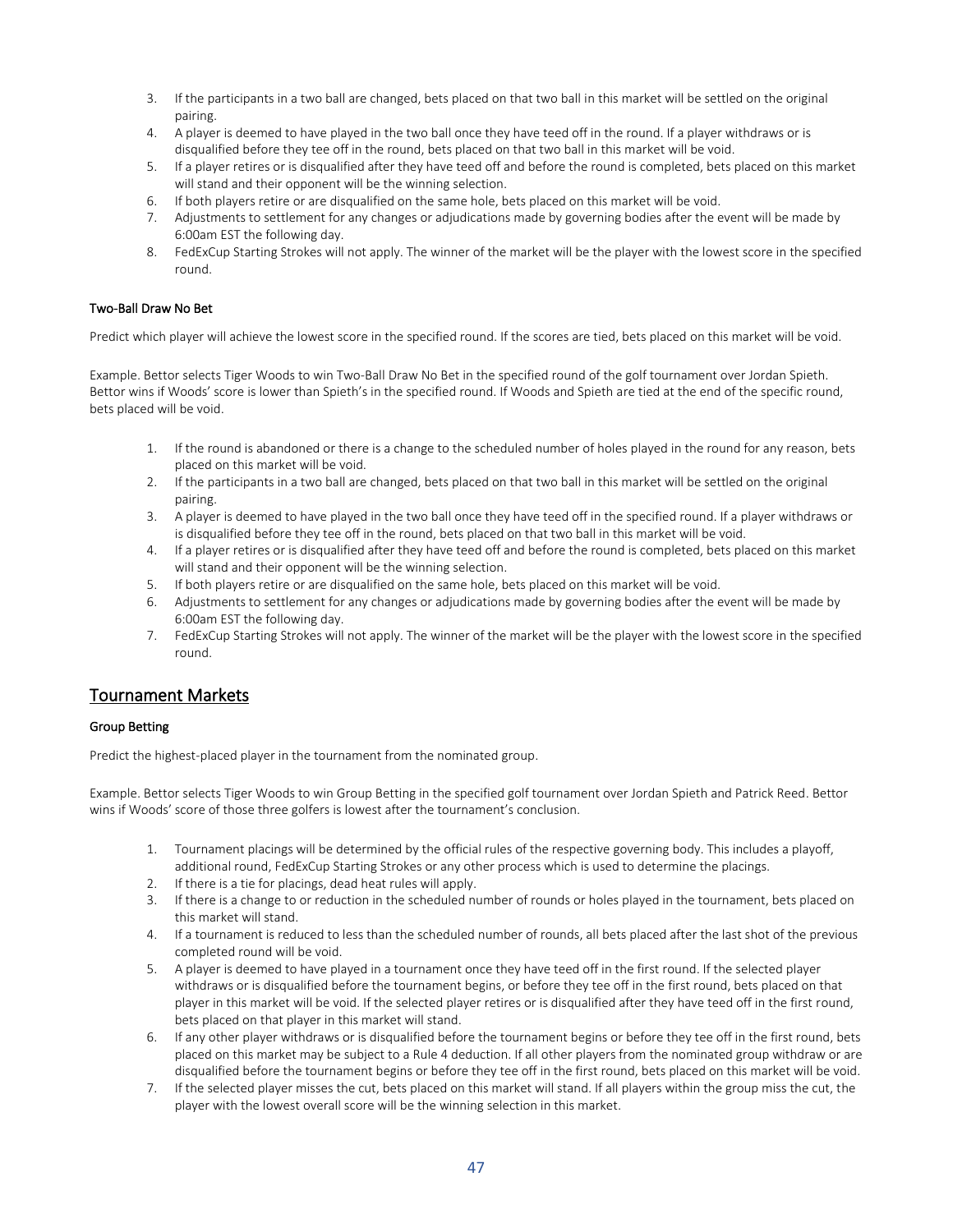8. Adjustments to settlement for any changes or adjudications made by governing bodies after the event will be made by 6:00am EST the following day.

### Margin of Victory

Predict the margin of victory between the winner of the specified tournament and the rest of the field from: playoff, one shot, two shots, three shots or four shots or more.

Example: Bettor selects Tiger Woods to win the specified golf tournament by one (1) stroke. Bettor wins if Woods wins the specified golf tournament by exactly one stroke. Bettor loses if Woods does not win tournament, wins the tournament by one stroke in a playoff (as playoff is its own winning selection), or wins the tournament by two (2) or more strokes.

- 1. Tournament winner and placings will be determined by the official rules of the respective governing body. This includes a playoff, if used to determine the winner and placings. FedExCup Starting Strokes will apply.
- 2. If there is a tie for the lowest score over the normal course of the tournament, including FedExCup Starting Strokes, the winning selection in this market will be playoff.
- 3. If there is a change to the scheduled number of rounds or holes played in the tournament, bets placed on this market be void.
- 4. If any player withdraws, retires or is disqualified at any time, bets placed on this market will stand.
- 5. Adjustments to settlement for any changes or adjudications made by governing bodies after the event will be made by 6:00am EST the following day.

### Playoff to Decide the Winner

Predict whether or not the winner of the specified tournament will be decided by a playoff or additional round.

Example: Bettor selects Playoff to Decide the Winner in the specified golf tournament. Bettor wins if the golf tournament requires extra holes to determine winner. Bettor loses if golf tournament is decided without the use of adding extra holes or rounds.

- 1. Tournament winner and placings will be determined by the official rules of the respective governing body. FedExCup Starting Strokes will apply.
- 2. If the tournament winner is not decided by a playoff or additional round, the winning selection is this market will be no.
- 3. If there is a change to or reduction in the scheduled number of rounds or holes played in the tournament, bets placed on this market will stand.
- 4. If a tournament is reduced to less than the scheduled number of rounds, all bets placed after the last shot of the previous completed round will be void.
- 5. If any player withdraws, retires or is disqualified at any time, bets placed on this market will stand.
- 6. Adjustments to settlement for any changes or adjudications made by governing bodies after the event will be made by 6:00am EST the following day.

### Top Country or Continent Player

Predict the highest placed player in the tournament from the nominated list of players.

Example: Bettor selects Tiger Woods to be the Top American Player in the specified golf tournament. The bettor wins if Woods finishes the specified tournament with the lowest score of all American players. If Woods finishes in third place of the specified tournament behind Hideki Matsuyama and Sergio Garcia, the bet is a winner. The bet is a loser if Woods finishes in second place behind another American player, i.e.: Dustin Johnson.

- 1. Tournament placings will be determined by the official rules of the respective governing body. This includes a playoff, additional round, FedExCup Starting Strokes or any other process which is used to determine the placings.
- 2. If there is a tie for placings, dead heat rules may apply
- 3. If there is a change to or reduction in the scheduled number of rounds or holes played in the tournament, bets placed on this market will stand.
- 4. If a tournament is reduced to less than the scheduled number of rounds, all bets placed after the last shot of the previous completed round will be void.
- 5. A player is deemed to have played in a tournament once they have teed off in the first round. If the selected player withdraws or is disqualified before the tournament begins or before they tee off in the first round, bets placed on that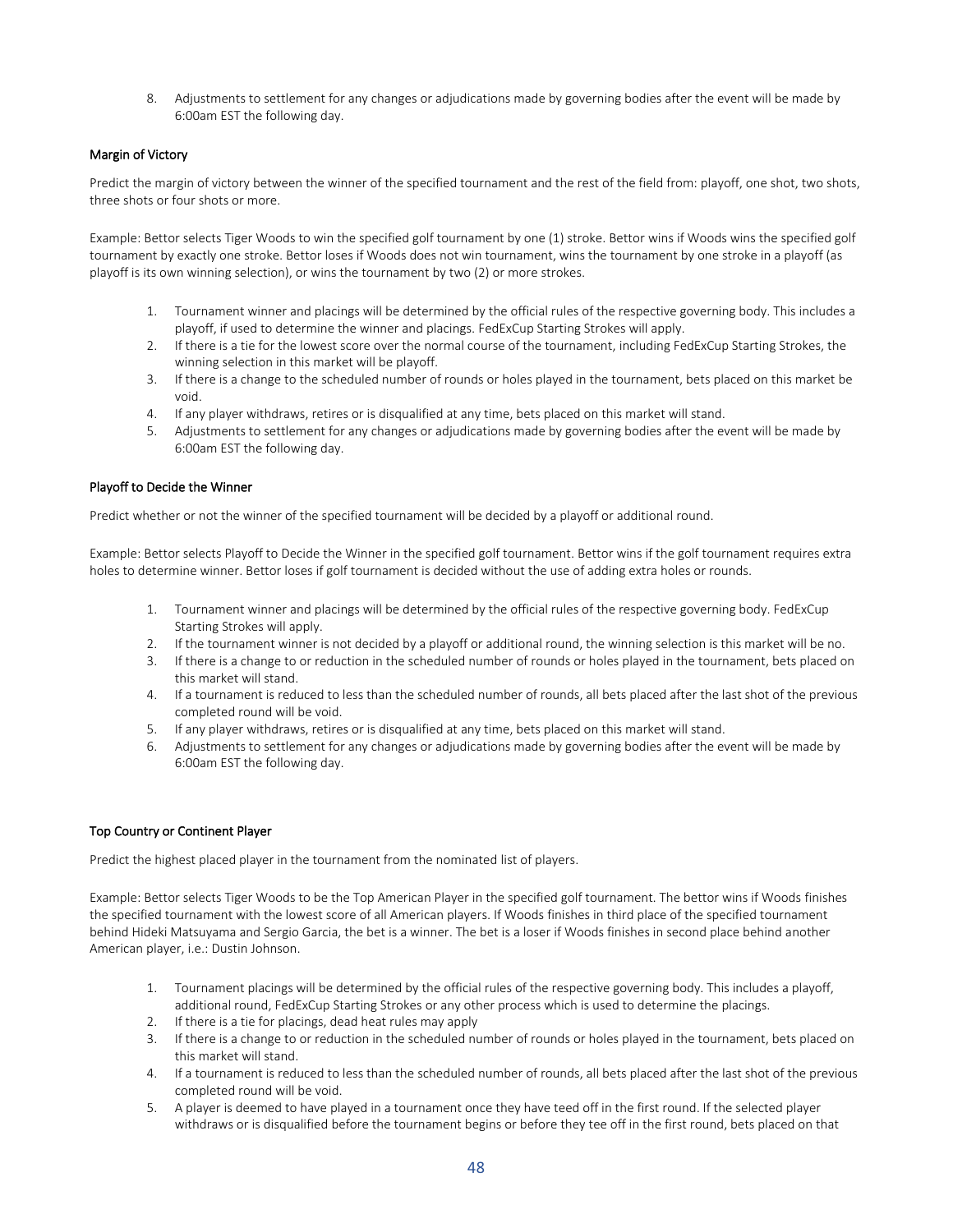player in this market will be void. If the selected player retires or is disqualified after they have teed off in the first round, bets placed on that player in this market will stand.

- 6. If any other player withdraws or is disqualified before the tournament begins or before they tee off in the first round, bets placed on this market may be subject to a Rule 4 deduction. If all other players from the nominated country withdraw or are disqualified before the tournament begins or before they tee off in the first round, bets placed on this market will be void.
- 7. If the selected player misses the cut, bets placed on this market will stand.
- 8. Adjustments to settlement for any changes or adjudications made by governing bodies after the event will be made by 6:00am EST the following day.

# Top 5 Finish

Predict a player to finish in the top five of the specified tournament.

Example: Bettor selects Tiger Woods for a Top 5 Finish in a specified golf tournament. Bettor wins if Woods finishes in 5<sup>th</sup>, 4<sup>th</sup>, 3<sup>rd</sup>, 2<sup>nd</sup> or 1<sup>st</sup> at the conclusion of the specified tournament. Bettor loses if Woods finishes 6<sup>th</sup> or worse.

- 1. Tournament placings will be determined by the official rules of the respective governing body. This includes a playoff, additional round, FedExCup Starting Strokes or any other process which is used to determine the placings.
- 2. If there is a tie for fifth place, dead heat rules will apply.
- 3. If there is a change to or reduction in the scheduled number of rounds or holes played in the tournament, bets placed on this market will stand.
- 4. If a tournament is reduced to less than the scheduled number of rounds, all bets placed after the last shot of the previous completed round will be void.
- 5. A player is deemed to have played in a tournament once they have teed off in the first round. If the selected player withdraws or is disqualified before the tournament begins or before they tee off in the first round, bets placed on that player in this market will be void. If the selected player retires or is disqualified after they have teed off in the first round, bets placed on that player in this market will stand.
- 6. If any other player withdraws or is disqualified before the tournament begins or before they tee off in the first round, bets placed on this market may be subject to a Rule 4 deduction. If the selected player misses the cut, bets placed on this market will stand.
- 7. Adjustments to settlement for any changes or adjudications made by governing bodies after the event will be made by 6:00am EST the following day.

### Top 10 Finish

Predict a player to finish in the top ten of the specified tournament.

Example: Bettor selects Tiger Woods for a Top 10 Finish in a specified golf tournament. Bettor wins if Woods finishes anywhere from 10<sup>th</sup> place to 1<sup>st</sup> place at the conclusion of the specified tournament. Bettor loses if Woods finishes 11<sup>th</sup> or worse.

- 1. Tournament placings will be determined by the official rules of the respective governing body. This includes a playoff, additional round, FedExCup Starting Strokes or any other process which is used to determine the placings.
- 2. If there is a tie for tenth place, dead heat rules will apply.
- 3. If there is a change to or reduction in the scheduled number of rounds or holes played in the tournament, bets placed on this market will stand.
- 4. If a tournament is reduced to less than the scheduled number of rounds, all bets placed after the last shot of the previous completed round will be void.
- 5. A player is deemed to have played in a tournament once they have teed off in the first round. If the selected player withdraws or is disqualified before the tournament begins or before they tee off in the first round, bets placed on that player in this market will be void. If the selected player retires or is disqualified after they have teed off in the first round, bets placed on that player in this market will stand.
- 6. If any other player withdraws or is disqualified before the tournament begins or before they tee off in the first round, bets placed on this market may be subject to a Rule 4 deduction. If the selected player misses the cut, bets placed on this market will stand.
- 7. Adjustments to settlement for any changes or adjudications made by governing bodies after the event will be made by 6:00am EST the following day.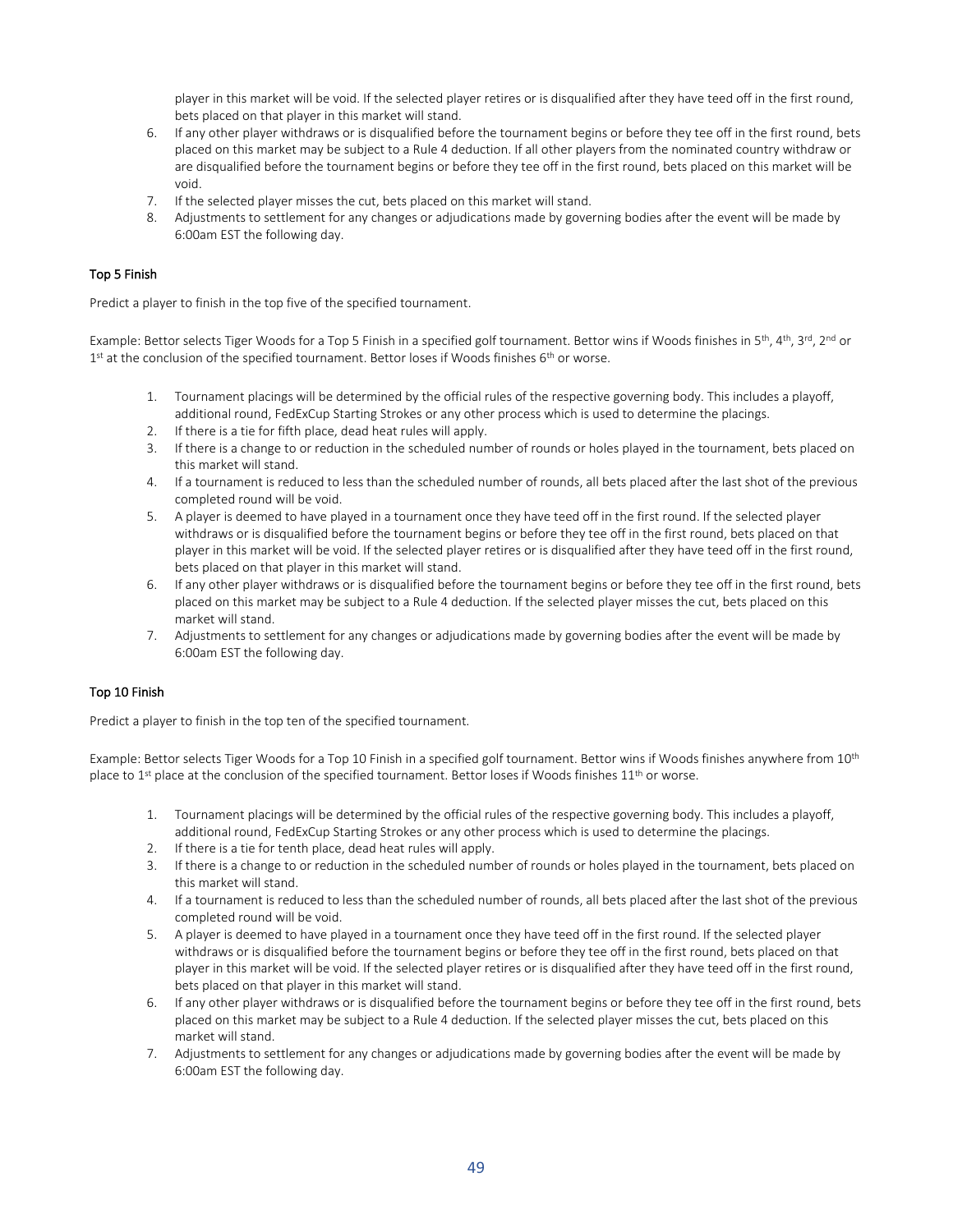### Tournament Winner

Predict the winner of the specified tournament.

Example: Bettor selects Tiger Woods as the Tournament Winner in a specified golf tournament. Bettor wins if Woods finishes in 1st place at the conclusion of the specified tournament.

- 1. Tournament winner and placings will be determined by the official rules of the respective governing body provided at least 36 holes of the tournament are completed. This includes a playoff, additional round, FedExCup Starting Strokes or any other process which is used to determine the winner and placings. If less than 36 holes of the tournament are completed, bets on the tournament winner will be void.
- 2. If there is a tie for any place, dead heat rules may apply.
- 3. If there is a change to or reduction in the scheduled number of rounds or holes played in the tournament, bets placed on this market will stand.
- 4. If a tournament is reduced to less than the scheduled number of rounds, all bets placed after the last shot of the previous completed round will be void.
- 5. A player is deemed to have played in a tournament once they have teed off in the first round. If the selected player withdraws or is disqualified before the tournament begins or before they tee off in the first round, bets placed on that player in this market will be void. If the selected player retires or is disqualified after they have teed off in the first round, bets placed on this market will stand.
- 6. If any other player withdraws or is disqualified before the tournament begins, or before they tee off in the first round, bets placed on this market may be subject to a Rule 4 deduction. If the selected player misses the cut, bets placed on this market will stand.
- 7. Adjustments to settlement for any changes or adjudications made by governing bodies after the event will be made by 6:00am EST the following day.

### Tournament Winner Without

Predict the winner of the specified tournament excluding the named player. The finishing position of the named player will be ignored for bets placed on this market.

Example: bets placed on Brooks Koepka without Rory McIIroy in this market will win if Brooks Koepka wins the tournament and if Brookes Koepka finishes second to Rory McIIroy.

- 1. Tournament winner and placings will be determined by the official rules of the respective governing body provided at least 36 holes of the tournament are completed. This includes a playoff, additional round, FedExCup Starting Strokes or any other process which is used to determine the winner and placings. If less than 36 holes of the tournament are completed, bets on the tournament winner will be void.
- 2. If there is a tie for first place, dead heat rules may apply.
- 3. If the excluded player wins the tournament and there is a tie between two or more players for second place, dead heat rules will apply.
- 4. If there is a change to or reduction in the scheduled number of rounds or holes played in the tournament, bets placed on this market will stand.
- 5. If a tournament is reduced to less than the scheduled number of rounds, all bets placed after the last shot of the previous completed round will be void.
- 6. A player is deemed to have played in a tournament once they have teed off in the first round. If the selected player withdraws or is disqualified before the tournament begins or before they tee off in the first round, bets placed on that player in this market will be void. If the selected player retires or is disqualified after they have teed off in the first round, bets placed on this market will stand.
- 7. If the excluded player withdraws or is disqualified before the tournament begins or before they tee off in the first round, bets placed on this market will be void. If the excluded player retires or is disqualified after they have teed off in the first round, bets placed on this market will stand.
- 8. If any other player withdraws or is disqualified before the tournament begins or before they tee off in the first round, bets placed on this market may be subject to a Rule 4 deduction. If the selected player misses the cut, bets placed on this market will stand.
- 9. Adjustments to settlement for any changes or adjudications made by governing bodies after the event will be made by 6:00am EST the following day.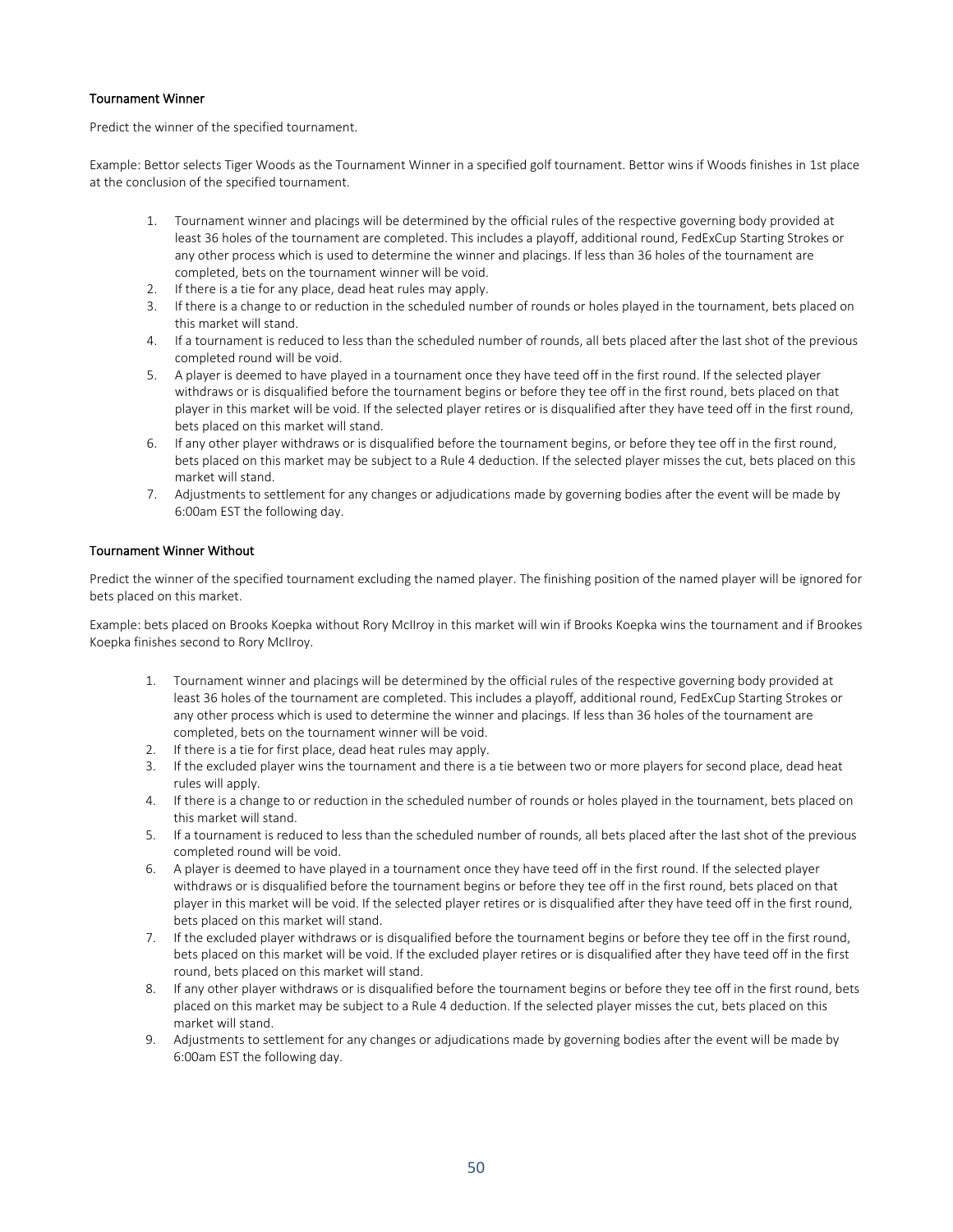### Winning Nationality

Predict the nationality of the winner of the tournament.

Example: Bettor selection is American for the winner of a specified golf tournament. Bettor wins if winner of the golf tournament is American, such as Dustin Johnson, Tiger Woods, Rickie Fowler, Justin Thomas, etc. Bettor loses if winner of the golf tournament is not an American player, such as Rory McIlroy, Sergio Garcia, Hideki Matsuyama, etc.

- 1. Tournament winner and placings will be determined by the official rules of the respective governing body provided at least 36 holes of the tournament are completed. This includes a playoff, additional round, FedExCup Starting Strokes or any other process which is used to determine the winner and placings. If less than 36 holes of the tournament are completed, bets on the tournament winner will be void.
- 2. If there is a change to or reduction in the scheduled number of rounds or holes played in the tournament, bets placed on this market will stand.
- 3. If a tournament is reduced to less than the scheduled number of rounds, all bets placed after the last shot of the previous completed round will be void.
- 4. If any player retires or is disqualified at any time, bets placed on this market will stand.
- 5. A player is deemed to have played in a tournament once they have teed off in the first round. If one or more players of the chosen nationality withdraw or are disqualified before the tournament begins or before they tee off in the first round, bets placed on that nationality in this market will stand. If all players of the chosen nationality withdraw or are disqualified before the tournament begins or before they tee off in the first round, bets placed on that nationality in this market will be void.
- 6. If any player withdraws or is disqualified before the tournament begins or before they tee off in the first round, bets placed on this market may be subject to a Rule 4 deduction.
- 7. Adjustments to settlement for any changes or adjudications made by governing bodies after the event will be made by 6:00am EST the following day.

### Player Hole-in-One

Predict whether or not a hole-in-one will be scored by the named player in the tournament.

Example: Bettor selects Tiger Woods will make a hole-in-one during specified golf tournament. Bettor wins if Woods makes a hole-in-one during specified golf tournament. Bettor loses if Woods does not make a hole-in-one during specified golf tournament.

- 1. If a hole-in-one is not scored by the named player during the tournament, the winning selection is this market will be no.
- 2. If there is a change to or reduction in the scheduled number of rounds or holes played in the tournament, bets placed on this market will stand.
- 3. If a tournament is reduced to less than the scheduled number of rounds, all bets placed after the last shot of the previous completed round will be void.
- 4. The named player is deemed to have played in a tournament once they have teed off in the first round.
- 5. If the named player withdraws or is disqualified before the tournament begins or before they tee off in the first round, bets placed on that player in this market will be void.
- 6. If the named player retires or is disqualified after they have teed off in the first round and after scoring a hole-in-one, bets placed on that player in this market will have already won and will be settled as winners.
- 7. If the named player retires or is disqualified after they have teed off in the first round without scoring a hole-in-one, bets placed on that player in this market will have lost.
- 8. Adjustments to settlement for any changes or adjudications made by governing bodies after the event will be made by 6:00am EST the following day.

### Tournament Hole-in-One

Predict whether or not a hole-in-one will be scored by any player in the specified tournament.

Example: Bettor selection is "Yes" that ANY player will make a hole-in-one during specified golf tournament. Bettor wins if any player makes a hole-in-one during specified golf tournament. Bettor loses if there are no hole-in-ones made by any player during specified golf tournament.

- 1. If a hole-in-one is not scored during the tournament, the winning selection is this market will be no.
- 2. If there is a change to or reduction in the scheduled number of rounds or holes played in the tournament, bets placed on this market will stand.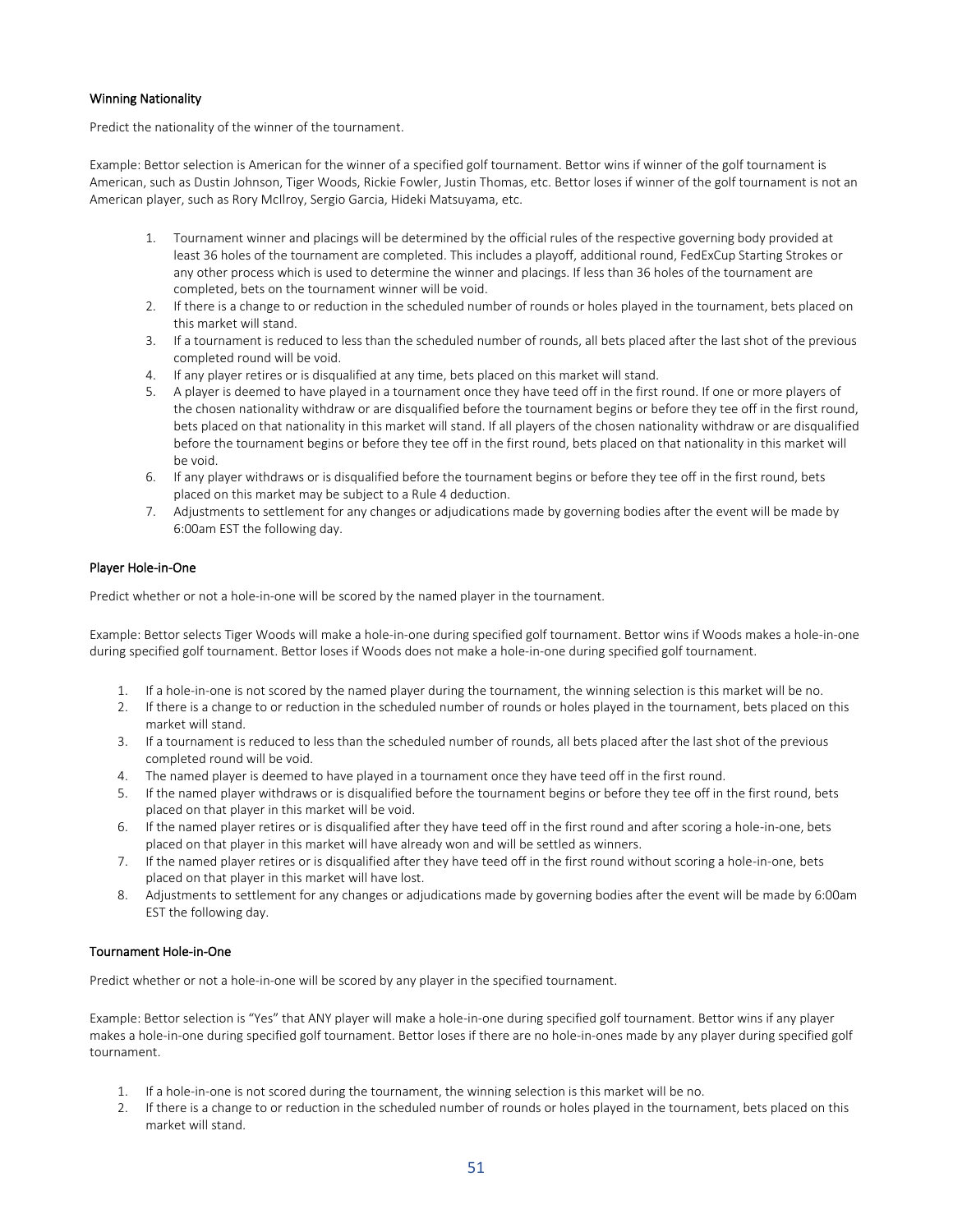- 3. If a tournament is reduced to less than the scheduled number of rounds, all bets placed after the last shot of the previous completed round will be void.
- 4. If any player withdraws, retires or is disqualified at any time, bets placed on this market will stand.
- 5. Adjustments to settlement for any changes or adjudications made by governing bodies after the event will be made by 6:00am EST the following day.

### To Make the Cut

Predict a player to make the cut in the specified tournament.

Example: Bettor selection is "Yes" that Tiger Woods will make the cut during a specified golf tournament. Bettor wins if Woods is still in the field after cut is made of the specified tournament, which is normally after two completed rounds. Bettor loses if Woods does not make the cut for a specified tournament.

- 1. Tournament placings will be determined by the official rules of the respective governing body and includes any process which is used to determine the cut.
- 2. If there is a change to or reduction in the scheduled number of rounds or holes played in the tournament, bets placed on this market will stand.
- 3. If a tournament is reduced to less than the scheduled number of rounds, all bets placed after the last shot of the previous completed round will be void.
- 4. If there is a change to the stage of the tournament at which the cut is made, bets placed on this market will stand. If no cut is made, bets placed on this market will be void.
- 5. A player is deemed to have played in a tournament once they have teed off in the first round. If the selected player withdraws or is disqualified before the tournament begins or before they tee off in the first round, bets placed on that player in this market will be void. If the selected player retires or is disqualified after they have teed off in the first round, bets placed on this market will stand.
- 6. If any other player withdraws or is disqualified before the tournament begins or before they tee off in the first round, bets placed on this market may be subject to a Rule 4 deduction.
- 7. Adjustments to settlement for any changes or adjudications made by governing bodies after the event will be made by 6:00am EST the following day.

### To Miss the Cut

Predict a player to miss the cut in the specified tournament.

Example: Bettor selection is "Yes" that Tiger Woods will not make the cut during a specified golf tournament. Bettor wins if Woods is no longer playing in the field after cut is made of the specified tournament, which is normally after two completed rounds. Bettor loses if Woods makes the cut for a specified tournament and reaches the tournament's conclusion.

- 1. Tournament placings will be determined by the official rules of the respective governing body and includes any process which is used to determine the cut.
- 2. If there is a change to or reduction in the scheduled number of rounds or holes played in the tournament, bets placed on this market will stand.
- 3. If a tournament is reduced to less than the scheduled number of rounds, all bets placed after the last shot of the previous completed round will be void.
- 4. If there is a change to the stage of the tournament at which the cut is made, bets placed on this market will stand. If no cut is made, bets placed on this market will be void.
- 5. A player is deemed to have played in a tournament once they have teed off in the first round. If the selected player withdraws or is disqualified before the tournament begins or before they tee off in the first round, bets placed on that player in this market will be void. If the selected player retires or is disqualified after they have teed off in the first round, bets placed on this market will stand.
- 6. If any other player withdraws or is disqualified before the tournament begins or before they tee off in the first round, bets placed on this market may be subject to a Rule 4 deduction.
- 7. Adjustments to settlement for any changes or adjudications made by governing bodies after the event will be made by 6:00am EST the following day.

#### Top Debutant

Predict the highest-placed debutant in the tournament.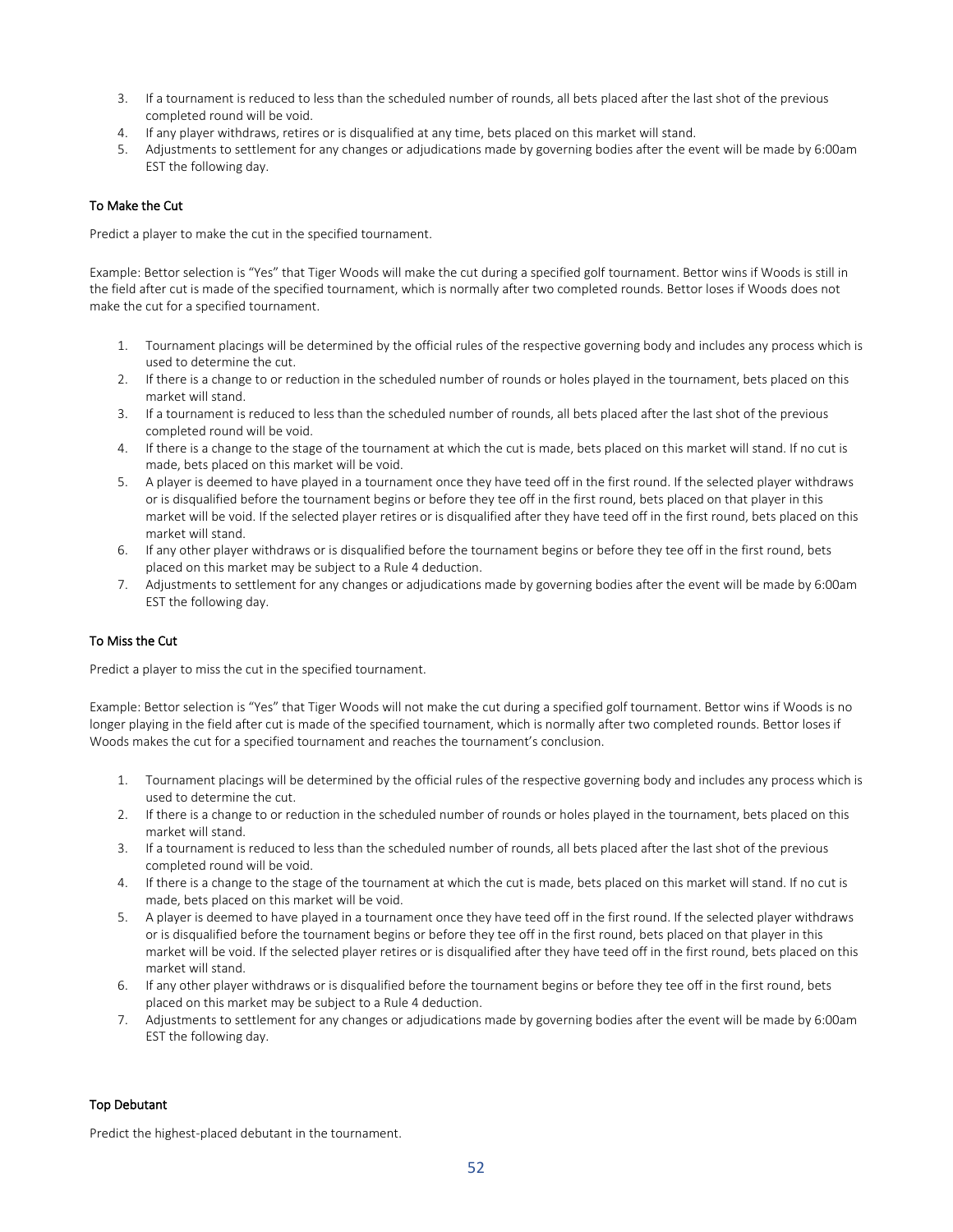- 1. Tournament placings will be determined by the official rules of the respective governing body. This includes a playoff, additional round or any other process which is used to determine the placings.
- 2. If there is a tie for placings, dead heat rules will apply.
- 3. If there is a change to or reduction in the scheduled number of rounds or holes played in the tournament, bets placed on this market will stand.
- 4. If a tournament is reduced to less than the scheduled number of rounds, all bets placed after the last shot of the previous completed round will be void.
- 5. A player is deemed to have played in a tournament once they have teed off in the first round. If the selected player withdraws or is disqualified before the tournament begins or before they tee off in the first round, bets placed on that player in this market will be void. If the selected player retires or is disqualified after they have teed off in the first round, bets placed on that player in this market will stand.
- 6. If any other player withdraws or is disqualified before the tournament begins or before they tee off in the first round, bets placed on this market may be subject to a Rule 4 deduction.
- 7. If all other debutants withdraw or are disqualified before the tournament begins or before they tee off in the first round, bets placed on this market will be void.
- 8. If the selected player misses the cut, bets placed on this market will stand.
- 9. Adjustments to settlement for any changes or adjudications made by governing bodies after the event will be made by 6:00am EST the following day.

# Individual Round Markets

## Back Nine Winner

Predict the player to achieve the best score on the back nine holes of a given round.

- 1. Bets are settled on the events that occur on the back nine holes (holes  $10 18$ ) of a given round. The events that occur on any other hole or a playoff do not count.
- 2. If there is a tie for the best score on the back nine holes, the winning selection in this market will be tie. If no price for a tie is quoted, dead heat rules will apply.
- 3. If the round is abandoned during the back nine or there is a change to the scheduled number of holes played on the back nine for any reason, bets placed on this market will be void.
- 4. If the participants are changed, bets placed on this market will be settled on the original pairing/group.
- 5. A player is deemed to have played once they have teed off on the back nine. If a player withdraws or is disqualified before they tee off on the back nine, bets placed on this market will be void.
- 6. If a player retires or is disqualified after they have teed off on the back nine and before the round is completed, bets placed on that player in this market will stand.
- 7. If both/all players retire or are disqualified after they have teed off on the back nine and before the round is completed, bets placed on this market will be void.
- 8. Adjustments to settlement for any changes or adjudications made by governing bodies after the event will be made by 6:00am EST the following day.

#### First Round Leader

Predict the player to achieve the best score on the first round.

- 1. If there is a tie for the best score on the first round, dead heat rules will apply, unless there is a specific "tie" selection in the market.
- 2. If the round is abandoned or if the round is not fully played for any reason, bets placed on this market will be void.
- 3. A player is deemed to have played in the first round once they have teed off. If a player withdraws or is disqualified before they tee off in the first round, bets placed on that player in this market will be void.
- 4. If the player retires or is disqualified after they have teed off and before the first round has been completed, bets placed on this market will stand.
- 5. Adjustments to settlement for any changes or adjudications made by governing bodies after the event will be made by 6:00am EST the following day.

#### In the Water

Predict whether or not a shot by an individual player will land in the water at the specified hole.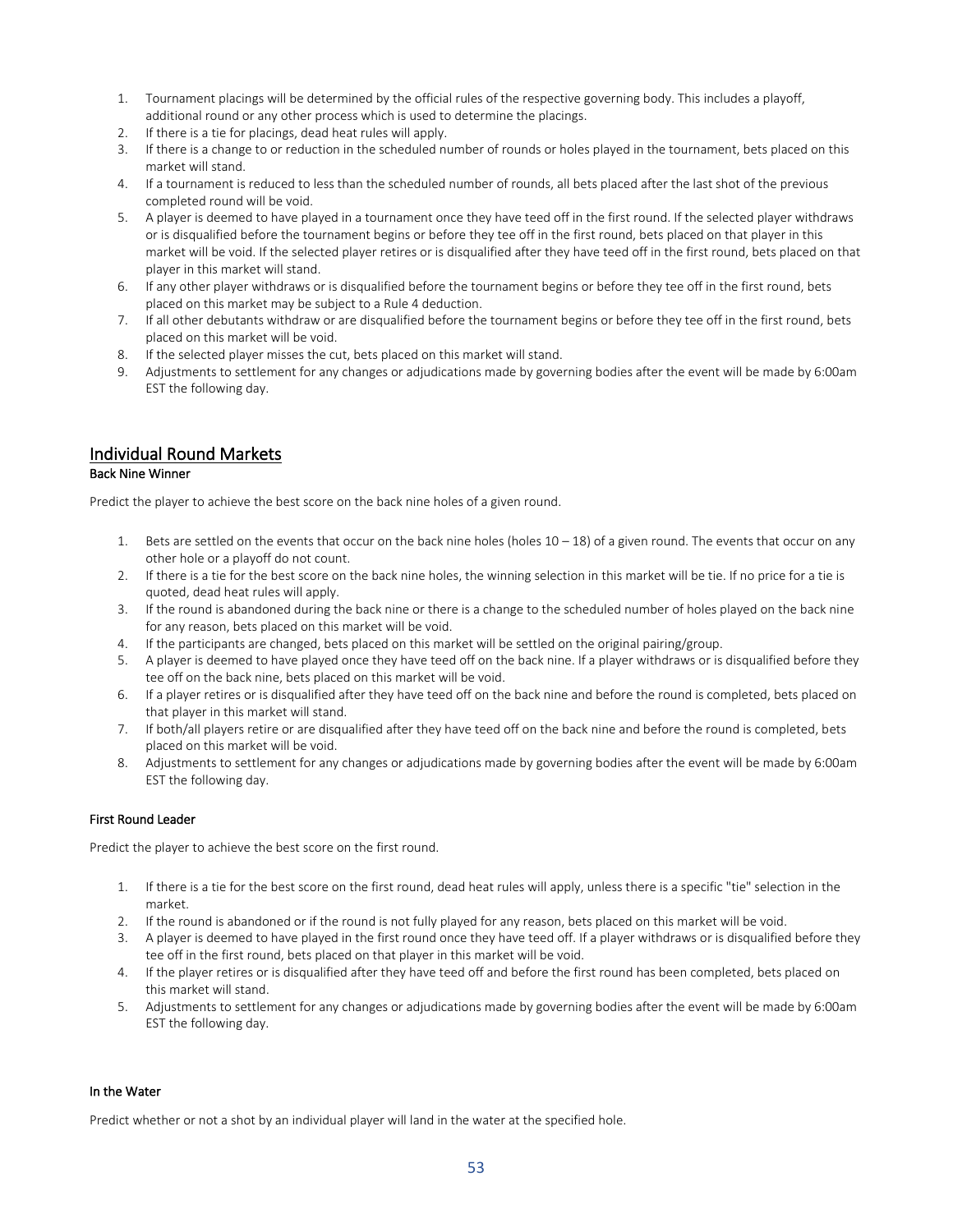- 1. A player is deemed to have played once they have teed off on the specified hole.
- 2. If the selected player withdraws or is disqualified before they tee off on the specified hole, bets placed on this market will be void.
- 3. If the selected player retires or is disqualified after they have teed off on the specified hole, bets placed on this market will stand.
- 4. If play is abandoned whilst that player is playing the specified hole, bets placed on this market will be void.
- 5. If play is abandoned after that player has played the specified hole, bets placed on this market will stand.
- 6. Bets placed will be settled in real time. Adjustments to settlement for any changes or adjudications made by governing bodies after the event will be made by 6:00am EST the following day.

### Leader Through 12 Holes

Predict the player to achieve the best score on the first 12 holes of a given round.

- 1. Bets are settled on the events that occur on the first 12 holes (holes 1 12) of a given round. The events that occur on any other hole do not count.
- 2. If there is a tie for the best score on the first 12 holes, dead heat rules will apply, unless there is a specific "tie" selection in the market.
- 3. If the round is abandoned during the first 12 holes or if the first 12 holes of the round are not fully played by all players for any reason, bets placed on this market will be void.
- 4. If the participants are changed, bets placed on this market will be settled on the original pairing/group.
- 5. A player is deemed to have played once they have teed off in the specified round. If a player withdraws or is disqualified before they tee off in the round, bets placed on this market will be void.
- 6. If a player retires or is disqualified after they have teed off and before first 12 holes have been completed, bets placed on that player in this market will have lost.
- 7. If both/all players retire or are disqualified after they have teed off and before the before the first 12 holes have been completed, bets placed on this market will be void.
- 8. Adjustments to settlement for any changes or adjudications made by governing bodies after the event will be made by 6:00am EST the following day.

### Leader Through 15 Holes

Predict the player to achieve the best score on the first 15 holes of a given round.

- 1. Bets are settled on the events that occur on the first 15 holes (holes 1 15) of a given round. The events that occur on any other hole do not count.
- 2. If there is a tie for the best score on the first 15 holes, dead heat rules will apply, unless there is a specific "tie" selection in the market.
- 3. If the round is abandoned during the first 15 holes or if the first 15 holes of the round are not fully played by all players for any reason, bets placed on this market will be void.
- 4. If the participants are changed, bets placed on this market will be settled on the original pairing/group.
- 5. A player is deemed to have played once they have teed off in the specified round. If a player withdraws or is disqualified before they tee off in the round, bets placed on this market will be void.
- 6. If a player retires or is disqualified after they have teed off and before first 15 holes have been completed, bets placed on that player in this market will have lost.
- 7. If both/all players retire or are disqualified after they have teed off and before the before the first 15 holes have been completed, bets placed on this market will be void.
- 8. Adjustments to settlement for any changes or adjudications made by governing bodies after the event will be made by 6:00am EST the following day.

### Leader Through 6 Holes

Predict the player to achieve the best score on the first six holes of a given round.

- 1. Bets are settled on the events that occur on the first six holes (holes  $1-6$ ) of a given round. The events that occur on any other hole do not count.
- 2. If there is a tie for the best score on the first six holes, dead heat rules will apply, unless there is a specific "tie" selection in the market.
- 3. If the round is abandoned during the first six holes or if the first six holes of the round are not fully played by all players for any reason, bets placed on this market will be void.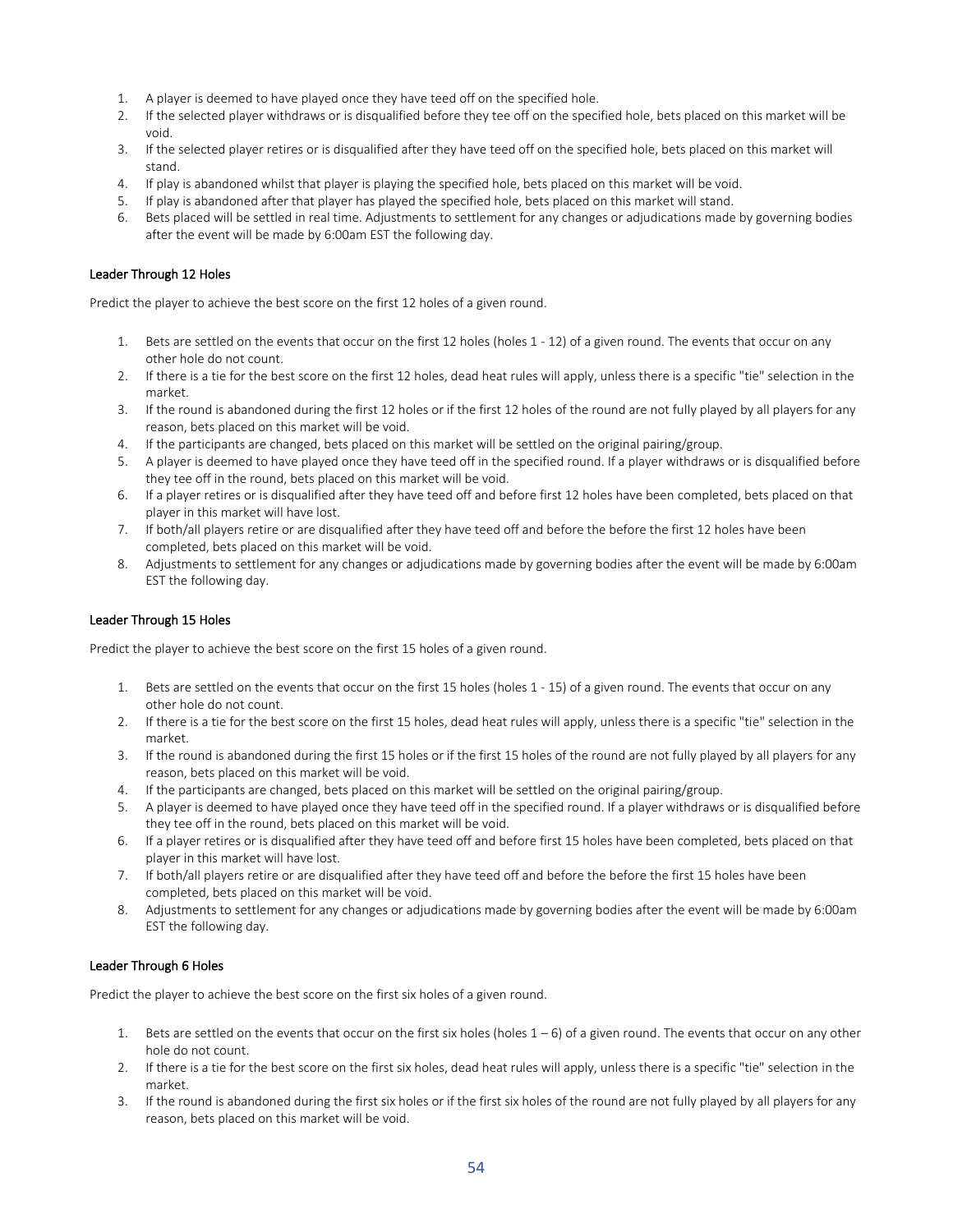- 4. If the participants are changed, bets placed on this market will be settled on the original pairing/group.
- 5. A player is deemed to have played once they have teed off in the specified round. If a player withdraws or is disqualified before they tee off in the round, bets placed on this market will be void.
- 6. If a player retires or is disqualified after they have teed off and before first six holes have been completed, bets placed on that player in this market will have lost.
- 7. If both/all players retire or are disqualified after they have teed off and before the before the first six holes have been completed, bets placed on this market will be void.
- 8. Adjustments to settlement for any changes or adjudications made by governing bodies after the event will be made by 6:00am EST the following day.

### Leader Through 3 Holes

Predict the player to achieve the best score on the first three holes of a given round.

- 1. Bets are settled on the events that occur on the first three holes (holes  $1-3$ ) of a given round. The events that occur on any other hole do not count.
- 2. If there is a tie for the best score on the first three holes, dead heat rules will apply, unless there is a specific "tie" selection in the market.
- 3. If the round is abandoned during the first three holes or if the first three holes of the round are not fully played by all players for any reason, bets placed on this market will be void.
- 4. If the participants are changed, bets placed on this market will be settled on the original pairing/group.
- 5. A player is deemed to have played once they have teed off in the specified round. If a player withdraws or is disqualified before they tee off in the round, bets placed on this market will be void.
- 6. If a player retires or is disqualified after they have teed off and before first three holes have been completed, bets placed on that player in this market will have lost.
- 7. If both/all players retire or are disqualified after they have teed off and before the before the first three holes have been completed, bets placed on this market will be void.
- 8. Adjustments to settlement for any changes or adjudications made by governing bodies after the event will be made by 6:00am EST the following day.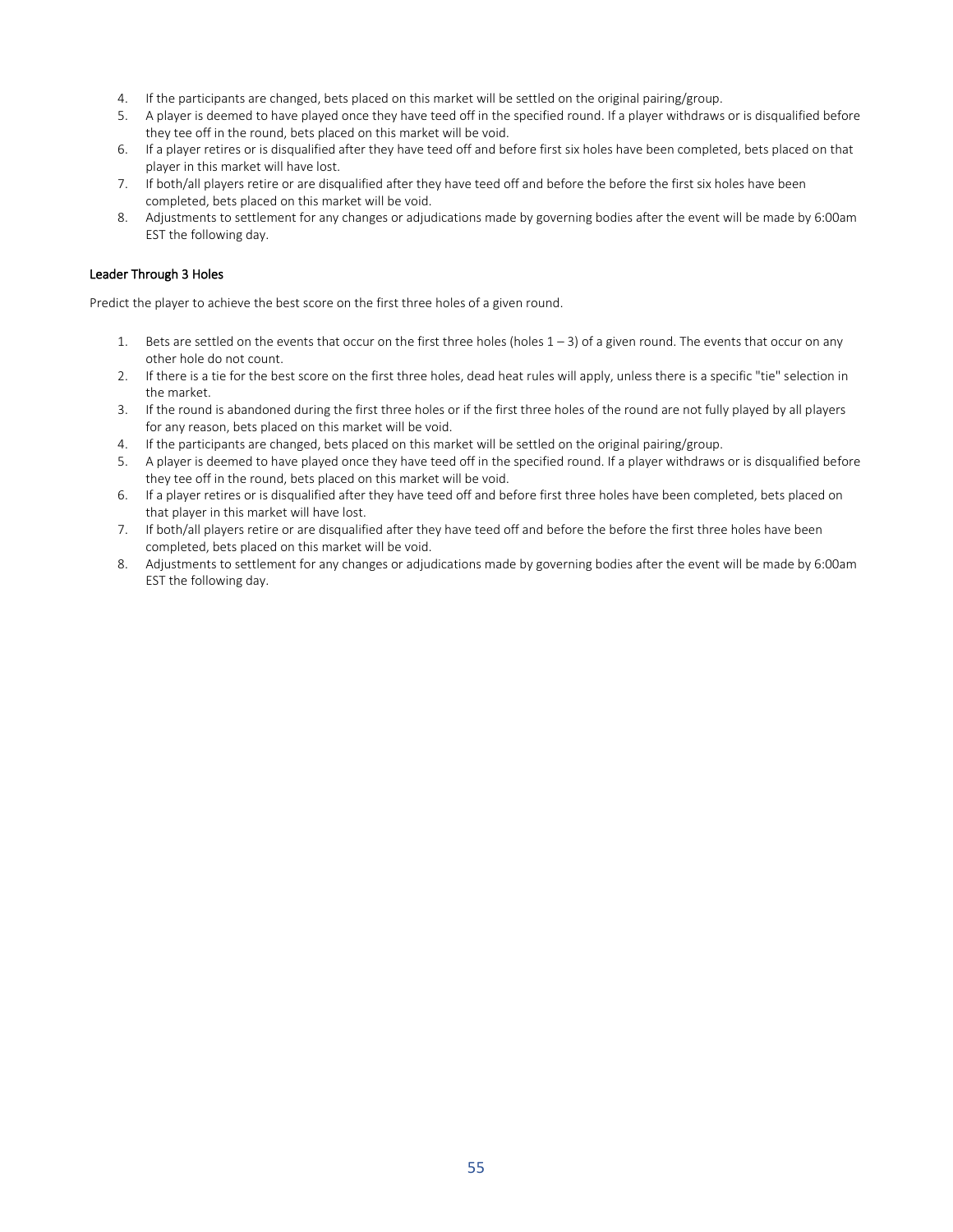# Mythical Three-Ball Betting

Select which of the listed players will achieve the lowest score in the specified round.

- 1. If there is a tie for the lowest score in the specified round between two or more players, dead heat rules will apply.
- 2. If the round is abandoned or there is a change to the scheduled number of holes played in the round for any reason, bets placed on this market will be void.
- 3. A player is deemed to have played in the three ball once they have teed off in the specified round. If a player withdraws or is disqualified before they tee off in the round, bets placed on that three ball in this market will be void.
- 4. If a player retires or is disqualified after they have teed off and before the specified round is completed, bets placed on that player in this market will have lost.
- 5. If all three players retire or are disqualified on the same hole, bets placed on that three ball in this market will be void.
- 6. Adjustments to settlement for any changes or adjudications made by governing bodies after the event will be made by 6:00am EST the following day.

### Mythical Two-Ball Betting

Select which of the listed players will achieve the lowest score in the specified round.

- 1. If there is a tie for the lowest score in the specified round, the winning selection in this market will be a tie.
- 2. If the round is abandoned or there is a change to the scheduled number of holes played in the round for any reason, bets placed on this market will be void.
- 3. A player is deemed to have played in the two ball once they have teed off in the round. If a player withdraws or is disqualified before they tee off in the round, bets placed on that two ball in this market will be void.
- 4. If a player retires or is disqualified after they have teed off and before the round is completed, bets placed on this market will stand and their opponent will be the winning selection.
- 5. If both players retire or are disqualified on the same hole, bets placed on this market will be void.
- 6. Adjustments to settlement for any changes or adjudications made by governing bodies after the event will be made by 6:00am EST the following day.

### Mythical Two-Ball Draw No Bet

Select which of the listed players will achieve the lowest score in the specified round. If the scores are tied, bets placed on this market will be void.

- 1. If there is a tie for the lowest score in the round, bets placed on this market will be void.
- 2. If the round is abandoned or there is a change to the scheduled number of holes played in the round for any reason, bets placed on this market will be void.
- 3. A player is deemed to have played in the two ball once they have teed off in the specified round. If a player withdraws or is disqualified before they tee off in the round, bets placed on that two ball in this market will be void.
- 4. If a player retires or is disqualified after they have teed off and before the round is completed, bets placed on this market will stand and their opponent will be the winning selection.
- 5. If both players retire or are disqualified on the same hole, bets placed on this market will be void.
- 6. Adjustments to settlement for any changes or adjudications made by governing bodies after the event will be made by 6:00am EST the following day.

### Next Hole Betting

Predict which player will achieve the lowest score on the specified hole.

- 1. If both players achieve the same score on the specified hole, the winning selection in this market will be a tie.
- 2. A player is deemed to have played once they have teed off on the specified hole.
- 3. If the selected player withdraws or is disqualified before they tee off on the specified hole, bets placed on this market will be void.
- 4. If the selected player retires or is disqualified after they have teed off on the specified hole, bets placed on that player in this market will stand.
- 5. If play is abandoned while that player is playing the specified hole, bets placed on this market will be void.
- 6. If play is abandoned after that player has played the specified hole, bets placed on this market will stand.
- 7. Bets placed will be settled in real time. Adjustments to settlement for any changes or adjudications made by governing bodies after the event will be made by 6:00am EST the following day.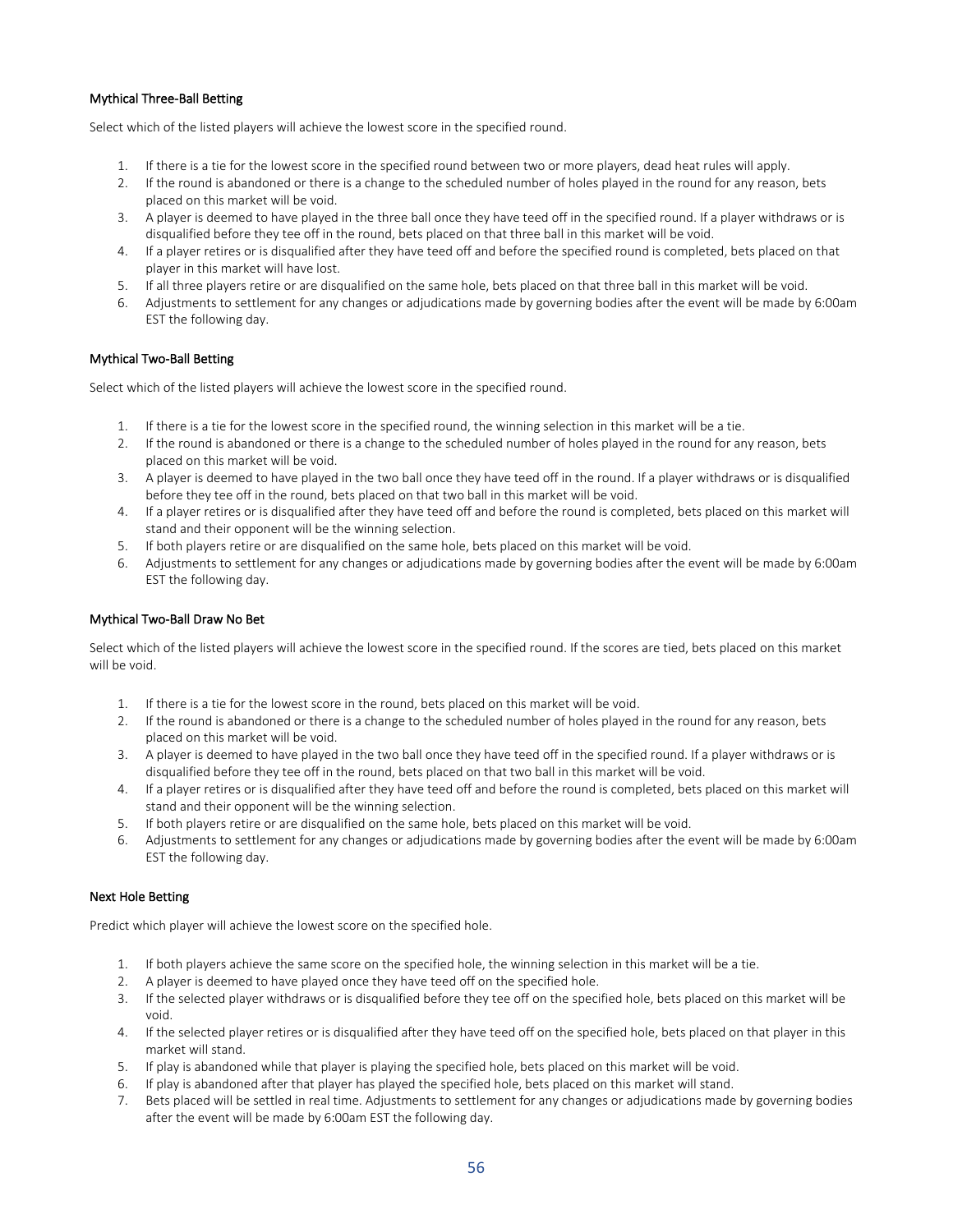### Next Hole Betting - Next Hole Score

Predict whether the named player will achieve under par, par or over par on the specified hole.

- 1. The named player is deemed to have played once they have teed off on the specified hole. If the named player withdraws or is disqualified before they tee off on the specified hole, bets placed on this market will be void. If the named player retires or is disqualified after they have teed off on the specified hole, bets placed on this market will stand.
- 2. If play is abandoned while the named player is playing the specified hole, bets placed on this market will be void. If play is abandoned after the named player has played the specified hole, bets placed on this market will stand.
- 3. Bets placed will be settled in real time. Adjustments to settlement for any changes or adjudications made by governing bodies after the event will be made by 6:00am EST the following day.

#### Next Hole Match Betting – Any Player to Score Under Par – Three Way

Predict whether or not one of the three named players will score under par on the specified hole.

- 1. A player is deemed to have played once they have teed off on the specified hole. If any player withdraws or is disqualified before they tee off on the specified hole, bets placed on this market will be void. If any or all players retire or are disqualified after they have teed off on that hole, bets placed on this market will stand.
- 2. If play is abandoned while the specified hole is being played by any of the named players, bets placed on this market will be void. If play is abandoned after the specified hole has been played by all of the named players, bets placed on this market will stand.
- 3. Bets placed will be settled in real time. Adjustments to settlement for any changes or adjudications made by governing bodies after the event will be made by 6:00am EST the following day.

#### Next Hole Match Betting – Both Players to Par the Hole

Predict whether or not both named players will par the specified hole.

- 1. If one or both named players birdie or bogey the specified hole, the winning selection in this market will be no.
- 2. A player is deemed to have played once they have teed off on the specified hole. If either player withdraws or is disqualified before they tee off on the specified hole, bets placed on this market will be void. If either or both players retire or are disqualified after they have teed off on the specified hole, bets placed on this market will stand.
- 3. If play is abandoned while the specified hole is being played by either player, bets placed on this market will be void.
- 4. If play is abandoned after the specified hole has been played by either player, bets placed on this market will stand.
- 5. Bets placed will be settled in real time. Adjustments to settlement for any changes or adjudications made by governing bodies after the event will be made by 6:00am EST the following day.

#### Three-Ball Betting

Predict which player will achieve the lowest score in the specified round.

- 1. If there is a tie for the lowest score in the specified round between two or more players, dead heat rules will apply.
- 2. If the round is abandoned or there is a change to the scheduled number of holes played in the round for any reason, bets placed on this market will be void.
- 3. If the participants in a three ball are changed, bets placed on that three ball in this market will be settled on the original group.
- 4. A player is deemed to have played in the three ball once they have teed off in the specified round. If a player withdraws or is disqualified before they tee off in the round, bets placed on that three ball in this market will be void.
- 5. If a player retires or is disqualified after they have teed off and before the specified round is completed, bets placed on that player in this market will have lost.
- 6. If all three players retire or are disqualified on the same hole, bets placed on that three ball in this market will be void.
- 7. Adjustments to settlement for any changes or adjudications made by governing bodies after the event will be made by 6:00am EST the following day.

#### Two-Ball Betting

Predict which player will achieve the lowest score in the specified round.

1. If there is a tie for the lowest score in the specified round, the winning selection in this market will be a tie.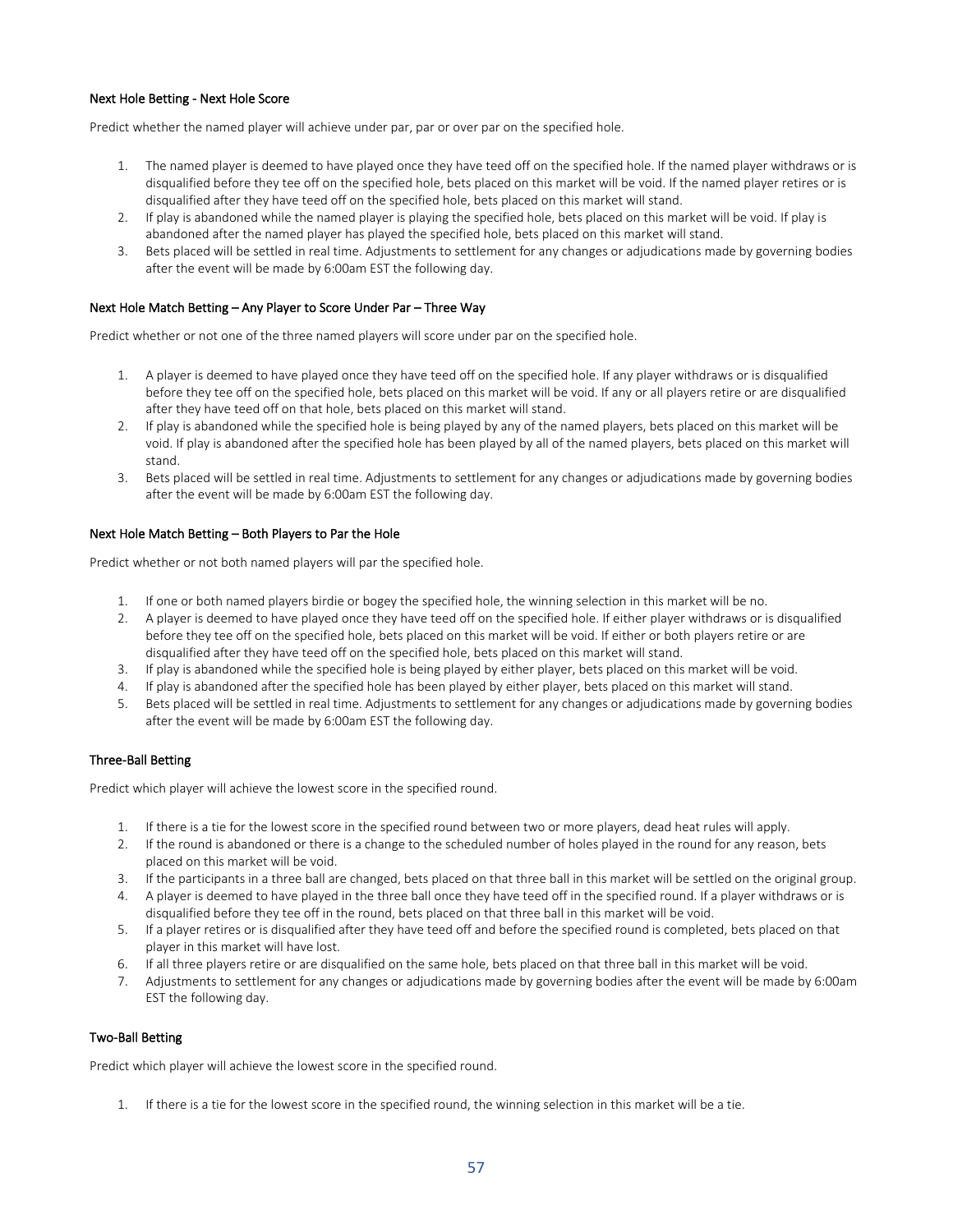- 2. If the round is abandoned or there is a change to the scheduled number of holes played in the round for any reason, bets placed on this market will be void.
- 3. If the participants in a two ball are changed, bets placed on that two ball in this market will be settled on the original pairing.
- 4. A player is deemed to have played in the two ball once they have teed off in the round. If a player withdraws or is disqualified before they tee off in the round, bets placed on that two ball in this market will be void.
- 5. If a player retires or is disqualified after they have teed off and before the round is completed, bets placed on this market will stand and their opponent will be the winning selection.
- 6. If both players retire or are disqualified on the same hole, bets placed on this market will be void.
- 7. Adjustments to settlement for any changes or adjudications made by governing bodies after the event will be made by 6:00am EST the following day.

### Two-Ball Betting Handicap

Predict which player will achieve the lowest score in the specified round after the spread has been applied. A spread of  $(+)$  a half of one or more strokes will be given to one of the players and will be added to their actual score.

Example: Spieth v Day (-2).

The score in the specified round is Spieth 69, Day 70. The spread of (-2) is added to the actual number of strokes taken by Day during the round. The spread two ball result is Spieth 69, Day 68 and the winning outcome is therefore Day.

- 1. If there is a tie for the lowest score in the specified round after the spread has been applied, the winning selection in this market will be tie.
- 2. If the round is abandoned or there is a change to the scheduled number of holes played in the round for any reason, bets placed on this market will be void.
- 3. If the participants in a two ball are changed, bets placed on that two ball in this market will be settled on the original pairing.
- 4. A player is deemed to have played in the two ball once they have teed off in the specified round. If a player withdraws or is disqualified before they tee off in the round, bets placed on that two ball in this market will be void.
- 5. If a player retires or is disqualified after they have teed off and before the round is completed, bets placed on this market will stand and their opponent will be the winning selection.
- 6. If both players retire or are disqualified before the round is completed, bets placed on this market will be void.
- 7. Adjustments to settlement for any changes or adjudications made by governing bodies after the event will be made by 6:00am EST the following day.

### Two Ball Draw No Bet

Predict which player will achieve the lowest score in the specified round. If the scores are tied, bets placed on this market will be void.

- 1. If there is a tie for the lowest score in the round, bets placed on this market will be void.
- 2. If the round is abandoned or there is a change to the scheduled number of holes played in the round for any reason, bets placed on this market will be void.
- 3. If the participants in a two ball are changed, bets placed on that two ball in this market will be settled on the original pairing.
- 4. A player is deemed to have played in the two ball once they have teed off in the specified round. If a player withdraws or is disqualified before they tee off in the round, bets placed on that two ball in this market will be void.
- 5. If a player retires or is disqualified after they have teed off and before the round is completed, bets placed on this market will stand and their opponent will be the winning selection.
- 6. If both players retire or are disqualified on the same hole, bets placed on this market will be void.
- 7. Adjustments to settlement for any changes or adjudications made by governing bodies after the event will be made by 6:00am EST the following day.

# Two Ball First Birdie

Predict which player will make the first birdie in the specified round.

- 1. Bets placed on this market are settled by hole played. If both players birdie the same hole, the winning selection in this market will be a tie
- 2. If the participants in a two ball are changed, bets placed on that two ball in this market will be settled on the original pairing.
- 3. If the round is abandoned for any reason, bets placed on this market will be void unless a winning selection has already been established.
- 4. A player is deemed to have played in the two ball once they have teed off in the specified round. If a player withdraws or is disqualified before they tee off in the round, bets placed on this market will be void.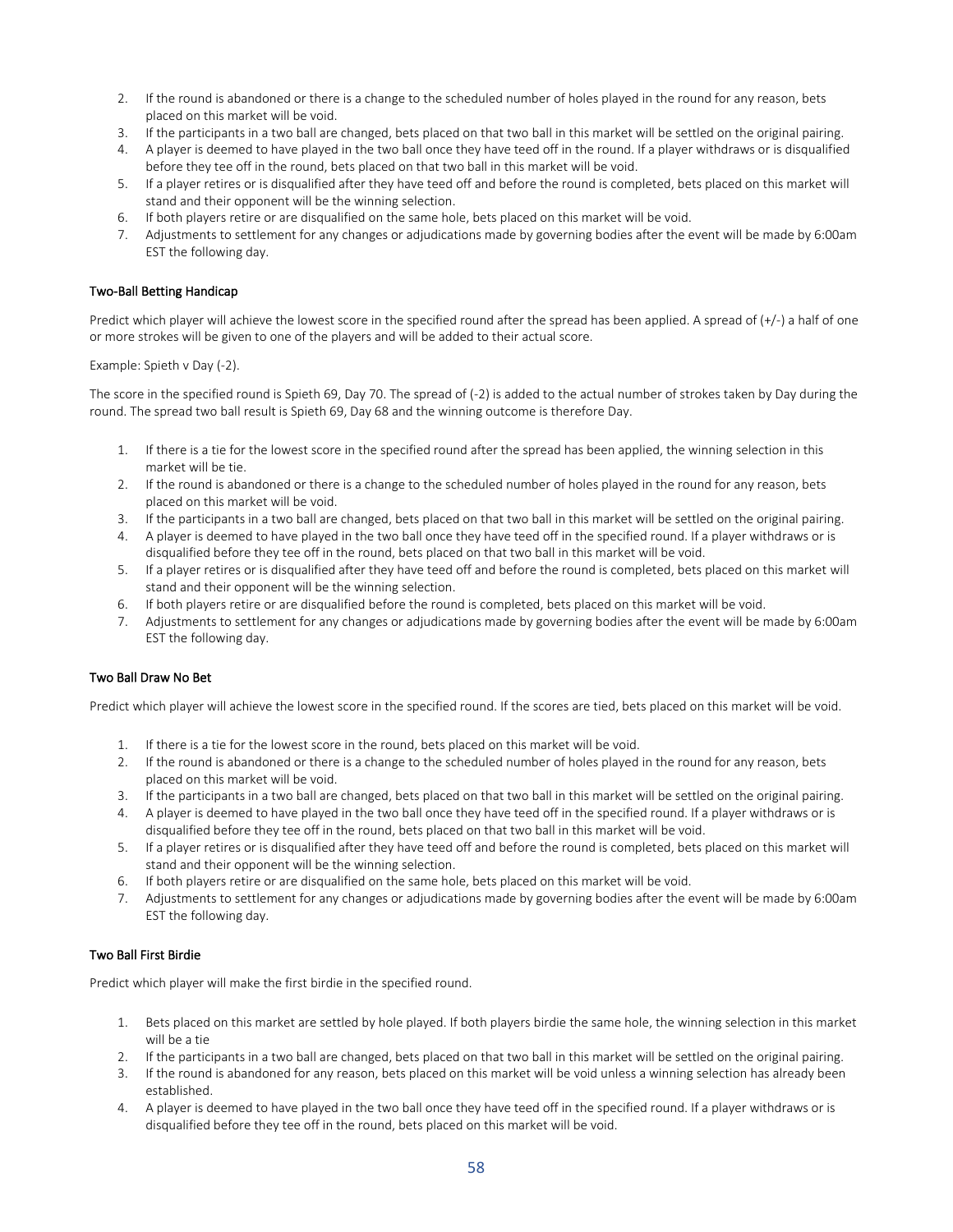- 5. If either player retires or is disqualified having made the first birdie, bets placed on this market will have already won. If the player's opponent made the first birdie on the holes played before retirement or disqualification, bets placed on this market will have already lost. If neither player has made the first birdie on the holes played before retirement or disqualification, bets placed on this market will be void.
- 6. Adjustments to settlement for any changes or adjudications made by governing bodies after the event will be made by 6:00am EST the following day.

### Two Ball First Bogey

Predict which player will make the first bogey in the specified round.

- 1. Bets placed on this market are settled by hole played. If both players bogey the same hole, the winning selection in this market will be a tie
- 2. If the participants in a two ball are changed, bets placed on that two ball in this market will be settled on the original pairing.
- 3. If the round is abandoned for any reason, bets placed on this market will be void unless a winning selection has already been established.
- 4. A player is deemed to have played in the two ball once they have teed off in the specified round. If a player withdraws or is disqualified before they tee off in the round, bets placed on this market will be void.
- 5. If either player retires or is disqualified having made the first bogey, bets placed on this market will have already won. If the player's opponent made the first bogey on the holes played before retirement or disqualification, bets placed on this market will have already lost. If neither player has made the first bogey on the holes played before retirement or disqualification, bets placed on this market will be void.
- 6. Adjustments to settlement for any changes or adjudications made by governing bodies after the event will be made by 6:00am EST the following day.

### Two Ball Winning Margin

Predict the player to achieve the lowest score and the margin of victory.

- 1. If there is a tie for the lowest score in the specified round, the winning selection in this market will be a tie.
- 2. If the round is abandoned or there is a change to the scheduled number of holes played in the round for any reason, bets placed on this market will be void.
- 3. If the participants in a two ball are changed, bets placed on that two ball in this market will be settled on the original pairing.
- 4. A player is deemed to have played in the two ball once they have teed off in the specified round. If a player withdraws or is disqualified before they tee off in the round, bets placed on that two ball in this market will be void.
- 5. If either or both players retire or are disqualified after they have teed off and before the round is completed, bets placed on this market will be void.
- 6. Adjustments to settlement for any changes or adjudications made by governing bodies after the event will be made by 6:00am EST the following day.

# Match Play Markets

### Match Finishing Hole

Predict on which of the holes the specified match will finish, which is when one of the players/teams is deemed the winner or the match is halved. 'Hole 16 or earlier' is the winning selection if the match finishes on any of the holes 1 through to 16.

- 1. If the round is abandoned or there is a change to the scheduled number of holes played in the round for any reason, bets placed on this market will be void.
- 2. Adjustments to settlement for any changes or adjudications made by governing bodies after the event will be made by 6:00am EST the following day.

# Fourball Matches

If the market includes a tie selection, the result will be determined over the scheduled number of holes. Fourball matches are played over 18 holes.

If the market does not include a tie selection, head to head, the winner will be determined regardless of how many holes are played.

Predict the winning team in the specified fourball match.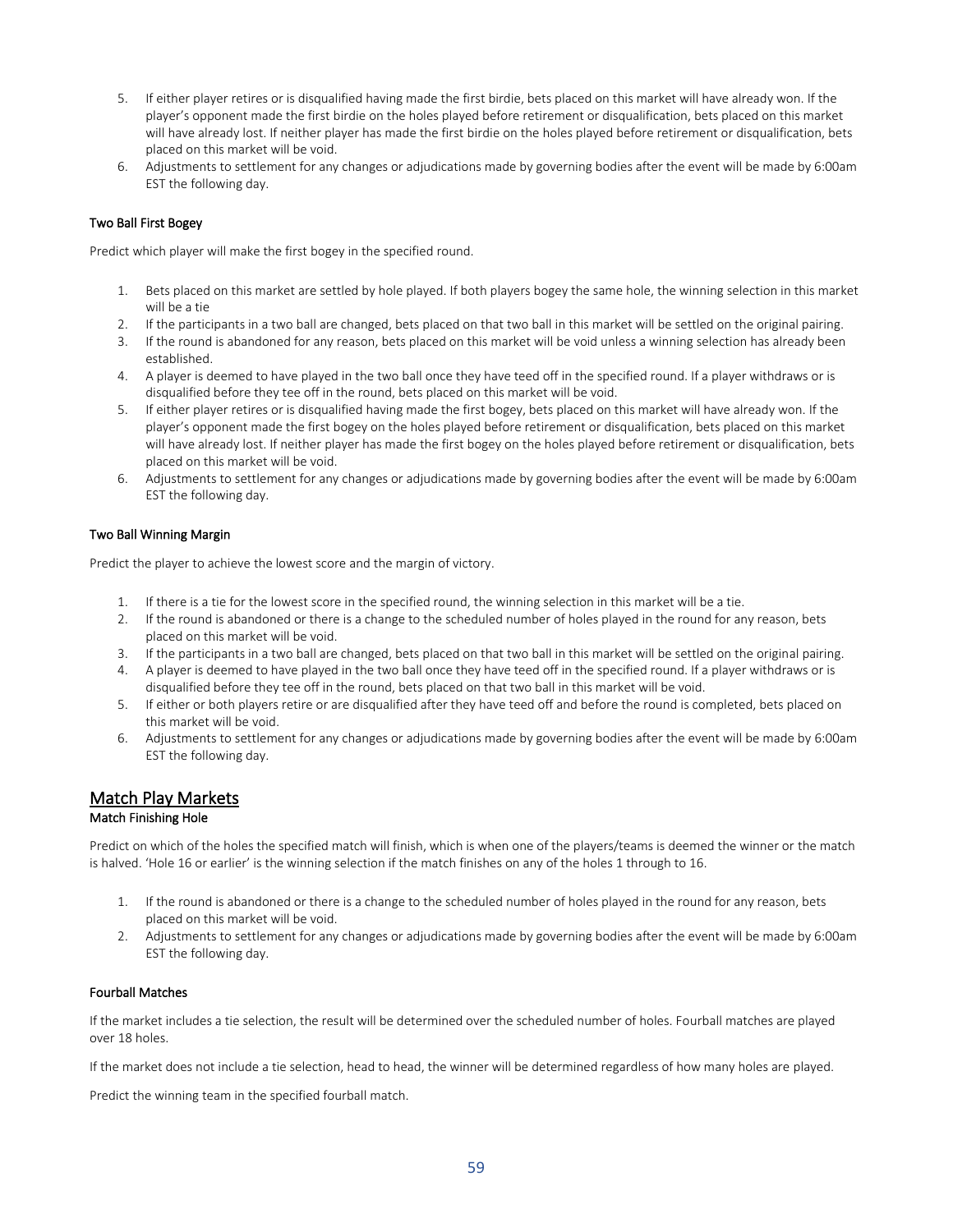- 1. If the match is 'halved,' the winning selection in this market will be a tie.
- 2. If the round is abandoned or there is a change to the scheduled number of holes played in the round for any reason, bets placed on this market will be void.
- 3. Adjustments to settlement for any changes or adjudications made by governing bodies after the event will be made by 6:00am EST the following day.

### Foursomes Matches

If the market includes a tie selection, the result will be determined over the scheduled number of holes. Fourball matches are played over 18 holes.

If the market does not include a tie selection, head to head, the winner will be determined regardless of how many holes are played.

Predict the winning team in the specified foursomes match.

- 1. If the match is 'halved,' the winning selection in this market will be a tie.
- 2. If the round is abandoned or there is a change to the scheduled number of holes played in the round for any reason, bets placed on this market will be void.
- 3. Adjustments to settlement for any changes or adjudications made by governing bodies after the event will be made by 6:00am EST the following day.

### Single Matches

If the market includes a tie selection, the result will be determined over the scheduled number of holes. Fourball matches are played over 18 holes.

If the market does not include a tie selection, head to head, the winner will be determined regardless of how many holes are played.

Predict the winning player in the specified singles match.

- 1. If the match is 'halved,' the winning selection in this market will be a tie.
- 2. If the round is abandoned or there is a change to the scheduled number of holes played in the round for any reason, bets placed on this market will be void.
- 3. Adjustments to settlement for any changes or adjudications made by governing bodies after the event will be made by 6:00am EST the following day.

# Player/Team to Putt First on the Green

Predict the specified player or specified team of players to putt first with a shot that is deemed 'on the green' on the specified hole. When there are two players in each team, the first of the four players to hit their putt first will be deemed the winner for that team.

- 1. A player is deemed to have played once they have teed off on the specified hole. If any player withdraws or is disqualified before they tee off on the specified hole, bets placed on this market will be void. If any or all players retire or are disqualified after they have teed off on that hole, bets placed on this market will stand.
- 2. Bets placed will be settled in real time. Adjustments to settlement for any changes or adjudications made by governing bodies after the event will be made by 6:00am EST the following day.

# Ryder Cup Ryder Cup – Highest-Scoring Team

Predict the highest scoring team in the Ryder Cup from Europe, Tie or USA.

- 1. Bets are settled on the total points scored during the match.
- 2. If the total match points are tied, the winning selection in this market will be a tie and bets placed on the team that retained the trophy will have lost.
- 3. If there is a change to the scheduled teams, format, number of rounds or holes played, bets placed on this market will stand
- 4. Adjustments to settlement for any changes or adjudications made by governing bodies after the event will be made by 6:00am EST the following day.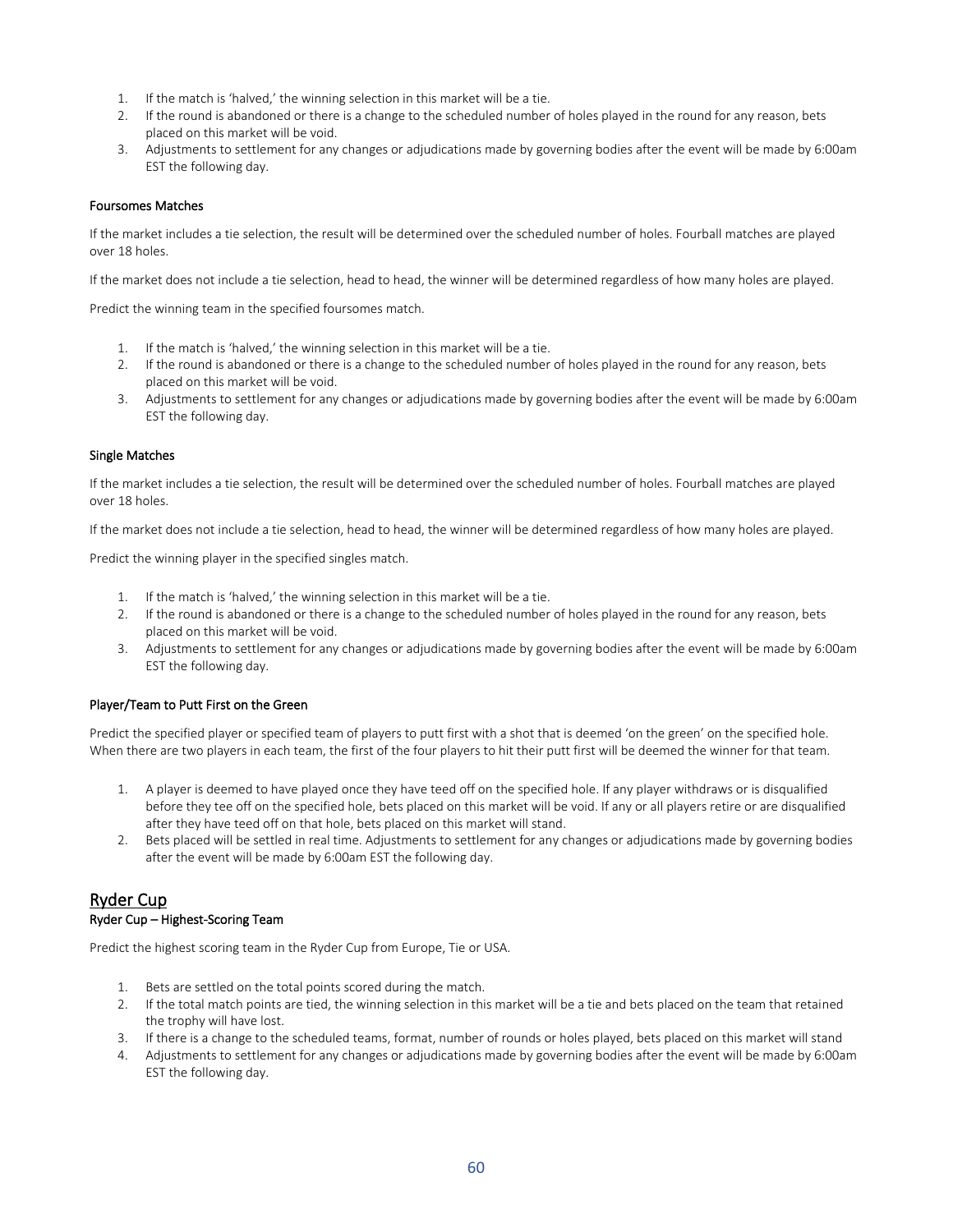### Ryder Cup - Lift the Trophy

Predict the team that is awarded the Ryder Cup from Europe or USA.

- 1. Bets are settled on the team that is awarded the Ryder Cup. This includes the team retaining the trophy should the match points be tied.
- 2. If there is a change to the scheduled teams, format, number of rounds or holes played, bets placed on this market will stand.
- 3. Adjustments to settlement for any changes or adjudications made by governing bodies after the event will be made by 6:00am EST the following day.

## Ryder Cup - Next Hole Match Betting – Any Player to Score Under Par

Predict whether or not any one of the named players will score under par on the specified hole. On a par 3, the winning score will be a 1 or a 2 by any player. On a par 4, the winning score will be a 1, 2 or 3. And on a par 5, the winning score will be a 1, 2, 3 or 4.

- 1. A player is deemed to have played once they have teed off on the specified hole. If any player withdraws or is disqualified before they tee off on the specified hole, bets placed on this market will be void. If any or all players retire or are disqualified after they have teed off on that hole, bets placed on this market will stand.
- 2. If play is abandoned whilst the specified hole is being played by any of the named players, bets placed on this market will be void. If play is abandoned after the specified hole has been played by all of the named players, bets placed on this market will stand.
- 3. Bets placed will be settled in real time. Adjustments to settlement for any changes or adjudications made by governing bodies after the event will be made by 6:00am EST the following day.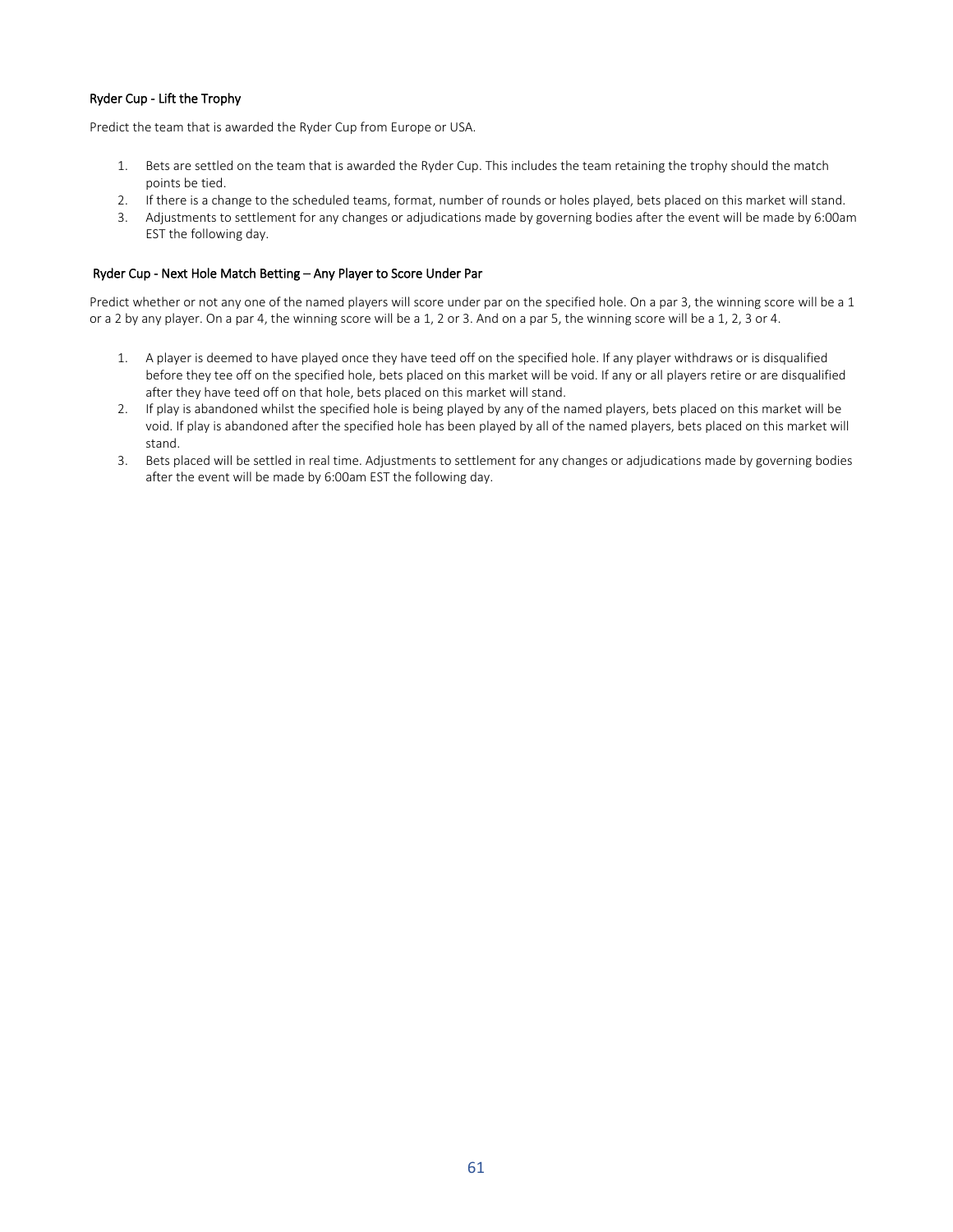# Ice Hockey

### GENERAL RULES

#### Bet Acceptance US Hockey (NHL<sub>7</sub>)

- 1. All bets are placed in accordance with our betting rules and terms and conditions.
- 2. All odds are subject to fluctuation and bets placed will be settled at the price at the time the bet was confirmed.
- 3. Overtime and shootouts will count unless specified otherwise.
- 4. Dates and start times of games shown on our website are for guidance purposes only.
- 5. If a parlay, teaser or round robin is reduced by void selections, the bet will stand and a six-leg parlay will be reduced to a 5-leg; a 5-leg will be reduced to a 4-leg, etc.
- 6. Adjustments to settlement for any changes or adjudications made by governing bodies after the event will be made by 6:00am EST the following day.
- 7. If there is a change of venue for an event, for any reason, bets placed on this event prior to the location change announcement will be void.

#### Money Line

- 1. The terms money line, game/match result and game/match betting mean the outcome of the game, including overtime and shootouts, namely home win or away win.
- 2. When a game is scheduled to play for a shorter duration, as agreed by the laws of the competition or by both sides prior to start, bets placed on these games will be settled at the end of the agreed game length. This includes any injury/stoppage time added on by the referee at the end of normal time. Overtime and penalty shootouts do not count unless otherwise stated.
- 3. When a game is played at a neutral venue, the team listed on the left will be classed as the away team for settlement purposes.
- 4. Adjustments to settlement for any changes or adjudications made by governing bodies after the event will be made by 6:00am EST the following day.

#### 60-Minutes Betting

- 1. The term "60-minutes betting" means the outcome of the game in normal time played, namely home win, tie or away win.
- 2. The terms normal time, full time, and 60 minutes play are all used to denote the period of play. This includes any injury/stoppage time added on by the referee at the end of normal time. Overtime and shootouts do not count unless otherwise stated.
- 3. When a game is scheduled to play for a shorter duration, as agreed by the laws of the competition or by both sides prior to start, bets placed on these games will be settled at the end of the agreed game length. This includes any injury/stoppage time added on by the referee at the end of normal time. Overtime and penalty shootouts do not count unless otherwise stated.
- 4. When a game is played at a neutral venue, the team listed on the left will be classed as the away team for settlement purposes.
- 5. Adjustments to settlement for any changes or adjudications made by governing bodies after the event will be made by 6:00am EST the following day.

#### Live Streaming, Live Scoreboards and Notifications

Although we make every effort to ensure all Live Live and Notifications displayed are correct, information (such as score and time of game) is intended to be used as a guide and we assume no liability in the event of any information being incorrect.

Please be aware that live transmissions by some broadcasters can be delayed and that this delay can vary between customers depending upon factors, such as their connection or buffering speed.

#### Postponed Games

In the instance of a postponed game, all bets placed on that game will be void. A postponement is deemed to be where a game does not commence on the same day it is scheduled to do so.

As soon as we become aware of a postponed game, bets on that game will be made void.

Where bets have been placed on a game that subsequently has its day changed due to reasons such as TV coverage (though not exclusively), bets will stand, as this change to the game date is not deemed a postponement.

### Abandoned Games

In the instance where a game is abandoned, the following principles will be applied in settling bets: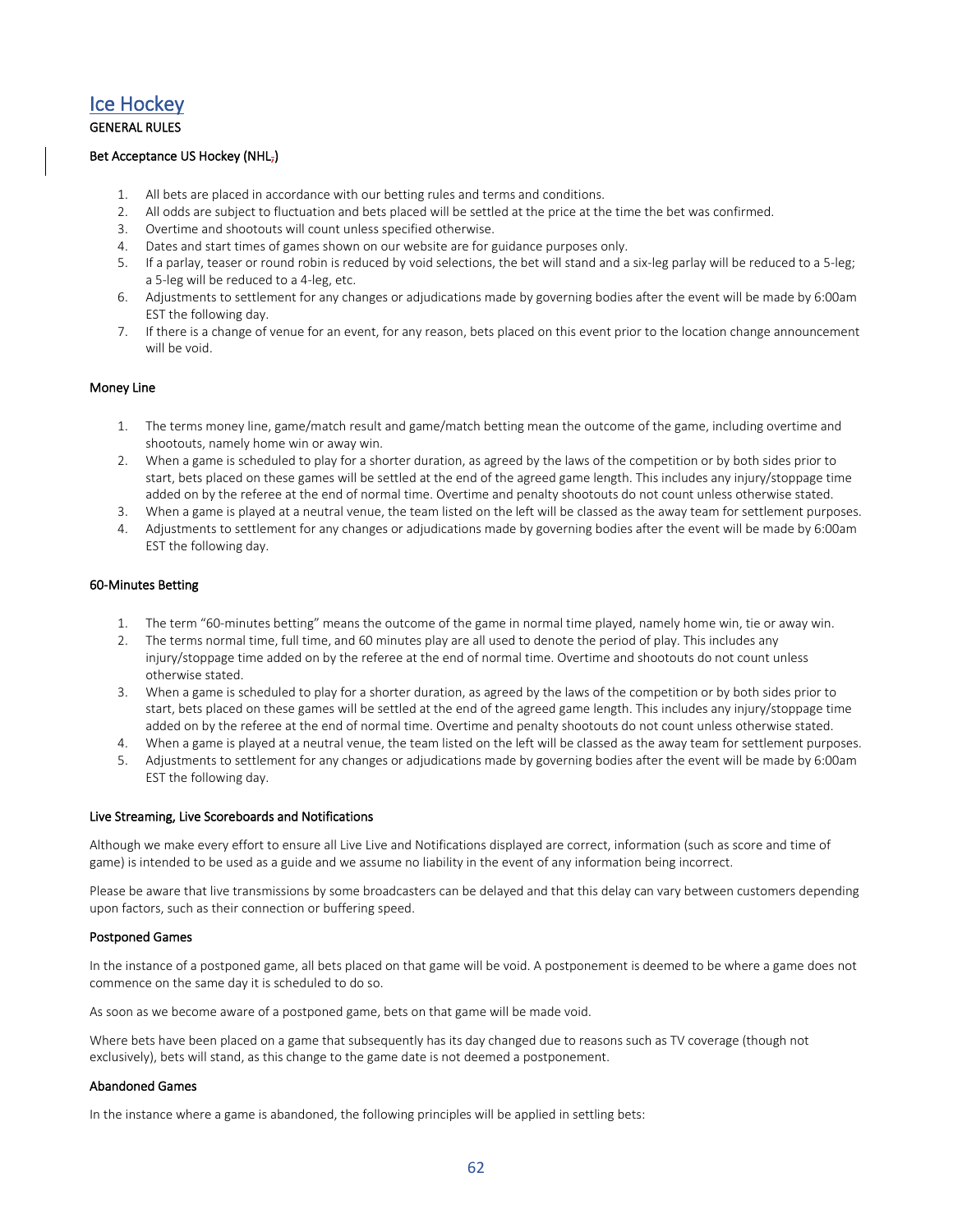- 1. If a winning selection in a specific market has been established before the abandonment of the game, bets will stand and settlement will occur as expected.
- 2. If a winning selection for a specific market has not been established at the time of abandonment, all bets will be settled as void.
- 3. An abandonment is deemed to be where a game is halted before the completion of the allotted game time and not played out to conclusion on the same day.
- 4. If a game is abandoned after 55 minutes of play and an official result is declared, bets placed on money line will stand.
- 5. A game that is interrupted (ex: though not exclusively, deteriorating ice conditions, electrical failure, etc.), but then plays to a conclusion on the same day will not count as an abandonment and bets will be settled on the outcome at the end of the game.

#### Change of Venue

If a venue is changed and is not published or known to us at the time the prices or puck lines are advertised, bets placed on that game will stand providing the game is not switched to the opponent's venue, in which case bets placed on that game will be made void.

#### Game Start Times

- 1. We accept pre-game/event bets up to the actual start time of the event. Bets that are accepted after the actual start time of an event will be settled at the current Live price/terms at the time the bet was struck.
- 2. These odds/terms will apply even if they are different to the price initially advertised when the bet was first presented.
- 3. Where Live betting is not available, any bet that is accepted after actual start time of an event will be void.
- 4. If a parlay, teaser or round robin bet is reduced by void selections, the bet will stand and a six-leg parlay will be reduced to a 5 leg; a 5-leg will be reduced to a 4-leg, etc.
- 5. If a bet is accepted after a game/event has finished, the bet will be void even if a valid bet receipt is issued.

#### Related Bets Within the Same Event

Accumulative bets involving related bets, also referred to as related contingencies, within the same event are not accepted.

- 1. Related bets occur when combining two or more markets into an accumulative bet where the outcome of one market wholly or partly impacts upon the outcome of another, such as Calgary Flames to win 1-0 and Calgary Flames to win on the money line.
- 2. A special price parlay is offered combining related bets for a number of markets.
- 3. If a bet is inadvertently accepted combining two or more bets where the outcome of one market wholly or partly impacts upon the outcome of another, the wager will be invested on the selection with the largest price. Where two or more selections are quoted at the largest price, the wager will be equally divided between them.
- 4. Where the related parts of the bet are resolved at different times, unless special price parlay or special price accumulative odds are available, bets will be settled as instructed with the odds for the second or subsequent legs being determined at each individual stage.

Example: You attempt to place a parlay on Calgary Flames to score the first goal and Calgary Flames to win 2-0 at the combined individual odds quoted for each selection. The bet will be rejected or void because if the Calgary Flames score the first goal, the likelihood of a 2-0 win for them increases.

#### Related Bets for the Same Selection

Bets for the same selection to win more than one event, such as Washington Capitals to win the Eastern Conference and the Stanley Cup, are not accepted.

- Duplicate Names
- 1. If there is more than one team or player with the same name and the selection has not been identified by either first name, team or qualifying price, the competitor with the lowest advertised price will be taken as the selection.
- 2. If one or more competitors are quoted at the lowest advertised price, then the wager will be divided between them.

### Winning Selection Established in the Market

1. A winning selection has deemed to have been established in the market as soon as the time played in the remainder of the game cannot affect the outcome of the bet.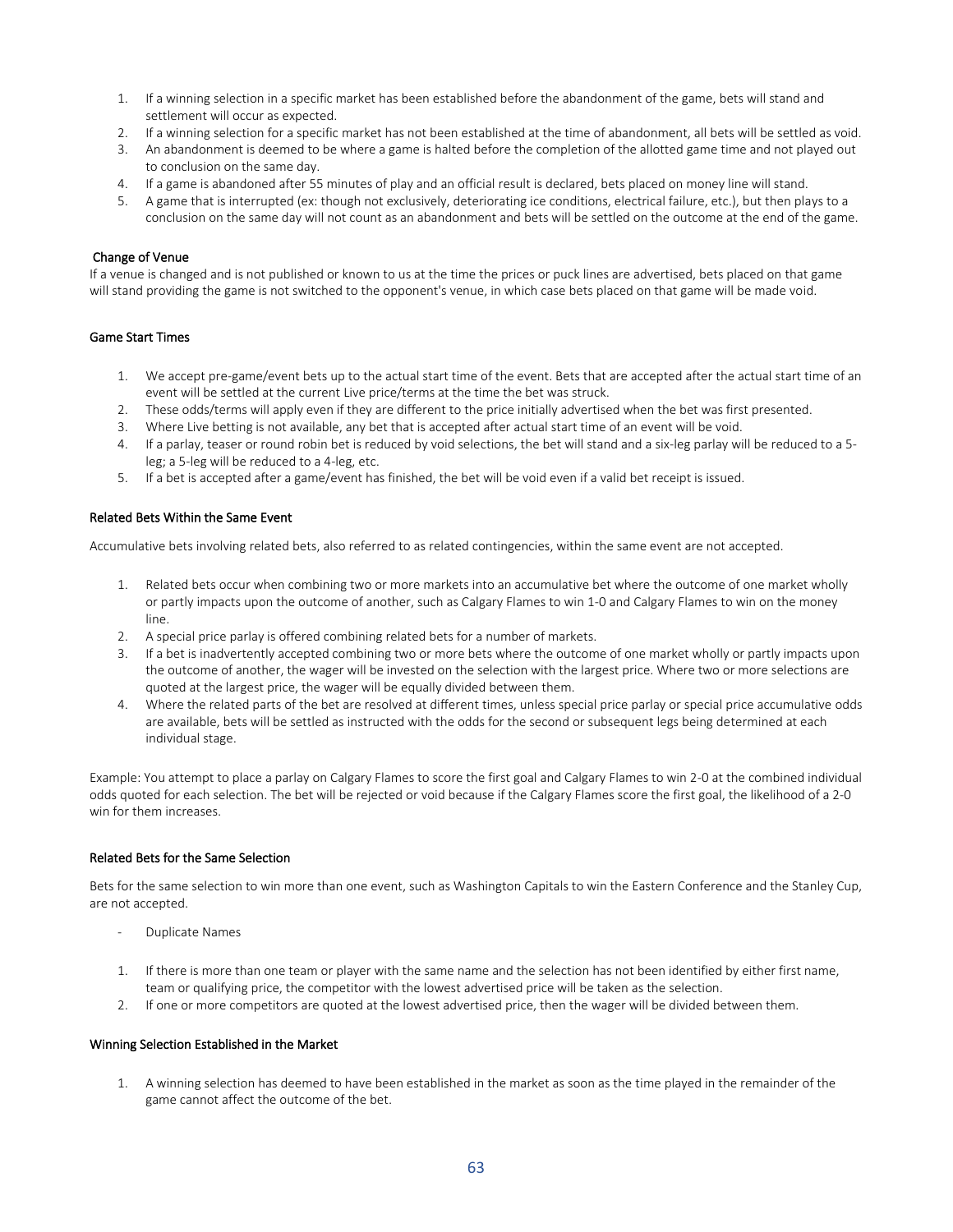- 2. If a game is abandoned and a winning selection has been established in the market, bets placed on that market will stand, win or lose.
- 3. If a game is abandoned and a winning selection has not been established in the market, bets placed on that market will be void as the game did not play for the full duration.

### Anytime Goalscorer

Select a player to score at any time during regulation time and overtime.

- 1. Bets are settled on the events that occur in regulation time and overtime. Shootouts do not count.
- 2. Own goals do not count towards an anytime goalscorer.
- 3. If the selected player does not start the game and takes to the ice at any time, bets placed on that player in this market will stand.
- 4. If the selected player leaves the ice without scoring a goal, bets placed on that player in this market will have lost and will be settled as losers.
- 5. If the selected player takes no part in the game, bets placed on that player in this market will be void.
- 6. If a game is postponed, normal postponed rules apply.
- 7. If a game is abandoned, normal abandoned rules apply.
	- o If a winning anytime goalscorer selection has been established in the time played before abandonment, bets placed on that player in this market will have already won and will be settled as winners. Bets placed on other players in this market will have already lost.
	- o If the selected player has left the ice without scoring in the time played before abandonment, bets placed on that player in this market will have already lost.
	- o If the selected player is still on the ice and has not scored at the time of abandonment, bets placed on that player in this market will be void because the game did not play for the full duration.
- 8. Bets placed on this market will be settled on completion of regulation time and overtime if required.
	- o Adjustments to settlement for any changes or adjudications made by governing bodies after the event will be made by 6:00am EST the following day.

#### Anytime Goalscorer Live

Select a player to score at any time during regulation time and overtime.

- 1. Bets are settled on the events that occur in regulation time and overtime. Shootouts do not count.
- 2. Own goals do not count towards an anytime goalscorer.
- 3. If the selected player does not start the game and takes to the ice at any time, bets placed on that player in this market will stand.
- 4. If the selected player leaves the ice without scoring a goal, bets placed on that player in this market will have lost and will be settled as losers.
- 5. If the selected player takes no part in the game, bets placed on that player in this market will be void.
- 6. Live bet acceptance rules apply.
- 7. If a game is abandoned, normal abandoned rules apply.
	- o If a winning anytime goalscorer selection has been established in the time played before abandonment, bets placed on that player in this market will have already won and will be settled as winners. Bets placed on other players in this market will have already lost.
	- o If the selected player has left the ice without scoring in the time played before abandonment, bets placed on that player in this market will have already lost.
	- o If the selected player is still on the ice and has not scored at the time of abandonment, bets placed on that player in this market will be void because the match did not play for the full duration.
- 8. Bets placed on this market will be settled on completion of regulation time and overtime if required.
	- o Adjustments to settlement for any changes or adjudications made by governing bodies after the event will be made by 6:00am EST the following day.

#### Both Teams to Score X or More Goals

Predict whether or not both teams will each score the stated number of goals or more in regulation time.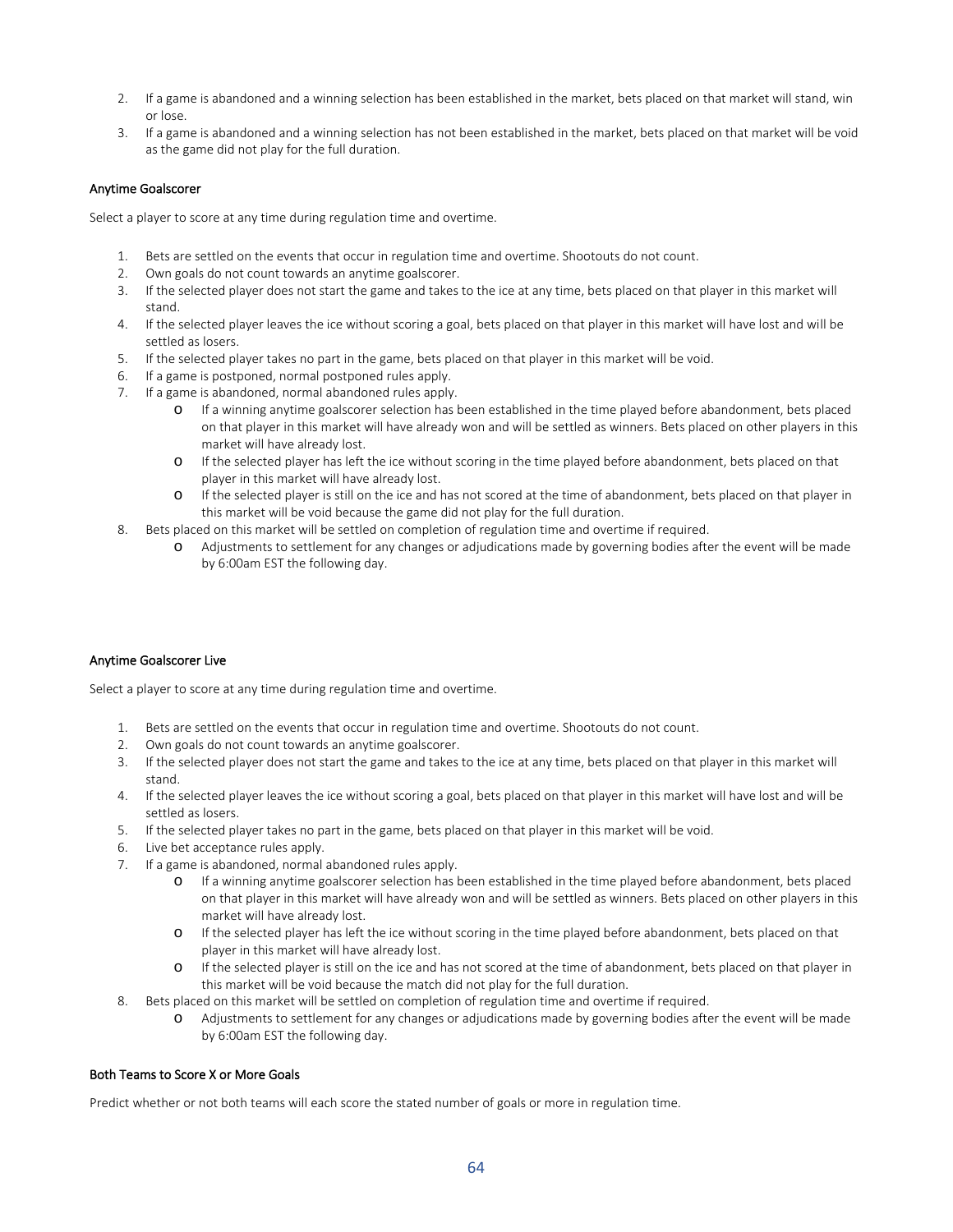- 1. Bets are settled on the events that occur in regulation time. Overtime and shootouts do not count.
- 2. If a game is postponed, normal postponed rules apply.
- 3. If a game is abandoned, normal abandoned rules apply.
	- o If both teams have each scored the stated number of goals or more in the time played before abandonment, bets placed on that outcome will have already won and settled as winners. Bets placed on other outcomes on this market will have already lost.
	- o If both teams have not each scored in the time played before abandonment, bets placed will be void, subject to normal abandoned game rules, because the game did not play for the full duration.
- 4. Bets placed on this market will be settled on completion of regulation time.
- 5. Adjustments to settlement for any changes or adjudications made by governing bodies after the event will be made by 6:00am EST the following day.

#### Both Teams to Score X or More Goals Live

Predict whether or not both teams will each score the stated number of goals or more in regulation time.

- 1. Bets are settled on the events that occur in regulation time. Overtime and shootouts do not count.
- 2. Live bet acceptance rules apply.
- 3. If a game is abandoned, normal abandoned rules apply.
	- o If both teams have each scored the stated number of goals or more in the time played before abandonment, bets placed on that outcome will have already won and settled as winners. Bets placed on other outcomes on this market will have already lost.
	- o If both teams have not each scored in the time played before abandonment, bets placed will be void, subject to normal abandoned game rules, because the game did not play for the full duration.
- 4. Bets placed on this market will be settled on completion of regulation time.
- 5. Adjustments to settlement for any changes or adjudications made by governing bodies after the event will be made by 6:00am EST the following day.

#### First Goalscorer

Select a player to score the first goal in a game.

- 1. Bets are settled on the events that occur in regulation time and overtime. Shootouts do not count.
- 2. Own goals do not count towards the first goalscorer. If the first goal in the game is an own goal, the winning selection in this market will be the scorer of the second goal. If the second goal is also an own goal, the winning selection in this market will be the scorer of the third goal and so on. If no further goals are scored in regulation time and overtime, bets placed on this market will be void.
- 3. Goals scored by a goalkeeper do not count towards the first goalscorer. If the first goal in the game is scored by a goalkeeper, the winning selection in this market will be the scorer of the second goal. If the second goal is also scored by a goalkeeper, the winning selection in this market will be the scorer of the third goal and so on. If no further goals are scored in regulation time and overtime, bets placed on this market will be void.
- 4. If the final score is 0-0 or in the event of only own goals and/or only goals scored by a goalkeeper in the game, bets placed on this market will be void.
- 5. If the selected player does not start the game and takes to the ice before the first goalscorer market has been won, bets placed on that player in this market will stand.
- 6. If the selected player does not start the game and takes to the ice after the first goalscorer market has been won, bets placed on that player in this market will be void.
- 7. If the selected player leaves the ice before the first goalscorer market has been won, bets placed on that player in this market will have lost and will be settled as losers.
- 8. If the selected player takes no part in the game, bets placed on that player in this market will be void.
- 9. If a game is postponed, normal postponed rules apply.
- 10. If a game is abandoned, normal abandoned rules apply.
	- o If a winning first goalscorer selection has been established in the time played before abandonment, bets placed on that player in this market will have already won and will be settled as winners. Bets placed on other players in this market will have already lost.
	- o If the selected player has left the ice without scoring the first goal in the time played before abandonment, bets placed on that player in this market will have already lost.
	- o If a winning first goalscorer selection has not been established in the time played before abandonment, bets placed on players that are still on the ice in this market will be void because the game did not play for the full duration.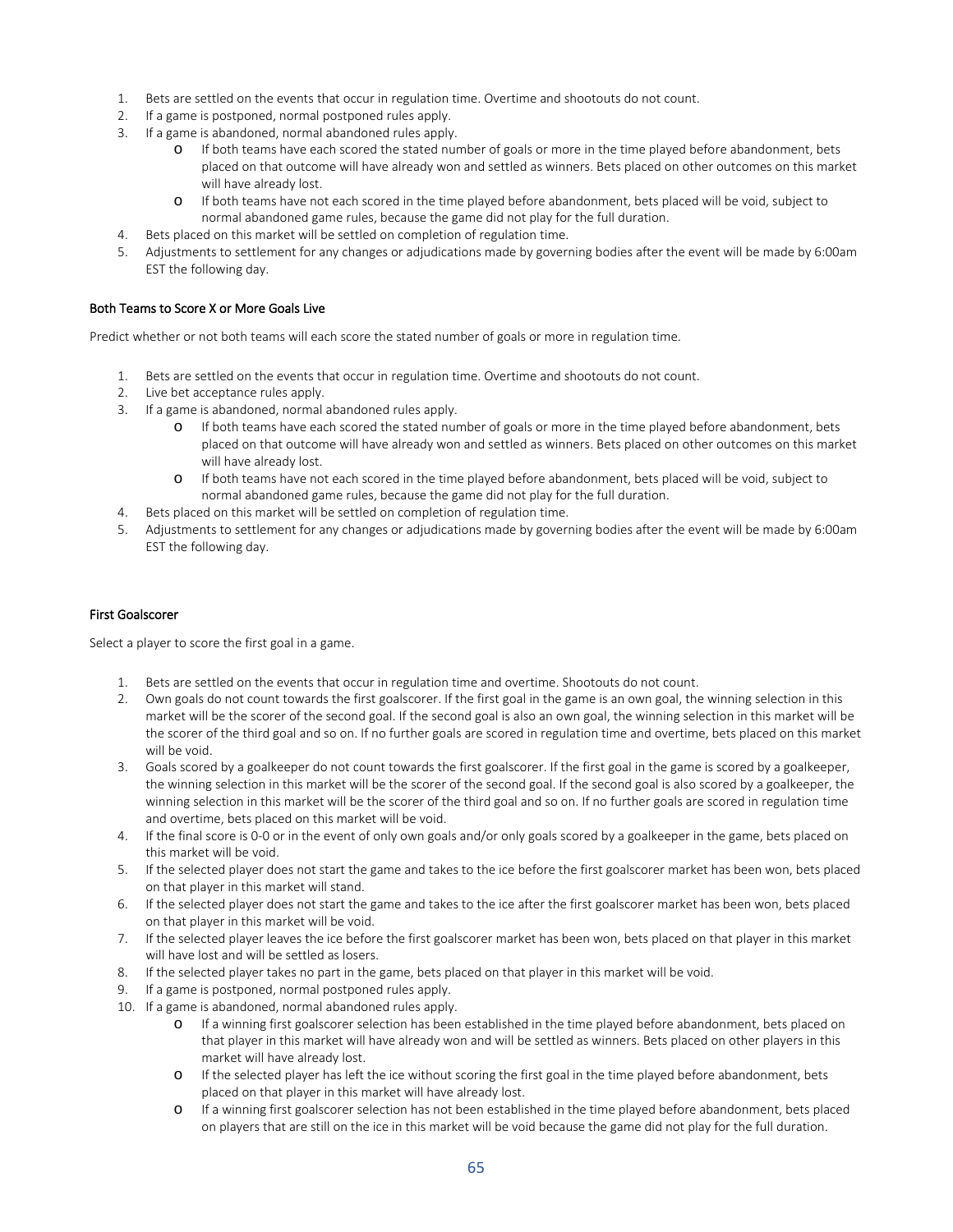- 11. Bets placed on this market will be settled on completion of regulation time and overtime if required.
	- o Adjustments to settlement for any changes or adjudications made by governing bodies after the event will be made by 6:00am EST the following day.

### First Goalscorer Live

Select a player to score the first goal in a game.

- 1. Bets are settled on the events that occur in regulation time and overtime. Shootouts do not count.
- 2. Own goals do not count towards the first goalscorer. If the first goal in the game is an own goal, the winning selection in this market will be the scorer of the second goal. If the second goal is also an own goal, the winning selection in this market will be the scorer of the third goal and so on. If no further goals are scored in regulation time and overtime, bets placed on this market will be void.
- 3. Goals scored by a goalkeeper do not count towards the first goalscorer. If the first goal in the game is scored by a goalkeeper, the winning selection in this market will be the scorer of the second goal. If the second goal is also scored by a goalkeeper, the winning selection in this market will be the scorer of the third goal and so on. If no further goals are scored in regulation time and overtime, bets placed on this market will be void.
- 4. If the final score is 0-0 or in the event of only own goals and/or only goals scored by a goalkeeper in the game, bets placed on this market will be void.
- 5. If the selected player does not start the game and takes to the ice before the first goalscorer market has been won, bets placed on that player in this market will stand.
- 6. If the selected player does not start the game and takes to the ice after the first goalscorer market has been won, bets placed on that player in this market will be void.
- 7. If the selected player leaves the ice before the first goalscorer market has been won, bets placed on that player in this market will have lost and will be settled as losers.
- 8. If the selected player takes no part in the game, bets placed on that player in this market will be void.
- 9. Live bet acceptance rules apply.
- 10. If a game is abandoned, normal abandoned rules apply.
	- o If a winning first goalscorer selection has been established in the time played before abandonment, bets placed on that player in this market will have already won and will be settled as winners. Bets placed on other players in this market will have already lost.
	- o If the selected player has left the ice without scoring the first goal in the time played before abandonment, bets placed on that player in this market will have already lost.
	- o If a winning first goalscorer selection has not been established in the time played before abandonment, bets placed on players that are still on the ice in this market will be void because the game did not play for the full duration.
- 11. Bets placed on this market will be settled on completion of regulation time and overtime if required.
	- o Adjustments to settlement for any changes or adjudications made by governing bodies after the event will be made by 6:00am EST the following day.

#### Last Goalscorer

Select a player to score the last goal in a game.

- 1. Bets are settled on the events that occur in regulation time and overtime. Shootouts do not count.
- 2. Own goals do not count towards the last goalscorer. If the last goal in the game is an own goal, the winning selection in this market will be the scorer of the goal before. If the goal before is also an own goal, the winning selection in this market will be the scorer of the goal before that and so on. If no earlier goals are scored in regulation time and overtime, bets placed on this market will be void.
- 3. Goals scored by a goalkeeper do not count towards the last goalscorer. If the last goal in the game is scored by a goalkeeper, the winning selection in this market will be the scorer of the goal before. If the goal before is also scored by a goalkeeper, the winning selection in this market will be the scorer of the goal before that and so on. If no earlier goals are scored in regulation time and overtime, bets placed on this market will be void.
- 4. If the final score is 0-0 or in the event of only own goals and/or only goals scored by a goalkeeper in the game, bets placed on this market will be void.
- 5. If the selected player leaves the ice before the last goalscorer market has been won, bets placed on that player in this market will have lost and will be settled as losers.
- 6. If the selected player takes no part in the game, bets placed on that player in this market will be void.
- 7. If a game is postponed, normal postponed rules apply.
- 8. If a game is abandoned, bets on this market will be void.
- 9. Bets placed on this market will be settled on completion of regulation time and overtime if required.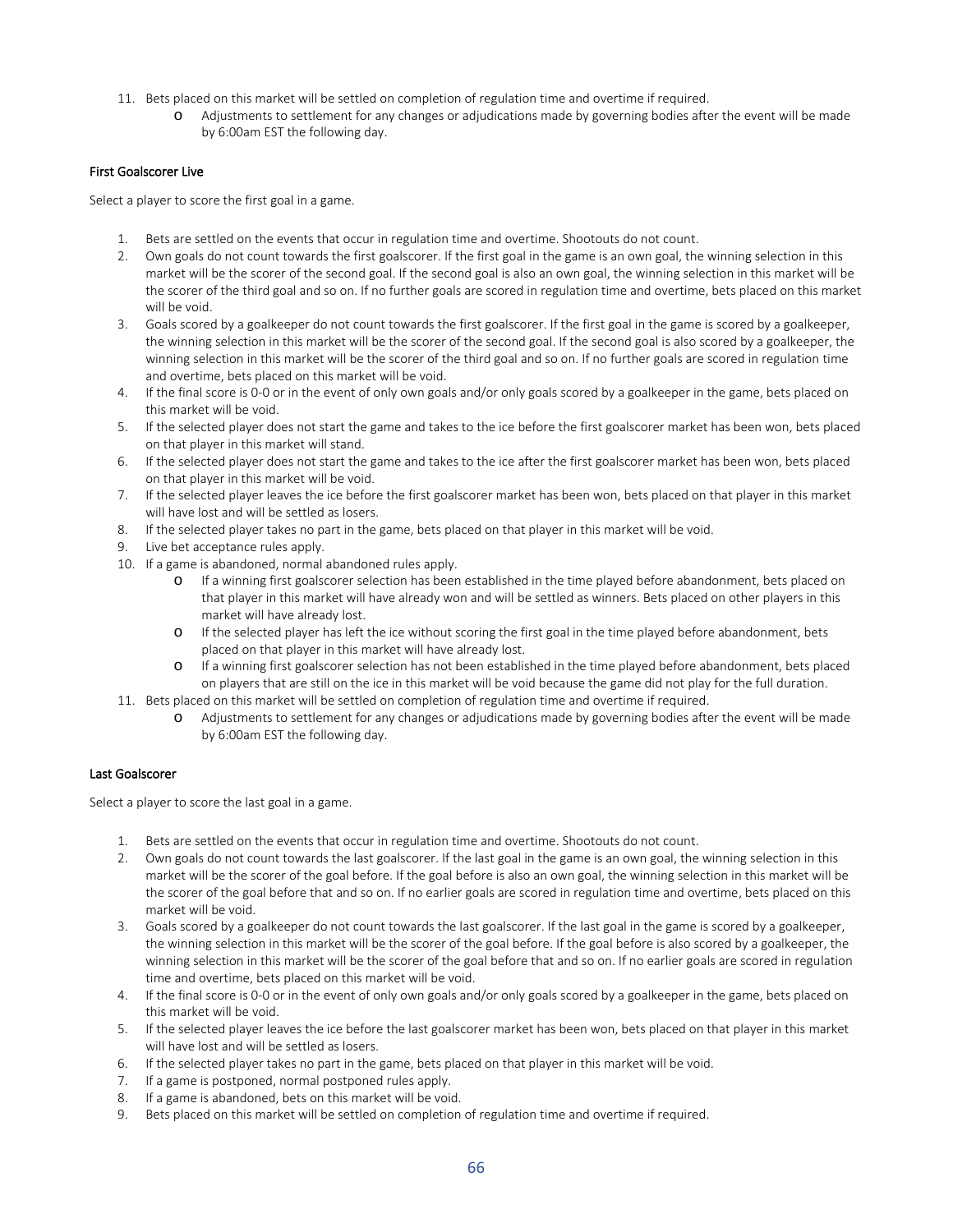o Adjustments to settlement for any changes or adjudications made by governing bodies after the event will be made by 6:00am EST the following day.

# Player to Score 2 or More

Select a player to score 2 or more anytime goals during regulation time and overtime.

- 1. Bets are settled on the events that occur in regulation time and overtime. Shootouts do not count.
- 2. Own goals do not count towards player to score 2 or more market.
- 3. If the selected player does not start the game and takes to the ice at any time, bets placed on that player in this market will stand.
- 4. If the selected player leaves the ice without scoring a goal, bets placed on that player in this market will have lost and will be settled as losers.
- 5. If the selected player takes no part in the game, bets placed on that player in this market will be void.
- 6. If a game is postponed, normal postponed rules apply.
- 7. If a game is abandoned, all bets are void unless given selection has been established as a winner.
- 8. Bets placed on this market will be settled on completion of regulation time and overtime if required.
	- o Adjustments to settlement for any changes or adjudications made by governing bodies after the event will be made by 6:00am EST the following day.

### Hattrick

Select a player to score 3 or more anytime goals during regulation time and overtime.

- 1. Bets are settled on the events that occur in regulation time and overtime. Shootouts do not count.
- 2. Own goals do not count towards hattrick market.
- 3. If the selected player does not start the game and takes to the ice at any time, bets placed on that player in this market will stand.
- 4. If the selected player leaves the ice without scoring a goal, bets placed on that player in this market will have lost and will be settled as losers.
- 5. If the selected player takes no part in the game, bets placed on that player in this market will be void.
- 6. If a game is postponed, normal postponed rules apply.
- 7. If a game is abandoned, all bets are void unless given selection has been established as a winner.
- 8. Bets placed on this market will be settled on completion of regulation time and overtime if required.
	- o Adjustments to settlement for any changes or adjudications made by governing bodies after the event will be made by 6:00am EST the following day.

### Anytime Wincast

Predict the team to win, anytime goalscorer in regulation time, in a special price parlay.

- 1. Bets are settled on the events that occur in regulation time and overtime. Shootouts do not count.
- 2. Own goals do not count towards anytime goalscorer, but do towards the game result.
- 3. Goals scored by a goalkeeper do not count towards anytime goalscorer, but do towards the game result.
- 4. If the final score is 0-0 or in the event of only own goals and/or only goals scored by a goalkeeper in the game, bets placed on this market will have lost because no winning selection in the anytime goalscorer market was established.
- 5. If the selected player does not start the game and takes to the ice at any time, bets placed on that player in this market will stand.
- 6. If the selected player leaves the ice without scoring a goal, bets placed on that player in this market will have lost and will be settled as losers.
- 7. If the selected player takes no part in the game, bets placed on that player in this market will be void.
- 8. If a game is postponed, normal postponed rules apply.
- 9. If a game is abandoned, normal abandoned rules apply and bets placed on this market will revert to the anytime goalscorer market at the price of that selection at the time of bet placement.
	- o If a winning anytime goalscorer selection has been established in the time played before abandonment, bets placed on that player in this market will have already won and will be settled as winners. Bets placed on other players in this market will have already lost.
	- o If the selected player has left the ice without scoring in the time played before abandonment, bets placed on that player in this market will have already lost.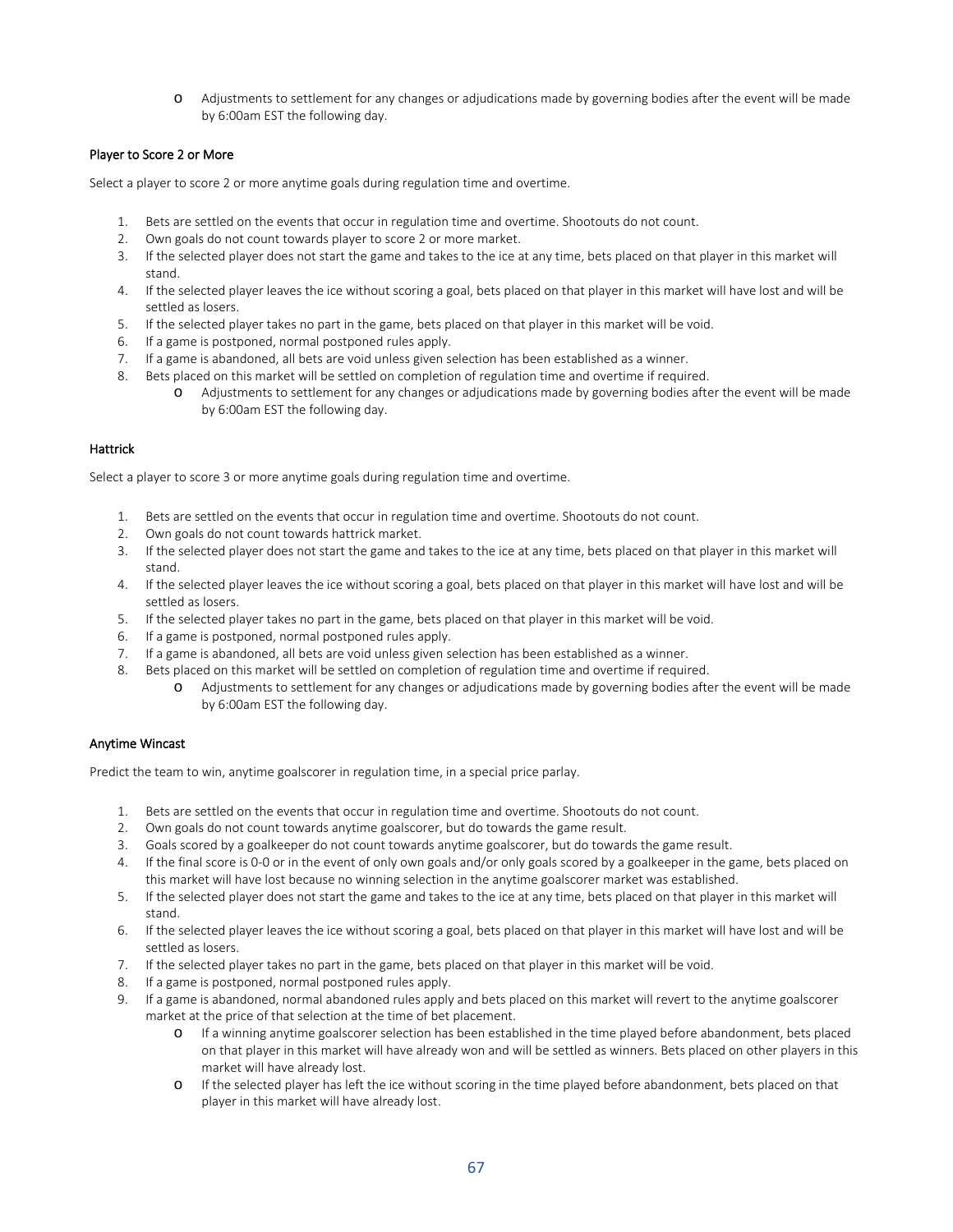- o If the selected player is still on the ice and has not scored at the time of abandonment bets placed on that player in this market will be void because the game did not play for the full duration.
- 10. Bets placed on this market will be settled on completion of regulation time.
	- o Adjustments to settlement for any changes or adjudications made by governing bodies after the event will be made by 6:00am EST the following day.

# First Wincast

Predict the first goalscorer, game result in regulation time, in a special price parlay.

- 1. Bets are settled on the events that occur in regulation time and overtime. Shootouts do not count.
- 2. Own goals do not count towards first goalscorer, but do towards the game result. If the first goal in the game is an own goal, the winning selection in the first goalscorer market will be the scorer of the second goal. If the second goal is also an own goal, the winning selection in the first goalscorer market will be the scorer of the third goal and so on.
- 3. Goals scored by a goalkeeper do not count towards first goalscorer, but do towards the game result. If the first goal in the game is scored by a goalkeeper, the winning selection in the first goalscorer market will be the scorer of the second goal. If the second goal is also scored by a goalkeeper, the winning selection in the first goalscorer market will be the scorer of the third goal and so on.
- 4. If the final score is 0-0 or in the event of only own goals and/or only goals scored by a goalkeeper in the game, bets placed on this market will have lost because no winning selection in the first goalscorer market was established.
- 5. If the selected player does not start the game and enters the ice before the first goalscorer market has been won, bets placed including that player in this market will stand.
- 6. If the selected player enters the ice after first goalscorer market has been won, bets placed including that player in this market will be void.
- 7. If the selected player leaves the ice before the first goalscorer market has been won, bets placed including that player in this market will have lost and will be settled as losers.
- 8. If the selected player takes no part in the game, bets placed on that player in this market will be void.
- 9. If a game is postponed, normal postponed rules apply.
- 10. If a game is abandoned, normal abandoned rules apply and bets placed on this market will revert to the first goalscorer market at the price of that selection at the time of bet placement.
	- o If a winning selection in the first goalscorer market has not been established in the time played before the game was abandoned, bets placed on this market will be void subject to normal abandoned rules.
	- o If the selected player has left the ice without scoring the first goal in the time played before abandonment, bets placed including that player in this market will have already lost.

### Home/Away/Anytime Goalscorer Doubled

Select a pair of players who will each score a goal at any time during an event.

- 1. Bets are settled on the events that occur in regulation time and overtime. Shootouts do not count.
- 2. Own goals do not count towards an anytime goalscorer.
- 3. If both/either selected players do not start on the ice but take to the ice at any time, bets placed on those players in this market will stand.
- 4. If both/either selected players leave the ice without scoring a goal, bets placed on those players in this market will have lost and will be settled as losers.
- 5. If only one of the selected players takes to the ice in this game, bets placed on the selected player in this market will be settled as an anytime goalscorer single at the respective price. If both selected players do not take to ice, bets placed on selection will be void.
- 6. If a game is postponed, normal postponed rules apply.
- 7. If a game is abandoned, normal abandoned rules apply.
	- o If a winning anytime goalscorer doubled selection has been established in the time played before abandonment, bets placed on those players in this market will have already won and will be settled as winners.
	- o If both/either selected players have left the field of play without scoring in the time played before abandonment, bets placed on those players in this market will have already lost.
	- o If both selected players are still on the field of play and both/either have not scored at the time of abandonment, bets placed on those players in this market will be void, subject to normal abandoned rules, because the game did not play for the full duration.

### First Goalscorer Coupled

Select a pair of players to score the first goal in an event.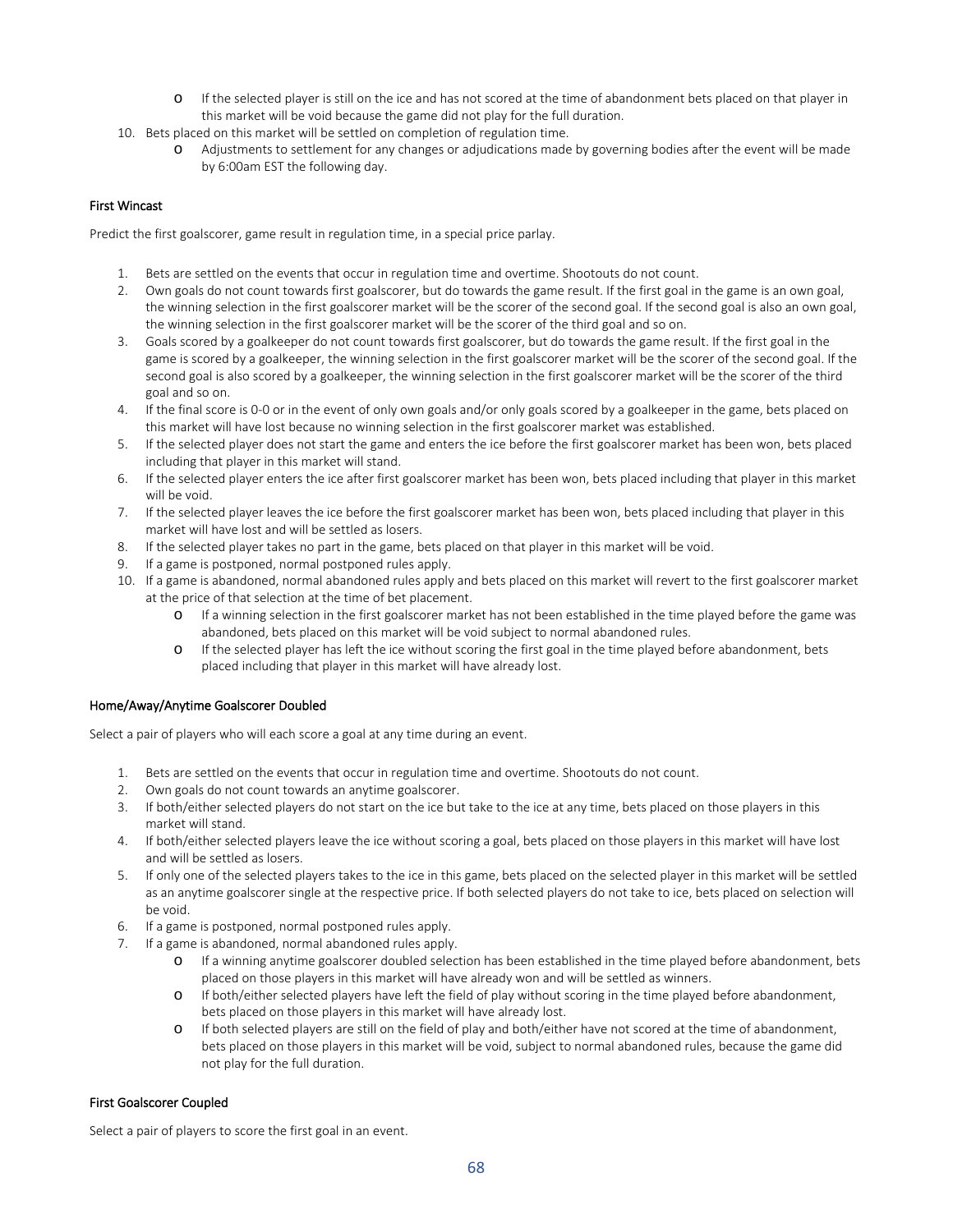- 1. Bets are settled on the events that occur in regulation time and overtime. Shootouts do not count.
- 2. Own goals do not count towards the first goalscorer. If the first goal in the game is an own goal, the winning selection in this market will be the scorer of the second goal. If the second goal is also an own goal, the winning selection in this market will be the scorer of the third goal and so on. If no further goals are scored, the winning selection in this market will be no goalscorer.
- 3. Goals scored by a goalkeeper do not count towards the first goalscorer. If the first goal in the game is scored by a goalkeeper, the winning selection in this market will be the scorer of the second goal. If the second goal is also scored by a goalkeeper, the winning selection in this market will be the scorer of the third goal and so on. If no further goals are scored, the winning selection in this market will be no goalscorer.
- 4. If the final score is 0-0 or in the event of only own goals and/or only goals scored by a goalkeeper are scored in the game, then market will be void.
- 5. If either/both selected players do not start the game and take to the ice before the first goalscorer market has been won, bets placed on those players in this market will stand.
- 6. If only one of the selected players takes to the ice after the first goalscorer market has been determined, bets placed on the selected player in this market will be settled as a first goalscorer single at the respective price. If both selected players do not take to the ice before the first goalscorer market has been determined, then bets on this selection will be void.
- 7. If both selected players leave the field of play before the first goalscorer market has been won, bets placed on those players in this market will have lost and will be settled as losers.
- 8. If either/both selected players take no part in the game, bets placed on those players in this market will be void.
- 9. If a game is postponed, normal postponed rules apply.
- 10. If a game is abandoned, normal abandoned rules apply.
	- o If a winning first goalscorer selection has been established in the time played before abandonment, bets placed including that player in this market will have already won and will be settled as winners. Bets placed that do not include that player in this market will have already lost.
	- o If both selected players have left the field of play without scoring the first goal in the time played before abandonment, bets placed on those players in this market will have already lost.
	- o If a winning first goalscorer selection has not been established in the time played before abandonment, bets placed on players that are still on the field of play in this market will be void, subject to normal abandoned rules, because the game did not play for the full duration.

#### Period Goalscorer

Select a player to score at during a given period in regulation time.

- 1. Bets are settled on the events that occur in designated period.
- 2. Own goals do not count towards an anytime goalscorer.
- 3. If the selected player does not start the designated period and takes to the ice at any time during that period, bets placed on that player in this market will stand.
- 4. If the selected player leaves the ice without scoring a goal, bets placed on that player in this market will have lost and will be settled as losers.
- 5. If the selected player takes no part in the game, bets placed on that player in this market will be void.
- 6. If a game is postponed, normal postponed rules apply.
- 7. If a game is abandoned, completed periods will be settled normally. Incomplete periods will be void unless named selection is a winner.

### Race to X Goals

Predict which team will reach a specified number of goals first.

Example:

Race to 2 goals: Buffalo Sabres at Vancouver Canucks. If Canucks score 2 goals before Sabres, they will be deemed the winning selection in the market.

Race to 3 goals: Buffalo Sabres at Vancouver Canucks. If Sabres score 3 goals before Canucks, they will be deemed the winning selection in the market.

- 1. Bets are settled on the events that occur in regulation time. Overtime and shootouts do not count.
- 2. If a game is postponed, normal postponed rules apply.
- 3. If a game is abandoned, normal abandoned rules apply.
	- o If a game is abandoned and a winning selection has been established in the time played before abandonment, bets placed on that selection in this market will have already won and will be settled as winners. Bets placed on other selections in this market will have already lost.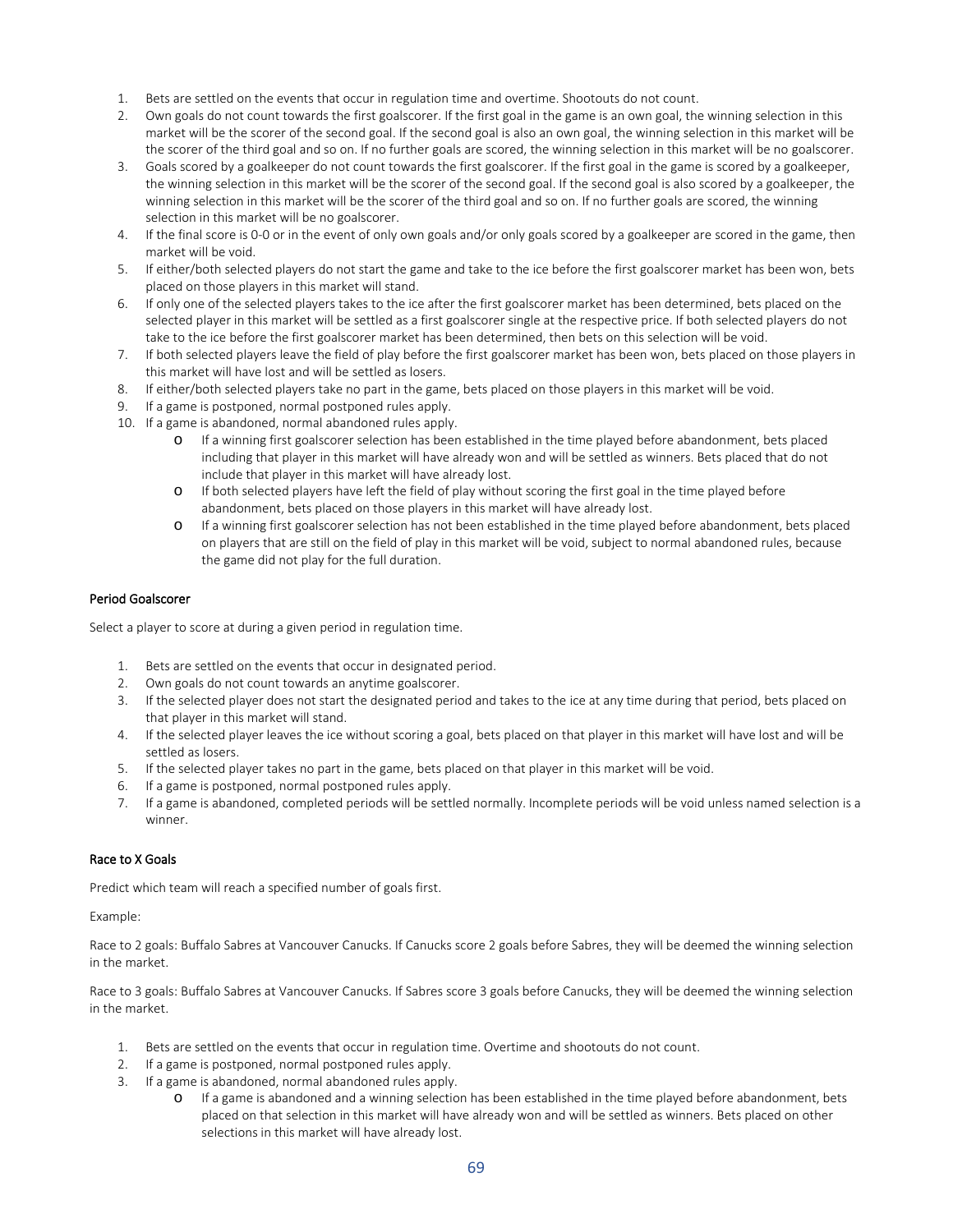- o If a game is abandoned and no winning selection has been established in the time played before abandonment, bets placed will be void, subject to normal abandoned rules, because the game did not play for the full duration.
- 4. Bets placed on this market will be settled on completion of the game.
	- o Adjustments to settlement for any changes or adjudications made by governing bodies after the event will be made by 6:00am EST the following day.

# Race to X Goals Live

Predict which team will reach a specified number of goals first.

Example:

Race to 2 goals: Buffalo Sabres at Vancouver Canucks. If Canucks score 2 goals before Sabres, they will be deemed the winning selection in the market.

Race to 3 goals: Buffalo Sabres at Vancouver Canucks. If Sabres score 3 goals before Canucks, they will be deemed the winning selection in the market.

- 1. Bets are settled on the events that occur in regulation time. Overtime and shootouts do not count.
- 2. Live bet acceptance rules apply.
- 3. If a game is abandoned, normal abandoned rules apply.
	- o If a game is abandoned and a winning selection has been established in the time played before abandonment, bets placed on that selection in this market will have already won and will be settled as winners. Bets placed on other selections in this market will have already lost.
	- o If a game is abandoned and no winning selection has been established in the time played before abandonment, bets placed will be void, subject to normal abandoned rules, because the game did not play for the full duration.
- 4. Bets placed on this market will be settled on completion of the game.
	- o Adjustments to settlement for any changes or adjudications made by governing bodies after the event will be made by 6:00am EST the following day.

### Team to Score Last Goal

Predict the team to score the last goal in regulation time.

- 1. Bets are settled on the events that occur in regulation time. Overtime and shootouts do not count.
- 2. If no goals are scored in regulation time, the winning selection in the market will be no goal.
- 3. If a game is postponed, normal postponed rules apply.
- 4. If a game is abandoned, normal abandoned rules apply.
- 5. Bets placed on this market will be settled on completion of regulation time.
- 6. Adjustments to settlement for any changes or adjudications made by governing bodies after the event will be made by 6:00am EST the following day.

### Team to Score Last Goal Live

Predict the team to score the last goal in regulation time.

- 1. Bets are settled on the events that occur in regulation time. Overtime and shootouts do not count.
- 2. If no goals are scored in regulation time, the winning selection in the market will be no goal.
- 3. Live bet acceptance rules apply.
- 4. If a game is abandoned, normal abandoned rules apply.
- 5. Bets placed on this market will be settled on completion of regulation time.
- 6. Adjustments to settlement for any changes or adjudications made by governing bodies after the event will be made by 6:00am EST the following day.

### Team to Score First/Next Goal

Predict the team to score the first/next goal.

- 1. Bets are settled on the events that occur in regulation time. Overtime and shootouts do not count.
- 2. If a game is postponed, normal postponed rules apply.
- 3. If a game is abandoned, normal abandoned rules apply.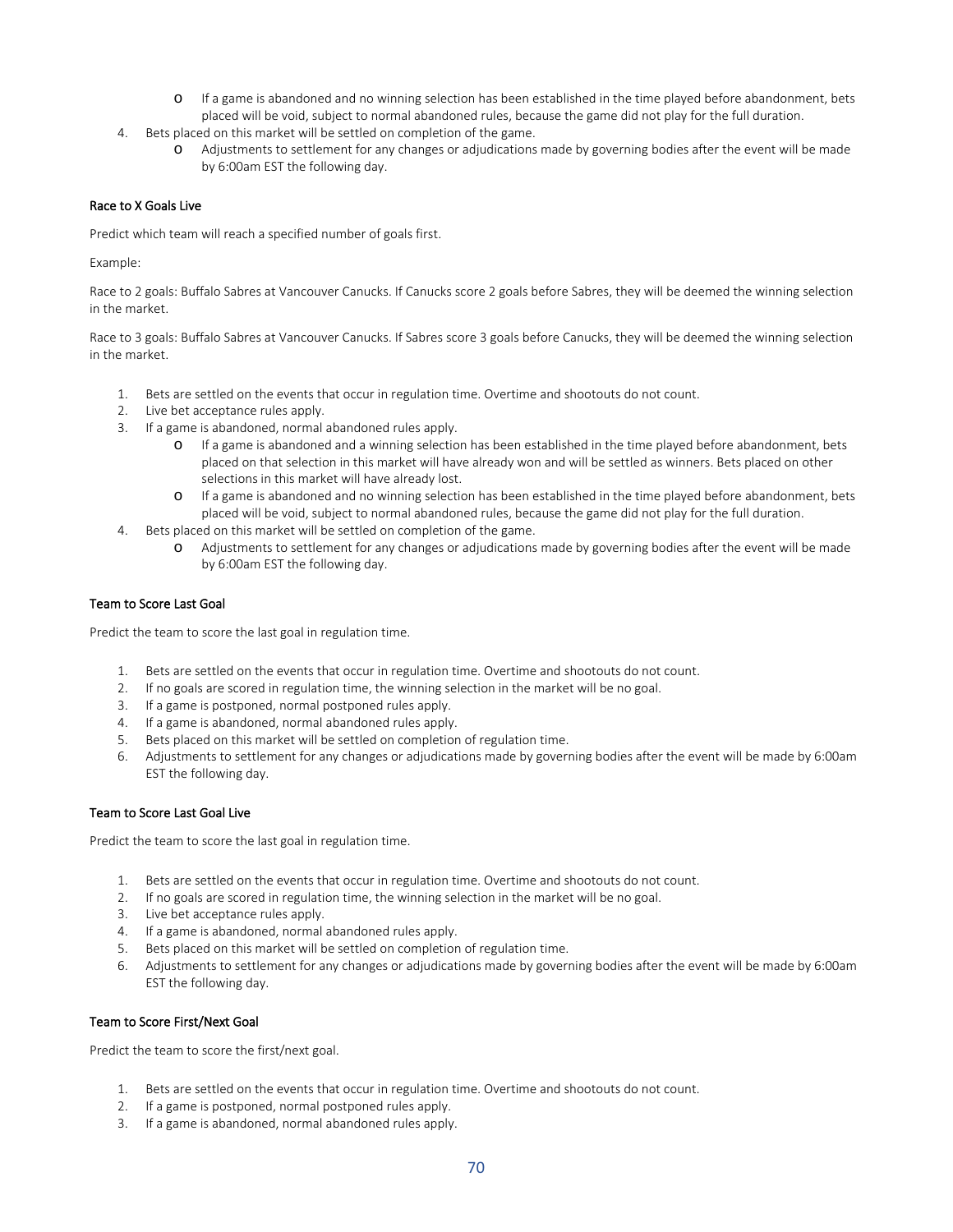- o If a game is abandoned and a winning selection has been established in the time played before abandonment, bets placed on that selection in this market will have already won and will be settled as winners. Bets placed on other selections in this market will have already lost.
- o If a game is abandoned and no winning selection has been established in the time played before abandonment, bets placed will be void, subject to normal abandoned rules, because the game did not play for the full duration.
- 4. Bets placed on this market will be settled on completion of the game.
	- o Adjustments to settlement for any changes or adjudications made by governing bodies after the event will be made by 6:00am EST the following day.

# Team to Score First/Next Goal Live

Predict the team to score the first goal. These rules are applicable to 2nd, 3rd and all subsequent goals.

- 1. Bets are settled on the events that occur in regulation time. Overtime and shootouts do not count.
- 2. Live bet acceptance rules apply.
- 3. If a game is abandoned, normal abandoned rules apply.
	- o If a game is abandoned and a winning selection has been established in the time played before abandonment, bets placed on that selection in this market will have already won and will be settled as winners. Bets placed on other selections in this market will have already lost.
	- o If a game is abandoned and no winning selection has been established in the time played before abandonment, bets placed will be void, subject to normal abandoned rules, because the game did not play for the full duration.
- 4. Bets placed on this market will be settled on completion of the game.
	- o Adjustments to settlement for any changes or adjudications made by governing bodies after the event will be made by 6:00am EST the following day.

### Teams to Score

Predict which teams will score in a game from: away team only | home team only | both teams | neither team

- 1. Bets are settled on the events that occur in regulation time. Overtime and shootouts do not count.
- 2. If a game is postponed, normal postponed rules apply.
- 3. If a game is abandoned, normal abandoned rules apply.
	- o If both teams have scored in the time played before abandonment, bets placed on that outcome will have already won and settled as winners. Bets placed on other outcomes on this market will have already lost.
	- o If both teams have not scored in the time played before abandonment, bets placed will be void, subject to normal abandoned rules, because the game did not play for the full duration.
- 4. Bets placed on this market will be settled on completion of the game.
	- Adjustments to settlement for any changes or adjudications made by governing bodies after the event will be made by 6:00am EST the following day.

# Time of First Goal

Predict whether the time of the first goal will be before or after a specified time. If the market is before/after 10 minutes, before means 0:00 to 9:59 and after means 10:00 to the end of regulation time.

- 1. Bets are settled on the events that occur in regulation time. Overtime and shootouts do not count.
- 2. The puck must actually cross the goal line within the specified time period of the game to count. A goal will not count if a shot is taken within the specified time period of the game and the puck does not actually cross the goal line until after the timeframe has expired.
- 3. If no goals are scored before the end of regulation time, the winning selection in this market will be no goal. All other bets placed will have lost.
- 4. If a game is postponed, normal postponed rules apply.
- 5. If a game is abandoned, normal abandoned rules apply.
	- o If a game is abandoned and a winning selection has been established in the time played before abandonment, bets placed on that selection will have already won and will be settled as winners. Bets placed on other selections will have already lost.
	- o If a game is abandoned and no winning selection has been established in the time played before abandonment, bets placed will be void because the game did not play for the full duration.
- 6. Bets placed on this market will be settled on completion of the game.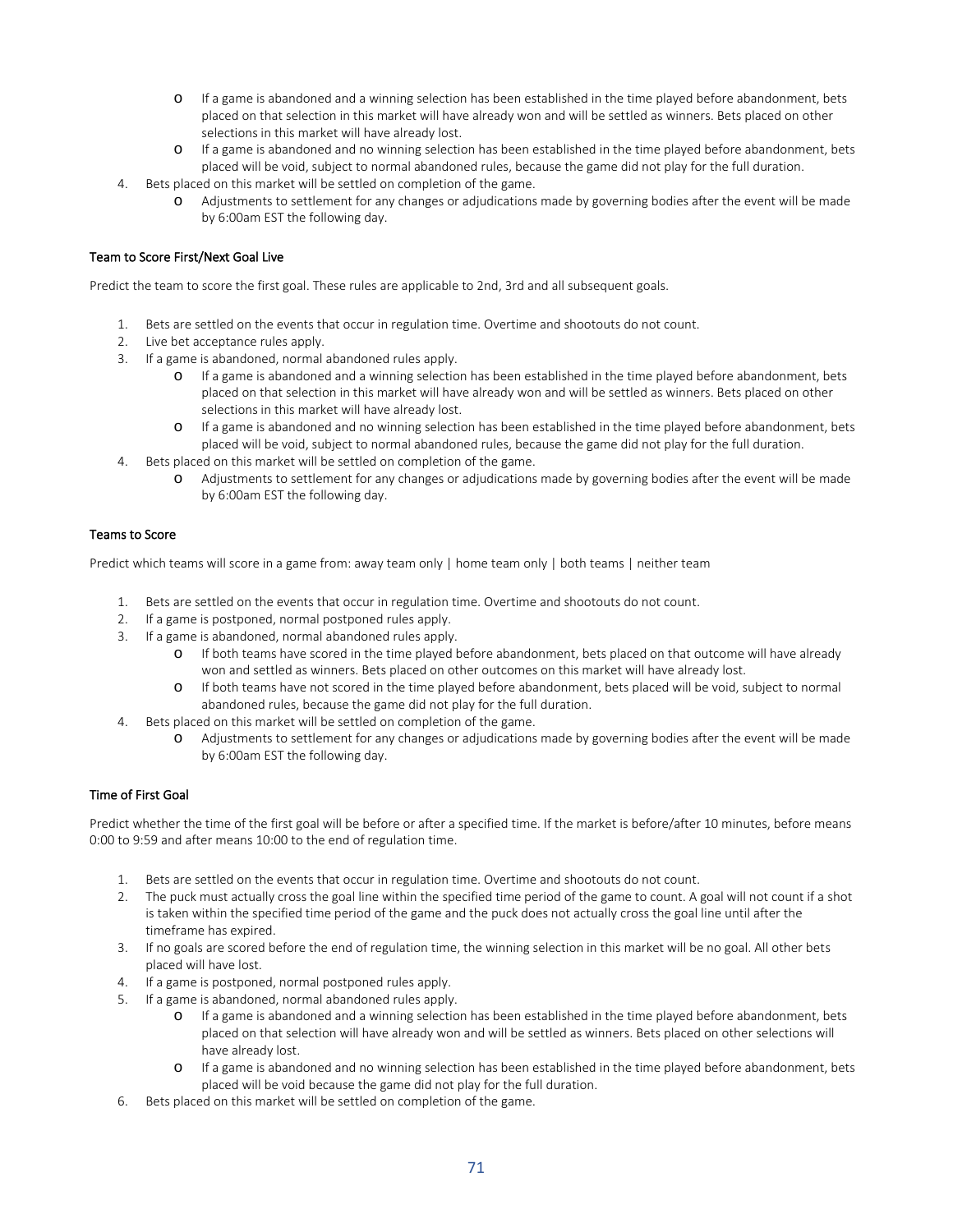o Adjustments to settlement for any changes or adjudications made by governing bodies after the event will be made by 6:00am EST the following day.

# Time of Next Goal Live

Predict whether the time of the next goal will be before or after a specified time. If the market is before/after 30 minutes, before means 0:00 to 29:59 and after means 30:00 to the end of regulation time.

- 1. Bets are settled on the events that occur in regulation time. Overtime and shootouts do not count.
- 2. The puck must actually cross the goal line within the specified time period of the game to count. A goal will not count if a shot is taken within the specified time period of the game and the puck does not actually cross the goal line until after the timeframe has expired.
- 3. If no goals are scored before the end of regulation time, the winning selection in this market will be no goal. All other bets placed will have lost.
- 4. Live bet acceptance rules apply.
- 5. If a game is abandoned, normal abandoned rules apply.
	- o If a game is abandoned and a winning selection has been established in the time played before abandonment, bets placed on that selection will have already won and will be settled as winners. Bets placed on other selections will have already lost.
	- o If a game is abandoned and no winning selection has been established in the time played before abandonment, bets placed will be void because the game did not play for the full duration.
- 6. Bets placed on this market will be settled on completion of the game.
	- o Adjustments to settlement for any changes or adjudications made by governing bodies after the event will be made by 6:00am EST the following day.

#### 60 Minutes Goals Odd/Even

Select whether the total number of goals scored in regulation time will be odd or even.

- 1. Bets are settled on the events that occur in regulation time. Overtime and shootouts do not count.
- 2. If no goals are scored, the winning selection in the market will be even.
- 3. If a game is postponed, normal postponed rules apply.
- 4. If a game is abandoned, normal abandoned rules apply.
- 5. Bets placed on this market will be settled on completion of the game.
	- o Adjustments to settlement for any changes or adjudications made by governing bodies after the event will be made by 6:00am EST the following day.

#### 60 Minutes Goals Odd/Even Live

Select whether the total number of goals scored in regulation time will be odd or even.

- 1. Bets are settled on the events that occur in regulation time. Overtime and shootouts do not count.
- 2. If no goals are scored, the winning selection in the market will be even.
- 3. Live bet acceptance rules apply.
- 4. If a game is abandoned, normal abandoned rules apply.
- 5. Bets placed on this market will be settled on completion of the game.
	- o Adjustments to settlement for any changes or adjudications made by governing bodies after the event will be made by 6:00am EST the following day.

### Team Goals Odd/Even

Specify if the total amount of goals scored by a specific team will be odd or even.

- 1. Bets are settled on the official game result, including overtime and shootouts, should the game progress as such.
- 2. If no goals are scored by the specified team, the winning selection in the market will be even.
- 3. If a game is postponed, normal postponed rules apply.
- 4. If a game is abandoned, normal abandoned rules apply.
- 5. Bets placed on this market will be settled on completion of the game.
	- o Adjustments to settlement for any changes or adjudications made by governing bodies after the event will be made by 6:00am EST the following day.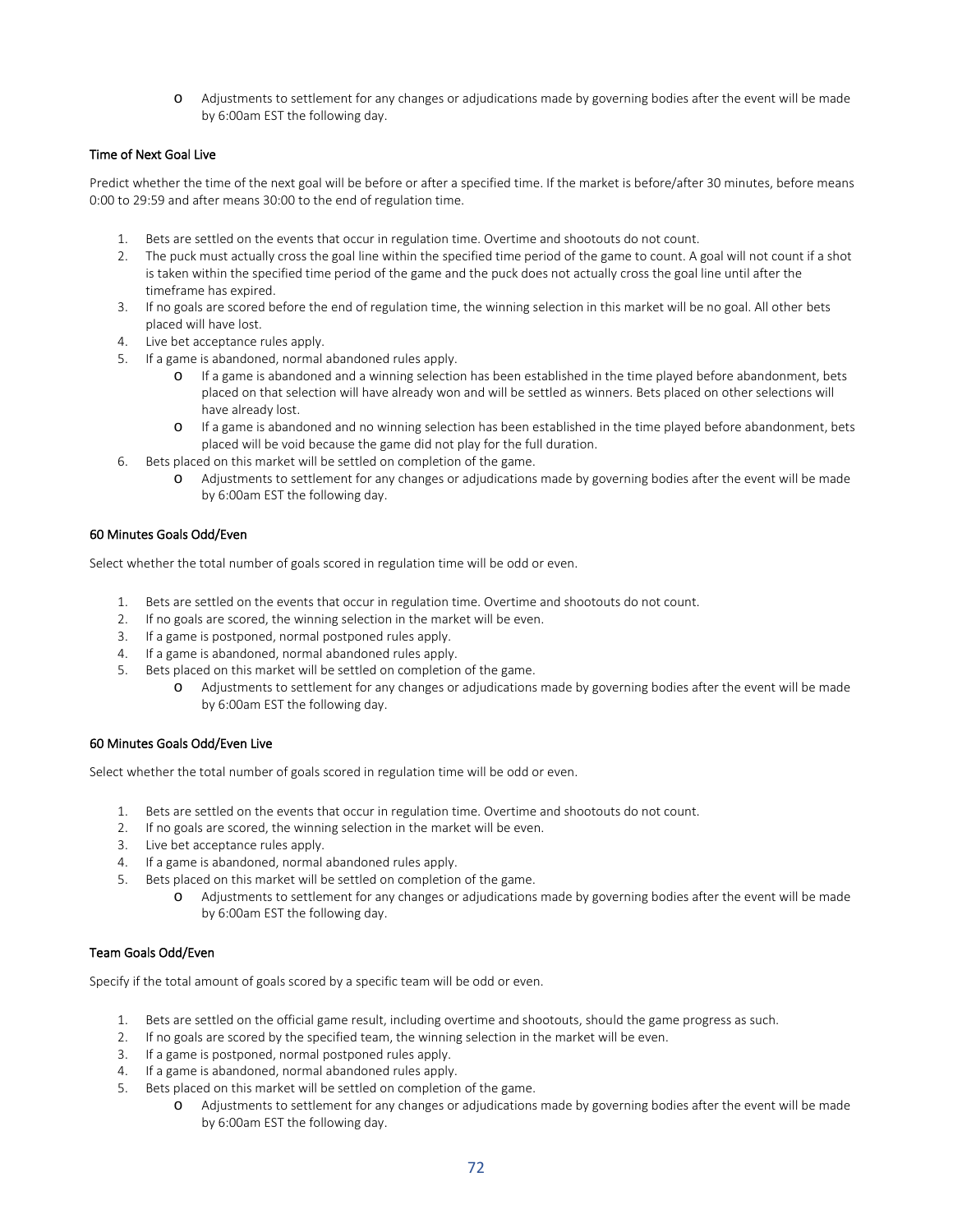## Competition Winner

Predict the winner of a given competition.

- 1. Competition or tournament winners will be determined by the official rules of the official governing body.
- 2. If a team has points deducted or is disqualified by the official governing body during the course of the given tournament or cup competition, bets placed on this market will stand.
- 3. If a team does not complete all of its scheduled games, bets placed on this market will stand.
- 4. If there is a change to participating teams or the scheduled number of games played during the competition or tournament, bets placed on this market will stand.
- 5. Bets placed on this market will be settled immediately after the team being awarded/lifting the cup/trophy.
	- o Adjustments to settlement for any changes or adjudications made by governing bodies after the event will be made by 6:00am EST the following day.

## Top Goalscorer

Predict the top goalscorer in a given competition at the end of the season.

- 1. Dead heat rules apply to players that are level on goals scored.
- 2. Only games played in the respective competition will count. This includes playoffs or any other process which is used to determine the competition winner.
- 3. Goals scored in cup competitions, other tournaments, internationals or friendly/exhibition games will not count.
- 4. Goals scored by players who move to another team in the same competition will count. Goals scored by players who move to another team in a different competition will not count.
- 5. If a player does not play any games in the respective competition, bets placed on that player will have lost and will be settled as losers.
- 6. Bets placed on this market will be settled on completion of the last game in the competition.
	- o Adjustments to settlement for any changes or adjudications made by governing bodies after the event will be made by 6:00am EST the following day.

## NHL Conference Winner

Predict the team that reaches the Stanley Cup from the given conference.

- 1. The winner of the respective conference will be the team that progresses to the Stanley Cup after the end of season playoffs in line with the official rules of the official governing body.
- 2. If a team has points deducted by the official governing body, bets placed on this market will stand.
- 3. If a team does not complete all of its scheduled games, bets placed on this market will stand.
- 4. If there is a change to participating teams or the scheduled number of games played during the season, bets placed on this market will stand.
- 5. Bets placed on this market will be settled on completion of all games including the end of season playoffs.
	- o Adjustments to settlement for any changes or adjudications made by governing bodies after the event will be made by 6:00am EST the following day.

## NHL Division Betting

Predict the winner of a given division.

- 1. Division winners will be determined by the final standings within the given division after the winner is clinched. End of season playoffs do not count.
- 2. If a team has points deducted by the official governing body, bets placed on this market will stand.
- 3. If a team does not complete all of its scheduled games, bets placed on this market will stand.
- 4. If there is a change to participating teams or the scheduled number of games played during the season, bets placed on this market will stand.
- 5. Bets placed on this market will be settled on completion of the last game in the regular season.
	- o Adjustments to settlement for any changes or adjudications made by governing bodies after the event will be made by 6:00am EST the following day.

#### Winning Conference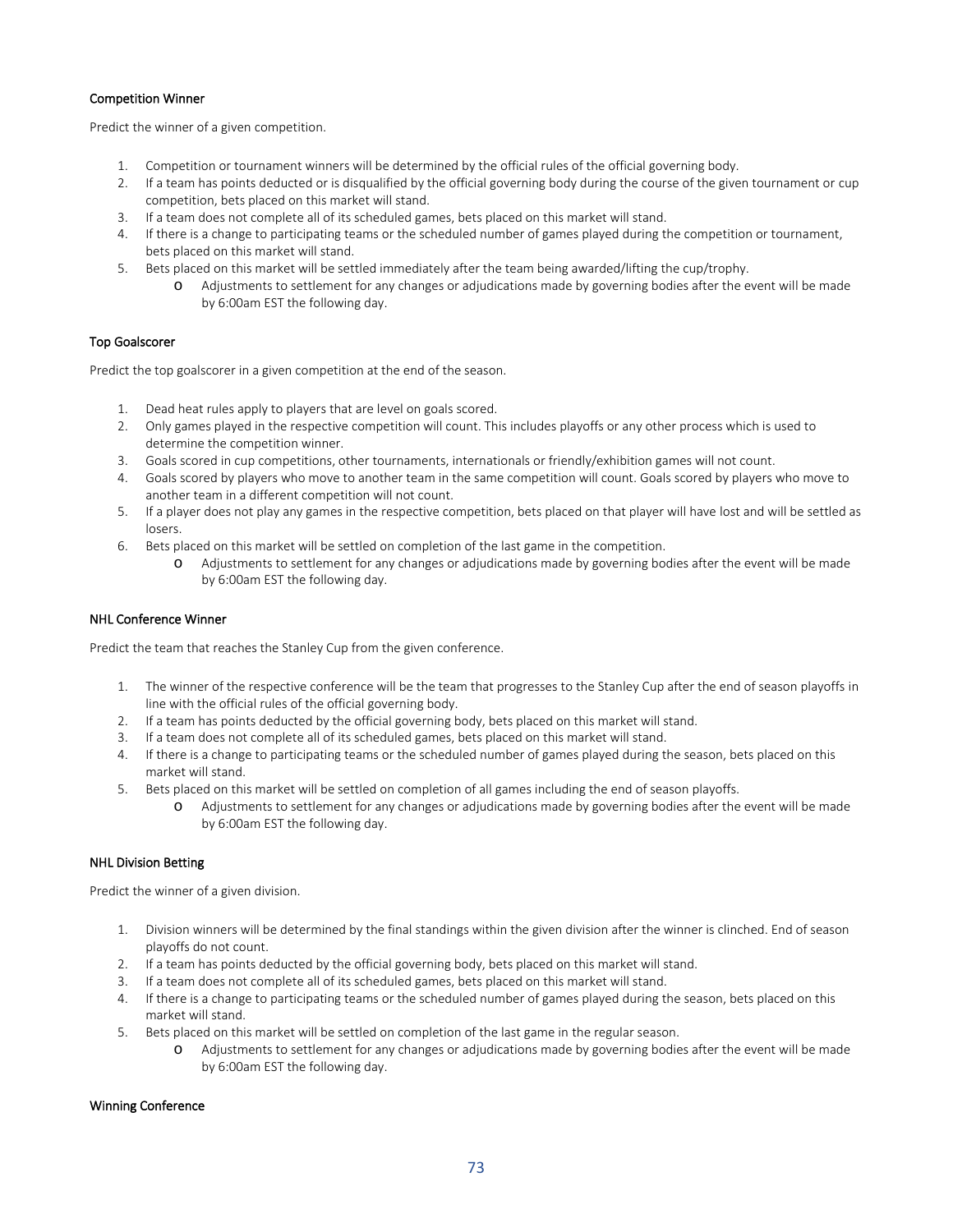Predict which conference the winner of the Stanley Cup will come from.

- 1. The Stanley Cup winner will be determined by the official rules of the official governing body.
- 2. If a team is disqualified or has points deducted by the official governing body, withdraws from the tournament, or does not complete all of its scheduled games, bets placed on this market will stand.
- 3. If a team has points deducted by the official governing body, bets placed on this market will stand.
- 4. If a team does not complete all of its scheduled games, bets placed on this market will stand.
- 5. If there is a change to participating teams or the scheduled number of games played during the season, bets placed on this market will stand.
- 6. Bets placed will be settled immediately after the team is awarded or lifts the cup/trophy.
	- o Adjustments to settlement for any changes or adjudications made by governing bodies after the event will be made by 6:00am EST the following day. This includes changes or adjudications made by governing bodies, pools panels, player committees etc.

## Winning Division

Predict which division the winner of the Stanley Cup will come from.

- 1. The Stanley Cup winner will be determined by the official rules of the official governing body.
- 2. If a team is disqualified or has points deducted by the official governing body, withdraws from the tournament, or does not complete all of its scheduled games, bets placed on this market will stand.
- 3. If a team has points deducted by the official governing body, bets placed on this market will stand.
- 4. If a team does not complete all of its scheduled games, bets placed on this market will stand.
- 5. If there is a change to participating teams or the scheduled number of games played during the season, bets placed on this market will stand.
- 6. Bets placed will be settled immediately after the team is awarded or lifts the cup/trophy.
	- o Adjustments to settlement for any changes or adjudications made by governing bodies after the event will be made by 6:00am EST the following day. This includes changes or adjudications made by governing bodies, pools panels, player committees etc.

## Winning State/Province

Predict which State/Province the winner of the Stanley Cup will come from.

- 1. The Stanley Cup winner will be determined by the official rules of the official governing body.
- 2. If a team is disqualified or has points deducted by the official governing body, withdraws from the tournament, or does not complete all of its scheduled games, bets placed on this market will stand.
- 3. If a team has points deducted by the official governing body, bets placed on this market will stand.
- 4. If a team does not complete all of its scheduled games, bets placed on this market will stand.
- 5. If there is a change to participating teams or the scheduled number of games played during the season, bets placed on this market will stand.
- 6. Bets placed will be settled immediately after the team is awarded or lifts the cup/trophy.
	- Adjustments to settlement for any changes or adjudications made by governing bodies after the event will be made by 6:00am EST the following day. This includes changes or adjudications made by governing bodies, pools panels, player committees etc.

#### 60-Minutes Betting and Both Teams to Score

Predict the result of regulation time from: home win | draw | away win, combined with whether or not both teams will score a goal in a special price parlay.

- 1. Bets are settled on the events that occur in regulation time. Overtime and shootouts do not count.
- 2. If a game is postponed, normal postponed rules apply.
- 3. If a game is abandoned, normal abandoned rules apply.
- 4. Bets placed on this market will be settled on completion of regulation time.
- 5. Adjustments to settlement for any changes or adjudications made by governing bodies after the event will be made by 6:00am EST the following day.

## 60-Minutes Betting and Both Teams to Score Live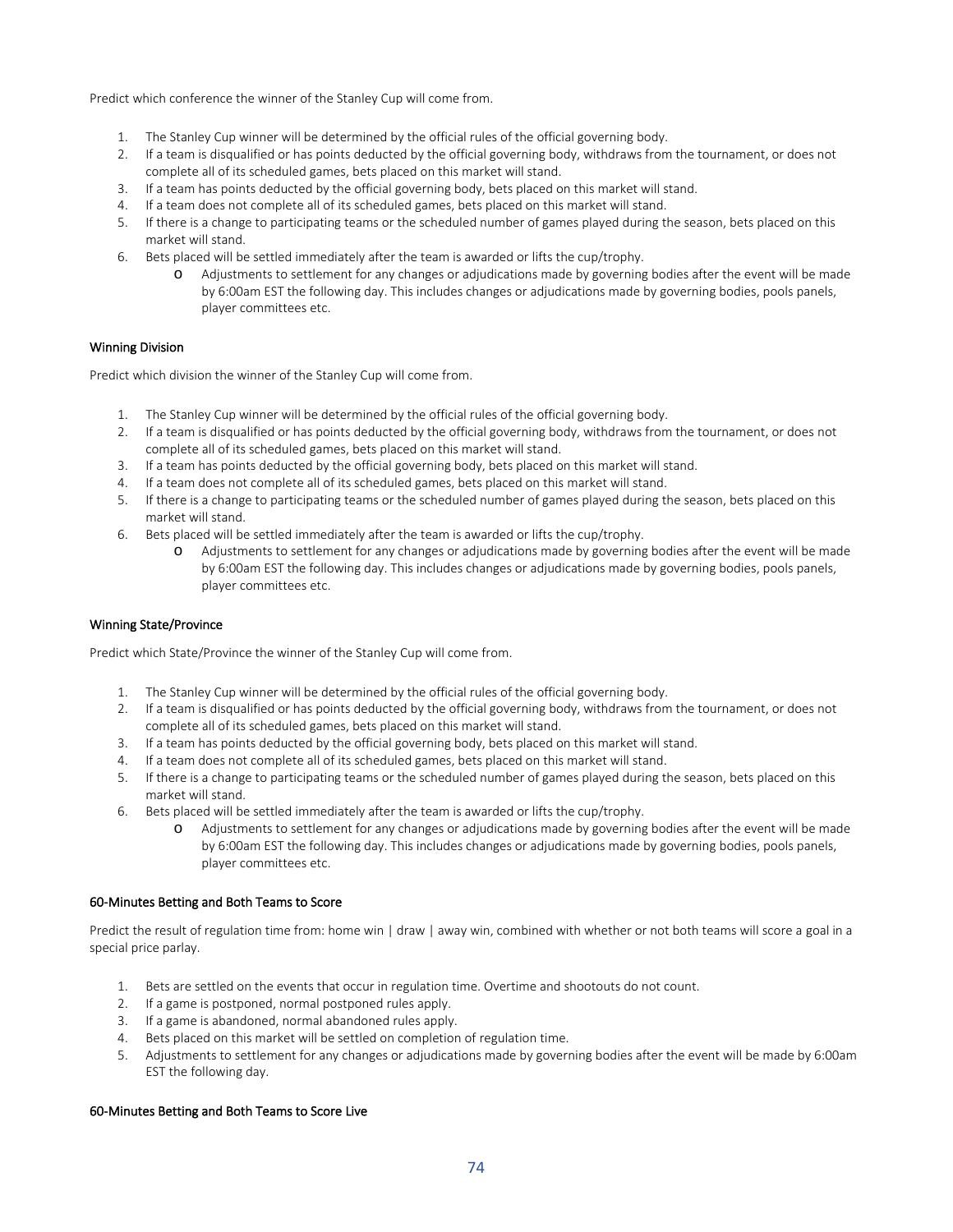Predict the result of regulation time from: home win | draw | away win, combined with whether or not both teams will score a goal in a special price parlay.

- 1. Bets are settled on the events that occur in regulation time. Overtime and shootouts do not count.
- 2. Live bet acceptance rules apply.
- 3. If a game is abandoned, normal abandoned rules apply.
- 4. Bets placed on this market will be settled on completion of regulation time.
- 5. Adjustments to settlement for any changes or adjudications made by governing bodies after the event will be made by 6:00am EST the following day.

#### 60-Minutes Betting and Both Teams to Score X or More Goals

Predict the result of regulation time from: home win | draw | away win, combined with whether or not both teams will each score the stated number of goals or more in a special price parlay.

Example: 60-minutes betting and both teams to score 3 or more goals. If the game result is Detroit Red Wings 3-5 Washington Capitals, the winning selection in this market will be Washington Capitals and yes. If the game result is Detroit Red Wings 2-5 Washington Capitals, the winning selection in this market will be Washington Capitals and no.

- 1. Bets are settled on the events that occur in regulation time. Overtime and shootouts do not count.
- 2. If a game is postponed, normal postponed rules apply.
- 3. If a game is abandoned, normal abandoned rules apply.
- 4. Bets placed on this market will be settled on completion of regulation time.
- 5. Adjustments to settlement for any changes or adjudications made by governing bodies after the event will be made by 6:00am EST the following day.

#### 60-Minutes Betting and Both Teams to Score X or More Goals Live

Predict the result of regulation time from: home win | draw | away win, combined with whether or not both teams will each score the stated number of goals or more in a special price parlay.

Example: 60-minutes betting and both teams to score 3 or more goals. If the game result is Detroit Red Wings 3-5 Washington Capitals, the winning selection in this market will be Washington Capitals and yes. If the game result is Detroit Red Wings 2-5 Washington Capitals, the winning selection in this market will be Washington Capitals and no.

- 1. Bets are settled on the events that occur in regulation time. Overtime and shootouts do not count.
- 2. Live bet acceptance rules apply.
- 3. If a game is abandoned, normal abandoned rules apply.
- 4. Bets placed on this market will be settled on completion of regulation time.
- 5. Adjustments to settlement for any changes or adjudications made by governing bodies after the event will be made by 6:00am EST the following day.

#### 60-Minutes Betting

Predict the result of regulation time from: away win | draw | home win.

- 1. Bets are settled on the events that occur in regulation time. Overtime and shootouts do not count.
- 2. If a game is postponed, normal postponed rules apply.
- 3. If a game is abandoned, normal abandoned rules apply.
- 4. Bets placed on this market will be settled on completion of regulation time.
	- o Adjustments to settlement for any changes or adjudications made by governing bodies after the event will be made by 6:00am EST the following day.

#### 60-Minutes Betting Live

Predict the result of regulation time from: away win | draw | home win.

- 1. Bets are settled on the events that occur in regulation time. Overtime and shootouts do not count.
- 2. Live bet acceptance rules apply.
- 3. If a game is abandoned, normal abandoned rules apply.
- 4. Bets placed on this market will be settled on completion of regulation time.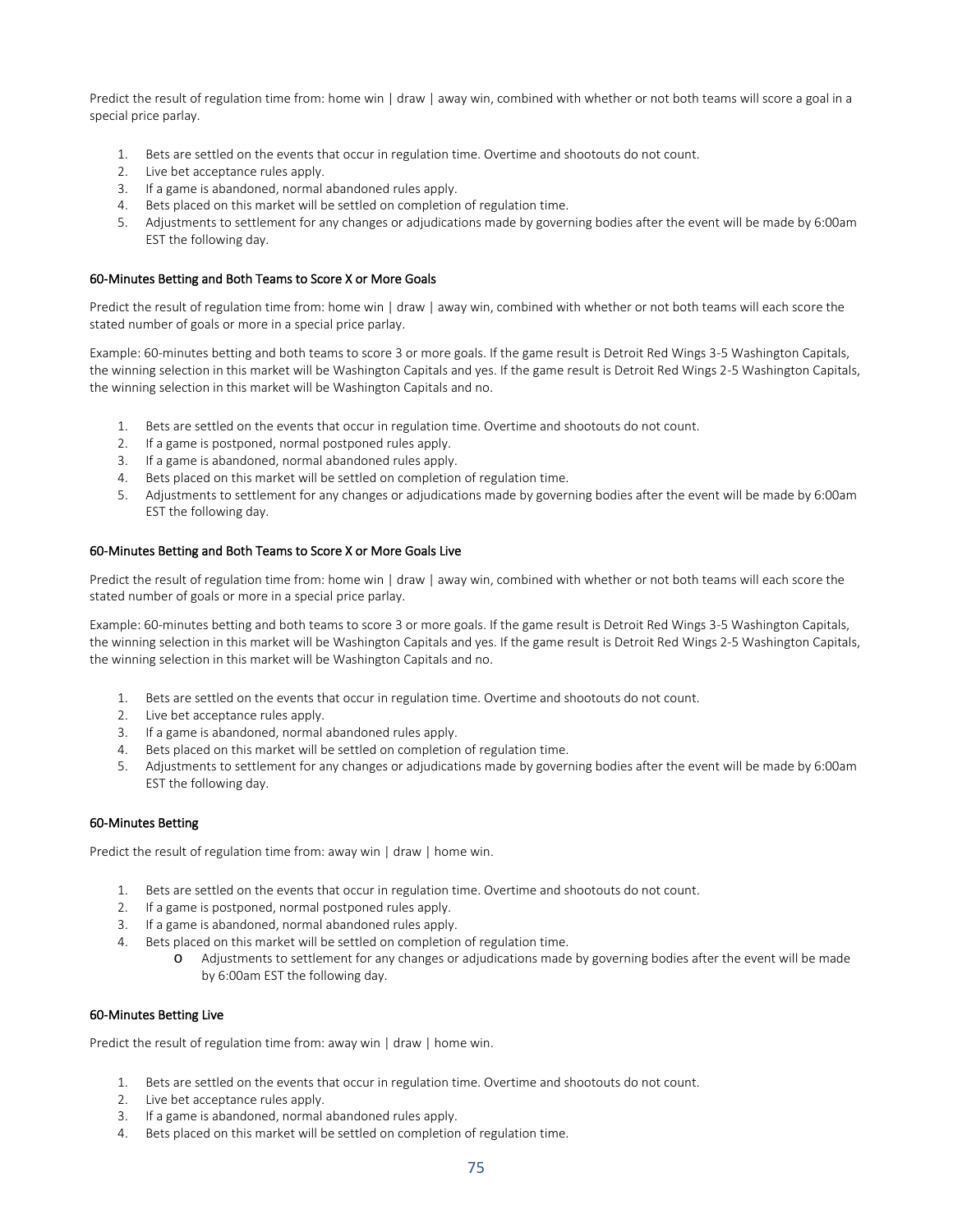Adjustments to settlement for any changes or adjudications made by governing bodies after the event will be made by 6:00am EST the following day.

# 60-Minutes Correct Score

Predict the score in regulation time.

- 1. Bets are settled on the events that occur in regulation time. Overtime and shootouts do not count.
- 2. If a game is postponed, normal postponed rules apply.
- 3. If a game is abandoned, normal abandoned rules apply.
- 4. Bets placed on this market will be settled on completion of regulation time.
	- o Adjustments to settlement for any changes or adjudications made by governing bodies after the event will be made by 6:00am EST the following day.

## 60 Minutes Correct Score Live

Predict the score in regulation time.

- 1. Bets are settled on the events that occur in regulation time. Overtime and shootouts do not count.
- 2. Live bet acceptance rules apply.
- 3. If a game is abandoned, normal abandoned rules apply.
- 4. Bets placed on this market will be settled on completion of regulation time.
	- o Adjustments to settlement for any changes or adjudications made by governing bodies after the event will be made by 6:00am EST the following day.

# 60 Minutes Over/Under Goal

Predict the result of a game combined with if the number of goals made during the game will be over or under the specified amount of goals in this special price parlay.

If the market is over/under 4.5 goals, over means 5 goals or more and under means 4 goals or fewer.

- 1. Bets are settled on the events that occur in regulation time. Overtime and shootouts do not count.
- 2. If a game is postponed, normal postponed rules apply.
- 3. If a game is abandoned, normal abandoned rules apply.
- 4. Bets placed on this market will be settled on completion of regulation time.
	- o Adjustments to settlement for any changes or adjudications made by governing bodies after the event will be made by 6:00am EST the following day.

## Both Teams to Score

Predict whether or not both teams will score in regulation time.

- 1. Bets are settled on the events that occur in regulation time. Overtime and shootouts do not count.
- 2. If a game is postponed, normal postponed rules apply.
- 3. If a game is abandoned, normal abandoned rules apply.
	- o If both teams have scored in the time played before abandonment, bets placed on that outcome will have already won and settled as winners. Bets placed on other outcomes on this market will have already lost.
	- o If both teams have not scored in the time played before abandonment, bets placed will be void, subject to normal abandoned rules, because the game did not play for the full duration.
- 4. Bets placed on this market will be settled on completion of regulation time.
- 5. Adjustments to settlement for any changes or adjudications made by governing bodies after the event will be made by 6:00am EST the following day.

# Both Teams to Score Live

Predict whether or not both teams will score in regulation time.

- 1. Bets are settled on the events that occur in regulation time. Overtime and shootouts do not count.
- 2. Live bet acceptance rules apply.
- 3. If a game is abandoned, normal abandoned rules apply.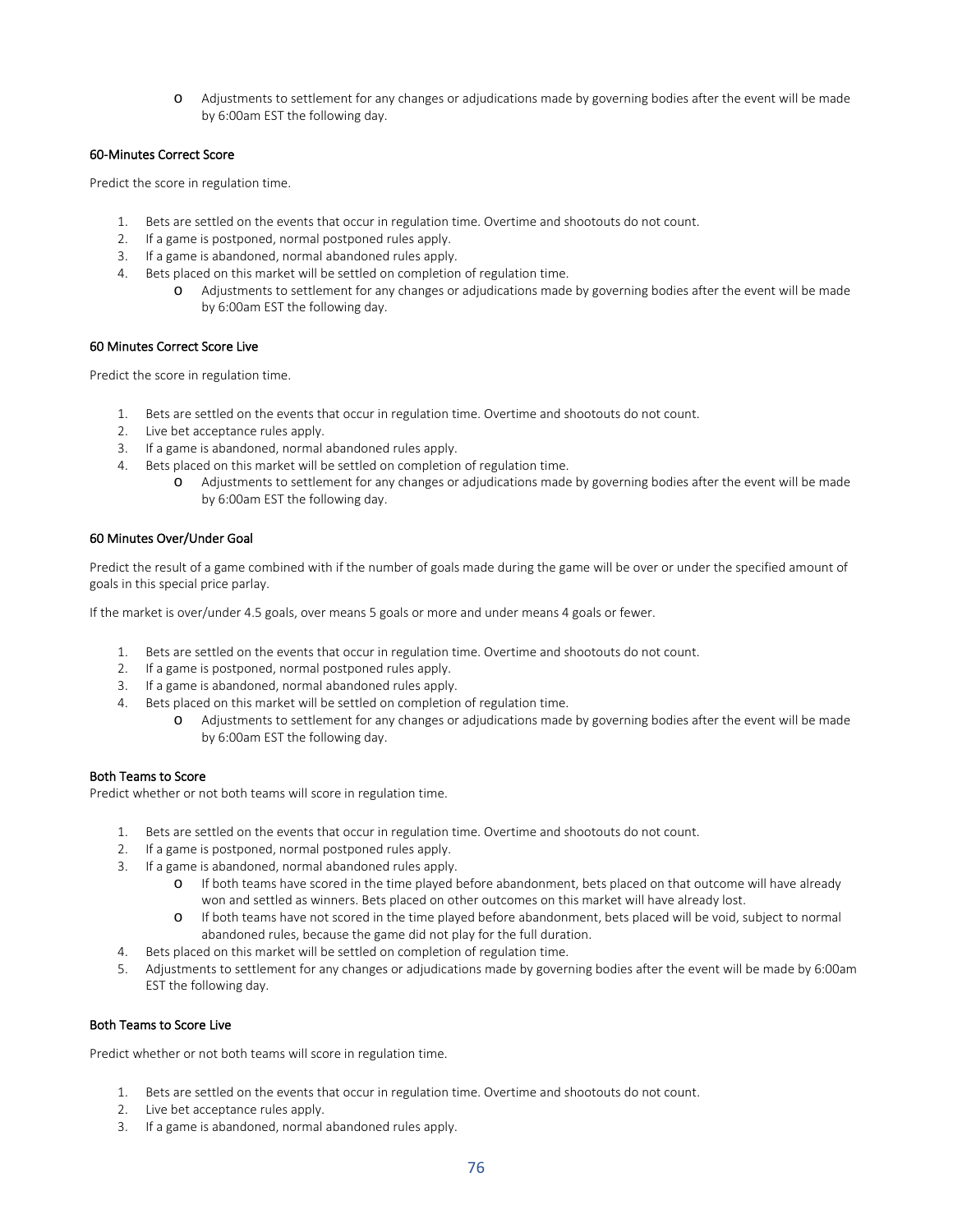- o If both teams have scored in the time played before abandonment, bets placed on that outcome will have already won and settled as winners. Bets placed on other outcomes on this market will have already lost.
- o If both teams have not scored in the time played before abandonment, bets placed will be void, subject to normal abandoned rules, because the game did not play for the full duration.
- 4. Bets placed on this market will be settled on completion of regulation time.
- 5. Adjustments to settlement for any changes or adjudications made by governing bodies after the event will be made by 6:00am EST the following day.

# Double Chance

Predict the combination of two possible results of regulation time from three possible permutations: home or draw | away or draw | home or away.

Examples of the regulation time result and the winning selections in this market:

Canadiens 3-2 Hurricanes - away or draw | home or away

Canadiens 3-3 Hurricanes - away or draw | home or draw

Canadiens 3-4 Hurricanes - home or draw | home or away

- 1. Bets are settled on the events that occur in regulation time. Overtime and shootouts do not count.
- 2. If a game is postponed, normal postponed rules apply.
- 3. If a game is abandoned, normal abandoned rules apply.
- 4. Bets placed on this market will be settled on completion of regulation time.
	- o Adjustments to settlement for any changes or adjudications made by governing bodies after the event will be made by 6:00am EST the following day.

#### Draw No Bet

Predict which team will win regulation time. Bets placed on this market will be void if regulation time ends in a draw.

Example: Capitals vs Flyers. You place a Draw No Bet wager on the Capitals. If the Capitals win in regulation, overtime or shootout, your bet wins. If the Capitals are tied at the end of regulation and then lose, your bet voids. If the Capitals lose in regulation, your bet loses.

- 1. Bets are settled on the events that occur in regulation time. Overtime and shootouts do not count.
- 2. If the game ends in a draw, all bets placed on this market will be void.
- 3. If a game is postponed, normal postponed rules apply.
- 4. If a game is abandoned, normal abandoned rules apply.
- 5. Bets placed on this market will be settled on completion of regulation time.
	- o Adjustments to settlement for any changes or adjudications made by governing bodies after the event will be made by 6:00am EST the following day.

#### Draw No Bet Live

Predict which team will win regulation time. Bets placed on this market will be void if regulation time ends in a draw.

- 1. Bets are settled on the events that occur in regulation time. Overtime and shootouts do not count.
- 2. If the game ends in a draw, all bets placed on this market will be void.
- 3. Live bet acceptance rules apply.
- 4. If a game is abandoned, normal abandoned rules apply.
- 5. Bets placed on this market will be settled on completion of regulation time.
	- o Adjustments to settlement for any changes or adjudications made by governing bodies after the event will be made by 6:00am EST the following day.

## Money Line

Predict the result of a game from: away win | home win.

- 1. Bets are settled on the official game result, including overtime and shootouts should the game progress as such.
- 2. If a game is postponed, normal postponed rules apply.
- 3. If a game is abandoned, normal abandoned rules apply.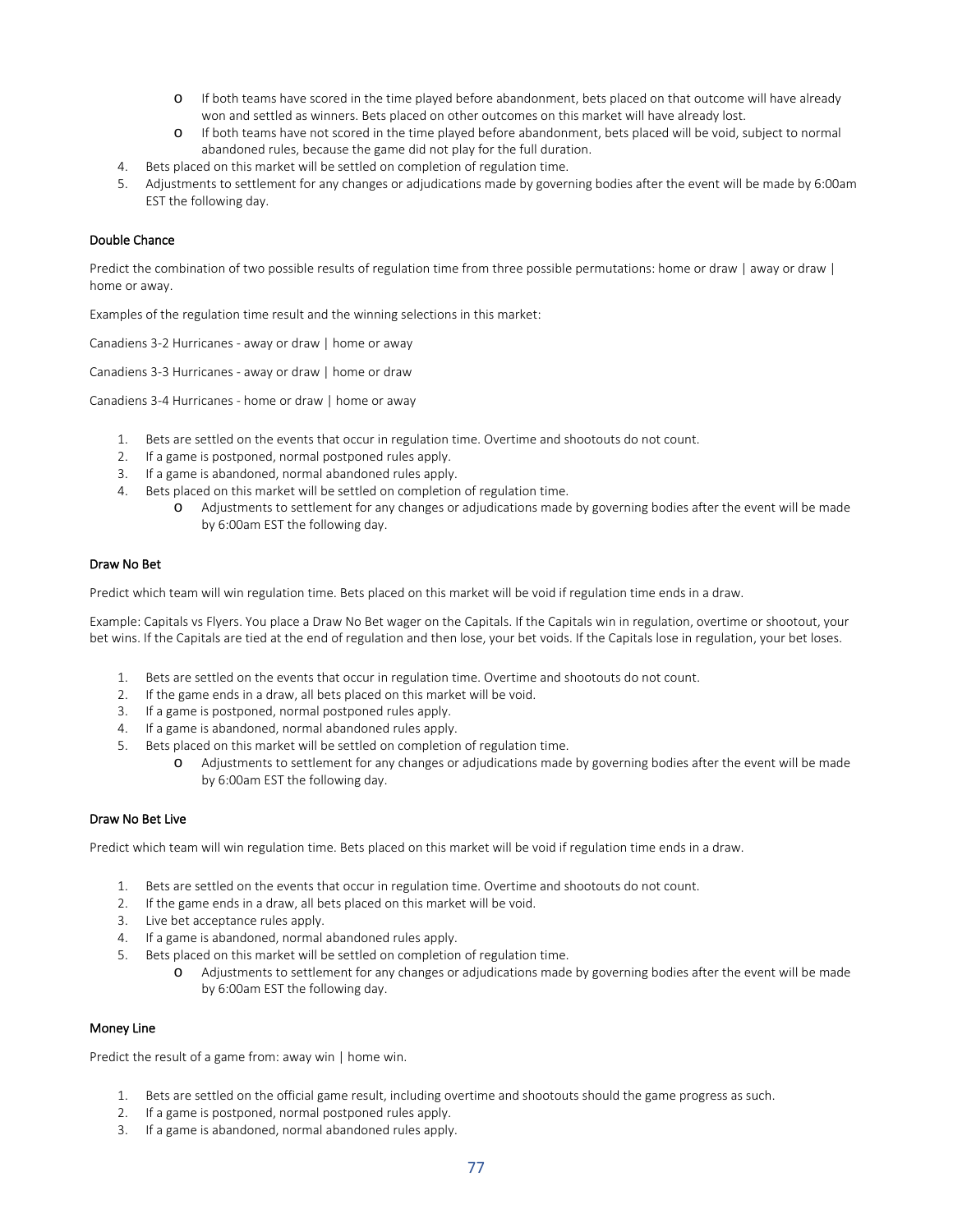- 4. Bets placed on this market will be settled on completion of the game.
	- o Adjustments to settlement for any changes or adjudications made by governing bodies after the event will be made by 6:00am EST the following day.

# Money Line Live

Predict the result of a game from: away win | home win.

- 1. Bets are settled on the official game result, including overtime and shootouts should the game progress as such.
- 2. Live bet acceptance rules apply.
- 3. If a game is abandoned, normal abandoned rules apply.
- 4. Bets placed on this market will be settled on completion of the game.
	- o Adjustments to settlement for any changes or adjudications made by governing bodies after the event will be made by 6:00am EST the following day.

## Overtime Betting Live

Predict the result of overtime from: away win | draw | home win

- 1. Bets are settled only on the events that occur in overtime. The events that occur in regulation time and shootouts do not count.
- 2. Live bet acceptance rules apply.
- 3. If a game is abandoned during overtime, normal abandoned rules apply.
- 4. If a game is abandoned after overtime, bets placed on this market will stand win or lose.
- 5. Bets placed on this market will be settled on completion of regulation time.
	- Adjustments to settlement for any changes or adjudications made by governing bodies after the event will be made by 6:00am EST the following day.

## Puck Line

Predict the result of a game after the point spread has been applied to the teams. A point spread of  $(+/-)$  0.5 (half of one) or more goals will be given, which will be added to the actual number of goals scored.

Example:

Montreal Canadiens at Carolina Hurricanes (+1.5) - The final score is Canadiens 3-2 Hurricanes.

- 1. Bets are settled on the official game result, including overtime and shootouts, should the game progress as such.
- 2. If a game is postponed, normal postponed rules apply.
- 3. If a game is abandoned, normal abandoned rules apply.
- 4. Bets placed on this market will be settled on completion of regulation time.
	- o Adjustments to settlement for any changes or adjudications made by governing bodies after the event will be made by 6:00am EST the following day.

# Puck Line Live

Predict the result of a game after the point spread has been applied to the teams. A handicap of  $(+/-)$  0.5 (half of one) or more goals will be given which will be added to the actual number of goals scored.

#### Example:

Montreal Canadiens at Carolina Hurricanes (+1.5). The final score is Canadiens 3-2 Hurricanes.

- 1. Bets are settled on the official game result, including overtime and shootouts, should the game progress as such.
- 2. Live bet acceptance rules apply.
- 3. If a game is abandoned, normal abandoned rules apply.
- 4. Bets placed on this market will be settled on completion of regulation time.
	- o Adjustments to settlement for any changes or adjudications made by governing bodies after the event will be made by 6:00am EST the following day.

# Spread Betting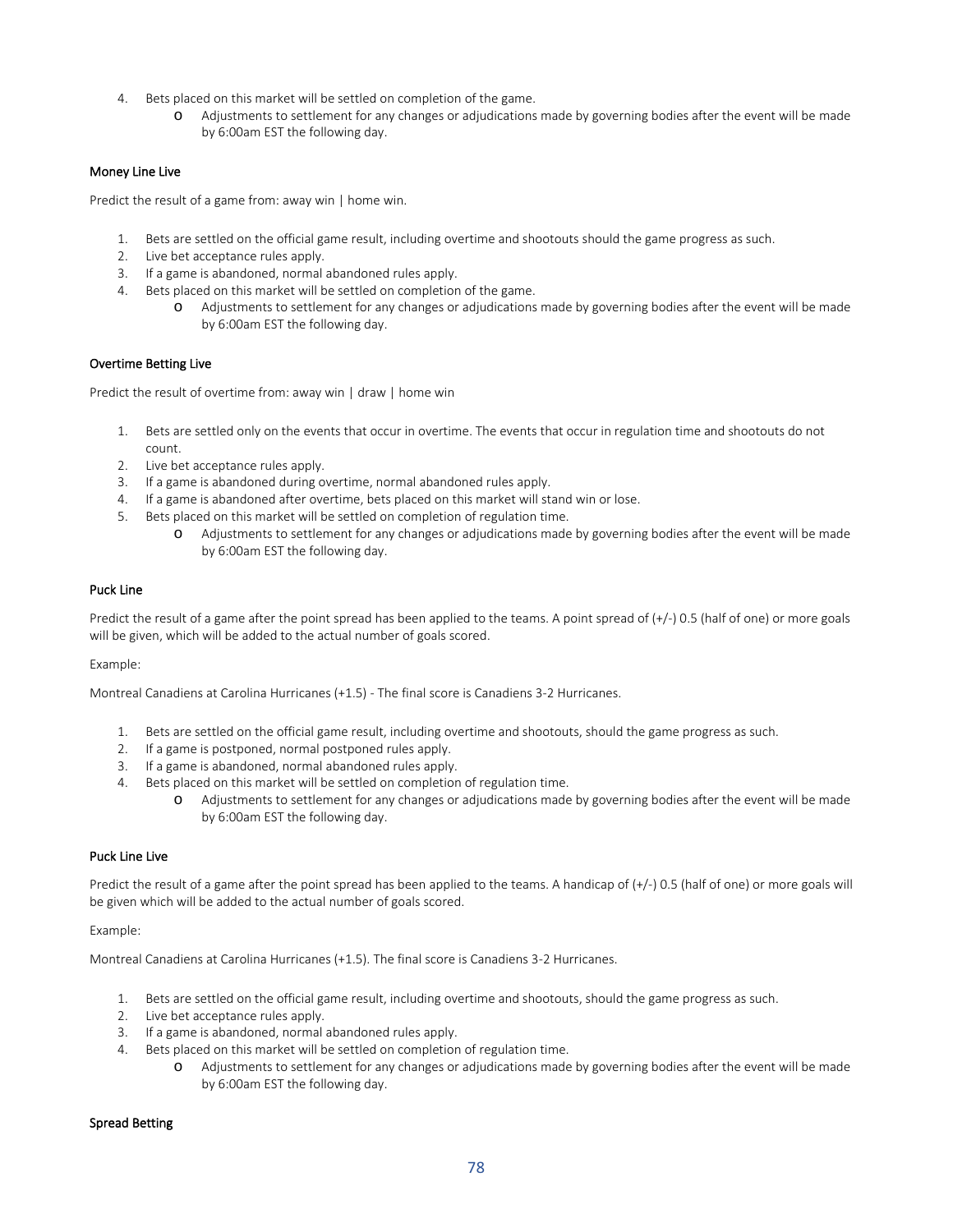Predict the result of a game from: home win | away win; after the point spread has been applied to the teams. A handicap of (+/-) 0.5 (half of one) or more goals will be given which will be added to the actual number of goals scored.

Example:

Montreal Canadiens at Carolina Hurricanes (+1.5). The final score is Canadiens 3-2 Hurricanes.

- 1. Bets are settled on the events that occur in regulation time. Overtime and shootouts do not count.
- 2. If a game is postponed, normal postponed rules apply.
- 3. If a game is abandoned, normal abandoned rules apply.
- 4. Bets placed on this market will be settled on completion of regulation time.
	- o Adjustments to settlement for any changes or adjudications made by governing bodies after the event will be made by 6:00am EST the following day.

## When Will the Game End

Predict when the specified game will end from: 60 minutes | overtime | shootout

- 1. Bets are settled on the point in the game when play is officially called to an end and either team is declared the winner. A game being abandoned or stopped for any other reason will not count.
- 2. If a game is postponed, normal postponed rules apply.
- 3. If a game is abandoned, normal abandoned rules apply.
- 4. Bets placed on this market will be settled on completion of the game.
- 5. Adjustments to settlement for any changes or adjudications made by governing bodies after the event will be made by 6:00am EST the following day.

# When Will the Game End Live

Predict when the specified game will end from: 60 minutes | overtime | shootout

- 1. Bets are settled on the point in the game when play is officially called to an end and either team is declared the winner. A game being abandoned or stopped for any other reason will not count.
- 2. Live bet acceptance rules apply.
- 3. If a game is abandoned, normal abandoned rules apply.
- 4. Bets placed on this market will be settled on completion of the game.
- 5. Adjustments to settlement for any changes or adjudications made by governing bodies after the event will be made by 6:00am EST the following day.

## Winning Margin

Predict the margin of goals by which a nominated team will win a game.

Example: If the game result is Washington Capitals 4-2 Winnipeg Jets, the winning selection in this market will be Washington Capitals by 2 goals.

- 1. Bets are settled on the official game result, including overtime and shootouts, should the game progress as such.
- 2. If a game is postponed, normal postponed rules apply.
- 3. If a game is abandoned, normal abandoned rules apply.
- 4. Bets placed on this market will be settled on completion of the game.
	- o Adjustments to settlement for any changes or adjudications made by governing bodies after the event will be made by 6:00am EST the following day.

## Winning Margin Live

Predict the margin of goals by which a nominated team will win a game.

Example: If the game result is Washington Capitals 4-2 Winnipeg Jets, the winning selection in this market will be Washington Capitals by 2 goals.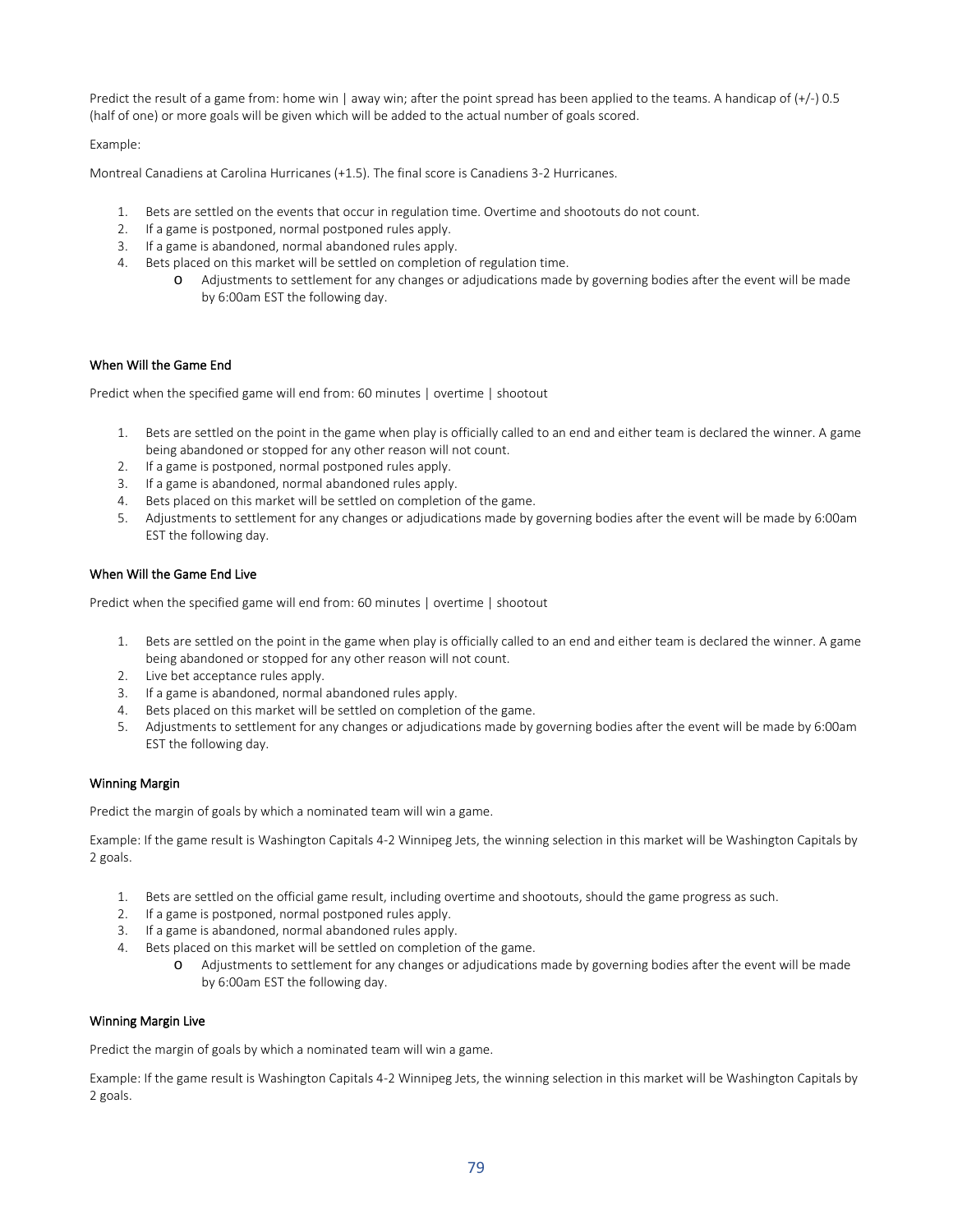- 1. Bets are settled on the official game result, including overtime and shootouts, should the game progress as such.
- 2. Live bet acceptance rules apply.
- 3. If a game is abandoned, normal abandoned rules apply.
- 4. Bets placed on this market will be settled on completion of the game.
	- o Adjustments to settlement for any changes or adjudications made by governing bodies after the event will be made by 6:00am EST the following day.

#### Will There be Overtime?

Predict whether or not the game will go to overtime.

- 1. If a game is postponed, normal postponed rules apply.
- 2. If a game is abandoned, normal abandoned rules apply.
- 3. Bets placed on this market will be settled on completion of the game.
	- o Adjustments to settlement for any changes or adjudications made by governing bodies after the event will be made by 6:00am EST the following day.

#### Will There be Overtime Live?

Predict whether or not the game will go to overtime.

- 1. Live bet acceptance rules apply.
- 2. If a game is abandoned, normal abandoned rules apply.
- 3. Bets placed on this market will be settled on completion of the game.
	- Adjustments to settlement for any changes or adjudications made by governing bodies after the event will be made by 6:00am EST the following day.

## Will There Be a Shootout?

Predict whether or not the game will go to a shootout.

- 1. If a game is postponed, normal postponed rules apply.
- 2. If a game is abandoned, normal abandoned rules apply.
- 3. Bets placed on this market will be settled on completion of the game.
	- o Adjustments to settlement for any changes or adjudications made by governing bodies after the event will be made by 6:00am EST the following day.

#### Will There Be a Shootout Live?

Predict whether or not the game will go to a shootout.

- 1. Live bet acceptance rules apply.
- 2. If a game is abandoned, normal abandoned rules apply.
- 3. Bets placed on this market will be settled on completion of the game.
	- o Adjustments to settlement for any changes or adjudications made by governing bodies after the event will be made by 6:00am EST the following day.

#### Player Performance

Predict whether a named player will be over or under a specified figure/percentage of a designated statistic in an event.

- 1. Bets are settled on the events that occur in regulation time and overtime. Shootouts do not count.
- 2. If selected player takes to the ice at any point during the event in regulation or overtime, then bets placed in this market will stand. Shootouts do not count.
- 3. If selected player does not take to ice at any point during the event in regulation or overtime, then bets placed on this market will be void.
- 4. Bets are settled based on official league statistics.
- 5. If a game is postponed, normal postponed rules apply.
- 6. If a game is abandoned, markets will be void unless markets winning selection is a winner, thus bets on market will stand and be settled as normal.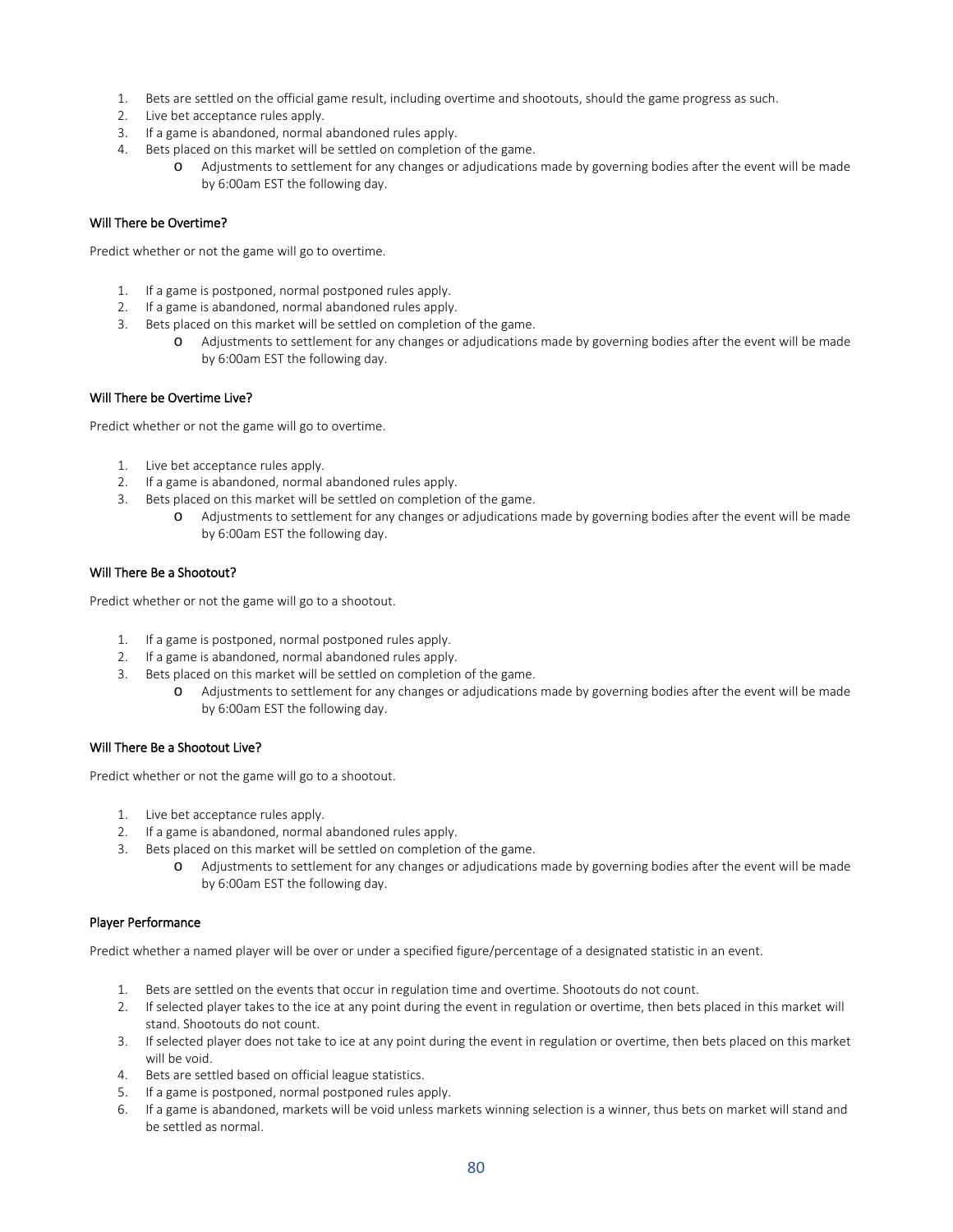# Team Performance

Predict whether a named team will be over or under a specified figure/percentage of a designated statistic in an event.

- 1. Bets are settled on the events that occur in regulation time and overtime. Shootouts do not count.
- 2. Bets are settled based on official league statistics.
- 3. If a game is postponed, normal postponed rules apply.
- 4. If a game is abandoned, markets will be void unless markets winning selection is over, thus bets on market will stand and be settled as normal.

# Goal in Each Period

Predict whether or not a goal will be scored in each period of regulation time.

- 1. Bets are settled on the events that occur in regulation time. Overtime and shootouts do not count.
- 2. If a game is postponed, normal postponed rules apply.
- 3. If a game is abandoned, normal abandoned rules apply.
	- o If a game is abandoned in the third period and a goal has been scored in each period in the time played before abandonment, bets placed on that selection in this market will have already won and will be settled as winners. Bets placed on other selections in this market will have already lost.
	- o If a game is abandoned and a goal has not been scored in each period in the time played before abandonment, bets placed on this market will be void, because the game did not play for the full duration.
- 4. Bets placed on this market will be settled on completion of the game.
	- o Adjustments to settlement for any changes or adjudications made by governing bodies after the event will be made by 6:00am EST the following day.

## Goal in Each Period Live

Predict whether or not a goal will be scored in each period of regulation time.

- 1. Bets are settled on the events that occur in regulation time. Overtime and shootouts do not count.
- 2. Live bet acceptance rules apply.
- 3. If a game is abandoned, normal abandoned rules apply.
	- o If a game is abandoned in the third period and a goal has been scored in each period in the time played before abandonment, bets placed on that selection in this market will have already won and will be settled as winners. Bets placed on other selections in this market will have already lost.
	- o If a game is abandoned and a goal has not been scored in each period in the time played before abandonment, bets placed on this market will be void, because the game did not play for the full duration.
- 4. Bets placed on this market will be settled on completion of the game.
	- o Adjustments to settlement for any changes or adjudications made by governing bodies after the event will be made by 6:00am EST the following day.

## Highest Scoring Period

Predict the period in which the most goals will be scored.

- 1. Bets are settled on the events that occur in regulation time. Overtime and shootouts do not count.
- 2. If the same number of goals are scored in two or more periods, the winning selection in this market will be a draw.
- 3. If a game is postponed, normal postponed rules apply.
- 4. If a game is abandoned, normal abandoned rules apply.
- 5. Bets placed on this market will be settled on completion of the game.
	- o Adjustments to settlement for any changes or adjudications made by governing bodies after the event will be made by 6:00am EST the following day.

## Highest Scoring Period Live

Predict the period in which the most goals will be scored.

- 1. Bets are settled on the events that occur in regulation time. Overtime and shootouts do not count.
- 2. If the same number of goals are scored in two or more periods, the winning selection in this market will be a draw.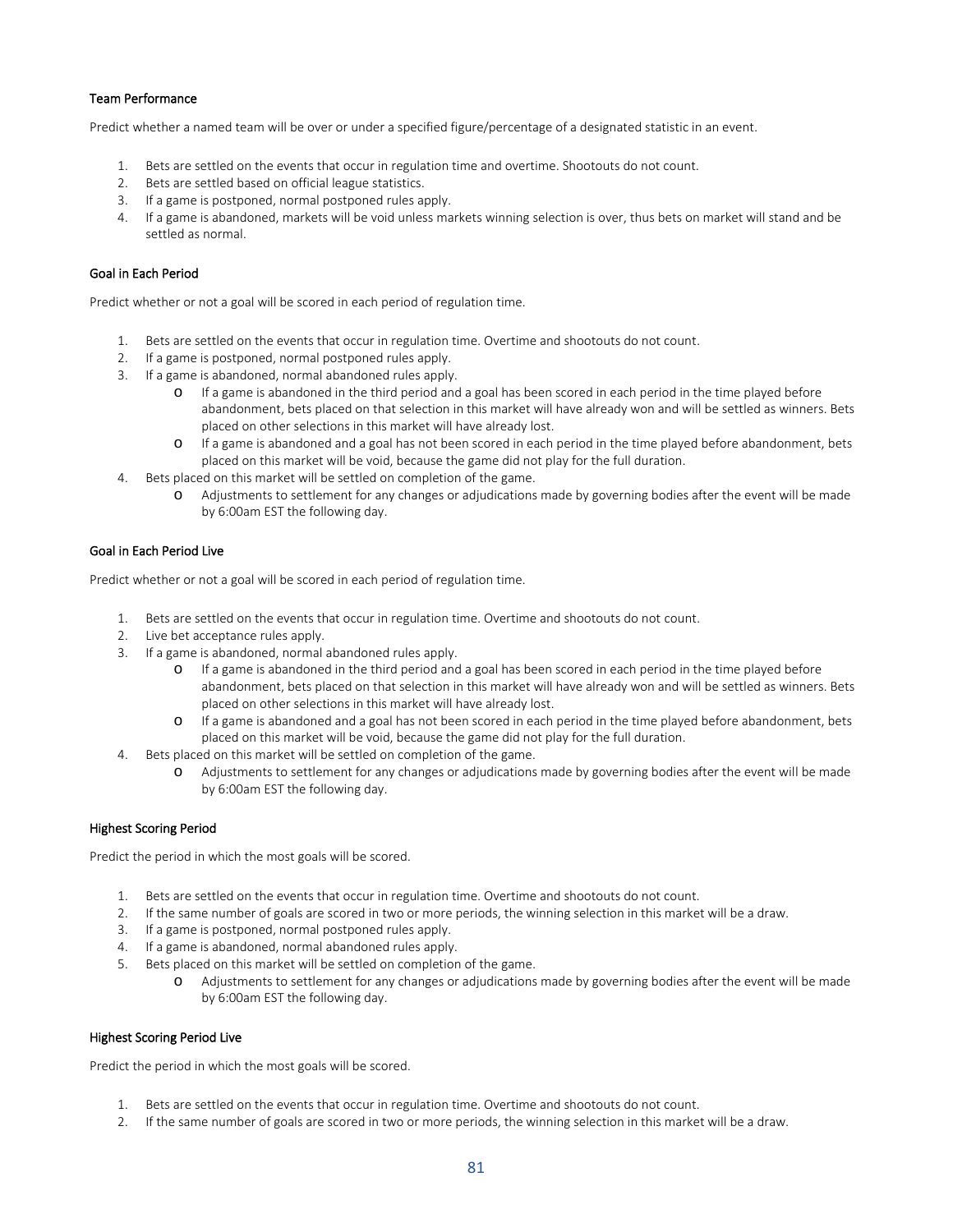- 3. Live bet acceptance rules apply.
- 4. If a game is abandoned, normal abandoned rules apply.
- 5. Bets placed on this market will be settled on completion of the game.
	- o Adjustments to settlement for any changes or adjudications made by governing bodies after the event will be made by 6:00am EST the following day.

# Period Betting

Predict the result of the specified period from: away win | draw | home win.

- 1. Bets are settled only on the events that occur in the specified period. The events that occur in other periods of the game, overtime and shootouts do not count.
- 2. If a game is postponed, normal postponed rules apply.
- 3. If a game is abandoned during the specified period, normal abandoned rules apply.
- 4. If a game is abandoned after the specified period, bets placed on this market will stand win or lose.
- 5. Bets placed on this market will be settled on completion of regulation time.
	- o Adjustments to settlement for any changes or adjudications made by governing bodies after the event will be made by 6:00am EST the following day.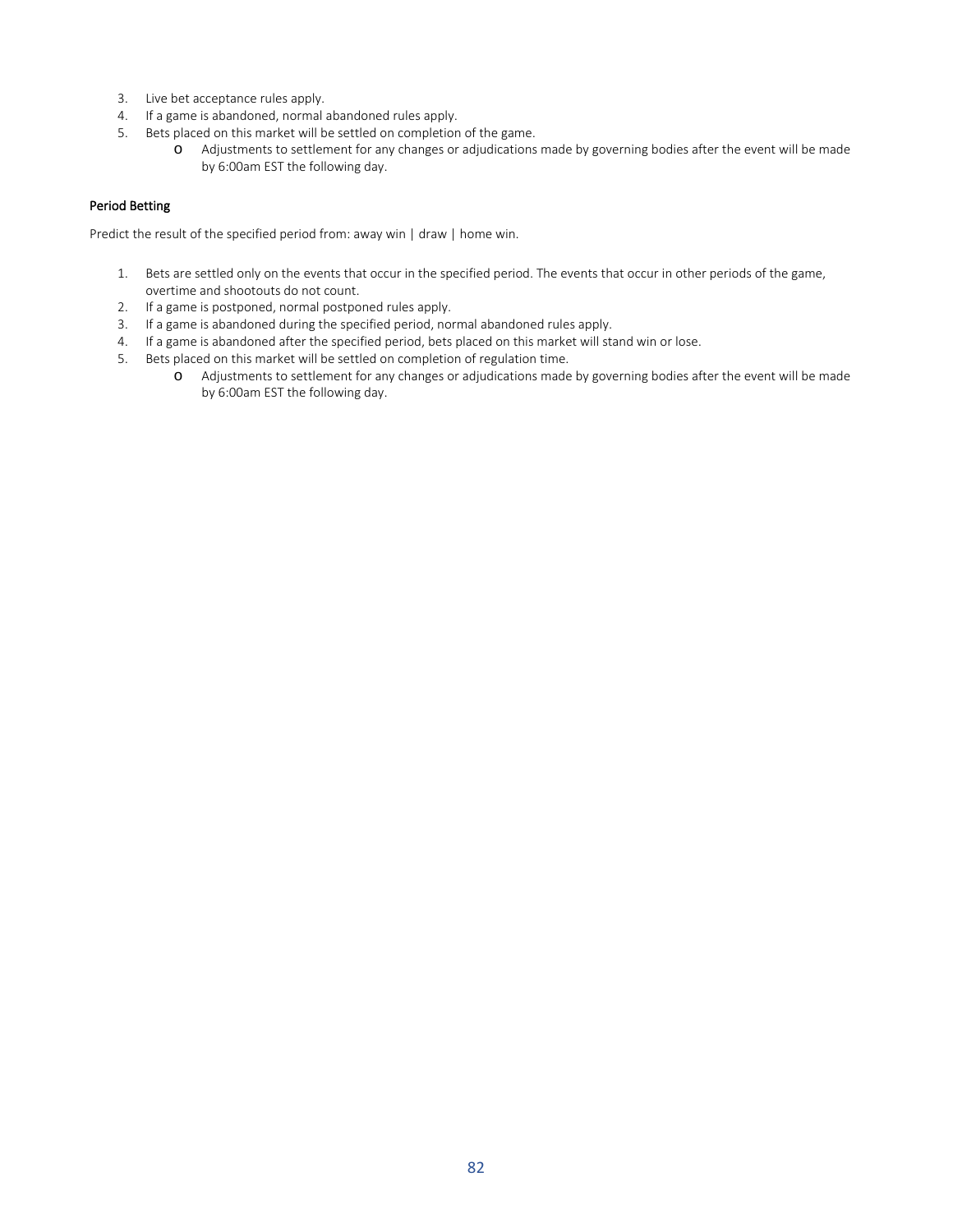# Period Betting Live

Predict the result of the specified period from: away win | draw | home win.

- 1. Bets are settled only on the events that occur in the specified period. The events that occur in other periods of the game, overtime and shootouts do not count.
- 2. Live bet acceptance rules apply.
- 3. If a game is abandoned during the specified period, normal abandoned rules apply.
- 4. If a game is abandoned after the specified period, bets placed on this market will stand win or lose.
- 5. Bets placed on this market will be settled on completion of regulation time.
	- o Adjustments to settlement for any changes or adjudications made by governing bodies after the event will be made by 6:00am EST the following day.

## Period Money Line

Predict the result of the specified period from: away win | home win.

- 1. Bets are settled only on the events that occur in the specified period. The events that occur in other periods of the game, overtime and shootouts do not count.
- 2. If the result of the specified period is a draw, bets placed on this market will be void.
- 3. If a game is postponed, normal postponed rules apply.
- 4. If a game is abandoned during the specified period, normal abandoned rules apply.
- 5. If a game is abandoned after the specified period, bets placed on this market will stand win or lose.
- 6. Bets placed on this market will be settled on completion of regulation time.
	- o Adjustments to settlement for any changes or adjudications made by governing bodies after the event will be made by 6:00am EST the following day.

#### Period Money Line Live

Predict the result of the specified period from: away win | home win.

- 1. Bets are settled only on the events that occur in the specified period. The events that occur in other periods of the game, overtime and shootouts do not count.
- 2. If the result of the specified period is a draw, bets placed on this market will be void.
- 3. Live bet acceptance rules apply.
- 4. If a game is abandoned during the specified period, normal abandoned rules apply.
- 5. If a game is abandoned after the specified period, bets placed on this market will stand win or lose.
- 6. Bets placed on this market will be settled on completion of regulation time.
	- o Adjustments to settlement for any changes or adjudications made by governing bodies after the event will be made by 6:00am EST the following day.

## Period Puck Line

Predict the result of the specified period after the point spread has been applied to the teams. A handicap of (+/-) 0.5 (half of one) or more goals will be given, which will be added to the actual number of goals scored.

Example: Montreal Canadiens vs Carolina Hurricanes (+0.5). The period score is Canadiens 1-1 Hurricanes. The point spread of (+0.5) is added to the actual number of goals scored by Hurricanes during the period. The spread period result is +0.5 Hurricanes and the winning outcome is therefore Hurricanes.

- 1. Bets are settled only on the events that occur in the specified period. The events that occur in other periods of the game, overtime and shootouts do not count.
- 2. If a game is postponed, normal postponed rules apply.
- 3. If a game is abandoned during the specified period, normal abandoned rules apply.
- 4. If a game is abandoned after the specified period, bets placed on this market will stand win or lose.
- 5. Bets placed on this market will be settled on completion of the period.
	- o Adjustments to settlement for any changes or adjudications made by governing bodies after the event will be made by 6:00am EST the following day.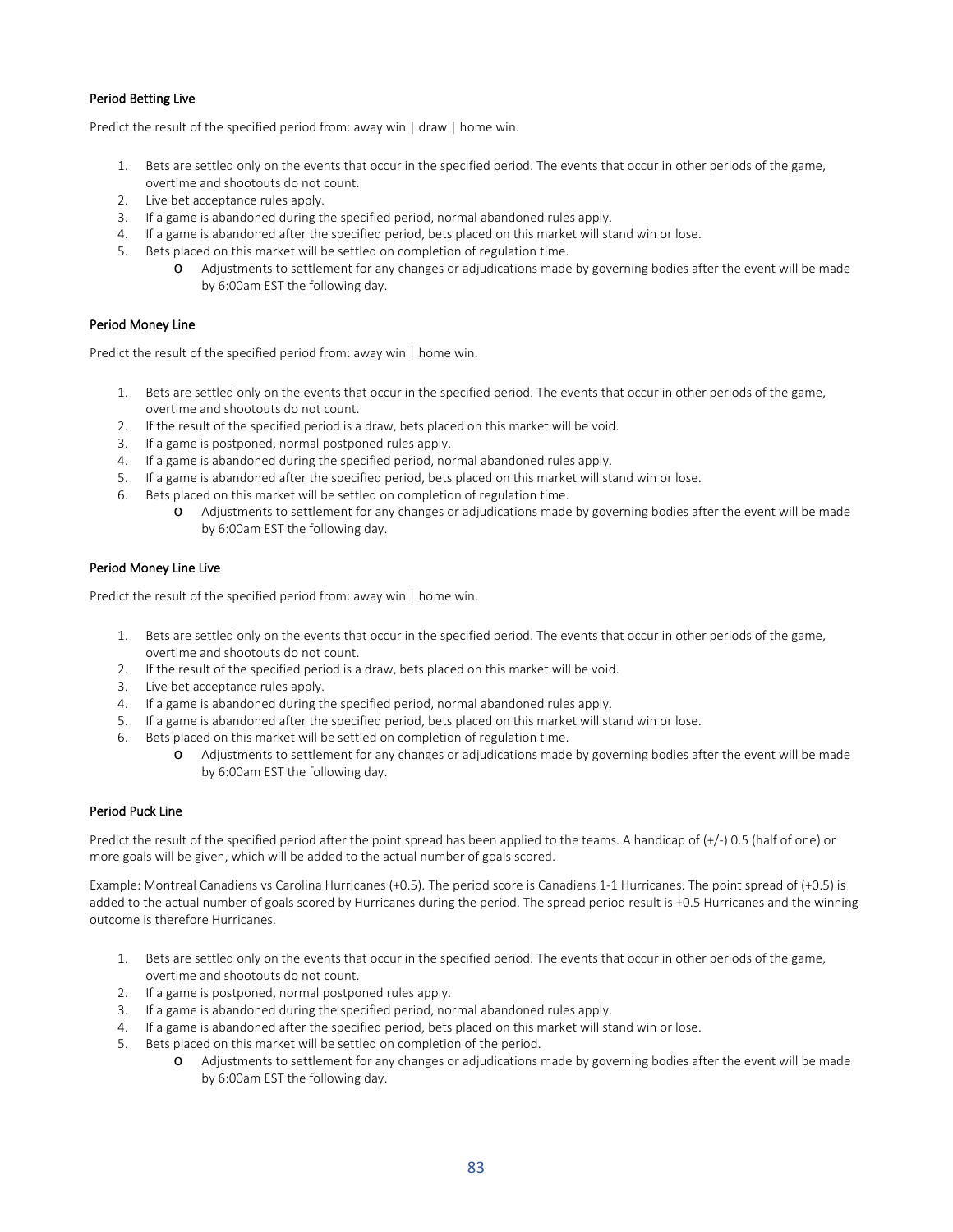# Period Puck Line Live

Predict the result of the specified period after the point spread has been applied to the teams. A handicap of  $(+/-)$  0.5 (half of one) or more goals will be given which will be added to the actual number of goals scored.

Example: Montreal Canadiens vs Carolina Hurricanes (+0.5). The period score is Canadiens 1-1 Hurricanes. The point spread of (+0.5) is added to the actual number of goals scored by Hurricanes during the period. The spread period result is +0.5 Hurricanes and the winning outcome is therefore Hurricanes.

- 1. Bets are settled only on the events that occur in the specified period. The events that occur in other periods of the game, overtime and shootouts do not count.
- 2. Live bet acceptance rules apply.
- 3. If a game is abandoned during the specified period, normal abandoned rules apply.
- 4. If a game is abandoned after the specified period, bets placed on this market will stand win or lose.
- 5. Bets placed on this market will be settled on completion of the period.
	- o Adjustments to settlement for any changes or adjudications made by governing bodies after the event will be made by 6:00am EST the following day.

# Period Total Goals

Predict whether the number of goals scored in the specified period will be over/under the number specified. If the market is over/under 2.5 goals, over means 3 goals or more and under means 2 goals or fewer.

- 1. Bets are settled only on the events that occur in the specified period. The events that occur in other periods of the game, overtime and shootouts do not count.
- 2. If a game is postponed, normal postponed rules apply.
- 3. If a game is abandoned during the specified period, normal abandoned rules apply.
	- o If a game is abandoned during the specified period and the over selection has been won in the time played before abandonment, bets placed on that selection in this market will have already won and will be settled as winners. Bets placed on the under selection in this market will have already lost.
- 4. If a game is abandoned after the specified period, bets placed on this market will stand win or lose.
- 5. Bets placed on this market will be settled on completion of the period.
	- o Adjustments to settlement for any changes or adjudications made by governing bodies after the event will be made by 6:00am EST the following day.

# Period Total Goals Live

Predict whether the number of goals scored in the specified period will be over/under the number specified. If the market is over/under 2.5 goals, over means 3 goals or more and under means 2 goals or fewer.

- 1. Bets are settled only on the events that occur in the specified period. The events that occur in other periods of the game, overtime and shootouts do not count.
- 2. Live bet acceptance rules apply.
- 3. If a game is abandoned during the specified period, normal abandoned rules apply.
	- o If a game is abandoned during the specified period and the over selection has been won in the time played before abandonment, bets placed on that selection in this market will have already won and will be settled as winners. Bets placed on the under selection in this market will have already lost.
- 4. If a game is abandoned after the specified period, bets placed on this market will stand win or lose.
- 5. Bets placed on this market will be settled on completion of the period.
	- o Adjustments to settlement for any changes or adjudications made by governing bodies after the event will be made by 6:00am EST the following day.

## Period Goals Odd/Even

Select whether the total number of goals scored in the specified period will be odd or even.

- 1. Bets are settled only on the events that occur the specified period. The events that occur in other periods of the game, overtime and shootouts do not count.
- 2. If no goals are scored, the winning selection in the market will be even.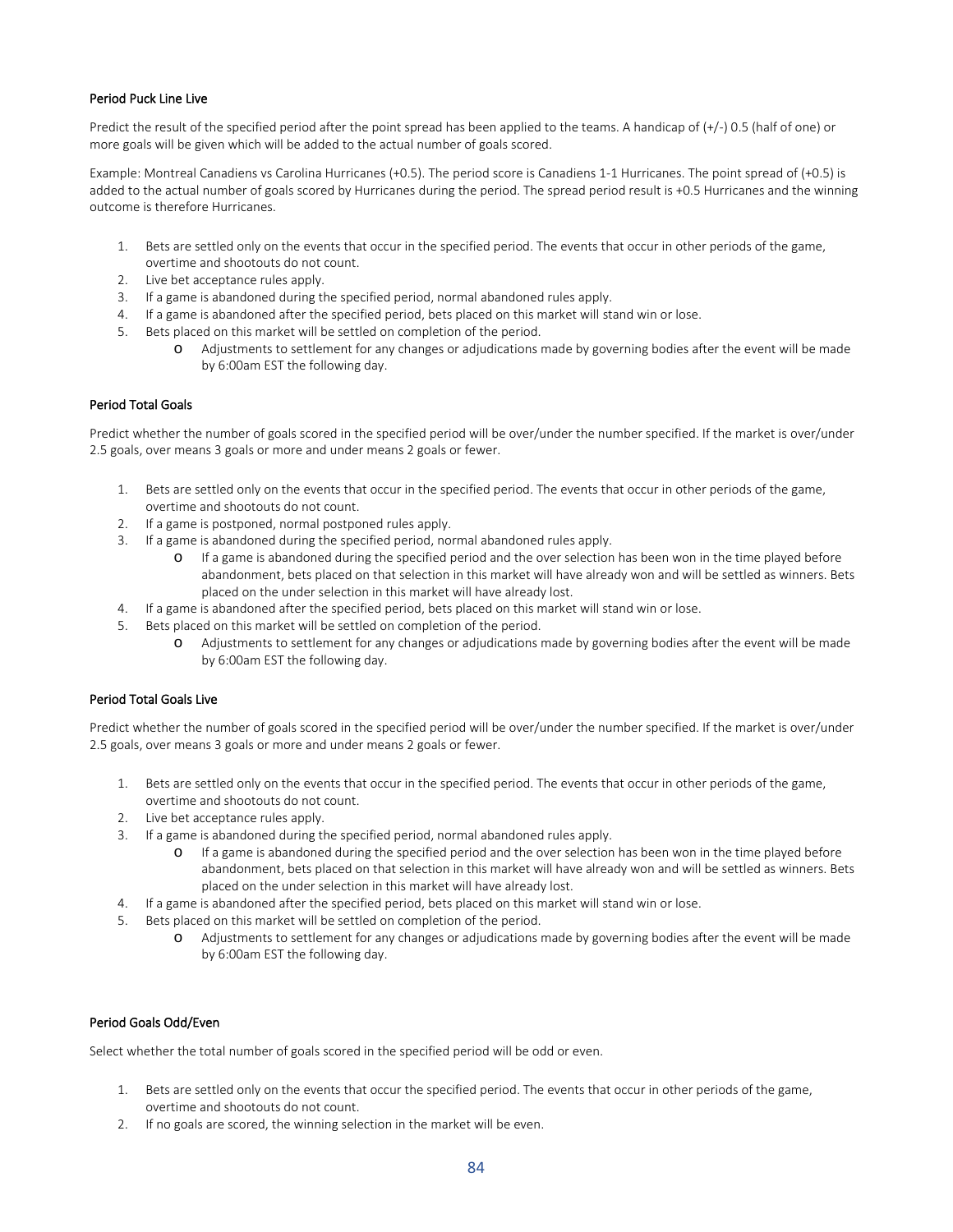- 3. If a game is postponed, normal postponed rules apply.
- 4. If a game is abandoned, normal abandoned rules apply.
- 5. Bets placed on this market will be settled on completion of the period.
	- o Adjustments to settlement for any changes or adjudications made by governing bodies after the event will be made by 6:00am EST the following day.

# Period Both Teams to Score

Predict whether or not both teams will score in the specified period.

- 1. Bets are settled on the events that occur in the specified period. The events that occur in other periods, overtime and shootouts do not count.
- 2. If a game is postponed, normal postponed rules apply.
- 3. If a game is abandoned, normal abandoned rules apply.
	- o If a game is abandoned during the specified period and both teams have scored in the time played before abandonment, bets placed on that outcome will have already won and settled as winners. Bets placed on other outcomes on this market will have already lost.
	- o If a game is abandoned during the specified period and both teams have not scored in the time played before abandonment, bets placed will be void, subject to normal abandoned rules, because the period did not play for the full duration.
- 4. Bets placed on this market will be settled on completion of regulation time.
- 5. Adjustments to settlement for any changes or adjudications made by governing bodies after the event will be made by 6:00am EST the following day.

## Period Both Teams to Score Live

Predict whether or not both teams will score in the specified period.

- 1. Bets are settled on the events that occur in the specified period. The events that occur in other periods, overtime and shootouts do not count.
- 2. Live bet acceptance rules apply.
- 3. If a game is abandoned, normal abandoned rules apply.
	- o If a game is abandoned during the specified period and both teams have scored in the time played before abandonment, bets placed on that outcome will have already won and settled as winners. Bets placed on other outcomes on this market will have already lost.
	- o If a game is abandoned during the specified period and both teams have not scored in the time played before abandonment, bets placed will be void, subject to normal abandoned rules, because the period did not play for the full duration.
- 4. Bets placed on this market will be settled on completion of regulation time.
- 5. Adjustments to settlement for any changes or adjudications made by governing bodies after the event will be made by 6:00am EST the following day.

# Period Correct Score

Predict the score in the specified period.

- 1. Bets are settled on the events that occur in the specified period. The events that occur in other periods, overtime and shootouts do not count.
- 2. If a game is postponed, normal postponed rules apply.
- 3. If a game is abandoned, normal abandoned rules apply.
- 4. Bets placed on this market will be settled on completion of regulation time.
	- o Adjustments to settlement for any changes or adjudications made by governing bodies after the event will be made by 6:00am EST the following day.

## Period Correct Score Live

Predict the score in the specified period.

1. Bets are settled on the events that occur in the specified period. The events that occur in other periods, overtime and shootouts do not count.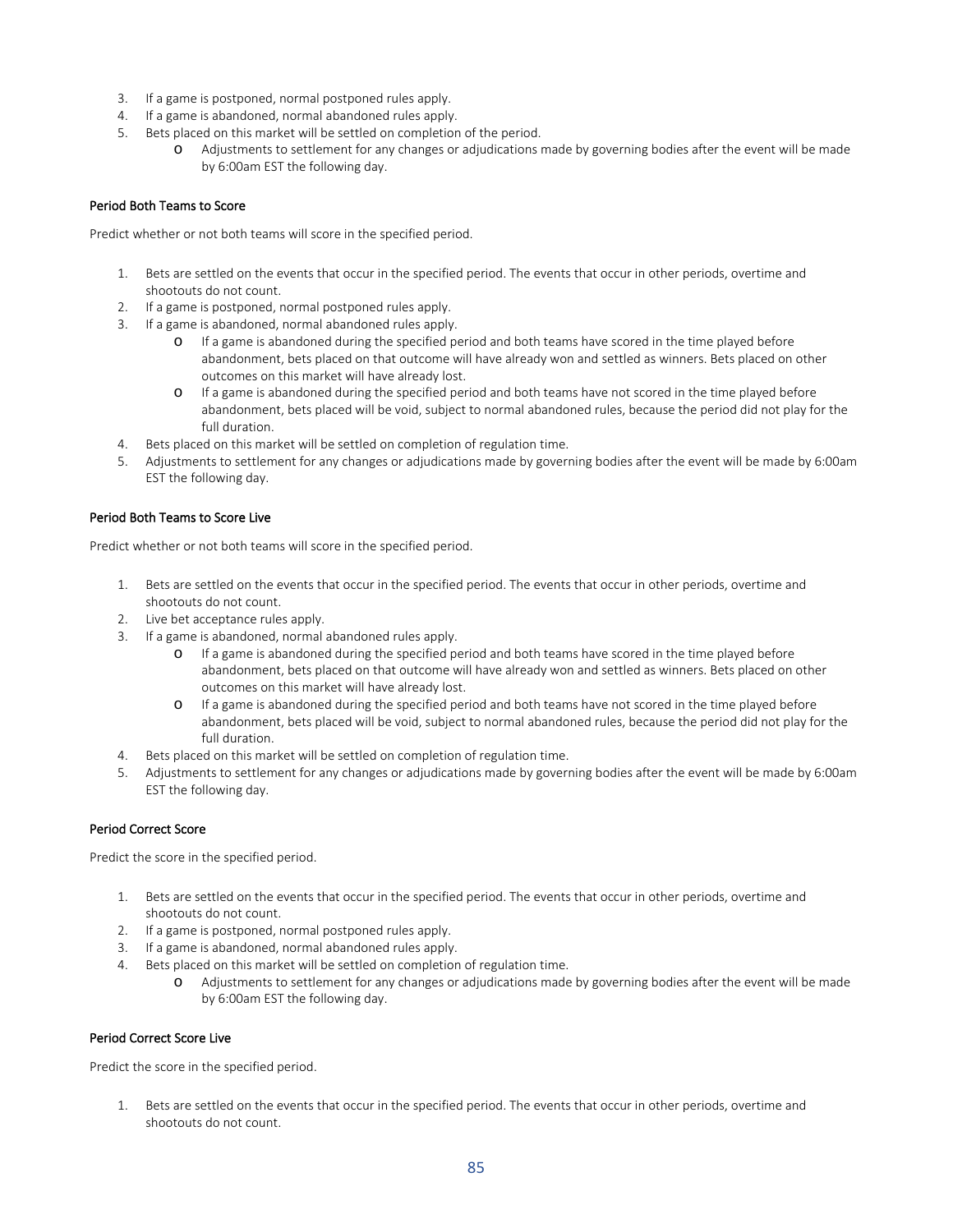- 2. Live bet acceptance rules apply.
- 3. If a game is abandoned, normal abandoned rules apply.
- 4. Bets placed on this market will be settled on completion of regulation time.
	- o Adjustments to settlement for any changes or adjudications made by governing bodies after the event will be made by 6:00am EST the following day.

## Period Double Chance

Predict the combination of two possible results of the specified period from three possible permutations: home or draw | away or draw | home or away.

Examples of the specified period result and the winning selections in this market:

- Canadiens 1-0 Hurricanes away or draw | home or away
- Canadiens 1-1 Hurricanes away or draw | home or draw
- Canadiens 1-2 Hurricanes home or draw | home or away
- 1. Bets are settled on the events that occur in the specified period. The events that occur in other periods, overtime and shootouts do not count.
- 2. If a game is postponed, normal postponed rules apply.
- 3. If a game is abandoned, normal abandoned rules apply.
- 4. Bets placed on this market will be settled on completion of regulation time.
	- o Adjustments to settlement for any changes or adjudications made by governing bodies after the event will be made by 6:00am EST the following day.

#### Period Double Chance Live

Predict the combination of two possible results of the specified period from three possible permutations: home or draw | away or draw | home or away.

Examples of the specified period result and the winning selections in this market:

- Canadiens 1-0 Hurricanes away or draw | home or away
- Canadiens 1-1 Hurricanes away or draw | home or draw
- Canadiens 1-2 Hurricanes home or draw | home or away
- 1. Bets are settled on the events that occur in the specified period. The events that occur in other periods, overtime and shootouts do not count.
- 2. Live bet acceptance rules apply.
- 3. If a game is abandoned, normal abandoned rules apply.
- 4. Bets placed on this market will be settled on completion of regulation time.
	- o Adjustments to settlement for any changes or adjudications made by governing bodies after the event will be made by 6:00am EST the following day.

#### Period Betting and Both Teams to Score

Predict the result of the specified period from: home win | draw | away win, combined with whether or not both teams will score a goal during that period in a special price parlay.

- 1. Bets are settled on the events that occur in the specified period. The events that occur in other periods, overtime and shootouts do not count.
- 2. If a game is postponed, normal postponed rules apply.
- 3. If a game is abandoned, normal abandoned rules apply.
- 4. Bets placed on this market will be settled on completion of regulation time.
- 5. Adjustments to settlement for any changes or adjudications made by governing bodies after the event will be made by 6:00am EST the following day.

## Period Betting and Both Teams to Score Live

Predict the result of the specified period from: home win | draw | away win, combined with whether or not both teams will score a goal during that period in a special price parlay.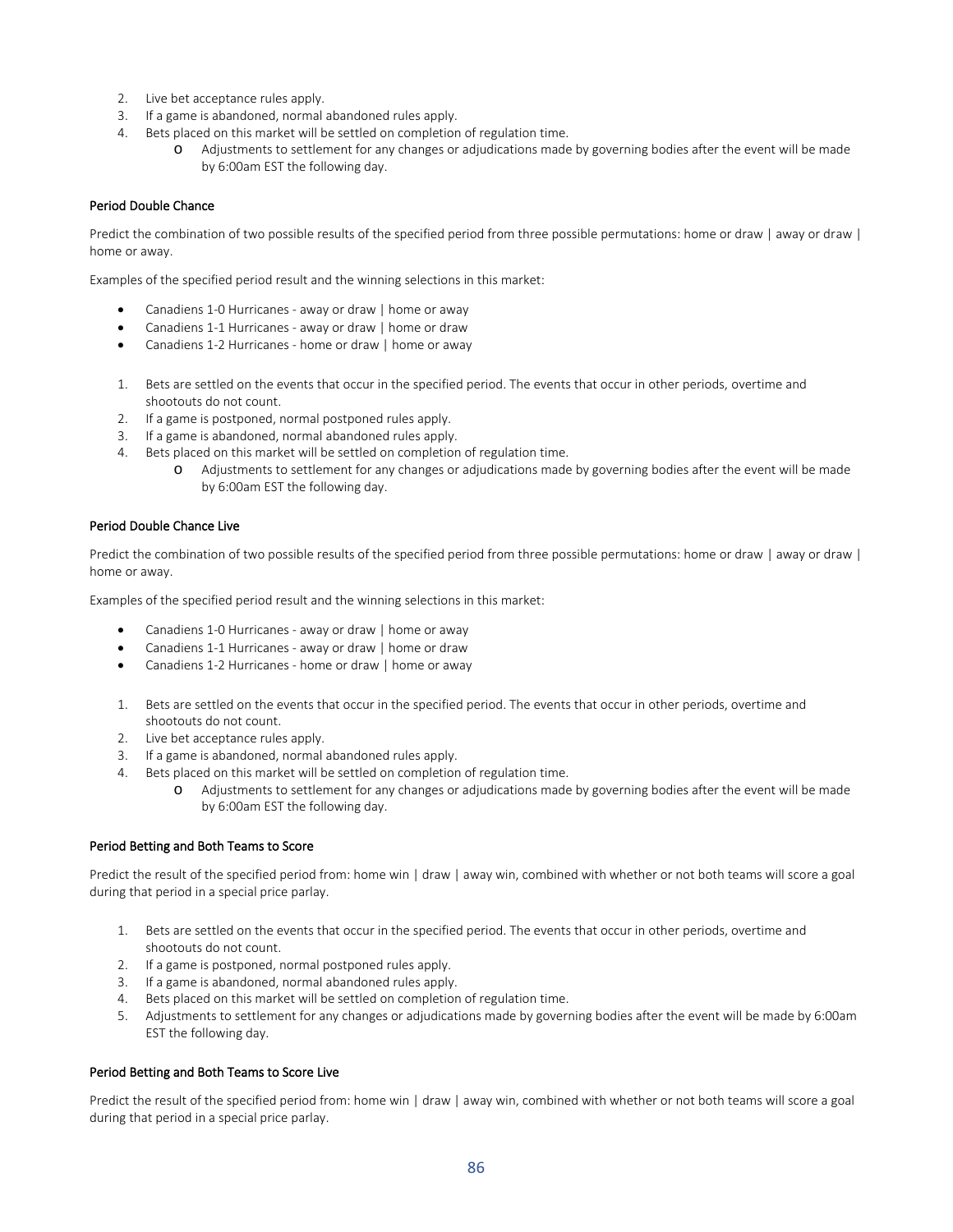- 1. Bets are settled on the events that occur in the specified period. The events that occur in other periods, overtime and shootouts do not count.
- 2. Live bet acceptance rules apply.
- 3. If a game is abandoned, normal abandoned rules apply.
- 4. Bets placed on this market will be settled on completion of regulation time.
- 5. Adjustments to settlement for any changes or adjudications made by governing bodies after the event will be made by 6:00am EST the following day.

# Period Betting and Both Teams to Score X or More Goals

Predict the result of specified period from: home win | draw | away win, combined with whether or not both teams will each score the stated number of goals or more during that period in a special price parlay.

Example: Third period betting and both teams to score 2 or more goals. If the third period result is Arizona Coyotes 2-3 Vancouver Canucks, the winning selection in this market will be Vancouver Canucks and yes. If the third period result is Arizona Coyotes 1-3 Vancouver Canucks, the winning selection in this market will be Vancouver Canucks and no.

- 1. Bets are settled on the events that occur in the specified period. The events that occur in other periods, overtime and shootouts do not count.
- 2. If a game is postponed, normal postponed rules apply.
- 3. If a game is abandoned, normal abandoned rules apply.
- 4. Bets placed on this market will be settled on completion of regulation time.
- 5. Adjustments to settlement for any changes or adjudications made by governing bodies after the event will be made by 6:00am EST the following day.

## Period Betting and Both Teams to Score X or More Goals Live

Predict the result of specified period from: home win | draw | away win, combined with whether or not both teams will each score the stated number of goals or more during that period in a special price parlay.

Example: Third period betting and both teams to score 2 or more goals. If the third period result is Arizona Coyotes 2-3 Vancouver Canucks, the winning selection in this market will be Vancouver Canucks and yes. If the third period result is Arizona Coyotes 1-3 Vancouver Canucks, the winning selection in this market will be Vancouver Canucks and no.

- 1. Bets are settled on the events that occur in the specified period. The events that occur in other periods, overtime and shootouts do not count.
- 2. Live bet acceptance rules apply.
- 3. If a game is abandoned, normal abandoned rules apply.
- 4. Bets placed on this market will be settled on completion of regulation time.
- 5. Adjustments to settlement for any changes or adjudications made by governing bodies after the event will be made by 6:00am EST the following day.

## Race to X Goals Period

Predict which team will reach a specified number of goals first in the specified period.

Example: Race to 2 goals in the first period. Buffalo Sabres at Vancouver Canucks. If Canucks score 2 goals before Sabres, they will be deemed the winning selection in the market.

- 1. Bets are settled only on the events that occur in the specified period. The events that occur in other periods of the game, overtime and shootouts do not count.
- 2. If a game is postponed, normal postponed rules apply.
- 3. If a game is abandoned, normal abandoned rules apply.
	- o If a game is abandoned during the specified period and a winning selection has been established in the time played before abandonment, bets placed on that selection in this market will have already won and will be settled as winners. Bets placed on other selections in this market will have already lost.
	- o If a game is abandoned during the specified period and no winning selection has been established in the time played before abandonment, bets placed on this market will be void because the period did not play for the full duration.
- 4. Bets placed on this market will be settled on completion of the match.
	- o Adjustments to settlement for any changes or adjudications made by governing bodies after the event will be made by 6:00am EST the following day.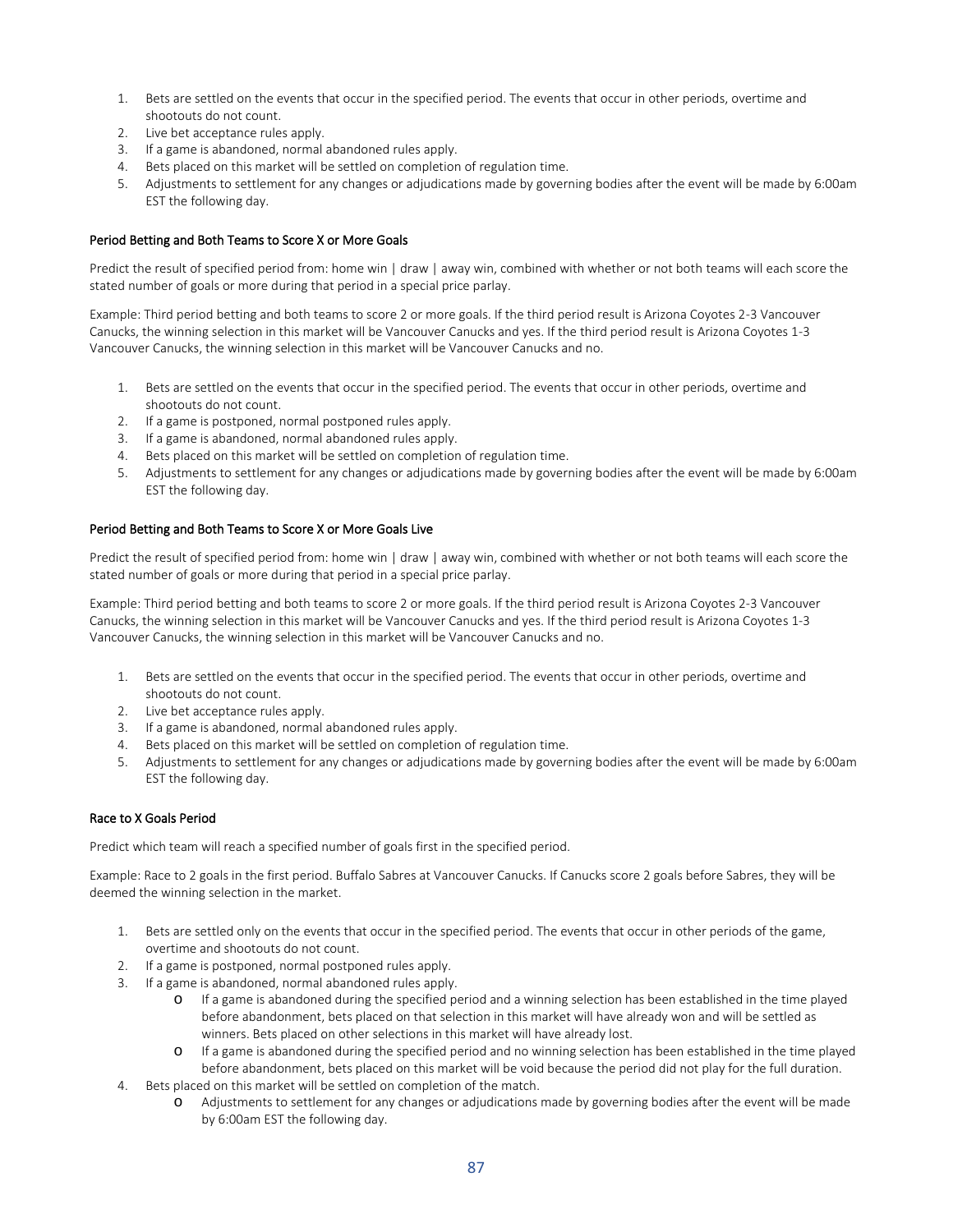## Race to X Goals Period Live

Predict which team will reach a specified number of goals first in the specified period.

Example: Race to 2 goals in the first period. Buffalo Sabres at Vancouver Canucks. If Canucks score 2 goals before Sabres, they will be deemed the winning selection in the market.

- 1. Bets are settled only on the events that occur in the specified period. The events that occur in other periods of the match, overtime and shootouts do not count.
- 2. Live bet acceptance rules apply.
- 3. If a game is abandoned, normal abandoned rules apply.
	- o If a game is abandoned during the specified period and a winning selection has been established in the time played before abandonment, bets placed on that selection in this market will have already won and will be settled as winners. Bets placed on other selections in this market will have already lost.
	- o If a game is abandoned during the specified period and no winning selection has been established in the time played before abandonment, bets placed on this market will be void because the period did not play for the full duration.
- 4. Bets placed on this market will be settled on completion of the match.
	- o Adjustments to settlement for any changes or adjudications made by governing bodies after the event will be made by 6:00am EST the following day.

## Team Goal in Each Period

Predict whether or not the nominated team will score a goal each period of regulation time.

- 1. Bets are settled on the events that occur in regulation time. Overtime and shootouts do not count.
- 2. If a game is postponed, normal postponed rules apply.
- 3. If a game is abandoned, normal abandoned rules apply.
	- o If a game is abandoned in the third period and the nominated team has scored a goal in each period in the time played before abandonment, bets placed on that selection in this market will have already won and will be settled as winners. Bets placed on other selections in this market will have already lost.
	- o If a game is abandoned and the nominated team has not scored a goal in each period in the time played before abandonment, bets placed on this market will be void, because the game did not play for the full duration.
- 4. Bets placed on this market will be settled on completion of the game.
	- o Adjustments to settlement for any changes or adjudications made by governing bodies after the event will be made by 6:00am EST the following day.

## Team Goal in Each Period Live

Predict whether or not the nominated team will score a goal each period of regulation time.

- 1. Bets are settled on the events that occur in regulation time. Overtime and shootouts do not count.
- 2. Live bet acceptance rules apply.
- 3. If a game is abandoned, normal abandoned rules apply.
	- o If a game is abandoned in the third period and the nominated team has scored a goal in each period in the time played before abandonment, bets placed on that selection in this market will have already won and will be settled as winners. Bets placed on other selections in this market will have already lost.
	- o If a game is abandoned and the nominated team has not scored a goal in each period in the time played before abandonment, bets placed on this market will be void, because the game did not play for the full duration.
- 4. Bets placed on this market will be settled on completion of the game.
	- o Adjustments to settlement for any changes or adjudications made by governing bodies after the event will be made by 6:00am EST the following day.

## Team to Win Most Periods

Predict which team will win the most periods of regulation time. The bet consists of 3 separate periods; 1) the first period 2) the second period 3) the third period. Overtime and shootouts do not count.

Example: Arizona Coyotes 3-2 Vancouver Canucks. The first period result is Arizona Coyotes 3-0 Vancouver Canucks, the second period result is Arizona Coyotes 0-1 Vancouver Canucks and the third period result is Arizona Coyotes 0-1 Vancouver Canucks. The selection in this market is Vancouver Canucks because they won two periods and Arizona Coyotes won one period.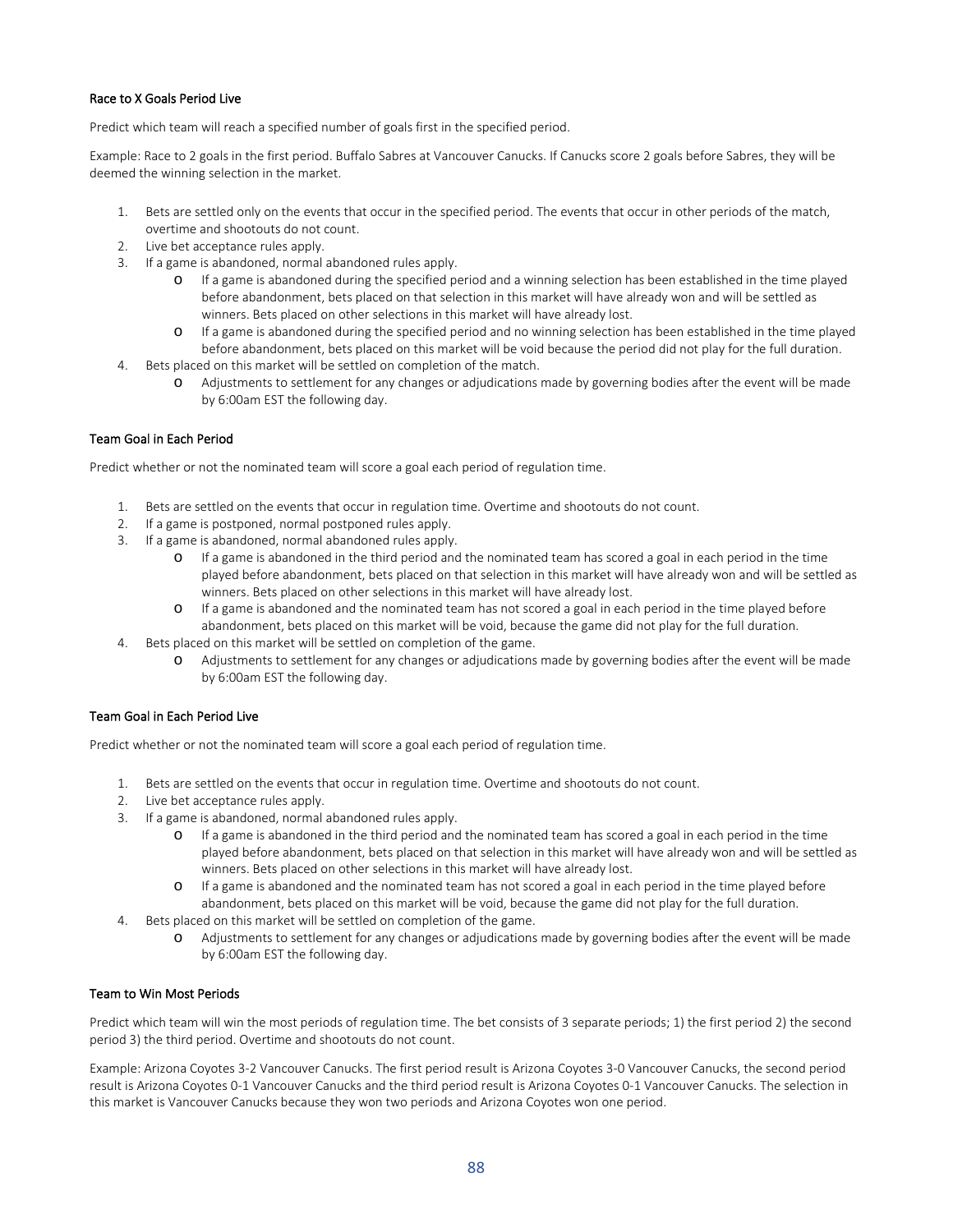- 1. Bets are settled on the events that occur in regulation time. Overtime and shootouts do not count.
- 2. If both teams win an equal number of periods, the winning selection in this market will be a draw.
- 3. If a game is postponed, normal postponed rules apply.
- 4. If a game is abandoned, normal abandoned rules apply.
	- o If a game is abandoned during the third period and a team has already won both the first period and second period in the time played before abandonment, bets placed on that outcome will have already won and settled as winners. Bets placed on other outcomes on this market will have already lost.
	- o If a game is abandoned and neither team has already won both the first period and second period in the time played before abandonment, bets placed on this market will be void, subject to normal abandoned rules, because the game did not play for the full duration.
- 5. Bets placed on this market will be settled on completion of regulation time.
- 6. Adjustments to settlement for any changes or adjudications made by governing bodies after the event will be made by 6:00am EST the following day.

## Team to Win Most Periods Live

Predict which team will win the most periods of regulation time. The bet consists of 3 separate periods; 1) the first period 2) the second period 3) the third period. Overtime and shootouts do not count.

Example: Arizona Coyotes 3-2 Vancouver Canucks. The first period result is Arizona Coyotes 3-0 Vancouver Canucks, the second period result is Arizona Coyotes 0-1 Vancouver Canucks and the third period result is Arizona Coyotes 0-1 Vancouver Canucks. The selection in this market is Vancouver Canucks because they won two periods and Arizona Coyotes won one period.

- 1. Bets are settled on the events that occur in regulation time. Overtime and shootouts do not count.
- 2. If both teams win an equal number of periods, the winning selection in this market will be a draw.
- 3. Live bet acceptance rules apply.
- 4. If a game is abandoned, normal abandoned rules apply.
	- o If a game is abandoned during the third period and a team has already won both the first period and second period in the time played before abandonment, bets placed on that outcome will have already won and settled as winners. Bets placed on other outcomes on this market will have already lost.
	- o If a game is abandoned and neither team has already won both the first period and second period in the time played before abandonment, bets placed on this market will be void, subject to normal abandoned rules, because the game did not play for the full duration.
- 5. Bets placed on this market will be settled on completion of regulation time.
- 6. Adjustments to settlement for any changes or adjudications made by governing bodies after the event will be made by 6:00am EST the following day.

## To Win All Periods

Predict whether or not a specified team will win all periods of regulation time.

Example: Buffalo Sabres at Vancouver Canucks. If the first period score is Sabres 1-2 Canucks, the second period score is Sabres 0-1 Canucks and the third period score is Sabres 0-2 Canucks, bets placed on Vancouver Canucks to win all periods will have won.

Buffalo Sabres at Vancouver Canucks. If the first period score is Sabres 1-2 Canucks, the second period score is Sabres 0-0 Canucks and the third period score is Sabres 0-2 Canucks, bets placed on Vancouver Canucks to win all periods will have lost.

- 1. Bets are settled on the events that occur in regulation time. Overtime and shootouts do not count.
- 2. If a game is postponed, normal postponed rules apply.
- 3. If a game is abandoned, normal abandoned rules apply.
- 4. Bets placed on this market will be settled on completion of the game.
	- o Adjustments to settlement for any changes or adjudications made by governing bodies after the event will be made by 6:00am EST the following day.

#### To Win All Periods Live

Predict whether a specified team will win all periods of regulation time.

Example: Buffalo Sabres at Vancouver Canucks. If the first period score is Sabres 1-2 Canucks, the second period score is Sabres 0-1 Canucks and the third period score is Sabres 0-2 Canucks, bets placed on Vancouver Canucks to win all periods will have won.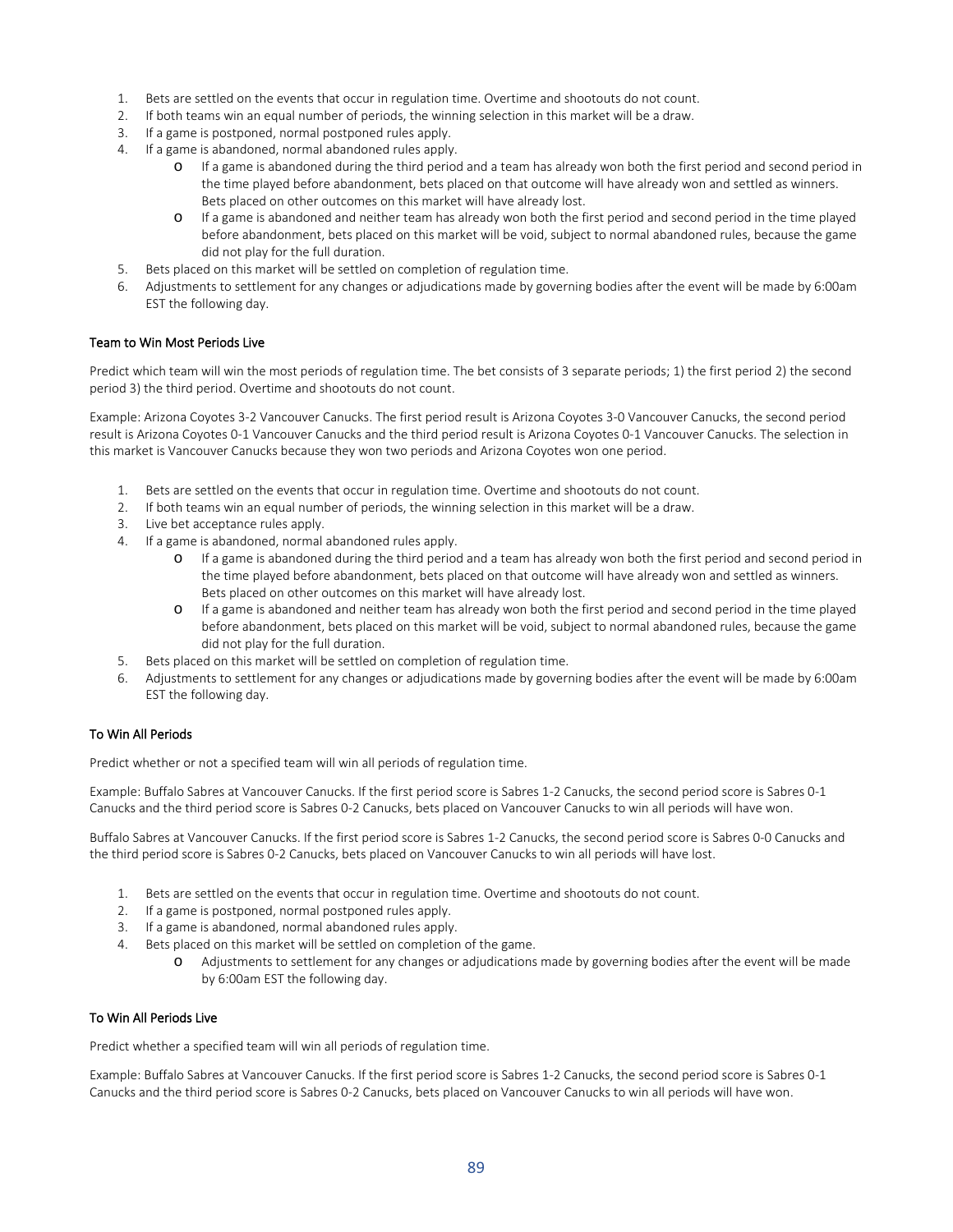Buffalo Sabres at Vancouver Canucks. If the first period score is Sabres 1-2 Canucks, the second period score is Sabres 0-0 Canucks and the third period score is Sabres 0-2 Canucks, bets placed on Vancouver Canucks to win all periods will have lost.

- 1. Bets are settled on the events that occur in regulation time. Overtime and shootouts do not count.
- 2. Live bet acceptance rules apply.
- 3. If a game is abandoned, normal abandoned rules apply.
- 4. Bets placed on this market will be settled on completion of the game.
	- o Adjustments to settlement for any changes or adjudications made by governing bodies after the event will be made by 6:00am EST the following day.

#### To Win or Draw All Periods

Predict whether or not a specified team will win or draw all periods of regulation time.

Example: Buffalo Sabres at Vancouver Canucks. If the first period score is Sabres 1-2 Canucks, the second period score is Sabres 1-1 Canucks and the third period score is Sabres 0-2 Canucks, bets placed on Vancouver Canucks to win or draw all periods will have won.

Buffalo Sabres at Vancouver Canucks. If the first period score is Sabres 1-2 Canucks, the second period score is Sabres 1-0 Canucks and the third period score is Sabres 0-2 Canucks, bets placed on Vancouver Canucks to win or draw all periods will have lost.

- 1. Bets are settled on the events that occur in regulation time. Overtime and shootouts do not count.
- 2. If a game is postponed, normal postponed rules apply.
- 3. If a game is abandoned, normal abandoned rules apply.
- 4. Bets placed on this market will be settled on completion of the game.
	- o Adjustments to settlement for any changes or adjudications made by governing bodies after the event will be made by 6:00am EST the following day.

#### To Win or Draw All Periods Live

Predict whether or not a specified team will win or draw all periods of regulation time.

Example: Buffalo Sabres at Vancouver Canucks. If the first period score is Sabres 1-2 Canucks, the second period score is Sabres 1-1 Canucks and the third period score is Sabres 0-2 Canucks, bets placed on Vancouver Canucks to win or draw all periods will have won.

Buffalo Sabres at Vancouver Canucks. If the first period score is Sabres 1-2 Canucks, the second period score is Sabres 1-0 Canucks and the third period score is Sabres 0-2 Canucks, bets placed on Vancouver Canucks to win or draw all periods will have lost.

- 1. Bets are settled on the events that occur in regulation time. Overtime and shootouts do not count.
- 2. Live bet acceptance rules apply.
- 3. If a game is abandoned, normal abandoned rules apply.
- 4. Bets placed on this market will be settled on completion of the game.
	- o Adjustments to settlement for any changes or adjudications made by governing bodies after the event will be made by 6:00am EST the following day.

#### Enhanced Odds

Enhanced odds markets and the rules for bets placed may differ slightly from any similar market available elsewhere on our app or website. Rules for enhanced odds markets will be clearly stated in the description underneath the bet at time of placement where applicable. Please ensure you have read and taken note of the applicable rules when you place your bet.

## Team Total Goals

Predict whether the number of goals scored by the named team will be under/over the number specified. If the market is over/under 2.5 goals, over means 3 goals or more and under means 2 goals or fewer.

- 1. Bets are settled on the official game result, including overtime and shootouts, should the game progress as such.
- 2. If a game is postponed, normal postponed rules apply.
- 3. If a game is abandoned, normal abandoned rules apply.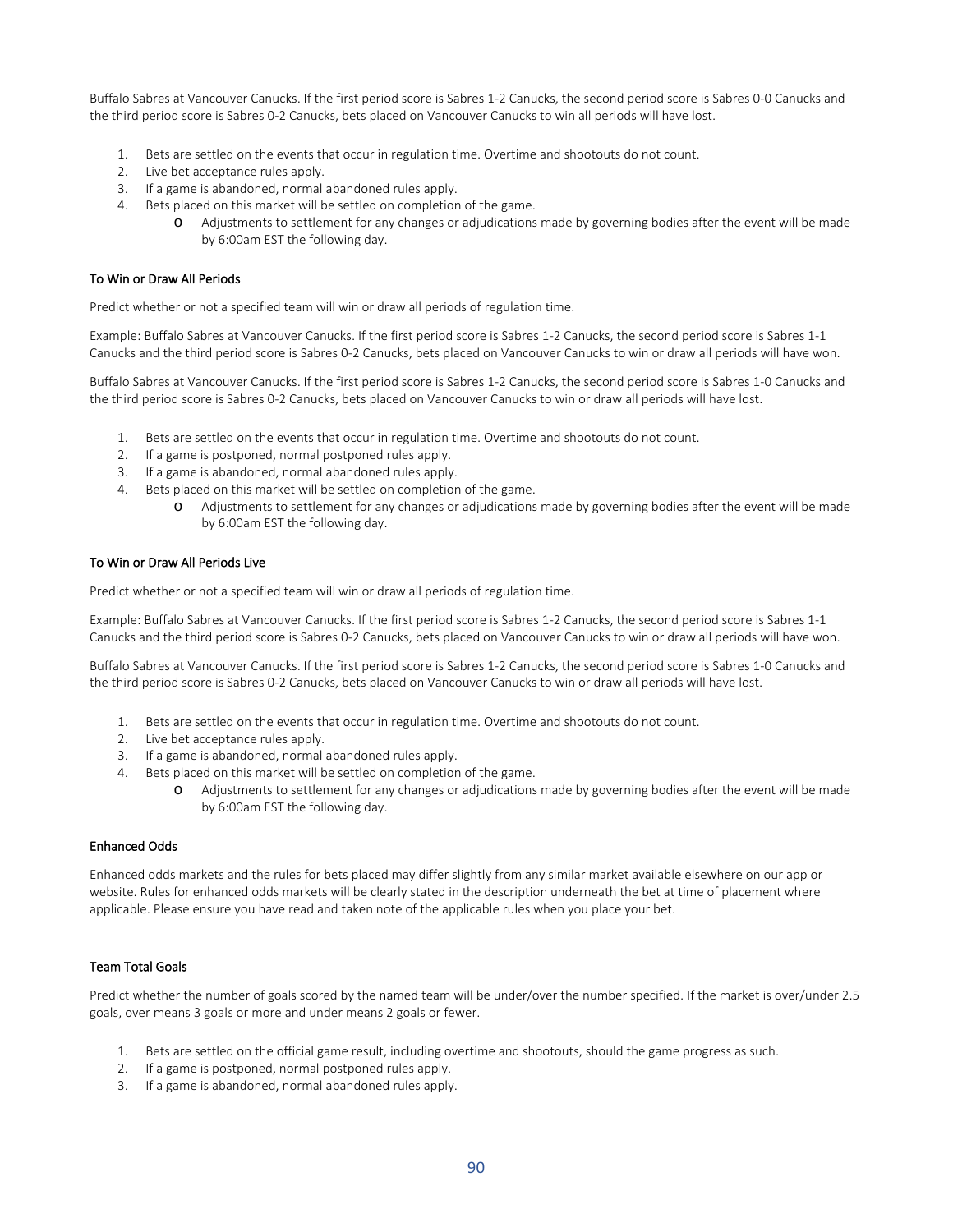- o If a game is abandoned and the over selection has been won in the time played before abandonment, bets placed on that selection in this market will have already won and will be settled as winners. Bets placed on the under selection in this market will have already lost.
- o If a game is abandoned and the over selection has not been won in the time played before abandonment, bets placed on this market will be void because the game did not play for the full duration.
- 4. Bets placed on this market will be settled on completion of the game.
	- o Adjustments to settlement for any changes or adjudications made by governing bodies after the event will be made by 6:00am EST the following day.

# Team Total Goals Live

Predict whether the number of goals scored by the named team will be under/over the number specified. If the market is over/under 2.5 goals, over means 3 goals or more and under means 2 goals or fewer.

- 1. Bets are settled on the official game result, including overtime and shootouts, should the game progress as such.
- 2. Live bet acceptance rules apply.
- 3. If a game is abandoned, normal abandoned rules apply.
	- o If a game is abandoned and the over selection has been won in the time played before abandonment, bets placed on that selection in this market will have already won and will be settled as winners. Bets placed on the under selection in this market will have already lost.
	- o If a game is abandoned and the over selection has not been won in the time played before abandonment, bets placed on this market will be void because the game did not play for the full duration.
- 4. Bets placed on this market will be settled on completion of the game.
	- o Adjustments to settlement for any changes or adjudications made by governing bodies after the event will be made by 6:00am EST the following day.

## Draw No Bet

Predict which team will win regulation time. Bets placed on this market will be void if regulation time ends in a draw.

- 1. Bets are settled on the events that occur in regulation time. Overtime and shootouts do not count.
- 2. If the match ends in a draw all bets placed on this market will be void.
- 3. If a match is postponed normal postponed match rules apply.
- 4. If a match is abandoned normal abandoned match rules apply.
- 5. Bets placed on this market will be settled on completion of regulation time.
	- o Adjustments to settlement for any changes or adjudications made by governing bodies after the event will be made by 6:00am EST the following day.

## Draw No Bet Live

Predict which team will win regulation time. Bets placed on this market will be void if regulation time ends in a draw.

- 1. Bets are settled on the events that occur in regulation time. Overtime and shootouts do not count.
- 2. If the game ends in a draw, all bets placed on this market will be void.
- 3. Live bet acceptance rules apply.
- 4. If a game is abandoned, normal abandoned rules apply.
- 5. Bets placed on this market will be settled on completion of regulation time.
	- o Adjustments to settlement for any changes or adjudications made by governing bodies after the event will be made by 6:00am EST the following day.

## Total Goals

Predict whether the number of goals scored in a game will be under/over the number specified. If the market is over/under 5.5 goals, over means 6 goals or more and under means 5 goals or fewer.

If the market is over/under 5.0 goals, over means 6 goals or more and under means 4 goals or fewer. If the number of goals scored is exactly the same as the number specified, bets placed on this market will be void.

1. Bets are settled on the official game result, including overtime and shootouts, should the game progress as such.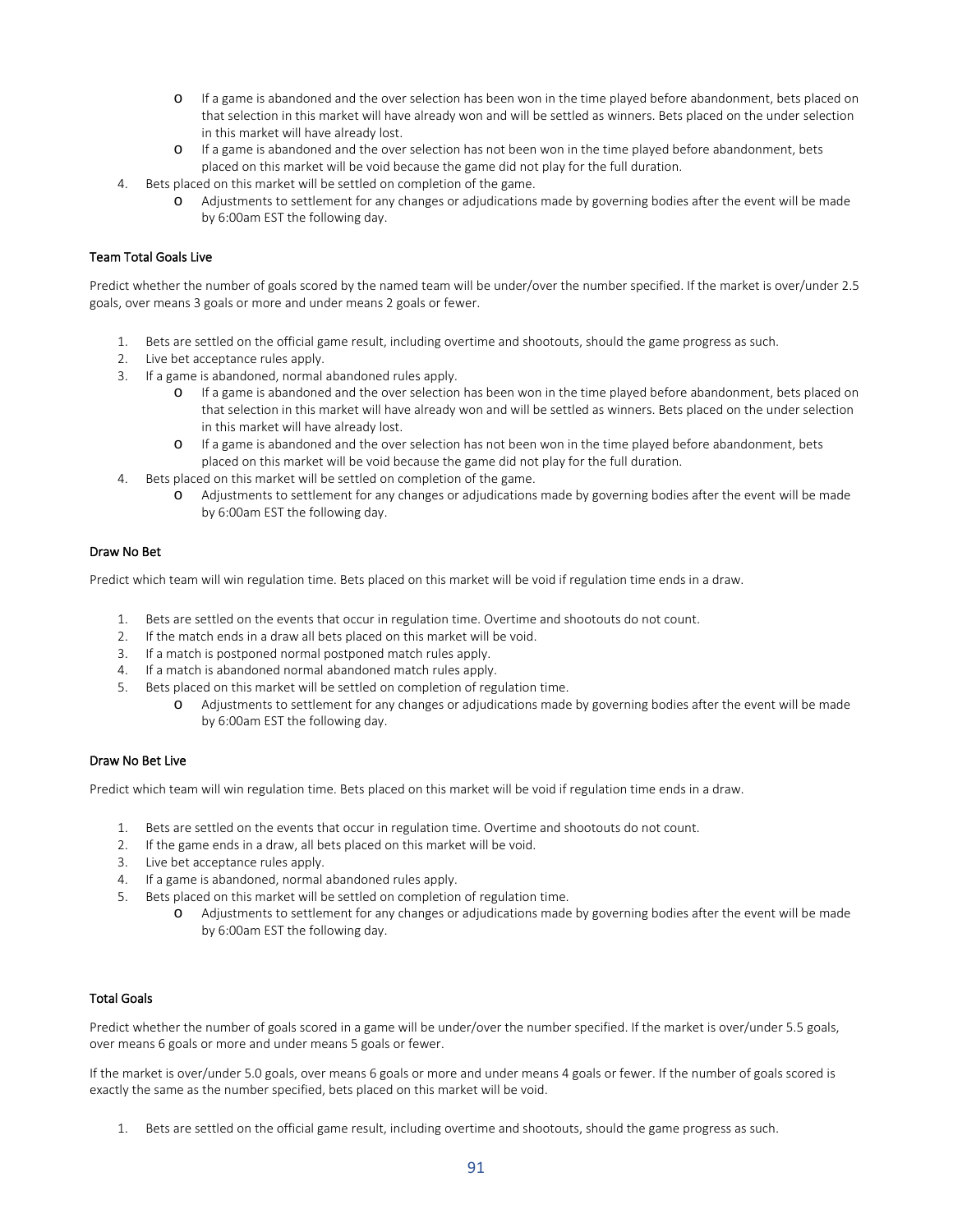- 2. If the number of goals scored is exactly the same as the specified line, bets placed on this market will be void.
- 3. If a game is postponed, normal postponed rules apply.
- 4. If a game is abandoned, normal abandoned rules apply.
	- o If a game is abandoned and the over selection has been won in the time played before abandonment, bets placed on that selection in this market will have already won and will be settled as winners. Bets placed on the under selection in this market will have already lost.
	- o If a game is abandoned and the over selection has not been won in the time played before abandonment, bets placed on this market will be void because the game did not play for the full duration.
- 5. Bets placed on this market will be settled on completion of the game.
	- o Adjustments to settlement for any changes or adjudications made by governing bodies after the event will be made by 6:00am EST the following day.

# Total Goals Live

Predict whether the number of goals scored in a game will be under/over the number specified. If the market is over/under 5.5 goals, over means 6 goals or more and under means 5 goals or fewer.

If the market is over/under 5.0 goals, over means 6 goals or more and under means 4 goals or fewer. If the number of goals scored is exactly the same as the number specified, bets placed on this market will be void.

- 1. Bets are settled on the official game result, including overtime and shootouts, should the game progress as such.
- 2. If the number of goals scored is exactly the same as the specified line, bets placed on this market will be void.
- 3. Live bet acceptance rules apply.
- 4. If a game is abandoned, normal abandoned rules apply.
	- o If a game is abandoned and the over selection has been won in the time played before abandonment, bets placed on that selection in this market will have already won and will be settled as winners. Bets placed on the under selection in this market will have already lost.
	- o If a game is abandoned and the over selection has not been won in the time played before abandonment, bets placed on this market will be void because the game did not play for the full duration.
- 5. Bets placed on this market will be settled on completion of the game.
	- o Adjustments to settlement for any changes or adjudications made by governing bodies after the event will be made by 6:00am EST the following day.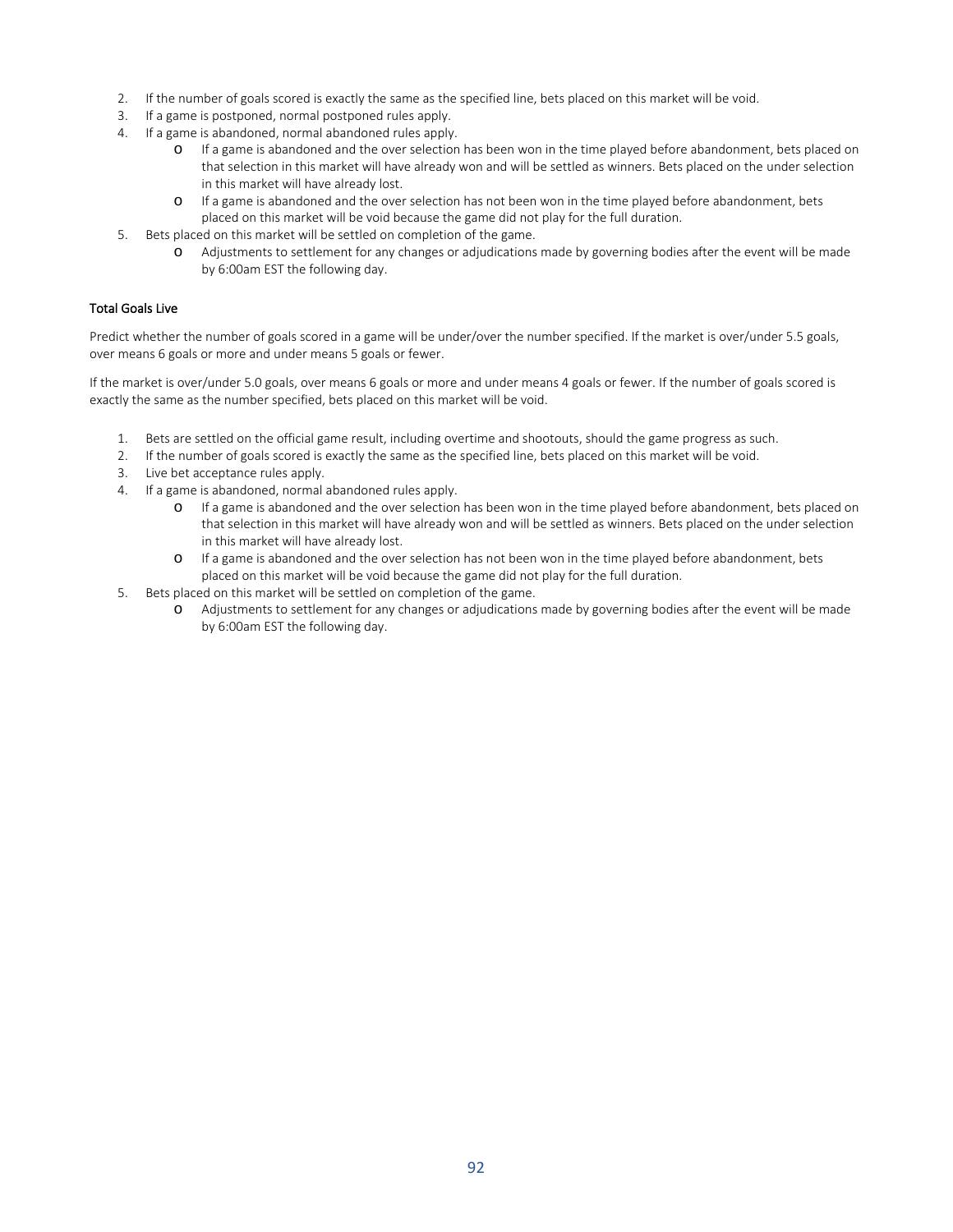# Soccer

# Bet Acceptance

- 1. All bets are placed in accordance with our betting rules and terms and conditions.
- 2. All odds are subject to fluctuation and bets placed will be settled at the price at the time the bet was confirmed.
- 3. Dates and kickoff times of matches shown on our website are for guidance purposes only.
- 4. If a parlay, teaser or round robin is reduced by void selections, the bet will stand and a 6-leg parlay will be reduced to a 5-leg; a 5-leg will be reduced to a 4-leg, etc.
- 5. Settlement will occur in real time based on the feed from our service providers.
	- In the event of a dispute, settlement will be determined using data published immediately after the final whistle. If data is not available or if there is significant evidence that the data is incorrect, bets will be settled based upon such reputable alternative information sources which are available to us.
	- Adjustments to settlement for any changes or adjudications made by governing bodies after the event will be made by 6:00am EST the following day.

# Match Betting

- 1. The terms "match result" and "match betting" mean the outcome of the match in normal time played, namely home win, draw or away win.
- 2. The terms normal time, full time, and 90-minutes play are all used to denote the period of play. This includes any injury/stoppage time added on by the match official at the end of normal time. Extra time and penalty shootouts do not count unless otherwise stated.
- 3. Pre-match betting is a bet defined as a bet placed before an event has started.
- 4. In the event of a match not being played over two 45-minute halves, settlement will be as follows (unless specifically stated in the event):
	- All markets where a winning selection has been established will be settled as normal.
	- All markets where there is no established result (including the 90 Minutes market) will be made void.
	- The exception to the above rule is where a match is played over 90 minutes, but split into periods (three 30 minutes, for example). All bets will be settled as normal apart from those that refer specifically to half betting, which will be made void.
	- This includes any injury/stoppage time added on by the match official at the end of normal time. Extra time and penalty shootouts do not count unless otherwise stated.
- 5. When a match is played at a neutral venue, the team listed on the left will be classed as the home team for settlement purposes.
- 6. Settlement will occur in real time based on the feed from our service providers.
	- In the event of a dispute, settlement will be determined using data published immediately after the final whistle. If data is not available or if there is significant evidence that the data is incorrect, bets will be settled based upon such reputable alternative information sources which are available to us.
	- Adjustments to settlement for any changes or adjudications made by governing bodies after the event will be made by 6:00am EST the following day. This includes changes or adjudications made by governing bodies, pools panels, player committees etc.

## League Winner, Cup, and Tournament Betting

- 1. League winners will be determined by the official rules of the respective league. This includes a playoff or any other process which is used to determine the league winner.
	- Bets placed will be settled from the feed supplied by our service providers, which will be based on the official competition rules, immediately after the completion of all matches on the final day of the season or end of season playoff, if applicable.
	- Adjustments to settlement for any changes or adjudications made by governing bodies after the event will be made by 6:00am EST the following day. This includes changes or adjudications made by governing bodies, pools panels, player committees etc.
	- Cup or tournament winners will be determined by the official rules of the respective governing body. Bets placed will be settled immediately after the team being awarded/lifting the cup/trophy.
- 2. When a price is quoted for a team to qualify from a group within a tournament or cup competition, bets placed on that market will be settled immediately following the completion of all matches in the respective group in accordance with the official rules of the respective governing body.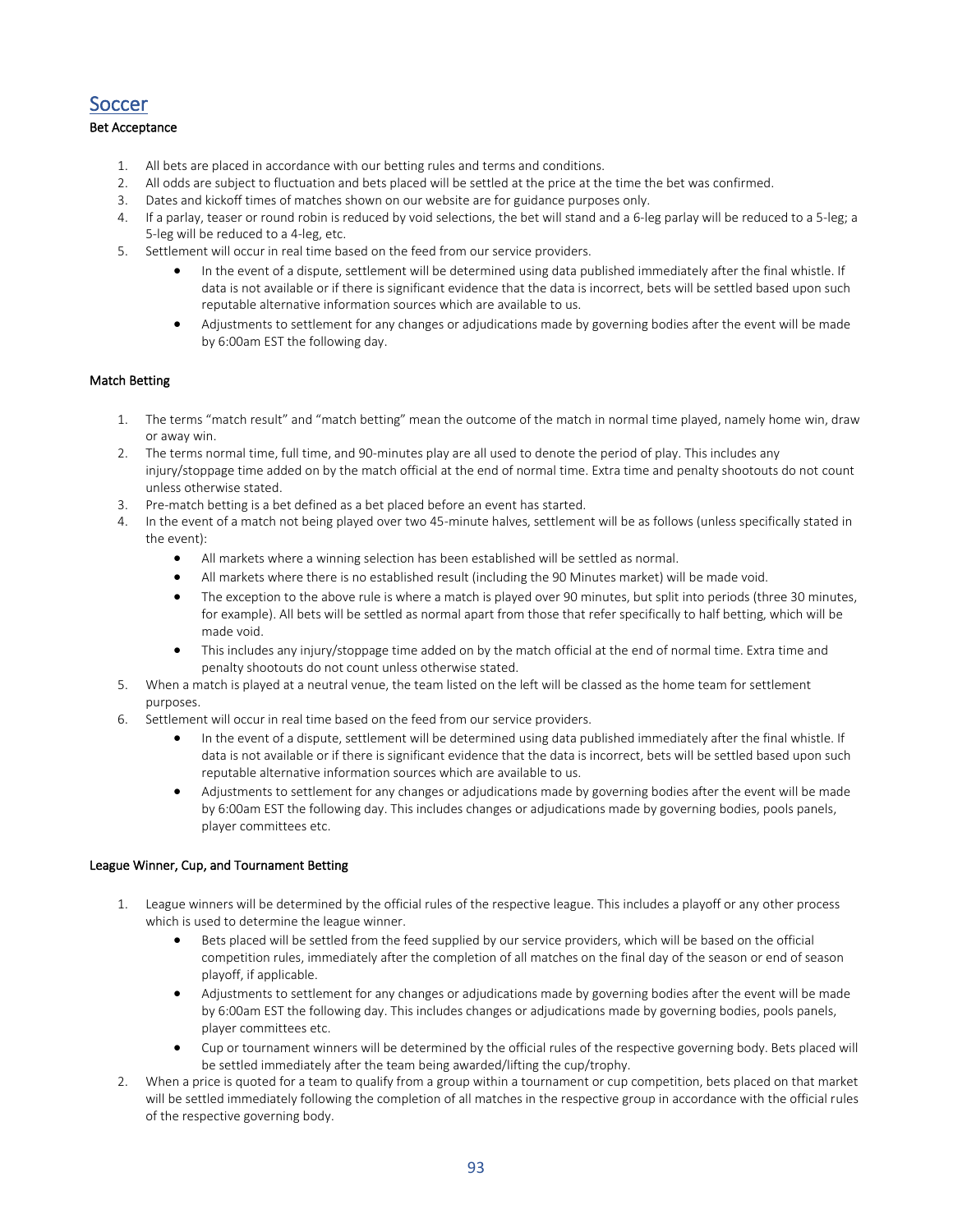- 3. When a price is quoted for a team to qualify for the next round of a given tournament, bets placed on that market will be settled immediately on completion of the full duration of the match, based upon the events that occur during the match. This will include normal time, injury/stoppage time added on by the match official at the end of normal time, extra time and penalty shootouts should the match progress as such.
- 4. When a price is quoted for a team to qualify for the next round of a given tournament over two legs, bets placed on that market will be settled immediately on completion of the second match based upon the events that occur during both matches. This will include normal time, injury/stoppage time added on by the match official at the end of normal time, extra time, away goals if applicable, and penalty shootouts; should the match progress as such.
- 5. Adjustments to settlement for any changes or adjudications made by governing bodies after the event will be made by 6:00am EST the following day. This includes changes or adjudications made by governing bodies, pools panels, goal committees etc.

# Live Betting & Scoreboards

Although we make every effort to ensure all live Live notifications displayed are correct, information (such as score and time of match) is intended to be used as a guide and we assume no liability in the event of any information being incorrect.

Please be aware that live transmissions by some broadcasters can be delayed and that this delay can vary between customers depending upon factors such as their connection or buffering speed.

#### Postponed Matches

In the instance of a postponed match, all bets placed on that match will be void. A postponement is deemed to be where a match does not commence on the same day it is scheduled to do so. A postponed match can occur for a variety of reasons (though not exclusively); inclement weather and conditions, security/policing, power failures, crowd trouble.

- 1. As soon as we become aware of a postponed match, bets on that match will be made void.
- 2. Exceptions to these postponement rules are for matches played in the below competitions and tournaments. Bets will stand on the match if it is played within 2 calendar days of the scheduled match:
	- FIFA World Cup (Qualification and Finals)
	- UEFA European Championships (Qualification and Finals)
	- Confederations Cup (Qualification and Finals)
	- UEFA Europa League or Champions League matches (Qualification and Finals)
	- Any UK domestic cup final/playoff match
	- Spanish domestic matches
- 3. Where bets have been placed on a match that subsequently has its match day changed within the same round of matches owing to reasons such as TV coverage (though not exclusively), bets will stand as this change to the match date is not deemed a postponement.

## Abandoned Matches

In the instance where a match is abandoned, the following principles will be applied in settling bets:

- 1. If a winning selection in a specific market has been established before the abandonment of the match, bets will stand and settlement will occur as expected.
- 2. If a winning selection for a specific market has not been established at the time of abandonment all bets will be settled as void.
- 3. An abandonment is deemed to be where a match is halted before the completion of the allotted match time and not played out to conclusion on the same day.
- 4. A match that is interrupted (ex: inclement weather), but then plays to a conclusion on the same day will not count as an abandonment and bets will be settled on the outcome at the end of the match.
- 5. In the case of an abandonment, any subsequent replays/completions, award of the match result by governing bodies or pools panel decisions will not count toward settlement.
- 6. Exceptions to these postponement rules are for matches played in the below competitions and tournaments. Bets will stand on the match if it is played within two calendar days of the scheduled match:
	- FIFA World Cup (Qualification and Finals)
	- UEFA European Championships (Qualification and Finals)
	- Confederations Cup (Qualification and Finals)
	- UEFA Europa League or Champions League matches (Qualification and Finals)
	- Any UK domestic cup final/play-off match
	- Spanish domestic matches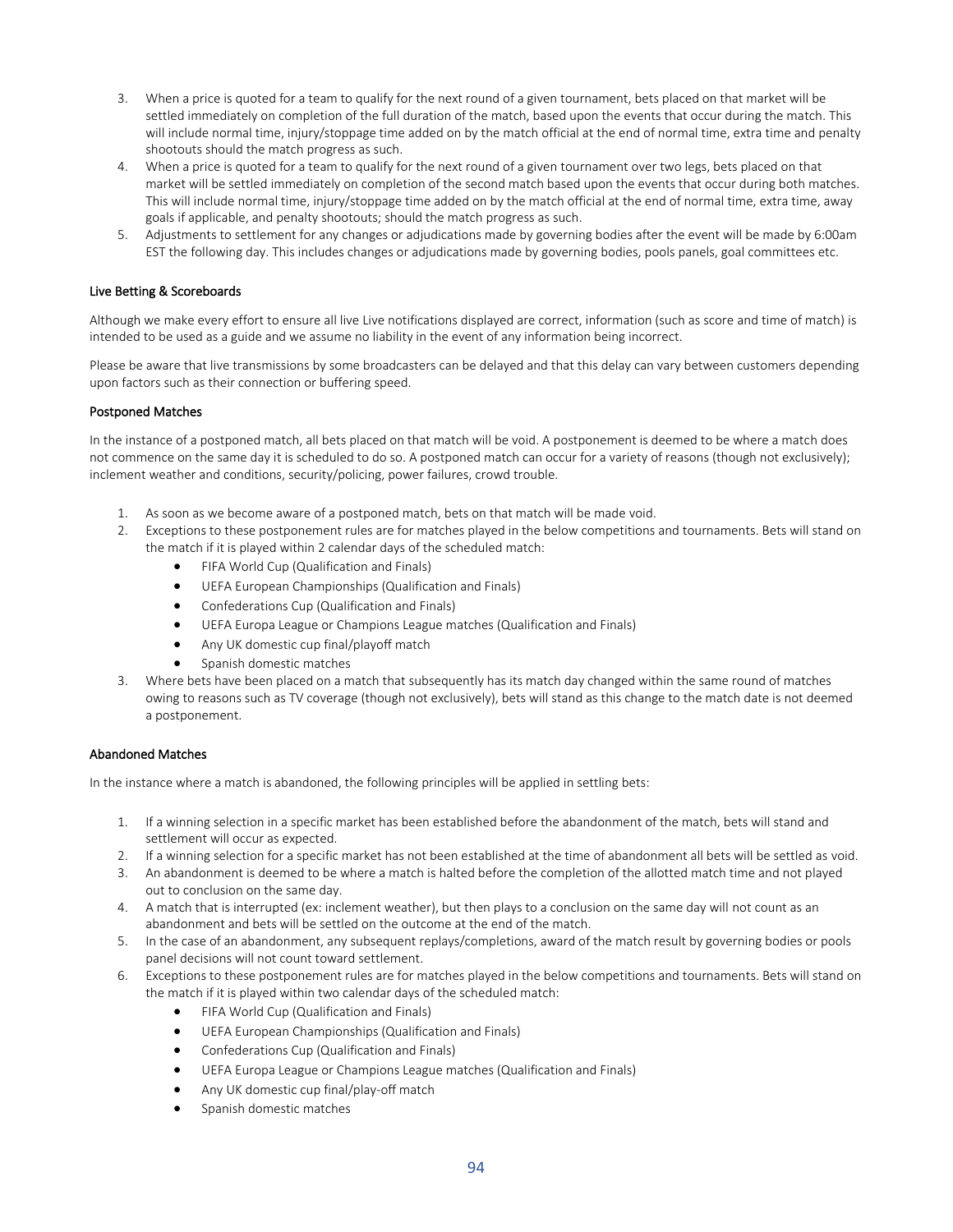#### Examples:

- I placed a bet on correct score 1-0 and the game was abandoned at 0-0 in the 75th minute, what happens to my bet?

This bet is void because no winning selection could be achieved because the full duration of the match is needed for 'correct score' to be settled.

- I placed a bet on the 90-minutes market for the home side to win the match. The game was abandoned in the 75th minute with the score 1-0, what happens to my bet?

This bet, along with those on the 'draw' and the 'away' selections. will be void.

- I placed a bet on Messi to score the first goal, which he did, but the match was abandoned minutes later. What happens to my bet?

This bet will be settled as a winner with bets on other players in the first goalscorer market being losing selections.

- If a game is abandoned in the 88th minute with the home side leading 2-0, what happens to my bet placed on the correct score 2-0?

As the game had not completed, all bets on correct score market, along with other markets in which a winning selection has not been determined, will be void.

#### Change of Venue

If a venue is changed and is not published or known to us at the time the prices are advertised, bets placed on that match will stand providing the match is not switched to the opponent's ground, in which case bets placed on that match will be made void.

#### Match Kickoff Times

- 1. We accept pre-match bets up to the actual start time of the event. Bets that are accepted after the actual start time of an event will be settled at the current Live price/terms at the time the bet was struck.
- 2. These odds/terms will apply even if they are different to the price initially advertised when the bet was first presented.
- 3. Where Live betting is not available, any bet that is accepted after actual start time of an event will be void.
- 4. If parlay, teaser or round robin is reduced by void selections, the bet will stand and a six-leg parlay will be reduced to a 5-leg; a 5-leg will be reduced to a 4-leg, etc.
- 5. If a bet is accepted after a match/event has finished, the bet will be void even if a valid bet receipt is issued.

## Related Bets Within the Same Event

Accumulative bets involving related bets, also referred to as related contingencies, within the same event are not accepted.

- 1. Related bets occur when combining two or more markets into an accumulative bet where the outcome of one market wholly or partly impacts upon the outcome of another, such as Manchester United to win 2-0 and Manchester United to win the match.
- 2. A special price parlay is offered combining related bets for a number of markets, such as scorecast, wincast etc.
- 3. If a bet is inadvertently accepted combining two or more bets where the outcome of one market wholly or partly impacts upon the outcome of another, the wager will be invested on the selection with the largest price. Where two or more selections are quoted at the largest price, the wagers will be equally divided between them.
- 4. Where the related parts of the bet are resolved at different times, unless special price parlay or special price accumulative odds are available, bets will be settled as instructed with the odds for the second or subsequent legs being determined at each individual stage.

#### Example:

- Can I place a parlay on Messi to score the first goal and Barcelona to win 2-0 at the combined individual odds quoted for each selection?

No, because if Messi scores the first goal the likelihood of a 2-0 win for Barcelona increases. This bet is available as a special price parlay in the scorecast market.

#### Related Bets for the Same Selection

Bets for the same selection to win more than one event, such as Chelsea to win the Premier League and the FA Cup, are only accepted when a special price is advertised. Accumulative bets for the same selection to win more than one event are not accepted at the individual odds quoted.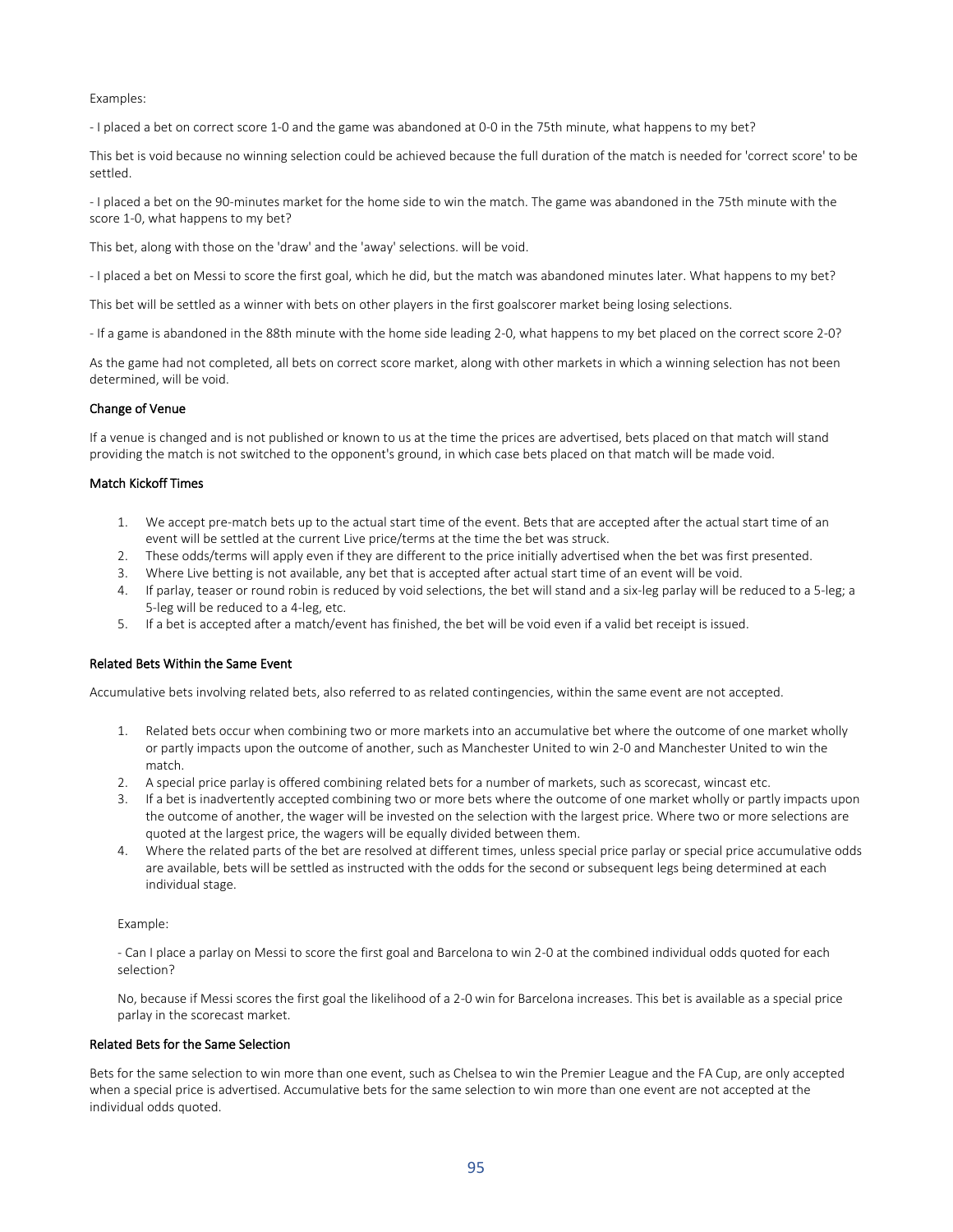# Special Price Parlay

A special price parlay provides one price combining two markets where it is not possible to multiply the odds as the outcome of one market wholly or partly impacts upon the outcome of another.

#### Duplicate Names

- 1. If there is more than one team or player with the same name and the selection has not been identified by either first name, team or qualifying price, the competitor with the lowest advertised price will be taken as the selection.
- 2. If one or more competitors are quoted at the lowest advertised price, then the wager will be divided between them.

## Winning Selection Established in the Market

- 1. Bets placed are settled in real time, based on the feed from our service providers, as soon as a winning selection has been established in the market.
- 2. A winning selection has deemed to have been established in the market as soon as the time played in the remainder of the match cannot affect the outcome of the bet.
- 3. If a match is abandoned and a winning selection has been established in the market, bets placed on that market will stand win or lose.
- 4. If a match is abandoned and a winning selection has not been established in the market, bets placed on that market will be void as the match did not play for the full duration.

#### Club and International Friendlies

1. Friendly matches will not necessarily indicate a home and away team. All bets will stand regardless of the venue at which the match is played.

#### Minute Markets

#### What is a 1-Minute Market?

A minute market is exactly that, a bet placed on a certain event that will occur in a certain minute period in the event. Each bet will state which time frame has been selected (ex: 5th-6th minute and what will happen in this minute; goal scored, corner taken or flag shown). For settlement purposes, add 1 minute to the time on the clock for the actual minute the action took place. For example, if you've placed a bet on a card to be shown in the 6th minute, the card would need to be shown between 5:00 and 5:59. This is because 0:00-0:59 is the 1st minute. Please see below for a full minute-by-minute breakdown.

#### What is a 5-Minute Market?

The same principals apply to the 5-minute markets as do the 1-minute market, only over a longer period of time (the 1st 5 minutes would be 0:00-4:59 and so on).

| Minute       | From | To   | Minute | From  | To    | Minute | From  | To    |
|--------------|------|------|--------|-------|-------|--------|-------|-------|
| $1^{\prime}$ | 0:00 | 0:59 | 31'    | 30:00 | 30:59 | 61'    | 60:00 | 60:59 |
| 2'           | 1:00 | 1:59 | 32'    | 31:00 | 31:59 | 62'    | 61:00 | 61:59 |
| 3'           | 2:00 | 2:59 | 33'    | 32:00 | 32:59 | 63'    | 62:00 | 62:59 |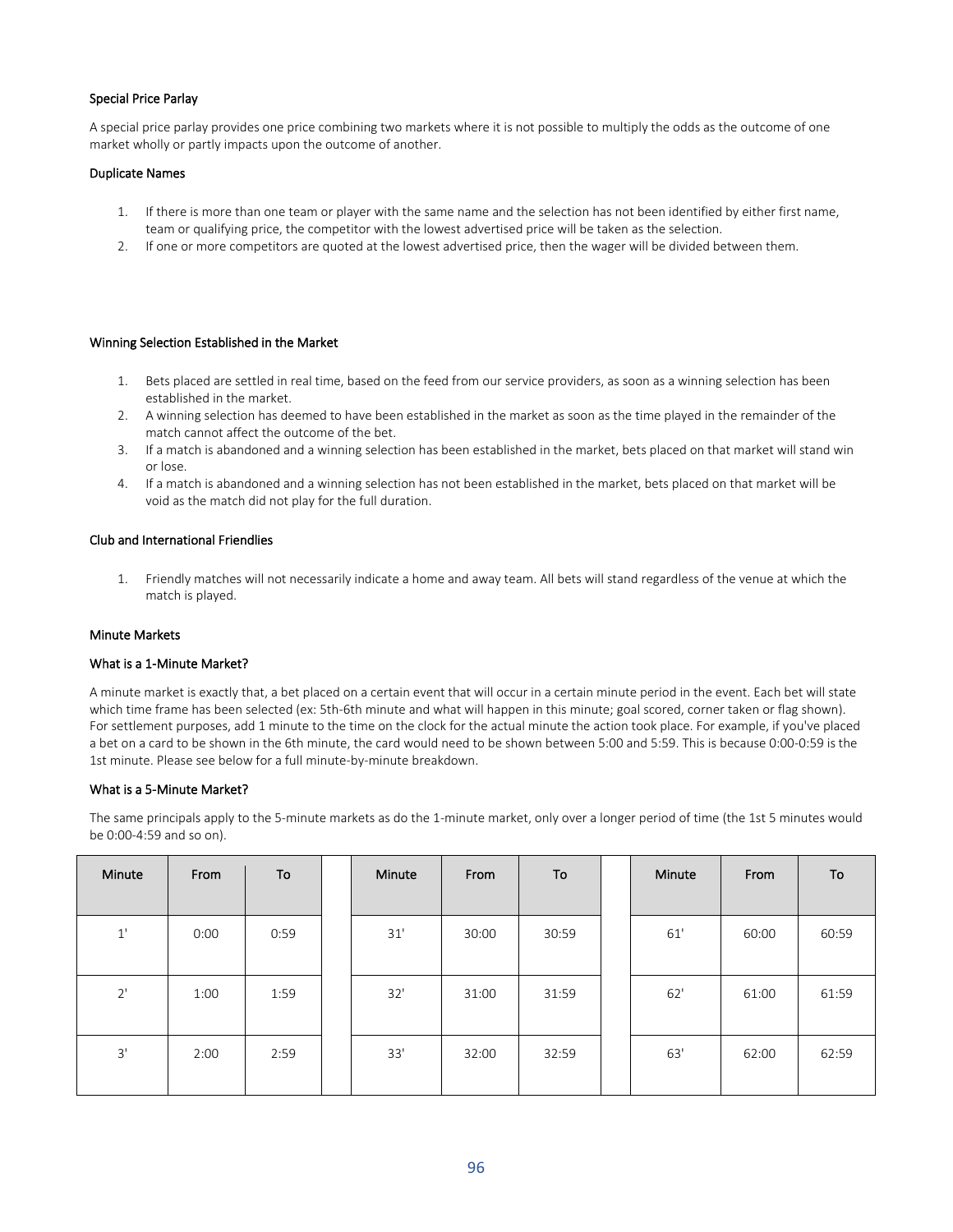| 4'            | 3:00  | 3:59  | 34'   | 33:00 | 33:59 | $64'$      | 63:00 | 63:59 |
|---------------|-------|-------|-------|-------|-------|------------|-------|-------|
| $5'$          | 4:00  | 4:59  | 35'   | 34:00 | 34:59 | 65'        | 64:00 | 64:59 |
| $6'$          | 5:00  | 5:59  | 36'   | 35:00 | 35:59 | 66'        | 65:00 | 65:59 |
| $7'$          | 6:00  | 6:59  | 37'   | 36:00 | 36:59 | $67'$      | 66:00 | 66:59 |
| $8^\circ$     | 7:00  | 7:59  | 38'   | 37:00 | 37:59 | $68'$      | 67:00 | 67:59 |
| 9'            | 8:00  | 8:59  | 39'   | 38:00 | 38:59 | 69'        | 68:00 | 68:59 |
| $10'$         | 9:00  | 9:59  | 40'   | 39:00 | 39:59 | 70'        | 69:00 | 69:5  |
| $11^{\prime}$ | 10:00 | 10:59 | 41'   | 40:00 | 40:59 | $71^\circ$ | 70:00 | 70:59 |
| $12'$         | 11:00 | 11:59 | 42'   | 41:00 | 41:59 | 72'        | 71:00 | 71:59 |
| $13'$         | 12:00 | 12:59 | 43'   | 42:00 | 42:59 | 73'        | 72:00 | 72:59 |
| 14'           | 13:00 | 13:59 | 44'   | 43:00 | 43:59 | 74'        | 73:00 | 73:59 |
| $15'$         | 14:00 | 14:59 | 45'   | 44:00 | 44:59 | 75'        | 74:00 | 74:59 |
| $16^{\prime}$ | 15:00 | 15:59 | $46'$ | 45:00 | 45:59 | $76'$      | 75:00 | 75:59 |
| $17'$         | 16:00 | 16:59 | 47'   | 46:00 | 46:59 | 77'        | 76:00 | 76:59 |
| $18^\circ$    | 17:00 | 17:59 | $48'$ | 47:00 | 47:59 | $78'$      | 77:00 | 77:59 |
| $19'$         | 18:00 | 18:59 | 49'   | 48:00 | 48:59 | 79'        | 78:00 | 78:59 |
| $20'$         | 19:00 | 19:59 | $50'$ | 49:00 | 49:59 | 80'        | 79:00 | 79:59 |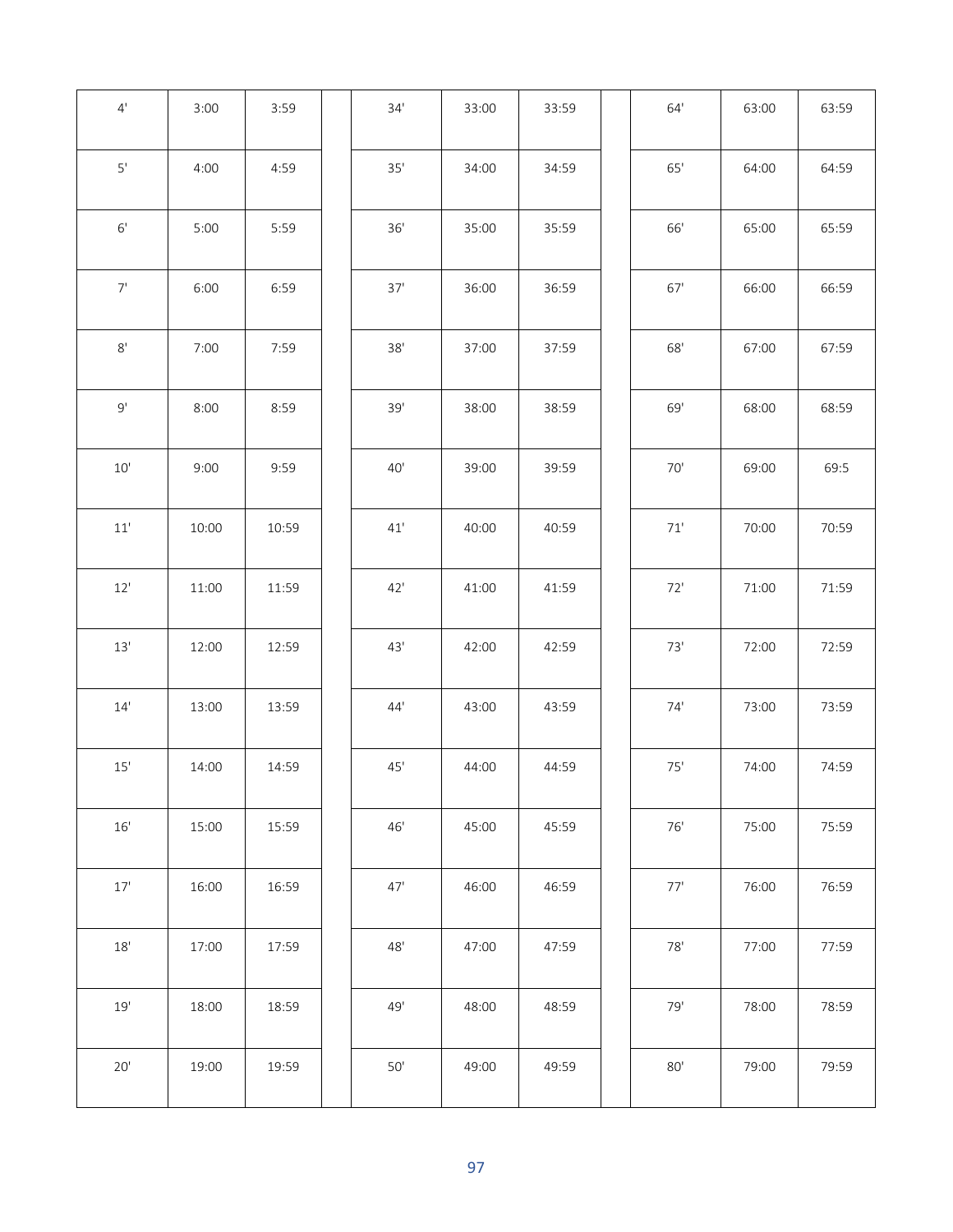| 21'   | 20:00 | 20:59 | 51'   | 50:00 | 50:59  | 81' | 80:00 | 80:59 |
|-------|-------|-------|-------|-------|--------|-----|-------|-------|
| 22'   | 21:00 | 21:59 | 52'   | 51:00 | 51:59  | 82' | 81:00 | 81:59 |
| 23'   | 22:00 | 22:59 | 53'   | 52:00 | 52:59: | 83' | 82:00 | 82:59 |
| 24'   | 23:00 | 23:59 | 54'   | 53:00 | 53:59  | 84' | 83:00 | 83:59 |
| 25'   | 24:00 | 24:59 | 55'   | 54:00 | 54:59  | 85' | 84:00 | 84:59 |
| 26'   | 25:00 | 25:59 | $56'$ | 55:00 | 55:59  | 86' | 85:00 | 85:59 |
| 27'   | 26:00 | 26:59 | 57'   | 56:00 | 56:59  | 87' | 86:00 | 86:59 |
| 28'   | 27:00 | 27:59 | $58'$ | 57:00 | 57:59  | 88' | 87:00 | 87:59 |
| 29'   | 28:00 | 28:59 | 59'   | 58:00 | 58:59  | 89' | 88:00 | 88:59 |
| $30'$ | 29:00 | 29:59 | $60'$ | 59:00 | 59:59  | 90' | 89:00 | 89:59 |

## 1-Minute Markets - Corner Awarded Live

Predict whether or not a corner will be awarded within the specified time period of the match. Corners markets on a specified time period will be settled on corners awarded. All other corners markets will be settled on corners taken.

- 1. Bets are settled on the events that occur only within the specified time period of the match.
	- Bets placed on the 1st minute will be settled from 0:00 to 0:59.
	- Injury time does not count. The 1-minute period 45:00 to 45:59 refers to the start of the second half only and does not include first half injury time. Likewise, the 1-minute period 89:00 to 89:59 does not include second half injury time.
- 2. Straight bets only will be accepted.
- 3. A corner must be awarded within the specified time period of the match to count. A corner will count if it is awarded but not taken. A corner that is retaken on the instruction of the match official will only count once.
- 4. Live bet acceptance rules apply.
- 5. If no active play takes place at all during the specified time period of the match due to the match official suspending play due, although not exclusively, to injury, crowd trouble etc., bets placed on this market will be void.
- 6. If there is disruption to play within the specified time period of the match due, although not exclusively, to substitutions, injury etc., bets placed on this market will stand if any play has taken place.
- 7. If a match is abandoned, normal abandoned rules apply.
	- If a match is abandoned during the specified time period of the match and a winning selection has been established in the time played before abandonment, bets placed on that selection will have already won and will be settled as winners. Bets placed on other selections in this market will have already lost.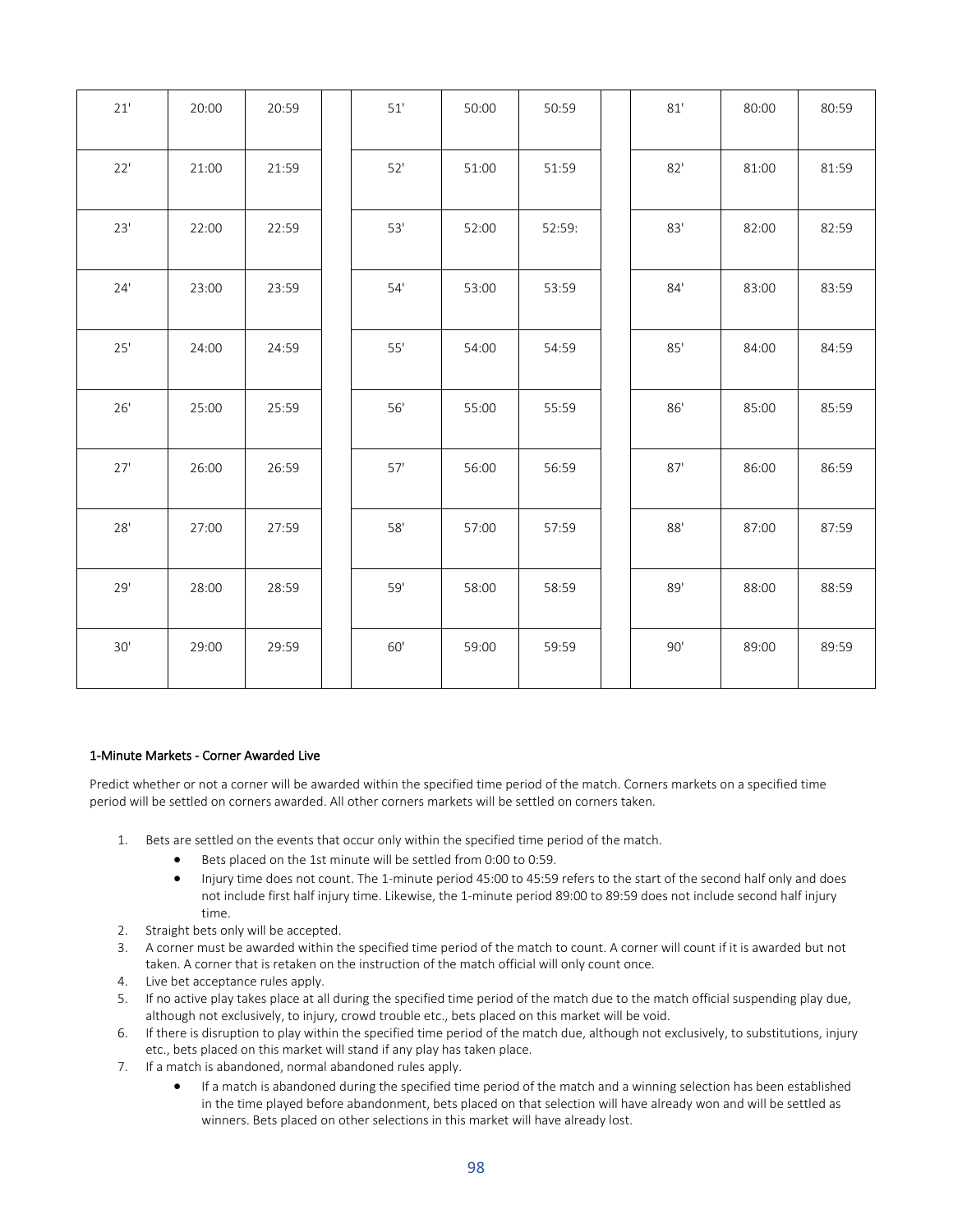- If a match is abandoned during the specified time period of the match and no winning selection has been established in the time played before abandonment, bets placed will be void because the specific time period did not play for the full duration.
- If a match is abandoned after the specified time period of the match, bets placed on this market will stand win or lose.
- 8. Settlement will occur in real time based on the feed from our service providers.
	- In the event of a dispute, the service provider will complete a verification process to settle bets. This will normally be confirmed within 24 hours of the match finishing. If the process cannot be completed or there is significant evidence that the data is incorrect bets will be settled based upon such reputable alternative information sources which are available to us.
	- Adjustments to settlement for any changes or adjudications made by governing bodies after the event will be made by 6:00am EST the following day.

## 1-Minute Markets - Free Kick Awarded Live

Predict whether or not a free kick will be awarded within the specified time period of the match.

- 1. Bets are settled on the events that occur only within the specified time period of the match.
	- Bets placed on the 1st minute will be settled from 0:00 to 0:59.
	- Injury time does not count. The 1-minute period 45:00 to 45:59 refers to the start of the second half only and does not include first half injury time. Likewise, the 1-minute period 89:00 to 89:59 does not include second half injury time.
- 2. Straight bets only will be accepted.
- 3. A free kick must be awarded within the specified time period of the match to count. A free kick will not count if an incident occurs within the specified time period of the match but a free kick is not awarded until after the time period of the match has expired.
- 4. A free kick will count if it is awarded but not taken within the specified time period of the match. Penalty kicks awarded will not count as free kicks for the purpose of this market
- 5. Live bet acceptance rules apply.
- 6. If no active play takes place at all during the specified time period of the match due to the match official suspending play due, although not exclusively, to injury, crowd trouble etc., bets placed on this market will be void.
- 7. If there is disruption to play within the specified time period of the match due, although not exclusively, to substitutions, injury etc., bets placed on this market will stand if any play has taken place.
- 8. If a match is abandoned, normal abandoned rules apply.
	- If a match is abandoned during the specified time period of the match and a winning selection has been established in the time played before abandonment, bets placed on that selection will have already won and will be settled as winners. Bets placed on other selections in this market will have already lost.
	- If a match is abandoned during the specified time period of the match and no winning selection has been established in the time played before abandonment, bets placed will be void because the specific time period did not play for the full duration.
	- If a match is abandoned after the specified time period of the match, bets placed on this market will stand win or lose.
- 9. Settlement will occur in real time based on the feed from our service providers.
	- In the event of a dispute, the service provider will complete a verification process to settle bets. This will normally be confirmed within 24 hours of the match finishing. If the process cannot be completed or there is significant evidence that the data is incorrect bets will be settled based upon such reputable alternative information sources which are available to us.
	- Adjustments to settlement for any changes or adjudications made by governing bodies after the event will be made by 6:00am EST the following day.

## 1-Minute Markets -Goal Kick Awarded Live

Predict whether or not a goal kick will be awarded within the specified time period of the match.

- 1. Bets are settled on the events that occur only within the specified time period of the match.
	- Bets placed on the 1st minute will be settled from 0:00 to 0:59.
	- Injury time does not count. The 1-minute period 45:00 to 45:59 refers to the start of the second half only and does not include first half injury time. Likewise, the 1-minute period 89:00 to 89:59 does not include second half injury time.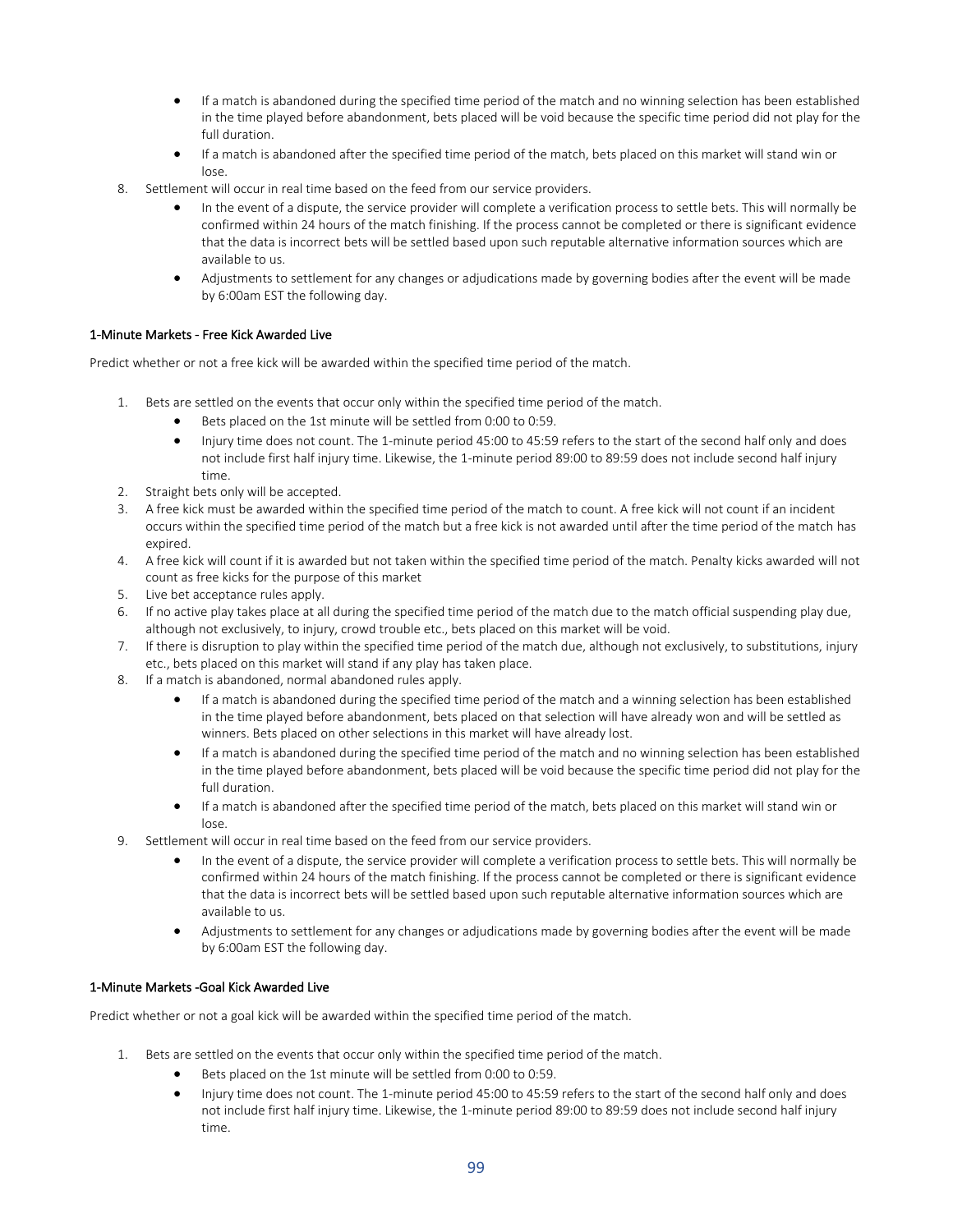- 2. Straight bets only will be accepted.
- 3. Live bet acceptance rules apply.
- 4. A goal kick must be awarded by the match officials within the specified time period of the match to count. A goal kick will not count if a pass/clearance/shot is taken within the specified time period of the match and the goal kick is not awarded until after the time period of the market has expired.
- 5. If no active play takes place at all during the specified time period of the match due to the match official suspending play due, although not exclusively, to injury, crowd trouble etc., bets placed on this market will be void.
- 6. If there is disruption to play within the specified time period of the match due, although not exclusively, to substitutions, injury etc., bets placed on this market will stand if any play has taken place.
- 7. If a match is abandoned, normal abandoned rules apply.
	- If a match is abandoned during the specified time period of the match and a winning selection has been established in the time played before abandonment, bets placed on that selection will have already won and will be settled as winners. Bets placed on other selections in this market will have already lost.
	- If a match is abandoned during the specified time period of the match and no winning selection has been established in the time played before abandonment, bets placed will be void because the specific time period did not play for the full duration.
	- If a match is abandoned after the specified time period of the match, bets placed on this market will stand win or lose.
- 8. Settlement will occur in real time, based on the feed from our service providers.
	- In the event of a dispute, the service provider will complete a verification process to settle bets. This will normally be confirmed within 24 hours of the match finishing. If the process cannot be completed or there is significant evidence that the data is incorrect bets will be settled based upon such reputable alternative information sources which are available to us.
	- Adjustments to settlement for any changes or adjudications made by governing bodies after the event will be made by 6:00am EST the following day.

# 1-Minute Markets - Goal Scored Live

Predict whether or not a goal will be scored within the specified time period of the match.

- 1. Bets are settled on the events that occur only within the specified time period of the match.
	- Bets placed on the 1st minute will be settled from 0:00 to 0:59.
	- Injury time does not count. The 1-minute period 45:00 to 45:59 refers to the start of the second half only and does not include first half injury time. Likewise, the 1-minute period 89:00 to 89:59 does not include second half injury time.
- 2. Straight bets only will be accepted.
- 3. Live bet acceptance rules apply.
- 4. The ball must actually cross the goal line within the specified time period of the match to count. A goal will not count if a shot is taken within the specified time period of the match and the ball does not actually cross the goal line until after the time period of the match has expired.
- 5. If no active play takes place at all during the specified time period of the match due to the match official suspending play due, although not exclusively, to injury, crowd trouble etc., bets placed on this market will be void.
- 6. If there is disruption to play within the specified time period of the match due, although not exclusively, to substitutions, injury etc., bets placed on this market will stand if any play has taken place.
- 7. If a match is abandoned, normal abandoned rules apply.
	- If a match is abandoned during the specified time period of the match and a winning selection has been established in the time played before abandonment, bets placed on that selection will have already won and will be settled as winners. Bets placed on other selections in this market will have already lost.
	- If a match is abandoned during the specified time period of the match and no winning selection has been established in the time played before abandonment, bets placed will be void because the specific time period did not play for the full duration.
	- If a match is abandoned after the specified time period of the match, bets placed on this market will stand win or lose.
- 8. Settlement will occur in real time based on the feed from our service providers.
	- In the event of a dispute, the service provider will complete a verification process to settle bets. This will normally be confirmed within 24 hours of the match finishing. If the process cannot be completed or there is significant evidence that the data is incorrect, bets will be settled based upon such reputable alternative information sources which are available to us.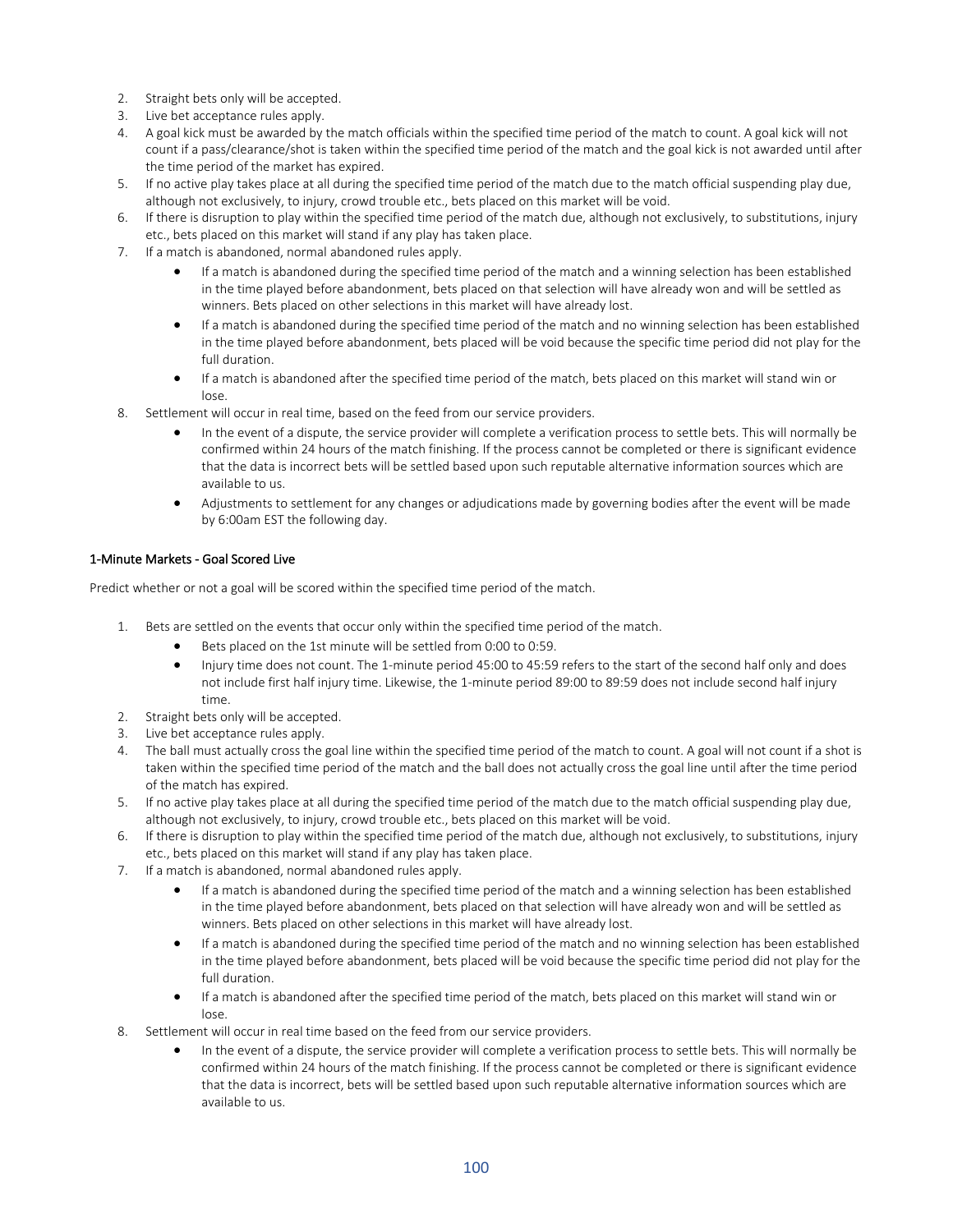• Adjustments to settlement for any changes or adjudications made by governing bodies after the event will be made by 6:00am EST the following day.

# 5-Minute Markets - Corner Awarded

Predict whether or not a corner will be awarded within the specified time period of the match. Corners markets on a specified time period will be settled on corners awarded. All other corners markets will be settled on corners taken.

- 1. Bets are settled on the events that occur only within the specified time period of the match.
	- Bets placed on the 1st 5 minutes will be settled from 0:00 to 4:59.
	- Injury time does not count. The 5-minute period 45:00 to 49:59 refers to the start of the second half only and does not include first half injury time. Likewise, the 5-minute period 85:00 to 89:59 does not include second half injury time.
- 2. Straight bets only will be accepted.
- 3. A corner must be awarded within the specified time period of the match to count. A corner will count if it is awarded but not taken. A corner that is retaken on the instruction of the match official will only count once.
- 4. If no active play takes place at all during the specified time period of the match due to the match official suspending play due, although not exclusively, to injury, crowd trouble etc., bets placed on this market will be void.
- 5. If there is disruption to play within the specified time period of the match due, although not exclusively, to substitutions, injury etc., bets placed on this market will stand if any play has taken place.
- 6. If a match is postponed, normal postponed rules apply.
- 7. If a match is abandoned, normal abandoned rules apply.
	- If a match is abandoned during the specified time period of the match and a winning selection has been established in the time played before abandonment, bets placed on that selection will have already won and will be settled as winners. Bets placed on other selections in this market will have already lost.
	- If a match is abandoned during the specified time period of the match and no winning selection has been established in the time played before abandonment, bets placed will be void because the specific time period did not play for the full duration.
	- If a match is abandoned after the specified time period of the match, bets placed on this market will stand win or lose.
- 8. Settlement will occur in real time, based on the feed from our service providers.
	- In the event of a dispute, the service provider will complete a verification process to settle bets. This will normally be confirmed within 24 hours of the match finishing. If the process cannot be completed or there is significant evidence that the data is incorrect, bets will be settled based upon such reputable alternative information sources which are available to us.
	- Adjustments to settlement for any changes or adjudications made by governing bodies after the event will be made by 6:00am EST the following day.

## 5-Minute Markets - Corner Awarded Live

Predict whether or not a corner will be awarded within the specified time period of the match. Corners markets on a specified time period will be settled on corners awarded. All other corners markets will be settled on corners taken.

- 1. Bets are settled on the events that occur only within the specified time period of the match.
	- Bets placed on the 1st 5 minutes will be settled from 0:00 to 4:59.
	- Injury time does not count. The 5-minute period 45:00 to 49:59 refers to the start of the second half only and does not include first half injury time. Likewise, the 5-minute period 85:00 to 89:59 does not include second half injury time.
- 2. Straight bets only will be accepted.
- 3. Live bet acceptance rules apply.
- 4. A corner must be awarded within the specified time period of the match to count. A corner will count if it is awarded but not taken. A corner that is retaken on the instruction of the match official will only count once.
- 5. If no active play takes place at all during the specified time period of the match due to the match official suspending play due, although not exclusively, to injury, crowd trouble etc., bets placed on this market will be void.
- 6. If there is disruption to play within the specified time period of the match due, although not exclusively, to substitutions, injury etc., bets placed on this market will stand if any play has taken place.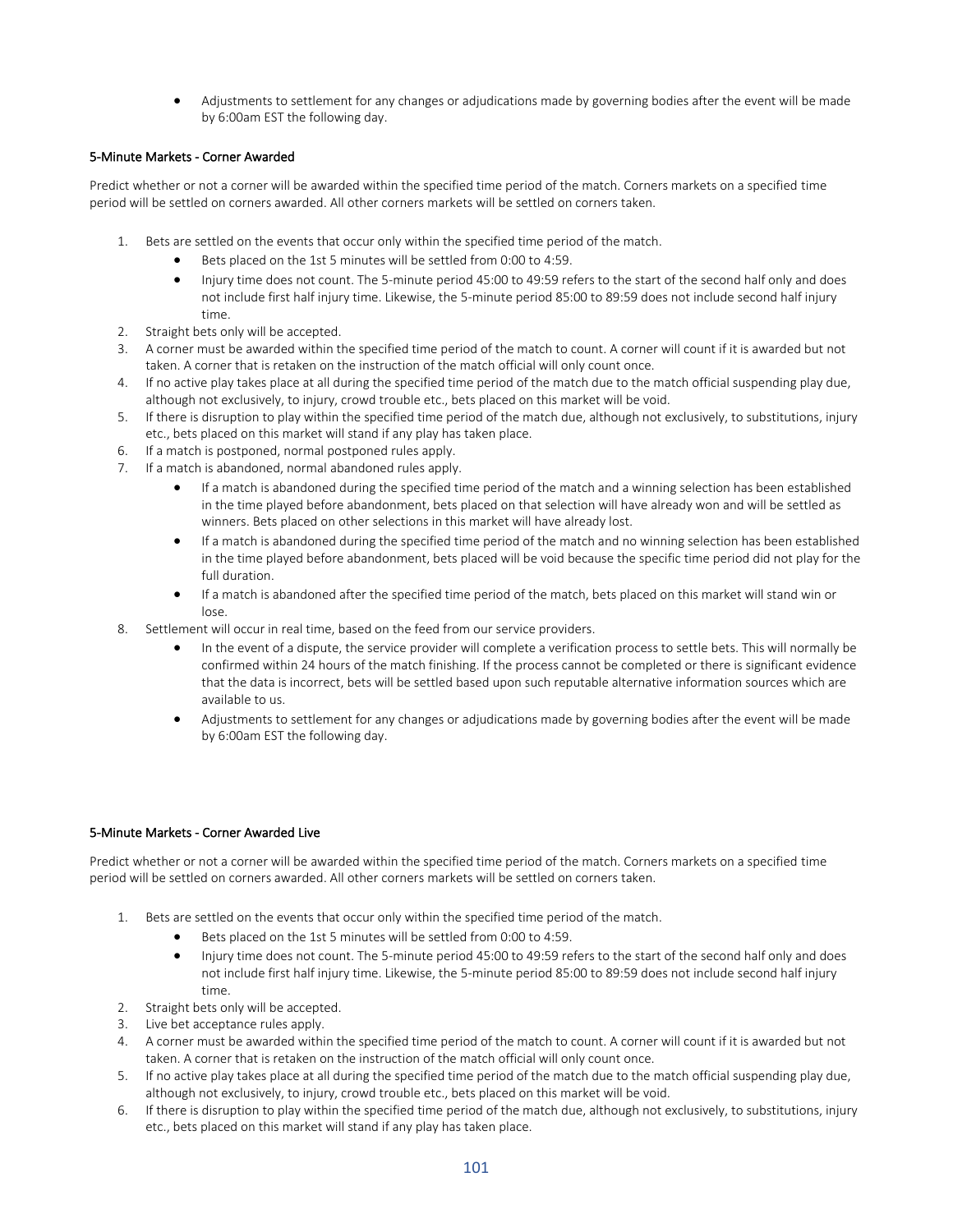- 7. If a match is abandoned, normal abandoned rules apply.
	- If a match is abandoned during the specified time period of the match and a winning selection has been established in the time played before abandonment, bets placed on that selection will have already won and will be settled as winners. Bets placed on other selections in this market will have already lost.
	- If a match is abandoned during the specified time period of the match and no winning selection has been established in the time played before abandonment, bets placed will be void because the specific time period did not play for the full duration.
	- If a match is abandoned after the specified time period of the match, bets placed on this market will stand win or lose.
- 8. Settlement will occur in real time, based on the feed from our service providers.
	- In the event of a dispute, the service provider will complete a verification process to settle bets. This will normally be confirmed within 24 hours of the match finishing. If the process cannot be completed or there is significant evidence that the data is incorrect bets will be settled based upon such reputable alternative information sources which are available to us.
	- Adjustments to settlement for any changes or adjudications made by governing bodies after the event will be made by 6:00am EST the following day.

# 5-Minute Markets - Goal Scored

Predict whether or not a goal will be scored within the specified time period of the match.

- 1. Bets are settled on the events that occur only within the specified time period of the match.
	- Bets placed on the 1st 5 minutes will be settled from 0:00 to 4:59.
	- Injury Time does not count. The 5-minute periods at the end of each half 40:00 to 44:59 and 85:00 to 89:59 do not include any injury time played. The 5-minute period 45:00 to 49:59 refers to the start of the second half only and does not include first half injury time.
- 2. Straight bets only will be accepted.
- 3. The ball must actually cross the goal line within the specified time period of the match to count. A goal will not count if a shot is taken within the specified time period of the match and the ball does not actually cross the goal line until after the time period of the match has expired.
- 4. If no active play takes place at all during the specified time period of the match due to the match official suspending play due, although not exclusively, to injury, crowd trouble etc., bets placed on this market will be void.
- 5. If there is disruption to play within the specified time period of the match due, although not exclusively, to substitutions, injury etc., bets placed on this market will stand if any play has taken place.
- 6. If a match is postponed, normal postponed rules apply.
- 7. If a match is abandoned, normal abandoned rules apply.
	- If a match is abandoned during the specified time period of the match and a winning selection has been established in the time played before abandonment, bets placed on that selection will have already won and will be settled as winners. Bets placed on other selections in this market will have already lost.
	- If a match is abandoned during the specified time period of the match and no winning selection has been established in the time played before abandonment, bets placed will be void because the specific time period did not play for the full duration.
	- If a match is abandoned after the specified time period of the match, bets placed on this market will stand win or lose.
- 8. Settlement will occur in real time, based on the feed from our service providers.
	- In the event of a dispute, the service provider will complete a verification process to settle bets. This will normally be confirmed within 24 hours of the match finishing. If the process cannot be completed or there is significant evidence that the data is incorrect, bets will be settled based upon such reputable alternative information sources which are available to us.
	- Adjustments to settlement for any changes or adjudications made by governing bodies after the event will be made by 6:00am EST the following day.

## 5-Minute Markets - Goal Scored Live

Predict whether or not a goal will be scored within the specified time period of the match.

1. Bets are settled on the events that occur only within the specified time period of the match.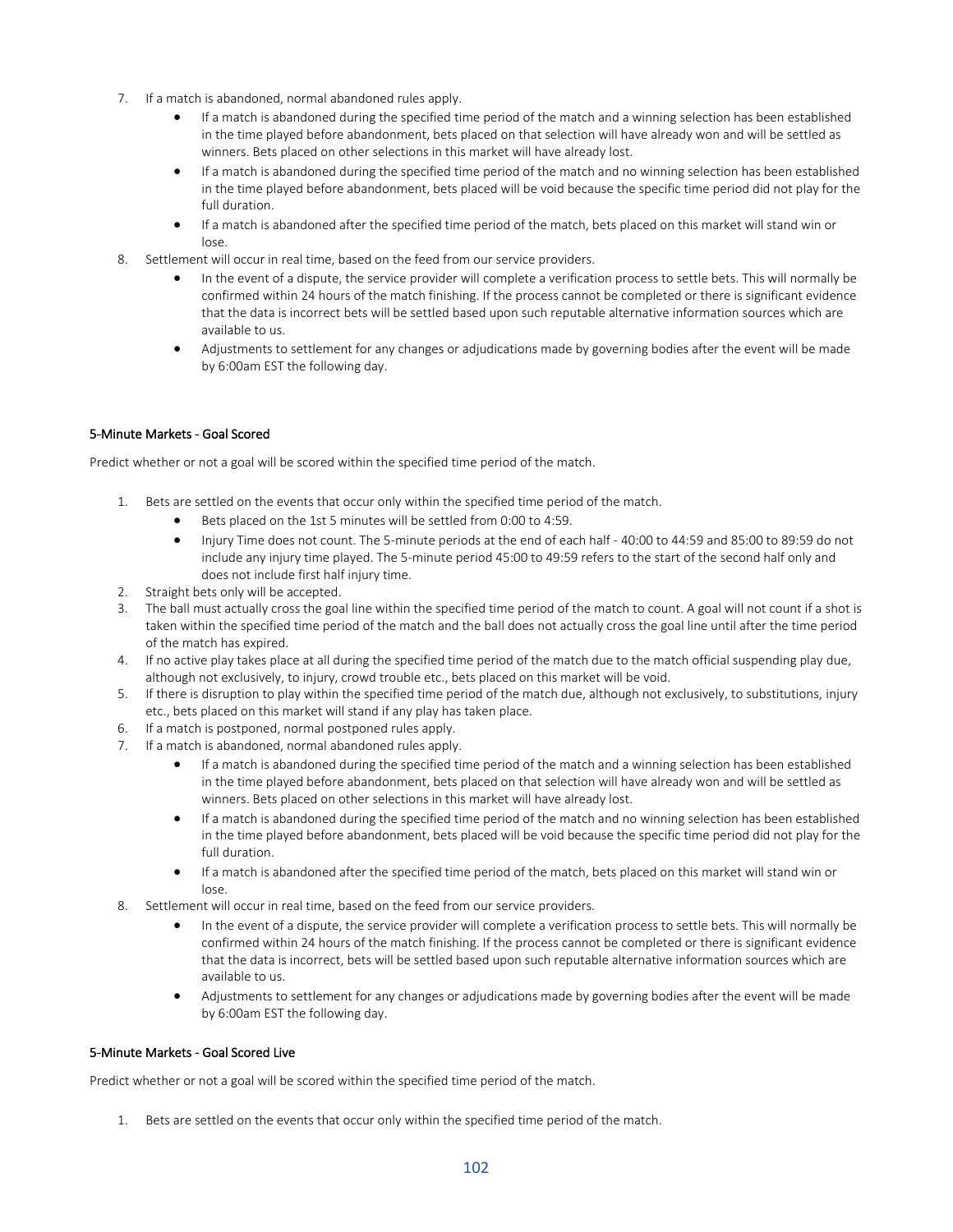- Bets placed on the 1st 5 minutes will be settled from 0:00 to 4:59.
- Injury time does not count. The 5-minute period 45:00 to 49:59 refers to the start of the second half only and does not include first half injury time. Likewise, the 5-minute period 85:00 to 89:59 does not include second half injury time.
- 2. Straight bets only will be accepted.
- 3. Live bet acceptance rules apply.
- 4. The ball must actually cross the goal line within the specified time period of the match to count. A goal will not count if a shot is taken within the specified time period of the match and the ball does not actually cross the goal line until after the time period of the match has expired.
- 5. If no active play takes place at all during the specified time period of the match due to the match official suspending play due, although not exclusively, to injury, crowd trouble etc., bets placed on this market will be void.
- 6. If there is disruption to play within the specified time period of the match due, although not exclusively, to substitutions, injury etc., bets placed on this market will stand if any play has taken place.
- 7. If a match is abandoned, normal abandoned rules apply.
	- If a match is abandoned during the specified time period of the match and a winning selection has been established in the time played before abandonment, bets placed on that selection will have already won and will be settled as winners. Bets placed on other selections in this market will have already lost.
	- If a match is abandoned during the specified time period of the match and no winning selection has been established in the time played before abandonment, bets placed will be void because the specific time period did not play for the full duration.
	- If a match is abandoned after the specified time period of the match, bets placed on this market will stand win or lose.
- 8. Settlement will occur in real time based on the feed from our service providers.
	- In the event of a dispute, the service provider will complete a verification process to settle bets. This will normally be confirmed within 24 hours of the match finishing. If the process cannot be completed or there is significant evidence that the data is incorrect, bets will be settled based upon such reputable alternative information sources which are available to us.
	- Adjustments to settlement for any changes or adjudications made by governing bodies after the event will be made by 6:00am EST the following day.

## 5-Minute Markets - Over/Under 1.5 Corners

Predict whether the number of corners awarded within the specified time period of the match will be over/under 1.5; over means 2 corners or more and under means 0 or 1 corner. Corners markets on a specified time period will be settled on corners awarded. All other corners markets will be settled on corners taken.

- 1. Bets are settled on the events that occur only within the specified time period of the match.
	- Bets placed on the 1st 5 minutes will be settled from 0:00 to 4:59.
	- Injury time does not count. The 5-minute period 45:00 to 49:59 refers to the start of the second half only and does not include first half injury time. Likewise, the 5-minute period 85:00 to 89:59 does not include second half injury time.
- 2. Straight bets only will be accepted.
- 3. Live bet acceptance rules apply.
- 4. A corner must be awarded within the specified time period of the match to count. A corner will count if it is awarded but not taken. A corner that is retaken on the instruction of the match official will only count once.
- 5. If no active play takes place at all during the specified time period of the match due to the match official suspending play due, although not exclusively, to injury, crowd trouble etc., bets placed on this market will be void.
- 6. If there is disruption to play within the specified time period of the match due, although not exclusively, to substitutions, injury etc., bets placed on this market will stand if any play has taken place.
- 7. If a match is postponed, normal postponed rules apply.
- 8. If a match is abandoned, normal abandoned rules apply.
	- If a match is abandoned during the specified time period of the match and the over selection in this market has been won in the time played before abandonment, bets placed on that selection will have already won and will be settled as winners. Bets placed on other selections in this market will have already lost.
	- If a match is abandoned during the specified time period of the match and the over selection in this market has not been won in the time played before abandonment, bets placed will be void because the specified time period of the match did not play for the full duration.
	- If a match is abandoned after the specified time period of the match, bets placed on this market will stand win or lose.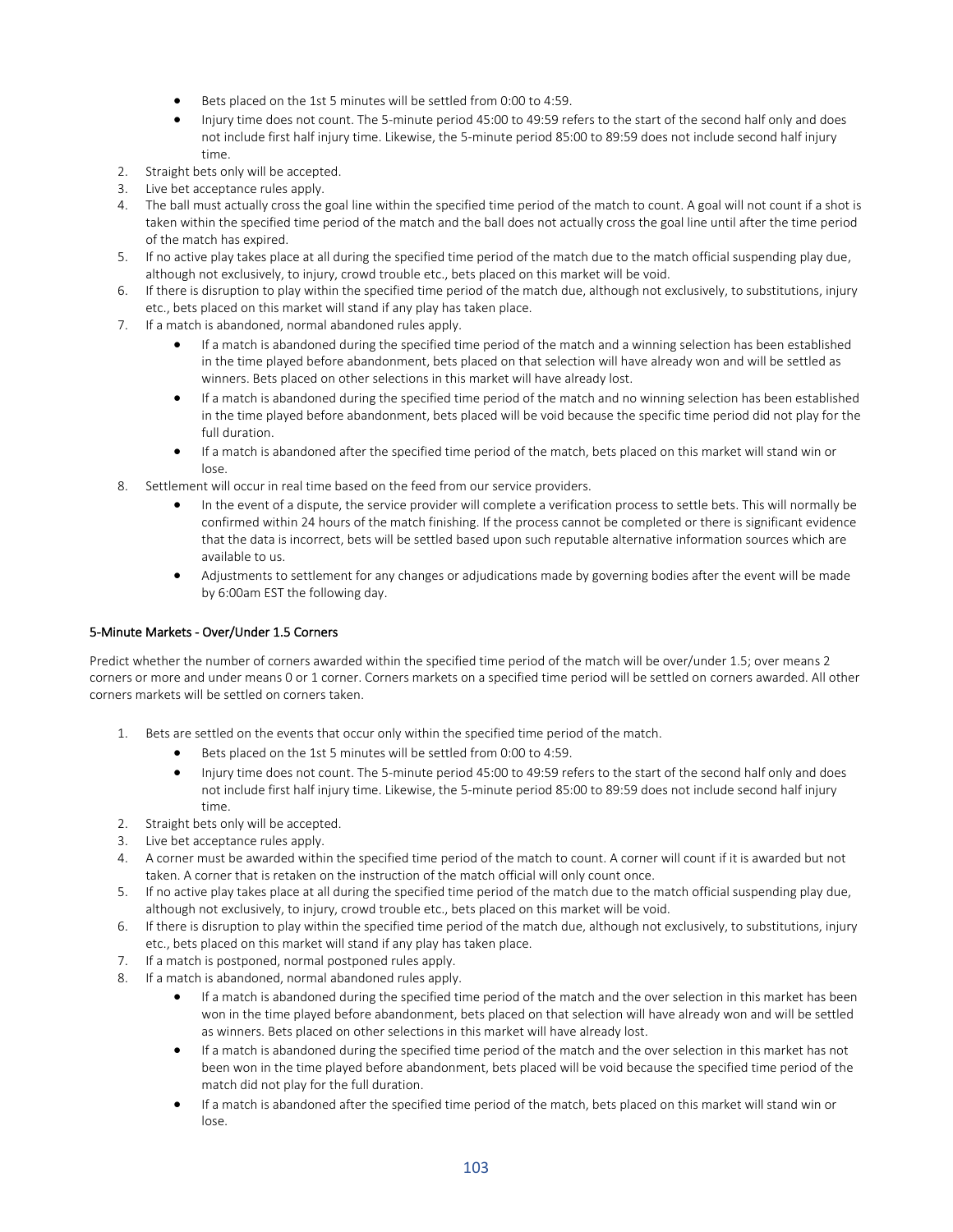- 9. Settlement will occur in real time based on the feed from our service providers.
	- In the event of a dispute, the service provider will complete a verification process to settle bets. This will normally be confirmed within 24 hours of the match finishing. If the process cannot be completed or there is significant evidence that the data is incorrect bets will be settled based upon such reputable alternative information sources which are available to us.
	- Adjustments to settlement for any changes or adjudications made by governing bodies after the event will be made by 6:00am EST the following day.

# 5-Minute Markets - Over/Under 1.5 Corners Live

Predict whether the number of corners awarded within the specified time period of the match will be over/under 1.5; over means 2 corners or more and under means 0 or 1 corner. Corners markets on a specified time period will be settled on corners awarded. All other corners markets will be settled on corners taken.

- 1. Bets are settled on the events that occur only within the specified time period of the match.
	- Bets placed on the 1st 5 minutes will be settled from 0:00 to 4:59.
	- Injury time does not count. The 5-minute period 45:00 to 49:59 refers to the start of the second half only and does not include first half injury time. Likewise, the 5-minute period 85:00 to 89:59 does not include second half injury time.
- 2. Straight bets only will be accepted.
- 3. Live bet acceptance rules apply.
- 4. A corner must be awarded within the specified time period of the match to count. A corner will count if it is awarded but not taken. A corner that is retaken on the instruction of the match official will only count once.
- 5. If no active play takes place at all during the specified time period of the match due to the match official suspending play due, although not exclusively, to injury, crowd trouble etc., bets placed on this market will be void.
- 6. If there is disruption to play within the specified time period of the match due, although not exclusively, to substitutions, injury etc., bets placed on this market will stand if any play has taken place.
- 7. If a match is abandoned, normal abandoned rules apply.
	- If a match is abandoned during the specified time period of the match and the over selection in this market has been won in the time played before abandonment, bets placed on that selection will have already won and will be settled as winners. Bets placed on other selections in this market will have already lost.
	- If a match is abandoned during the specified time period of the match and the over selection in this market has not been won in the time played before abandonment, bets placed will be void because the specified time period of the match did not play for the full duration.
	- If a match is abandoned after the specified time period of the match, bets placed on this market will stand win or  $\log$
- 8. Settlement will occur in real time based on the feed from our service providers.
	- In the event of a dispute, the service provider will complete a verification process to settle bets. This will normally be confirmed within 24 hours of the match finishing. If the process cannot be completed or there is significant evidence that the data is incorrect bets will be settled based upon such reputable alternative information sources which are available to us.
	- Adjustments to settlement for any changes or adjudications made by governing bodies after the event will be made by 6:00am EST the following day.

## Both Teams to Score & Over/Under 2.5 Goals

Predict whether both teams will score a goal combined with over/under 2.5 goals in a match in a special price parlay. Under means 0, 1 or 2 goals and over means 3 goals or more.

- 1. Bets are settled on the events that occur in normal time. This includes any injury/stoppage time added on by the match official at the end of normal time. Extra time does not count.
- 2. If either team fails to score a goal, bets placed on this market will have lost and will be settled as losers regardless of the result of the over/under market.
- 3. If a match is postponed, normal postponed rules apply.
- 4. If a match is abandoned, normal abandoned rules apply.
	- If both teams have scored and the over selection has been won in the time played before abandonment, bets placed on that outcome in this market will have already won and settled as winners. Bets placed on the under selection in this market will have already lost.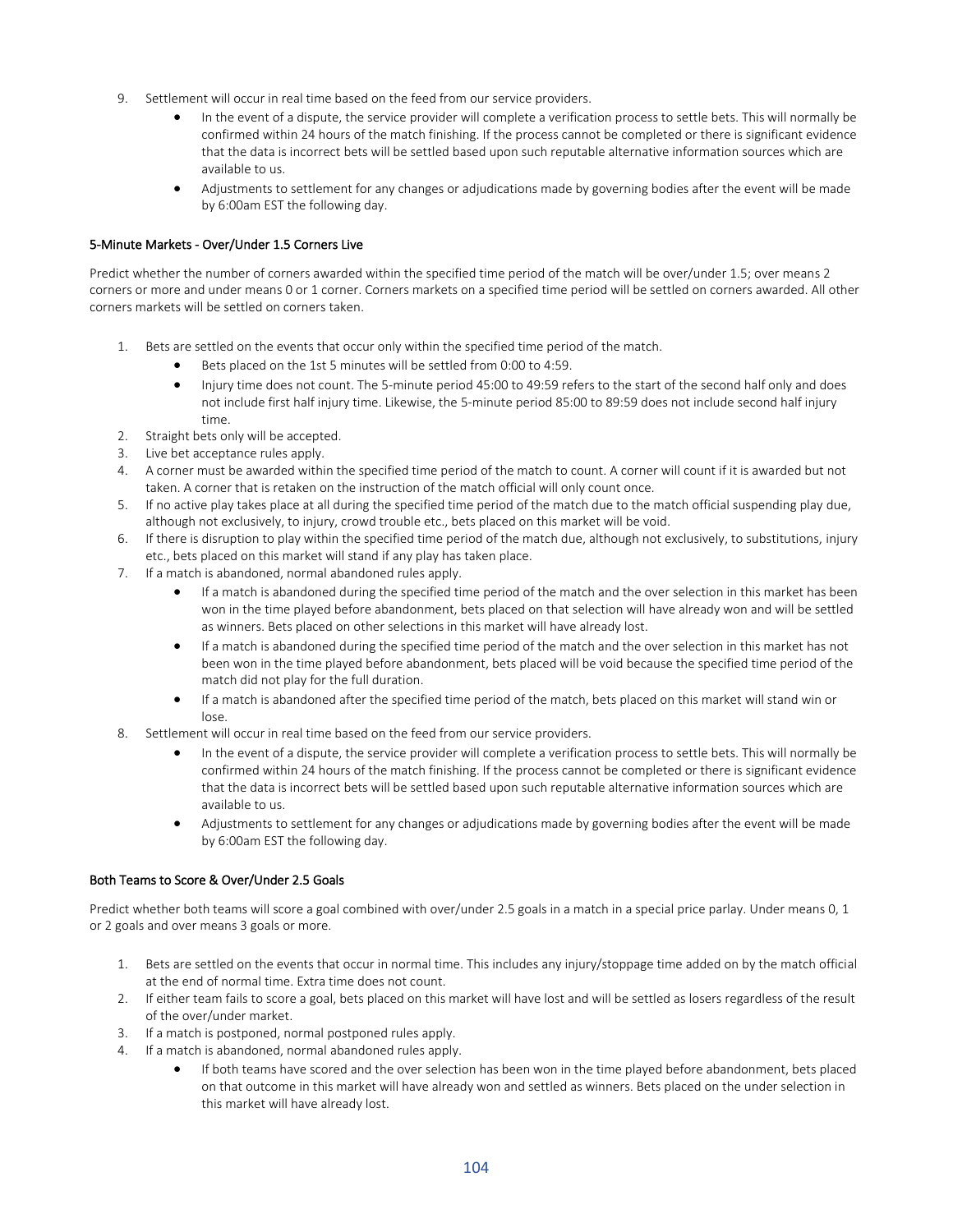- If both teams have not scored and/or the over market has not been won in the time played before abandonment, bets placed will be void, subject to normal abandoned rules, because the match did not play for the full duration.
- 5. Settlement will occur in real time based on the feed from our service providers.
	- In the event of a dispute, settlement will be determined using data published immediately after the final whistle. If data is not available or if there is significant evidence that the data is incorrect, bets will be settled based upon such reputable alternative information sources which are available to us.
	- Adjustments to settlement for any changes or adjudications made by governing bodies after the event will be made by 6:00am EST the following day.

# Both Teams to Score

Predict whether or not both teams will score in a match.

- 1. Bets are settled on the events that occur in normal time. This includes any injury/stoppage time added on by the match official at the end of normal time. Extra time does not count.
- 2. If a match is postponed, normal postponed rules apply.
- 3. If a match is abandoned, normal abandoned rules apply.
	- If both teams have scored in the time played before abandonment, bets placed on that outcome will have already won and settled as winners. Bets placed on other outcomes on this market will have already lost.
	- If both teams have not scored in the time played before abandonment, bets placed will be void, subject to normal abandoned match rules, because the match did not play for the full duration.
- 4. Settlement will occur in real time based on the feed from our service providers.
	- In the event of a dispute, settlement will be determined using data published immediately after the final whistle. If data is not available from this source or if there is significant evidence that the data is incorrect, bets will be settled based upon such reputable alternative information sources which are available to us.
	- Adjustments to settlement for any changes or adjudications made by governing bodies after the event will be made by 6:00am EST the following day.

## Both Teams to Score Live

Predict whether or not both teams will score in a match.

- 1. Bets are settled on the events that occur in normal time. This includes any injury/stoppage time added on by the match official at the end of normal time. Extra time does not count.
- 2. Live bet acceptance rules apply.
- 3. If a match is abandoned, normal abandoned rules apply.
	- If both teams have scored in the time played before abandonment, bets placed on that outcome will have already won and settled as winners. Bets placed on other outcomes on this market will have already lost.
	- If both teams have not scored in the time played before abandonment, bets placed will be void, subject to normal abandoned match rules, because the match did not play for the full duration.
- 4. Settlement will occur in real time based on the feed from our service providers.
	- In the event of a dispute, settlement will be determined using data published immediately after the final whistle. If data is not available from this source or if there is significant evidence that the data is incorrect, bets will be settled based upon such reputable alternative information sources which are available to us.
	- Adjustments to settlement for any changes or adjudications made by governing bodies after the event will be made by 6:00am EST the following day.

## Both Teams to Score in Both Halves

Predict whether or not both teams will score in both halves of a match.

1. Bets comprise of two legs – first half/second half - and are settled on the events that occur in normal time. This includes any injury/stoppage time added on by the match official at the end of normal time. Extra time does not count unless otherwise stated.

The market may comprise of a number of possible outcomes as outlined below:

- o Yes/Yes
- o Yes/No
- o No/No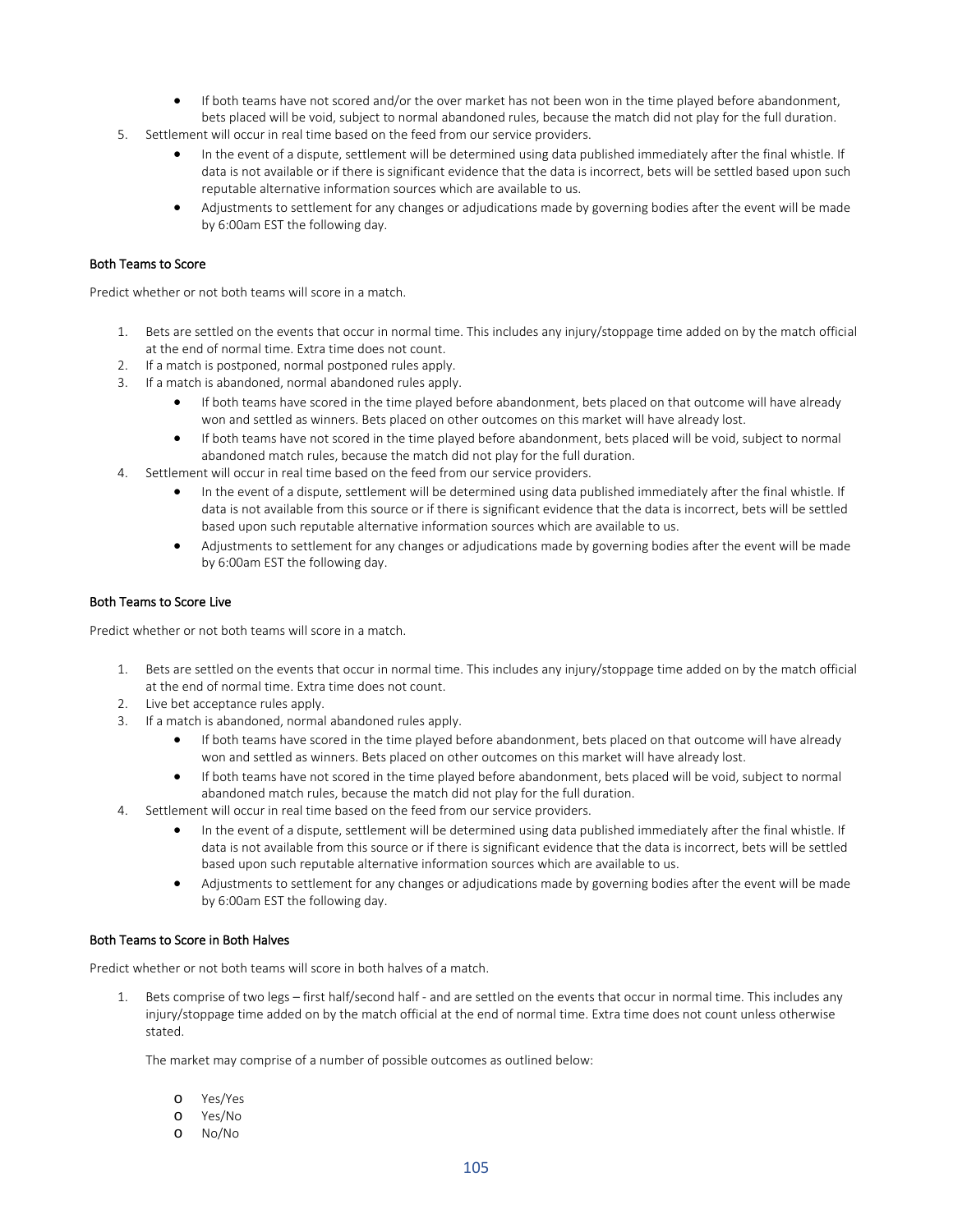o No/Yes

The first option refers to first half and the second option refers to second half.

If the selected outcome is yes, both teams have to score.

If the selected outcome is no, both teams must fail to score.

If either/both teams fail to score a goal in either/both halves of the match, bets placed on this market will have lost and will be settled as losers.

- 2. If either of the legs doesn't result in the chosen outcome selected, the bets placed on this market will have lost and bets settled as losers.
- 3. If a match is postponed, normal postponed rules apply.
- 4. If a match is abandoned, normal abandoned rules apply.
	- o If both teams have satisfied the requirements of the selection in both halves (Yes/Yes, No/Yes) in the time played before abandonment, bets placed on that outcome will have already won and settled as winners.
	- o Bets placed on other market outcomes will be void because the match did not play for the full duration.
- 5. Settlement will occur in real time based on the feed from our service providers.
	- o In the event of a dispute, settlement will be determined using data published immediately after the final whistle. If data is not available from this source or if there is significant evidence that the data is incorrect, bets will be settled based upon such reputable alternative information sources which are available to us.
	- Adjustments to settlement for any changes or adjudications made by governing bodies after the event will be made by 6:00am EST the following day.

## Both Score No Draw

Predict that both teams will score with either team winning the specified match in a special price parlay. If the match ends in a draw or if either or both teams fail to score a goal, bets placed on this market will have lost.

- 1. Bets are settled on the events that occur in normal time. This includes any injury/stoppage time added on by the match official at the end of normal time. Extra time does not count.
- 2. If the match ends in a draw, bets placed on this market will have lost and will be settled as losers regardless of whether both teams score.
- 3. If either or both teams fail to score a goal, bets placed on this market will have lost and will be settled as losers regardless of the match result.
- 4. If a match is postponed, normal postponed rules apply.
- 5. If a match is abandoned, normal abandoned rules apply.
- 6. Settlement will occur in real time based on the feed from our service providers.
	- In the event of a dispute, settlement will be determined using data published immediately after the final whistle. If data is not available from this source or if there is significant evidence that the data is incorrect, bets will be settled based upon such reputable alternative information sources which are available to us.
	- Adjustments to settlement for any changes or adjudications made by governing bodies after the event will be made by 6:00am EST the following day.

## Match Result and Both Teams to Score

Predict the result of a match from home win, draw, away win combined with both teams scoring a goal in a special price parlay.

- 1. Bets are settled on the events that occur in normal time. This includes any injury/stoppage time added on by the match official at the end of normal time. Extra time does not count.
- 2. If either team fails to score a goal, bets placed on this market will have lost and will be settled as losers regardless of the match result.
- 3. If a match is postponed, normal postponed rules apply.
- 4. If a match is abandoned, normal abandoned rules apply.
- 5. Settlement will occur in real time based on the feed from our service providers.
	- In the event of a dispute, settlement will be determined using data published immediately after the final whistle. If data is not available from this source or if there is significant evidence that the data is incorrect, bets will be settled based upon such reputable alternative information sources which are available to us.
	- Adjustments to settlement for any changes or adjudications made by governing bodies after the event will be made by 6:00am EST the following day.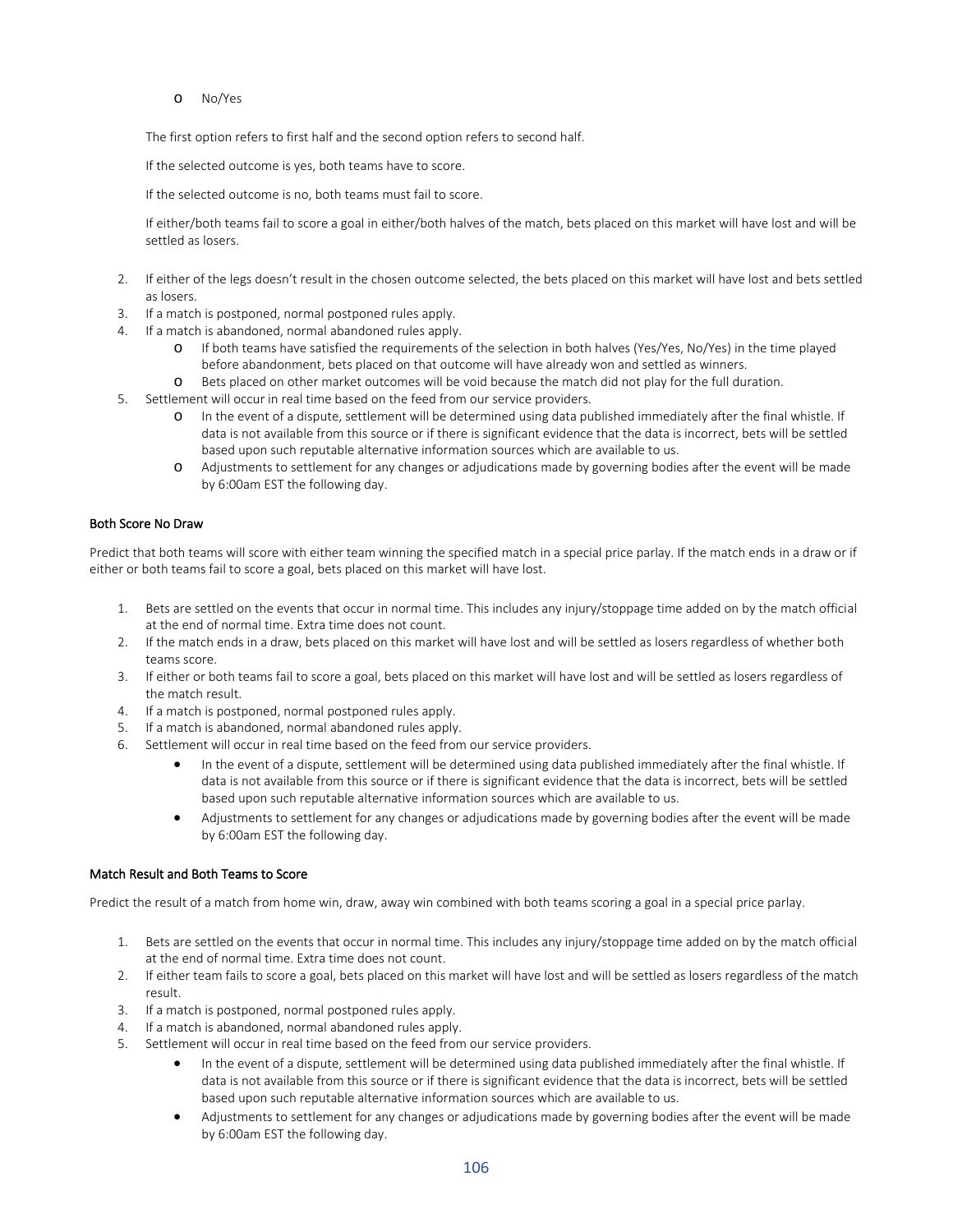# Match Result and Both Teams to Score Live

Predict the result of a match from home win, draw, away win combined with both teams scoring a goal in a special price parlay.

- 1. Bets are settled on the events that occur in normal time. This includes any injury/stoppage time added on by the match official at the end of normal time. Extra time does not count.
- 2. Live bet acceptance rules apply.
- 3. If either/both teams fail to score a goal, bets placed on this market will have lost and will be settled as losers regardless of the match result.
- 4. If a match is abandoned, normal abandoned rules apply.
- 5. Settlement will occur in real time based on the feed from our service providers.
	- In the event of a dispute, settlement will be determined using data published immediately after the final whistle. If data is not available from this source or if there is significant evidence that the data is incorrect, bets will be settled based upon such reputable alternative information sources which are available to us.
	- Adjustments to settlement for any changes or adjudications made by governing bodies after the event will be made by 6:00am EST the following day.

# Player Tackles

Predict whether the number of tackles made in a match by the named player will be over the number specified. If the market is over 3 tackles, over means 4 tackles or more.

- 1. Bets are settled on the events that occur in normal time. This includes any injury/stoppage time added on by the match official at the end of normal time. Extra time does not count.
- 2. A tackle is defined as where a player connects with the ball in a challenge and successfully takes the ball away from the player in possession.
- 3. If the selected player does not start the match, bets placed on that player in this market will be void even if they enter the field of play as a substitute and make over the specified number of tackles.
- 4. If the selected player leaves the field of play without making over the specified number of tackles, bets placed on that player in this market will have lost and will be settled as losers.
- 5. If a match is postponed, normal postponed match rules apply.
- 6. If a match is abandoned, normal abandoned match rules apply.
	- If a match is abandoned and the over selection has been won in the time played before abandonment, bets placed on that selection in this market will have already won and will be settled as winners.
	- If a match is abandoned and the selected player has left the field of play without making the required number of tackles in the time played before abandonment, bets placed on that player in this market will have already lost.
	- If a match is abandoned and the selected player is still on the field of play and has not made the required number of tackles at the time of abandonment, bets placed on that player in this market will be void, subject to normal abandoned match rules, because the match did not play for the full duration.
- 7. In the event of a dispute, settlement will be determined using data available immediately after the final whistle. If data is not available or if there is significant evidence the data is incorrect, bets will be settled based upon reputable alternative information sources available to us.
	- Adjustments to settlement will not be made for any changes or adjudications made by governing bodies after the event.

## Player to Have Over X Shots on Target in Each Half

Predict a player to have over x shots on target in each half.

- 1. Bets are settled on the events that occur in normal time. This includes any injury/stoppage time added on by the match official at the end of normal time. Extra time does not count.
- 2. A shot on target is defined as being any goal attempt that resulted in a goal being scored or would have resulted in a goal being scored but was stopped by a goalkeeper's save or by a defender who is the last player.
	- Shots directly hitting the frame of the goal are not counted as shots on target, unless the ball goes in and is awarded as a goal.
	- Shots blocked by another player (who is not the 'last man') are not counted as shots on target.
	- A cross even if dealt with by the keeper is not a shot on target (a cross is a medium- to-long-range pass from a wide area of the field towards the center of the field near the opponent's goal).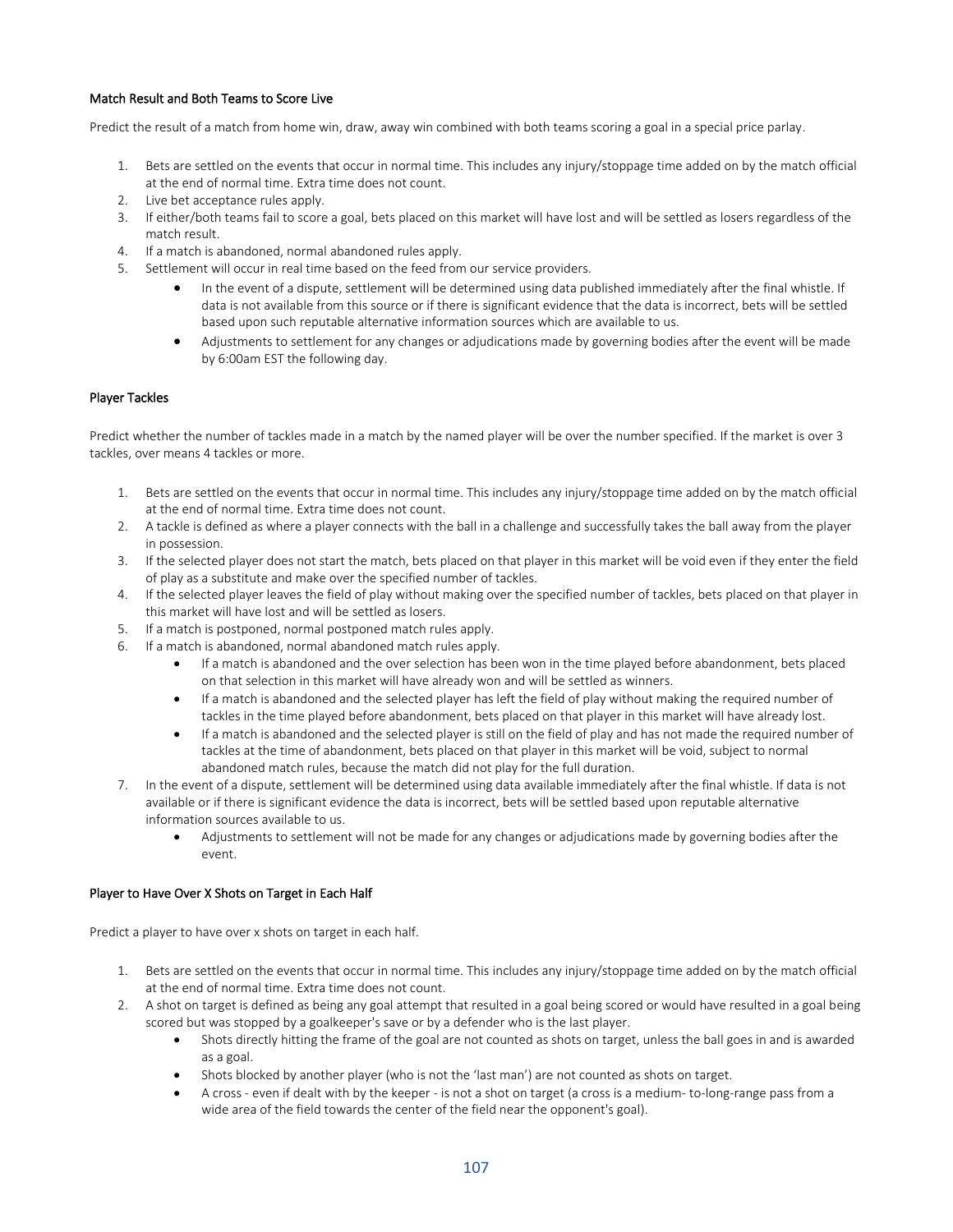- 3. If the selected player does not start the match, bets are void, even if the player comes on as a substitute and has over x shots on target in each half.
- 4. If the selected player leaves the field of play without having over x shots on target, bets placed on that player in this market will have lost and will be settled as losers as long as they were on the field of play in both halves.
- 5. If a match is postponed, normal postponed match rules apply.
- 6. If a match is abandoned, normal abandoned match rules apply.
	- If a match is abandoned and the over selection has been won in the time played before abandonment, bets placed on that selection in this market will have already won and will be settled as winners.
	- If a match is abandoned and the selected player has left the field of play without making the required number of shots on target in the time played before abandonment, bets placed on that player in this market will have already lost.
	- If a match is abandoned and the selected player is still on the field of play and has not made the required number of shots on target at the time of abandonment, bets placed on that player in this market will be void, subject to normal abandoned match rules, because the match did not play for the full duration.
- 7. In the event of a dispute, settlement will be determined using data available immediately after the final whistle. If data is not available or if there is significant evidence the data is incorrect, bets will be settled based upon reputable alternative information sources available to us.
	- Adjustments to settlement will not be made for any changes or adjudications made by governing bodies after the event.

## Player to Assist a Goal

Select a player to assist a goal during a match.

- 1. Bets are settled on the events that occur in normal time. This includes any injury/stoppage time added on by the match official at the end of normal time. Extra time does not count.
- 2. An assist is defined as the final pass or pass-come-shot leading to the recipient of the ball scoring a goal.
	- A player winning a penalty, which is subsequently then scored. will not count as having assisted a goal.
	- If a player scores directly from a free kick, the player who was fouled will not be credited with the assist.
- 3. If the selected player does not start the match, bets placed on that player in this market will be void even if they enter the field of play as a substitute and assist a goal.
- 4. If the selected player leaves the field of play without making an assist, bets placed on that player in this market will have lost and will be settled as losers.
- 5. In the event of an own goal being scored no assist will be awarded.
- 6. If a match is postponed, normal postponed match rules apply.
- 7. If a match is abandoned, normal abandoned match rules apply.
	- If a match is abandoned and the selected player has made an assist in the time played before abandonment, bets placed on that selection in this market will have already won and will be settled as winners.
	- If a match is abandoned and the selected player has left the field of play without making an assist in the time played before abandonment, bets placed on that player in this market will have already lost.
	- If a match is abandoned and the selected player is still on the field of play and has not made an assist at the time of abandonment, bets placed on that player in this market will be void, subject to normal abandoned match rules, because the match did not play for the full duration.
- 8. In the event of a dispute, settlement will be determined using data available immediately after the final whistle. If data is not available or if there is significant evidence the data is incorrect, bets will be settled based upon reputable alternative information sources available to us.
	- Adjustments to settlement will not be made for any changes or adjudications made by governing bodies after the event.

## Player to Score and to Assist a Goal

Predict a player from the options listed to score and assist a goal in the match.

- 1. Bets are settled on the events that occur in normal time. This includes any injury/stoppage time added on by the match official at the end of normal time. Extra time does not count.
- 2. Own goals do not count.
- 3. If the selected player does not start the match and enters the field at any time, bets placed on that player will be made void.
- 4. An assist is defined as being the final pass or pass-come-shot leading to the recipient of the ball scoring a goal.
	- A player winning a penalty, which is subsequently scored, will not count as having assisted a goal.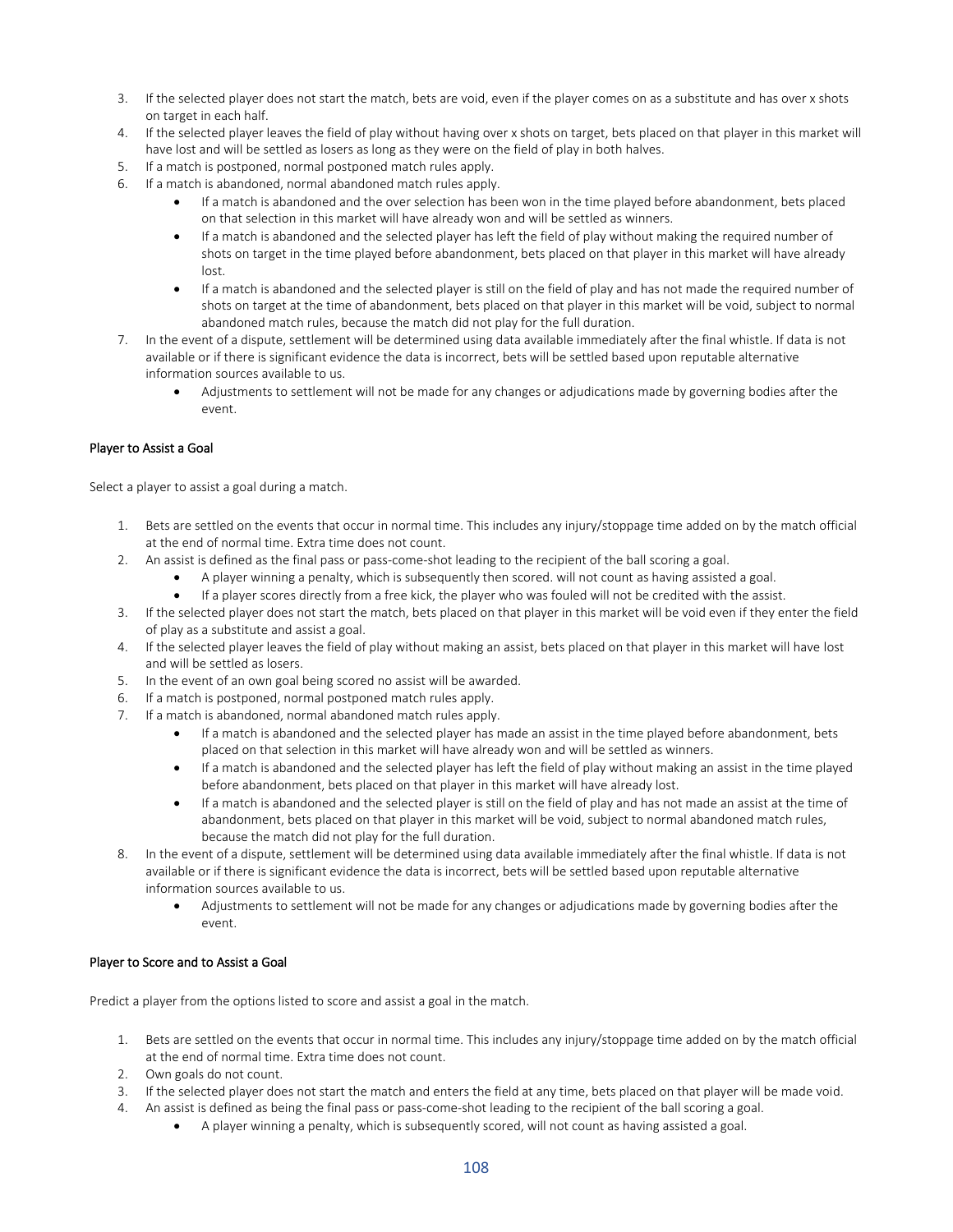- If a player scores directly from a free kick, the player who was fouled will not be credited with the assist
- 5. If the selected player leaves the field of play without scoring and assisting a goal, bets placed on that player in this market will have lost and will be settled as losers.
- 6. If the selected player takes no part in the match, bets placed on that player will be void.
- 7. If a match is postponed, normal postponed match rules apply.
- 8. If a match is abandoned, normal abandoned match rules apply.
	- If the selected player has scored and assisted a goal in the time played before abandonment, bets placed on that player in this market will have already won and will be settled as winners.
	- If the selected player has left the field of play without scoring and assisting a goal in the time played before abandonment, bets placed on that player in this market will have already lost and will be settled as losers.
	- If the selected player is still on the field of play and has not scored and assisted a goal at the time of abandonment, bets placed on that player in this market will be void because the match did not play for the full duration.
- 9. Settlement will occur in real time based on the feed from our service providers.
	- In the event of a dispute, settlement will be determined using data available immediately after the final whistle. If data is not available or if there is significant evidence the data is incorrect, bets will be settled based upon reputable alternative information sources available to us.
	- Adjustments to settlement will not be made for any changes or adjudications made by governing bodies after the event.

### Team Shots on Target

Predict the number of shots on target made in a match by the named team will be over the number specified. If the market is over 5 shots on target, over means 6 shots on target or more.

- 1. Bets are settled on the events that occur in normal time. This includes any injury/stoppage time added on by the match official at the end of normal time. Extra time does not count.
- 2. A shot on target is defined as being any goal attempt that resulted in a goal being scored or would have resulted in a goal being scored but was stopped by a goalkeeper's save or by a defender who is the last player.
	- Shots directly hitting the frame of the goal are not counted as shots on target, unless the ball goes in and is awarded as a goal.
	- Shots blocked by another player (who is not the 'last man') are not counted as shots on target.
	- A cross even if dealt with by the keeper is not a shot on target (a cross is a medium- to-long-range pass from a wide area of the field towards the center of the field near the opponent's goal).
- 3. If a match is postponed, normal postponed match rules apply.
- 4. If a match is abandoned, normal abandoned match rules apply.
	- If a match is abandoned and the over selection has been won in the time played before abandonment, bets placed on that selection in this market will have already won and will be settled as winners.
- 5. In the event of a dispute, settlement will be determined using data available immediately after the final whistle. If data is not available or if there is significant evidence the data is incorrect, bets will be settled based upon alternative information sources available to us.
	- Adjustments to settlement will not be made for any changes or adjudications made by governing bodies after the event.

### ET Correct Score Live

Predict the score during extra time.

- 1. Bets are settled only on the events that occur in extra time. This includes any injury/stoppage time added on by the match official at the end of extra time. The events that occur in normal time and penalty shoot-outs do not count.
	- Example: The score at the end of normal time is Chelsea 1-1 Man Utd and the score at the end of extra time is Chelsea 2-1 Man Utd. The extra time correct score is Chelsea 1-0 Man Utd.
- 2. Live bet acceptance rules apply.
- 3. If a match is abandoned during extra time normal abandoned match rules apply
- 4. Settlement will occur in real time based on the feed from our service providers.
	- In the event of a dispute, settlement will be determined using data available immediately after the final whistle. If data is not available or if there is significant evidence the data is incorrect, bets will be settled based upon reputable alternative information sources available to us.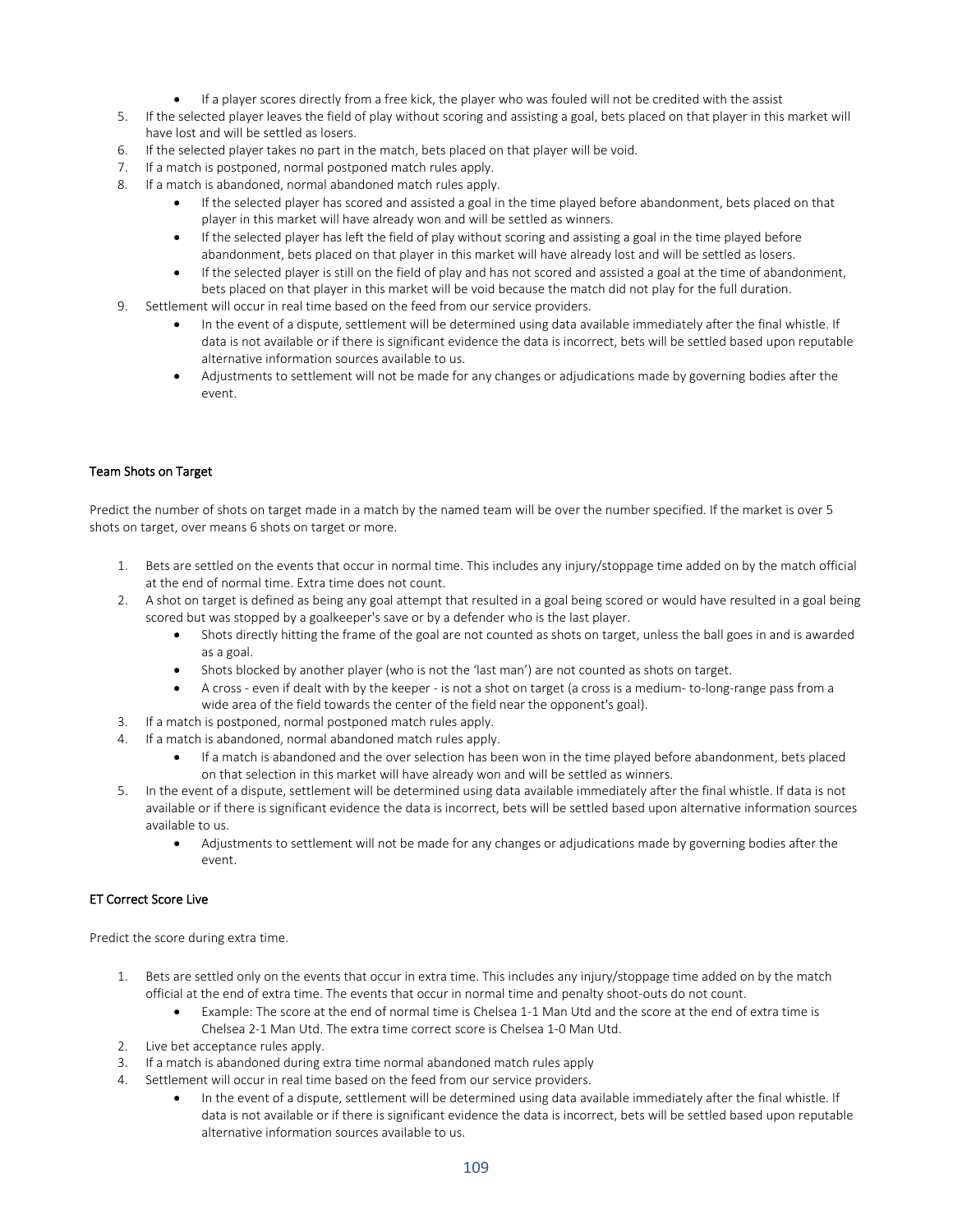• Adjustments to settlement will not be made for any changes or adjudications made by governing bodies after the event.

## ET Next Goal Live

Select the team to score the specified goal during extra time. This is applicable to 2nd, 3rd and all subsequent goals.

- 1. Bets are settled only on the events that occur in extra time. This includes any injury/stoppage time added on by the match official at the end of extra time. The events that occur in normal time and penalty shootouts do not count.
- 2. Live bet acceptance rules apply.
- 3. If a match is abandoned, normal abandoned match rules apply.
	- If a match is abandoned during extra time and a winning selection has been established in the time played before abandonment, bets placed on that selection in this market will have already won and will be settled as winners. Bets placed on other selections in this market will have already lost.
	- If a match is abandoned during extra time and no winning selection has been established in the time played before abandonment, bets placed will be void, subject to normal abandoned match rules, because the match did not play for the full duration.
- 4. Settlement will occur in real time based on the feed from our service providers.
	- In the event of a dispute, settlement will be determined using data available immediately after the final whistle. If data is not available or if there is significant evidence the data is incorrect, bets will be settled based upon reputable alternative information sources available to us.
	- Adjustments to settlement will not be made for any changes or adjudications made by governing bodies after the event.

## ET Over/Under Goal Live

Select whether the number of goals scored in extra time will be over/under the number specified. If the market is over/under 1.5 goals, over means 2 goals or more and under means 0 or 1 goal.

- 1. Bets are settled only on the events that occur in extra time. This includes any injury/stoppage time added on by the match official at the end of extra time. The events that occur in normal time and penalty shootouts do not count.
- 2. Live bet acceptance rules apply.
- 3. If a match is abandoned, normal abandoned match rules apply.
	- If a match is abandoned during extra time and the over selection has been won in the time played before abandonment, bets placed on that selection in this market will have already won and will be settled as winners. Bets placed on other selections in this market will have already lost.
	- If a match is abandoned during extra time and the over selection has not been won for the nominated team in the time played before abandonment, bets placed will be void, subject to normal abandoned match rules, because the match did not play for the full duration.
- 4. Settlement will occur in real time based on the feed from our service providers.
	- In the event of a dispute, settlement will be determined using data available immediately after the final whistle. If data is not available or if there is significant evidence the data is incorrect, bets will be settled based upon reputable alternative information sources available to us.
	- Adjustments to settlement will not be made for any changes or adjudications made by governing bodies after the event.

### ET Team Next Penalty Live

Predict whether or not a team will score a specified penalty in a penalty shootout. This is applicable to 2nd, 3rd and all subsequent penalties.

- 1. Bets are settled on the events that occur in penalty shootouts only. Penalties scored in normal time and extra time do not count.
- 2. Live bet acceptance rules apply.
- 3. If a penalty has to be retaken, settlement of bets on that penalty will be determined by the outcome of the retaken penalty.
- 4. If a match is abandoned, normal abandoned match rules apply.
- 5. Settlement will occur in real time based on the feed from our service providers.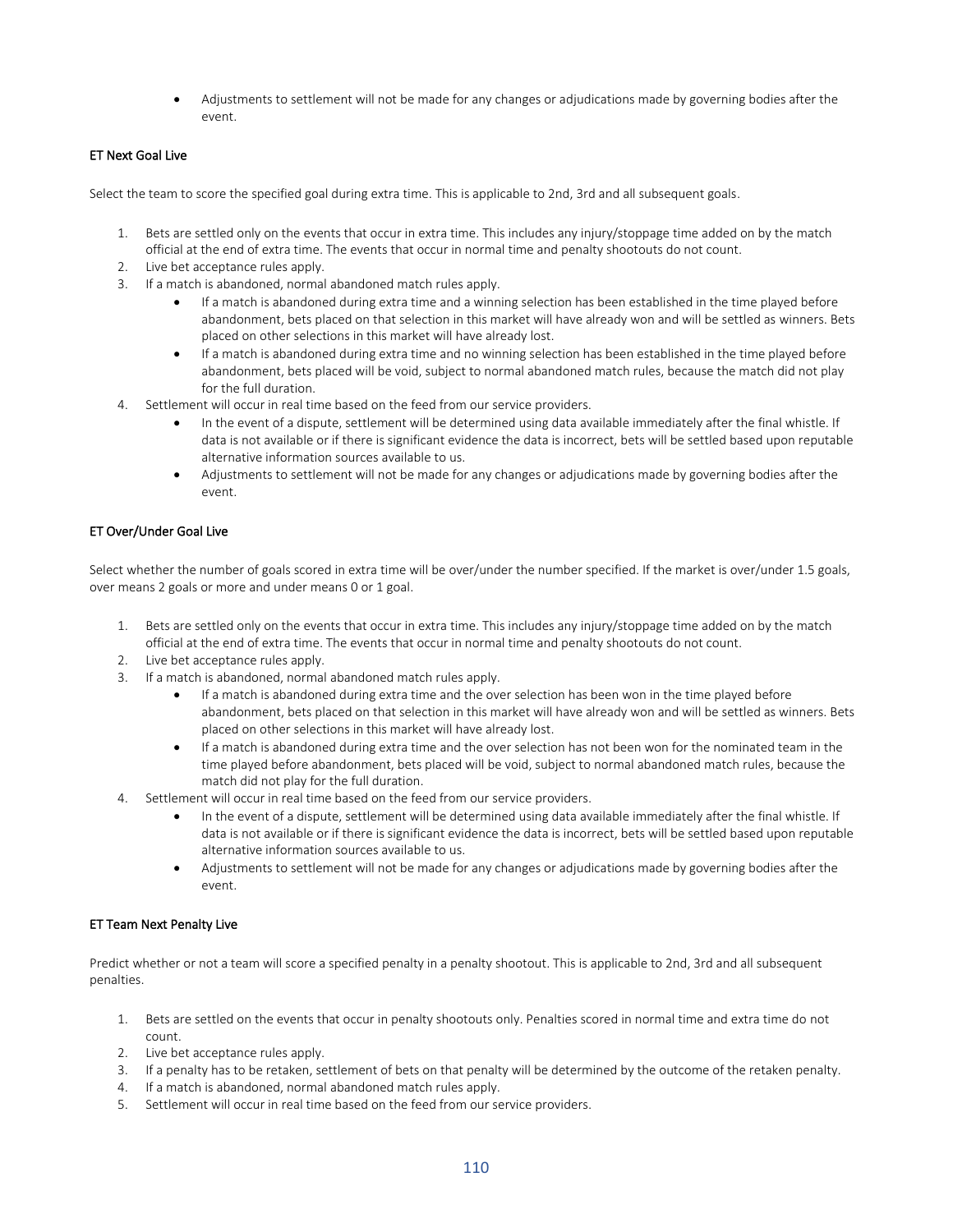- In the event of a dispute, settlement will be determined using data available immediately after the final whistle. If data is not available or if there is significant evidence the data is incorrect, bets will be settled based upon reputable alternative information sources available to us.
- Adjustments to settlement will not be made for any changes or adjudications made by governing bodies after the event.

# ET Team Over/Under Goals Live

Predict whether the number of goals scored by a team in extra time will be over/under the number specified. If the market is over/under 1.5 goals, over means 2 goals or more and under means 0 or 1 goal.

- 1. Bets are settled only on the events that occur in extra time. This includes any injury/stoppage time added on by the match official at the end of extra time. The events that occur in normal time and penalty shoot-outs do not count.
- 2. Live bet acceptance rules apply.
- 3. If a match is abandoned, normal abandoned match rules apply.
	- If a match is abandoned during extra time and the over selection has been won for the nominated team in the time played before abandonment, bets placed on that selection in this market will have already won and will be settled as winners. Bets placed on other selections in this market will have already lost.
	- If a match is abandoned during extra time and the over selection has not been won for the nominated team in the time played before abandonment, bets placed will be void, subject to normal abandoned match rules, because the match did not play for the full duration.
- 4. Settlement will occur in real time based on the feed from our service providers.
	- In the event of a dispute, settlement will be determined using data available immediately after the final whistle. If data is not available or if there is significant evidence the data is incorrect, bets will be settled based upon reputable alternative information sources available to us.
	- Adjustments to settlement will not be made for any changes or adjudications made by governing bodies after the event.

### ET Teams to Score Live

Predict which teams will score in extra time from: home team only | away team only | both | neither

- 1. Bets are settled only on the events that occur in extra time. This includes any injury/stoppage time added on by the match official at the end of extra time. The events that occur in normal time and penalty shoot-outs do not count.
- 2. Live bet acceptance rules apply.
- 3. If a match is abandoned, normal abandoned match rules apply.
	- If a match is abandoned during extra time and both teams have scored in the time played before abandonment, bets placed on that outcome in this market will have already won and settled as winners. Bets placed on other selections in this market will have already lost.
	- If a match is abandoned during extra time both teams have not scored in the time played before abandonment, bets placed will be void, subject to normal abandoned match rules, because the match did not play for the full duration.
- 4. Settlement will occur in real time based on the feed from our service providers.
	- In the event of a dispute, settlement will be determined using data available immediately after the final whistle. If data is not available or if there is significant evidence the data is incorrect, bets will be settled based upon reputable alternative information sources available to us.
	- Adjustments to settlement will not be made for any changes or adjudications made by governing bodies after the event.

### To Win in Extra Time or on Penalties

Select a team to win a match in extra time or on penalties.

- 1. Bets are settled only on the events that occur in extra time or a penalty shootout. This includes any injury/stoppage time added on by the match official at the end of extra time. The events that occur in normal time do not count.
- 2. If a match is postponed, normal postponed match rules apply.
- 3. If a match is abandoned, normal abandoned match rules apply.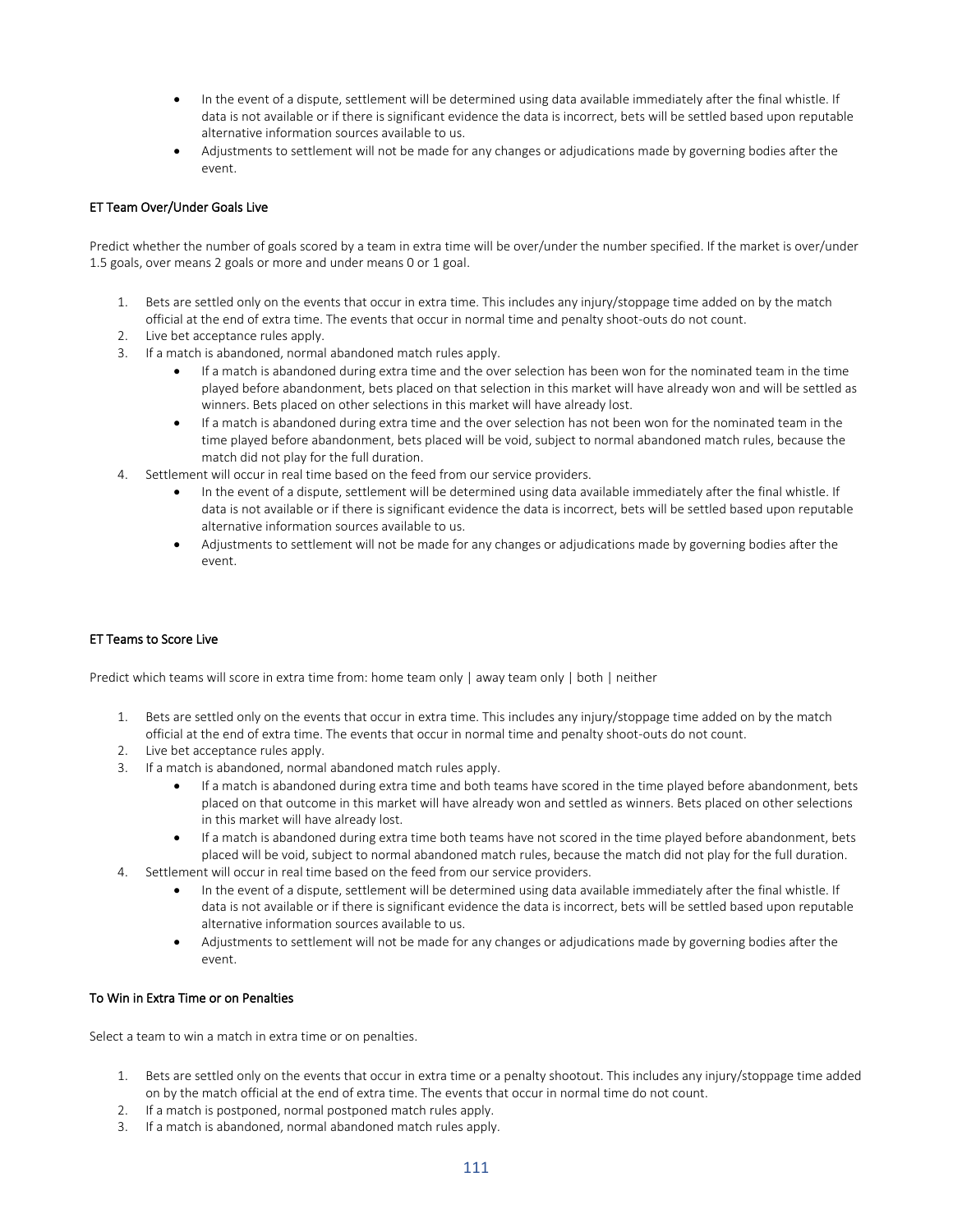- 4. Settlement will occur in real time based on the feed from our service providers.
	- In the event of a dispute, settlement will be determined using data available immediately after the final whistle. If data is not available or if there is significant evidence the data is incorrect, bets will be settled based upon such reputable alternative information sources available to us.
	- Adjustments to settlement will not be made for any changes or adjudications made by governing bodies after the event.

#### To Win in Extra Time

Select a team to win a match in extra time from: home win | draw | away win.

- 1. Bets are settled only on the events that occur in extra time. This includes any injury/stoppage time added on by the match official at the end of extra time. The events that occur in normal time and penalty shootouts do not count.
- 2. If a match is postponed, normal postponed match rules apply.
- 3. If a match is abandoned, normal abandoned match rules apply.
- Settlement will occur in real time based on the feed from our service providers.
	- In the event of a dispute, settlement will be determined using data available immediately after the final whistle. If data is not available or if there is significant evidence the data is incorrect, bets will be settled based upon reputable alternative information sources available to us.
	- Adjustments to settlement will not be made for any changes or adjudications made by governing bodies after the event.

### Extra Time Match Result Live

Predict the result of a match at the end of extra time from: home win | draw | away win.

- 1. Bets are settled only on the events that occur in extra time. This includes any injury/stoppage time added on by the match official at the end of extra time. The events that occur in normal time and penalty shootouts do not count.
- 2. Live bet acceptance rules apply.
- 3. If a match is abandoned, normal abandoned match rules apply.
- 4. Settlement will occur in real time based on the feed from our service providers.
	- In the event of a dispute, settlement will be determined using data available immediately after the final whistle. If data is not available or if there is significant evidence the data is incorrect, bets will be settled based upon reputable alternative information sources available to us.
	- Adjustments to settlement will not be made for any changes or adjudications made by governing bodies after the event.

#### InsureBet First Goal Scorecast

Predict the correct score and anytime goalscorer in a special price parlay. If the selected player fails to score the first goal, but scores any other goal, the wager will be refunded.

- 1. Bets are settled on the events that occur in normal time. This includes any injury/stoppage time added on by the match official at the end of normal time. Extra time does not count.
- 2. Own goals do not count towards the first goalscorer, but do towards the correct score. If the first goal in the match is an own goal the winning selection in the first goalscorer market will be the scorer of the second goal. If the second goal is also an own goal the winning selection in the first goalscorer market will be the scorer of the third goal and so on.
- 3. Goals scored by a goalkeeper do not count towards first goalscorer, but do towards correct score. If the first goal in the match is scored by a goalkeeper, the winning selection in the first goalscorer market will be the scorer of the second goal. If the second goal is also scored by a goalkeeper the winning selection in the first goalscorer market will be the scorer of the third goal and so on.
- 4. If the final score is 0-0 or in the event of only own goals and/or only goals scored by a goalkeeper in the match, bets placed on this market will have lost because no winning selection in the first goalscorer market was established.
- 5. If the selected player enters the field of play before the first goalscorer market has been won, bets placed including that player in this market will stand.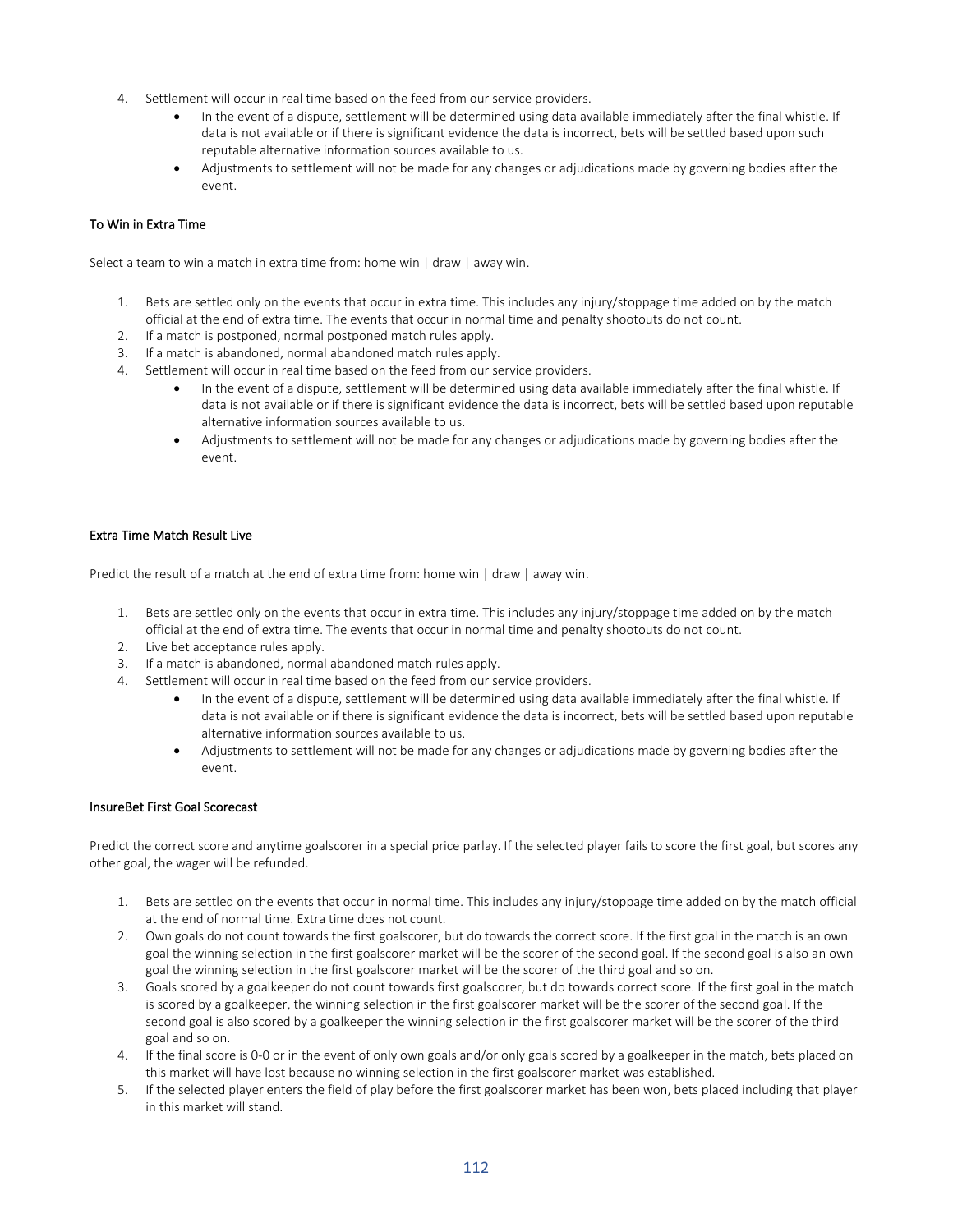- 6. If the selected player enters the field of play after first goalscorer market has been won, bets placed including that player in this market will revert to the correct score market at the price of that selection at the time of bet placement.
- 7. If the selected player leaves the field of play before the first goalscorer market has been won, bets placed including that player in this market will have lost and will be settled as losers.
- 8. If the selected player takes no part in the match, bets placed including that player in this market will revert to the correct score market at the price of that selection at the time of bet placement.
- 9. If a match is postponed, normal postponed match rules apply.
- 10. If a match is abandoned, normal abandoned match rules apply and bets placed on this market will revert to the first goalscorer market at the price of that selection at the time of bet placement.
	- If the selected player has left the field of play without scoring the first goal in the time played before abandonment, bets placed including that player in this market will have already lost.
	- If a winning selection in the first goalscorer market has not been established in the time played before the match was abandoned, bets placed on this market will be void subject to normal abandoned match rules.
- 11. Settlement will occur in real time based on the feed from our service providers.
	- In the event of a dispute, settlement will be determined using data available immediately after the final whistle. If data is not available or if there is significant evidence the data is incorrect, bets will be settled based upon reputable alternative information sources available to us.
	- Adjustments to settlement will not be made for any changes or adjudications made by governing bodies after the event.

# InsureBet First Goal Scorecast Live

Predict the first goalscorer and the correct score of a match in a special price parlay. If the selected player fails to score the first goal, but scores any other goal, the wager will be refunded. These rules are applicable to 2nd, 3rd and all subsequent goalscorers.

- 1. Bets are settled on the events that occur in normal time. This includes any injury/stoppage time added on by the match official at the end of normal time. Extra time does not count.
- 2. Live bet acceptance rules apply.
- 3. Own goals do not count towards the first goalscorer, but do towards the correct score. If the first goal in the match is an own goal the winning selection in the first goalscorer market will be the scorer of the second goal. If the second goal is also an own goal the winning selection in the first goalscorer market will be the scorer of the third goal and so on.
- 4. Goals scored by a goalkeeper do not count towards first goalscorer, but do towards correct score. If the first goal in the match is scored by a goalkeeper, the winning selection in the first goalscorer market will be the scorer of the second goal. If the second goal is also scored by a goalkeeper, the winning selection in the first goalscorer market will be the scorer of the third goal and so on.
- 5. If the final score is 0-0 or in the event of only own goals and/or only goals scored by a goalkeeper in the match, bets placed on this market will have lost because no winning selection in the first goalscorer market was established.
- 6. If the selected player leaves the field of play before the first goalscorer market has been won, bets placed including that player in this market will have lost and will be settled as losers.
- 7. If a match is abandoned, normal abandoned match rules apply and bets placed on this market will revert to the first goalscorer market at the price of that selection at the time of bet placement.
	- If the selected player has left the field of play without scoring the first goal in the time played before abandonment, bets placed including that player in this market will have already lost.
	- If a winning selection in the first goalscorer market has not been established in the time played before the match was abandoned, bets placed on this market will be void subject to normal abandoned match rules.
- 8. Settlement will occur in real time based on the feed from our service providers.
	- In the event of a dispute, settlement will be determined using data available immediately after the final whistle. If data is not available or if there is significant evidence the data is incorrect, bets will be settled based upon reputable alternative information sources available to us.
	- Adjustments to settlement will not be made for any changes or adjudications made by governing bodies after the event.

#### InsureBet First Goal Wincast

Predict the first goalscorer and match result in a special price parlay. If the selected player fails to score the first goal, but scores any other goal, the wager will be refunded.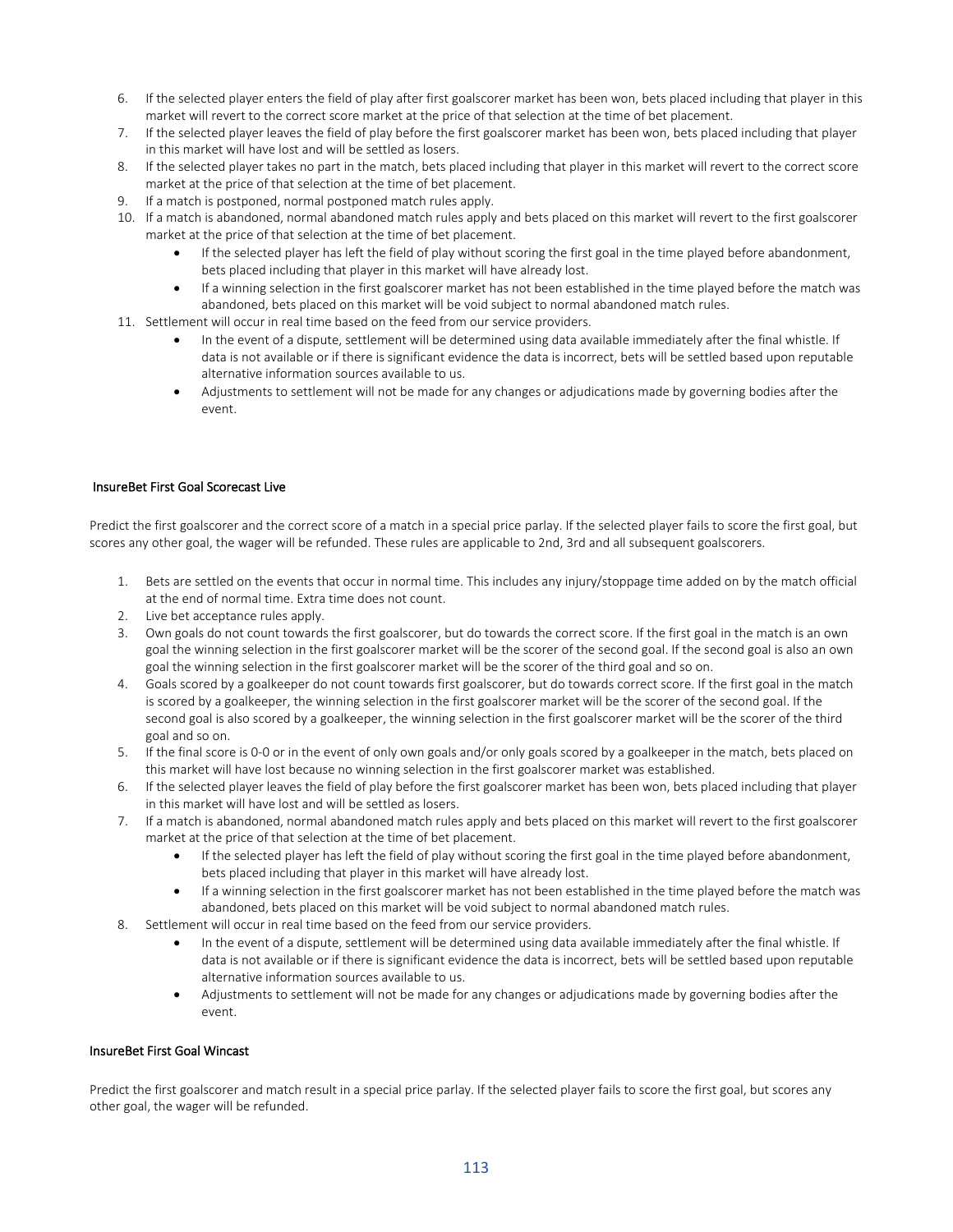- 1. Bets are settled on the events that occur in normal time. This includes any injury/stoppage time added on by the match official at the end of normal time. Extra time does not count.
- 2. Own goals do not count towards first goalscorer, but do towards the match result. If the first goal in the match is an own goal the winning selection in the first goalscorer market will be the scorer of the second goal. If the second goal is also an own goal the winning selection in the first goalscorer market will be the scorer of the third goal and so on.
- 3. Goals scored by a goalkeeper do not count towards first goalscorer, but do towards the match result. If the first goal in the match is scored by a goalkeeper, the winning selection in the first goalscorer market will be the scorer of the second goal. If the second goal is also scored by a goalkeeper, the winning selection in the first goalscorer market will be the scorer of the third goal and so on.
- 4. If the final score is 0-0 or in the event of only own goals and/or only goals scored by a goalkeeper in the match, bets placed on this market will have lost because no winning selection in the first goalscorer market was established.
- 5. If the selected player does not start the match and enters the field of play before the first goalscorer market has been won, bets placed including that player in this market will stand.
- 6. If the selected player enters the field of play after first goalscorer market has been won, bets placed including that player in this market will revert to the match result market at the price of that selection at the time of bet placement.
- 7. If the selected player leaves the field of play before the first goalscorer market has been won, bets placed including that player in this market will have lost and will be settled as losers.
- 8. If the selected player takes no part in the match, bets placed including that player in this market will revert to the match result market at the price of that selection at the time of bet placement.
- 9. If a match is postponed, normal postponed match rules apply.
- 10. If a match is abandoned, normal abandoned match rules apply and bets placed on this market will revert to the first goalscorer market at the price of that selection at the time of bet placement.
	- If a winning selection in the first goalscorer market has not been established in the time played before the match was abandoned, bets placed on this market will be void subject to normal abandoned match rules.
	- If the selected player has left the field of play without scoring the first goal in the time played before abandonment, bets placed including that player in this market will have already lost.
- 11. Settlement will occur in real time based on the feed from our service providers.
	- In the event of a dispute, settlement will be determined using data available immediately after the final whistle. If data is not available or if there is significant evidence the data is incorrect, bets will be settled based upon such reputable alternative information sources which are available to us.
	- Adjustments to settlement will not be made for any changes or adjudications made by governing bodies after the event.

# InsureBet First Goal Wincast Live

Predict the first goalscorer and match result in a special price parlay. If the selected player fails to score the first goal, but scores any other goal, the wager will be refunded.

- 1. Bets are settled on the events that occur in normal time. This includes any injury/stoppage time added on by the match official at the end of normal time. Extra time does not count.
- 2. Live bet acceptance rules apply.
- 3. Own goals do not count towards first goalscorer, but do towards the match result. If the first goal in the match is an own goal, the winning selection in the first goalscorer market will be the scorer of the second goal. If the second goal is also an own goal, the winning selection in the first goalscorer market will be the scorer of the third goal and so on.
- 4. Goals scored by a goalkeeper do not count towards first goalscorer, but do towards the match result. If the first goal in the match is scored by a goalkeeper, the winning selection in the first goalscorer market will be the scorer of the second goal. If the second goal is also scored by a goalkeeper, the winning selection in the first goalscorer market will be the scorer of the third goal and so on.
- 5. If the final score is 0-0 or in the event of only own goals and/or only goals scored by a goalkeeper in the match, bets placed on this market will have lost because no winning selection in the first goalscorer market was established.
- 6. If the selected player leaves the field of play before the first goalscorer market has been won, bets placed including that player in this market will have lost and will be settled as losers.
- 7. If a match is abandoned, normal abandoned match rules apply and bets placed on this market will revert to the first goalscorer market at the price of that selection at the time of bet placement.
	- If a winning selection in the first goalscorer market has not been established in the time played before the match was abandoned, bets placed on this market will be void subject to normal abandoned match rules.
	- If the selected player has left the field of play without scoring the first goal in the time played before abandonment, bets placed including that player in this market will have already lost.
- 8. Settlement will occur in real time, based on the feed from our service providers.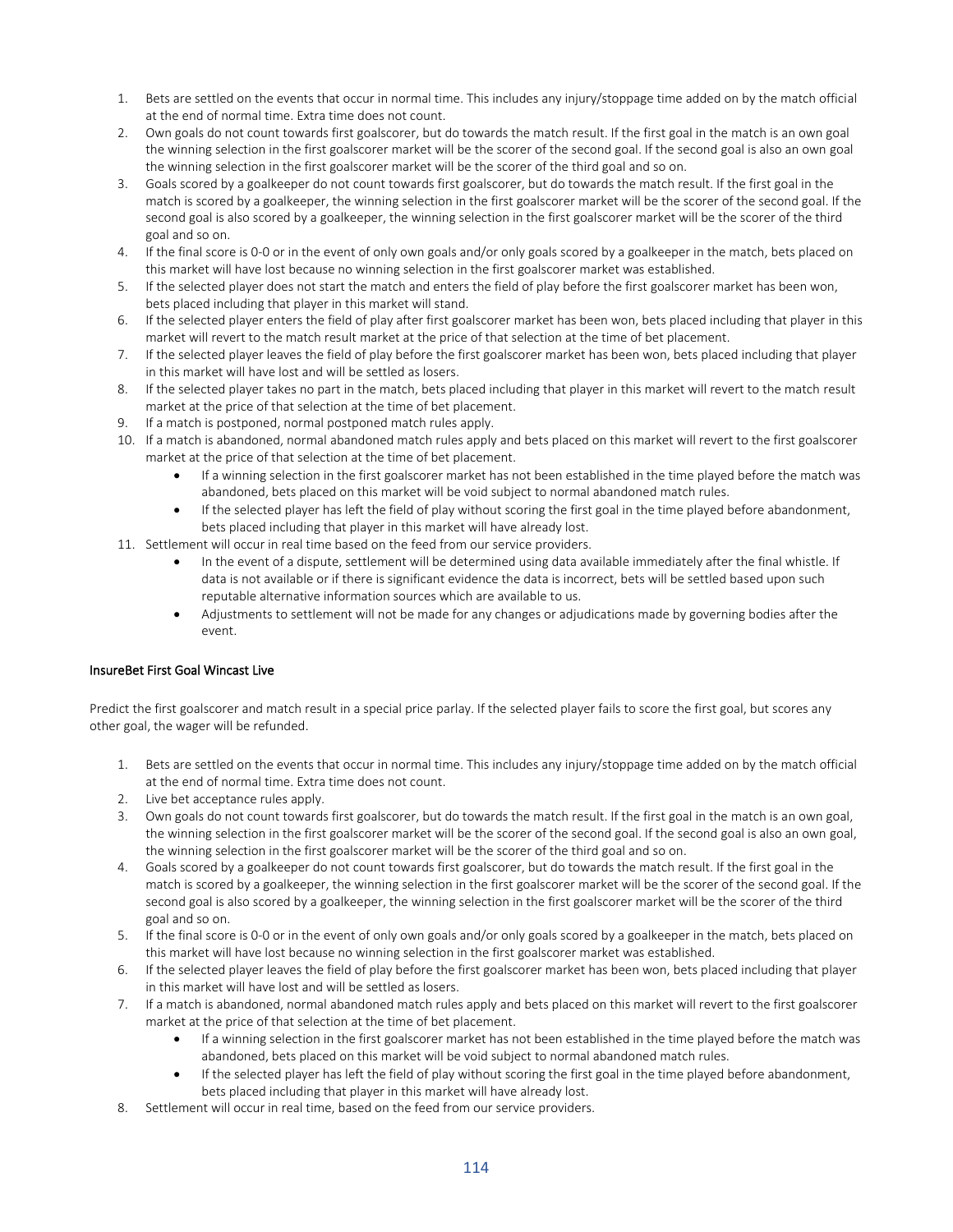- In the event of a dispute, settlement will be determined using data available immediately after the final whistle. If data is not available or if there is significant evidence the data is incorrect, bets will be settled based upon reputable alternative information sources available to us.
- Adjustments to settlement will not be made for any changes or adjudications made by governing bodies after the event.

## InsureBet First Goalscorer

Select a player to score the first goal in a match. If the player fails to score the first goal, but scores any other goal, the wager will be refunded.

- 1. Bets are settled on the events that occur in normal time. This includes any injury/stoppage time added on by the match official at the end of normal time. Extra time does not count.
- 2. Own goals do not count towards the first goalscorer. If the first goal in the match is an own goal, the winning selection in this market will be the scorer of the second goal. If the second goal is also an own goal, the winning selection in this market will be the scorer of the third goal and so on. If no further goals are scored, the winning selection in this market will be no goalscorer.
- 3. Goals scored by a goalkeeper do not count towards the first goalscorer. If the first goal in the match is scored by a goalkeeper, the winning selection in this market will be the scorer of the second goal. If the second goal is also scored by a goalkeeper, the winning selection in this market will be the scorer of the third goal and so on. If no further goals are scored, the winning selection in this market will be no goalscorer.
- 4. If the final score is 0-0 or in the event of only own goals and/or only goals scored by a goalkeeper in the match, the winning selection in this market will be no goalscorer.
- 5. If the selected player does not start the match and enters the field of play before the first goalscorer market has been won, bets placed on that player in this market will stand.
- 6. If the selected player does not start the match and enters the field of play after the first goalscorer market has been won, bets placed on that player in this market will be void.
- 7. If the selected player leaves the field of play before the first goalscorer market has been won, bets placed on that player in this market will have lost and will be settled as losers.
- 8. If the selected player takes no part in the match, bets placed on that player in this market will be void.
- 9. If a match is postponed, normal postponed match rules apply.
- 10. If a match is abandoned, normal abandoned match rules apply.
	- If a winning first goalscorer selection has been established in the time played before abandonment, bets placed on that player in this market will have already won and will be settled as winners. Bets placed on other players in this market will have already lost.
	- If the selected player has left the field of play without scoring the first goal in the time played before abandonment, bets placed on that player in this market will have already lost.
	- If a winning first goalscorer selection has not been established in the time played before abandonment, bets placed on players that are still on the field of play in this market will be void, subject to normal abandoned match rules, because the match did not play for the full duration.
- 11. Settlement will occur in real time based on the feed from our service providers.
	- In the event of a dispute, settlement will be determined using data available immediately after the final whistle. If data is not available or if there is significant evidence the data is incorrect, bets will be settled based upon reputable alternative information sources available to us.
	- Adjustments to settlement will not be made for any changes or adjudications made by governing bodies after the event.

### InsureBet Player to Score 2 or More

Select a player to score 2 or more goals in a match. If the player scores only 1 goal, the wager will be refunded.

- 1. Bets are settled on the events that occur in normal time. This includes any injury/stoppage time added on by the match official at the end of normal time. Extra time does not count.
- 2. Own goals do not count towards goals scored.
- 3. If the selected player does not start the match, bets placed on that player in this market will be void even if they enter the field of play as a substitute and score two or more goals.
- 4. If the selected player leaves the field of play without scoring two or more goals, bets placed on that player in this market will have lost and will be settled as losers.
- 5. If the selected player takes no part in the match, bets placed on that player in this market will be void.
- 6. If a match is postponed, normal postponed match rules apply.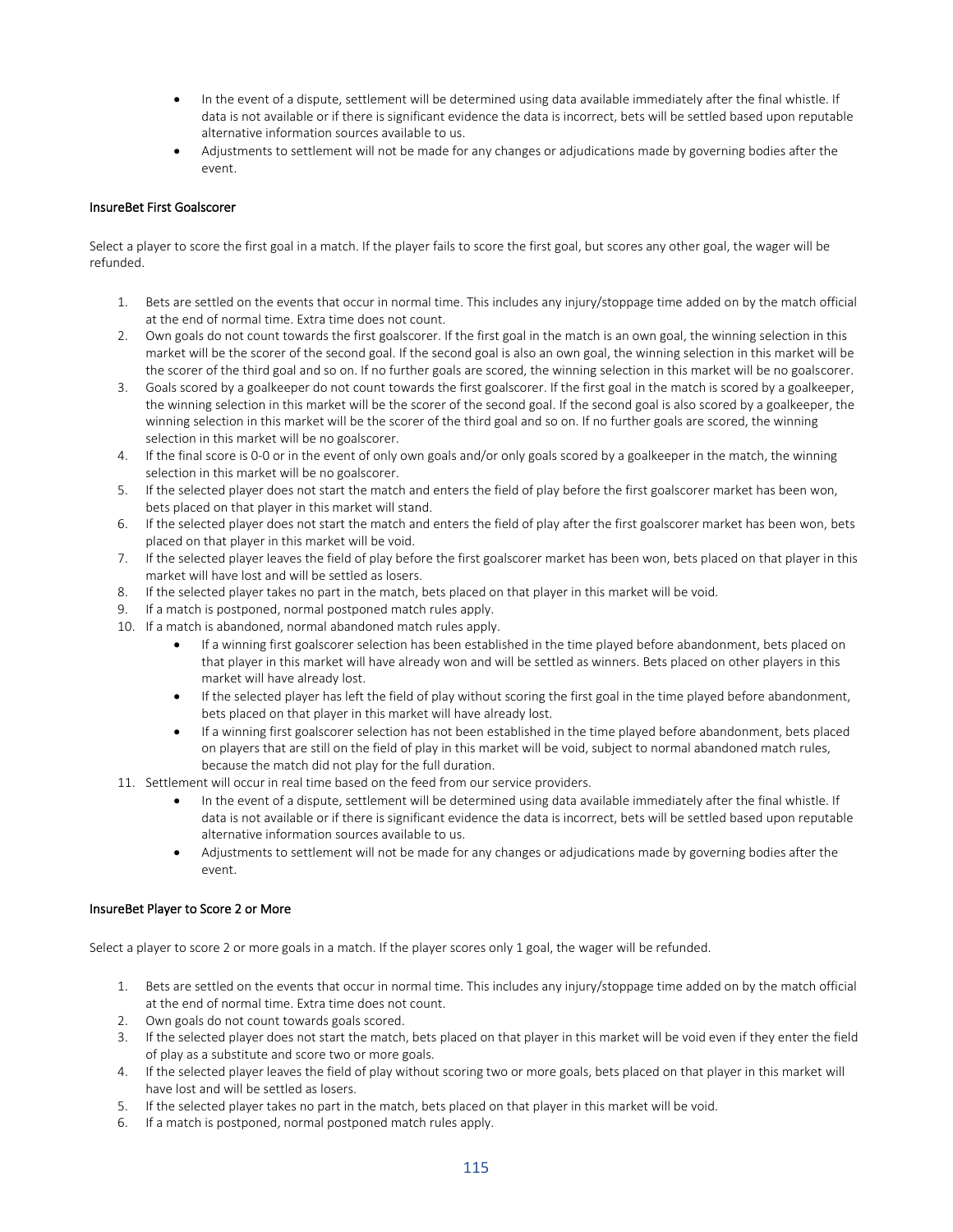- 7. If a match is abandoned, normal abandoned match rules apply.
	- If a winning selection has been established in the time played before abandonment, bets placed on that player in this market will have already won and will be settled as winners.
	- If the selected player has left the field of play without scoring two or more goals in the time played before abandonment, bets placed on that player in this market will have already lost and will be settled as losers.
	- If the selected player is still on the field of play and has not scored two or more goals at the time of abandonment bets placed on that player in this market will be void, subject to normal abandoned match rules, because the match did not play for the full duration.
- 8. Settlement will occur in real time based on the feed from our service providers.
	- In the event of a dispute, settlement will be determined using data available immediately after the final whistle. If data is not available or if there is significant evidence the data is incorrect, bets will be settled based upon reputable alternative information sources available to us.
	- Adjustments to settlement will not be made for any changes or adjudications made by governing bodies after the event.

### InsureBet Player to Score 2 or More Live

Select a player to score 2 or more goals in a match. If the player scores only 1 goal, the wager will be refunded.

- 1. Bets are settled on the events that occur in normal time. This includes any injury/stoppage time added on by the match official at the end of normal time. Extra time does not count.
- 2. Live bet acceptance rules apply.
- 3. Own goals do not count towards goals scored.
- 4. If the selected player leaves the field of play without scoring two or more goals, bets placed on that player in this market will have lost and will be settled as losers.
- 5. If a match is abandoned, normal abandoned match rules apply.
	- If a winning selection has been established in the time played before abandonment, bets placed on that player in this market will have already won and will be settled as winners.
	- If the selected player has left the field of play without scoring two or more goals in the time played before abandonment, bets placed on that player in this market will have already lost and will be settled as losers.
	- If the selected player is still on the field of play and has not scored two or more goals at the time of abandonment bets placed on that player in this market will be void, subject to normal abandoned match rules, because the match did not play for the full duration.
- 6. Settlement will occur in real time based on the feed from our service providers.
	- In the event of a dispute, settlement will be determined using data available immediately after the final whistle. If data is not available or if there is significant evidence the data is incorrect, bets will be settled based upon reputable alternative information sources available to us.
	- Adjustments to settlement will not be made for any changes or adjudications made by governing bodies after the event.

### InsureBet Player to Score a Hat Trick

Select a player to score 3 or more goals in a match. If the player scores only 2 goals, the wager will be refunded.

- 1. Bets are settled on the events that occur in normal time. This includes any injury/stoppage time added on by the match official at the end of normal time. Extra time does not count.
- 2. Own goals do not count towards a hat trick.
- 3. If the selected player does not start the match, bets placed on that player in this market will be void even if they enter the field of play as a substitute and score a hat trick.
- 4. If the selected player leaves the field of play without scoring a hat trick, bets placed on that player in this market will have lost and will be settled as losers.
- 5. If the selected player takes no part in the match, bets placed on that player in this market will be void.
- 6. If a match is postponed, normal postponed match rules apply.
- 7. If a match is abandoned, normal abandoned match rules apply.
	- If a winning hat trick selection has been established in the time played before abandonment, bets placed on that player in this market will have already won and will be settled as winners.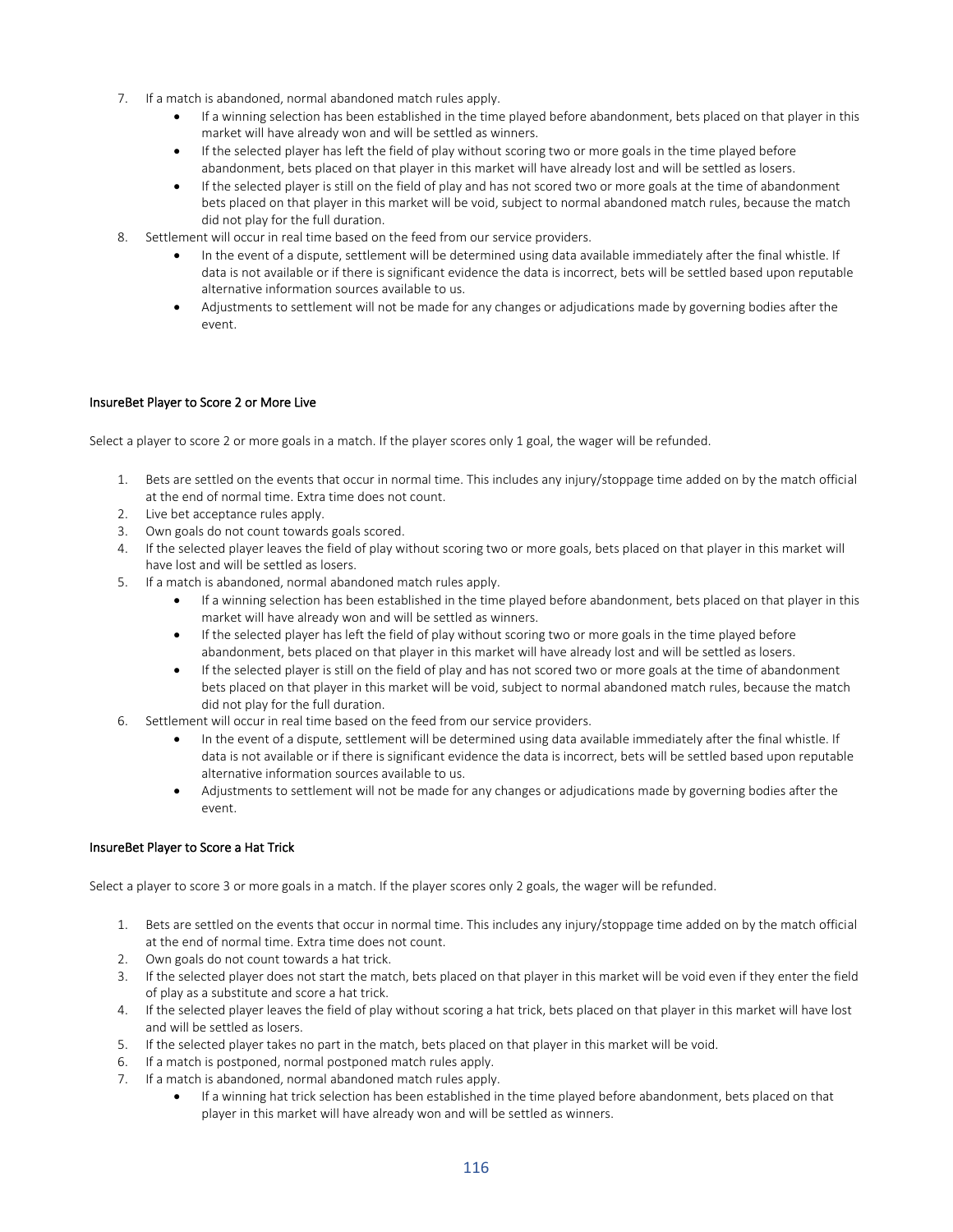- If the selected player has left the field of play without scoring a hat trick in the time played before abandonment, bets placed on that player in this market will have already lost and will be settled as losers.
- If the selected player is still on the field of play and has not scored a hat trick at the time of abandonment bets placed on that player in this market will be void, subject to normal abandoned match rules, because the match did not play for the full duration.
- 8. Settlement will occur in real time based on the feed from our service providers.
	- In the event of a dispute, settlement will be determined using data available immediately after the final whistle. If data is not available or if there is significant evidence the data is incorrect, bets will be settled based upon reputable alternative information sources available to us.
	- Adjustments to settlement will not be made for any changes or adjudications made by governing bodies after the event.

## InsureBet Player to Score a Hat Trick Live

Select a player to score 3 or more goals in a match. If the player scores only 2 goals, the stake will be refunded.

- 1. Bets are settled on the events that occur in normal time. This includes any injury/stoppage time added on by the match official at the end of normal time. Extra time does not count.
- 2. Live bet acceptance rules apply.
- 3. Own goals do not count towards a hat trick.
- 4. If the selected player leaves the field of play without scoring a hat trick, bets placed on that player in this market will have lost and will be settled as losers.
- 5. If a match is abandoned, normal abandoned match rules apply.
	- If a winning hat trick selection has been established in the time played before abandonment, bets placed on that player in this market will have already won and will be settled as winners.
	- If the selected player has left the field of play without scoring a hat trick in the time played before abandonment, bets placed on that player in this market will have already lost and will be settled as losers.
	- If the selected player is still on the field of play and has not scored a hat trick at the time of abandonment bets placed on that player in this market will be void, subject to normal abandoned match rules, because the match did not play for the full duration.
- 6. Settlement will occur in real time based on the feed from our service providers.
	- In the event of a dispute, settlement will be determined using data available immediately after the final whistle. If data is not available or if there is significant evidence the data is incorrect, bets will be settled based upon reputable alternative information sources available to us.
	- Adjustments to settlement will not be made for any changes or adjudications made by governing bodies after the event.

### Tournament - First Time Winner

Predict whether the tournament winners will have won that tournament for the first time.

- 1. Cup or tournament winners will be determined by the official rules of the respective governing body.
- 2. If a team has points deducted or is disqualified by the official governing body during the course of the given tournament or cup competition, bets placed on this market will stand.
- 3. If a team takes no part in the tournament or does not complete all of its fixtures, bets placed on this market will stand.
- 4. Bets placed will be settled based on the official competition rules immediately after the tournament winners are known.
	- Adjustments to settlement will not be made for any changes or adjudications made by governing bodies after the event. This includes changes or adjudications made by governing bodies, pools panels, player committees etc.

### Tournament - Group Dual Forecast

Predict two teams to finish in first and second positions in any order in their group at the end of the group stage of a given tournament.

- 1. Tournament group finishing places will be determined by the official rules of the respective governing body.
- 2. If the team has points deducted or is disqualified by the official governing body during the course of the given tournament group stage, bets placed on this market will stand.
- 3. If a team takes no part in the tournament or does not complete all of its fixtures, bets placed on this market will stand.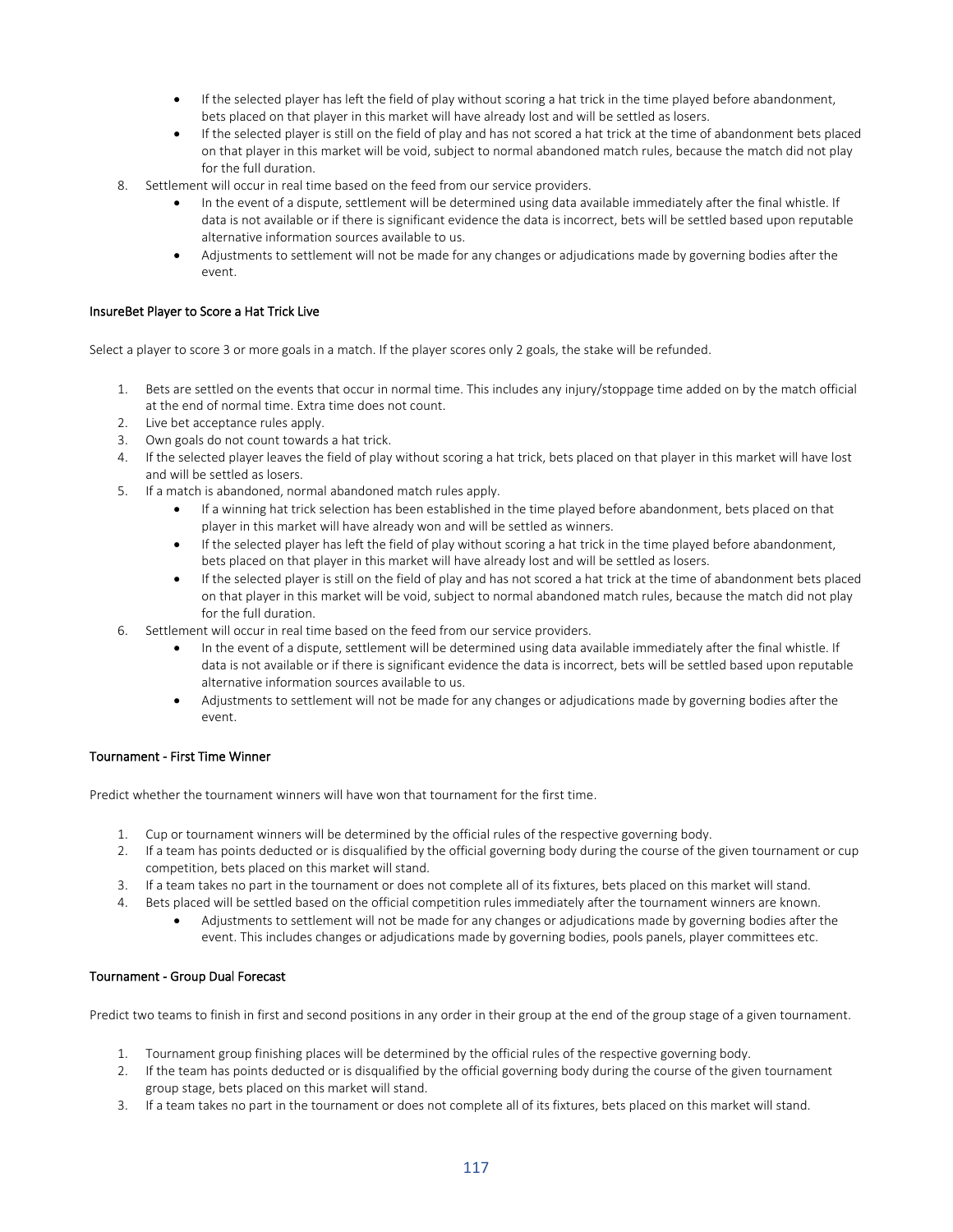- 4. Bets placed will be settled from the feed supplied by our service providers, which will be based on the official competition rules, immediately after all matches in the respective group have been placed.
- 5. Adjustments to settlement will not be made for any changes or adjudications made by governing bodies after the event. This includes changes or adjudications made by governing bodies, pools panels, player committees etc.

### Tournament - Group Straight Forecast

Predict two teams to finish in first and second positions in the correct order in their group at the end of the group stage of a given tournament.

- 1. Tournament group finishing places will be determined by the official rules of the respective governing body.
- 2. If the team has points deducted or is disqualified by the official governing body during the course of the given tournament group stage, bets placed on this market will stand.
- 3. If a team takes no part in the tournament or does not complete all of its fixtures, bets placed on this market will stand.
- 4. Bets placed will be settled from the feed supplied by our service providers, which will be based on the official competition rules, immediately after all matches in the respective group have been placed.
- 5. Adjustments to settlement will not be made for any changes or adjudications made by governing bodies after the event. This includes changes or adjudications made by governing bodies, pools panels, player committees etc.

#### Tournament - Group to Finish Bottom

Predict a team to finish bottom of their group at the end of the group stage of a given tournament.

- 1. Tournament group finishing places will be determined by the official rules of the respective governing body.
- 2. If the team has points deducted or is disqualified by the official governing body during the course of the given tournament group stage, bets placed on this market will stand.
- 3. If a team takes no part in the tournament or does not complete all of its fixtures, bets placed on this market will stand.
- 4. Bets placed will be settled from the feed supplied by our service providers, which will be based on the official competition rules, immediately after all matches in the respective group have been placed.
- 5. Adjustments to settlement will not be made for any changes or adjudications made by governing bodies after the event. This includes changes or adjudications made by governing bodies, pools panels, player committees etc.

### Tournament - Group to Qualify

Predict whether a team will qualify from their group at the end of the group stage of a given tournament.

- 1. Tournament group qualifiers will be determined by the official rules of the respective governing body.
- 2. If the team has points deducted or is disqualified by the official governing body during the course of the given tournament group stage, bets placed on this market will stand.
- 3. If a team takes no part in the tournament or does not complete all of its fixtures, bets placed on this market will stand.
- 4. Bets placed will be settled from the feed supplied by our service providers, which will be based on the official competition rules, immediately after all matches in the respective group have been placed.
- 5. Adjustments to settlement will not be made for any changes or adjudications made by governing bodies after the event. This includes changes or adjudications made by governing bodies, pools panels, player committees etc.

#### Tournament - Group Top 2 Finish

Predict whether a team will finish in one of the top 2 positions of their group at the end of the group stage of a given tournament.

- 1. Tournament group finishing places will be determined by the official rules of the respective governing body.
- 2. If the team has points deducted or is disqualified by the official governing body during the course of the given tournament group stage, bets placed on this market will stand.
- 3. If a team takes no part in the tournament or does not complete all of its fixtures, bets placed on this market will stand.
- 4. Bets placed will be settled from the feed supplied by our service providers, which will be based on the official competition rules, immediately after all matches in the respective group have been placed.
- 5. Adjustments to settlement will not be made for any changes or adjudications made by governing bodies after the event. This includes changes or adjudications made by governing bodies, pools panels, player committees etc.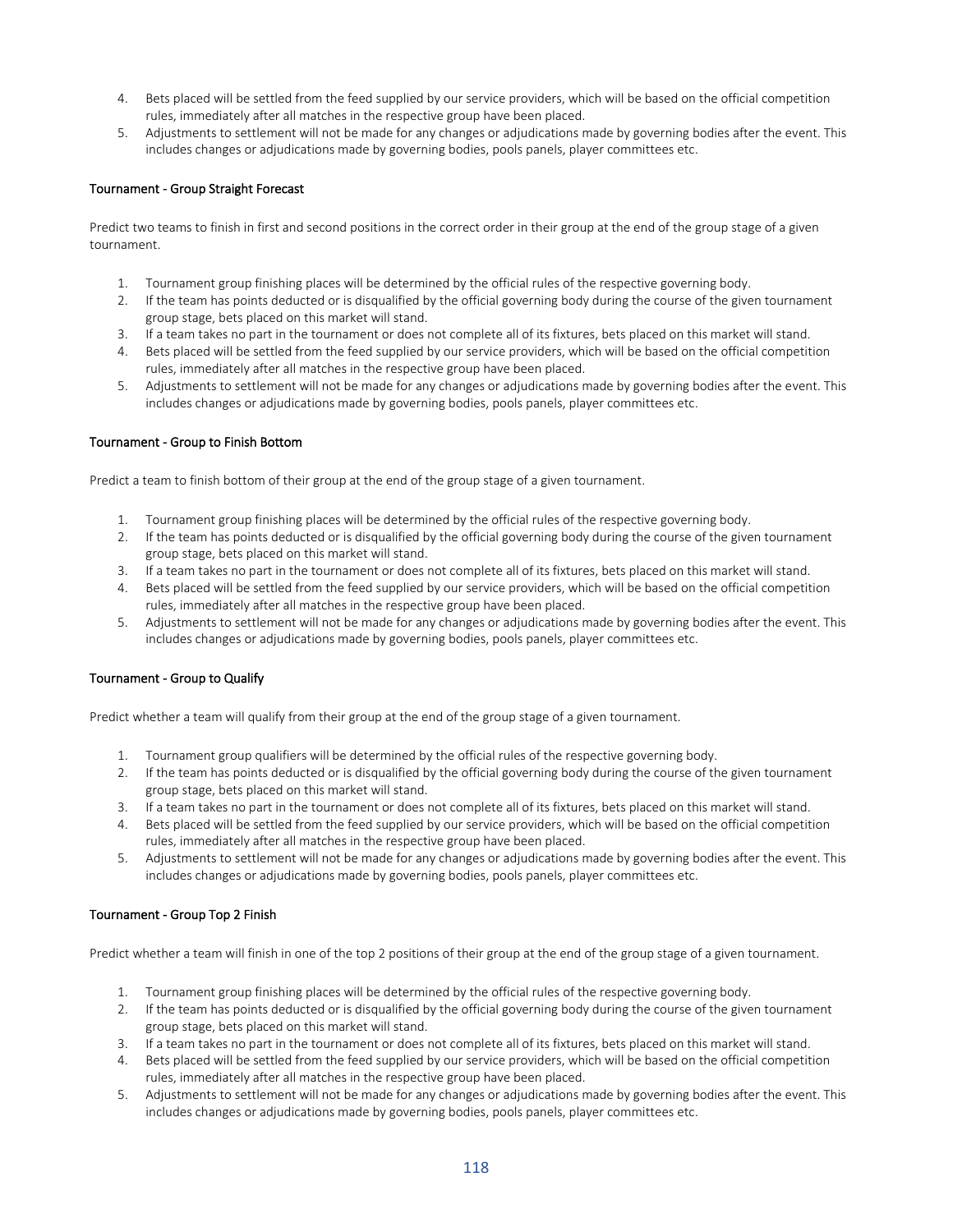# Tournament - Group Tricast

Predict three teams to finish in first, second and third positions in the correct order in their group at the end of the group stage of a given tournament.

- 1. Tournament group finishing places will be determined by the official rules of the respective governing body.
- 2. If the team has points deducted or is disqualified by the official governing body during the course of the given tournament group stage, bets placed on this market will stand.
- 3. If a team takes no part in the tournament or does not complete all of its fixtures, bets placed on this market will stand.
- 4. Bets placed will be settled from the feed supplied by our service providers, which will be based on the official competition rules, immediately after all matches in the respective group have been placed.
- 5. Adjustments to settlement will not be made for any changes or adjudications made by governing bodies after the event. This includes changes or adjudications made by governing bodies, pools panels, player committees etc.

#### Tournament - Highest Scoring Group

Select the group in which most goals will be scored in the given tournament.

- 1. Dead heat rules apply.
- 2. Only matches played in the tournament will count. Goals scored in qualifying matches or friendly/exhibition matches will not count
- 3. If a team has points deducted or is disqualified by the official governing body during the course of the given tournament or cup competition, bets placed on this market will stand.
- 4. If a team takes no part in the tournament or does not complete all of its fixtures, bets placed on this market will stand.
- 5. Bets placed will be settled based on the official competition rules, immediately after all matches in the group stage of the given tournament have been completed.
	- Adjustments to settlement will not be made for any changes or adjudications made by governing bodies after the event. This includes changes or adjudications made by governing bodies, pools panels, player committees etc.

#### Tournament - Highest Scoring Team

Select the team that will score the most goals in the given tournament.

- 1. Dead heat rules apply.
- 2. Only matches played in the tournament will count. Goals scored in qualifying matches or friendly/exhibition matches will not count
- 3. Only goals scored in normal time and extra time will count. Penalties scored in penalty shootouts will not count.
- 4. If a team has points deducted or is disqualified by the official governing body during the course of the given tournament or cup competition, bets placed on this market will stand.
- 5. If a team takes no part in the tournament or does not complete all of its fixtures, bets placed on this market will stand.
- 6. Bets placed will be settled based on the official competition rules immediately after the completion of all matches.
	- Adjustments to settlement will not be made for any changes or adjudications made by governing bodies after the event. This includes changes or adjudications made by governing bodies, pools panels, player committees etc.

### Tournament - Goalscorer Match Bet

Select a player to score more goals than another player during the tournament from the options available.

- 1. Only matches played in the tournament will count. Goals scored in qualifying matches or friendly/exhibition matches will not count.
- 2. Only goals scored in normal time and extra time will count. Own goals and penalty shootouts will not count.
- 3. If both players score the same number of goals in the tournament, bets placed on those players in this market will be void.
- 4. If neither player scores and/or both/either player only scores own goals in the tournament, bets placed on those players in this market will be void.
- 5. If either/both players are suspended or banned by the official governing body during the course of given tournament or league, bets placed on this market will stand.
- 6. If either selected player takes no part in the tournament, bets placed on those players in this market will stand.
- 7. If both selected players take no part in the tournament, bets placed on those players in this market will be void.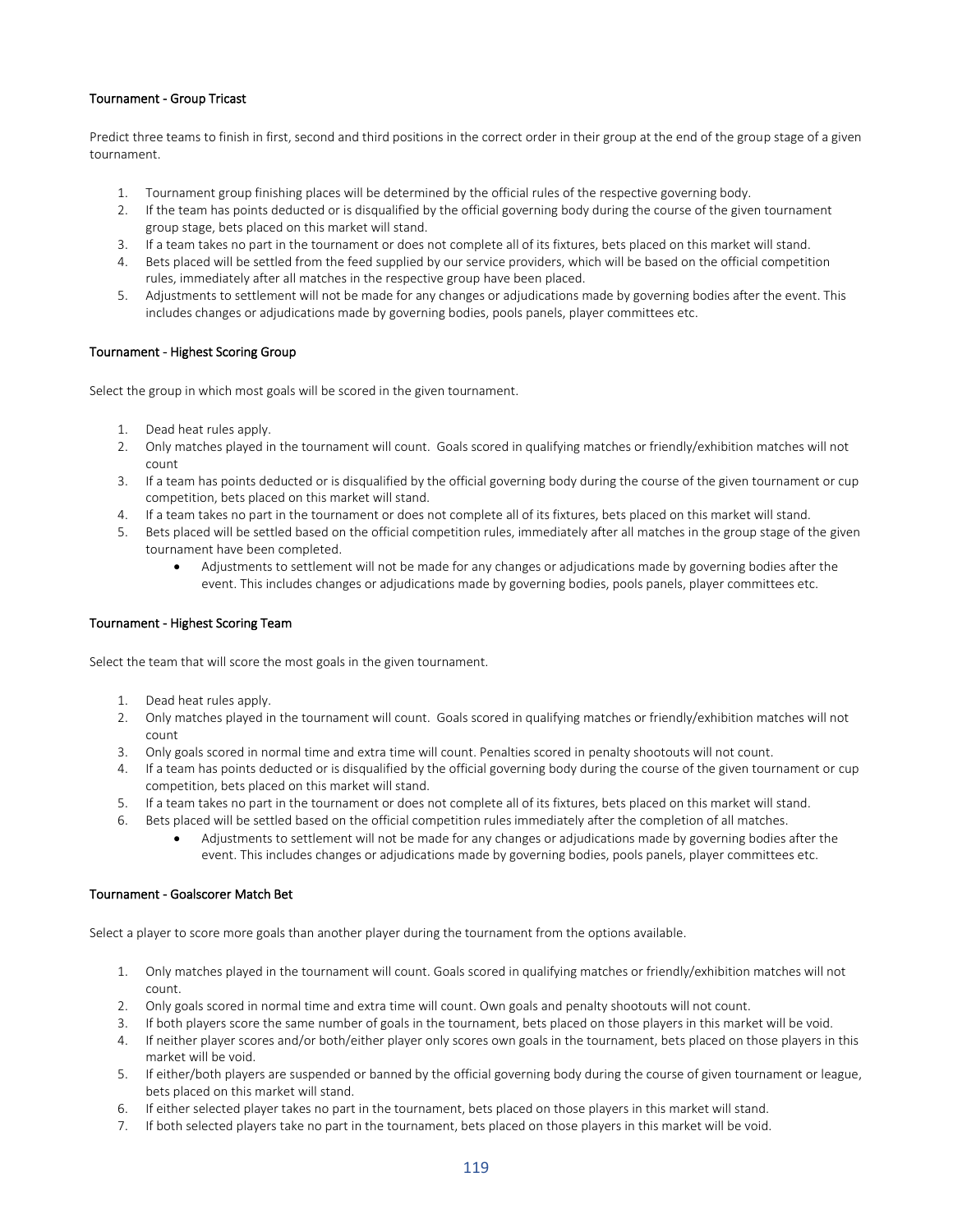- 8. If a match is postponed, normal postponed rules apply.
- 9. If a match is abandoned, normal abandoned rules apply.
- 10. Bets placed will be settled based on the official competition rules immediately following the completion of all matches in the tournament.
	- Adjustments to settlement will not be made for any changes or adjudications made by governing bodies after the event. This includes changes or adjudications made by governing bodies, pools panels, player committees etc.

### Tournament Winner and Top Scorer Parlay

Predict the winner and the top scorer of a given tournament at the end of the season in a special price parlay.

- 1. Tournament winners will be determined by the official rules of the respective governing body.
- 2. Bets placed will be settled immediately after the team being awarded/lifting the cup/trophy. A penalty shootout or any other process which is used to determine the tournament winner will count towards the tournament winner, but will not count towards the top scorer.
- 3. Dead heat rules apply to players that are tied on goals scored.
- 4. Any process used by the governing body to determine an outright winner of the tournament top goalscorer will not count for bets placed on this market.
- 5. Only matches played in the respective tournament will count. Goals scored in qualifying matches, other tournaments, or friendly/exhibition matches will not count.
- 6. If a player does not play any matches in the tournament, bets placed on that player will have lost.
- 7. Only goals scored in normal time and extra time will count. Own goals and penalty shootouts will not count.
- 8. If a team has points deducted or is disqualified by the official governing body during the course of the given tournament or cup competition, bets placed on this market will stand.
- 9. If a team takes no part in the tournament or does not complete all of its fixtures, bets placed on this market will stand.
- 10. Bets placed will be settled based on the official competition rules immediately following the completion of all matches in the tournament
	- a. Adjustments to settlement will not be made for any changes or adjudications made by governing bodies after the event. This includes changes or adjudications made by governing bodies, pools panels, player committees etc.

### Lift the Trophy & Lift the Trophy Live

Predict the team that will lift the trophy of a given tournament.

- 1. If a match is postponed, normal postponed rules apply.
- 2. If a match is abandoned, normal abandoned rules apply.
- 3. Live bet acceptance rules apply.
- 4. Settlement will occur in real time based on the feed from our service providers.
	- a. In the event of a dispute, settlement will be determined using data published immediately after the final whistle. If data is not available or if there is significant evidence the data is incorrect, bets will be settled based upon such reputable alternative information sources which are available to us.
	- b. Adjustments to settlement will not be made for any changes or adjudications made by governing bodies after the event.

### Name the Finalists

Predict the two teams that will reach the final of a given tournament or cup competition.

- 1. Cup or tournament finalists will be determined by the official rules of the respective governing body.
- 2. If a team has points deducted or is disqualified by the official governing body during the course of the given tournament or cup competition, bets placed on this market will stand.
- 3. If a team takes no part in the tournament or does not complete all of its fixtures, bets placed on this market will stand.
- 4. Bets placed will be settled based on the official competition rules immediately following the completion of all matches in the tournament.
	- a. Adjustments to settlement will not be made for any changes or adjudications made by governing bodies after the event. This includes changes or adjudications made by governing bodies, pools panels, player committees etc.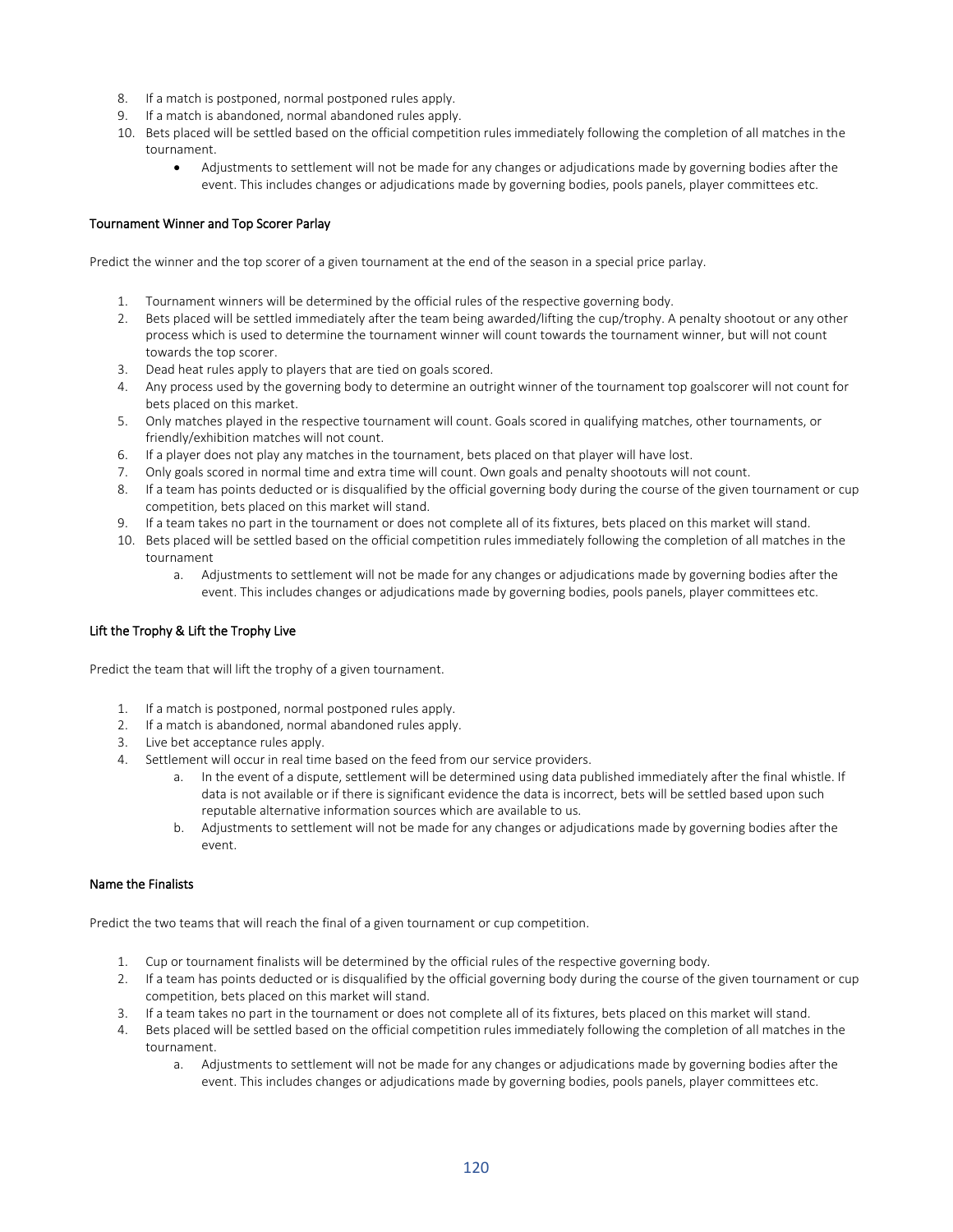# To Reach the Final

Predict a team to reach the final of a given tournament or cup competition.

- 1. Cup or tournament finalists will be determined by the official rules of the respective governing body.
- 2. If a team has points deducted or is disqualified by the official governing body during the course of the given tournament or cup competition, bets placed on this market will stand.
- 3. If a team takes no part in the tournament or does not complete all of its fixtures, bets placed on this market will stand.
- 4. Bets placed will be settled based on the official competition rules immediately following the completion of the tournament semi-finals.
	- a. Adjustments to settlement will not be made for any changes or adjudications made by governing bodies after the event. This includes changes or adjudications made by governing bodies, pools panels, player committees etc.

# To Reach the Quarterfinal

Predict a team to reach the quarterfinal of a given tournament or cup competition.

- 1. Cup or tournament quarterfinalists will be determined by the official rules of the respective governing body.
- 2. If a team has points deducted or is disqualified by the official governing body during the course of the given tournament or cup competition, bets placed on this market will stand.
- 3. If a team takes no part in the tournament or does not complete all of its fixtures, bets placed on this market will stand.
- 4. Bets placed will be settled based on the official competition rules immediately after the tournament quarter-finalists are known.
	- a. Adjustments to settlement will not be made for any changes or adjudications made by governing bodies after the event. This includes changes or adjudications made by governing bodies, pools panels, player committees etc.

#### To Reach the Semifinal

Predict a team to reach the semifinal of a given tournament or cup competition.

- 1. Cup or tournament semifinalists will be determined by the official rules of the respective governing body.
- 2. If a team has points deducted or is disqualified by the official governing body during the course of the given tournament or cup competition, bets placed on this market will stand.
- 3. If a team takes no part in the tournament or does not complete all of its fixtures, bets placed on this market will stand.
- 4. Bets placed will be settled based on the official competition rules immediately after the tournament semifinalists are known.
	- a. Adjustments to settlement will not be made for any changes or adjudications made by governing bodies after the event. This includes changes or adjudications made by governing bodies, pools panels, player committees etc.

### Total Group Goals Over/Under

Select whether the number goals scored by the named team at the end of the group stage of a given tournament is over or under the specified option. For example, if the market is over/under 3.5 goals, under means 0, 1, 2 or 3 goals and over means 4 goals or more.

- 1. Only matches played in the group stage of the given tournament will count. Goals scored in the knockout stages, qualifying matches or friendly/exhibition matches will not count
- 2. Only goals scored in normal time and extra time will count. Penalties scored in penalty shootouts will not count.
- 3. If the team has points deducted or is disqualified by the official governing body during the course of the given tournament group stage, bets placed on this market will stand.
- 4. If a team takes no part in the tournament or does not complete all of its fixtures, bets placed on this market will stand.
- 5. Bets placed will be settled based on the official competition rules immediately after the named team has completed their group stage matches.
	- a. Adjustments to settlement will not be made for any changes or adjudications made by governing bodies after the event. This includes changes or adjudications made by governing bodies, pools panels, player committees etc.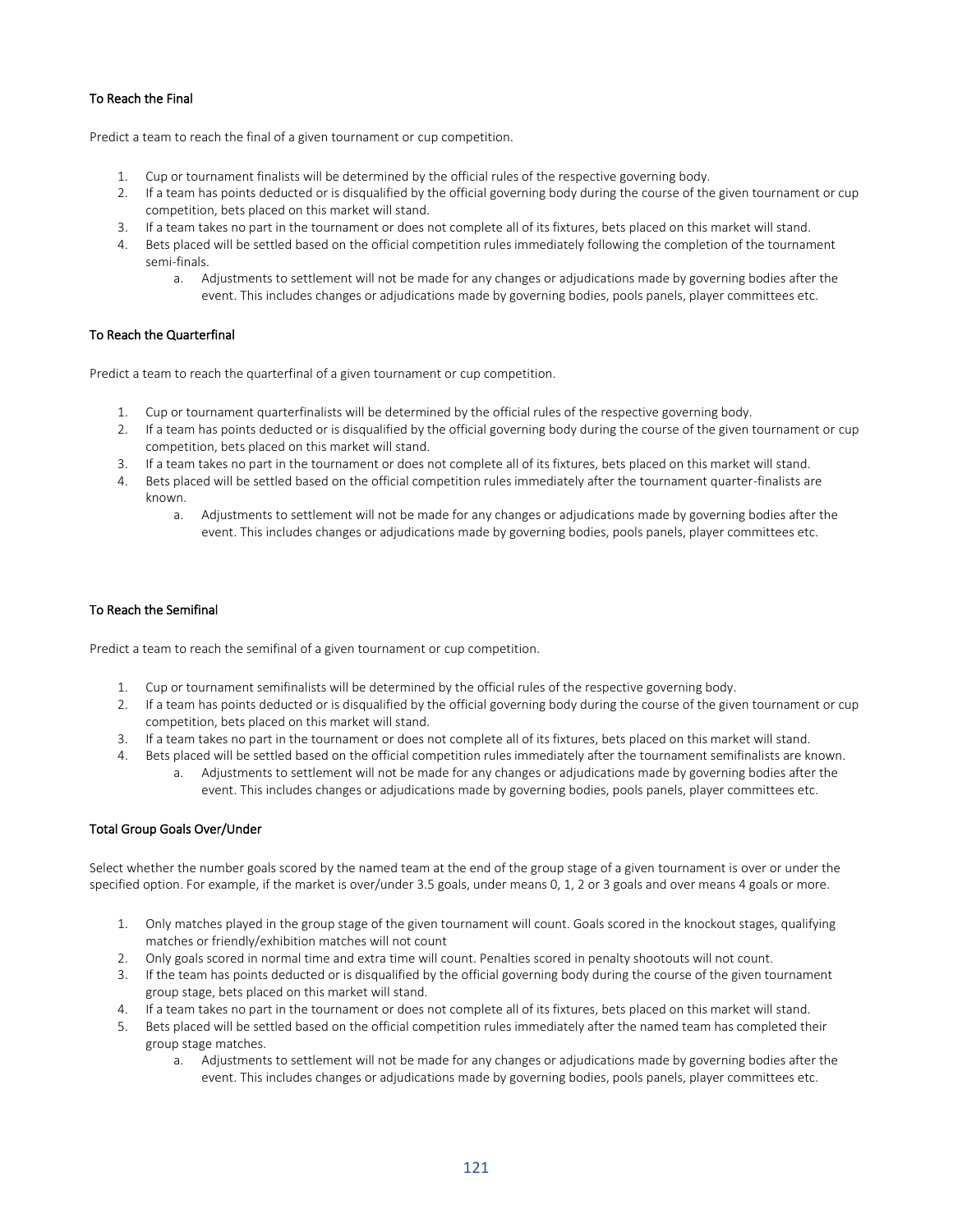# Tournament - Total Number of Goals Scored in Extra Time

Select the total number of goals scored in extra time in the given tournament from the specified options.

- 1. Only matches played in the tournament will count. Goals scored in qualifying matches or friendly/exhibition matches will not count
- 2. Only goals scored in extra time will count. This includes any injury/stoppage time added on by the match official at the end of extra time. Goals scored in normal time and penalty shoot-outs will not count.
- 3. If a team takes no part in the tournament or does not complete all of its fixtures, bets placed on this market will stand.
- 4. Bets placed will be settled based on the official competition rules, immediately after the completion of all matches.
- 5. Adjustments to settlement will not be made for any changes or adjudications made by governing bodies after the event. This includes changes or adjudications made by governing bodies, pools panels, player committees etc.

## Tournament - Total Tournament Goals

Select the total number of goals scored in the given tournament from the specified options.

- 1. Only matches played in the tournament will count. Goals scored in qualifying matches or friendly/exhibition matches will not count
- 2. Only goals scored in normal time and extra time will count. Penalties scored in penalty shoot-outs will not count.
- 3. If a team takes no part in the tournament or does not complete all of its fixtures, bets placed on this market will stand.
- 4. Bets placed will be settled based on the official competition rules, immediately after the completion of all matches.
- 5. Adjustments to settlement will not be made for any changes or adjudications made by governing bodies after the event. This includes changes or adjudications made by governing bodies, pools panels, player committees etc.

#### Tournament Group Winner

Predict the winner of a specific group in a given tournament.

- 1. Tournament group winners will be determined by the official rules of the respective governing body.
- 2. If a team has points deducted or is disqualified by the official governing body during the course of the given tournament group stage, bets placed on this market will stand.
- 3. If a team takes no part in the tournament or does not complete all of its fixtures, bets placed on this market will stand.
- 4. Bets placed will be settled based on the official competition rules, immediately following the completion of all matches in the specified group.
- 5. Adjustments to settlement will not be made for any changes or adjudications made by governing bodies after the event. This includes changes or adjudications made by governing bodies, pools panels, player committees etc.

#### Tournament Top Goalscorer

Predict the top goalscorer at the end of a given tournament.

- 1. Dead heat rules apply to players that are level on goals scored.
- 2. Bets placed on players who do not/did not play in the tournament will be settled as a losing bet.
- 3. Any process used by the governing body to determine an outright winner will not count for bets placed on this market.
- 4. Only matches played in the respective tournament will count. Goals scored in qualifying matches, other tournaments, or friendly/exhibition matches will not count.
- 5. Only goals scored in normal time and extra time will count. Own goals and penalty shoot-outs will not count.
- 6. Bets placed will be settled based on the official competition rules, immediately following the completion of all matches in the tournament.
- 7. Adjustments to settlement will not be made for any changes or adjudications made by governing bodies after the event. This includes changes or adjudications made by governing bodies, pools panels, player committees etc.

#### Tournament and Cup Competition Winners

Predict the winner of a given tournament or Cup Competition.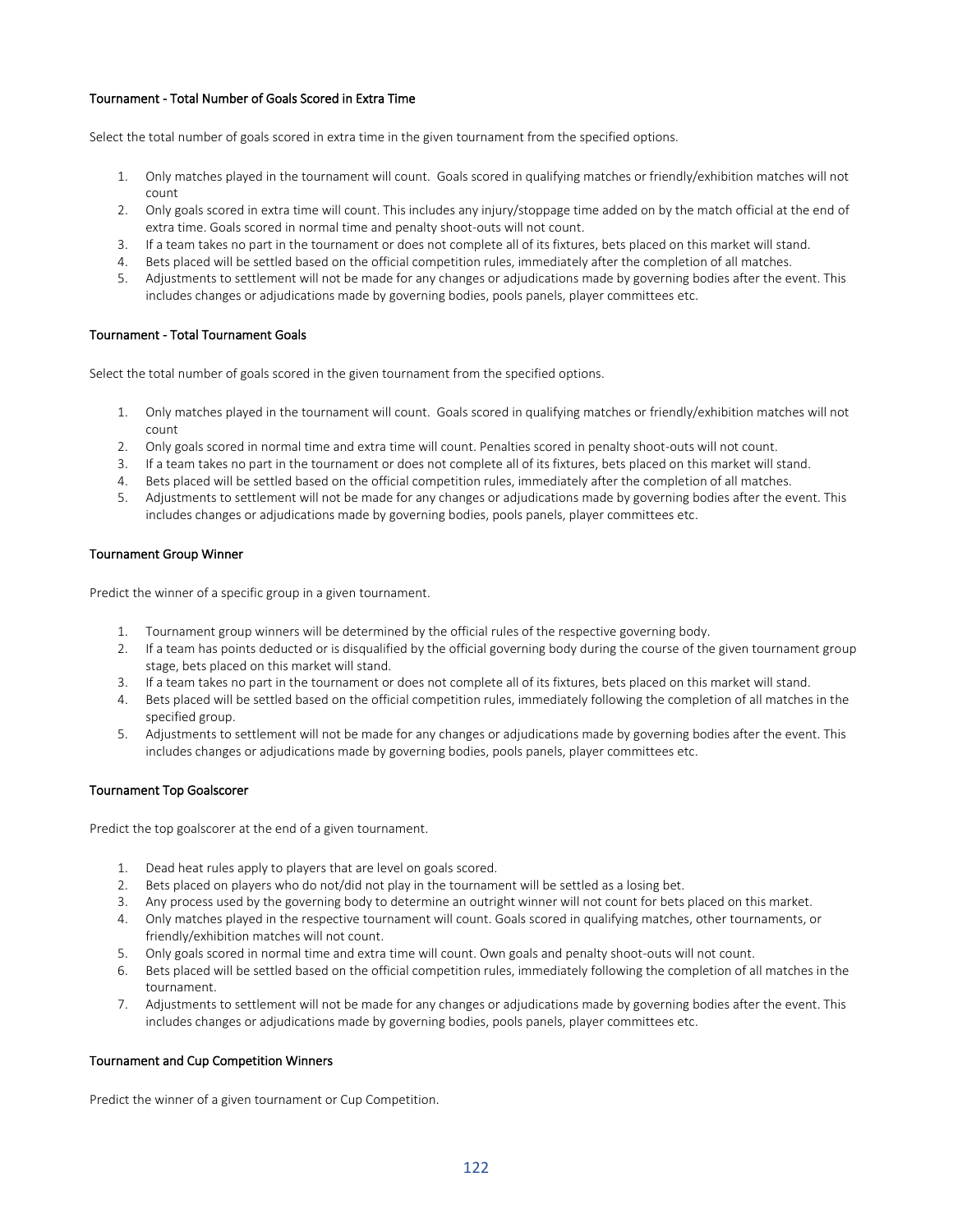- 1. Cup or tournament winners will be determined by the official rules of the respective governing body. Bets placed will be settled immediately after the team being awarded/lifting the cup/trophy.
- 2. If a team has points deducted or is disqualified by the official governing body during the course of the given tournament or cup competition, bets placed on this market will stand.
- 3. If a team takes no part in the tournament or does not complete all of its fixtures, bets placed on this market will stand.
- 4. Bets placed will be settled based on the official competition rules, immediately following the completion of all matches in the tournament.
- 5. Adjustments to settlement will not be made for any changes or adjudications made by governing bodies after the event. This includes changes or adjudications made by governing bodies, pools panels, player committees etc.

#### Tournament and Cup Competition Winners Live

Predict the winner of a given tournament or Cup Competition.

- 1. Cup or tournament winners will be determined by the official rules of the respective governing body. Bets placed will be settled immediately after the team being awarded/lifting the cup/trophy.
- 2. Live bet acceptance rules apply.
- 3. If a team has points deducted or is disqualified by the official governing body during the course of the given tournament or cup competition, bets placed on this market will stand.
- 4. If a team takes no part in the tournament or does not complete all of its fixtures, bets placed on this market will stand.
- 5. Bets placed will be settled based on the official competition rules, immediately following the completion of all matches in the tournament.
- 6. Adjustments to settlement will not be made for any changes or adjudications made by governing bodies after the event. This includes changes or adjudications made by governing bodies, pools panels, player committees etc.

#### Half Betting

Predict the result of a specified half of a match from: home win | draw | away win.

- Example: If the full-time result was Everton 2-1 Arsenal and the half-time result was Everton 2-0 Arsenal, the winning selection for the first half would be Everton and the winning selection for the second half would be Arsenal.
- 1. Bets are settled only on the events that occur in the specified half of the match. This includes any injury/stoppage time added on by the match official at the end of normal time. The events that occur in the other half of the match and extra time do not count unless otherwise stated.
- 2. If a match is postponed normal postponed match rules apply.
- 3. If a match is abandoned during the specified half normal abandoned match rules apply.
	- If a match is abandoned after the specified half bets placed on this market will stand win or lose.
- 4. Settlement will occur in real time, based on the feed from our service providers.
	- In the event of a dispute, settlement will be determined using data published immediately after the final whistle. If data is not available or if there is significant evidence the data is incorrect, bets will be settled based upon such reputable alternative information sources which are available to us.
	- Adjustments to settlement will not be made for any changes or adjudications made by governing bodies after the event.

### Half Betting Live

Predict the result of a specified half of a match from: home win | draw | away win.

- Example: If the full-time result was Everton 2-1 Arsenal and the half-time result was Everton 2-0 Arsenal, the winning selection for the first half would be Everton and the winning selection for the second half would be Arsenal.
- 1. Bets are settled only on the events that occur in the specified half of the match. This includes any injury/stoppage time added on by the match official at the end of normal time. The events that occur in the other half of the match and extra time do not count unless otherwise stated.
- 2. Live bet acceptance rules apply.
- 3. If a match is abandoned during the specified half normal abandoned match rules apply.
	- If a match is abandoned after the specified half bets placed on this market will stand win or lose.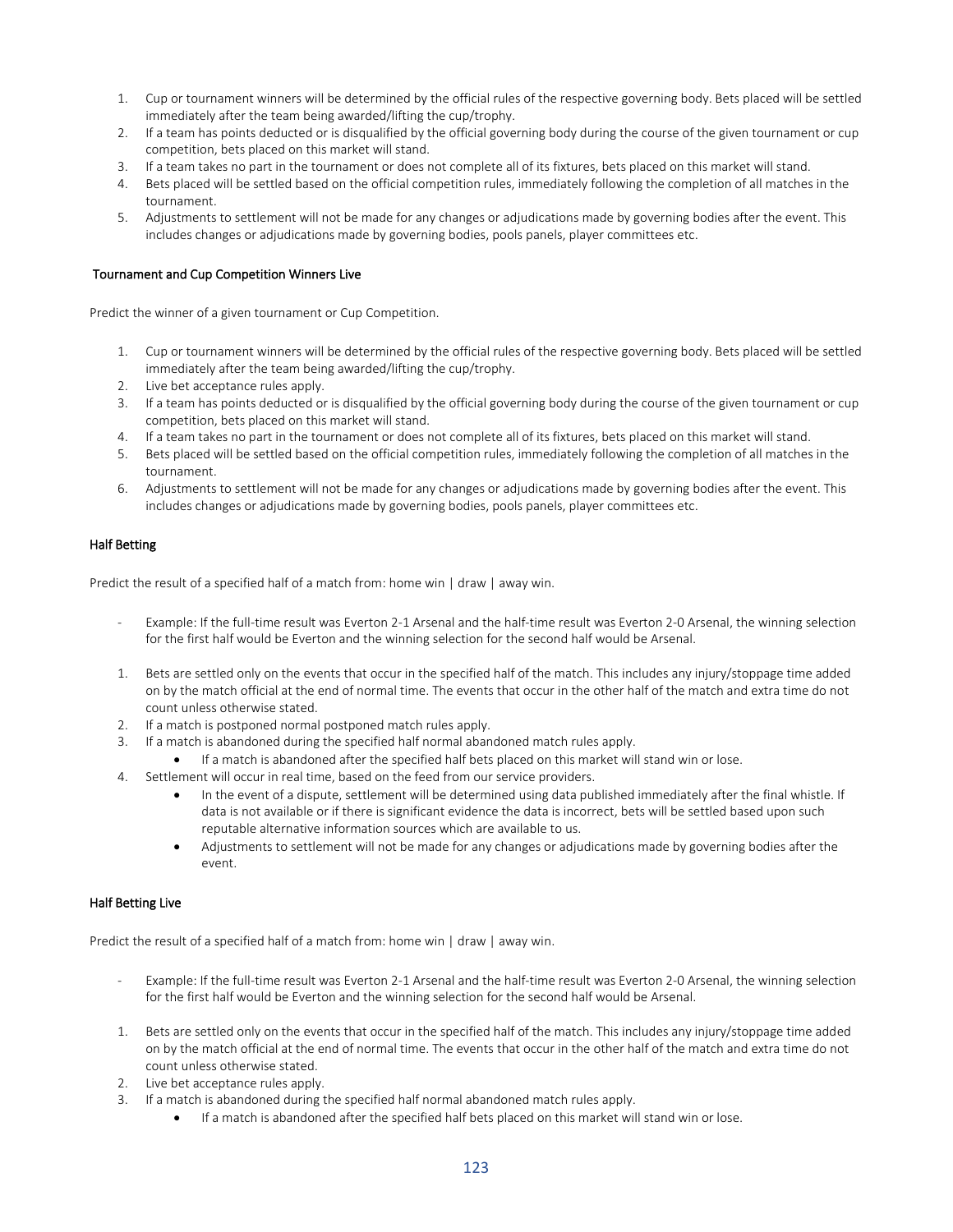- 4. Settlement will occur in real time, based on the feed from our service providers.
	- In the event of a dispute, settlement will be determined using data published immediately after the final whistle. If data is not available or if there is significant evidence the data is incorrect, bets will be settled based upon such reputable alternative information sources which are available to us.
	- Adjustments to settlement will not be made for any changes or adjudications made by governing bodies after the event.

### Half Both Teams to Score

Predict whether or not both teams will score during a specified half of a match.

- 1. Bets are settled only on the events that occur in the specified half of the match. This includes any injury/stoppage time added on by the match official at the end of the specified half of the match. The other half of the match and extra time do not count unless otherwise stated.
- 2. If either team fails to score a goal in the specified half, bets placed on this market will have lost and will be settled as losers.
- 3. If a match is postponed normal postponed match rules apply.
- 4. If a match is abandoned normal abandoned match rules apply.
	- If a match is abandoned during the specified half and both teams have scored in the time played before abandonment, bets placed on that outcome will have already won and settled as winners. Bets placed on other selections in this market will have already lost.
	- If a match is abandoned during the specified half and both teams have not scored in the time played before abandonment, bets placed will be void, subject to normal abandoned match rules, because the specified half did not play for the full duration.
	- If a match is abandoned after the specified half bets placed on this market will stand win or lose.
- 5. Settlement will occur in real time, based on the feed from our service providers.
	- In the event of a dispute, settlement will be determined using data published immediately after the final whistle. If data is not available or if there is significant evidence the data is incorrect, bets will be settled based upon such reputable alternative information sources which are available to us.
	- Adjustments to settlement will not be made for any changes or adjudications made by governing bodies after the event.

### Half Both Teams to Score Live

Predict whether or not both teams will score during a specified half of a match.

- 1. Bets are settled only on the events that occur in the specified half of the match. This includes any injury/stoppage time added on by the match official at the end of the specified half of the match. The other half of the match and extra time do not count unless otherwise stated.
- 2. In-play bet acceptance rules apply.
- 3. If either team fails to score a goal in the specified half, bets placed on this market will have lost and will be settled as losers.
- 4. If a match is abandoned normal abandoned match rules apply.
	- If a match is abandoned during the specified half and both teams have scored in the time played before abandonment, bets placed on that outcome will have already won and settled as winners. Bets placed on other selections in this market will have already lost.
	- If a match is abandoned during the specified half and both teams have not scored in the time played before abandonment, bets placed will be void, subject to normal abandoned match rules, because the specified half did not play for the full duration.
	- If a match is abandoned after the specified half bets placed on this market will stand win or lose.
- 5. Settlement will occur in real time, based on the feed from our service providers.
	- Adjustments to settlement will not be made for any changes or adjudications made by governing bodies after the event.

### Half Correct Score

Select the score during a specified half of a match.

Example: If the full-time result was Everton 2-1 Arsenal and the half-time result was Everton 2-0 Arsenal, the winning selection for the first half would be Everton 2-0 Arsenal and the winning selection for the second half would be Everton 0-1 Arsenal.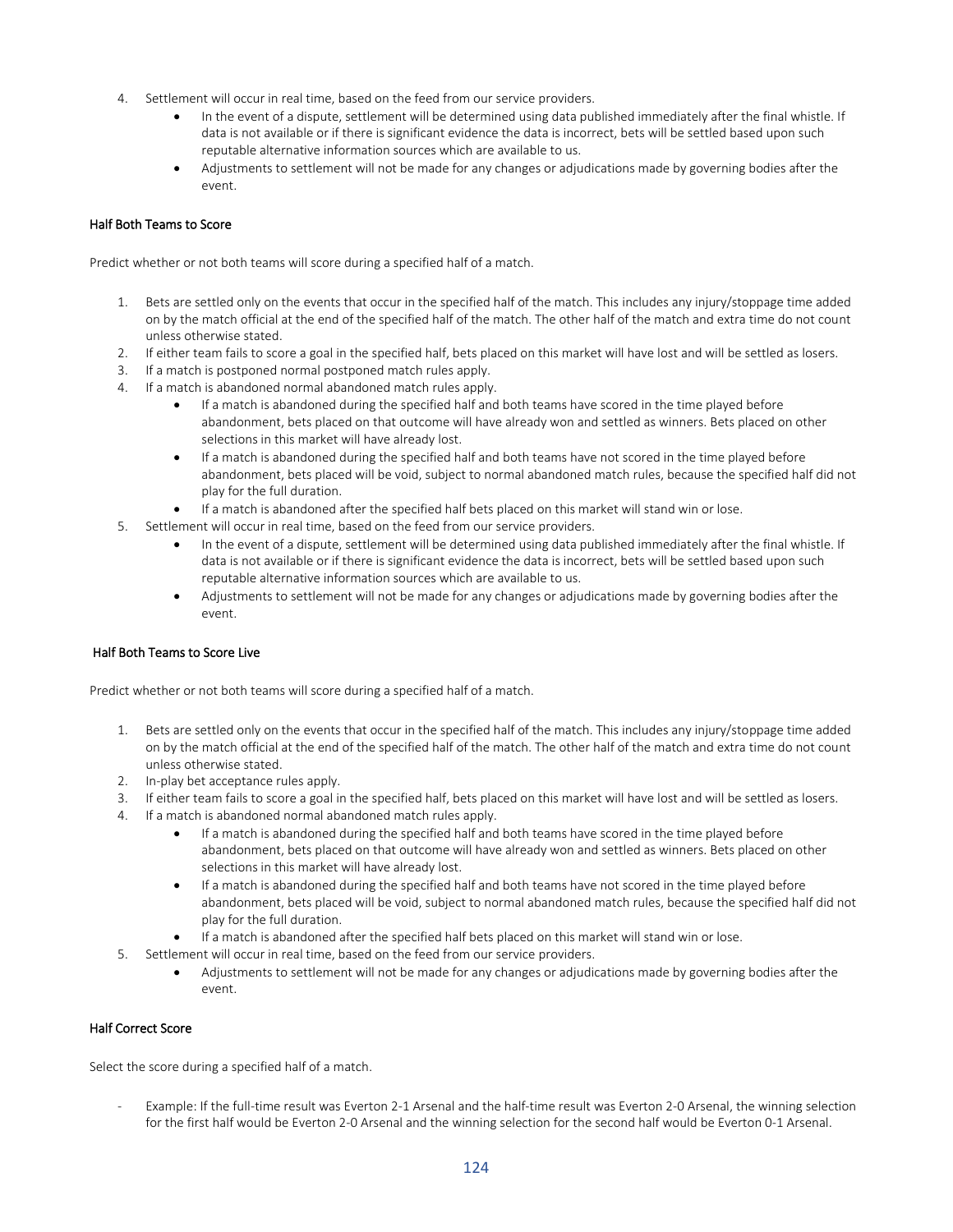- 1. Bets are settled only on the events that occur in the specified half of the match. This includes any injury/stoppage time added on by the match official at the end of the specified half of the match. The other half of the match and extra time do not count unless otherwise stated.
- 2. If a match is postponed normal postponed match rules apply.
- 3. If a match is abandoned during the specified half normal abandoned match rules apply.
	- If a match is abandoned after the specified half bets placed on this market will stand win or lose.
- 4. Settlement will occur in real time, based on the feed from our service providers.
	- In the event of a dispute, settlement will be determined using data published immediately after the final whistle. If data is not available or if there is significant evidence the data is incorrect, bets will be settled based upon such reputable alternative information sources which are available to us.
	- Adjustments to settlement will not be made for any changes or adjudications made by governing bodies after the event.

### Half Correct Score Live

Select the score during a specified half of a match.

- Example: If the full-time result was Everton 2-1 Arsenal and the half-time result was Everton 2-0 Arsenal, the winning selection for the first half would be Everton 2-0 Arsenal and the winning selection for the second half would be Everton 0-1 Arsenal.
- 1. Bets are settled only on the events that occur in the specified half of the match. This includes any injury/stoppage time added on by the match official at the end of the specified half of the match. The other half of the match and extra time do not count unless otherwise stated.
- 2. Live bet acceptance rules apply.
- 3. If a match is abandoned during the specified half normal abandoned match rules apply.
	- If a match is abandoned after the specified half bets placed on this market will stand win or lose.
- 4. Settlement will occur in real time, based on the feed from our service providers.
	- In the event of a dispute, settlement will be determined using data published immediately after the final whistle. If data is not available or if there is significant evidence the data is incorrect, bets will be settled based upon such reputable alternative information sources which are available to us.
	- Adjustments to settlement will not be made for any changes or adjudications made by governing bodies after the event.

### Half Double Chance

Predict the result of a specified half of a match from the 3 possible permutations: home or draw | away or draw | home or away.

- Examples of the specified half result and winning selections in this market:
	- Everton 1-0 Tottenham home or draw | home or away
	- Everton 1-1 Tottenham home or draw | away or draw
	- Everton 1-2 Tottenham away or draw | home or away
- 1. Bets are settled only on the events that occur in the specified half of the match. This includes any injury/stoppage time added on by the match official at the end of the specified half of the match. The other half of the match and extra time do not count unless otherwise stated.
- 2. If a match is postponed normal postponed match rules apply.
- 3. If a match is abandoned during the specified half normal abandoned match rules apply.
	- If a match is abandoned after the specified half bets placed on this market will stand win or lose.
- 4. Settlement will occur in real time, based on the feed from our service providers.
	- In the event of a dispute, settlement will be determined using data published immediately after the final whistle. If data is not available or if there is significant evidence the data is incorrect, bets will be settled based upon such reputable alternative information sources which are available to us.
	- Adjustments to settlement will not be made for any changes or adjudications made by governing bodies after the event.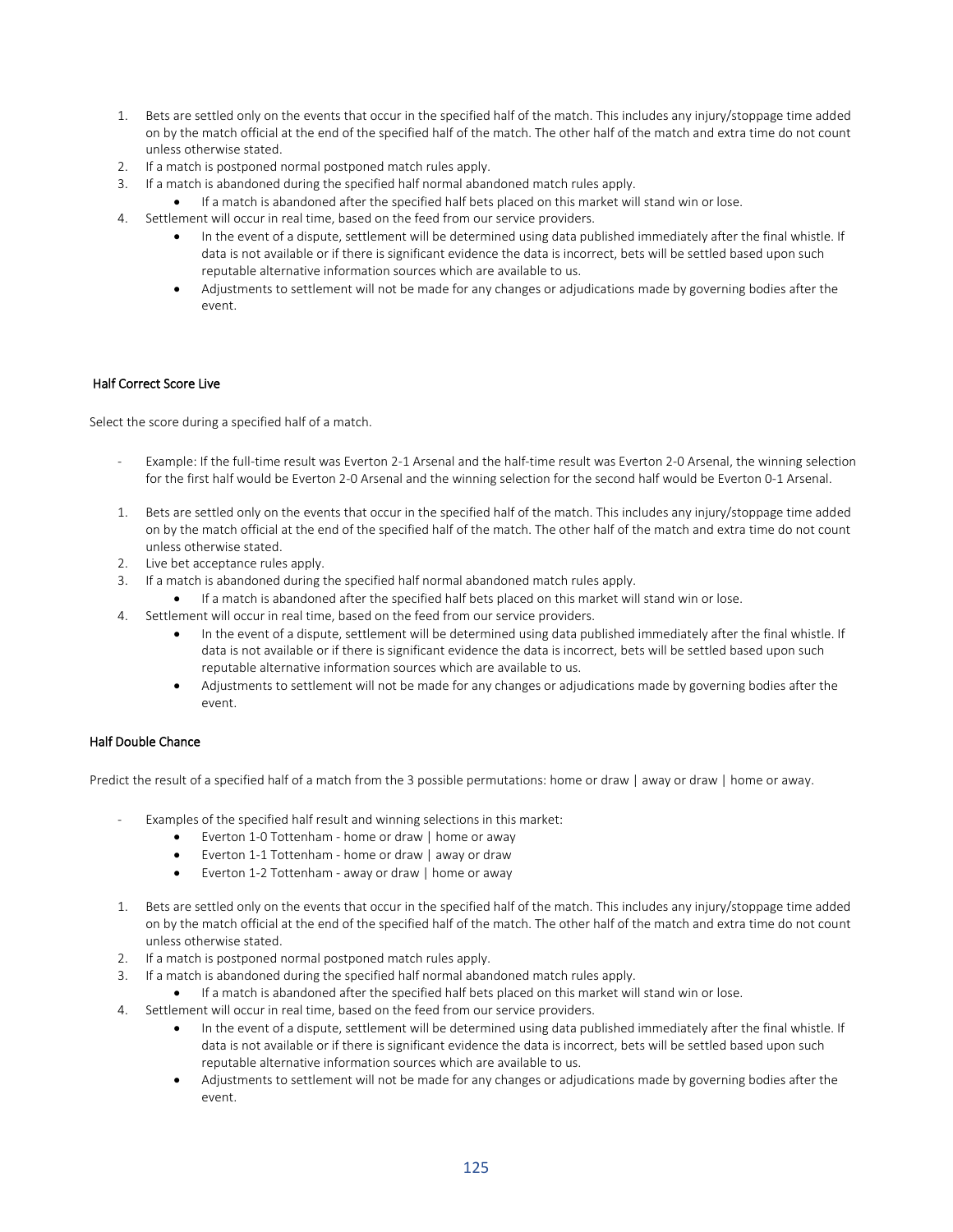# Half Goals Odd/Even

Predict whether the total number of goals scored in a specified half of a match will be an odd or even number.

- 1. Bets are settled only on the events that occur in the specified half of the match. This includes any injury/stoppage time added on by the match official at the end of the specified half of the match. The other half of the match and extra time do not count unless otherwise stated.
- 2. If no goals are scored in the specified half of the match, the winning selection in the market will be even.
- 3. If a match is postponed normal postponed match rules apply.
- 4. If a match is abandoned during the specified half normal abandoned match rules apply.
	- If a match is abandoned after the specified half bets placed on this market will stand win or lose.
- 5. Settlement will occur in real time, based on the feed from our service providers.
	- In the event of a dispute, settlement will be determined using data published immediately after the final whistle. If data is not available or if there is significant evidence the data is incorrect, bets will be settled based upon such reputable alternative information sources which are available to us.
	- Adjustments to settlement will not be made for any changes or adjudications made by governing bodies after the event.

#### Half Goals Odd/Even Live

Predict whether the total number of goals scored in a specified half of a match will be an odd or even number.

- 1. Bets are settled only on the events that occur in the specified half of the match. This includes any injury/stoppage time added on by the match official at the end of the specified half of the match. The other half of the match and extra time do not count unless otherwise stated.
- 2. In-play bet acceptance rules apply.
- 3. If no goals are scored in the specified half of the match, the winning selection in the market will be even.
- 4. If a match is abandoned during the specified half normal abandoned match rules apply.
	- If a match is abandoned after the specified half bets placed on this market will stand win or lose.
- 5. Settlement will occur in real time, based on the feed from our service providers.
	- In the event of a dispute, settlement will be determined using data published immediately after the final whistle. If data is not available or if there is significant evidence the data is incorrect, bets will be settled based upon such reputable alternative information sources which are available to us.
	- Adjustments to settlement will not be made for any changes or adjudications made by governing bodies after the event.

### Half Number of Goals Live

Predict the number of goals scored in a specified half of a match from: none  $|1|2|3|4|5$  or more.

- 1. Bets are settled only on the events that occur in the specified half of the match. This includes any injury/stoppage time added on by the match official at the end of the specified half of the match. The other half of the match and extra time do not count unless otherwise stated.
- 2. Live bet acceptance rules apply.
- 3. If a match is abandoned normal abandoned match rules apply.
	- If a match is abandoned during the specified half and five or more goals have been scored in the time played before abandonment, bets placed on that selection in this market will have already won and will be settled as winners. Bets placed on other selections in this market will have already lost.
	- If a match is abandoned during the specified half and four or less goals have been scored in the time played before abandonment, bets placed will be void, subject to normal abandoned match rules, because the specified half did not play for the full duration.
	- If a match is abandoned after the specified half bets placed on this market will stand win or lose.
- 4. Settlement will occur in real time, based on the feed from our service providers.
	- In the event of a dispute, settlement will be determined using data published immediately after the final whistle. If data is not available or if there is significant evidence the data is incorrect, bets will be settled based upon such reputable alternative information sources which are available to us.
	- Adjustments to settlement will not be made for any changes or adjudications made by governing bodies after the event.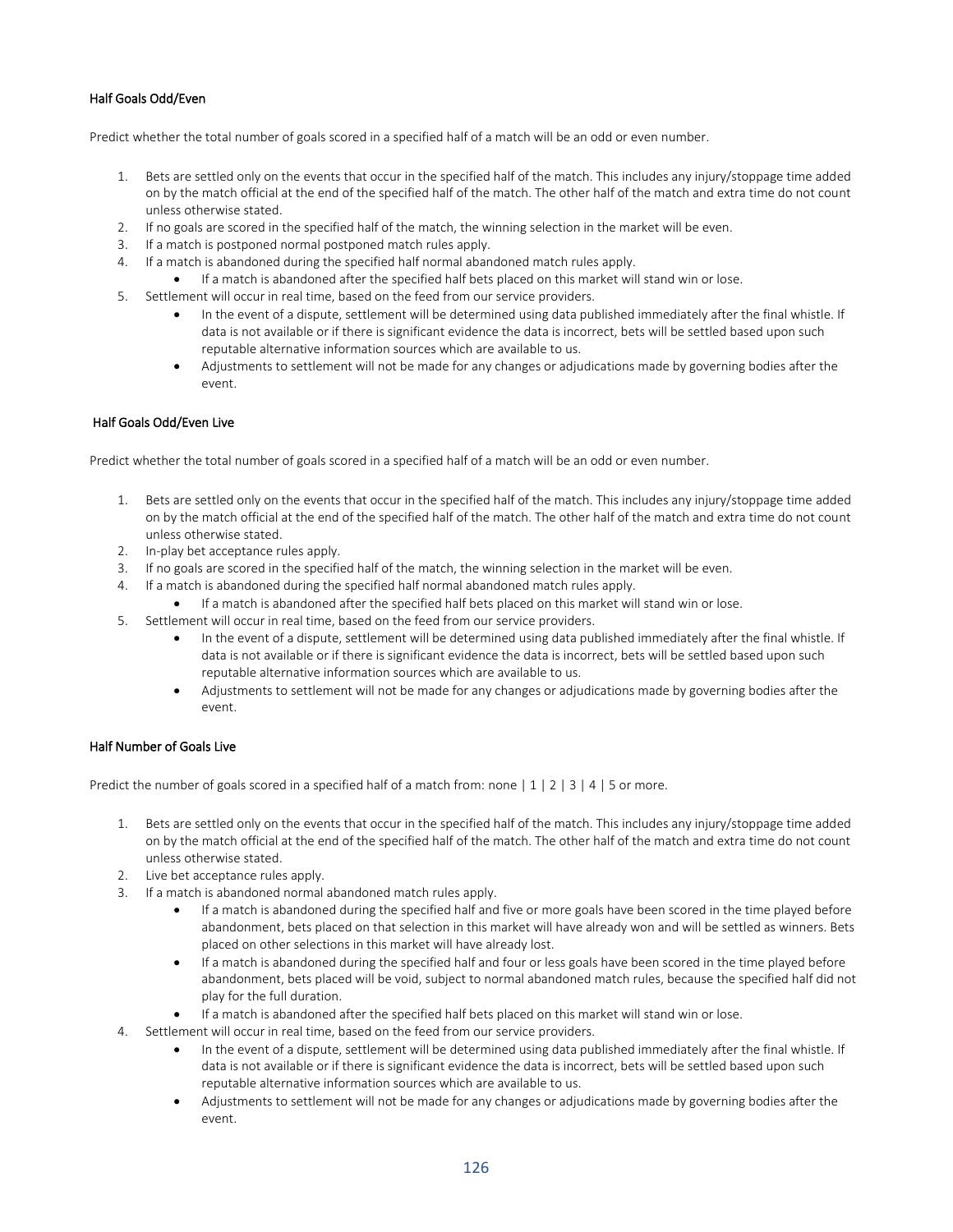## Half Over/Under Goals

Predict whether the number of goals scored in one half of a match is over/under the number specified. If the market is over/under 1.5 goals, over means 2 goals or more and under means 0 or 1 goal.

- 1. Bets are settled only on the events that occur in the specified half of the match. This includes any injury/stoppage time added on by the match official at the end of the specified half of the match. The other half of the match and extra time do not count unless otherwise stated.
- 2. If a match is postponed normal postponed match rules apply.
- 3. If a match is abandoned normal abandoned match rules apply.
	- If a match is abandoned during the specified half and the over selection has been won in the time played before abandonment, bets placed on that selection in this market will have already won and will be settled as winners. Bets placed on other selections in this market will have already lost.
	- If a match is abandoned during the specified half and the over selection has not been won in the time played before abandonment, bets placed will be void, subject to normal abandoned match rules, because the specified half did not play for the full duration.
	- If a match is abandoned after the specified half bets placed on this market will stand win or lose.
- 4. Settlement will occur in real time, based on the feed from our service providers.
	- In the event of a dispute, settlement will be determined using data published immediately after the final whistle. If data is not available or if there is significant evidence the data is incorrect, bets will be settled based upon such reputable alternative information sources which are available to us.
	- Adjustments to settlement will not be made for any changes or adjudications made by governing bodies after the event.

### Half Over/Under Goals Live

Predict whether the number of goals scored in one half of a match is over/under the number specified. If the market is over/under 1.5 goals, over means 2 goals or more and under means 0 or 1 goal.

- 1. Bets are settled only on the events that occur in the specified half of the match. This includes any injury/stoppage time added on by the match official at the end of the specified half of the match. The other half of the match and extra time do not count unless otherwise stated.
- 2. Live bet acceptance rules apply.
- 3. If a match is abandoned normal abandoned match rules apply.
	- If a match is abandoned during the specified half and the over selection has been won in the time played before abandonment, bets placed on that selection in this market will have already won and will be settled as winners. Bets placed on other selections in this market will have already lost.
	- If a match is abandoned during the specified half and the over selection has not been won in the time played before abandonment, bets placed will be void, subject to normal abandoned match rules, because the specified half did not play for the full duration.
	- If a match is abandoned after the specified half bets placed on this market will stand win or lose.
- 4. Settlement will occur in real time, based on the feed from our service providers.
	- In the event of a dispute, settlement will be determined using data published immediately after the final whistle. If data is not available or if there is significant evidence the data is incorrect, bets will be settled based upon such reputable alternative information sources which are available to us.
	- Adjustments to settlement will not be made for any changes or adjudications made by governing bodies after the event.

### Half Team Goals

Predict the number of goals scored by a nominated team in a specified half of a match from: none | 1 | 2 | 3 or more.

- 1. Bets are settled only on the events that occur in the specified half of the match. This includes any injury/stoppage time added on by the match official at the end of the specified half of the match. The other half of the match and extra time do not count unless otherwise stated.
- 2. If the nominated team does not score a goal in the specified half, the winning selection in the market will be none.
- 3. If a match is postponed normal postponed match rules apply.
- 4. If a match is abandoned normal abandoned match rules apply.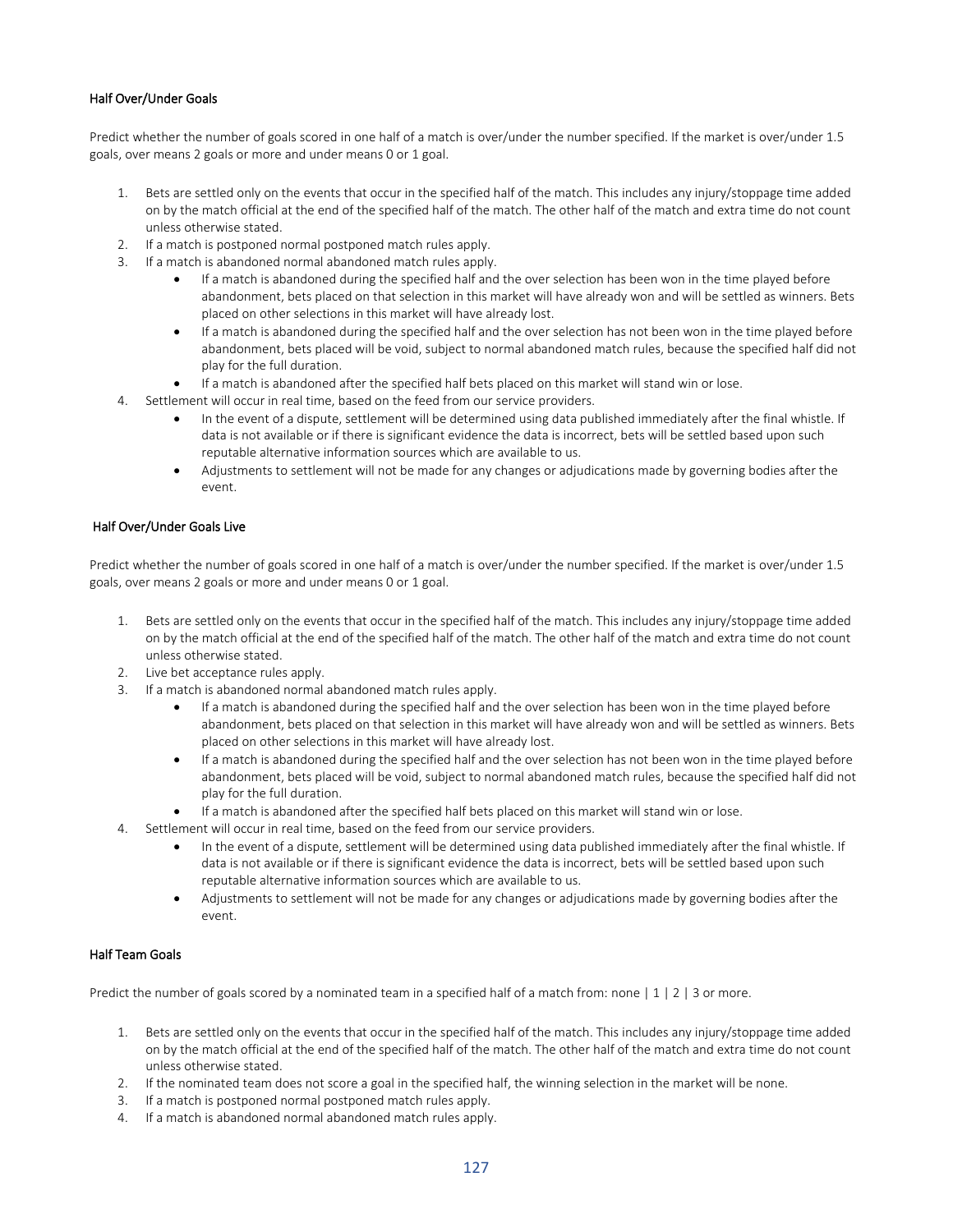- If a match is abandoned during the specified half and the nominated team has scored 3 or more goals in the time played before abandonment, bets placed on that selection in this market will have already won and will be settled as winners. Bets placed on other selections in this market will have already lost.
- If a match is abandoned during the specified half and the nominated team has scored less than 3 goals in the time played before abandonment, bets placed will be void, subject to normal abandoned match rules, because the specified half did not play for the full duration.
- If a match is abandoned after the specified half bets placed on this market will stand win or lose.
- 5. Settlement will occur in real time, based on the feed from our service providers.
	- In the event of a dispute, settlement will be determined using data published immediately after the final whistle. If data is not available or if there is significant evidence the data is incorrect, bets will be settled based upon such reputable alternative information sources which are available to us.
	- Adjustments to settlement will not be made for any changes or adjudications made by governing bodies after the event.

## Half Team Over/Under Goals

Predict whether the number of goals scored by a nominated team in one half of a match is over/under the number specified. If the market is over/under 1.5 goals, over means 2 goals or more and under means 0 or 1 goal.

- 1. Bets are settled only on the events that occur in the specified half of the match. This includes any injury/stoppage time added on by the match official at the end of the specified half of the match. The other half of the match and extra time do not count unless otherwise stated.
- 2. If a match is postponed normal postponed match rules apply.
- 3. If a match is abandoned normal abandoned match rules apply.
	- If a match is abandoned during the specified half and the over selection has been won for the nominated team in the time played before abandonment, bets placed on that selection in this market will have already won and will be settled as winners. Bets placed on the under selection in this market will have already lost.
	- If a match is abandoned during the specified half and the over selection has not been won for the nominated team in the time played before abandonment, bets placed will be void, subject to normal abandoned match rules, because the specified half did not play for the full duration.
	- If a match is abandoned after the specified half bets placed on this market will stand win or lose.
- 4. Settlement will occur in real time, based on the feed from our service providers.
	- In the event of a dispute, settlement will be determined using data published immediately after the final whistle. If data is not available or if there is significant evidence the data is incorrect, bets will be settled based upon such reputable alternative information sources which are available to us.
	- Adjustments to settlement will not be made for any changes or adjudications made by governing bodies after the event.

### Half Team Over/Under Goals Live

Predict whether the number of goals scored by a nominated team in one half of a match is over/under the number specified. If the market is over/under 1.5 goals, over means 2 goals or more and under means 0 or 1 goal.

- 1. Bets are settled only on the events that occur in the specified half of the match. This includes any injury/stoppage time added on by the match official at the end of the specified half of the match. The other half of the match and extra time do not count unless otherwise stated.
- 2. Live bet acceptance rules apply.
- 3. If a match is abandoned normal abandoned match rules apply.
	- If a match is abandoned during the specified half and the over selection has been won for the nominated team in the time played before abandonment, bets placed on that selection in this market will have already won and will be settled as winners. Bets placed on the under selection in this market will have already lost.
	- If a match is abandoned during the specified half and the over selection has not been won for the nominated team in the time played before abandonment, bets placed will be void, subject to normal abandoned match rules, because the specified half did not play for the full duration.
	- If a match is abandoned after the specified half bets placed on this market will stand win or lose.
- 4. Settlement will occur in real time, based on the feed from our service providers.
	- In the event of a dispute, settlement will be determined using data published immediately after the final whistle. If data is not available or if there is significant evidence the data is incorrect, bets will be settled based upon such reputable alternative information sources which are available to us.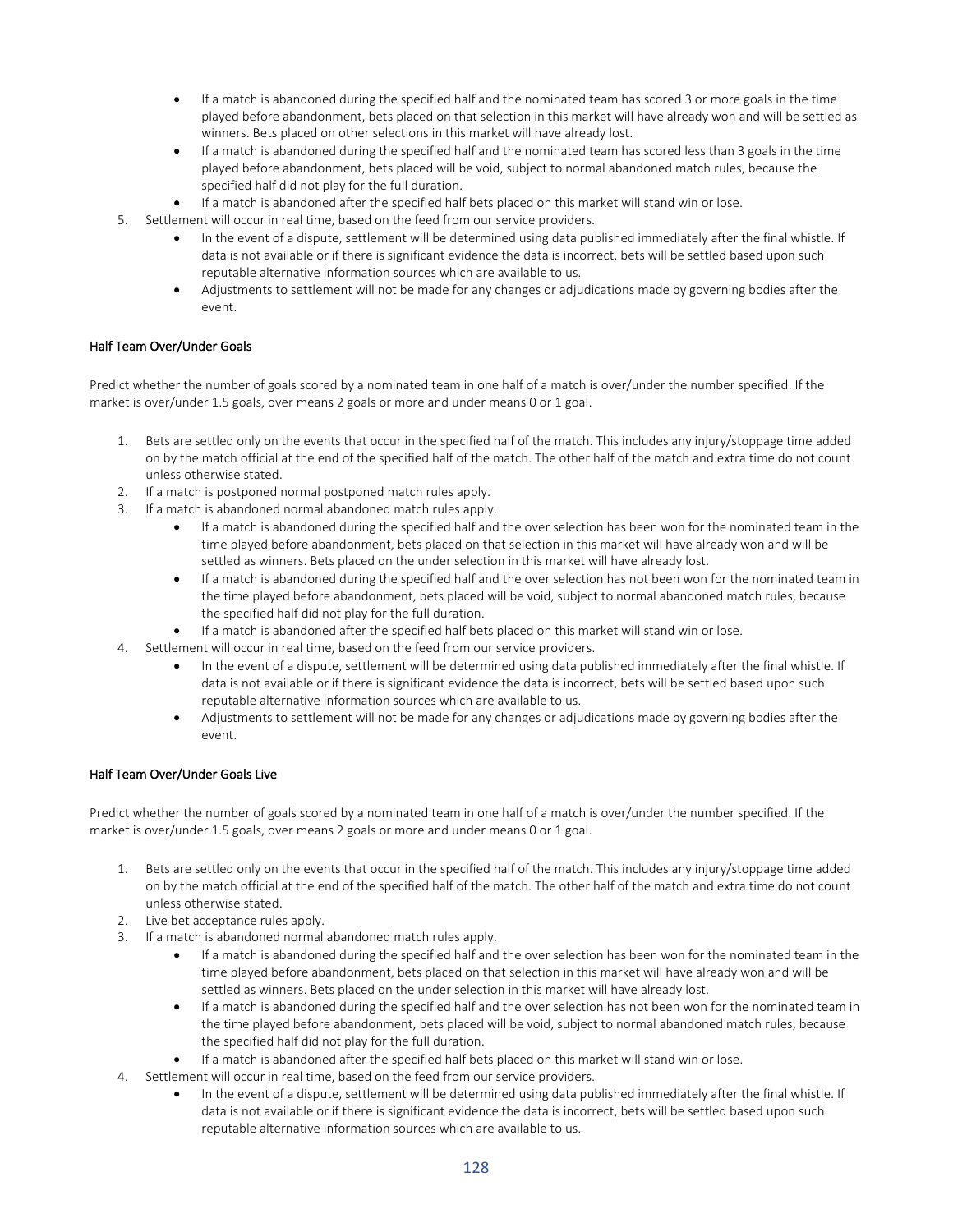• Adjustments to settlement will not be made for any changes or adjudications made by governing bodies after the event.

### Half Teams to Score

Predict which team will score a goal in a specified half of a match.

- 1. Bets are settled only on the events that occur in the specified half of the match. This includes any injury/stoppage time added on by the match official at the end of the specified half of the match. The other half of the match and extra time do not count unless otherwise stated.
- 2. If no goals are scored in the specified half, the winning selection in the market will be no goal.
- 3. If a match is postponed normal postponed match rules apply.
- 4. If a match is abandoned normal abandoned match rules apply.
	- If a match is abandoned during the specified half and a winning selection has been established in the time played before abandonment, bets placed on that selection in this market will have already won and will be settled as winners. Bets placed on other selections in this market will have already lost.
	- If a match is abandoned during the specified half and no winning selection has been established in the time played before abandonment, bets placed will be void, subject to normal abandoned match rules, because the specified half did not play for the full duration.
	- If a match is abandoned after the specified half bets placed on this market will stand win or lose.
- 5. Settlement will occur in real time, based on the feed from our service providers.
	- In the event of a dispute, settlement will be determined using data published immediately after the final whistle. If data is not available or if there is significant evidence the data is incorrect, bets will be settled based upon such reputable alternative information sources which are available to us.
	- Adjustments to settlement will not be made for any changes or adjudications made by governing bodies after the event.

### Half Time Correct Score

Predict the score at half time.

- 1. Bets are settled only on the events that occur in the first half of the match. This includes any injury/stoppage time added on by the match official at the end of normal time. The second half of the match and extra time do not count.
- 2. If no goals are scored in the specified half, the winning selection in the market will be no goal.
- 3. If a match is postponed normal postponed match rules apply.
- 4. If a match is abandoned during the first half normal abandoned match rules apply.
	- If a match is abandoned during the second half bets placed on this market will stand win or lose.
- 5. Settlement will occur in real time, based on the feed from our service providers.
	- In the event of a dispute, settlement will be determined using data published immediately after the final whistle. If data is not available or if there is significant evidence the data is incorrect, bets will be settled based upon such reputable alternative information sources which are available to us.
	- Adjustments to settlement will not be made for any changes or adjudications made by governing bodies after the event.

### Half Total Goals

Predict the number of goals scored in a specified half of a match from: none  $|1|2|3|4$  or more.

- 1. Bets are settled only on the events that occur in the specified half of the match. This includes any injury/stoppage time added on by the match official at the end of the specified half of the match. The other half of the match and extra time do not count unless otherwise stated.
- 2. If a match is postponed normal postponed match rules apply.
- 3. If a match is abandoned normal abandoned match rules apply.
	- If a match is abandoned during the specified half and four or more goals have been scored in the time played before abandonment, bets placed on that selection in this market will have already won and will be settled as winners. Bets placed on other selections in this market will have already lost.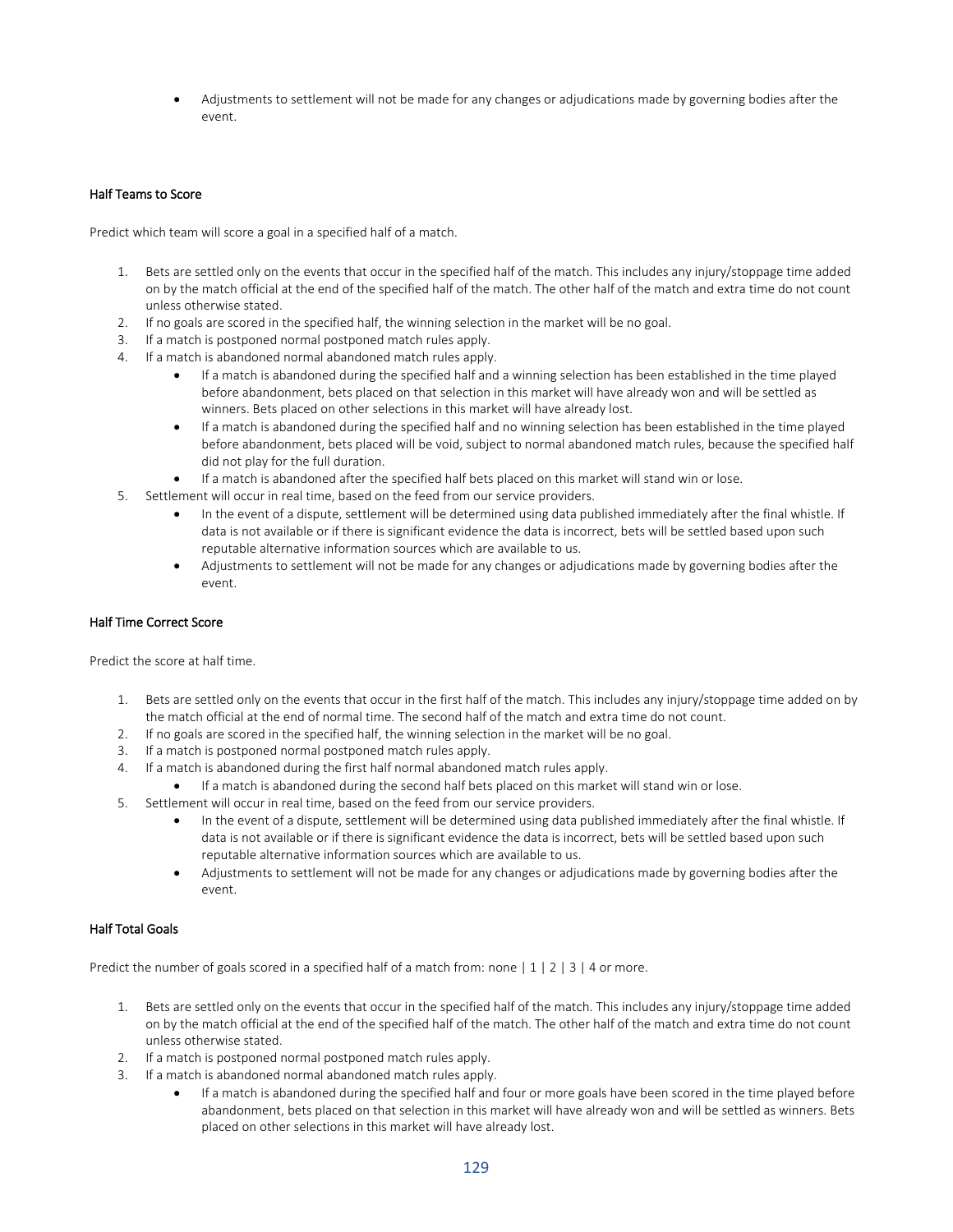- If a match is abandoned during the specified half and three or less goals have been scored in the time played before abandonment, bets placed will be void, subject to normal abandoned match rules, because the specified half did not play for the full duration.
- If a match is abandoned after the specified half bets placed on this market will stand win or lose.
- 4. Settlement will occur in real time, based on the feed from our service providers.
	- In the event of a dispute, settlement will be determined using data published immediately after the final whistle. If data is not available or if there is significant evidence the data is incorrect, bets will be settled based upon such reputable alternative information sources which are available to us.
	- Adjustments to settlement will not be made for any changes or adjudications made by governing bodies after the event.

### Half of First Team Goal

Predict the half of a match in which a nominated team will score their first goal.

- 1. Bets are settled on the events that occur in normal time. This includes any injury/stoppage time added on by the match official at the end of normal time. Extra time does not count.
- 2. If the nominated team does not score a goal, the winning selection in the market will be no goal.
- 3. If a match is postponed normal postponed match rules apply.
- 4. If a match is abandoned normal abandoned match rules apply.
	- If a match is abandoned and a goal has been scored by the nominated team in the time played before abandonment, bets placed on the winning half in this market will have already won and will be settled as winners. Bets placed on the other half will have already lost.
	- If a match is abandoned and a goal has not been scored by the nominated team in the time played before abandonment, bets placed will be void, subject to normal abandoned match rules, because the match did not play for the full duration.
- 5. Settlement will occur in real time, based on the feed from our service providers.
	- In the event of a dispute, settlement will be determined using data published immediately after the final whistle. If data is not available or if there is significant evidence the data is incorrect, bets will be settled based upon such reputable alternative information sources which are available to us.
	- Adjustments to settlement will not be made for any changes or adjudications made by governing bodies after the event.

### Half of First Team Goal Live

Predict the half of a match in which a nominated team will score a specified goal. This is applicable to 2nd, 3rd and all subsequent goals.

- 1. Bets are settled on the events that occur in normal time. This includes any injury/stoppage time added on by the match official at the end of normal time. Extra time does not count.
- 2. Live bet acceptance rules apply.
- 3. If the nominated team does not score a goal, the winning selection in the market will be no goal.
- 4. If a match is abandoned normal abandoned match rules apply.
	- If a match is abandoned and a goal has been scored by the nominated team in the time played before abandonment, bets placed on the winning half in this market will have already won and will be settled as winners. Bets placed on the other half will have already lost.
	- If a match is abandoned and a goal has not been scored by the nominated team in the time played before abandonment, bets placed will be void, subject to normal abandoned match rules, because the match did not play for the full duration.
- 5. Settlement will occur in real time, based on the feed from our service providers.
	- In the event of a dispute, settlement will be determined using data published immediately after the final whistle. If data is not available or if there is significant evidence the data is incorrect, bets will be settled based upon such reputable alternative information sources which are available to us.
	- Adjustments to settlement will not be made for any changes or adjudications made by governing bodies after the event.

#### Half of the First Goal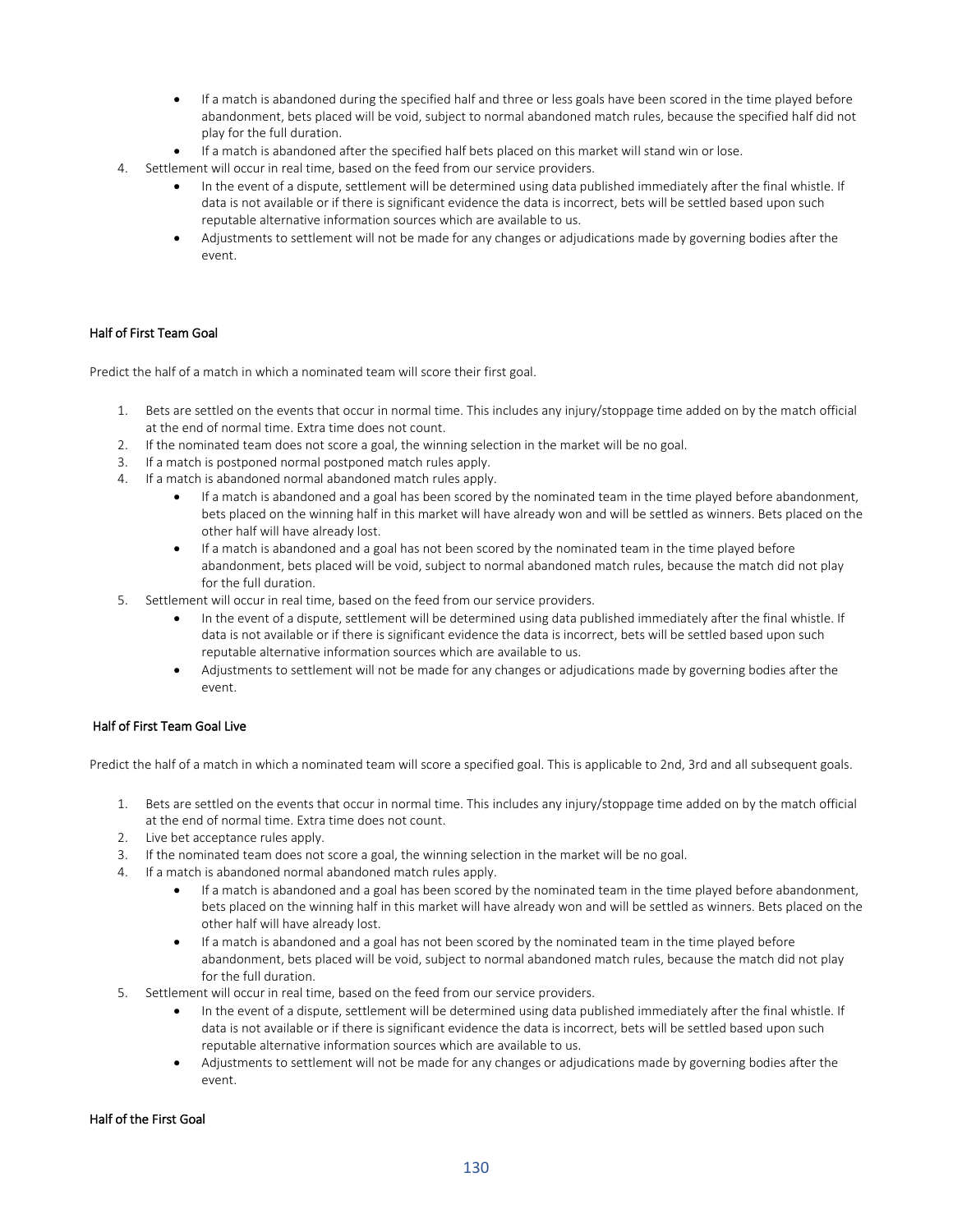Predict the half of a match in which the first goal will be scored.

- 1. Bets are settled on the events that occur in normal time. This includes any injury/stoppage time added on by the match official at the end of normal time. Extra time does not count.
- 2. If the match finishes 0-0, the winning selection in the market will be no goal.
- 3. If a match is postponed normal postponed match rules apply.
- 4. If a match is abandoned normal abandoned match rules apply.
	- If a match is abandoned and a goal has been scored in the time played before abandonment, bets placed on the winning half in this market will have already won and will be settled as winners. Bets placed on the other half will have already lost.
	- If a match is abandoned and a goal has not been scored in the time played before abandonment, bets placed will be void, subject to normal abandoned match rules, because the match did not play for the full duration.
- 5. Settlement will occur in real time, based on the feed from our service providers.
	- In the event of a dispute, settlement will be determined using data published immediately after the final whistle. If data is not available or if there is significant evidence the data is incorrect, bets will be settled based upon such reputable alternative information sources which are available to us.
	- Adjustments to settlement will not be made for any changes or adjudications made by governing bodies after the event.

## Half of First Goal Live

Predict the half of a match in which the specified goal will be scored. This is applicable to 2nd, 3rd and all subsequent goals.

- 1. Bets are settled on the events that occur in normal time. This includes any injury/stoppage time added on by the match official at the end of normal time. Extra time does not count.
- 2. Live bet acceptance rules apply.
- 3. If the final score is 0-0, the winning selection in the market will be no goal.
- 4. If a match is abandoned normal abandoned match rules apply.
	- If a match is abandoned and a goal has been scored in the time played before abandonment, bets placed on the winning half in this market will have already won and will be settled as winners. Bets placed on the other half will have already lost.
	- If a match is abandoned and a goal has not been scored in the time played before abandonment, bets placed will be void, subject to normal abandoned match rules, because the match did not play for the full duration.
- 5. Settlement will occur in real time, based on the feed from our service providers.
	- In the event of a dispute, settlement will be determined using data published immediately after the final whistle. If data is not available or if there is significant evidence the data is incorrect, bets will be settled based upon such reputable alternative information sources which are available to us.
	- Adjustments to settlement will not be made for any changes or adjudications made by governing bodies after the event.

## Half with Most Goals Live

Predict the half of a match in which the most goals will be scored.

- 1. Bets are settled on the events that occur in normal time. This includes any injury/stoppage time added on by the match official at the end of normal time. Extra time does not count.
- 2. Live bet acceptance rules apply.
- 3. If an equal number of goals are scored in each half, the winning selection in this market will be a tie.
- 4. If a match is abandoned normal abandoned match rules apply.
- 5. Settlement will occur in real time, based on the feed from our service providers.
	- In the event of a dispute, settlement will be determined using data published immediately after the final whistle. If data is not available or if there is significant evidence the data is incorrect, bets will be settled based upon such reputable alternative information sources which are available to us.
	- Adjustments to settlement will not be made for any changes or adjudications made by governing bodies after the event.

#### Highest Scoring Half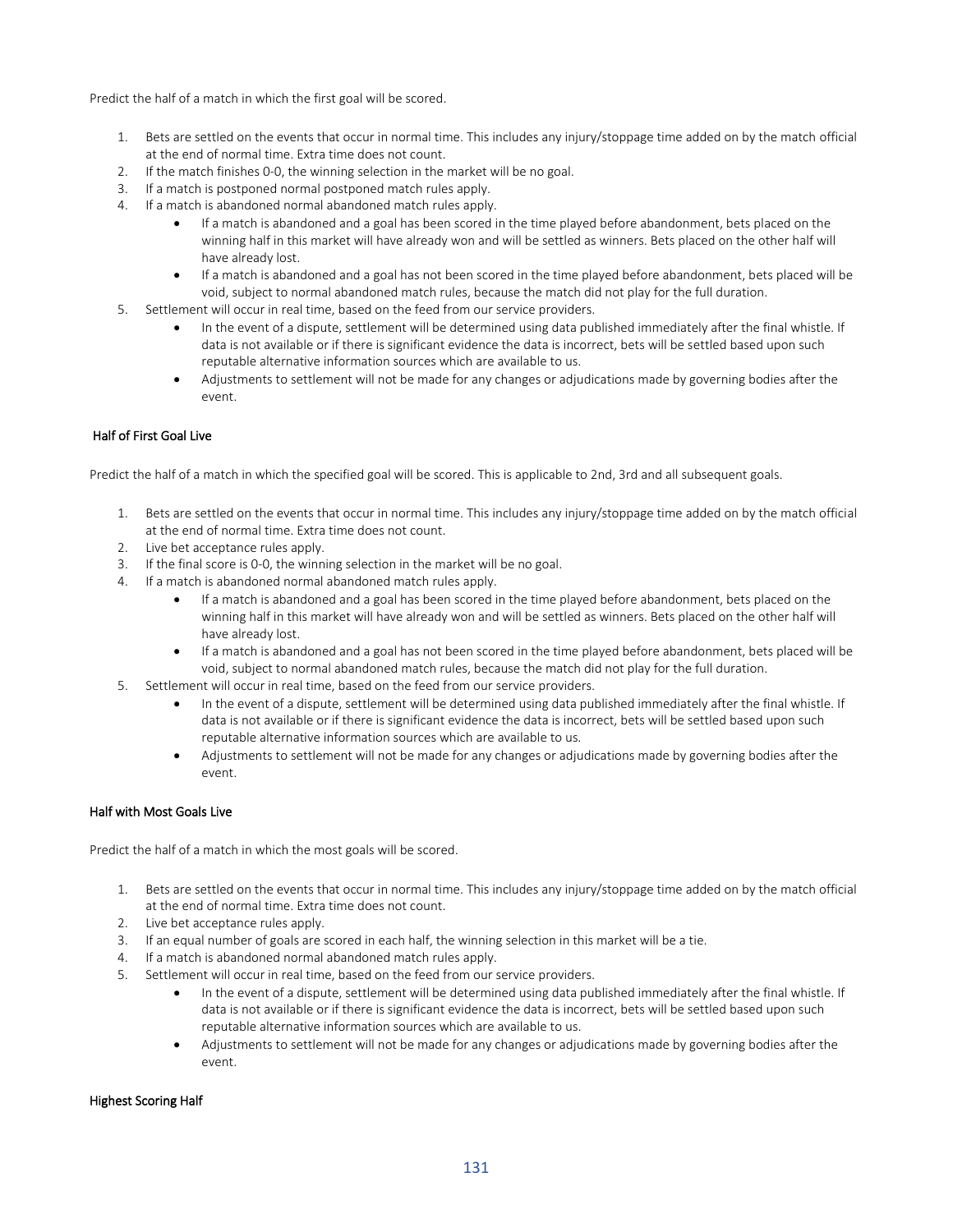Predict the half of a match in which the most goals will be scored.

- 1. Bets are settled on the events that occur in normal time. This includes any injury/stoppage time added on by the match official at the end of normal time. Extra time does not count.
- 2. If an equal number of goals are scored in each half, the winning selection in this market will be a draw.
- 3. If a match is postponed normal postponed match rules apply.
- 4. If a match is abandoned normal abandoned match rules apply.
	- If a match is abandoned during the second half and more goals have been scored in the time played before abandonment in the second half than were scored in the entire first half, bets placed on the second half in this market will have already won and will be settled as winners. Bets placed on the first half in this market will have already lost.
	- If a match is abandoned during the second half and fewer goals have been scored in the time played before abandonment in the second half than were scored in the first half, bets placed on this market will be void because the half did not play for the full duration
	- If a match is abandoned during the first half bets placed on this market will be void because the half did not play for the full duration.
- 5. Settlement will occur in real time, based on the feed from our service providers.
	- In the event of a dispute, settlement will be determined using data published immediately after the final whistle. If data is not available or if there is significant evidence the data is incorrect, bets will be settled based upon such reputable alternative information sources which are available to us.
	- Adjustments to settlement will not be made for any changes or adjudications made by governing bodies after the event.

## Team Highest Scoring Half

Predict the half of a match in which a nominated team will score the most goals.

- 1. Bets are settled on the events that occur in normal time. This includes any injury/stoppage time added on by the match official at the end of normal time. Extra time does not count.
- 2. If the nominated team scores an equal number of goals in each half, the winning selection in this market will be a draw.
- 3. If a match is postponed normal postponed match rules apply.
- 4. If a match is abandoned normal abandoned match rules apply.
- 5. Settlement will occur in real time, based on the feed from our service providers.
	- In the event of a dispute, settlement will be determined using data published immediately after the final whistle. If data is not available or if there is significant evidence the data is incorrect, bets will be settled based upon such reputable alternative information sources which are available to us.
	- Adjustments to settlement will not be made for any changes or adjudications made by governing bodies after the event.

### Team to Score in Half

Predict whether or not a nominated team will score in a specified half of a match.

- 1. Bets are settled on the events that occur in normal time. This includes any injury/stoppage time added on by the match official at the end of normal time. The other half of the match and extra time do not count unless otherwise stated.
- 2. If the nominated team does not score a goal in the specified half, the winning selection in this market will be no.
- 3. If a match is postponed normal postponed match rules apply.
- 4. If a match is abandoned normal abandoned match rules apply.
	- If a match is abandoned during the specified half and the nominated team has scored a goal in the time played before abandonment, bets placed on that selection in this market will have already won and will be settled as winners .Bets placed on other selections in this market will have already lost.
	- If a match is abandoned during the specified half and the nominated team has not scored a goal in the time played before abandonment, bets placed will be void, subject to normal abandoned match rules, because the specified half did not play for the full duration.
	- If a match is abandoned after the specified half bets placed on this market will stand win or lose.
- 5. Settlement will occur in real time, based on the feed from our service providers.
	- In the event of a dispute, settlement will be determined using data published immediately after the final whistle. If data is not available or if there is significant evidence the data is incorrect, bets will be settled based upon such reputable alternative information sources which are available to us.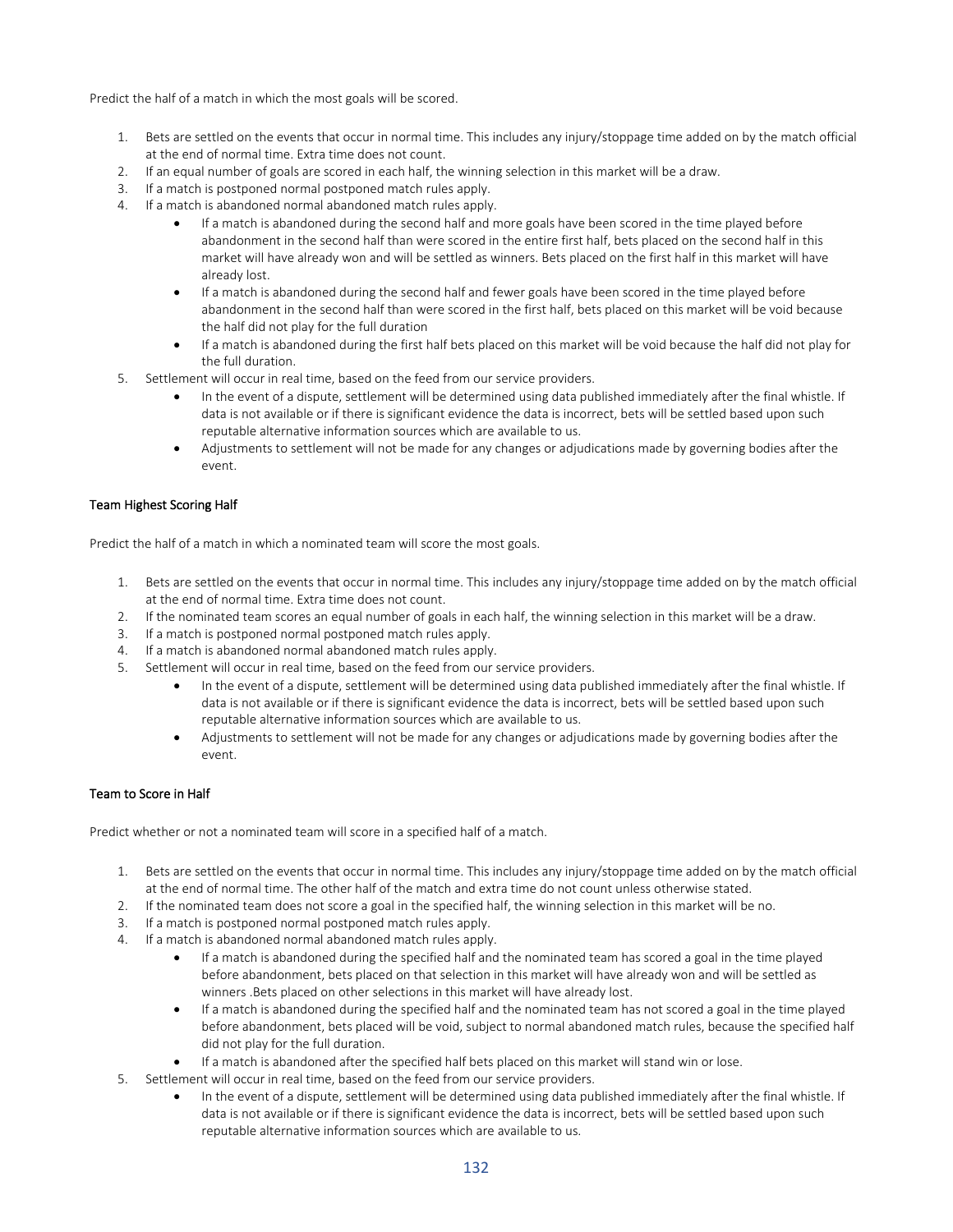• Adjustments to settlement will not be made for any changes or adjudications made by governing bodies after the event.

### To Score in Both Halves

Predict whether a team will score in both halves of a match.

- 1. Bets are settled on the events that occur in normal time. This includes any injury/stoppage time added on by the match official at the end of normal time. Extra time does not count.
- 2. If the selected team fails to score a goal in each half, the winning selection in this market will be no.
- 3. If a match is postponed normal postponed match rules apply.
- 4. If a match is abandoned normal abandoned match rules apply.
	- If a match is abandoned and the selected team has scored in both halves in the time played before abandonment, bets placed on that selection in this market will have already won and will be settled as winners.
	- If a match is abandoned and the selected team has not scored in both halves in the time played before abandonment, bets placed will be void, subject to normal abandoned match rules, because the match did not play for the full duration.
- 5. Settlement will occur in real time, based on the feed from our service providers.
	- In the event of a dispute, settlement will be determined using data published immediately after the final whistle. If data is not available or if there is significant evidence the data is incorrect, bets will be settled based upon such reputable alternative information sources which are available to us.
	- Adjustments to settlement will not be made for any changes or adjudications made by governing bodies after the event.

## To Score in Both Halves Live

Predict whether or not a team will score in both halves of a match.

- 1. Bets are settled on the events that occur in normal time. This includes any injury/stoppage time added on by the match official at the end of normal time. Extra time does not count.
- 2. Live bet acceptance rules apply.
- 3. If the selected team fails to score a goal in each half, the winning selection in this market will be no.
- 4. If a match is abandoned normal abandoned match rules apply.
	- If a match is abandoned and the selected team has scored in both halves in the time played before abandonment, bets placed on that selection in this market will have already won and will be settled as winners.
	- If a match is abandoned and the selected team has not scored in both halves in the time played before abandonment, bets placed will be void, subject to normal abandoned match rules, because the match did not play for the full duration.
- 5. Settlement will occur in real time, based on the feed from our service providers.
	- In the event of a dispute, settlement will be determined using data published immediately after the final whistle. If data is not available or if there is significant evidence the data is incorrect, bets will be settled based upon such reputable alternative information sources which are available to us.
	- Adjustments to settlement will not be made for any changes or adjudications made by governing bodies after the event.

### Win Both Halves

Select a team to win the first half and win the second half of a match. The bet consists of 2 separate mini bets - the first half and the second half.

- Examples: If the half time result is Liverpool 1-0 Chelsea and the full-time result is Liverpool 2-0 Chelsea, Liverpool will be the winning selection in the market having won the first half 1-0 and the second half 1-0.
- If the half time result is Liverpool 1-0 Chelsea and the full-time result is Liverpool 2-1 Chelsea, there will be no winning selection in the market as Liverpool won the first half 1-0 and the second half was drawn 1-1.
- 1. Bets are settled on the events that occur in normal time. This includes any injury/stoppage time added on by the match official at the end of normal time. Extra time does not count.
- 2. If neither team wins both halves, bets placed on this market will have lost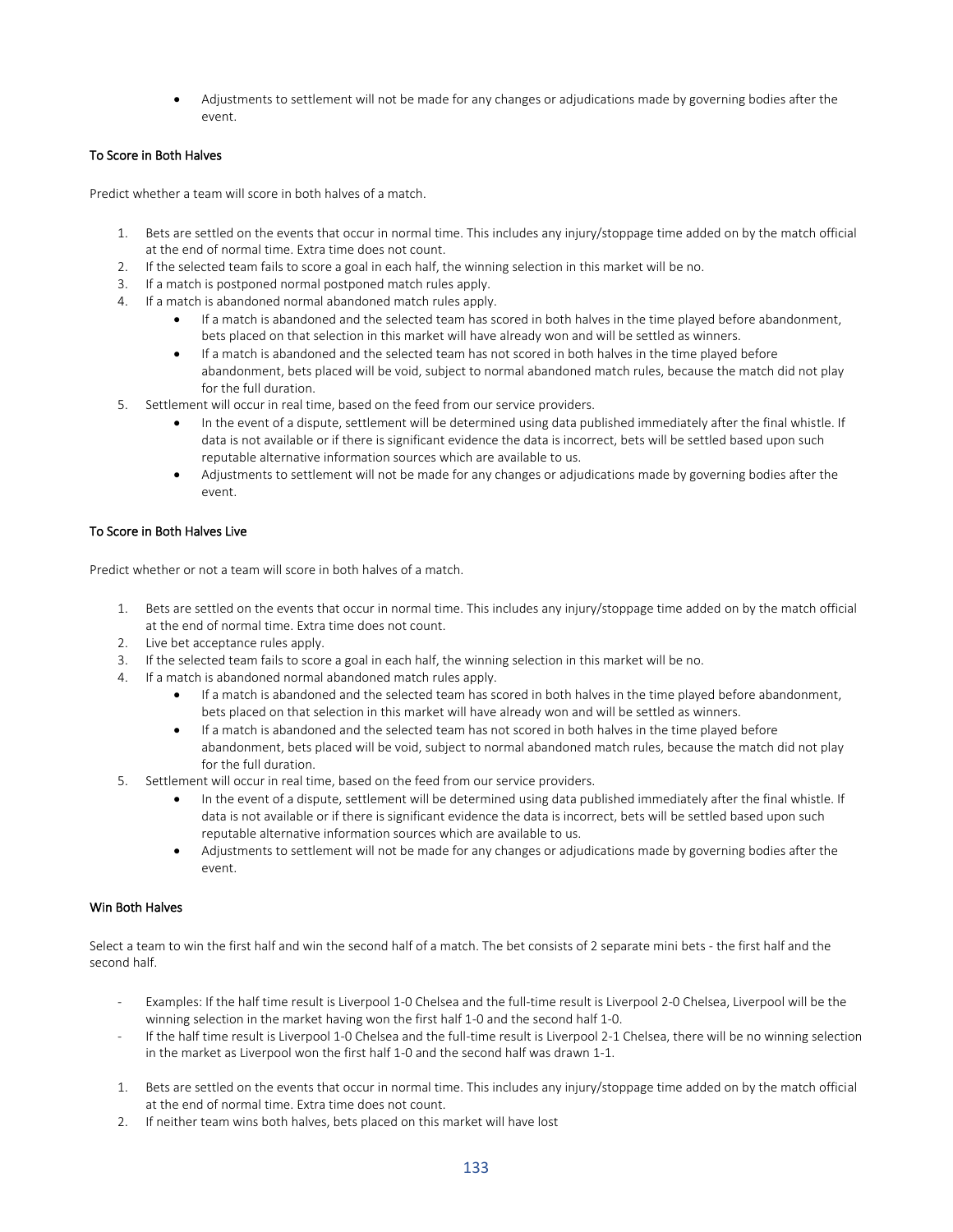- 3. If a match is postponed normal postponed match rules apply.
- 4. If a match is abandoned normal abandoned match rules apply.
- 5. Settlement will occur in real time, based on the feed from our service providers.
	- In the event of a dispute, settlement will be determined using data published immediately after the final whistle. If data is not available or if there is significant evidence the data is incorrect, bets will be settled based upon such reputable alternative information sources which are available to us.
	- Adjustments to settlement will not be made for any changes or adjudications made by governing bodies after the event.

#### League Forecast

Select the two teams to finish first and second in the stated order in a given league at the end of the season from the options available.

- 1. The finishing positions of teams at the end of the scheduled season of matches will determine final places. A playoff or any other process which is used to determine promotion will not count uncles otherwise stated.
- 2. If a team has points deducted by the official governing body during the course of the regular season, bets placed on this market will stand.
- 3. If either/both teams do not complete all of their fixtures, bets placed on this market will stand.
- 4. Bets placed will be settled from the feed supplied by our service providers, which will be based on the official competition rules, immediately after the completion of all matches on the final day of the season.
- 5. Adjustments to settlement will not be made for any changes or adjudications made by governing bodies after the event. This includes changes or adjudications made by governing bodies, pools panels, player committees etc.

#### League Outright Betting

Predict the winner of a given league at the end of the season.

- 1. League winners will be determined by the official rules of the respective league. This includes a playoff or any other process which is used to determine the league winner.
- 2. If a team has points deducted by the official governing body, bets placed on this market will stand.
- 3. If a team does not complete all of its fixtures, bets placed on this market will stand.
- 4. Bets placed will be settled from the feed supplied by our service providers, which will be based on the official competition rules, immediately after the completion of all matches on the final day of the season or end of season playoff, if applicable.
- 5. Adjustments to settlement will not be made for any changes or adjudications made by governing bodies after the event. This includes changes or adjudications made by governing bodies, pools panels, player committees etc.

#### League Top Goalscorer

Predict the top goalscorer in a given league at the end of the season.

- 1. Dead heat rules apply to players that are level on goals scored.
- 2. Only matches played in the respective league will count. Goals scored in cup competitions, other tournaments, playoffs, internationals or friendly/exhibition matches will not count.
- 3. Goals scored by players who transfer to another team in the same league will count. Goals scored by players who transfer to another team in a different league will not count.
- 4. If a player does not play any matches in the respective league, bets placed on that player will have lost and will be settled as losers.
- 5. Bets placed will be settled from the feed supplied by our service providers, which will be based on the official competition rules, immediately after the completion of all matches on the final day of the season.
- 6. Adjustments to settlement will not be made for any changes or adjudications made by governing bodies after the event. This includes changes or adjudications made by governing bodies, pools panels, player committees etc.

### To Stay Up

Select a team to avoid being relegated from a given league at the end of the season.

1. League positions will be determined by the official rules of the respective league. A playoff or any other process which is used to determine relegation will count.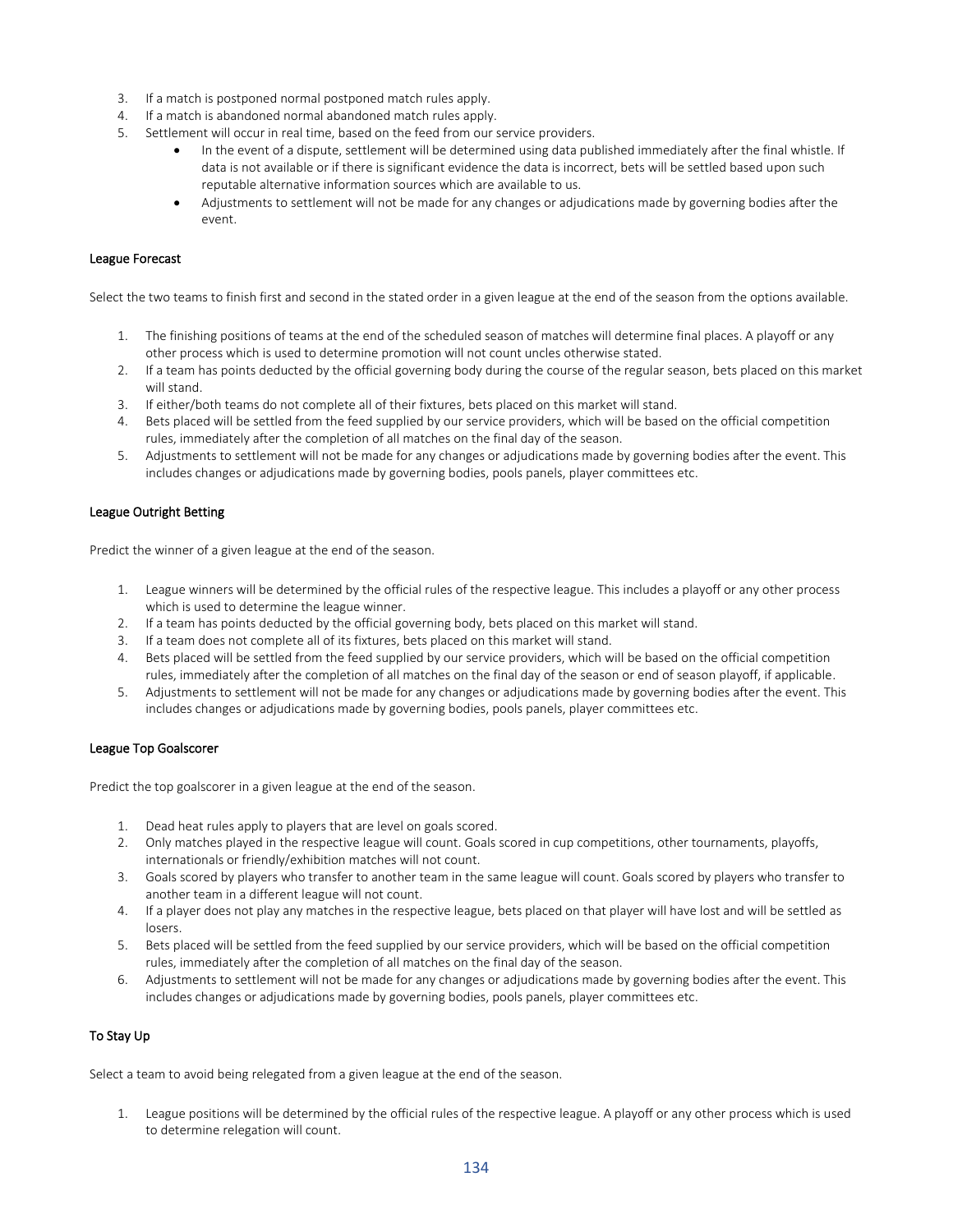- 2. If a team has points deducted by the official governing body during the course of the regular season, bets placed on this market will stand.
- 3. If any/all teams do not complete all of their fixtures, bets placed on this market will stand.
- 4. Bets placed will be settled from the feed supplied by our service providers, which will be based on the official competition rules, immediately after the completion of all matches on the final day of the season or end of season playoff, if applicable.
- 5. Adjustments to settlement will not be made for any changes or adjudications made by governing bodies after the event. This includes changes or adjudications made by governing bodies, pools panels, player committees etc.

# Top 4 Finish

Select a team to finish in one of the top 4 positions in the league table of a given league at the end of the season. This is applicable for top 2, 3, or any other number of places.

- 1. The finishing positions of teams at the end of the scheduled season of matches will determine final places. A playoff or any other process which is used to determine promotion will not count uncles otherwise stated.
- 2. If a team has points deducted by the official governing body during the course of the regular season, bets placed on this market will stand.
- 3. If a team does not complete all of its fixtures, bets placed on this market will stand.
- 4. Bets placed will be settled from the feed supplied by our service providers, which will be based on the official competition rules, immediately after the completion of all matches on the final day of the season.
- 5. Adjustments to settlement will not be made for any changes or adjudications made by governing bodies after the event. This includes changes or adjudications made by governing bodies, pools panels, player committees etc.

### Top Half Finish

Select a team to finish in the top half of the league table at the end of the season in a given league.

- 1. The finishing positions of teams at the end of the scheduled season of matches will determine final places. A playoff or any other process which is used to determine promotion or relegation will not count uncles otherwise stated.
- 2. If a team has points deducted by the official governing body during the course of the regular season, bets placed on this market will stand.
- 3. If a team does not complete all of its fixtures, bets placed on this market will stand.
- 4. Bets placed will be settled from the feed supplied by our service providers, which will be based on the official competition rules, immediately after the completion of all matches on the final day of the season.
- 5. Adjustments to settlement will not be made for any changes or adjudications made by governing bodies after the event. This includes changes or adjudications made by governing bodies, pools panels, player committees etc.

### Top Team

Select a team to finish in the highest position in a given league at the end of the season from the nominated group of teams.

- Examples: Select which of the teams promoted from the Championship will finish in the highest position in the Premier League.
- Select which London team will finish in the highest position in the Premier League.
- 1. The finishing positions of teams at the end of the scheduled season of matches will determine final places. A playoff or any other process which is used to determine promotion or relegation will not count uncles otherwise stated.
- 2. If a team has points deducted by the official governing body during the course of the regular season, bets placed on this market will stand.
- 3. If a team does not complete all of its fixtures, bets placed on this market will stand.
- 4. Bets placed will be settled from the feed supplied by our service providers, which will be based on the official competition rules, immediately after the completion of all matches on the final day of the season.
- 5. Adjustments to settlement will not be made for any changes or adjudications made by governing bodies after the event. This includes changes or adjudications made by governing bodies, pools panels, player committees etc.

### Top Team Goalscorer

Predict the top goalscorer from a specified team or group of players at the end of a given tournament or league.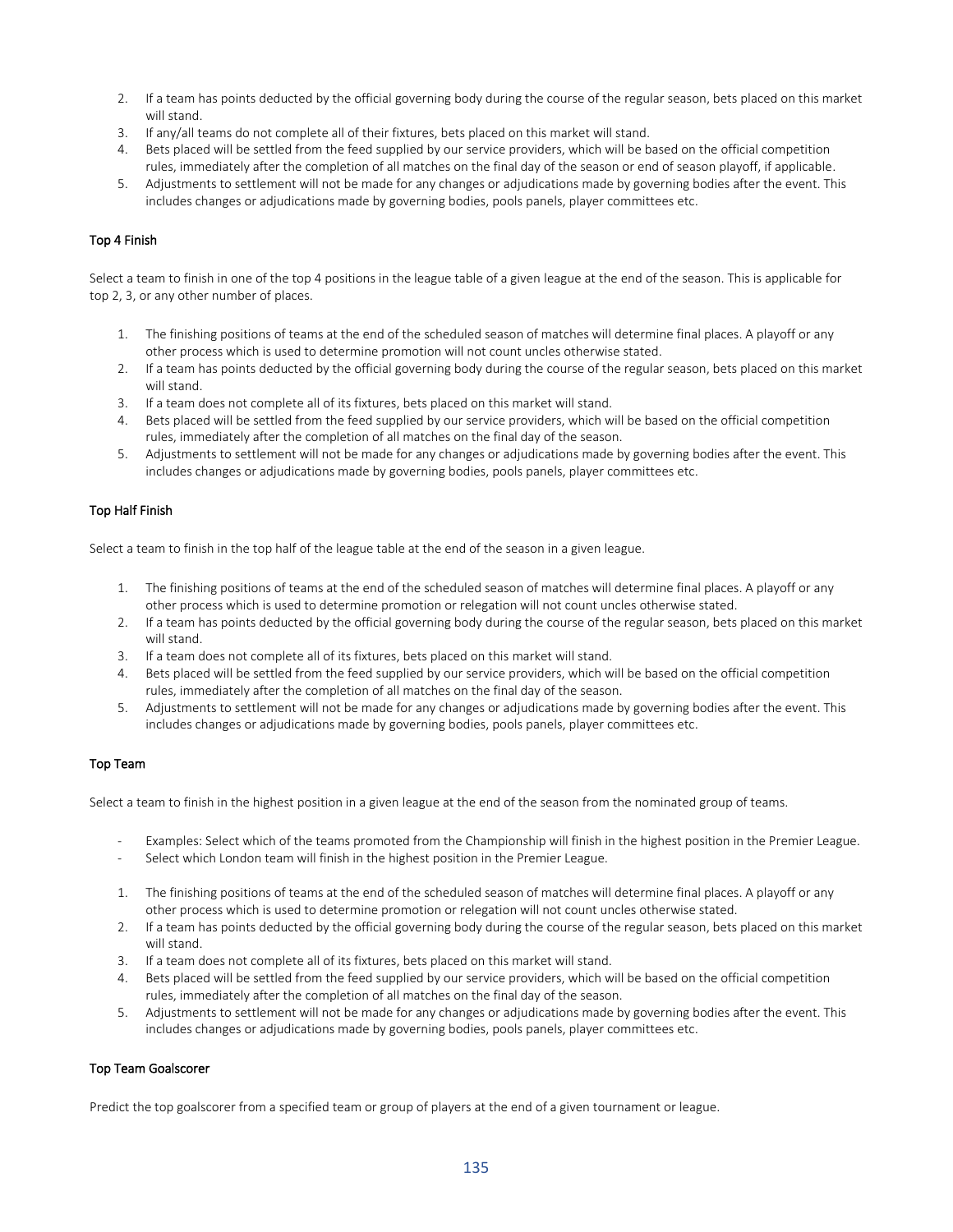- 1. Dead heat rules apply to players that are level on goals scored.
- 2. Only matches played in the respective tournament or league will count. Goals scored in qualifying matches, other tournaments, or friendly/exhibition matches will not count.
- 3. Only goals scored in normal time and extra time will count. Penalties scored in penalty shootouts will not count.
- 4. If a player transfers to another team during the course of given tournament or league, only goals scored by that player in the nominated team will count.
- 5. Goals scored by players who transfer from another team during the given tournament or league will count.
- 6. If the player is suspended or banned by the official governing body during the course of given tournament or league, bets placed on this market will stand
- 7. If a team has points deducted or is disqualified by the official governing body during the course of the given tournament or league, bets placed on this market will stand.
- 8. If a team does not complete all of its fixtures, bets placed on this market will stand.
- 9. Bets placed will be settled based on the official competition rules, immediately following the completion of all matches in the tournament.
- 10. Adjustments to settlement will not be made for any changes or adjudications made by governing bodies after the event. This includes changes or adjudications made by governing bodies, pools panels, player committees etc.

# Winner and Top Scorer Double

Predict the winner and the top scorer of a given league at the end of the season in a special price parlay.

- 1. League winners will be determined by the official rules of the respective league. A playoff or any other process which is used to determine the league winner will count towards the league winner, but will not count towards the top scorer.
- 2. Dead heat rules apply to players that are level on goals scored.
- 3. Goals scored in cup competitions, other tournaments, playoffs, internationals or friendly/exhibition matches will not count.
- 4. Goals scored by players who transfer to another team in the same league will count. Goals scored by players who transfer to another team in a different league will not count.
- 5. If a player does not play any matches in the respective league, bets placed on that player will have lost.
- 6. Bets placed will be settled from the feed supplied by our service providers, which will be based on the official competition rules, immediately after the completion of all matches on the final day of the season or end of season playoff, if applicable for the league winner.
- 7. Bets placed will be settled from the feed supplied by our service providers, which will be based on the official competition rules, immediately after the completion of all matches on the final day of the season for the top scorer.
- 8. Adjustments to settlement will not be made for any changes or adjudications made by governing bodies after the event. This includes changes or adjudications made by governing bodies, pools panels, player committees etc.

# Correct Score

Predict the score in a match.

- 1. Bets are settled on the events that occur in normal time. This includes any injury/stoppage time added on by the match official at the end of normal time. Extra time does not count.
- 2. If a match is postponed normal postponed match rules apply.
- 3. If a match is abandoned normal abandoned match rules apply.
- 4. Settlement will occur in real time, based on the feed from our service providers.
	- In the event of a dispute, settlement will be determined using data published immediately after the final whistle. If data is not available or if there is significant evidence the data is incorrect, bets will be settled based upon such reputable alternative information sources which are available to us.
	- Adjustments to settlement will not be made for any changes or adjudications made by governing bodies after the event.

### Live Score

Predict the score in a match.

- 1. Bets are settled on the events that occur in normal time. This includes any injury/stoppage time added on by the match official at the end of normal time. Extra time does not count.
- 2. Live bet acceptance rules apply.
- 3. If a match is abandoned normal abandoned match rules apply.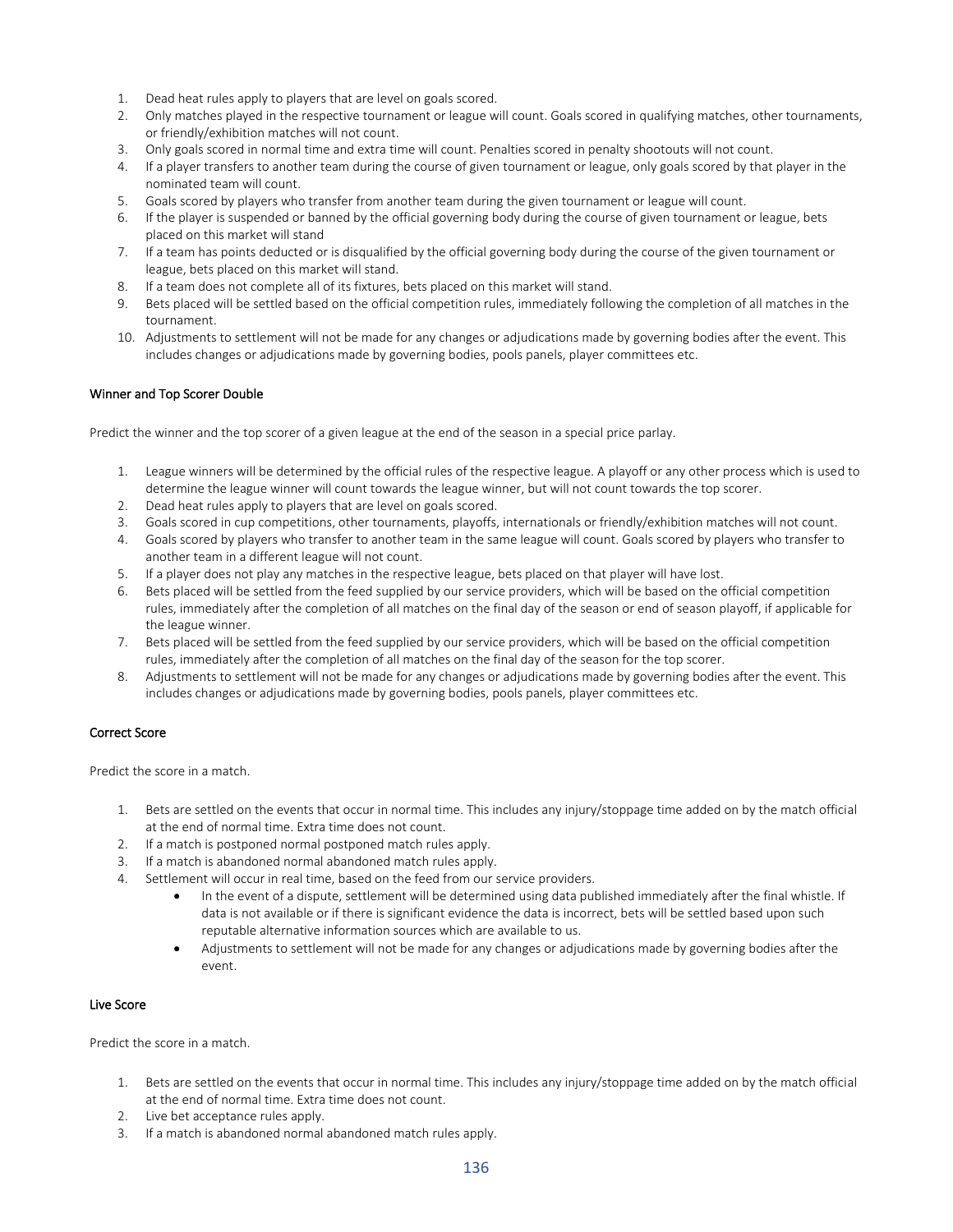- 4. Settlement will occur in real time, based on the feed from our service providers.
	- In the event of a dispute, settlement will be determined using data published immediately after the final whistle. If data is not available or if there is significant evidence the data is incorrect, bets will be settled based upon such reputable alternative information sources which are available to us.
	- Adjustments to settlement will not be made for any changes or adjudications made by governing bodies after the event.

# First Goal

Predict a team to score the first goal in a match. These rules are applicable to 2nd, 3rd and all subsequent goals.

- 1. Bets are settled on the events that occur in normal time. This includes any injury/stoppage time added on by the match official at the end of normal time. Extra time does not count.
- 2. If the match finishes 0-0, the winning selection in the market will be neither. Bets placed on all other selections in this market will have lost and will be settled as losers.
- 3. If a match is postponed normal postponed match rules apply.
- 4. If a match is abandoned normal abandoned match rules apply.
	- If a match is abandoned and a winning selection has been established in the time played before abandonment, bets placed on that selection in this market will have already won and will be settled as winners. Bets placed on other selections in this market will have already lost.
	- If a match is abandoned and no winning selection has been established in the time played before abandonment, bets placed will be void, subject to normal abandoned match rules, because the match did not play for the full duration.
- 5. Settlement will occur in real time, based on the feed from our service providers.
	- In the event of a dispute, settlement will be determined using data published immediately after the final whistle. If data is not available or if there is significant evidence the data is incorrect, bets will be settled based upon such reputable alternative information sources which are available to us.
	- Adjustments to settlement will not be made for any changes or adjudications made by governing bodies after the event.

# First Goal Live

Predict a team to score the first goal in a match. These rules are applicable to 2nd, 3rd and all subsequent goals.

- 1. Bets are settled on the events that occur in normal time. This includes any injury/stoppage time added on by the match official at the end of normal time. Extra time does not count.
- 2. Live bet acceptance rules apply.
- 3. If the nominated goal is not scored, or if the final score is 0-0, the winning selection in the market will be no goal.
- 4. If a match is abandoned normal abandoned match rules apply.
	- If a match is abandoned and a winning selection has been established in the time played before abandonment, bets placed on that selection in this market will have already won and will be settled as winners. Bets placed on other selections in this market will have already lost.
	- If a match is abandoned and no winning selection has been established in the time played before abandonment, bets placed will be void, subject to normal abandoned match rules, because the match did not play for the full duration.
- 5. Settlement will occur in real time, based on the feed from our service providers.
	- In the event of a dispute, settlement will be determined using data published immediately after the final whistle. If data is not available or if there is significant evidence the data is incorrect, bets will be settled based upon such reputable alternative information sources which are available to us.
	- Adjustments to settlement will not be made for any changes or adjudications made by governing bodies after the event.

### First Team to Score Second Half

Predict a team to score the first goal in the second half of a match.

- 1. Bets are settled on the events that occur in the second half. This includes any injury/stoppage time added on by the match official at the end of the second half. The first half and extra time do not count unless otherwise stated.
- 2. If no goals are scored in the second half the winning selection in the market will be neither team.
- 3. If a match is postponed normal postponed match rules apply.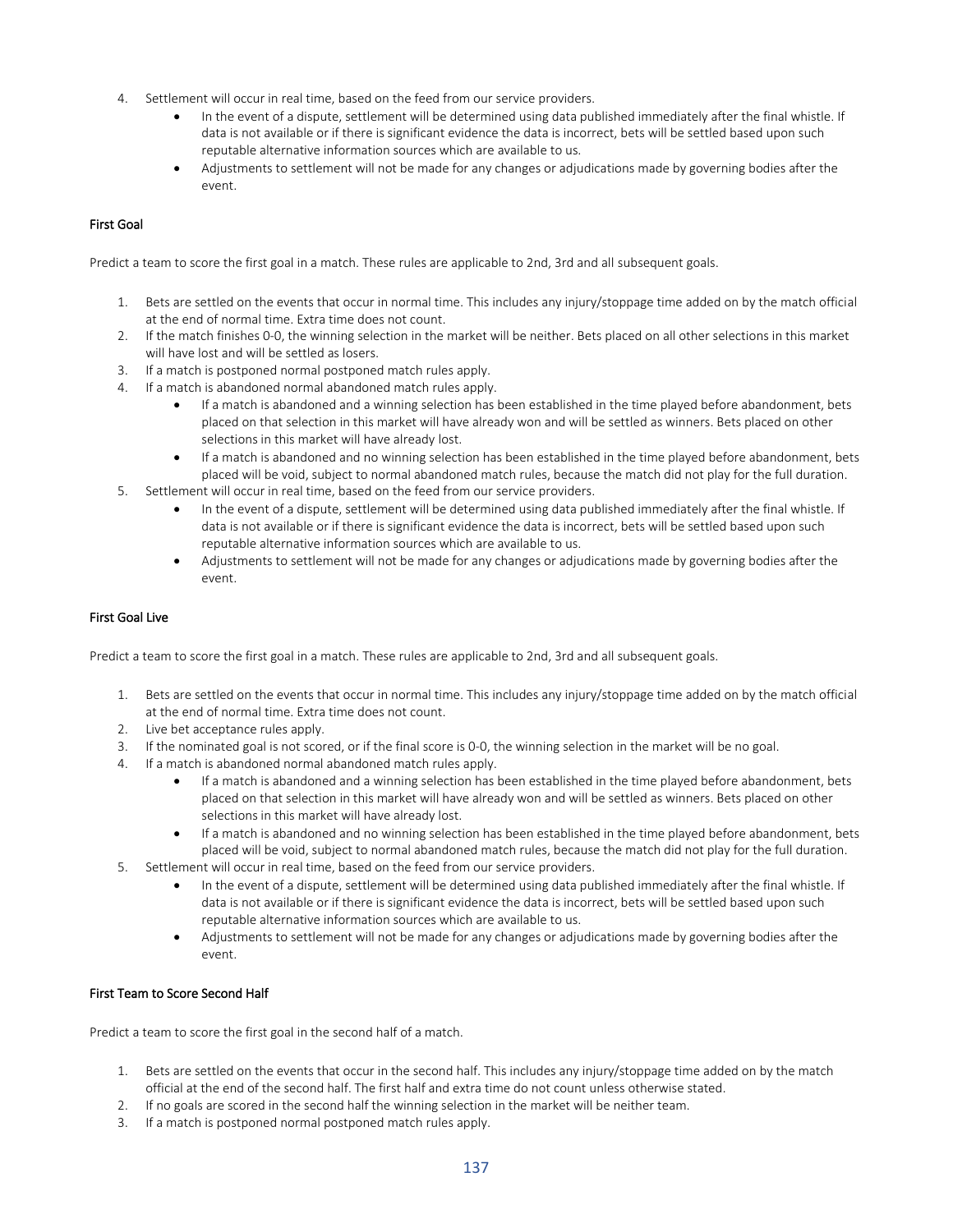- 4. If a match is abandoned normal abandoned match rules apply.
	- If a match is abandoned and a winning selection has been established in the time played before abandonment, bets placed on that selection in this market will have already won and will be settled as winners. Bets placed on other selections in this market will have already lost.
	- If a match is abandoned and no winning selection has been established in the time played before abandonment, bets placed will be void, subject to normal abandoned match rules, because the match did not play for the full duration.

5. Settlement will occur in real time, based on the feed from our service providers.

- In the event of a dispute, settlement will be determined using data published immediately after the final whistle. If data is not available or if there is significant evidence the data is incorrect, bets will be settled based upon such reputable alternative information sources which are available to us.
- Adjustments to settlement will not be made for any changes or adjudications made by governing bodies after the event.

### Goals x Corners

Select the total number goals scored in a match combined with the total number of corners taken in a special price double from:

- Under 2.5 goals and under 10 corners
- Under 2.5 goals and 10-12 corners
- Under 2.5 goals and over 12 corners
- Over 2.5 goals and under 10 corners
- Over 2.5 goals and 10-12 corners
- Over 2.5 goals and over 12 corners
- 1. Bets are settled on the events that occur in normal time. This includes any injury/stoppage time added on by the match official at the end of normal time. Extra time does not count.
- 2. A corner awarded but not taken will not count. A corner that is retaken on the instruction of the match official will only count once.
- 3. If a match is postponed normal postponed match rules apply.
- 4. If a match is abandoned normal abandoned match rules apply.
	- If a match is abandoned and 3 or more goals have been scored and 13 or more corners have been taken in the time played before abandonment, bets placed on that selection will have already won and will be settled as winners. Bets placed on other selections in this market will have already lost.
	- If a match is abandoned and 2 or less goals have been scored and 12 or less corners have been taken in the time played before abandonment, bets placed will be void, subject to normal abandoned match rules, because the match did not play for the full duration.
- 5. Settlement will occur in real time, based on the feed from our service providers.
	- In the event of a dispute, settlement will be determined using data published immediately after the final whistle. If data is not available or if there is significant evidence the data is incorrect, bets will be settled based upon such reputable alternative information sources which are available to us.
	- Adjustments to settlement will not be made for any changes or adjudications made by governing bodies after the event.

### Last Goal

Predict a team to score the last goal of the match.

- 1. Bets are settled on the events that occur in normal time. This includes any injury/stoppage time added on by the match official at the end of normal time. Extra time does not count.
- 2. If the final score is 0-0, the winning selection in the market will be no goal.
- 3. If only one goal is scored in the match, that goal will be deemed to be the last goal.
- 4. If a match is postponed normal postponed match rules apply.
- 5. If a match is abandoned normal abandoned match rules apply.
- 6. Settlement will occur in real time, based on the feed from our service providers.
	- In the event of a dispute, settlement will be determined using data published immediately after the final whistle. If data is not available or if there is significant evidence the data is incorrect, bets will be settled based upon such reputable alternative information sources which are available to us.
	- Adjustments to settlement will not be made for any changes or adjudications made by governing bodies after the event.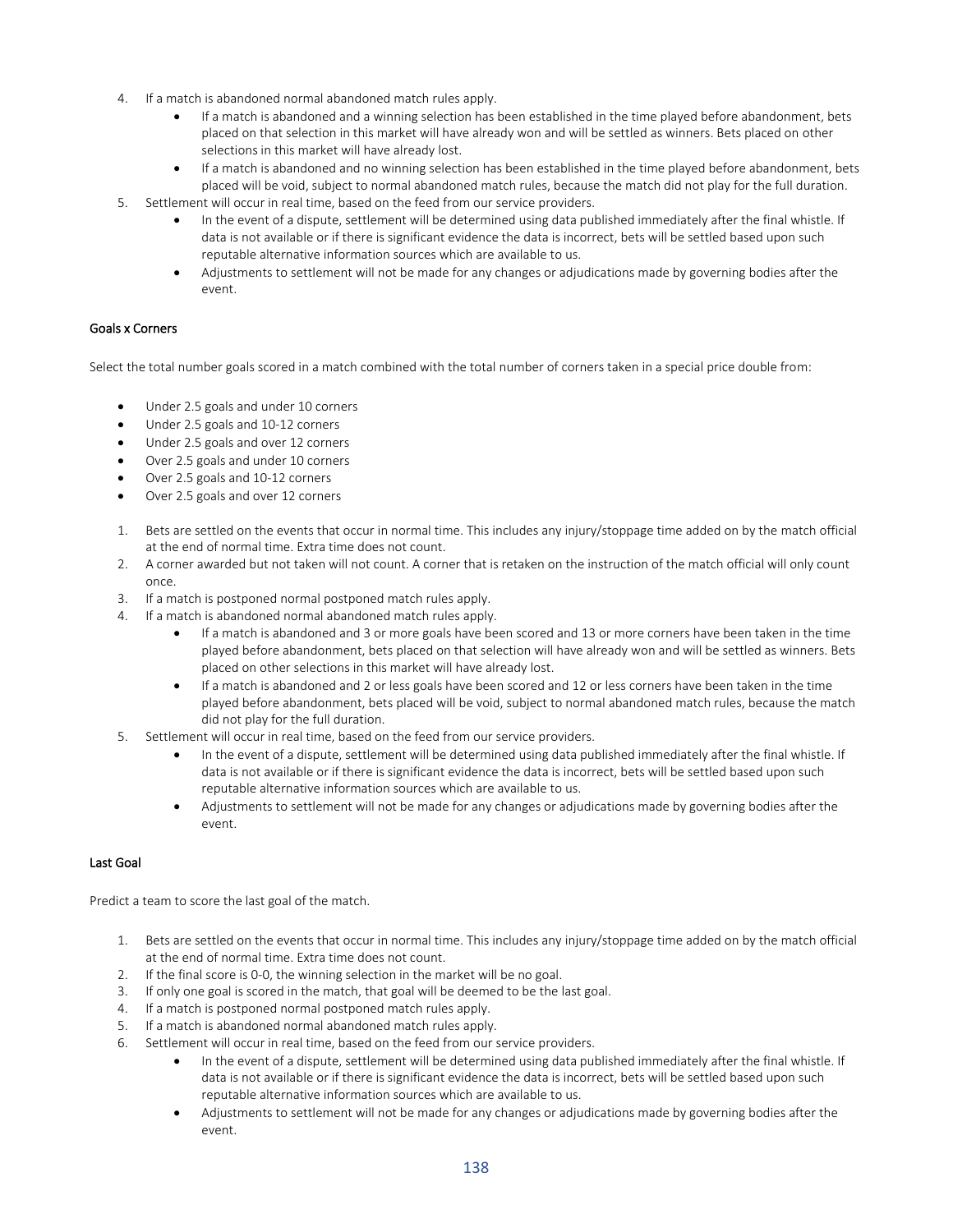## Last Goal Live

Predict a team to score the last goal of the match.

- 1. Bets are settled on the events that occur in normal time. This includes any injury/stoppage time added on by the match official at the end of normal time. Extra time does not count.
- 2. Live bet acceptance rules apply.
- 3. If only one goal is scored in the match, that goal will be deemed to be the last goal.
- 4. If the final score is 0-0, the winning selection in the market will be no goal.
- 5. If a match is abandoned normal abandoned match rules apply.
- 6. Settlement will occur in real time, based on the feed from our service providers.
	- In the event of a dispute, settlement will be determined using data published immediately after the final whistle. If data is not available or if there is significant evidence the data is incorrect, bets will be settled based upon such reputable alternative information sources which are available to us.
	- Adjustments to settlement will not be made for any changes or adjudications made by governing bodies after the event.

# Number of Team Goals

Select the total number of goals scored by a nominated team in a match from the following options: 2 or more | 3 or more | 4 or more.

- 1. Bets are settled on the events that occur in normal time. This includes any injury/stoppage time added on by the match official at the end of normal time. Extra time does not count.
- 2. If a match is postponed normal postponed match rules apply.
- 3. If a match is abandoned normal abandoned match rules apply.
	- If a match is abandoned and the nominated team has scored four or more goals in the time played before abandonment, bets placed on that selection in this market will have already won and will be settled as winners. Bets placed on other selections in this market will have already lost.
	- If a match is abandoned and the nominated team has scored less than four goals in the time played before abandonment, bets placed will be void, subject to normal abandoned match rules, because the match did not play for the full duration.
- 4. Settlement will occur in real time, based on the feed from our service providers.
	- In the event of a dispute, settlement will be determined using data published immediately after the final whistle. If data is not available or if there is significant evidence the data is incorrect, bets will be settled based upon such reputable alternative information sources which are available to us.
	- Adjustments to settlement will not be made for any changes or adjudications made by governing bodies after the event.

### Race to x Goals

Predict which team will reach a specified number of goals first.

- Examples: Race to 2 goals Newcastle v Man City. If Newcastle score 2 goals before Man City, they will be deemed the winning selection in the market.
- Race to 3 goals Newcastle v Man City. If Man City score 3 goals before Newcastle, they will be deemed the winning selection in the market.
- 1. Bets are settled on the events that occur in normal time. This includes any injury/stoppage time added on by the match official at the end of normal time. Extra time does not count.
- 2. If the specified number of goals are not scored, the winning selection in the market will be neither team.
- 3. If a match is postponed normal postponed match rules apply.
- 4. If a match is abandoned normal abandoned match rules apply.
	- If a match is abandoned and a winning selection has been established in the time played before abandonment, bets placed on that selection in this market will have already won and will be settled as winners. Bets placed on other selections in this market will have already lost.
	- If a match is abandoned and no winning selection has been established in the time played before abandonment, bets placed will be void, subject to normal abandoned match rules, because the match did not play for the full duration.
- 5. Settlement will occur in real time, based on the feed from our service providers.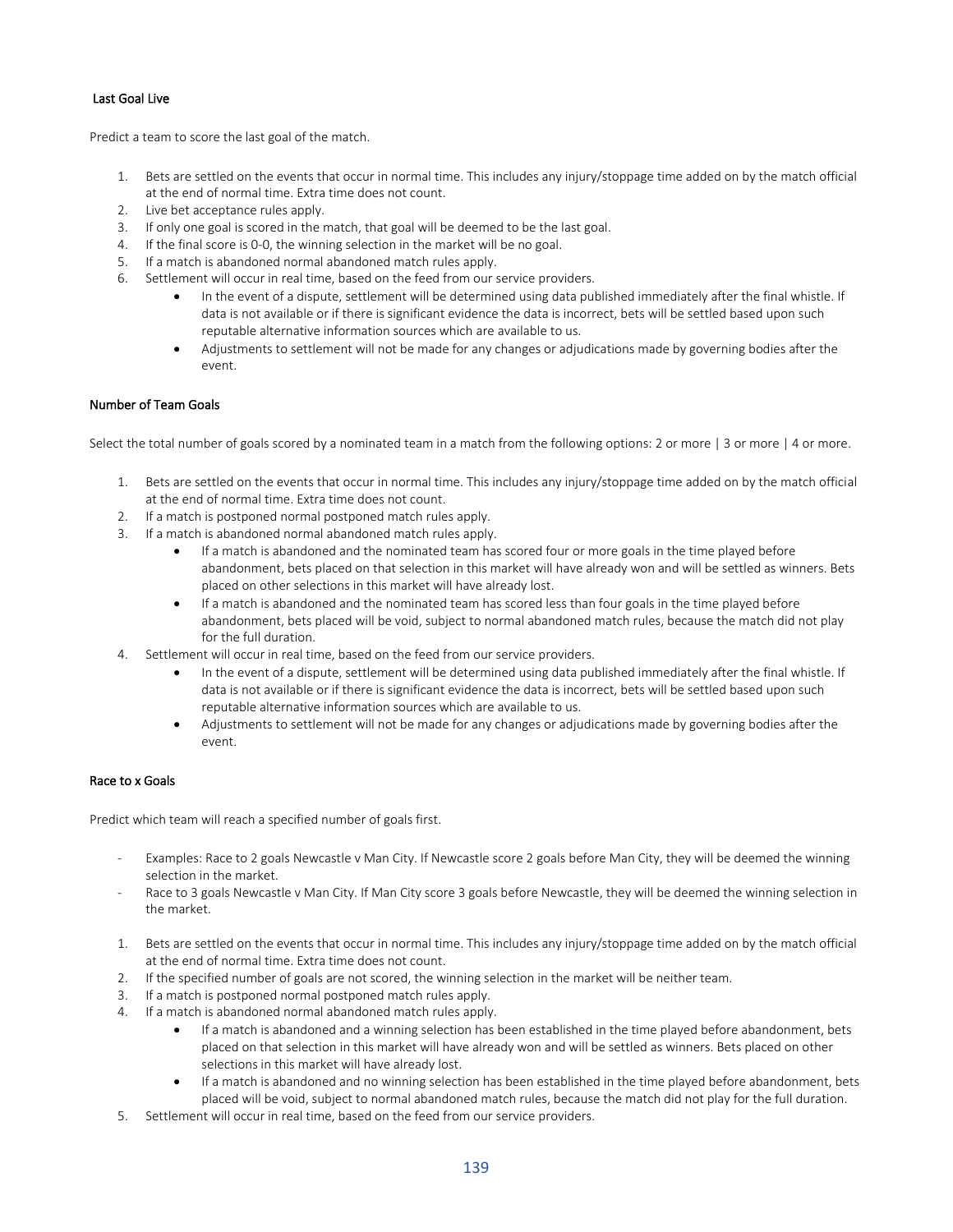- In the event of a dispute, settlement will be determined using data published immediately after the final whistle. If data is not available or if there is significant evidence the data is incorrect, bets will be settled based upon such reputable alternative information sources which are available to us.
- Adjustments to settlement will not be made for any changes or adjudications made by governing bodies after the event.

### Race to x Goals Live

Predict which team will reach a specified number of goals first.

- Examples: Race to 2 goals Newcastle v Man City. If Newcastle score 2 goals before Man City, they will be deemed the winning selection in the market.
- Race to 3 goals Newcastle v Man City. If Man City score 3 goals before Newcastle, they will be deemed the winning selection in the market.
- 1. Bets are settled on the events that occur in normal time. This includes any injury/stoppage time added on by the match official at the end of normal time. Extra time does not count.
- 2. If the specified number of goals are not scored, the winning selection in the market will be neither team.
- 3. Live bet acceptance rules apply.
- 4. If a match is abandoned normal abandoned match rules apply.
	- If a match is abandoned and a winning selection has been established in the time played before abandonment, bets placed on that selection in this market will have already won and will be settled as winners. Bets placed on other selections in this market will have already lost.
	- If a match is abandoned and no winning selection has been established in the time played before abandonment, bets placed will be void, subject to normal abandoned match rules, because the match did not play for the full duration.
- 5. Settlement will occur in real time, based on the feed from our service providers.
	- In the event of a dispute, settlement will be determined using data published immediately after the final whistle. If data is not available or if there is significant evidence the data is incorrect, bets will be settled based upon such reputable alternative information sources which are available to us.
	- Adjustments to settlement will not be made for any changes or adjudications made by governing bodies after the event.

### Team Under/Over Goals

Select whether the number of goals scored by a nominated team will be over/under the number specified. If the market is under/over 1.5 goals, under means 0 or 1 goals and over means 2 goals or more.

- 1. Bets are settled on the events that occur in normal time. This includes any injury/stoppage time added on by the match official at the end of normal time. Extra time does not count.
- 2. If a match is postponed normal postponed match rules apply.
- 3. If a match is abandoned normal abandoned match rules apply.
	- If a match is abandoned and the over selection has been won for the nominated team in the time played before abandonment, bets placed on that selection in this market will have already won and will be settled as winners. Bets placed on the under selection in this market will have already lost.
	- If a match is abandoned and the over selection has not been won in the time played before abandonment, bets placed will be void, subject to normal abandoned match rules, because the match did not play for the full duration.
- 4. Settlement will occur in real time, based on the feed from our service providers.
	- In the event of a dispute, settlement will be determined using data published immediately after the final whistle. If data is not available or if there is significant evidence the data is incorrect, bets will be settled based upon such reputable alternative information sources which are available to us.
	- Adjustments to settlement will not be made for any changes or adjudications made by governing bodies after the event.

# Team Under/Over Goals Live

Select whether the number of goals scored by a nominated team will be over/under the number specified. If the market is under/over 1.5 goals, under means 0 or 1 goals and over means 2 goals or more.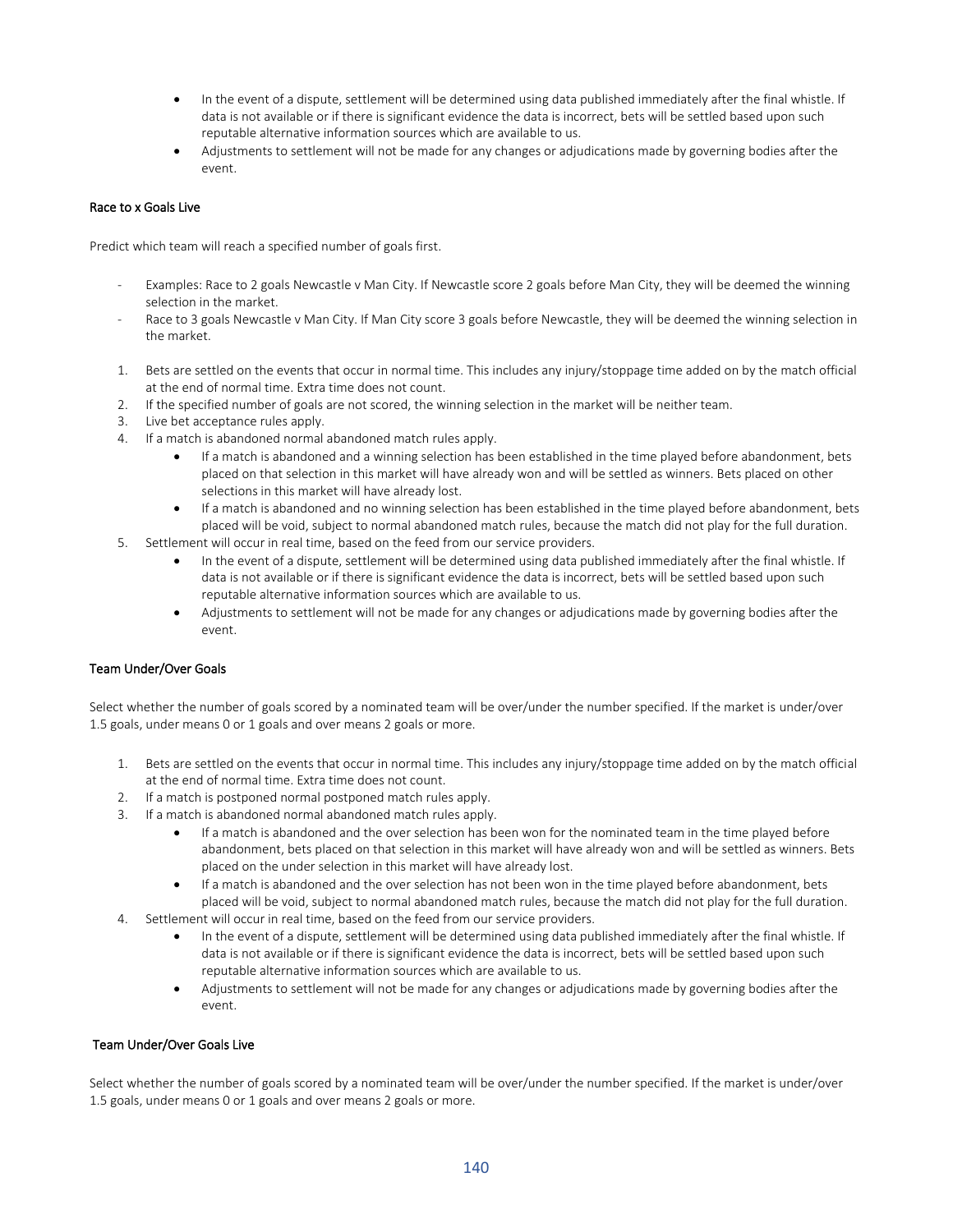- 1. Bets are settled on the events that occur in normal time. This includes any injury/stoppage time added on by the match official at the end of normal time. Extra time does not count.
- 2. Live bet acceptance rules apply.
- 3. If a match is abandoned normal abandoned match rules apply.
	- If a match is abandoned and the over selection has been won for the nominated team in the time played before abandonment, bets placed on that selection in this market will have already won and will be settled as winners. Bets placed on the under selection in this market will have already lost.
	- If a match is abandoned and the over selection has not been won in the time played before abandonment, bets placed will be void, subject to normal abandoned match rules, because the match did not play for the full duration.
- 4. Settlement will occur in real time, based on the feed from our service providers.
	- In the event of a dispute, settlement will be determined using data published immediately after the final whistle. If data is not available or if there is significant evidence the data is incorrect, bets will be settled based upon such reputable alternative information sources which are available to us.
	- Adjustments to settlement will not be made for any changes or adjudications made by governing bodies after the event.

### Team to Score

Predict whether or not a nominated team will score in a match.

- 1. Bets are settled on the events that occur in normal time. This includes any injury/stoppage time added on by the match official at the end of normal time. Extra time does not count.
- 2. If a match is postponed normal postponed match rules apply.
- 3. If a match is abandoned normal abandoned match rules apply.
	- If the nominated team has scored in the time played before abandonment, bets placed on that outcome in this market will have already won and settled as winners. Bets placed on the other outcome in this market will have already lost.
	- If the nominated team has not scored in the time played before abandonment, bets placed will be void, subject to normal abandoned match rules, because the match did not play for the full duration.
- 4. Settlement will occur in real time, based on the feed from our service providers.
	- In the event of a dispute, settlement will be determined using data published immediately after the final whistle. If data is not available or if there is significant evidence the data is incorrect, bets will be settled based upon such reputable alternative information sources which are available to us.
	- Adjustments to settlement will not be made for any changes or adjudications made by governing bodies after the event.

### Teams to Score

Predict which teams will score in a match from: home team only | away team only | both | neither

- 1. Bets are settled on the events that occur in normal time. This includes any injury/stoppage time added on by the match official at the end of normal time. Extra time does not count.
- 2. If a match is postponed normal postponed match rules apply.
- 3. If a match is abandoned normal abandoned match rules apply.
	- If both teams have scored in the time played before abandonment, bets placed on that outcome will have already won and settled as winners. Bets placed on other outcomes on this market will have already lost.
	- If both teams have not scored in the time played before abandonment, bets placed will be void, subject to normal abandoned match rules, because the match did not play for the full duration.
- 4. Settlement will occur in real time, based on the feed from our service providers.
	- In the event of a dispute, settlement will be determined using data published immediately after the final whistle. If data is not available or if there is significant evidence the data is incorrect, bets will be settled based upon such reputable alternative information sources which are available to us.
	- Adjustments to settlement will not be made for any changes or adjudications made by governing bodies after the event.

### Teams to Score Live

Predict which teams will score in a match from: home team only | away team only | both | neither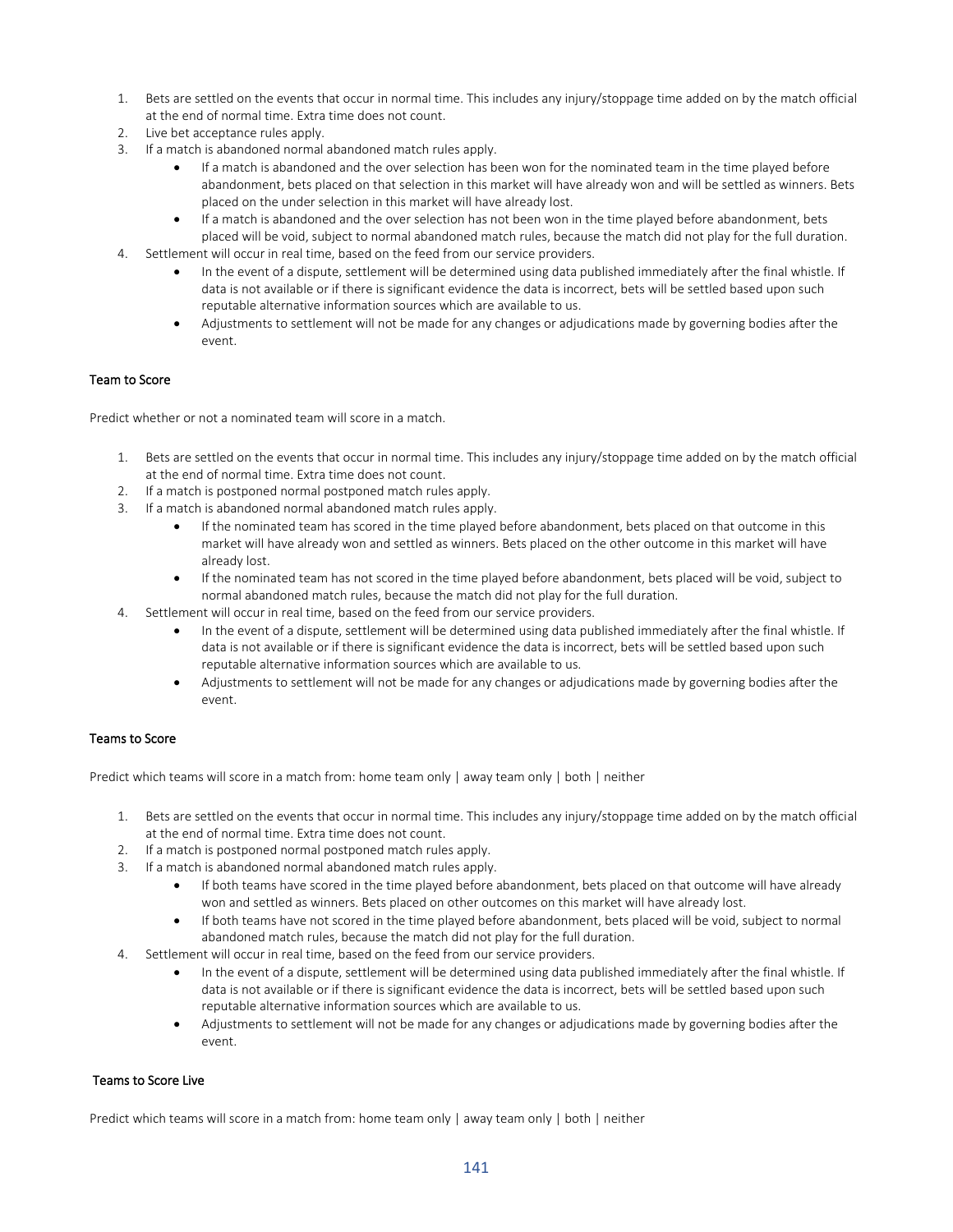- 1. Bets are settled on the events that occur in normal time. This includes any injury/stoppage time added on by the match official at the end of normal time. Extra time does not count.
- 2. Live bet acceptance rules apply.
- 3. If both teams have scored in the time played before abandonment, bets placed on that outcome will have already won and settled as winners. Bets placed on other outcomes on this market will have already lost.
- 4. If both teams have not scored in the time played before abandonment, bets placed will be void, subject to normal abandoned match rules, because the match did not play for the full duration.
- 5. Settlement will occur in real time, based on the feed from our service providers.
	- In the event of a dispute, settlement will be determined using data published immediately after the final whistle. If data is not available or if there is significant evidence the data is incorrect, bets will be settled based upon such reputable alternative information sources which are available to us.
	- Adjustments to settlement will not be made for any changes or adjudications made by governing bodies after the event.

## To Keep a Clean Sheet

Predict whether or not a team will keep a clean sheet/not to concede a goal.

- 1. Bets are settled on the events that occur in normal time. This includes any injury/stoppage time added on by the match official at the end of normal time. Extra time does not count.
- 2. If a match is postponed normal postponed match rules apply.
- 3. If a match is abandoned normal abandoned match rules apply.
- 4. Settlement will occur in real time, based on the feed from our service providers.
	- In the event of a dispute, settlement will be determined using data published immediately after the final whistle. If data is not available or if there is significant evidence the data is incorrect, bets will be settled based upon such reputable alternative information sources which are available to us.
	- Adjustments to settlement will not be made for any changes or adjudications made by governing bodies after the event.

### Clean Sheet Live

Predict whether or not a team will keep a clean sheet/not to concede a goal.

- 1. Bets are settled on the events that occur in normal time. This includes any injury/stoppage time added on by the match official at the end of normal time. Extra time does not count.
- 2. Live bet acceptance rules apply.
- 3. If a match is abandoned normal abandoned match rules apply.
- 4. Settlement will occur in real time, based on the feed from our service providers.
	- In the event of a dispute, settlement will be determined using data published immediately after the final whistle. If data is not available or if there is significant evidence the data is incorrect, bets will be settled based upon such reputable alternative information sources which are available to us.
	- Adjustments to settlement will not be made for any changes or adjudications made by governing bodies after the event.

### Total Goals - Under/Exactly/Over

Select whether the number of goals scored in a match will be under/exactly/over the number specified. If the market is exactly/over/under 2 goals, under means 0 or 1 goal, exactly means 2 goals, and over means 3 goals or more.

- 1. Bets are settled on the events that occur in normal time. This includes any injury/stoppage time added on by the match official at the end of normal time. Extra time does not count.
- 2. If a match is postponed normal postponed match rules apply.
- 3. If a match is abandoned normal abandoned match rules apply.
	- If a match is abandoned and the over selection has been won in the time played before abandonment, bets placed on that selection in this market will have already won and will be settled as winners. Bets placed on the under selection in this market will have already lost.
	- If a match is abandoned and the over selection has not been won in the time played before abandonment, bets placed will be void, subject to normal abandoned match rules, because the match did not play for the full duration.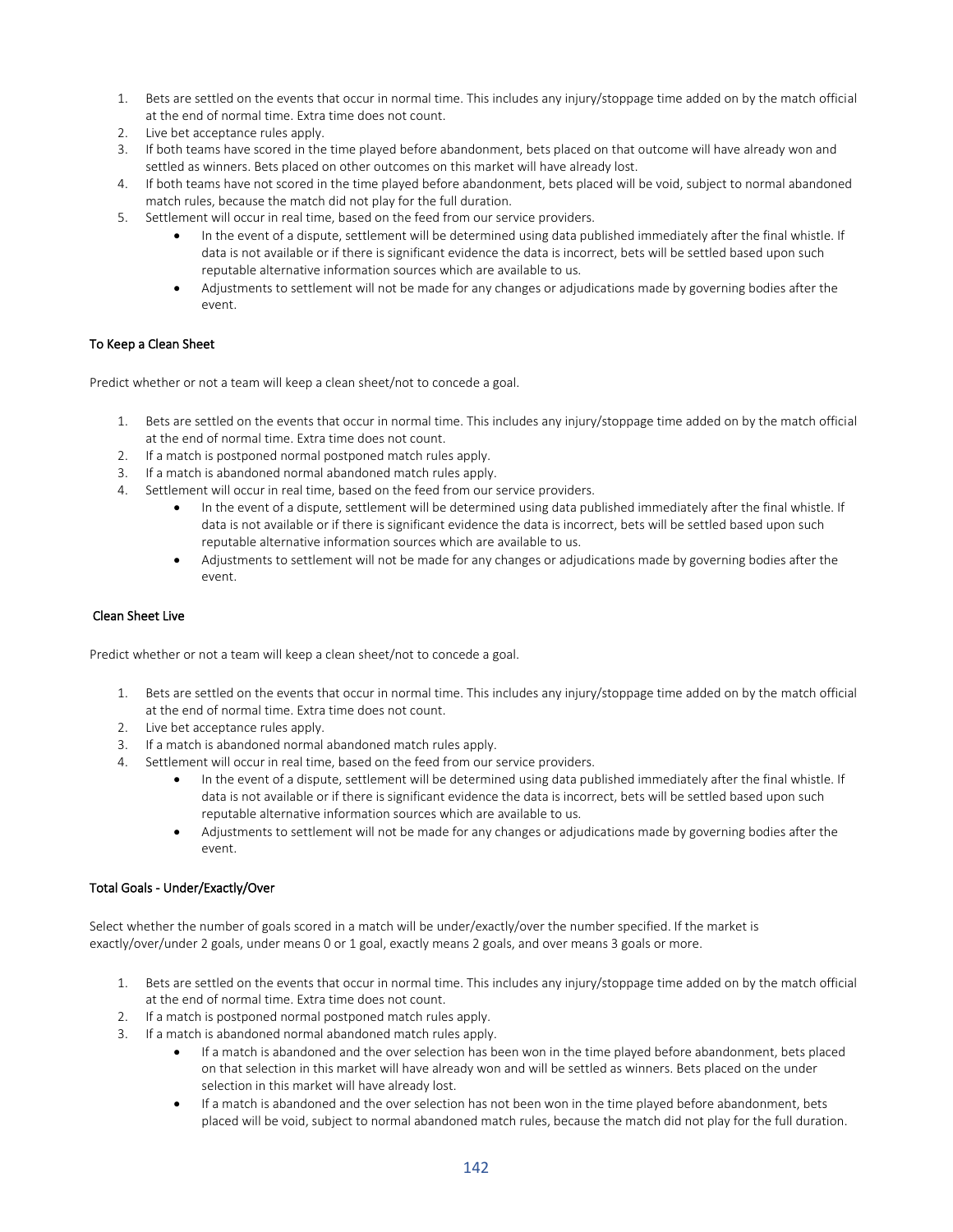- 4. Settlement will occur in real time, based on the feed from our service providers.
	- In the event of a dispute, settlement will be determined using data published immediately after the final whistle. If data is not available or if there is significant evidence the data is incorrect, bets will be settled based upon such reputable alternative information sources which are available to us.
	- Adjustments to settlement will not be made for any changes or adjudications made by governing bodies after the event.

## Total Match Goals

Select the total number of goals scored in a match from the following options:  $0 \mid 1 \mid 2 \mid 3 \mid 4 \mid 5 \mid 6$  or more.

- 1. Bets are settled on the events that occur in normal time. This includes any injury/stoppage time added on by the match official at the end of normal time. Extra time does not count.
- 2. If the final score is 0-0, the winning selection in the market will be zero/none.
- 3. If a match is postponed normal postponed match rules apply.
- 4. If a match is abandoned normal abandoned match rules apply.
	- If a match is abandoned and six or more goals have been scored in the time played before abandonment, bets placed on that selection in this market will have already won and will be settled as winners. Bets placed on the under selection in this market will have already lost.
	- If a match is abandoned and less than six goals have been scored in the time played before abandonment, bets placed will be void, subject to normal abandoned match rules, because the match did not play for the full duration.
- 5. Settlement will occur in real time, based on the feed from our service providers.
	- In the event of a dispute, settlement will be determined using data published immediately after the final whistle. If data is not available or if there is significant evidence the data is incorrect, bets will be settled based upon such reputable alternative information sources which are available to us.
	- Adjustments to settlement will not be made for any changes or adjudications made by governing bodies after the event.

## Total Number of Goals Live

Select the total number of goals scored in a match from the following options:  $0 \mid 1 \mid 2 \mid 3 \mid 4 \mid 5 \mid 6 \mid 7$  or more.

- 1. Bets are settled on the events that occur in normal time. This includes any injury/stoppage time added on by the match official at the end of normal time. Extra time does not count.
- 2. Live bet acceptance rules apply.
- 3. If the final score is 0-0, the winning selection in the market will be zero/none.
- 4. If a match is abandoned normal abandoned match rules apply.
	- If a match is abandoned and seven or more goals have been scored in the time played before abandonment, bets placed on that selection in this market will have already won and will be settled as winners. Bets placed on the under selection in this market will have already lost.
	- If a match is abandoned and less than seven goals have been scored in the time played before abandonment, bets placed will be void, subject to normal abandoned match rules, because the match did not play for the full duration.
- 5. Settlement will occur in real time, based on the feed from our service providers.
	- In the event of a dispute, settlement will be determined using data published immediately after the final whistle. If data is not available or if there is significant evidence the data is incorrect, bets will be settled based upon such reputable alternative information sources which are available to us.
	- Adjustments to settlement will not be made for any changes or adjudications made by governing bodies after the event.

### Total Match Goals Odd/Even

Select whether the total number of goals scored in a match will be odd or even.

- 1. Bets are settled on the events that occur in normal time. This includes any injury/stoppage time added on by the match official at the end of normal time. Extra time does not count.
- 2. If no goals are scored the winning selection in the market will be even.
- 3. If a match is postponed normal postponed match rules apply.
- 4. If a match is abandoned normal abandoned match rules apply.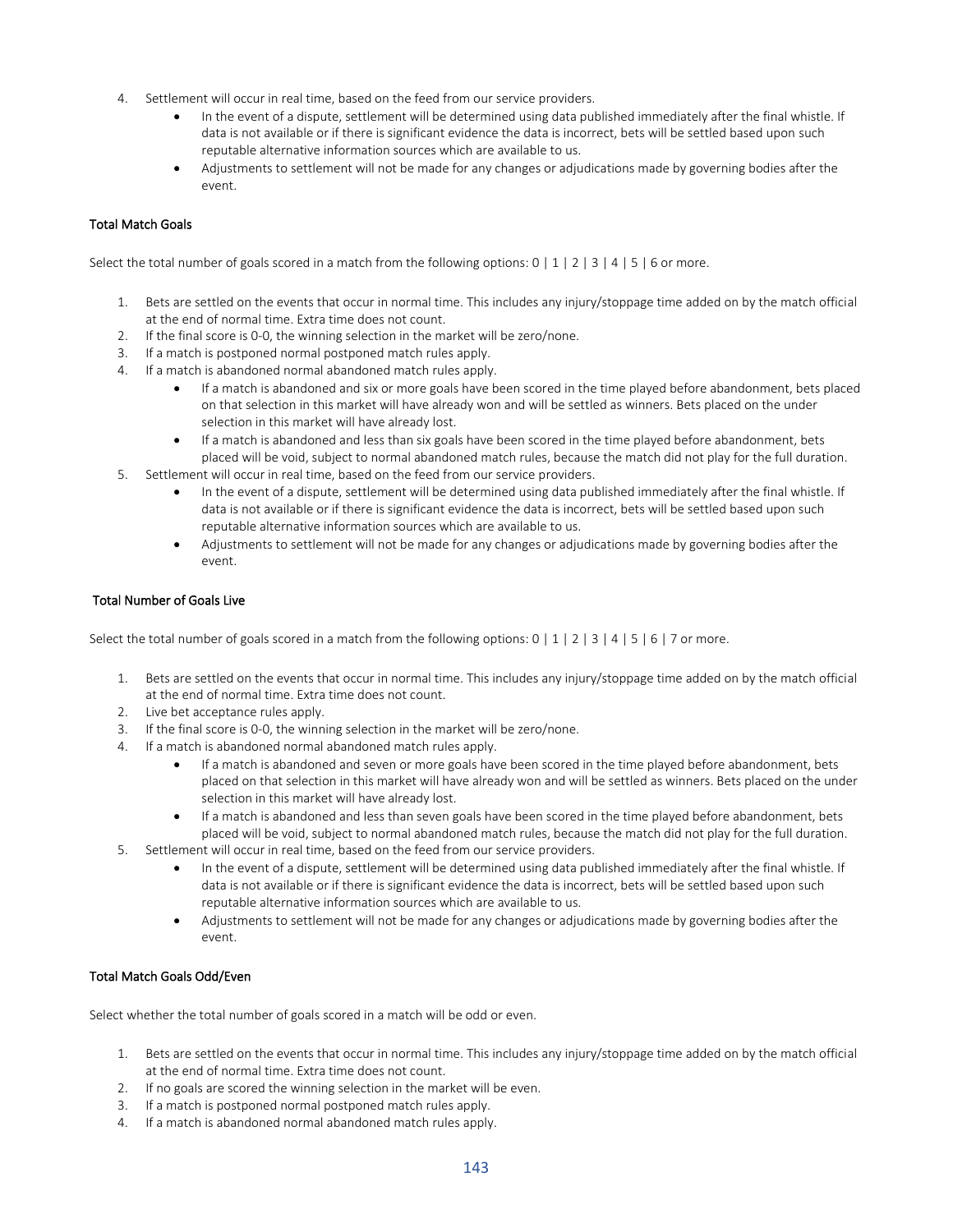- 5. Settlement will occur in real time, based on the feed from our service providers.
	- In the event of a dispute, settlement will be determined using data published immediately after the final whistle. If data is not available from these sources or if there is significant evidence the data is incorrect, bets will be settled based upon such reputable alternative information sources which are available to us.
	- Adjustments to settlement will not be made for any changes or adjudications made by governing bodies after the event.

### Total Match Goals Odd/Even Live

Select whether the total number of goals scored in a match will be odd or even.

- 1. Bets are settled on the events that occur in normal time. This includes any injury/stoppage time added on by the match official at the end of normal time. Extra time does not count.
- 2. Live bet acceptance rules apply.
- 3. If no goals are scored the winning selection in the market will be even.
- 4. If a match is abandoned normal abandoned match rules apply.
- 5. Settlement will occur in real time, based on the feed from our service providers.
	- In the event of a dispute, settlement will be determined using data published immediately after the final whistle. If data is not available from these sources or if there is significant evidence the data is incorrect, bets will be settled based upon such reputable alternative information sources which are available to us.
	- Adjustments to settlement will not be made for any changes or adjudications made by governing bodies after the event.

#### Total Match Under/Over Goals

Predict whether the number of goals scored in a match will be over/under the number specified. If the market is under/over 2.5 goals, under means 0, 1 or 2 goals and over means 3 goals or more.

- 1. Bets are settled on the events that occur in normal time. This includes any injury/stoppage time added on by the match official at the end of normal time. Extra time does not count.
- 2. If a match is postponed normal postponed match rules apply.
- 3. If a match is abandoned normal abandoned match rules apply.
	- If a match is abandoned and the over selection has been won in the time played before abandonment, bets placed on that selection in this market will have already won and will be settled as winners. Bets placed on the under selection in this market will have already lost.
	- If a match is abandoned and the over selection has not been won in the time played before abandonment, bets placed will be void, subject to normal abandoned match rules, because the match did not play for the full duration.
- 4. Settlement will occur in real time, based on the feed from our service providers.
	- In the event of a dispute, settlement will be determined using data published immediately after the final whistle. If data is not available from these sources or if there is significant evidence the data is incorrect, bets will be settled based upon such reputable alternative information sources which are available to us.
	- Adjustments to settlement will not be made for any changes or adjudications made by governing bodies after the event.

#### Match Under/Over Goals Live

Predict whether the number of goals scored in a match will be over/under the number specified. If the market is under/over 2.5 goals, under means 0, 1 or 2 goals and over means 3 goals or more.

- 1. Bets are settled on the events that occur in normal time. This includes any injury/stoppage time added on by the match official at the end of normal time. Extra time does not count.
- 2. Live bet acceptance rules apply.
- 3. If a match is abandoned normal abandoned match rules apply.
	- If a match is abandoned and the over selection has been won in the time played before abandonment, bets placed on that selection in this market will have already won and will be settled as winners. Bets placed on the under selection in this market will have already lost.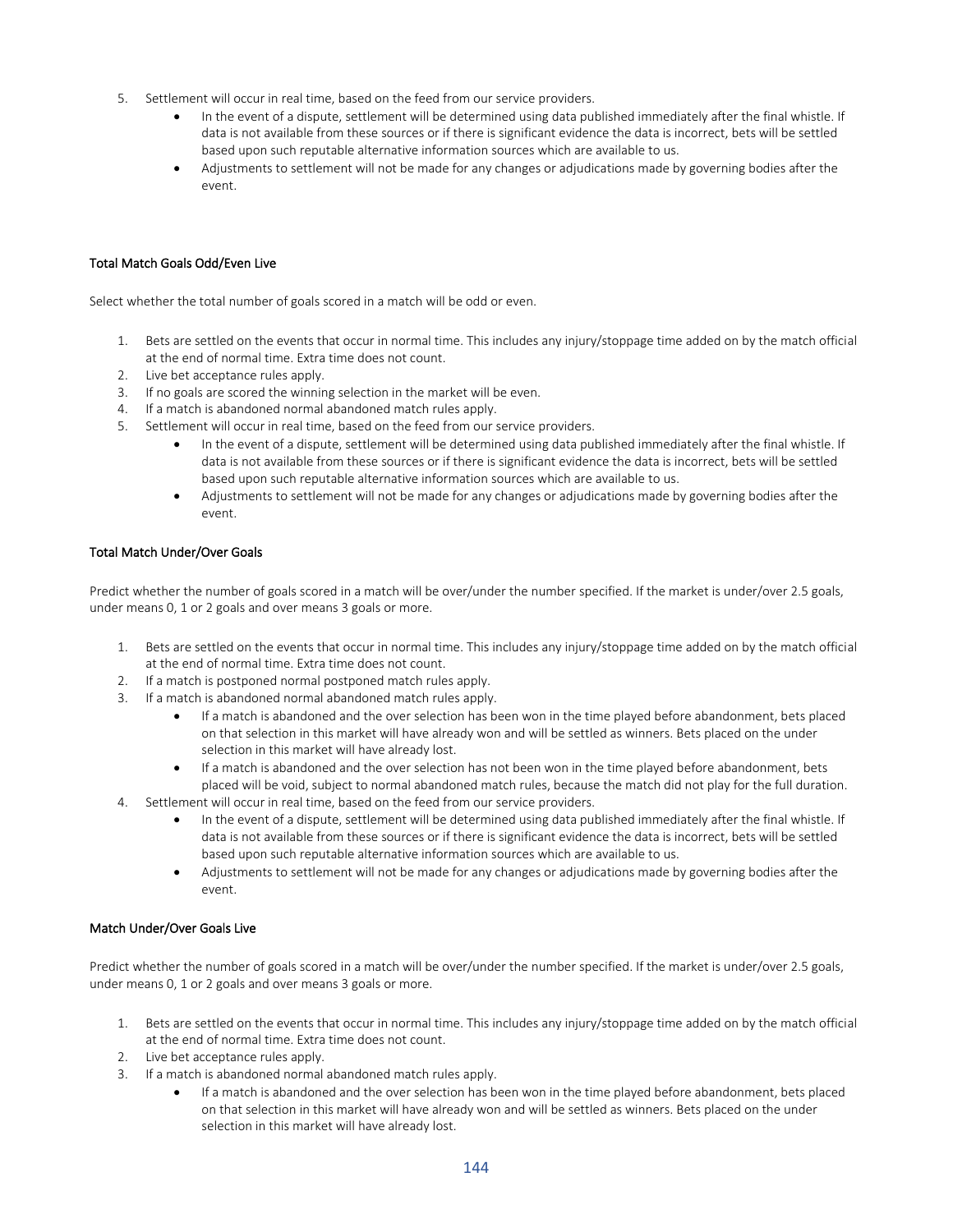- If a match is abandoned and the over selection has not been won in the time played before abandonment, bets placed will be void, subject to normal abandoned match rules, because the match did not play for the full duration.
- 4. Settlement will occur in real time, based on the feed from our service providers.
	- In the event of a dispute, settlement will be determined using data published immediately after the final whistle. If data is not available from these sources or if there is significant evidence the data is incorrect, bets will be settled based upon such reputable alternative information sources which are available to us.
	- Adjustments to settlement will not be made for any changes or adjudications made by governing bodies after the event.

# Total Team Goals

Select the total number of goals scored by a nominated team in a match from the following options:  $0 \mid 1 \mid 2 \mid 3 \mid 4$  or more.

- 1. Bets are settled on the events that occur in normal time. This includes any injury/stoppage time added on by the match official at the end of normal time. Extra time does not count.
- 2. If the nominated team does not score a goal, the winning selection in the market will be zero/none.
- 3. If a match is postponed normal postponed match rules apply.
- 4. If a match is abandoned normal abandoned match rules apply.
	- If a match is abandoned and the nominated team has scored four or more goals in the time played before abandonment, bets placed on that selection in this market will have already won and will be settled as winners. Bets placed on the under selection in this market will have already lost.
	- If a match is abandoned and the nominated team has scored less than four goals in the time played before abandonment, bets placed will be void, subject to normal abandoned match rules, because the match did not play for the full duration.
- 5. Settlement will occur in real time, based on the feed from our service providers.
	- In the event of a dispute, settlement will be determined using data published immediately after the final whistle. If data is not available from these sources or if there is significant evidence the data is incorrect, bets will be settled based upon such reputable alternative information sources which are available to us.
	- Adjustments to settlement will not be made for any changes or adjudications made by governing bodies after the event.

# Team Goals Live

Select the total number of goals scored by a nominated team in a match from the following options:  $0 \mid 1 \mid 2 \mid 3 \mid 4 \mid 5$  or more.

- 1. Bets are settled on the events that occur in normal time. This includes any injury/stoppage time added on by the match official at the end of normal time. Extra time does not count.
- 2. Live bet acceptance rules apply.
- 3. If the nominated team does not score a goal in the match, the winning selection in the market will be zero/none.
- 4. If a match is abandoned normal abandoned match rules apply.
	- If a match is abandoned and the nominated team has scored five or more goals in the time played before abandonment, bets placed on that selection in this market will have already won and will be settled as winners. Bets placed on the under selection in this market will have already lost.
	- If a match is abandoned and the nominated team has scored less than five goals in the time played before abandonment, bets placed will be void, subject to normal abandoned match rules, because the match did not play for the full duration.
- 5. Settlement will occur in real time, based on the feed from our service providers.
	- In the event of a dispute, settlement will be determined using data published immediately after the final whistle. If data is not available from these sources or if there is significant evidence the data is incorrect, bets will be settled based upon such reputable alternative information sources which are available to us.
	- Adjustments to settlement will not be made for any changes or adjudications made by governing bodies after the event.

## Match Goal - X to Y Min

Predict whether or not a goal will be scored within the specified time period of the match.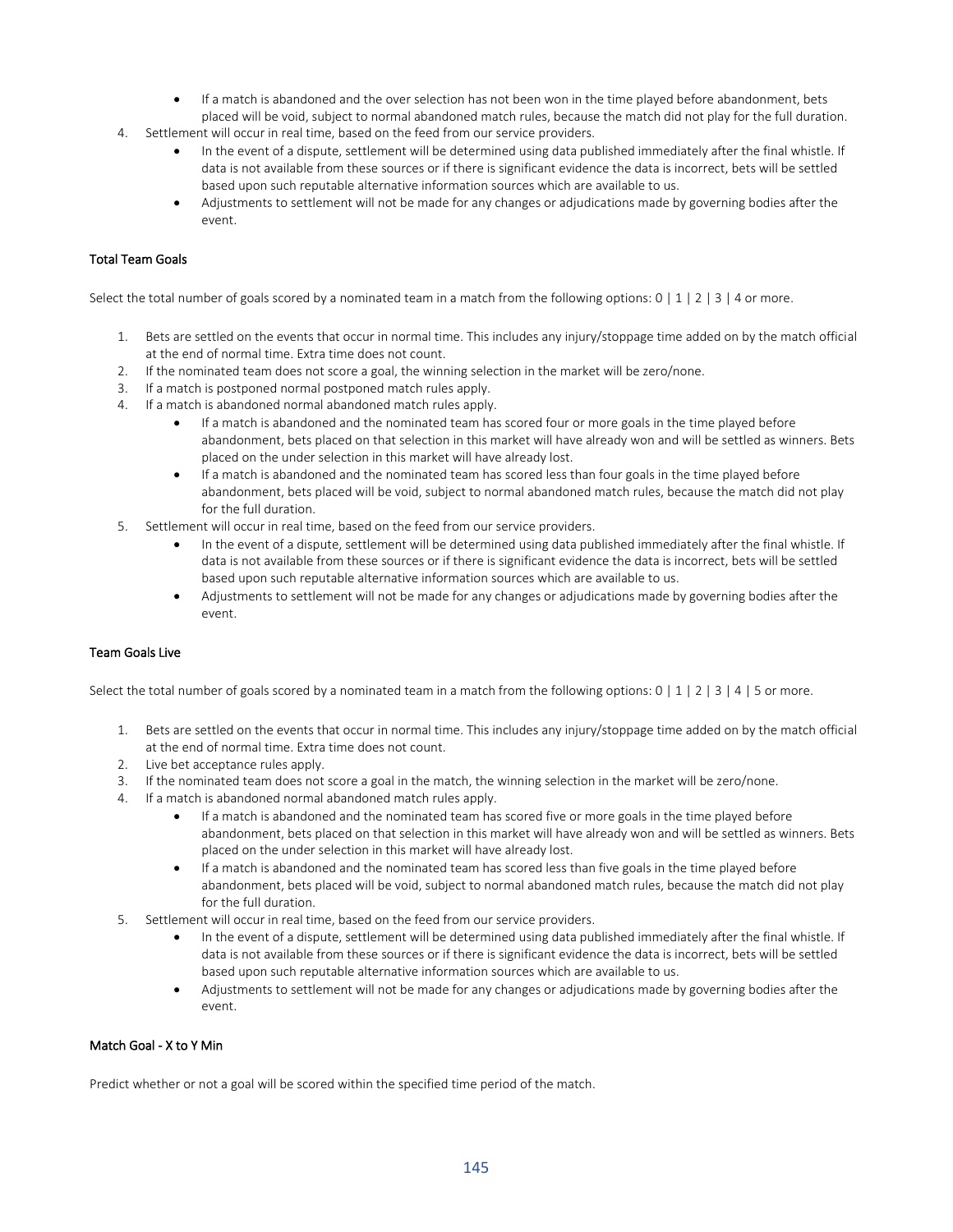- 1. Bets are settled on the events that occur only within the specified time period of the match. Bets placed on 1st to 15th minute will be settled on the events that occur from 0:00 to 14:59 and bets placed on 16th to 30th minute will be settled on the events that occur from 15:00 to 29:59 etc.
	- Bets placed on 31st minute to half time will be settled on the events that occur from 30:00 to the half time whistle and will include any injury/stoppage time added on by the match official at the end of half time. Likewise bets placed on 76th minute to full time will be settled on the events that occur from 75:00 to the full-time whistle and will include any injury/stoppage time added on by the match official at the end of normal time.
	- Bets placed on 46th to 60th minute will be settled on the events that occur from the start of the second half to 59:59.
- 2. The ball must actually cross the goal line within the specified time period of the match to count. A goal will not count if a shot is taken within the specified time period of the match and the ball does not actually cross the goal line until after the timeframe has expired.
- 3. If no active play takes place at all during the specified time period of the match due to the match official suspending play due, although not exclusively, to injury, crowd trouble etc., bets placed on this market will be void.
- 4. If there is disruption to play within the specified time period of the match due, although not exclusively, to substitutions, injury etc., bets placed on this market will stand if any play has taken place.
- 5. If a match is postponed normal postponed match rules apply.
- 6. If a match is abandoned normal abandoned match rules apply.
	- If a match is abandoned during the specified time period of the match and a winning selection has been established in the time played before abandonment, bets placed on that selection will have already won and will be settled as winners. Bets placed on other selections in this market will have already lost.
	- If a match is abandoned during the specified time period of the match and a winning selection has not been established in the time played before abandonment, bets placed on this market will be void, subject to abandoned match rules, because the specified time period of the match did not play for the full duration.
	- If a match is abandoned after the specified time period of the match bets placed will stand win or lose.
- 7. Settlement will occur in real time, based on the feed from our service providers.
	- In the event of a dispute, settlement will be determined using data published immediately after the final whistle. If data is not available from these sources or if there is significant evidence the data is incorrect, bets will be settled based upon such reputable alternative information sources which are available to us.
	- Adjustments to settlement will not be made for any changes or adjudications made by governing bodies after the event.

## **Timecast**

Predict the team to score the first goal and the timeframe in which the first goal will be scored in a match in a special price double from:

- Home team to score first / first goal up to and including the 30th minute
- Home team to score first / first goal after the 31st minute
- Away team to score first / first goal up to and including the 30th minute
- Away team to score first / first goal after the 31st minute
- No goal
- 1. Bets are settled on the events that occur in normal time. This includes any injury/stoppage time added on by the match official at the end of normal time. Extra time does not count.
	- Bets placed on up to and including the 30th minute will be settled from 0:00 to 29:59. Bets placed on after 31 minutes will be settled from 30:00 to full time and will include any injury/stoppage time added on by the match official at the end of normal time.
- 2. The ball must actually cross the goal line within the specified time period of the match to count. A goal will not count if a shot is taken within the specified time period of the match and the ball does not actually cross the goal line until after the timeframe has expired.
- 3. If the final score is 0-0, the winning selection in this market will be no goal.
- 4. If a match is postponed normal postponed match rules apply.
- 5. If a match is abandoned normal abandoned match rules apply.
	- If a match is abandoned and a winning selection has been established in the time played before abandonment, bets placed on that selection will have already won and will be settled as winners. Bets placed on other selections will have already lost.
	- If a match is abandoned and no winning selection has been established in the time played before abandonment, bets placed will be void, subject to normal abandoned match rules, because the match did not play for the full duration.
- 6. Settlement will occur in real time, based on the feed from our service providers.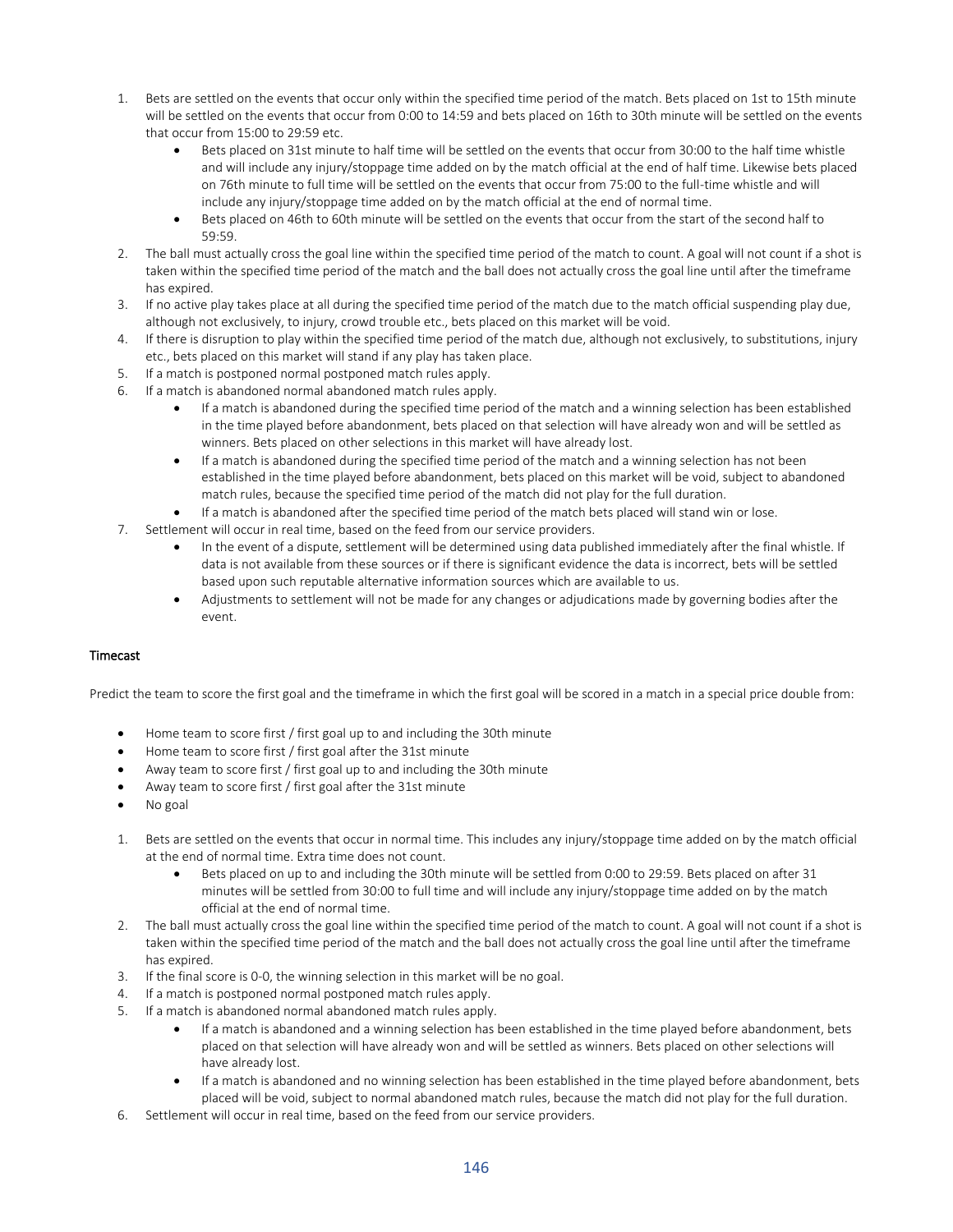- In the event of a dispute, settlement will be determined using data published immediately after the final whistle. If data is not available from these sources or if there is significant evidence the data is incorrect, bets will be settled based upon such reputable alternative information sources which are available to us.
- Adjustments to settlement will not be made for any changes or adjudications made by governing bodies after the event.

# Team Goal - X to Y Minute

Predict whether or not a goal will be scored by a nominated team within the specified time period of the match.

- 1. Bets are settled on the events that occur only within the specified time period of the match. Bets placed on 1st to 15th minute will be settled on the events that occur from 0:00 to 14:59 and bets placed on 16th to 30th minute will be settled on the events that occur from 15:00 to 29:59 etc.
	- Bets placed on 31st minute to half time will be settled on the events that occur from 30:00 to the half time whistle and will include any injury/stoppage time added on by the match official at the end of half time. Likewise bets placed on 76th minute to full time will be settled on the events that occur from 75:00 to the full-time whistle and will include any injury/stoppage time added on by the match official at the end of normal time.
	- Bets placed on 46th to 60th minute will be settled on the events that occur from the start of the second half to 59:59.
- 2. The ball must actually cross the goal line within the specified time period of the match to count. A goal will not count if a shot is taken within the specified time period of the match and the ball does not actually cross the goal line until after the timeframe has expired.
- 3. If no active play takes place at all during the specified time period of the match due to the match official suspending play due, although not exclusively, to injury, crowd trouble etc., bets placed on this market will be void.
- 4. If there is disruption to play within the specified time period of the match due, although not exclusively, to substitutions, injury etc., bets placed on this market will stand if any play has taken place.
- 5. If a match is postponed normal postponed match rules apply.
- 6. If a match is abandoned normal abandoned match rules apply.
	- If a match is abandoned during the specified time period of the match and a winning selection has been established in the time played before abandonment, bets placed on that selection will have already won and will be settled as winners. Bets placed on other selections in this market will have already lost.
	- If a match is abandoned during the specified time period of the match and a winning selection has not been established in the time played before abandonment, bets placed on this market will be void, subject to abandoned match rules, because the specified time period of the match did not play for the full duration.
	- If a match is abandoned after the specified time period of the match bets placed will stand win or lose.
- 7. Settlement will occur in real time, based on the feed from our service providers.
	- In the event of a dispute, settlement will be determined using data published immediately after the final whistle. If data is not available from these sources or if there is significant evidence the data is incorrect, bets will be settled based upon such reputable alternative information sources which are available to us.
	- Adjustments to settlement will not be made for any changes or adjudications made by governing bodies after the event.

# Time of First Goal

Predict the timeframe in which the first goal will be scored in a match.

- 1. Bets are settled on the events that occur in normal time. This includes any injury/stoppage time added on by the match official at the end of normal time. Extra time does not count.
	- Bets placed on 1st to 15th minute will be settled on the events that occur from 0:00 to 14:59 and bets placed on 16th to 30th minute will be settled on the events that occur from 15:00 to 29:59 etc.
	- Bets placed on 31st minute to half time will be settled on the events that occur from 30:00 to the half time whistle and will include any injury/stoppage time added on by the match official at the end of half time. Likewise bets placed on 76th minute to full time will be settled on the events that occur from 75:00 to the full-time whistle and will include any injury/stoppage time added on by the match official at the end of normal time.
	- Bets placed on 46th to 60th minute will be settled on the events that occur from the start of the second half to 59:59.
- 2. The ball must actually cross the goal line within the specified time period of the match to count. A goal will not count if a shot is taken within the specified time period of the match and the ball does not actually cross the goal line until after the timeframe has expired.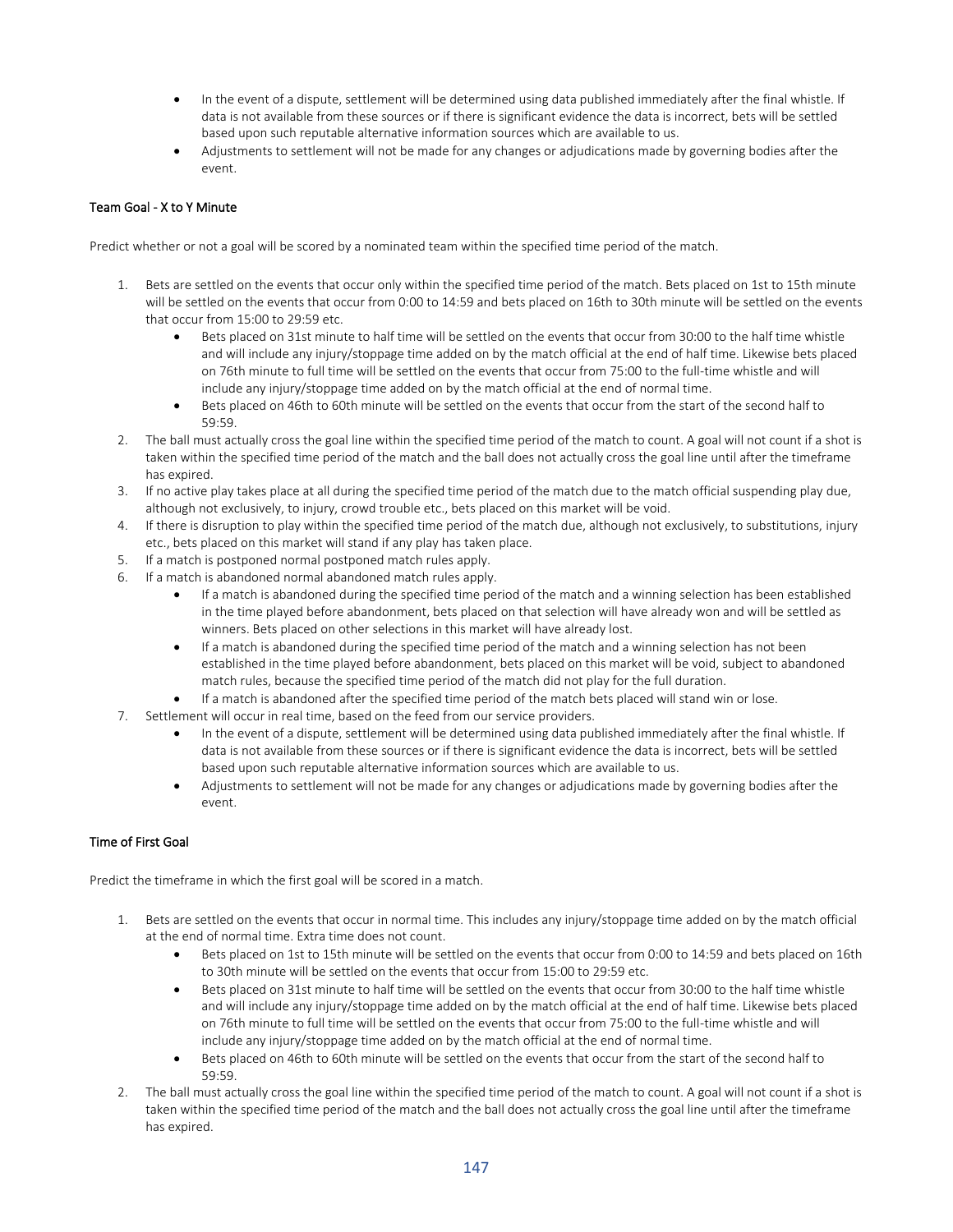- 3. If the final score is 0-0, the winning selection in this market will be no goal.
- 4. If a match is postponed normal postponed match rules apply.
- 5. If a match is abandoned normal abandoned match rules apply.
	- If a match is abandoned and a winning selection has been established in the time played before abandonment, bets placed on that selection will have already won and will be settled as winners. Bets placed on other selections will have already lost.
	- If a match is abandoned and no winning selection has been established in the time played before abandonment, bets placed will be void, subject to normal abandoned match rules, because the match did not play for the full duration.
- 6. Settlement will occur in real time, based on the feed from our service providers.
	- In the event of a dispute, settlement will be determined using data published immediately after the final whistle. If data is not available from these sources or if there is significant evidence the data is incorrect, bets will be settled based upon such reputable alternative information sources which are available to us.
	- Adjustments to settlement will not be made for any changes or adjudications made by governing bodies after the event.

## Time of First Goal Before/After Live

Predict whether the time of the first goal will be before or after a specified time.

- 1. Bets are settled on the events that occur in normal time. This includes any injury/stoppage time added on by the match official at the end of normal time. Extra time does not count.
	- Bets placed on before and including 30th minute will be settled on the events that occur from the time of bet placement to 29:59 and bets placed on 31st minute and over will be settled on the events that occur from 30:00 to full time and will include any injury/stoppage time added on by the match official at the end of normal time.
	- Likewise, bets placed before and including 60th minute will be settled on the events that occur from the time of bet placement to 59:59, and bets placed on 61st minute and over will be settled on the events that occur from 60:00 to full time and will include any injury/stoppage time added on by the match official at the end of normal time.
- 2. Live bet acceptance rules apply.
- 3. The ball must actually cross the goal line within the specified time period of the match to count. A goal will not count if a shot is taken within the specified time period of the match and the ball does not actually cross the goal line until after the timeframe has expired.
- 4. If the final score is 0-0 the winning selection in this market will be no goal. All other bets placed will have lost.
- 5. If a match is abandoned normal abandoned match rules apply.
	- If a match is abandoned and a winning selection has been established in the time played before abandonment, bets placed on that selection will have already won and will be settled as winners. Bets placed on other selections will have already lost.
	- If a match is abandoned and no winning selection has been established in the time played before abandonment, bets placed will be void, subject to normal abandoned match rules, because the match did not play for the full duration.
- 6. Settlement will occur in real time, based on the feed from our service providers.
	- In the event of a dispute, settlement will be determined using data published immediately after the final whistle. If data is not available from these sources or if there is significant evidence the data is incorrect, bets will be settled based upon such reputable alternative information sources which are available to us.
	- Adjustments to settlement will not be made for any changes or adjudications made by governing bodies after the event.

# Time of First Team Goal

Select the timeframe in which a nominated team will score their first goal in a match.

- 1. Bets are settled on the events that occur in normal time. This includes any injury/stoppage time added on by the match official at the end of normal time. Extra time does not count.
	- Bets placed on 1st to 15th minute will be settled on the events that occur from 0:00 to 14:59 and bets placed on 16th to 30th minute will be settled on the events that occur from 15:00 to 29:59 etc.
	- Bets placed on 31st minute to half time will be settled on the events that occur from 30:00 to the half time whistle and will include any injury/stoppage time added on by the match official at the end of half time. Likewise bets placed on 76th minute to full time will be settled on the events that occur from 75:00 to the full-time whistle and will include any injury/stoppage time added on by the match official at the end of normal time.
	- Bets placed on 46th to 60th minute will be settled on the events that occur from the start of the second half to 59:59.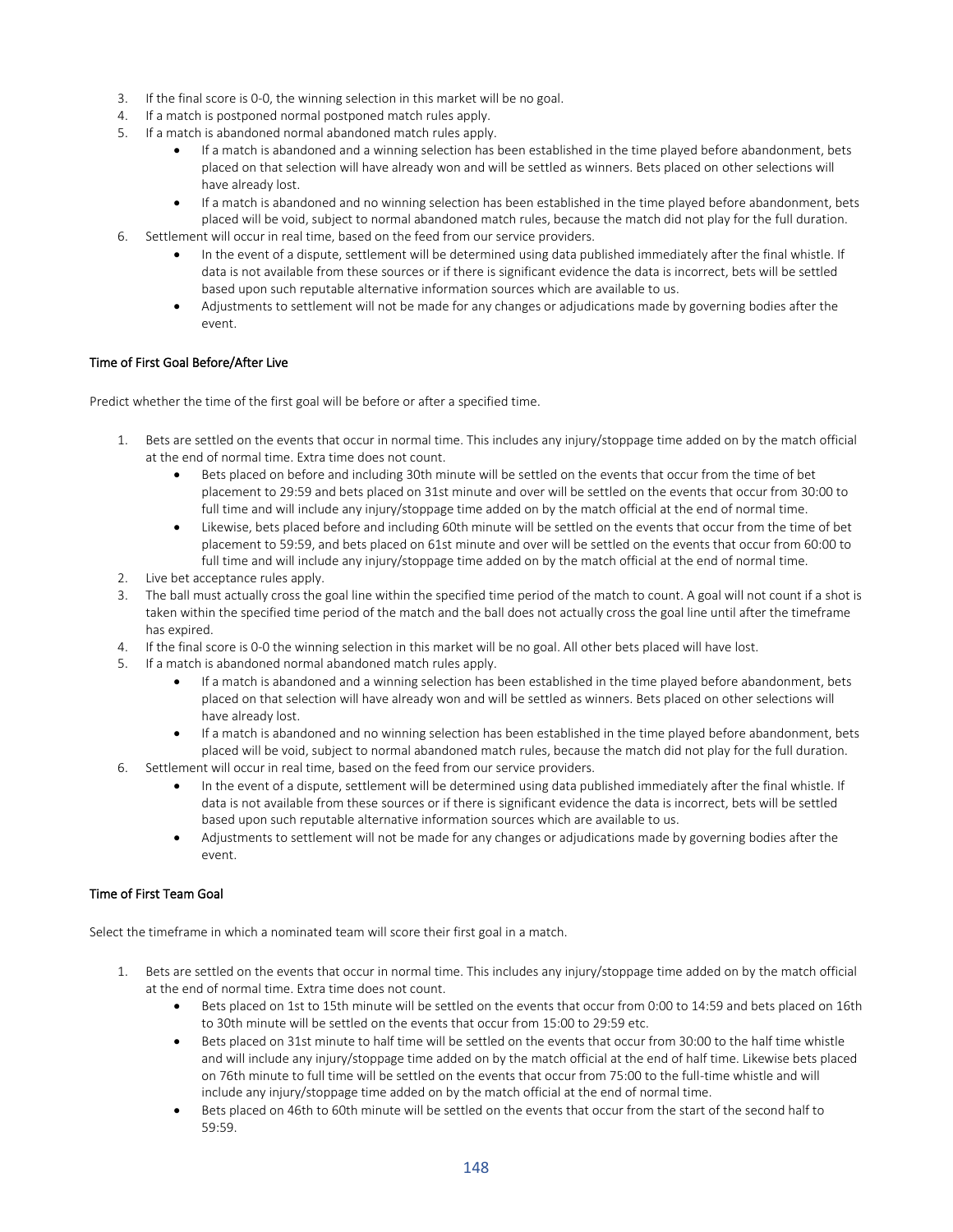- 2. The ball must actually cross the goal line within the specified time period of the match to count. A goal will not count if a shot is taken within the specified time period of the match and the ball does not actually cross the goal line until after the timeframe has expired.
- 3. If the nominated team does not score a goal, the winning selection in this market will be no goal.
- 4. If a match is postponed normal postponed match rules apply.
- 5. If a match is abandoned normal abandoned match rules apply.
	- If a match is abandoned and a winning selection has been established in the time played before abandonment, bets placed on that selection will have already won and will be settled as winners. Bets placed on other selections will have already lost.
	- If a match is abandoned and no winning selection has been established in the time played before abandonment, bets placed will be void, subject to normal abandoned match rules, because the match did not play for the full duration.
- 6. Settlement will occur in real time, based on the feed from our service providers.
	- In the event of a dispute, settlement will be determined using data published immediately after the final whistle. If data is not available from these sources or if there is significant evidence the data is incorrect, bets will be settled based upon such reputable alternative information sources which are available to us.
	- Adjustments to settlement will not be made for any changes or adjudications made by governing bodies after the event.

## 1st Half x 2nd Half Corners 3 Way

Select the total number of corners taken in the first half multiplied by the total number of corners taken in the second half of the nominated group of matches from the options specified.

- Example: 18 corners taken in the first half and 20 corners taken in the second half of the nominated group of matches. The winning selection will be 360.
- 1. Bets are settled on the events that occur in normal time. This includes any injury/stoppage time added on by the match official at the end of normal time. Extra time does not count.
- 2. A corner awarded but not taken will not count. A corner that is retaken on the instruction of the match official will only count once.
- 3. If a match is postponed normal postponed match rules apply.
- 4. If a match is abandoned normal abandoned match rules apply.
	- If a winning selection has been established in the time played before abandonment, bets placed on that selection will have already won and will be settled as winners. Bets placed on other selections will have already lost.
	- If a match is abandoned and no winning selection has been established in the time played before abandonment, bets placed will be void because a match did not play for the full duration.
- 5. Settlement will occur in real time, based on the feed from our service providers.
	- In the event of a dispute, settlement will be determined using data published immediately after the final whistle. If data is not available from these sources or if there is significant evidence the data is incorrect, bets will be settled based upon such reputable alternative information sources which are available to us.
	- Adjustments to settlement will not be made for any changes or adjudications made by governing bodies after the event.

## Multi Match - 1st Half x 2nd Half Corners 6 Way

Select the total number of corners taken in the first half multiplied by the total number of corners taken in the second half of the nominated group of matches from the options specified.

- Example: 18 corners taken in the first half and 20 corners taken in the second half of the nominated group of matches. The winning selection will be 360.
- 1. Bets are settled on the events that occur in normal time. This includes any injury/stoppage time added on by the match official at the end of normal time. Extra time does not count.
- 2. A corner awarded but not taken will not count. A corner that is retaken on the instruction of the match official will only count once.
- 3. If a match is postponed normal postponed match rules apply.
- 4. If a match is abandoned normal abandoned match rules apply.
	- If a winning selection has been established in the time played before abandonment, bets placed on that selection will have already won and will be settled as winners. Bets placed on other selections will have already lost.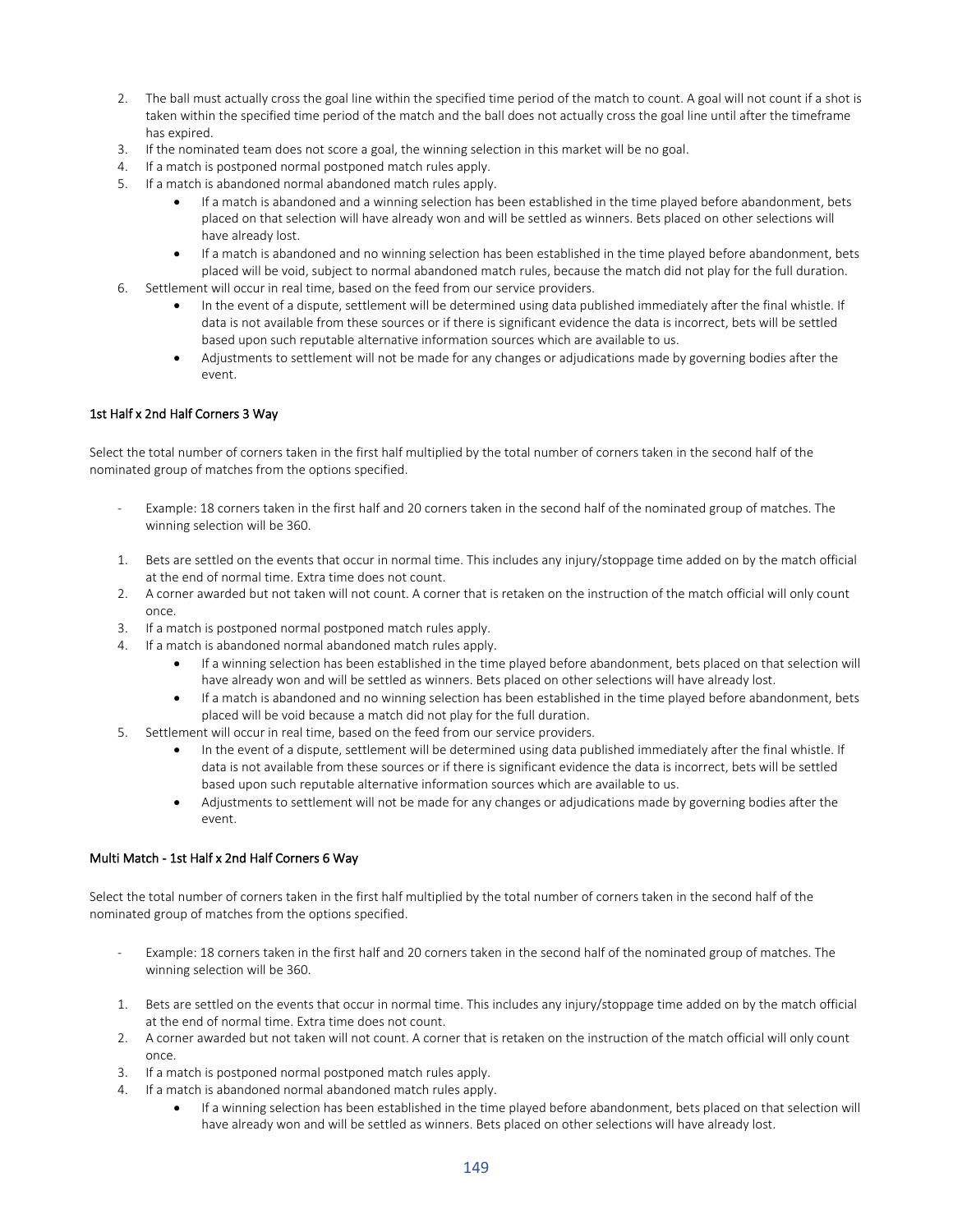- If a match is abandoned and no winning selection has been established in the time played before abandonment, bets placed will be void because a match did not play for the full duration.
- 5. Settlement will occur in real time, based on the feed from our service providers.
	- In the event of a dispute, settlement will be determined using data published immediately after the final whistle. If data is not available from these sources or if there is significant evidence the data is incorrect, bets will be settled based upon such reputable alternative information sources which are available to us.
	- Adjustments to settlement will not be made for any changes or adjudications made by governing bodies after the event.

## Multi Match - 1st Half x 2nd Half Corners You Pick

Select the total number of corners taken in the first half multiplied by the total number of corners taken in the second half of the nominated group of matches from the options specified.

- Example: 18 corners taken in the first half and 20 corners taken in the second half of the nominated group of matches. The winning selection will be 360.
- 1. Bets are settled on the events that occur in normal time. This includes any injury/stoppage time added on by the match official at the end of normal time. Extra time does not count.
- 2. A corner awarded but not taken will not count. A corner that is retaken on the instruction of the match official will only count once.
- 3. If a match is postponed normal postponed match rules apply.
- 4. If a match is abandoned normal abandoned match rules apply.
	- If a winning selection has been established in the time played before abandonment, bets placed on that selection will have already won and will be settled as winners. Bets placed on other selections will have already lost.
	- If a match is abandoned and no winning selection has been established in the time played before abandonment, bets placed will be void because a match did not play for the full duration.
- 5. Settlement will occur in real time, based on the feed from our service providers.
	- In the event of a dispute, settlement will be determined using data published immediately after the final whistle. If data is not available from these sources or if there is significant evidence the data is incorrect, bets will be settled based upon such reputable alternative information sources which are available to us.
	- Adjustments to settlement will not be made for any changes or adjudications made by governing bodies after the event.

# 1st Half x 2nd Half Goals 3 Way

Select the total number of goals scored in the first half multiplied by the total number of goals scored in the second half of the nominated group of matches from under | over | exactly the number specified.

- Example: 4 goals are scored in the first half and 5 goals are scored in the second half of the nominated group of matches. The winning selection will be 20.
- 1. Bets are settled on the events that occur in normal time. This includes any injury/stoppage time added on by the match official at the end of normal time. Extra time does not count.
- 2. If a match is postponed normal postponed match rules apply.
- 3. If a match is abandoned normal abandoned match rules apply.
	- If a winning selection has been established in the time played before abandonment, bets placed on that selection will have already won and will be settled as winners. Bets placed on other selections will have already lost.
	- If a match is abandoned and no winning selection has been established in the time played before abandonment, bets placed will be void because a match did not play for the full duration.
- 4. Settlement will occur in real time, based on the feed from our service providers.
	- In the event of a dispute, settlement will be determined using data published immediately after the final whistle. If data is not available from these sources or if there is significant evidence the data is incorrect, bets will be settled based upon such reputable alternative information sources which are available to us.
	- Adjustments to settlement will not be made for any changes or adjudications made by governing bodies after the event.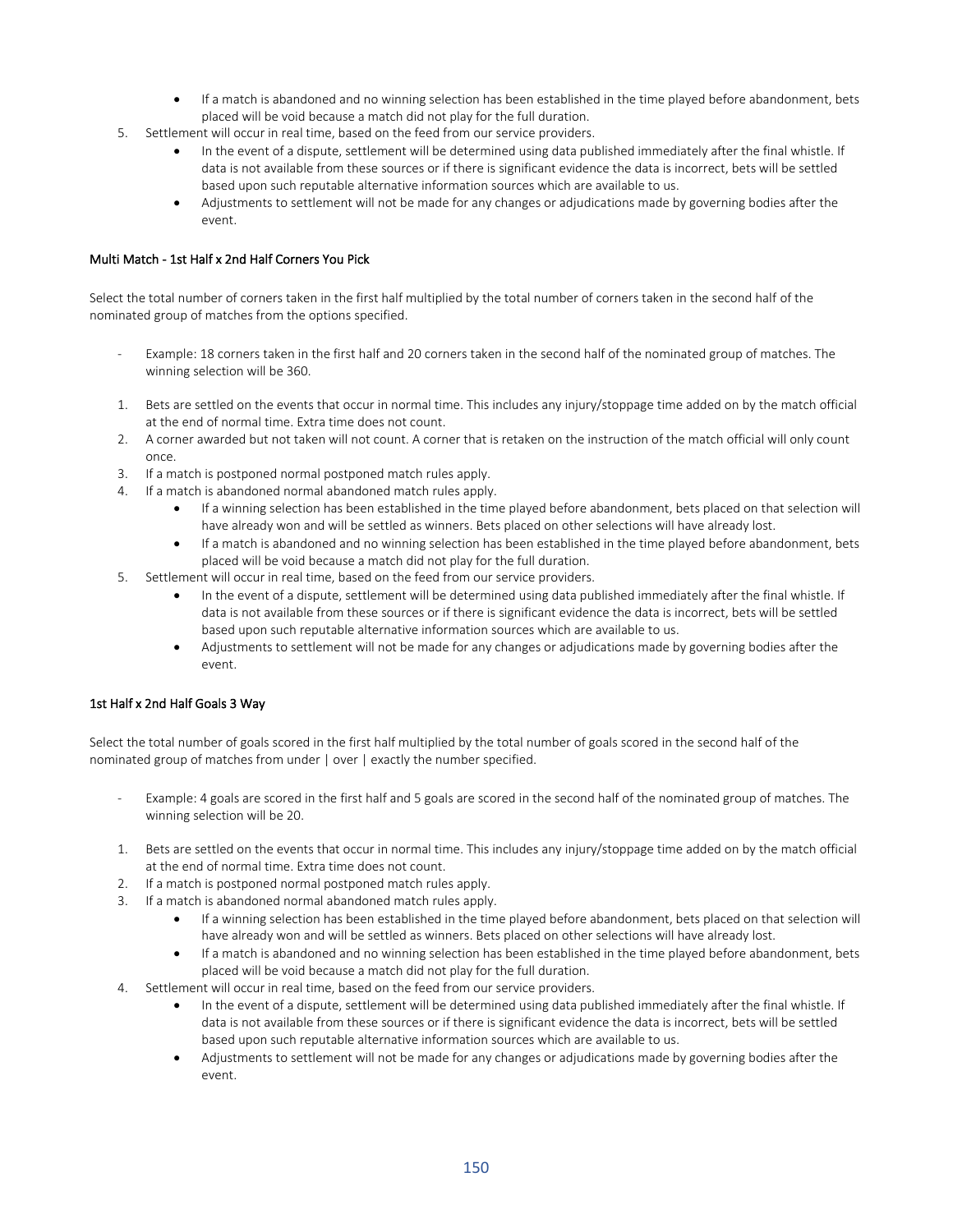# 1st Half x 2nd Half Goals 6 Way

Select the total number of goals scored in the first half multiplied by the total number of goals scored in the second half of the nominated group of matches from the options specified.

- Example: 4 goals are scored in the first half and 5 goals are scored in the second half of the nominated group of matches. The winning selection will be 20.
- 1. Bets are settled on the events that occur in normal time. This includes any injury/stoppage time added on by the match official at the end of normal time. Extra time does not count.
- 2. If a match is postponed normal postponed match rules apply.
- 3. If a match is abandoned normal abandoned match rules apply.
	- If a winning selection has been established in the time played before abandonment, bets placed on that selection will have already won and will be settled as winners. Bets placed on other selections will have already lost.
	- If a match is abandoned and no winning selection has been established in the time played before abandonment, bets placed will be void because a match did not play for the full duration.
- 4. Settlement will occur in real time, based on the feed from our service providers.
	- In the event of a dispute, settlement will be determined using data published immediately after the final whistle. If data is not available from these sources or if there is significant evidence the data is incorrect, bets will be settled based upon such reputable alternative information sources which are available to us.
	- Adjustments to settlement will not be made for any changes or adjudications made by governing bodies after the event.

## 1st Half x 2nd Half Goals You Pick

Select the total number of goals scored in the first half multiplied by the total number of goals scored in the second half of the nominated group of matches from the options specified.

- Example: 4 goals are scored in the first half and 5 goals are scored in the second half of the nominated group of matches. The winning selection will be 20.
- 1. Bets are settled on the events that occur in normal time. This includes any injury/stoppage time added on by the match official at the end of normal time. Extra time does not count.
- 2. If a match is postponed normal postponed match rules apply.
- 3. If a match is abandoned normal abandoned match rules apply.
	- If a winning selection has been established in the time played before abandonment, bets placed on that selection will have already won and will be settled as winners. Bets placed on other selections will have already lost.
	- If a match is abandoned and no winning selection has been established in the time played before abandonment, bets placed will be void because a match did not play for the full duration.
- 4. Settlement will occur in real time, based on the feed from our service providers.
	- In the event of a dispute, settlement will be determined using data published immediately after the final whistle. If data is not available from these sources or if there is significant evidence the data is incorrect, bets will be settled based upon such reputable alternative information sources which are available to us.
	- Adjustments to settlement will not be made for any changes or adjudications made by governing bodies after the event.

#### Anytime Goalscorer Parlay

Bet that the players listed will each score a goal at any time during their respective matches in a special price parlay.

- 1. Bets are settled on the events that occur in normal time. This includes any injury/stoppage time added on by the match official at the end of normal time. Extra time does not count.
- 2. Own goals do not count towards an anytime goalscorer.
- 3. If any/all selected players do not start the match but enter the field of play at any time, bets placed on those players in this market will stand.
- 4. If any/all selected players leave the field of play without scoring a goal, bets placed on those players in this market will have lost and will be settled as losers.
- 5. If any/all selected players take no part in the match, bets placed on this market will be void.
- 6. If a match is postponed normal postponed match rules apply.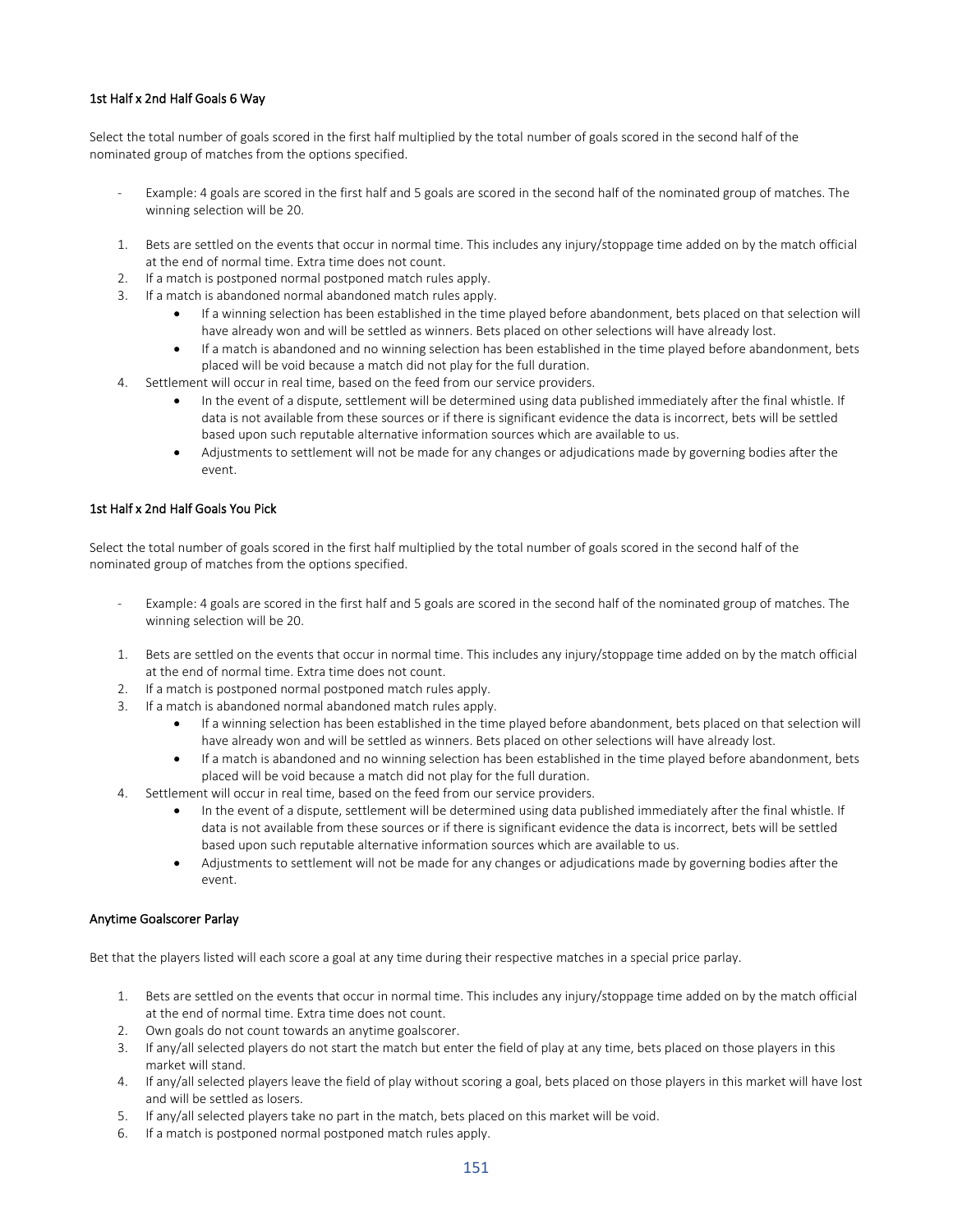- 7. If a match is abandoned normal abandoned match rules apply.
	- If all listed players have scored in their respective matches in the time played before abandonment, bets placed on those players in this market will have already won and will be settled as winners.
	- If any/all selected players have left the field of play without scoring in the time played before abandonment, bets placed on those players in this market will have already lost.
	- If all selected players are still on the field of play and any/all have not scored at the time of abandonment bets placed on those players in this market will be void, subject to normal abandoned match rules, because a match did not play for the full duration.
- 8. Settlement will be determined using data published immediately after the final whistle. If data is not available from these sources or if there is significant evidence the data is incorrect, bets will be settled based upon such reputable alternative information sources which are available to us.
	- Adjustments to settlement will not be made for any changes or adjudications made by governing bodies after the event.

## Highest Scoring Match

Select the match in which the most goals will be scored from the nominated group of matches.

- 1. Bets are settled on the events that occur in normal time. This includes any injury/stoppage time added on by the match official at the end of normal time. Extra time does not count.
- 2. Dead heat rules apply.
- 3. If a match is postponed normal postponed match rules apply.
- 4. If a match is abandoned normal abandoned match rules apply and bets placed on this market will be void because a match did not play for the full duration.
- 5. Settlement will occur in real time, based on the feed from our service providers.
	- In the event of a dispute, settlement will be determined using data published immediately after the final whistle. If data is not available from these sources or if there is significant evidence the data is incorrect, bets will be settled based upon such reputable alternative information sources which are available to us.
	- Adjustments to settlement will not be made for any changes or adjudications made by governing bodies after the event.

## Highest Scoring Match Live

Select the match in which the most goals will be scored from the nominated group of matches.

- 1. Bets are settled on the events that occur in normal time. This includes any injury/stoppage time added on by the match official at the end of normal time. Extra time does not count.
- 2. Live bet acceptance rules apply.
- 3. Dead heat rules apply.
- 4. If a match is abandoned normal abandoned match rules apply and bets placed on this market will be void because a match did not play for the full duration.
- 5. Settlement will occur in real time, based on the feed from our service providers.
	- In the event of a dispute, settlement will be determined using data published immediately after the final whistle. If data is not available from these sources or if there is significant evidence the data is incorrect, bets will be settled based upon such reputable alternative information sources which are available to us.
	- Adjustments to settlement will not be made for any changes or adjudications made by governing bodies after the event.

## Highest Scoring Team

Select the team that will score the most goals from the nominated group of matches.

- 1. Bets are settled on the events that occur in normal time. This includes any injury/stoppage time added on by the match official at the end of normal time. Extra time does not count.
- 2. Dead heat rules apply.
- 3. If a match is postponed normal postponed match rules apply.
- 4. If a match is abandoned normal abandoned match rules apply and bets placed on this market will be void because a match did not play for the full duration.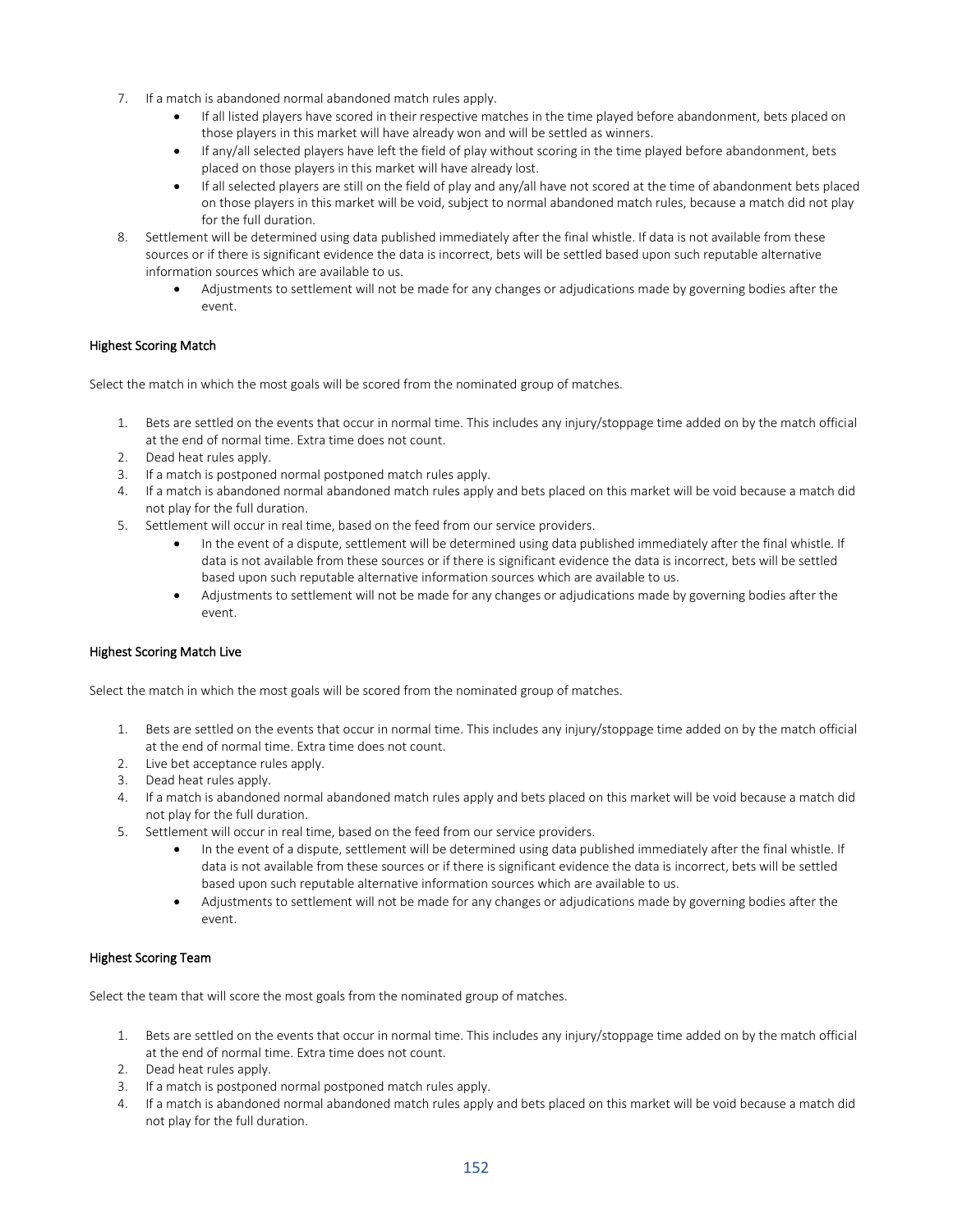- 5. Settlement will occur in real time, based on the feed from our service providers.
	- In the event of a dispute, settlement will be determined using data published immediately after the final whistle. If data is not available from these sources or if there is significant evidence the data is incorrect, bets will be settled based upon such reputable alternative information sources which are available to us.
	- Adjustments to settlement will not be made for any changes or adjudications made by governing bodies after the event.

## Highest Scoring Team Live

Select the team that will score the most goals from the nominated group of matches.

- 1. Bets are settled on the events that occur in normal time. This includes any injury/stoppage time added on by the match official at the end of normal time. Extra time does not count.
- 2. Live bet acceptance rules apply.
- 3. Dead heat rules apply.
- 4. If a match is abandoned normal abandoned match rules apply and bets placed on this market will be void because a match did not play for the full duration.
- 5. Settlement will occur in real time, based on the feed from our service providers.
	- In the event of a dispute, settlement will be determined using data published immediately after the final whistle. If data is not available from these sources or if there is significant evidence the data is incorrect, bets will be settled based upon such reputable alternative information sources which are available to us.
	- Adjustments to settlement will not be made for any changes or adjudications made by governing bodies after the event.

## Match with Fastest Goal

Select the match in which the fastest goal will be scored from the nominated group of matches.

- 1. Bets are settled on the events that occur in normal time. This includes any injury/stoppage time added on by the match official at the end of normal time. Extra time does not count.
- 2. Bets are settled on elapsed match time. Example: Arsenal v Man Utd kicks off at 3:00pm and a goal is scored at 6 minutes. Chelsea v Liverpool kicks off at 3:05pm and a goal is scored at 3 minutes. Chelsea v Liverpool is the match with the fastest goal.
- 3. Dead Heat rules apply and settlement will be based upon the minute of the match that the goal is scored. Seconds will not be taken into consideration
- 4. If a match is postponed normal postponed match rules apply.
- 5. If a match is abandoned normal abandoned match rules apply.
	- If a winning selection has been established in the time played before abandonment, bets placed on that selection will have already won and will be settled as winners. Bets placed on other selections will have already lost.
	- If a match is abandoned and no winning selection has been established in the time played before abandonment, bets placed will be void because a match did not play for the full duration.
- 6. Settlement will occur in real time, based on the feed from our service providers.
	- In the event of a dispute, settlement will be determined using data published immediately after the final whistle. If data is not available from these sources or if there is significant evidence the data is incorrect, bets will be settled based upon such reputable alternative information sources which are available to us.
	- Adjustments to settlement will not be made for any changes or adjudications made by governing bodies after the event.

## Match with Fastest Goal Live

Select the match in which the fastest goal will be scored from the nominated group of matches.

- 1. Bets are settled on the events that occur in normal time. This includes any injury/stoppage time added on by the match official at the end of normal time. Extra time does not count.
- 2. Bets are settled on elapsed match time. Example: Arsenal v Man Utd kicks off at 3:00pm and a goal is scored at 6 minutes. Chelsea v Liverpool kicks off at 3:05pm and a goal is scored at 3 minutes. Chelsea v Liverpool is the match with the fastest goal.
- 3. Live bet acceptance rules apply.
- 4. Dead Heat rules apply and settlement will be based upon the minute of the match that the goal is scored. Seconds will not be taken into consideration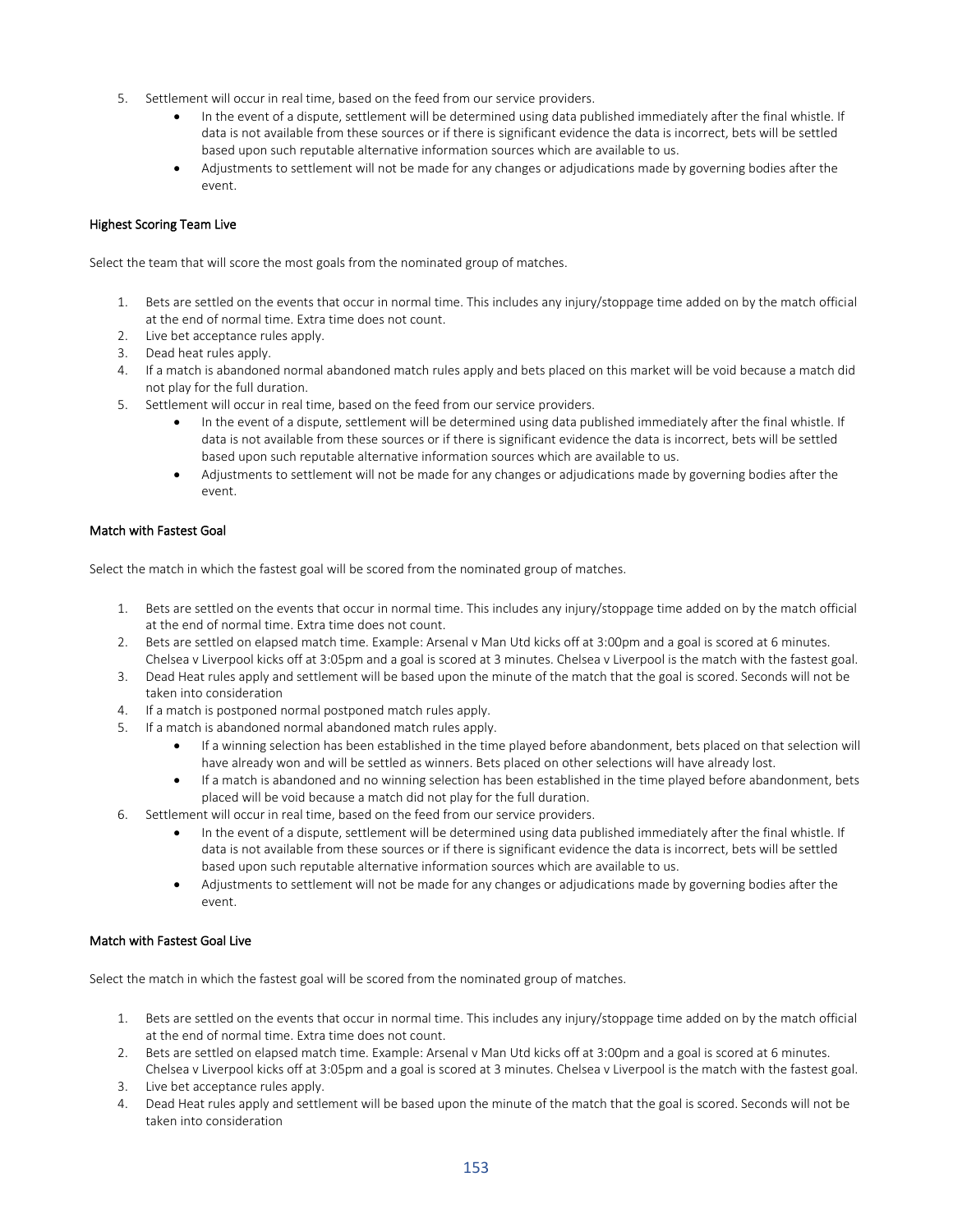- 5. If a match is abandoned normal abandoned match rules apply.
	- If a winning selection has been established in the time played before abandonment, bets placed on that selection will have already won and will be settled as winners. Bets placed on other selections will have already lost.
	- If a match is abandoned and no winning selection has been established in the time played before abandonment, bets placed will be void because a match did not play for the full duration.
- 6. Settlement will occur in real time, based on the feed from our service providers.
	- In the event of a dispute, settlement will be determined using data published immediately after the final whistle. If data is not available from these sources or if there is significant evidence the data is incorrect, bets will be settled based upon such reputable alternative information sources which are available to us.
	- Adjustments to settlement will not be made for any changes or adjudications made by governing bodies after the event.

## Match with Latest Goal

Select the match in which the latest goal will be scored from the nominated group of matches.

- 1. Bets are settled on the events that occur in normal time. This includes any injury/stoppage time added on by the match official at the end of normal time. Extra time does not count.
- 2. Bets are settled on elapsed match time. Example: Arsenal v Man Utd kicks off at 3:00pm and a goal is scored at 80 minutes. Chelsea v Liverpool kicks off at 3:05pm and a goal is scored at 79 minutes. Arsenal v Man Utd is the match with the latest goal.
- 3. Dead Heat rules apply and settlement will be based upon the minute of the match that the goal is scored. Seconds will not be taken into consideration
- 4. If a match is postponed normal postponed match rules apply.
- 5. If a match is abandoned normal abandoned match rules apply and bets placed on this market will be void because a match did not play for the full duration.
- 6. Settlement will occur in real time, based on the feed from our service providers.
	- In the event of a dispute, settlement will be determined using data published immediately after the final whistle. If data is not available from these sources or if there is significant evidence the data is incorrect, bets will be settled based upon such reputable alternative information sources which are available to us.
	- Adjustments to settlement will not be made for any changes or adjudications made by governing bodies after the event.

# Match with Latest Goal Live

Select the match in which the latest goal will be scored from the nominated group of matches.

- 1. Bets are settled on the events that occur in normal time. This includes any injury/stoppage time added on by the match official at the end of normal time. Extra time does not count.
- 2. Bets are settled on elapsed match time. Example: Arsenal v Man Utd kicks off at 3:00pm and a goal is scored at 80 minutes. Chelsea v Liverpool kicks off at 3:05pm and a goal is scored at 79 minutes. Arsenal v Man Utd is the match with the latest goal.
- 3. Live bet acceptance rules apply.
- 4. Dead Heat rules apply and settlement will be based upon the minute of the match that the goal is scored. Seconds will not be taken into consideration
- 5. If a match is abandoned normal abandoned match rules apply and bets placed on this market will be void because a match did not play for the full duration.
- 6. Settlement will occur in real time, based on the feed from our service providers.
	- In the event of a dispute, settlement will be determined using data published immediately after the final whistle. If data is not available from these sources or if there is significant evidence the data is incorrect, bets will be settled based upon such reputable alternative information sources which are available to us.
	- Adjustments to settlement will not be made for any changes or adjudications made by governing bodies after the event.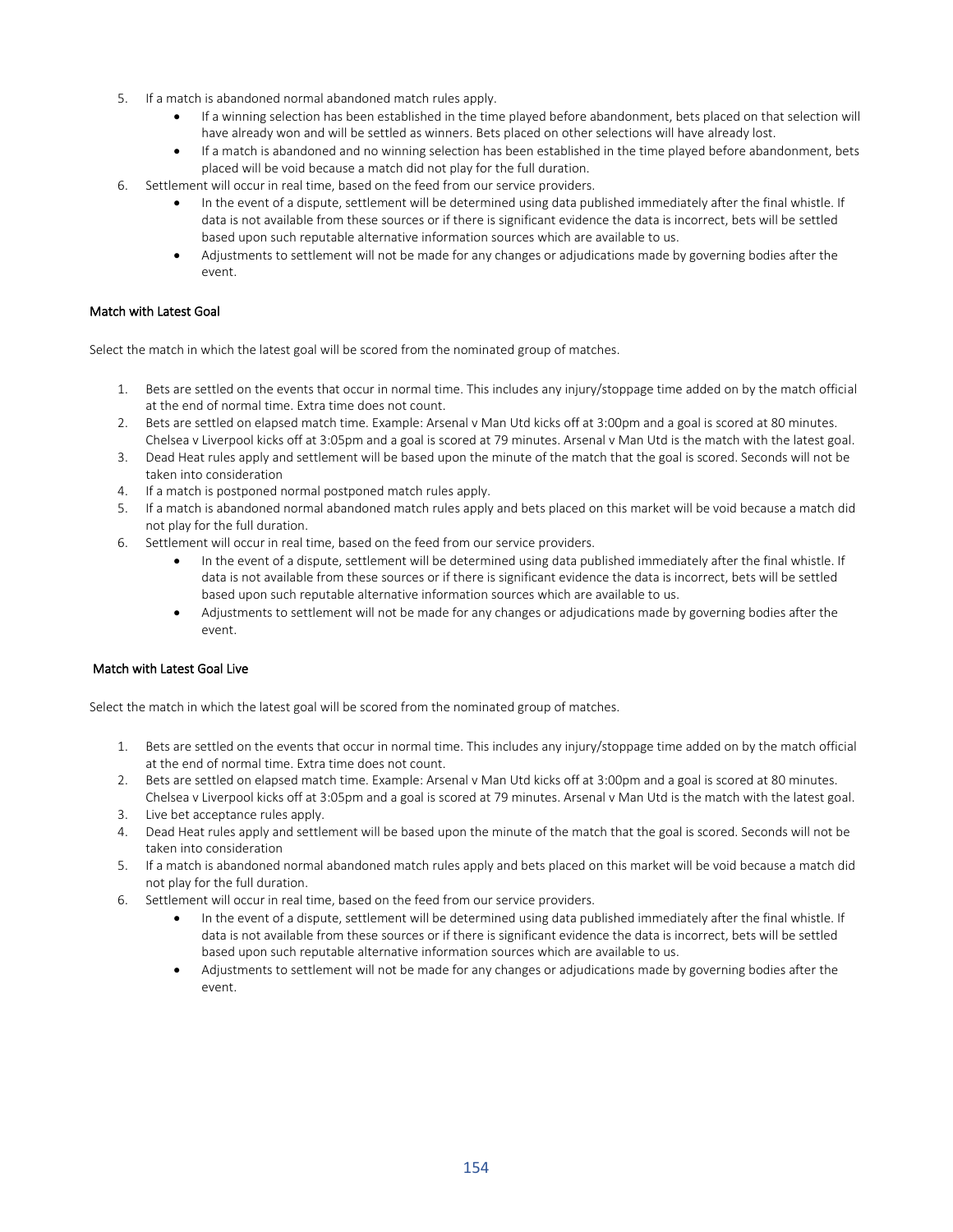## Number of Matches with over 2.5 Goals

Select the number of matches in which 3 or more goals will be scored from the options specified.

- 1. Bets are settled on the events that occur in normal time. This includes any injury/stoppage time added on by the match official at the end of normal time. Extra time does not count.
- 2. If a match is postponed normal postponed match rules apply.
- 3. If a match is abandoned normal abandoned match rules apply.
	- If a winning selection has been established in the time played before abandonment, bets placed on that selection will have already won and will be settled as winners. Bets placed on other selections will have already lost.
	- If a match is abandoned and no winning selection has been established in the time played before abandonment, bets placed will be void because a match did not play for the full duration.
- 4. Settlement will occur in real time, based on the feed from our service providers.
	- a. In the event of a dispute, settlement will be determined using data published immediately after the final whistle. If data is not available from these sources or if there is significant evidence the data is incorrect, bets will be settled based upon such reputable alternative information sources which are available to us.
	- b. Adjustments to settlement will not be made for any changes or adjudications made by governing bodies after the event.

## Number of Matches with over 2.5 Goals Live

Select the number of matches in which 3 or more goals will be scored from the options specified.

- 1. Bets are settled on the events that occur in normal time. This includes any injury/stoppage time added on by the match official at the end of normal time. Extra time does not count.
- 2. Live bet acceptance rules apply.
- 3. If a match is abandoned normal abandoned match rules apply.
	- If a winning selection has been established in the time played before abandonment, bets placed on that selection will have already won and will be settled as winners. Bets placed on other selections will have already lost.
	- If a match is abandoned and no winning selection has been established in the time played before abandonment, bets placed will be void because a match did not play for the full duration.
- 4. Settlement will occur in real time, based on the feed from our service providers.
	- In the event of a dispute, settlement will be determined using data published immediately after the final whistle. If data is not available from these sources or if there is significant evidence the data is incorrect, bets will be settled based upon such reputable alternative information sources which are available to us.
	- Adjustments to settlement will not be made for any changes or adjudications made by governing bodies after the event.

## Number of Matches Both Teams to Score

Select the number of matches in which both teams will score from the nominated group of matches.

- 1. Bets are settled on the events that occur in normal time. This includes any injury/stoppage time added on by the match official at the end of normal time. Extra time does not count.
- 2. If a match is postponed normal postponed match rules apply.
- 3. If a match is abandoned normal abandoned match rules apply.
	- If a winning selection has been established in the time played before abandonment, bets placed on that selection will have already won and will be settled as winners. Bets placed on other selections will have already lost.
	- If a match is abandoned and no winning selection has been established in the time played before abandonment, bets placed will be void because a match did not play for the full duration.
- 4. Settlement will occur in real time, based on the feed from our service providers.
	- In the event of a dispute, settlement will be determined using data published immediately after the final whistle. If data is not available from these sources or if there is significant evidence the data is incorrect, bets will be settled based upon such reputable alternative information sources which are available to us.
	- Adjustments to settlement will not be made for any changes or adjudications made by governing bodies after the event.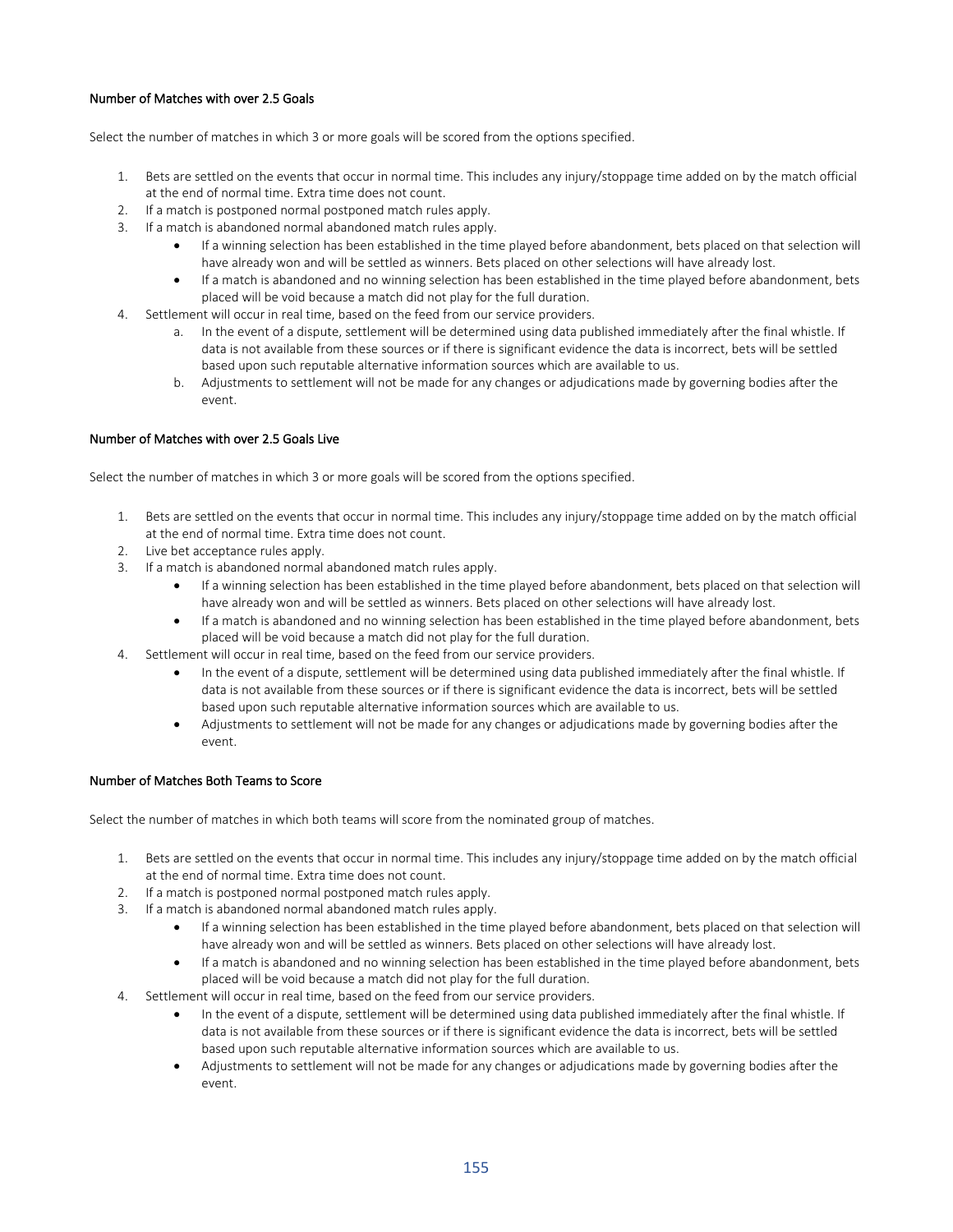## Number of Matches Both Teams to Score Live

Select the number of matches in which both teams will score from the nominated group of matches.

- 1. Bets are settled on the events that occur in normal time. This includes any injury/stoppage time added on by the match official at the end of normal time. Extra time does not count.
- 2. Live bet acceptance rules apply.
- 3. If a match is abandoned normal abandoned match rules apply.
	- If a winning selection has been established in the time played before abandonment, bets placed on that selection will have already won and will be settled as winners. Bets placed on other selections will have already lost.
	- If a match is abandoned and no winning selection has been established in the time played before abandonment, bets placed will be void because a match did not play for the full duration.
- 4. Settlement will occur in real time, based on the feed from our service providers.
	- In the event of a dispute, settlement will be determined using data published immediately after the final whistle. If data is not available from these sources or if there is significant evidence the data is incorrect, bets will be settled based upon such reputable alternative information sources which are available to us.
	- Adjustments to settlement will not be made for any changes or adjudications made by governing bodies after the event.

## Team with Fastest Goal

Select the team to score the fastest goal from the nominated group of matches.

- 1. Bets are settled on the events that occur in normal time. This includes any injury/stoppage time added on by the match official at the end of normal time. Extra time does not count.
- 2. Bets are settled on elapsed match time. Example: Arsenal v Man Utd kicks off at 3:00pm and Arsenal score a goal at 6 minutes. Chelsea v Liverpool kicks off at 3:05pm and Liverpool score a goal at 3 minutes. Liverpool is the team with the fastest goal.
- 3. Dead Heat rules apply and settlement will be based upon the minute of the match that the goal is scored. Seconds will not be taken into consideration
- 4. If a match is postponed normal postponed match rules apply.
- 5. If a match is abandoned normal abandoned match rules apply.
	- If a winning selection has been established in the time played before abandonment, bets placed on that selection will have already won and will be settled as winners. Bets placed on other selections will have already lost.
	- If a match is abandoned and no winning selection has been established in the time played before abandonment, bets placed will be void because a match did not play for the full duration.
- 6. Settlement will occur in real time, based on the feed from our service providers.
	- In the event of a dispute, settlement will be determined using data published immediately after the final whistle. If data is not available from these sources or if there is significant evidence the data is incorrect, bets will be settled based upon such reputable alternative information sources which are available to us.
	- Adjustments to settlement will not be made for any changes or adjudications made by governing bodies after the event.

## Team with Fastest Goal Live

Select the team to score the fastest goal from the nominated group of matches.

- 1. Bets are settled on the events that occur in normal time. This includes any injury/stoppage time added on by the match official at the end of normal time. Extra time does not count.
- 2. Bets are settled on elapsed match time. Example: Arsenal v Man Utd kicks off at 3:00pm and Arsenal score a goal at 6 minutes. Chelsea v Liverpool kicks off at 3:05pm and Liverpool score a goal at 3 minutes. Liverpool is the team with the fastest goal.
- 3. Live bet acceptance rules apply.
- 4. Dead Heat rules apply and settlement will be based upon the minute of the match that the goal is scored. Seconds will not be taken into consideration
- 5. If a match is abandoned normal abandoned match rules apply.
	- If a winning selection has been established in the time played before abandonment, bets placed on that selection will have already won and will be settled as winners. Bets placed on other selections will have already lost.
	- If a match is abandoned and no winning selection has been established in the time played before abandonment, bets placed will be void because a match did not play for the full duration.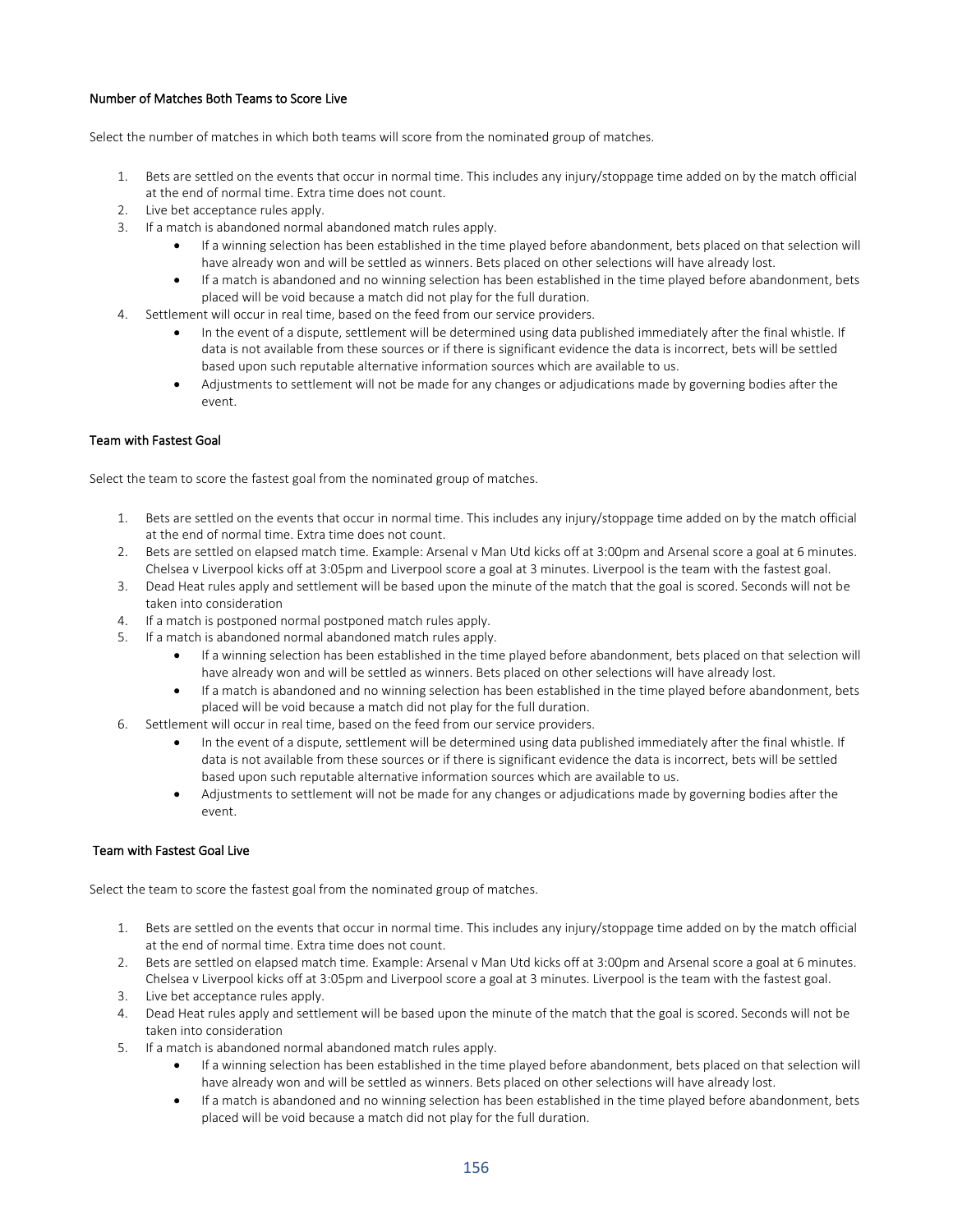- 6. Settlement will occur in real time, based on the feed from our service providers.
	- In the event of a dispute, settlement will be determined using data published immediately after the final whistle. If data is not available from these sources or if there is significant evidence the data is incorrect, bets will be settled based upon such reputable alternative information sources which are available to us.
	- Adjustments to settlement will not be made for any changes or adjudications made by governing bodies after the event.

#### Team with Latest Goal

Select the team to score the latest goal from the nominated group of matches.

- 1. Bets are settled on the events that occur in normal time. This includes any injury/stoppage time added on by the match official at the end of normal time. Extra time does not count.
- 2. Bets are settled on elapsed match time. Example: Arsenal v Man Utd kicks off at 3:00pm and Arsenal score a goal at 80 minutes. Chelsea v Liverpool kicks off at 3:05pm and Liverpool score a goal at 79 minutes. Arsenal is the team with the latest goal.
- 3. Dead Heat rules apply and settlement will be based upon the minute of the match that the goal is scored. Seconds will not be taken into consideration
- 4. If a match is postponed normal postponed match rules apply.
- 5. If a match is abandoned normal abandoned match rules apply and bets placed on this market will be void because a match did not play for the full duration.
- 6. Settlement will occur in real time, based on the feed from our service providers.
	- In the event of a dispute, settlement will be determined using data published immediately after the final whistle. If data is not available from these sources or if there is significant evidence the data is incorrect, bets will be settled based upon such reputable alternative information sources which are available to us.
	- Adjustments to settlement will not be made for any changes or adjudications made by governing bodies after the event.

#### Team with Latest Goal Live

Select the team to score the latest goal from the nominated group of matches.

- 1. Bets are settled on the events that occur in normal time. This includes any injury/stoppage time added on by the match official at the end of normal time. Extra time does not count.
- 2. Bets are settled on elapsed match time. Example: Arsenal v Man Utd kicks off at 3:00pm and Arsenal score a goal at 80 minutes. Chelsea v Liverpool kicks off at 3:05pm and Liverpool score a goal at 79 minutes. Arsenal is the team with the latest goal.
- 3. Live bet acceptance rules apply.
- 4. Dead Heat rules apply and settlement will be based upon the minute of the match that the goal is scored. Seconds will not be taken into consideration
- 5. If a match is abandoned normal abandoned match rules apply and bets placed on this market will be void because a match did not play for the full duration.
- 6. Settlement will occur in real time, based on the feed from our service providers.
	- In the event of a dispute, settlement will be determined using data published immediately after the final whistle. If data is not available from these sources or if there is significant evidence the data is incorrect, bets will be settled based upon such reputable alternative information sources which are available to us.
	- Adjustments to settlement will not be made for any changes or adjudications made by governing bodies after the event.

## Total Corners

Select the total number of corners taken in a nominated group of matches from the specified options.

- 1. Bets are settled on the events that occur in normal time. This includes any injury/stoppage time added on by the match official at the end of normal time. Extra time does not count.
- 2. A corner awarded but not taken will not count. A corner that is retaken on the instruction of the match official will only count once.
- 3. If a match is postponed normal postponed match rules apply.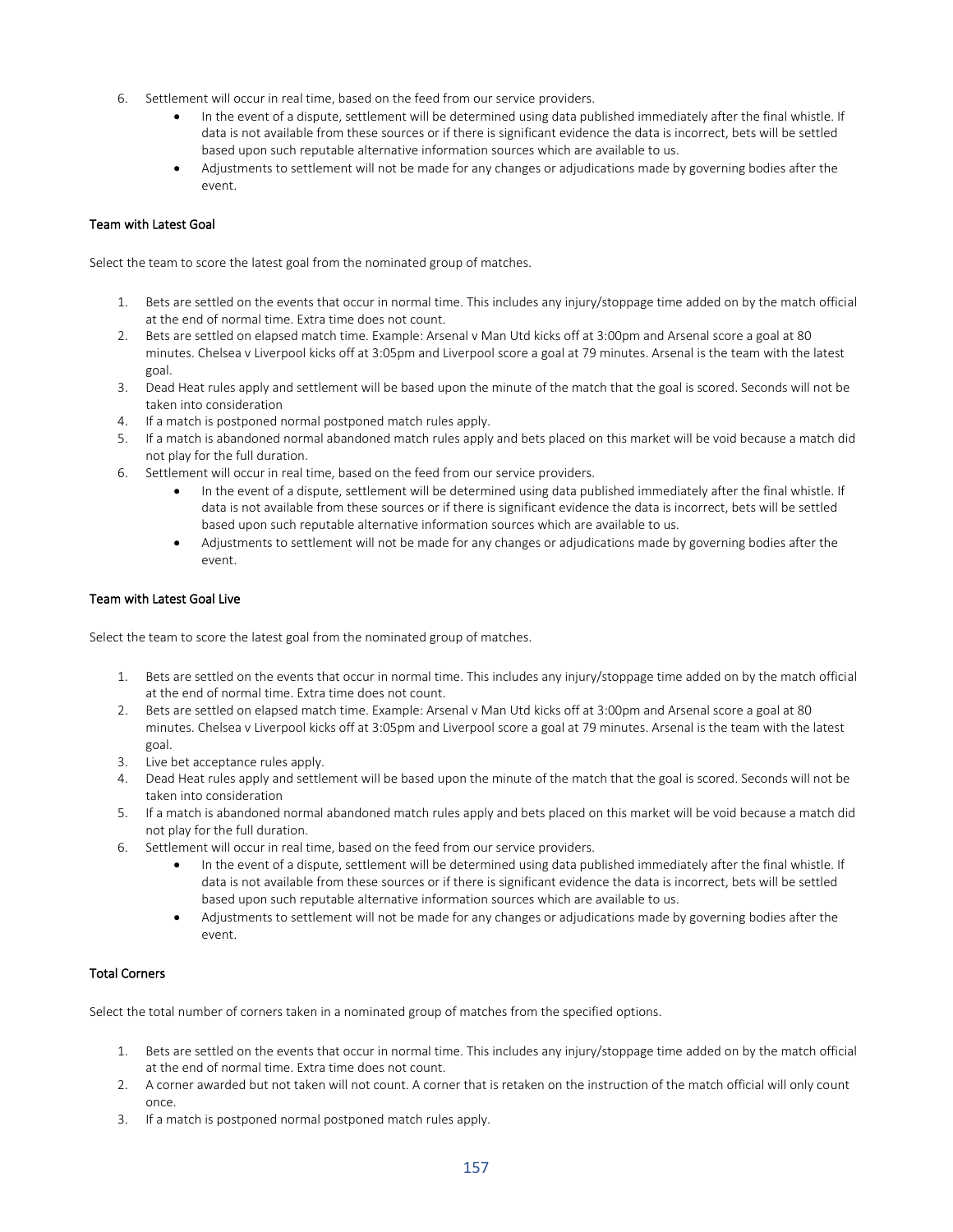- 4. If a match is abandoned normal abandoned match rules apply.
	- If a winning selection has been established in the time played before abandonment, bets placed on that selection will have already won and will be settled as winners. Bets placed on other selections will have already lost.
	- If a match is abandoned and no winning selection has been established in the time played before abandonment, bets placed will be void because a match did not play for the full duration.
- 5. Settlement will occur in real time, based on the feed from our service providers.
	- In the event of a dispute, settlement will be determined using data published immediately after the final whistle. If data is not available from these sources or if there is significant evidence the data is incorrect, bets will be settled based upon such reputable alternative information sources which are available to us.
	- Adjustments to settlement will not be made for any changes or adjudications made by governing bodies after the event.

## Total Corners Live

Select whether the number of corners taken in a nominated group of matches is under | over | exactly the specified option.

- 1. Bets are settled on the events that occur in normal time. This includes any injury/stoppage time added on by the match official at the end of normal time. Extra time does not count.
- 2. Live bet acceptance rules apply.
- 3. A corner awarded but not taken will not count. A corner that is retaken on the instruction of the match official will only count once.
- 4. If a match is abandoned normal abandoned match rules apply.
	- If a winning selection has been established in the time played before abandonment, bets placed on that selection will have already won and will be settled as winners. Bets placed on other selections will have already lost.
	- If a match is abandoned and no winning selection has been established in the time played before abandonment, bets placed will be void because a match did not play for the full duration.
- 5. Settlement will occur in real time, based on the feed from our service providers.
	- In the event of a dispute, settlement will be determined using data published immediately after the final whistle. If data is not available from these sources or if there is significant evidence the data is incorrect, bets will be settled based upon such reputable alternative information sources which are available to us.
	- Adjustments to settlement will not be made for any changes or adjudications made by governing bodies after the event.

## Total Corners 3 Way

Select whether the number of corners taken in a nominated group of matches is under  $\vert$  over  $\vert$  exactly the specified option.

- 1. Bets are settled on the events that occur in normal time. This includes any injury/stoppage time added on by the match official at the end of normal time. Extra time does not count.
- 2. A corner awarded but not taken will not count. A corner that is retaken on the instruction of the match official will only count once.
- 3. If a match is postponed normal postponed match rules apply.
- 4. If a match is abandoned normal abandoned match rules apply.
	- If a winning selection has been established in the time played before abandonment, bets placed on that selection will have already won and will be settled as winners. Bets placed on other selections will have already lost.
	- If a match is abandoned and no winning selection has been established in the time played before abandonment, bets placed will be void because a match did not play for the full duration.
- 5. Settlement will occur in real time, based on the feed from our service providers.
	- In the event of a dispute, settlement will be determined using data published immediately after the final whistle. If data is not available from these sources or if there is significant evidence the data is incorrect, bets will be settled based upon such reputable alternative information sources which are available to us.
	- Adjustments to settlement will not be made for any changes or adjudications made by governing bodies after the event.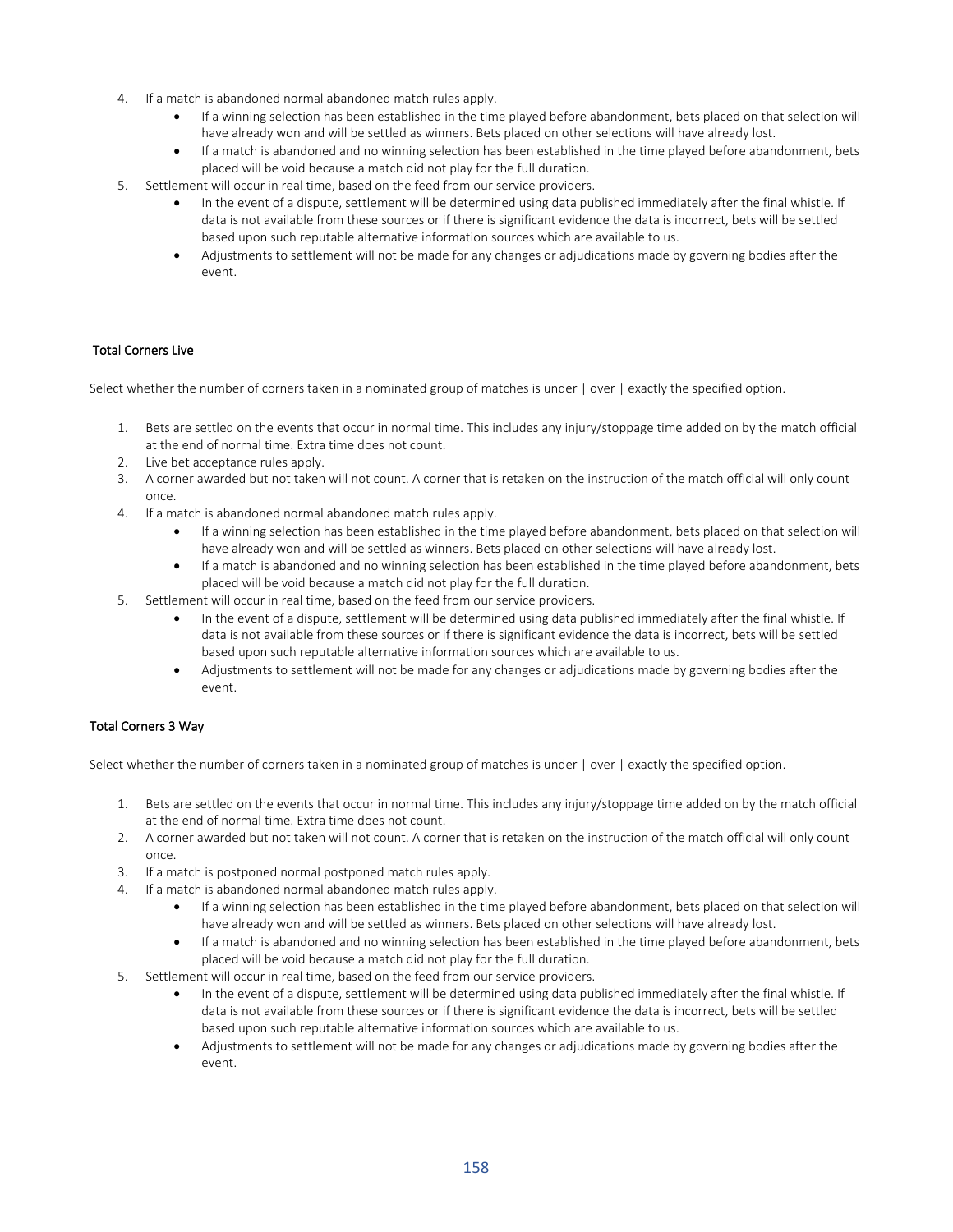# Total Corners 3 Way Live

Select whether the number of corners taken in a nominated group of matches is under | over | exactly the specified option.

- 1. Bets are settled on the events that occur in normal time. This includes any injury/stoppage time added on by the match official at the end of normal time. Extra time does not count.
- 2. Live bet acceptance rules apply.
- 3. A corner awarded but not taken will not count. A corner that is retaken on the instruction of the match official will only count once.
- 4. If a match is abandoned normal abandoned match rules apply.
	- If a winning selection has been established in the time played before abandonment, bets placed on that selection will have already won and will be settled as winners. Bets placed on other selections will have already lost.
	- If a match is abandoned and no winning selection has been established in the time played before abandonment, bets placed will be void because a match did not play for the full duration.
- 5. Settlement will occur in real time, based on the feed from our service providers.
	- In the event of a dispute, settlement will be determined using data published immediately after the final whistle. If data is not available from these sources or if there is significant evidence the data is incorrect, bets will be settled based upon such reputable alternative information sources which are available to us.
	- Adjustments to settlement will not be made for any changes or adjudications made by governing bodies after the event.

## Total Corners 6 Way

Select the total number of corners taken in a nominated group of matches from the specified options.

- 1. Bets are settled on the events that occur in normal time. This includes any injury/stoppage time added on by the match official at the end of normal time. Extra time does not count.
- 2. A corner awarded but not taken will not count. A corner that is retaken on the instruction of the match official will only count once.
- 3. If a match is postponed normal postponed match rules apply.
- 4. If a match is abandoned normal abandoned match rules apply.
	- If a winning selection has been established in the time played before abandonment, bets placed on that selection will have already won and will be settled as winners. Bets placed on other selections will have already lost.
	- If a match is abandoned and no winning selection has been established in the time played before abandonment, bets placed will be void because a match did not play for the full duration.
- 5. Settlement will occur in real time, based on the feed from our service providers.
	- In the event of a dispute, settlement will be determined using data published immediately after the final whistle. If data is not available from these sources or if there is significant evidence the data is incorrect, bets will be settled based upon such reputable alternative information sources which are available to us.
	- Adjustments to settlement will not be made for any changes or adjudications made by governing bodies after the event.

## Total Corners 6 Way Live

Select the total number of corners taken in a nominated group of matches from the specified options.

- 1. Bets are settled on the events that occur in normal time. This includes any injury/stoppage time added on by the match official at the end of normal time. Extra time does not count.
- 2. Live bet acceptance rules apply.
- 3. A corner awarded but not taken will not count. A corner that is retaken on the instruction of the match official will only count once.
- 4. If a match is abandoned normal abandoned match rules apply.
	- If a winning selection has been established in the time played before abandonment, bets placed on that selection will have already won and will be settled as winners. Bets placed on other selections will have already lost.
	- If a match is abandoned and no winning selection has been established in the time played before abandonment, bets placed will be void because a match did not play for the full duration.
- 5. Settlement will occur in real time, based on the feed from our service providers.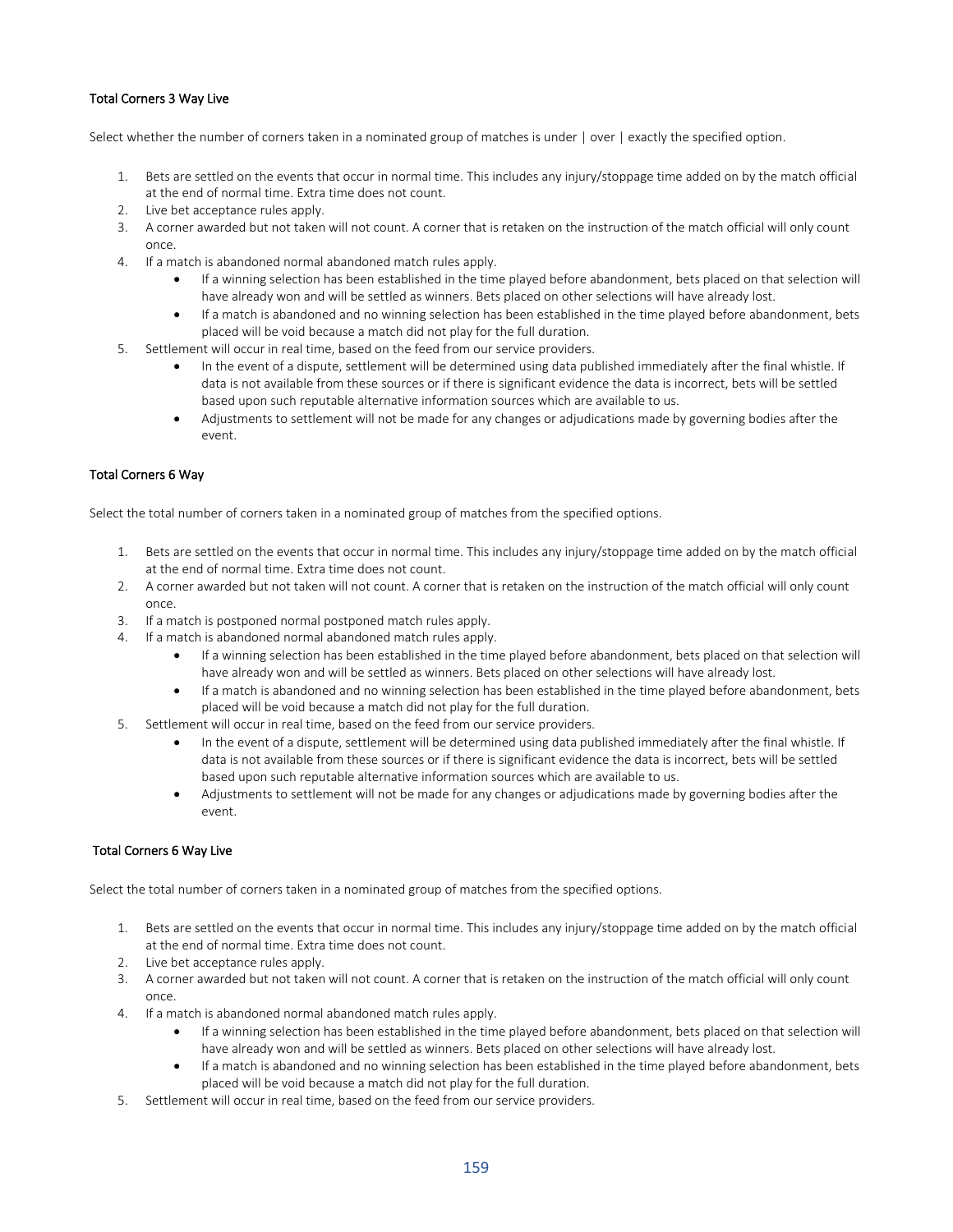- In the event of a dispute, settlement will be determined using data published immediately after the final whistle. If data is not available from these sources or if there is significant evidence the data is incorrect, bets will be settled based upon such reputable alternative information sources which are available to us.
- Adjustments to settlement will not be made for any changes or adjudications made by governing bodies after the event.

# Total Corners You Pick

Select the total number of corners taken in a nominated group of matches from the specified options.

- 1. Bets are settled on the events that occur in normal time. This includes any injury/stoppage time added on by the match official at the end of normal time. Extra time does not count.
- 2. A corner awarded but not taken will not count. A corner that is retaken on the instruction of the match official will only count once.
- 3. If a match is postponed normal postponed match rules apply.
- 4. If a match is abandoned normal abandoned match rules apply.
	- If a winning selection has been established in the time played before abandonment, bets placed on that selection will have already won and will be settled as winners. Bets placed on other selections will have already lost.
	- If a match is abandoned and no winning selection has been established in the time played before abandonment, bets placed will be void because a match did not play for the full duration.
- 5. Settlement will occur in real time, based on the feed from our service providers.
	- In the event of a dispute, settlement will be determined using data published immediately after the final whistle. If data is not available from these sources or if there is significant evidence the data is incorrect, bets will be settled based upon such reputable alternative information sources which are available to us.
	- Adjustments to settlement will not be made for any changes or adjudications made by governing bodies after the event.

## Total Corners You Pick Live

Select the total number of corners taken in a nominated group of matches from the specified options.

- 1. Bets are settled on the events that occur in normal time. This includes any injury/stoppage time added on by the match official at the end of normal time. Extra time does not count.
- 2. Live bet acceptance rules apply.
- 3. A corner awarded but not taken will not count. A corner that is retaken on the instruction of the match official will only count once.
- 4. If a match is abandoned normal abandoned match rules apply.
	- If a winning selection has been established in the time played before abandonment, bets placed on that selection will have already won and will be settled as winners. Bets placed on other selections will have already lost.
	- If a match is abandoned and no winning selection has been established in the time played before abandonment, bets placed will be void because a match did not play for the full duration.
- 5. Settlement will occur in real time, based on the feed from our service providers.
	- In the event of a dispute, settlement will be determined using data published immediately after the final whistle. If data is not available from these sources or if there is significant evidence the data is incorrect, bets will be settled based upon such reputable alternative information sources which are available to us.
	- Adjustments to settlement will not be made for any changes or adjudications made by governing bodies after the event.

# Total Goals

Select the total number of goals scored in a nominated group of matches from the specified options.

- 1. Bets are settled on the events that occur in normal time. This includes any injury/stoppage time added on by the match official at the end of normal time. Extra time does not count.
- 2. If a match is postponed normal postponed match rules apply.
- 3. If a match is abandoned normal abandoned match rules apply.
	- If a winning selection has been established in the time played before abandonment, bets placed on that selection will have already won and will be settled as winners. Bets placed on other selections will have already lost.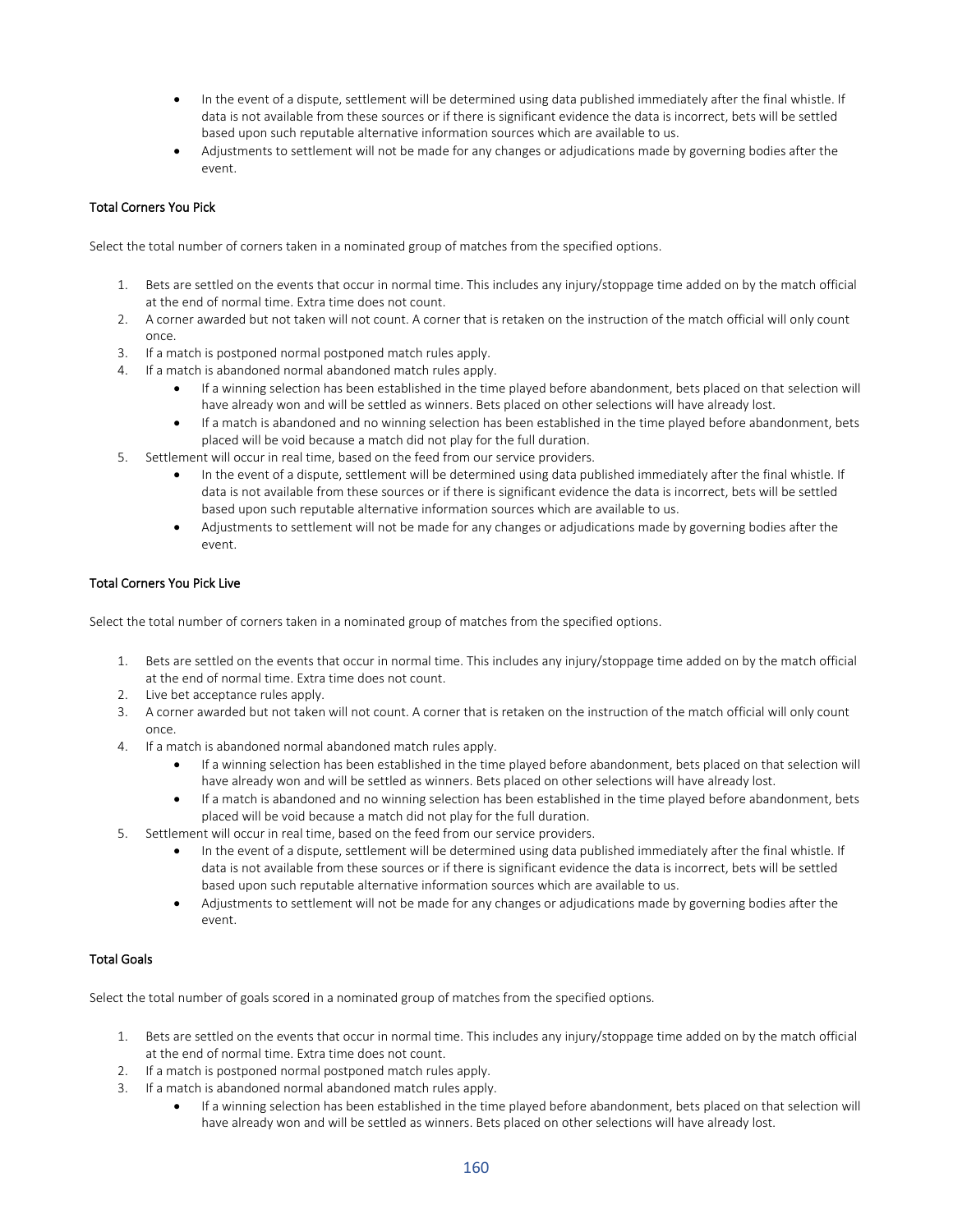- If a match is abandoned and no winning selection has been established in the time played before abandonment, bets placed will be void because a match did not play for the full duration.
- 4. Settlement will occur in real time, based on the feed from our service providers.
	- In the event of a dispute, settlement will be determined using data published immediately after the final whistle. If data is not available from these sources or if there is significant evidence the data is incorrect, bets will be settled based upon such reputable alternative information sources which are available to us.
	- Adjustments to settlement will not be made for any changes or adjudications made by governing bodies after the event.

## Total Goals Live

Select the total number of goals scored in a nominated group of matches from the specified options.

- 1. Bets are settled on the events that occur in normal time. This includes any injury/stoppage time added on by the match official at the end of normal time. Extra time does not count.
- 2. Live bet acceptance rules apply.
- 3. If a match is abandoned normal abandoned match rules apply.
	- If a winning selection has been established in the time played before abandonment, bets placed on that selection will have already won and will be settled as winners. Bets placed on other selections will have already lost.
	- If a match is abandoned and no winning selection has been established in the time played before abandonment, bets placed will be void because a match did not play for the full duration.
- 4. Settlement will occur in real time, based on the feed from our service providers.
	- In the event of a dispute, settlement will be determined using data published immediately after the final whistle. If data is not available from these sources or if there is significant evidence the data is incorrect, bets will be settled based upon such reputable alternative information sources which are available to us.
	- Adjustments to settlement will not be made for any changes or adjudications made by governing bodies after the event.

#### Total Goals 3 Way

Select whether the number of goals scored in a nominated group of matches is under | over | exactly the specified option.

- 1. Bets are settled on the events that occur in normal time. This includes any injury/stoppage time added on by the match official at the end of normal time. Extra time does not count.
- 2. If a match is postponed normal postponed match rules apply.
- 3. If a match is abandoned normal abandoned match rules apply.
	- If a winning selection has been established in the time played before abandonment, bets placed on that selection will have already won and will be settled as winners. Bets placed on other selections will have already lost.
	- If a match is abandoned and no winning selection has been established in the time played before abandonment, bets placed will be void because a match did not play for the full duration.
- 4. Settlement will occur in real time, based on the feed from our service providers.
	- In the event of a dispute, settlement will be determined using data published immediately after the final whistle. If data is not available from these sources or if there is significant evidence the data is incorrect, bets will be settled based upon such reputable alternative information sources which are available to us.
	- Adjustments to settlement will not be made for any changes or adjudications made by governing bodies after the event.

## Total Goals 3 Way Live

Select whether the number of goals scored in a nominated group of matches is under | over | exactly the specified option.

- 1. Bets are settled on the events that occur in normal time. This includes any injury/stoppage time added on by the match official at the end of normal time. Extra time does not count.
- 2. Live bet acceptance rules apply.
- 3. If a match is abandoned normal abandoned match rules apply.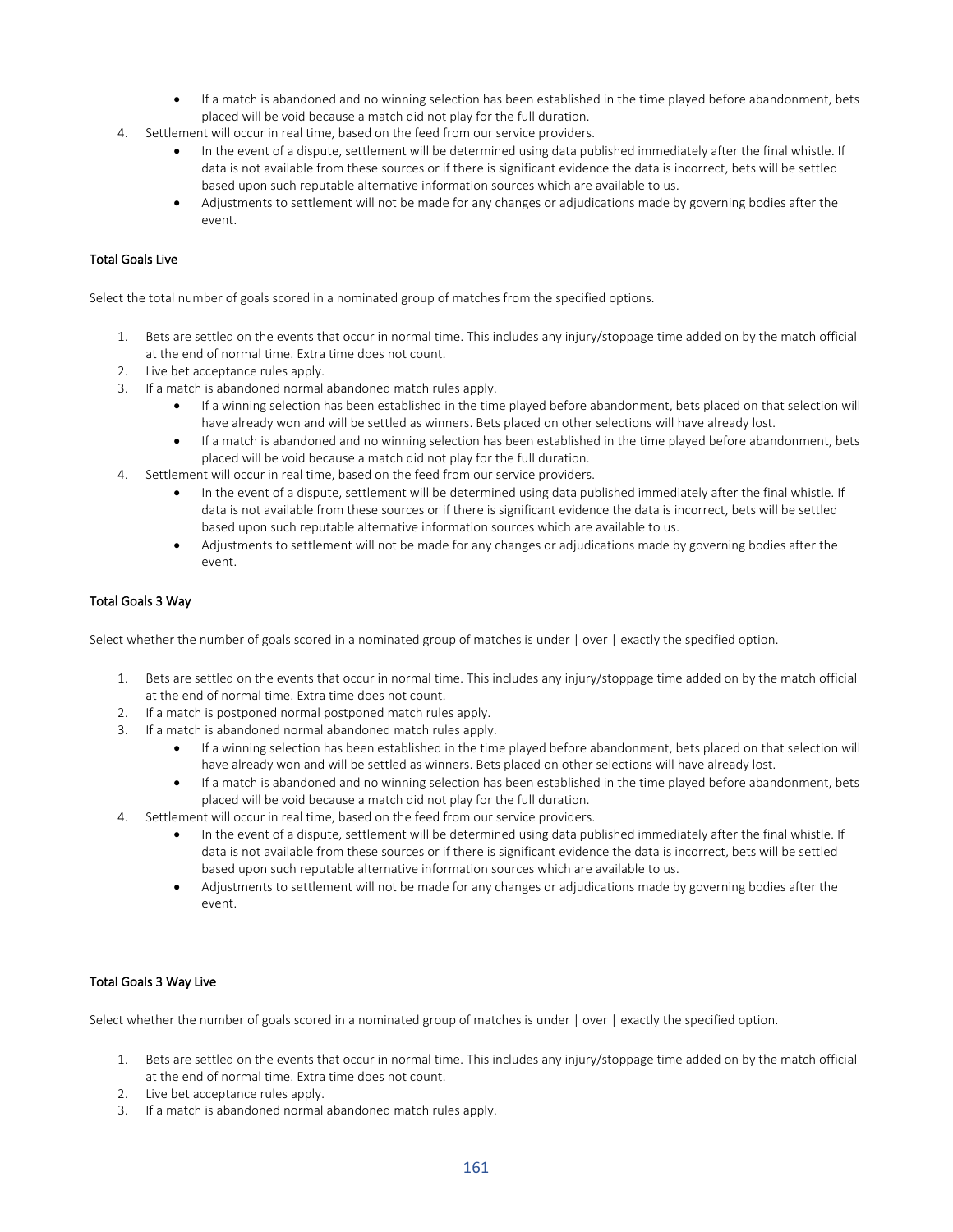- If a winning selection has been established in the time played before abandonment, bets placed on that selection will have already won and will be settled as winners. Bets placed on other selections will have already lost.
- If a match is abandoned and no winning selection has been established in the time played before abandonment, bets placed will be void because a match did not play for the full duration.
- 4. Settlement will occur in real time, based on the feed from our service providers.
	- In the event of a dispute, settlement will be determined using data published immediately after the final whistle. If data is not available from these sources or if there is significant evidence the data is incorrect, bets will be settled based upon such reputable alternative information sources which are available to us.
	- Adjustments to settlement will not be made for any changes or adjudications made by governing bodies after the event.

## Total Goals 6 Way

Select the total number of goals scored in a nominated group of matches from the specified options.

- 1. Bets are settled on the events that occur in normal time. This includes any injury/stoppage time added on by the match official at the end of normal time. Extra time does not count.
- 2. If a match is postponed normal postponed match rules apply.
- 3. If a match is abandoned normal abandoned match rules apply.
	- If a winning selection has been established in the time played before abandonment, bets placed on that selection will have already won and will be settled as winners. Bets placed on other selections will have already lost.
	- If a match is abandoned and no winning selection has been established in the time played before abandonment, bets placed will be void because a match did not play for the full duration.
- 4. Settlement will occur in real time, based on the feed from our service providers.
	- In the event of a dispute, settlement will be determined using data published immediately after the final whistle. If data is not available from these sources or if there is significant evidence the data is incorrect, bets will be settled based upon such reputable alternative information sources which are available to us.
	- Adjustments to settlement will not be made for any changes or adjudications made by governing bodies after the event.

#### Total Goals 6 Way Live

Select the total number of goals scored in a nominated group of matches from the specified options.

- 1. Bets are settled on the events that occur in normal time. This includes any injury/stoppage time added on by the match official at the end of normal time. Extra time does not count.
- 2. Live bet acceptance rules apply.
- 3. If a match is abandoned normal abandoned match rules apply.
	- If a winning selection has been established in the time played before abandonment, bets placed on that selection will have already won and will be settled as winners. Bets placed on other selections will have already lost.
	- If a match is abandoned and no winning selection has been established in the time played before abandonment, bets placed will be void because a match did not play for the full duration.
- 4. Settlement will occur in real time, based on the feed from our service providers.
	- In the event of a dispute, settlement will be determined using data published immediately after the final whistle. If data is not available from these sources or if there is significant evidence the data is incorrect, bets will be settled based upon such reputable alternative information sources which are available to us.
	- Adjustments to settlement will not be made for any changes or adjudications made by governing bodies after the event.

### Total Goals You Pick

Select the total number of goals scored in a nominated group of matches from the specified options.

- 1. Bets are settled on the events that occur in normal time. This includes any injury/stoppage time added on by the match official at the end of normal time. Extra time does not count.
- 2. If a match is postponed normal postponed match rules apply.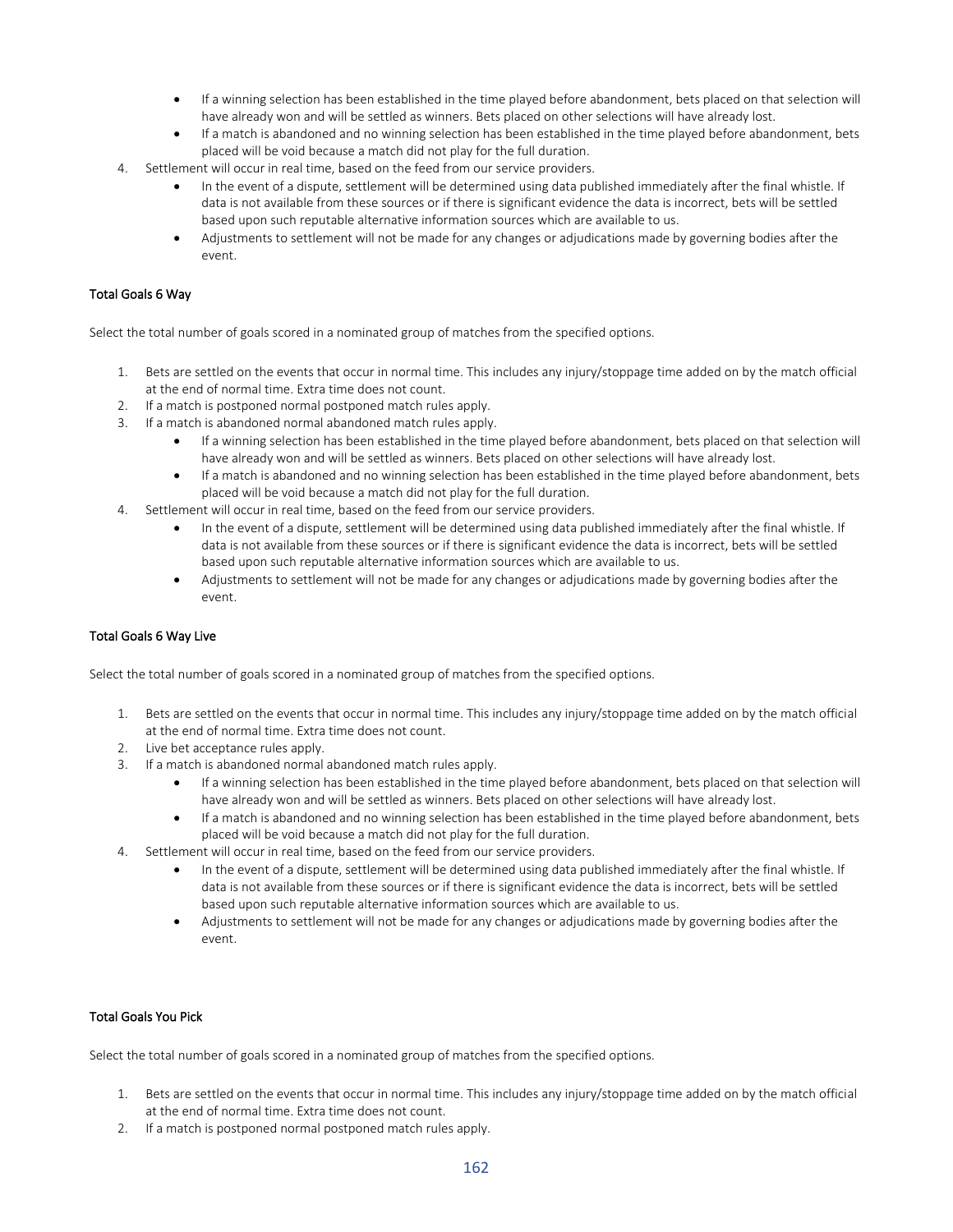- 3. If a match is abandoned normal abandoned match rules apply.
	- If a winning selection has been established in the time played before abandonment, bets placed on that selection will have already won and will be settled as winners. Bets placed on other selections will have already lost.
	- If a match is abandoned and no winning selection has been established in the time played before abandonment, bets placed will be void because a match did not play for the full duration.
- 4. Settlement will occur in real time, based on the feed from our service providers.
	- In the event of a dispute, settlement will be determined using data published immediately after the final whistle. If data is not available from these sources or if there is significant evidence the data is incorrect, bets will be settled based upon such reputable alternative information sources which are available to us.
	- Adjustments to settlement will not be made for any changes or adjudications made by governing bodies after the event.

## Total Goals You Pick Live

Select the total number of goals scored in a nominated group of matches from the specified options.

- 1. Bets are settled on the events that occur in normal time. This includes any injury/stoppage time added on by the match official at the end of normal time. Extra time does not count.
- 2. Live bet acceptance rules apply.
- 3. If a match is abandoned normal abandoned match rules apply.
	- If a winning selection has been established in the time played before abandonment, bets placed on that selection will have already won and will be settled as winners. Bets placed on other selections will have already lost.
	- If a match is abandoned and no winning selection has been established in the time played before abandonment, bets placed will be void because a match did not play for the full duration.
- 4. Settlement will occur in real time, based on the feed from our service providers.
	- In the event of a dispute, settlement will be determined using data published immediately after the final whistle. If data is not available from these sources or if there is significant evidence the data is incorrect, bets will be settled based upon such reputable alternative information sources which are available to us.
	- Adjustments to settlement will not be made for any changes or adjudications made by governing bodies after the event.

## Total Home Goals x Total Away Goals 3 Way

Select the total number of home goals scored multiplied by the total number of away goals scored from the nominated group of matches from under | over | exactly the number specified.

- Example: 4 home goals are scored and 3 away goals are scored in the nominated group of matches. The winning selection will be 12.
- 1. Bets are settled on the events that occur in normal time. This includes any injury/stoppage time added on by the match official at the end of normal time. Extra time does not count.
- 2. If a match is postponed normal postponed match rules apply.
- 3. If a match is abandoned normal abandoned match rules apply.
	- If a winning selection has been established in the time played before abandonment, bets placed on that selection will have already won and will be settled as winners. Bets placed on other selections will have already lost.
	- If a match is abandoned and no winning selection has been established in the time played before abandonment, bets placed will be void because a match did not play for the full duration.
- 4. Settlement will occur in real time, based on the feed from our service providers.
	- In the event of a dispute, settlement will be determined using data published immediately after the final whistle. If data is not available from these sources or if there is significant evidence the data is incorrect, bets will be settled based upon such reputable alternative information sources which are available to us.
	- Adjustments to settlement will not be made for any changes or adjudications made by governing bodies after the event.

## Total Home Goals x Total Away Goals 6 Way

Select the total number of home goals scored multiplied by the total number of away goals scored from the nominated group of matches from the options specified.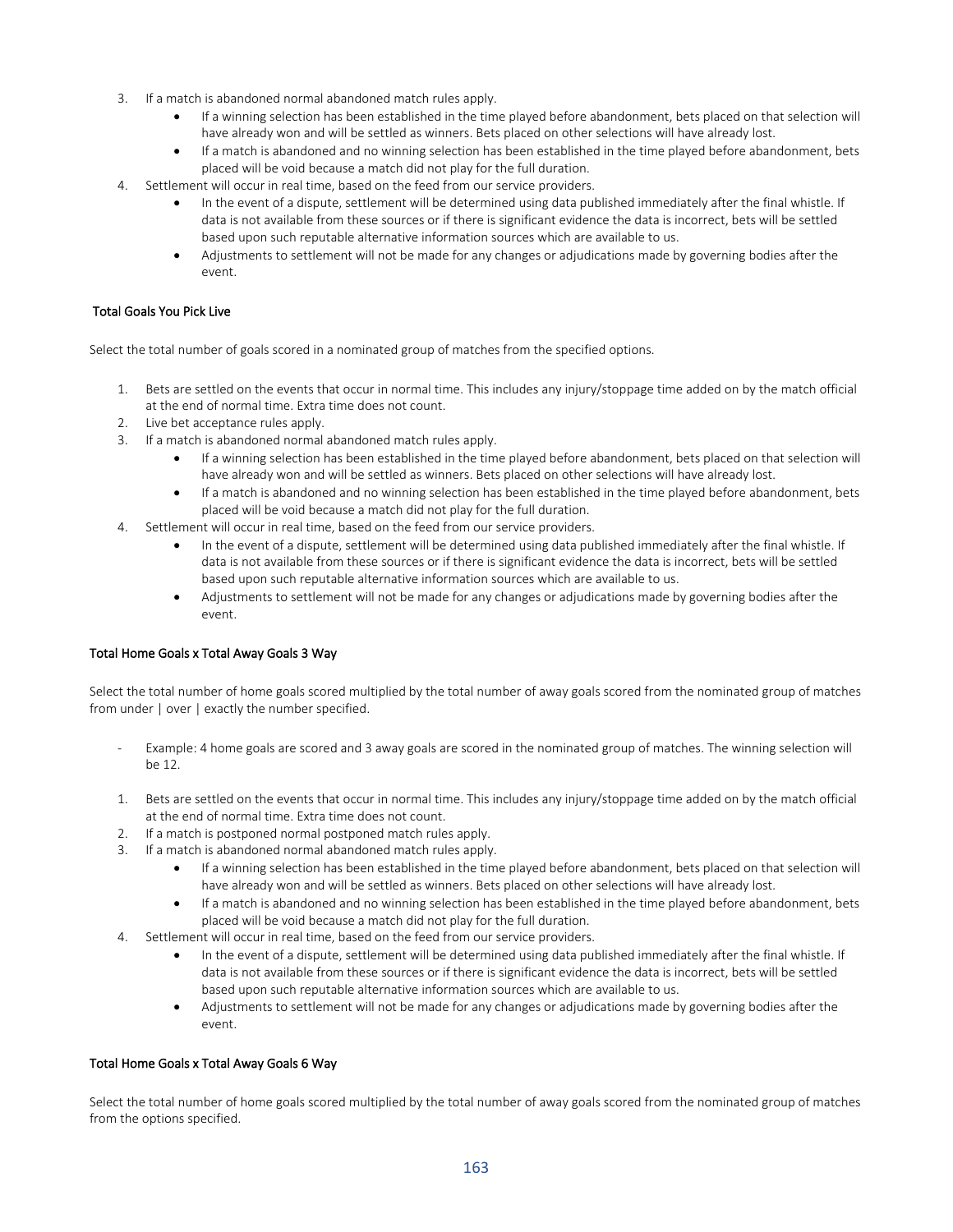- Example: 4 home goals are scored and 3 away goals are scored in the nominated group of matches. The winning selection will be 12.
- 1. Bets are settled on the events that occur in normal time. This includes any injury/stoppage time added on by the match official at the end of normal time. Extra time does not count.
- 2. If a match is postponed normal postponed match rules apply.
- 3. If a match is abandoned normal abandoned match rules apply.
	- If a winning selection has been established in the time played before abandonment, bets placed on that selection will have already won and will be settled as winners. Bets placed on other selections will have already lost.
	- If a match is abandoned and no winning selection has been established in the time played before abandonment, bets placed will be void because a match did not play for the full duration.
- 4. Settlement will occur in real time, based on the feed from our service providers.
	- In the event of a dispute, settlement will be determined using data published immediately after the final whistle. If data is not available from these sources or if there is significant evidence the data is incorrect, bets will be settled based upon such reputable alternative information sources which are available to us.
	- Adjustments to settlement will not be made for any changes or adjudications made by governing bodies after the event.

## Total Home Goals x Total Away Goals You Pick

Select the total number of home goals scored multiplied by the total number of away goals scored from the nominated group of matches from the options specified.

- Example: 4 home goals are scored and 3 away goals are scored in the nominated group of matches. The winning selection will be 12.
- 1. Bets are settled on the events that occur in normal time. This includes any injury/stoppage time added on by the match official at the end of normal time. Extra time does not count.
- 2. If a match is postponed normal postponed match rules apply.
- 3. If a match is abandoned normal abandoned match rules apply.
	- If a winning selection has been established in the time played before abandonment, bets placed on that selection will have already won and will be settled as winners. Bets placed on other selections will have already lost.
	- If a match is abandoned and no winning selection has been established in the time played before abandonment, bets placed will be void because a match did not play for the full duration.
- 4. Settlement will occur in real time, based on the feed from our service providers.
	- In the event of a dispute, settlement will be determined using data published immediately after the final whistle. If data is not available from these sources or if there is significant evidence the data is incorrect, bets will be settled based upon such reputable alternative information sources which are available to us.
	- Adjustments to settlement will not be made for any changes or adjudications made by governing bodies after the event.

## Corners Handicap

Predict which team will take the most corners after the handicap spread has been applied. A handicap of (+/-) one or more corners will be given to one of the teams which will be added to the actual number of corners taken by them during the match.

- Example: Chelsea v Aston Villa (+3). Chelsea take 8 corners and Aston Villa are awarded 6. The handicap spread of (+3) is added to the actual number of corners taken by Aston Villa during the match. The winning selection will be therefore Aston Villa with 9 corners.
- 1. Bets are settled on the events that occur in normal time. This includes any injury/stoppage time added on by the match official at the end of normal time. Extra time does not count.
- 2. A corner awarded but not taken will not count. A corner that is retaken on the instruction of the match official will only count once.
- 3. If both teams take the same number of corners after the handicap spread has been applied, the winning selection in this market will be a tie.
- 4. If a match is postponed normal postponed match rules apply.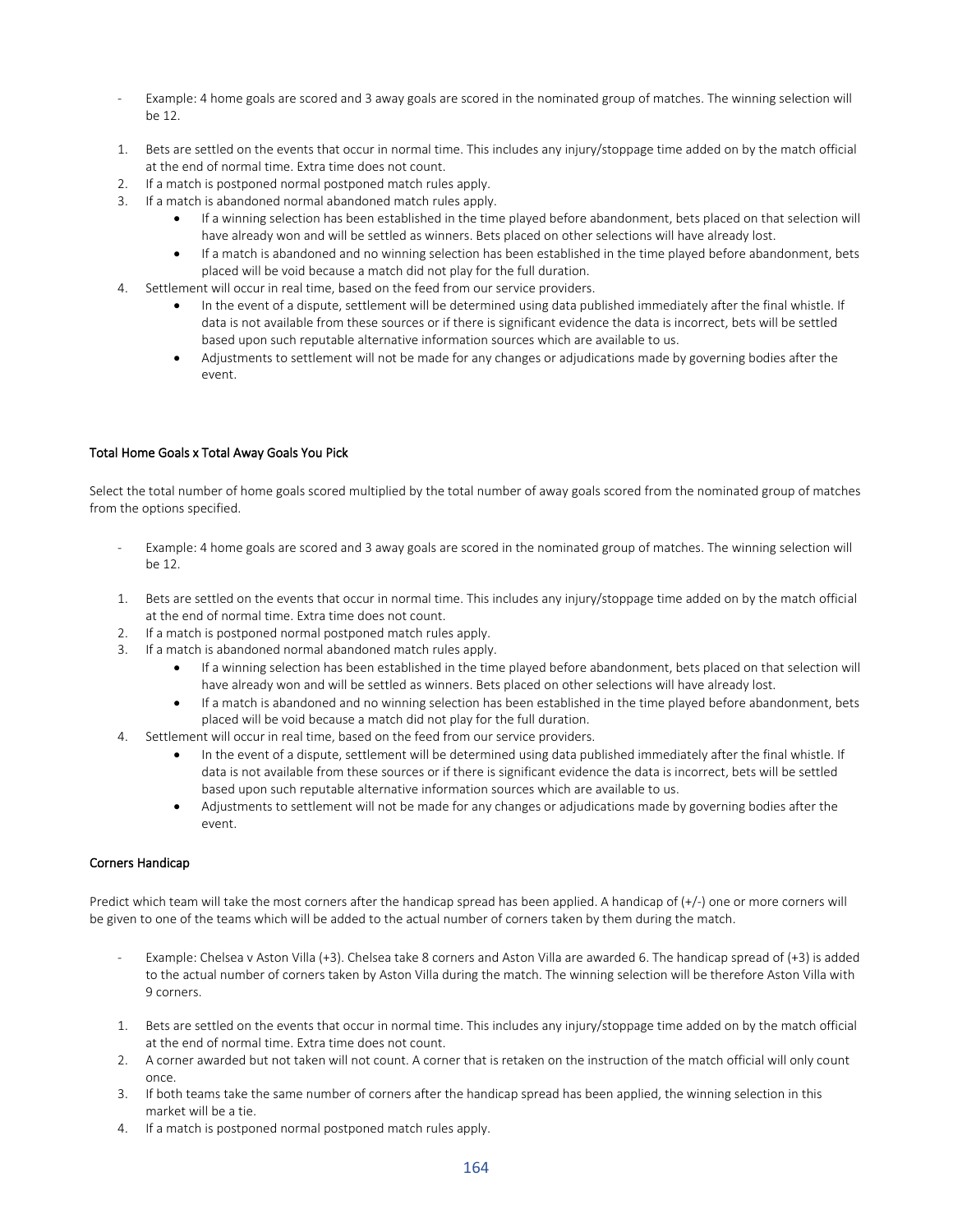- 5. If a match is abandoned normal abandoned match rules apply.
- 6. Settlement will occur in real time, based on the feed from our service providers.
	- In the event of a dispute, settlement will be determined using data published immediately after the final whistle. If data is not available from these sources or if there is significant evidence the data is incorrect, bets will be settled based upon such reputable alternative information sources which are available to us.
	- Adjustments to settlement will not be made for any changes or adjudications made by governing bodies after the event.

## Handicap

Predict the result of a match from: home win | draw | away win, sometimes denoted on our website/coupons as  $1 \mid X \mid 2$ , after the handicap spread has been applied to one of the teams. A handicap of (+/-) one or more goals will be given to one/both of the teams which will be added to the actual number of goals scored.

- Example: Chelsea v Aston Villa (+1). The final score is Chelsea 1-1 Aston Villa. The handicap spread of (+1) is added to the actual number of goals scored by Aston Villa during the match. The handicap match result is Chelsea 1-2 Aston Villa and the winning outcome is therefore Aston Villa.
- 1. Bets are settled on the events that occur in normal time. This includes any injury/stoppage time added on by the match official at the end of normal time. Extra time does not count.
- 2. If a match is postponed normal postponed match rules apply.
- 3. If a match is abandoned normal abandoned match rules apply.
- 4. Settlement will occur in real time, based on the feed from our service providers.
	- In the event of a dispute, settlement will be determined using data published immediately after the final whistle. If data is not available from these sources or if there is significant evidence that the data is incorrect, bets will be settled based upon such reputable alternative information sources which are available to us.
	- Adjustments to settlement will not be made for any changes or adjudications made by governing bodies after the event.

#### Match Handicap Live

Predict the result of a match from: home win | draw | away win, sometimes denoted on our website/coupons as 1 | X | 2, after the handicap spread has been applied to one of the teams. A handicap of (+/-) one or more goals will be given to one/both of the teams which will be added to the actual number of goals scored.

- Example: Chelsea v Aston Villa (+1). The final score is Chelsea 1-1 Aston Villa. The handicap spread of (+1) is added to the actual number of goals scored by Aston Villa during the match. The handicap match result is Chelsea 1-2 Aston Villa and the winning outcome is therefore Aston Villa.
- 1. Bets are settled on the events that occur in normal time. This includes any injury/stoppage time added on by the match official at the end of normal time. Extra time does not count.
- 2. Live bet acceptance rules apply.
- 3. If a match is abandoned normal abandoned match rules apply.
- 4. Settlement will occur in real time, based on the feed from our service providers.
	- In the event of a dispute, settlement will be determined using data published immediately after the final whistle. If data is not available from these sources or if there is significant evidence the data is incorrect, bets will be settled based upon such reputable alternative information sources which are available to us.
	- Adjustments to settlement will not be made for any changes or adjudications made by governing bodies after the event.

#### Corners Double Result

Predict which team will take the most corners in the first half combined with which team will take the most corners during the whole match.

Example: Man Utd take 4 corners in the first half of the match and Aston Villa 2. Man Utd take 6 corners in the whole match and Aston Villa take 7. The winning market will be Man Utd/Aston Villa.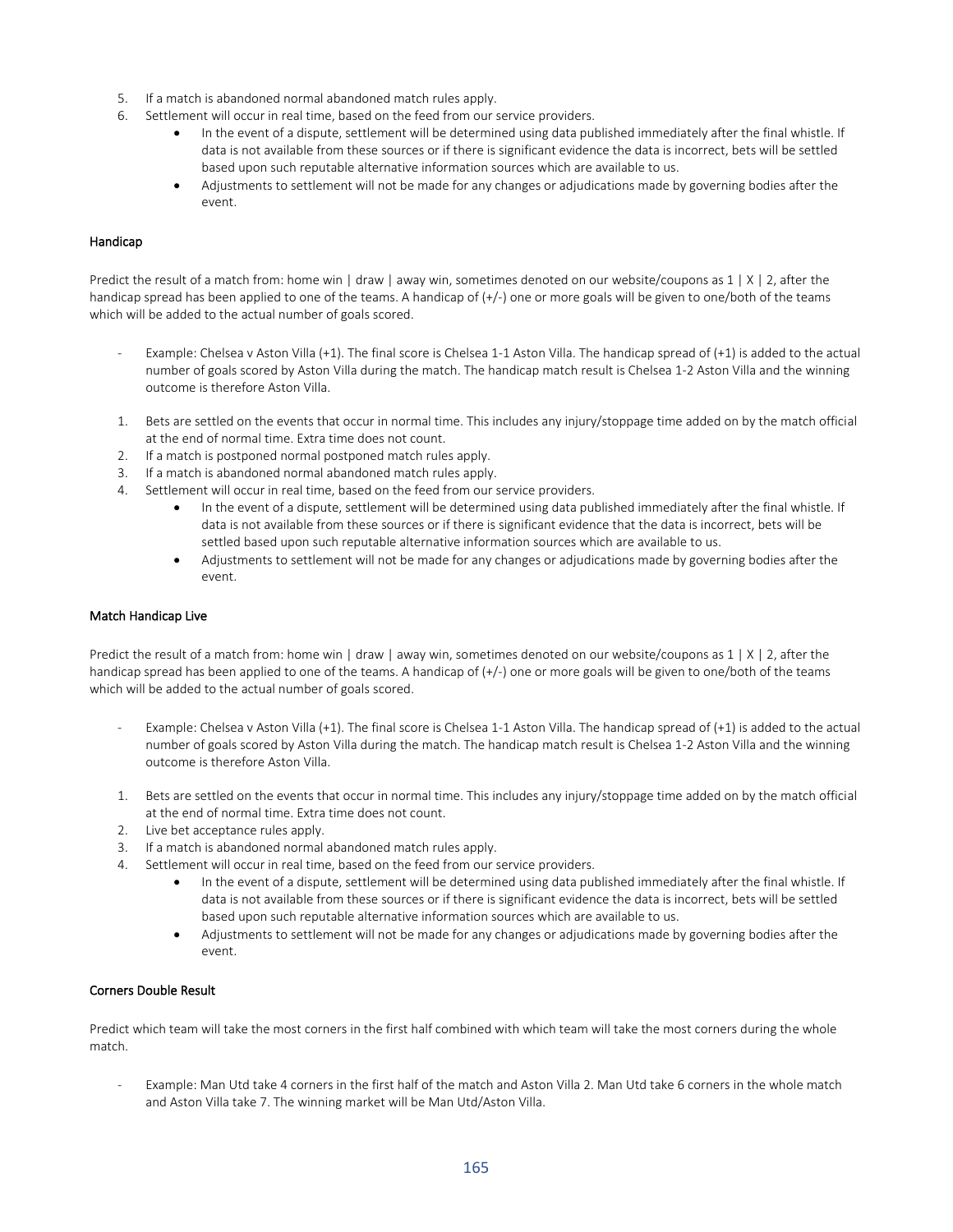- 1. Bets are settled on the events that occur in normal time. This includes any injury/stoppage time added on by the match official at the end of normal time. Extra time does not count.
- 2. A corner awarded but not taken will not count. A corner that is retaken on the instruction of the match official will only count once.
- 3. If a match is postponed normal postponed match rules apply.
- 4. If a match is abandoned normal abandoned match rules apply.
- 5. Settlement will occur in real time, based on the feed from our service providers.
	- In the event of a dispute, settlement will be determined using data published immediately after the final whistle. If data is not available from these sources or if there is significant evidence the data is incorrect, bets will be settled based upon such reputable alternative information sources which are available to us.
	- Adjustments to settlement will not be made for any changes or adjudications made by governing bodies after the event.

## First Corner

Predict which team will take the first corner in a match.

- 1. Bets are settled on the events that occur in normal time. This includes any injury/stoppage time added on by the match official at the end of normal time. Extra time does not count.
- 2. If no corners are taken in the match, bets placed on this market will be void.
- 3. A corner awarded but not taken will not count.
- 4. If a match is postponed normal postponed match rules apply.
- 5. If a match is abandoned normal abandoned match rules apply.
	- If a match is abandoned and a winning selection in this market has been established in the time played before abandonment, bets placed on that selection will have already won and will be settled as winners. Bets placed on other selections in this market will have already lost.
	- If a match is abandoned and no winning selection has been established in the time played before abandonment, bets placed will be void, subject to normal abandoned match rules, because the match did not play for the full duration.
- 6. Settlement will occur in real time, based on the feed from our service providers.
	- In the event of a dispute, settlement will be determined using data published immediately after the final whistle. If data is not available from these sources or if there is significant evidence the data is incorrect, bets will be settled based upon such reputable alternative information sources which are available to us.
	- Adjustments to settlement will not be made for any changes or adjudications made by governing bodies after the event.

## Half Corners

Predict the number of corners taken in a specified half of a match from: under 5 | 5-6 | over 6

- 1. Bets are settled only on the events that occur in the specified half of the match. This includes any injury/stoppage time added on by the match official at the end of the specified half of the match. The other half of the match and extra time do not count unless otherwise stated.
- 2. A corner awarded but not taken will not count. A corner that is retaken on the instruction of the match official will only count once.
- 3. If a match is postponed normal postponed match rules apply.
- 4. If a match is abandoned normal abandoned match rules apply.
	- If a match is abandoned during the specified half and 7 or more corners are taken in the time played before abandonment, bets placed on that selection will have already won and will be settled as winners. Bets placed on other selections in this market will have already lost.
	- If a match is abandoned during the specified half and 6 or less corners are taken in the time played before abandonment, bets placed will be void, subject to normal abandoned match rules, because the match did not play for the full duration.
	- If a match is abandoned after the specified half bets placed on this market will stand win or lose.
- 5. Settlement will occur in real time, based on the feed from our service providers.
	- In the event of a dispute, settlement will be determined using data published immediately after the final whistle. If data is not available from these sources or if there is significant evidence the data is incorrect, bets will be settled based upon such reputable alternative information sources which are available to us.
	- Adjustments to settlement will not be made for any changes or adjudications made by governing bodies after the event.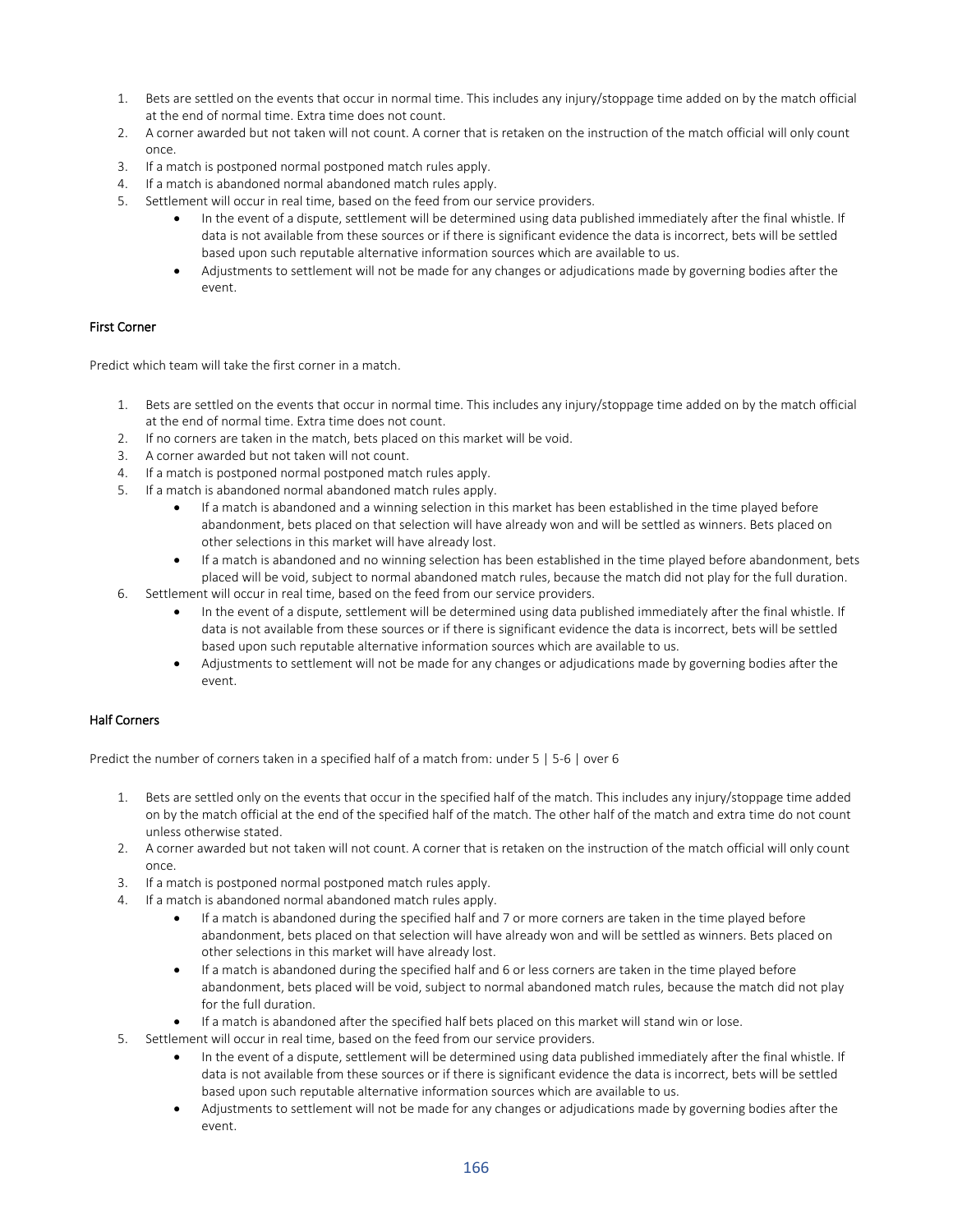# Half Corners Live

Predict the number of corners taken in a specified half of a match from: under 5 | 5-6 | over 6

- 1. Bets are settled only on the events that occur in the specified half of the match. This includes any injury/stoppage time added on by the match official at the end of the specified half of the match. The other half of the match and extra time do not count unless otherwise stated.
- 2. A corner awarded but not taken will not count. A corner that is retaken on the instruction of the match official will only count once.
- 3. Live bet acceptance rules apply.
- 4. If a match is abandoned normal abandoned match rules apply.
	- If a match is abandoned during the specified half and 7 or more corners are taken in the time played before abandonment, bets placed on that selection will have already won and will be settled as winners. Bets placed on other selections in this market will have already lost.
	- If a match is abandoned during the specified half and 6 or less corners are taken in the time played before abandonment, bets placed will be void, subject to normal abandoned match rules, because the match did not play for the full duration.
	- If a match is abandoned after the specified half bets placed on this market will stand win or lose.
- 5. Settlement will occur in real time, based on the feed from our service providers.
	- In the event of a dispute, settlement will be determined using data published immediately after the final whistle. If data is not available from these sources or if there is significant evidence the data is incorrect, bets will be settled based upon such reputable alternative information sources which are available to us.
	- Adjustments to settlement will not be made for any changes or adjudications made by governing bodies after the event.

#### Half Team Corners

Predict the number of corners taken by a nominated team in a specified half of a match from: under 2 | 2-3 | over 3

- 1. Bets are settled only on the events that occur in the specified half of the match. This includes any injury/stoppage time added on by the match official at the end of the specified half of the match. The other half of the match and extra time do not count unless otherwise stated.
- 2. A corner awarded but not taken will not count. A corner that is retaken on the instruction of the match official will only count once.
- 3. If a match is postponed normal postponed match rules apply.
- 4. If a match is abandoned normal abandoned match rules apply.
	- If a match is abandoned during the specified half and the nominated team has taken 4 or more corners in the time played before abandonment, bets placed on that selection in this market will have already won and will be settled as winners. Bets placed on other selections in this market will have already lost.
	- If a match is abandoned during the specified half and the nominated team has taken 3 corners or less in the time played before abandonment, bets placed will be void, subject to normal abandoned match rules, because the match did not play for the full duration.
	- If a match is abandoned after the specified half bets placed on this market will stand win or lose.
- 5. Settlement will occur in real time, based on the feed from our service providers.
	- In the event of a dispute, settlement will be determined using data published immediately after the final whistle. If data is not available from these sources or if there is significant evidence the data is incorrect, bets will be settled based upon such reputable alternative information sources which are available to us.
	- Adjustments to settlement will not be made for any changes or adjudications made by governing bodies after the event.

## Half with Most Corners

Predict the half of a match in which the most corners will be taken.

1. Bets are settled on the events that occur in normal time. This includes any injury/stoppage time added on by the match official at the end of normal time. The events that occur in the other half of the match and extra time do not count unless otherwise stated.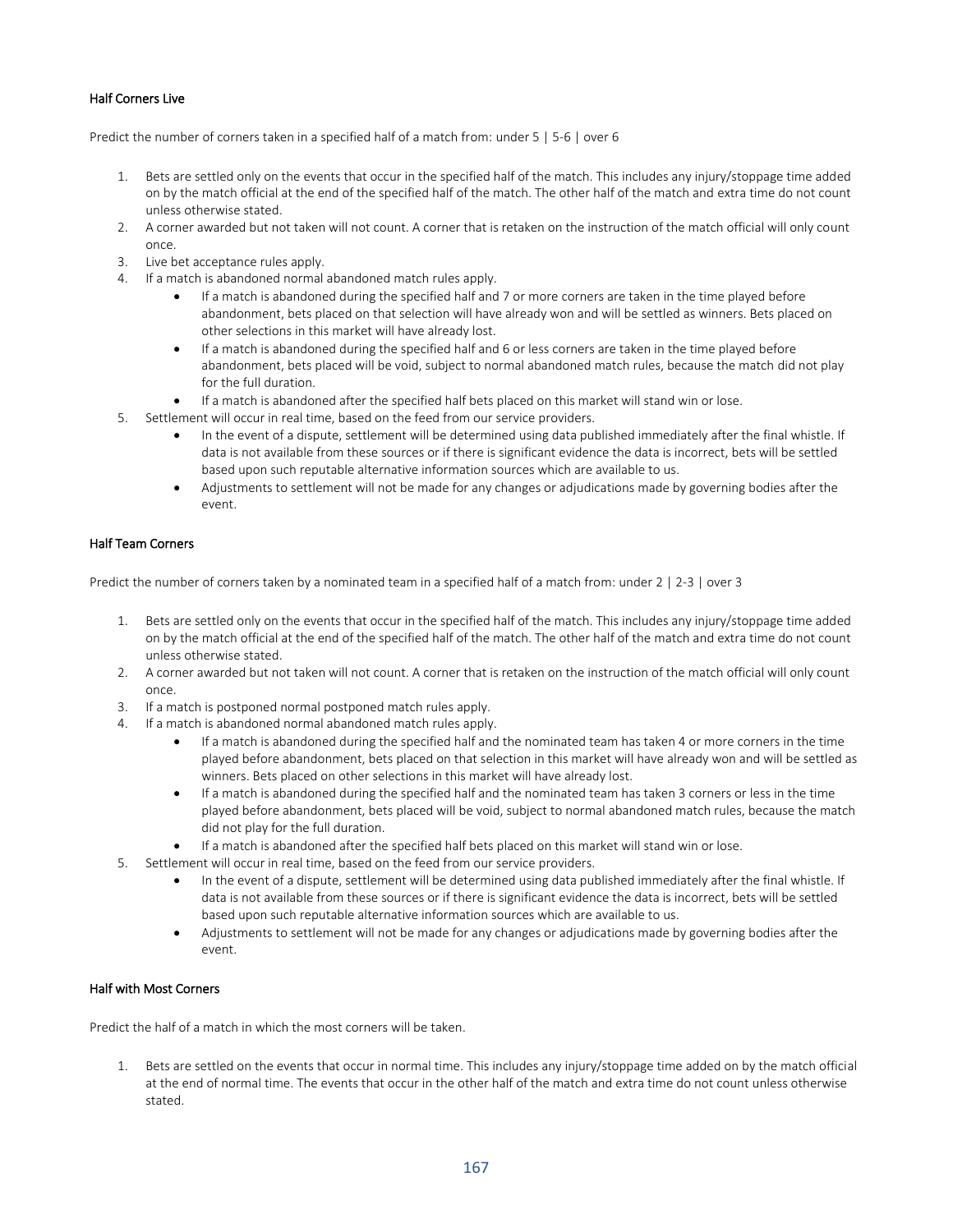- 2. A corner awarded but not taken will not count. A corner that is retaken on the instruction of the match official will only count once.
- 3. If the same number of corners are taken in both halves, the winning selection in this market will be a draw.
- 4. If a match is postponed normal postponed match rules apply.
- 5. If a match is abandoned normal abandoned match rules apply.
- 6. Settlement will occur in real time, based on the feed from our service providers.
	- In the event of a dispute, settlement will be determined using data published immediately after the final whistle. If data is not available from these sources or if there is significant evidence the data is incorrect, bets will be settled based upon such reputable alternative information sources which are available to us.
	- Adjustments to settlement will not be made for any changes or adjudications made by governing bodies after the event.

## Last Corner

Predict which team will be take the last corner in a match.

- 1. Bets are settled on the events that occur in normal time. This includes any injury/stoppage time added on by the match official at the end of normal time. Extra time does not count.
- 2. If no corners are taken in the match, bets placed on this market will be void.
- 3. A corner awarded but not taken will not count.
- 4. If a match is postponed normal postponed match rules apply.
- 5. If a match is abandoned normal abandoned match rules apply.
- 6. Settlement will occur in real time, based on the feed from our service providers.
	- a. In the event of a dispute, settlement will be determined using data published immediately after the final whistle. If data is not available from these sources or if there is significant evidence the data is incorrect, bets will be settled based upon such reputable alternative information sources which are available to us.
	- b. Adjustments to settlement will not be made for any changes or adjudications made by governing bodies after the event.

### Match Corner - X to Y Min

Predict whether or not a corner will be awarded within the specified time period of the match. Corners markets on a specified time period will be settled on corners awarded. All other corners markets will be settled on corners taken.

- 1. Bets are settled on the events that occur only within the specified time period of the match. Bets placed on 1st to 15th minute will be settled on the events that occur from 0:00 to 14:59. Likewise, bets placed on 16th to 30th minute will be settled on the events that occur from 15:00 to 29:59.
	- Bets placed on 46th to 60th minute will be settled on the events that occur from the start of the second half to 59:59.
- 2. A corner must be awarded within the specified time period of the match. A corner will count if it is awarded but not taken.
- 3. If no active play takes place at all during the specified time period of the match due to the match official suspending play due, although not exclusively, to injury, crowd trouble etc., bets placed on this market will be void.
- 4. If there is disruption to play within the specified time period of the match due, although not exclusively, to substitutions, injury etc., bets placed on this market will stand if any play has taken place.
- 5. If a match is postponed normal postponed match rules apply.
- 6. If a match is abandoned normal abandoned match rules apply.
	- If a match is abandoned during the specified time period of the match and a winning selection in this market has been established in the time played before abandonment, bets placed on that selection will have already won and will be settled as winners. Bets placed on other selections in this market will have already lost.
	- If a match is abandoned during the specified time period of the match and a winning selection has not been established in the time played before abandonment, bets placed on this market will be void, subject to abandoned match rules, because the specified time period of the match did not play for the full duration.
	- If a match is abandoned after the specified time period of the match bets placed on this market will stand win or lose.
- 7. Settlement will occur in real time, based on the feed from our service providers.
	- In the event of a dispute, the service provider will complete a verification process to settle bets. This will normally be confirmed within 24 hours of the match finishing. If the process cannot be completed or there is significant evidence that the data is incorrect bets will be settled based upon such reputable alternative information sources which are available to us.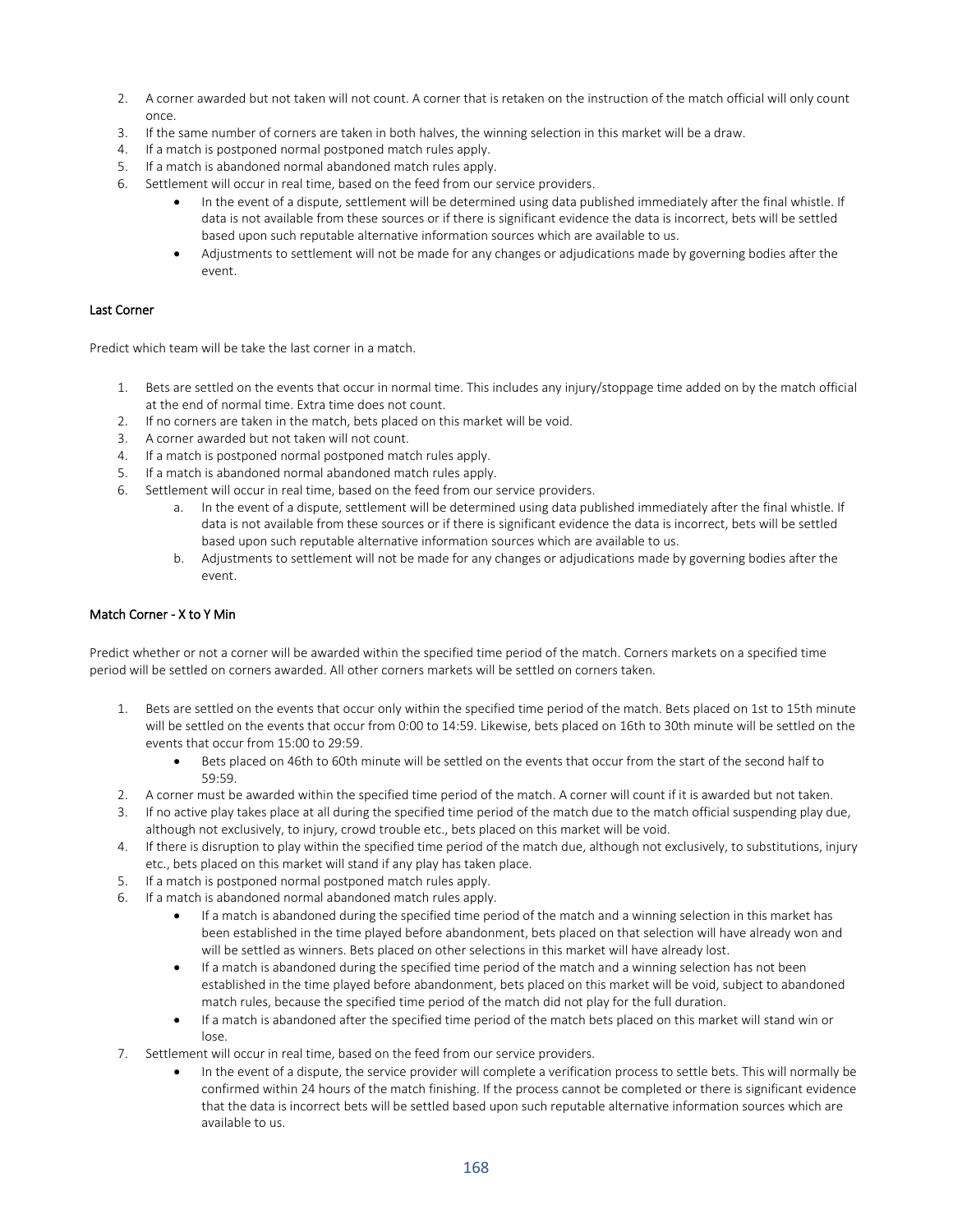• Adjustments to settlement will not be made for any changes or adjudications made by governing bodies after the event.

# Team Corners Awarded - X to Y Min

Predict whether or not a corner will be awarded to a nominated team within the specified time period of the match. For bets placed within a specified time period settlement will be based on corners awarded. For all other corners markets settlement will be based on corners taken.

- 1. Bets are settled on the events that occur only within the specified time period of the match. Bets placed on 1st to 15th minute will be settled on the events that occur from 0:00 to 14:59 and bets placed on 16th to 30th minute will be settled on the events that occur from 15:00 to 29:59 etc.
	- Bets placed on 46th to 60th minute will be settled on the events that occur from the start of the second half to 59:59.
- 2. A corner must be awarded within the specified time period of the match to count. A corner will count if it is awarded but not taken.
- 3. If no active play takes place at all during the specified time period of the match due to the match official suspending play due, although not exclusively, to injury, crowd trouble etc., bets placed on this market will be void.
- 4. If there is disruption to play within the specified time period of the match due, although not exclusively, to substitutions, injury etc., bets placed on this market will stand if any play has taken place.
- 5. If a match is postponed normal postponed match rules apply.
- 6. If a match is abandoned normal abandoned match rules apply.
	- If a match is abandoned during the specified time period of the match and a winning selection in this market has been established in the time played before abandonment, bets placed on that selection will have already won and will be settled as winners. Bets placed on other selections in this market will have already lost.
	- If a match is abandoned during the specified time period of the match and a winning selection has not been established in the time played before abandonment, bets placed on this market will be void, subject to abandoned match rules, because the specified time period of the match did not play for the full duration.
	- If a match is abandoned after the specified time period of the match bets placed on this market will stand win or lose.
- 7. Settlement will occur in real time, based on the feed from our service providers.
	- In the event of a dispute, the service provider will complete a verification process to settle bets. This will normally be confirmed within 24 hours of the match finishing. If the process cannot be completed or there is significant evidence that the data is incorrect bets will be settled based upon such reputable alternative information sources which are available to us.
	- Adjustments to settlement will not be made for any changes or adjudications made by governing bodies after the event.

## Team with Most Corners

Predict which team will take the most corners in a match.

- 1. Bets are settled on the events that occur in normal time. This includes any injury/stoppage time added on by the match official at the end of normal time. Extra time does not count.
- 2. A corner awarded but not taken will not count. A corner that is retaken on the instruction of the match official will only count once.
- 3. If both teams take the same number of corners, the winning selection in this market will be a draw.
- 4. If a match is postponed normal postponed match rules apply.
- 5. If a match is abandoned normal abandoned match rules apply.
- 6. Settlement will occur in real time, based on the feed from our service providers.
	- In the event of a dispute, settlement will be determined using data published immediately after the final whistle. If data is not available from these sources or if there is significant evidence the data is incorrect, bets will be settled based upon such reputable alternative information sources which are available to us.
	- Adjustments to settlement will not be made for any changes or adjudications made by governing bodies after the event.

## Team with Most Half Corners

Predict the team that takes the most corners in a specified half of a match.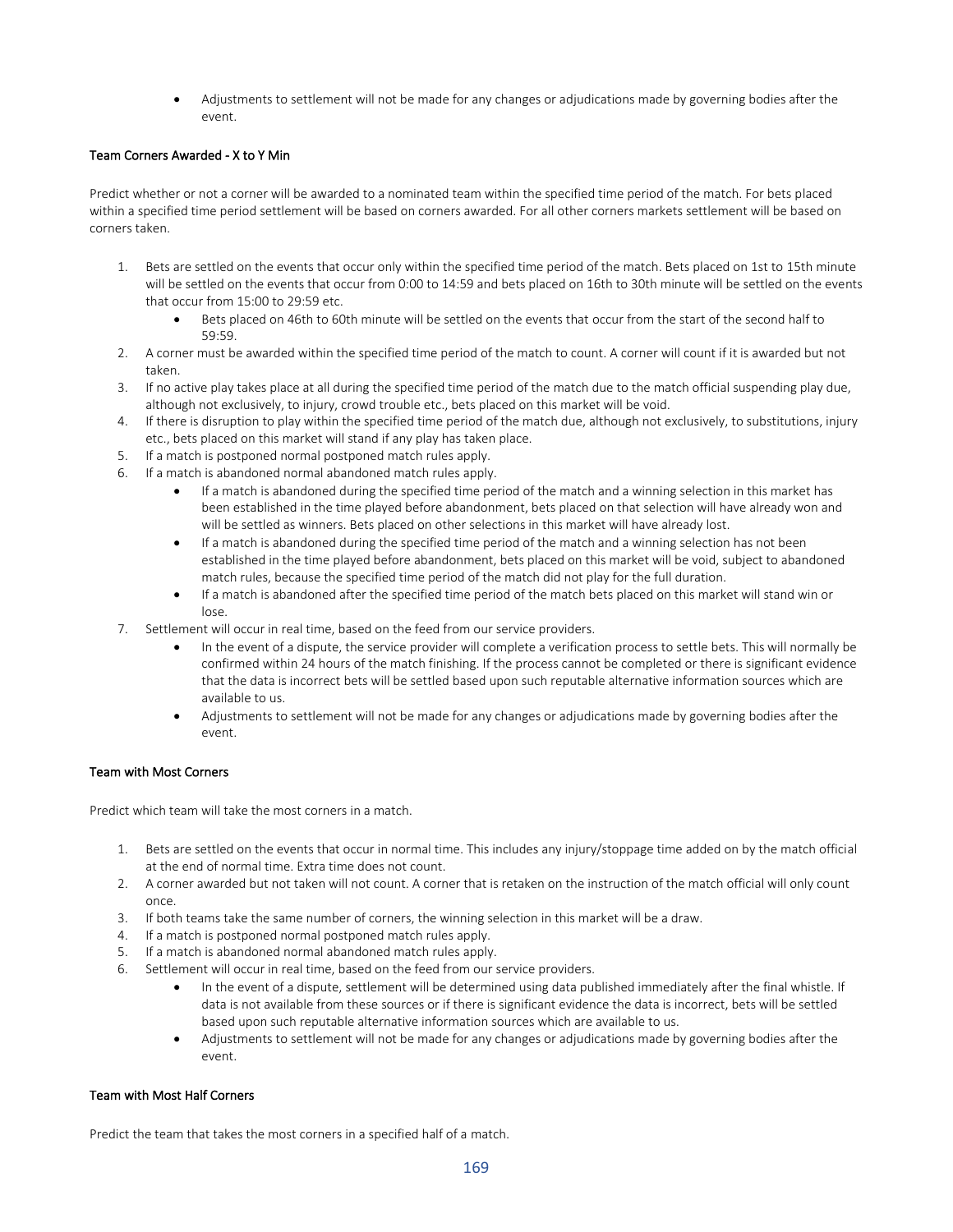- 1. Bets are settled only on the events that occur in the specified half of the match. This includes any injury/stoppage time added on by the match official at the end of the specified half of the match. The other half of the match and extra time do not count unless otherwise stated.
- 2. A corner awarded but not taken will not count. A corner that is retaken on the instruction of the match official will only count once.
- 3. If both teams take the same number of corners in the specified half, the winning selection in this market will be a draw.
- 4. If a match is postponed normal postponed match rules apply.
- 5. If a match is abandoned during the specified half, bets placed on this market will be void, subject to normal abandoned match rules, because the specified half did not play for the full duration.
	- If a match is abandoned after the specified half bets placed on this market will stand win or lose.
- 6. Settlement will occur in real time, based on the feed from our service providers.
	- In the event of a dispute, settlement will be determined using data published immediately after the final whistle. If data is not available from these sources or if there is significant evidence the data is incorrect, bets will be settled based upon such reputable alternative information sources which are available to us.
	- Adjustments to settlement will not be made for any changes or adjudications made by governing bodies after the event.

### Total First Half Corners x Total Second Half Corners

Select the total number of corners taken in the first half of a match multiplied by the total number of corners taken in the second half of a match.

- Example: If 6 corners are taken in the first half of a match and 5 corners are taken in the second half of a match the winning number of corners taken will be 30.
- 1. Bets are settled on the events that occur in normal time. This includes any injury/stoppage time added on by the match official at the end of normal time. Extra time does not count.
- 2. A corner awarded but not taken will not count. A corner that is retaken on the instruction of the match official will only count once.
- 3. If a match is postponed normal postponed match rules apply.
- 4. If a match is abandoned normal abandoned match rules apply.
	- If a match is abandoned and a winning selection in this market has been established in the time played before abandonment, bets placed on that selection will have already won and will be settled as winners. Bets placed on other selections in this market will have already lost.
	- If a match is abandoned and no winning selection has been established in the time played before abandonment, bets placed will be void, subject to normal abandoned match rules, because the match did not play for the full duration.
- 5. Settlement will occur in real time, based on the feed from our service providers.
	- In the event of a dispute, settlement will be determined using data published immediately after the final whistle. If data is not available from these sources or if there is significant evidence the data is incorrect, bets will be settled based upon such reputable alternative information sources which are available to us.
	- Adjustments to settlement will not be made for any changes or adjudications made by governing bodies after the event.

#### Total Match Corners Odd/Even

Predict whether the total number of corners taken in a match will be an odd or even number.

- 1. Bets are settled on the events that occur in normal time. This includes any injury/stoppage time added on by the match official at the end of normal time. Extra time does not count.
- 2. A corner awarded but not taken will not count. A corner that is retaken on the instruction of the match official will only count once.
- 3. If no corners are taken the winning selection in the market will be even.
- 4. If a match is postponed normal postponed match rules apply.
- 5. If a match is abandoned normal abandoned match rules apply.
- 6. Settlement will occur in real time, based on the feed from our service providers.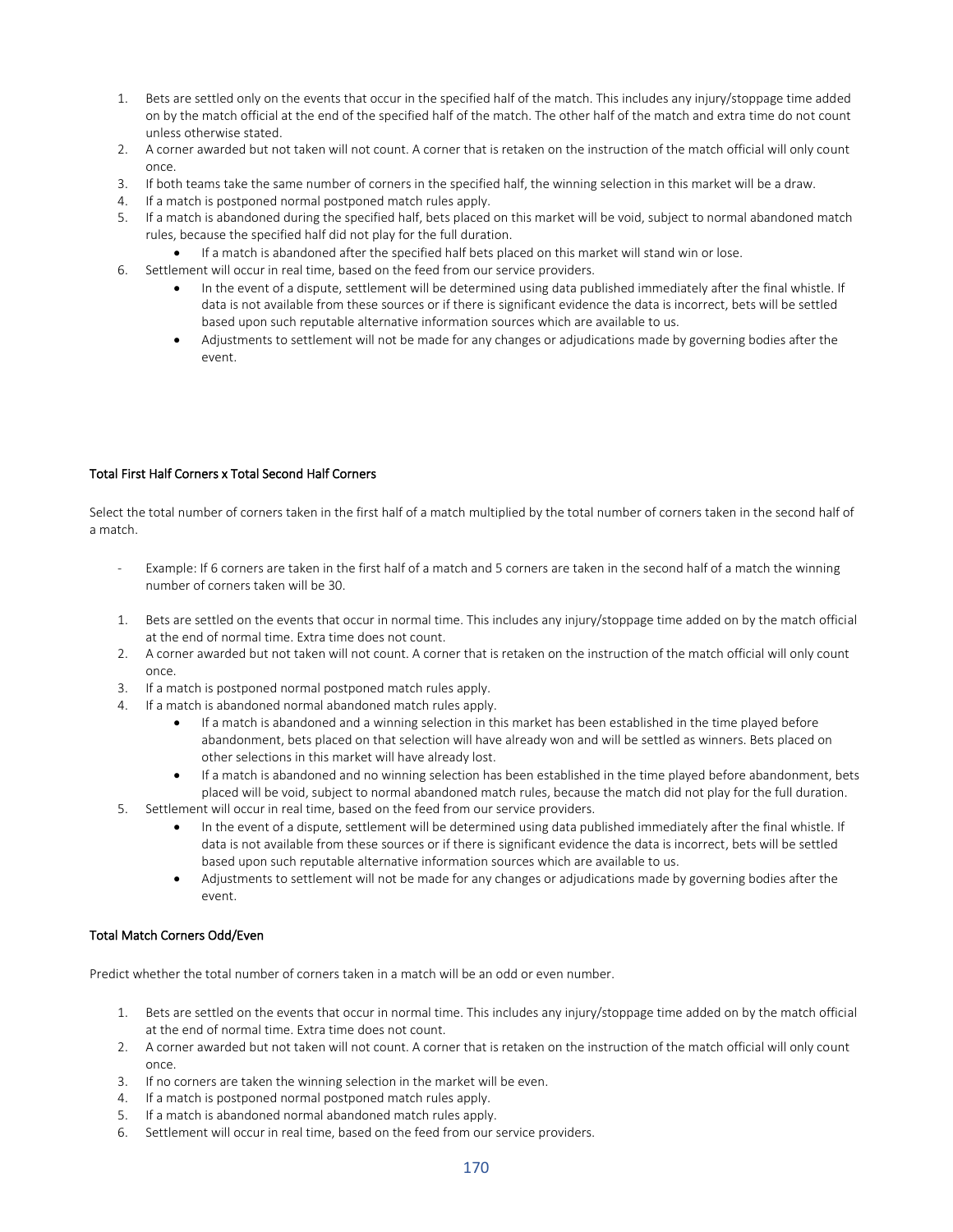- In the event of a dispute, settlement will be determined using data published immediately after the final whistle. If data is not available from these sources or if there is significant evidence the data is incorrect, bets will be settled based upon such reputable alternative information sources which are available to us.
- Adjustments to settlement will not be made for any changes or adjudications made by governing bodies after the event.

## Total Match Corners

Select the total number of corners taken in a match from: under 10 | 10-12 | over 12

- 1. Bets are settled on the events that occur in normal time. This includes any injury/stoppage time added on by the match official at the end of normal time. Extra time does not count.
- 2. A corner awarded but not taken will not count. A corner that is retaken on the instruction of the match official will only count once.
- 3. If a match is postponed normal postponed match rules apply.
- 4. If a match is abandoned normal abandoned match rules apply.
	- If a match is abandoned and 13 or more corners are taken in the time played before abandonment, bets placed on that selection will have already won and will be settled as winners. Bets placed on other selections in this market will have already lost.
	- If a match is abandoned and 12 or less corners are taken in the time played before abandonment bets placed will be void, subject to normal abandoned rules, because the match did not play for the full duration.
- 5. Settlement will occur in real time, based on the feed from our service providers.
	- In the event of a dispute, settlement will be determined using data published immediately after the final whistle. If data is not available from these sources or if there is significant evidence the data is incorrect, bets will be settled based upon such reputable alternative information sources which are available to us.
	- Adjustments to settlement will not be made for any changes or adjudications made by governing bodies after the event.

## Total Corners Live

Select the total number of corners taken in a match from: under 10 | 10-12 | over 12

- 1. Bets are settled on the events that occur in normal time. This includes any injury/stoppage time added on by the match official at the end of normal time. Extra time does not count.
- 2. Live bet acceptance rules apply.
- 3. A corner awarded but not taken will not count. A corner that is retaken on the instruction of the match official will only count once.
- 4. If a match is abandoned normal abandoned match rules apply.
	- If a match is abandoned and 13 or more corners are taken in the time played before abandonment, bets placed on that selection will have already won and will be settled as winners. Bets placed on other selections in this market will have already lost.
	- If a match is abandoned and 12 or less corners are taken in the time played before abandonment bets placed will be void, subject to normal abandoned rules, because the match did not play for the full duration.
- 5. Settlement will occur in real time, based on the feed from our service providers.
	- In the event of a dispute, settlement will be determined using data published immediately after the final whistle. If data is not available from these sources or if there is significant evidence the data is incorrect, bets will be settled based upon such reputable alternative information sources which are available to us.
	- Adjustments to settlement will not be made for any changes or adjudications made by governing bodies after the event.

## Total Team Corners

Select the total number of corners taken by a nominated team in a match from: under 5 | 5-6 | over 6

- 1. Bets are settled on the events that occur in normal time. This includes any injury/stoppage time added on by the match official at the end of normal time. Extra time does not count.
- 2. A corner awarded but not taken will not count. A corner that is retaken on the instruction of the match official will only count once.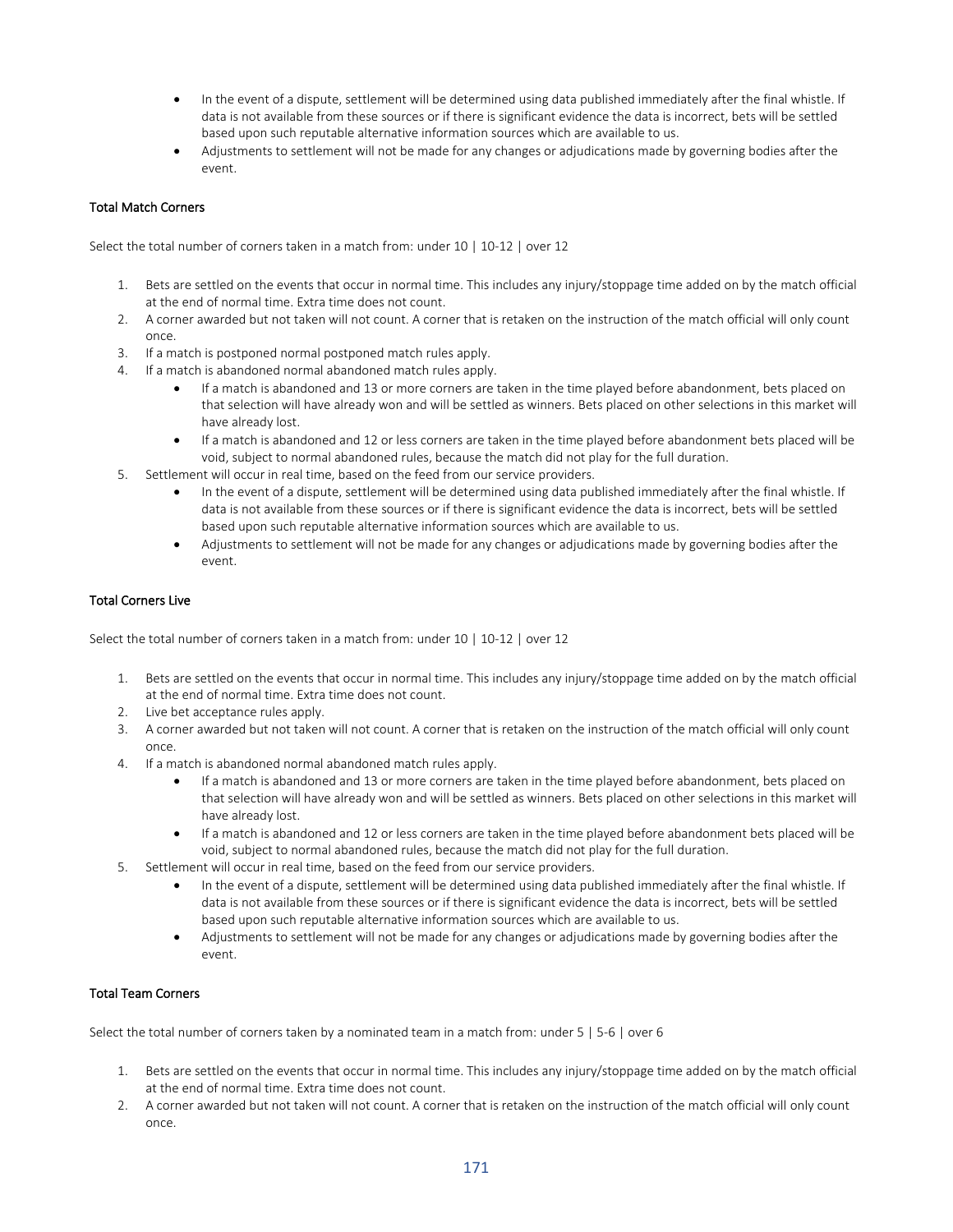- 3. If a match is postponed normal postponed match rules apply.
- 4. If a match is abandoned normal abandoned match rules apply.
	- If a match is abandoned and 7 or more corners are taken by the nominated team in the time played before abandonment, bets placed on that selection will have already won and will be settled as winners. Bets placed on other selections in this market will have already lost.
	- If a match is abandoned and 6 or less corners are taken by the nominated team in the time played before abandonment, bets placed will be void, subject to normal abandoned match rules, because the match did not play for the full duration.
- 5. Settlement will occur in real time, based on the feed from our service providers.
	- In the event of a dispute, settlement will be determined using data published immediately after the final whistle. If data is not available from these sources or if there is significant evidence the data is incorrect, bets will be settled based upon such reputable alternative information sources which are available to us.
	- Adjustments to settlement will not be made for any changes or adjudications made by governing bodies after the event.

## 15 | 30 | 60 | 75 Minute Betting

Predict the result of a match at 15 | 30 | 60 | 75 minutes from: home win | draw | away win.

- 1. Bets are settled on the events that occur in the specified time period of the match. Normal time and extra time does not count.
	- Bets placed on 15 minutes will be settled on the match result at 14:59, bets placed on 30 minutes will be settled on the match result at 29:59 and so on.
- 2. The ball must actually cross the goal line within the specified time period of the match to count. A goal will not count if a shot is taken within the specified time period of the match and the ball does not actually cross the goal line until after the timeframe has expired.
- 3. If a match is postponed normal postponed match rules apply.
- 4. If a match is abandoned during the specified time period normal abandoned match rules apply.
	- If a match is abandoned after the specified time period of the match bets placed on this market will stand win or lose.
- 5. Settlement will occur in real time, based on the feed from our service providers.
	- In the event of a dispute, settlement will be determined using data published immediately after the final whistle. If data is not available from these sources or if there is significant evidence the data is incorrect, bets will be settled based upon such reputable alternative information sources which are available to us.
	- Adjustments to settlement will not be made for any changes or adjudications made by governing bodies after the event.

# 15 | 30 | 60 | 75 Minute Betting Live

Predict the result of a match at 15 | 30 | 60 | 75 minutes from: home win | draw | away win.

- 1. Bets are settled on the events that occur in the specified time period of the match. Normal time and extra time does not count.
	- Bets placed on 15 minutes will be settled on the match result at 14:59, bets placed on 30 minutes will be settled on the match result at 29:59 and so on.
- 2. The ball must actually cross the goal line within the specified time period of the match to count. A goal will not count if a shot is taken within the specified time period of the match and the ball does not actually cross the goal line until after the timeframe has expired.
- 3. Live bet acceptance rules apply.
- 4. If a match is abandoned during the specified time period normal abandoned match rules apply.
	- If a match is abandoned after the specified time period of the match bets placed on this market will stand win or lose.
- 5. Settlement will occur in real time, based on the feed from our service providers.
	- In the event of a dispute, settlement will be determined using data published immediately after the final whistle. If data is not available from these sources or if there is significant evidence the data is incorrect, bets will be settled based upon such reputable alternative information sources which are available to us.
	- Adjustments to settlement will not be made for any changes or adjudications made by governing bodies after the event.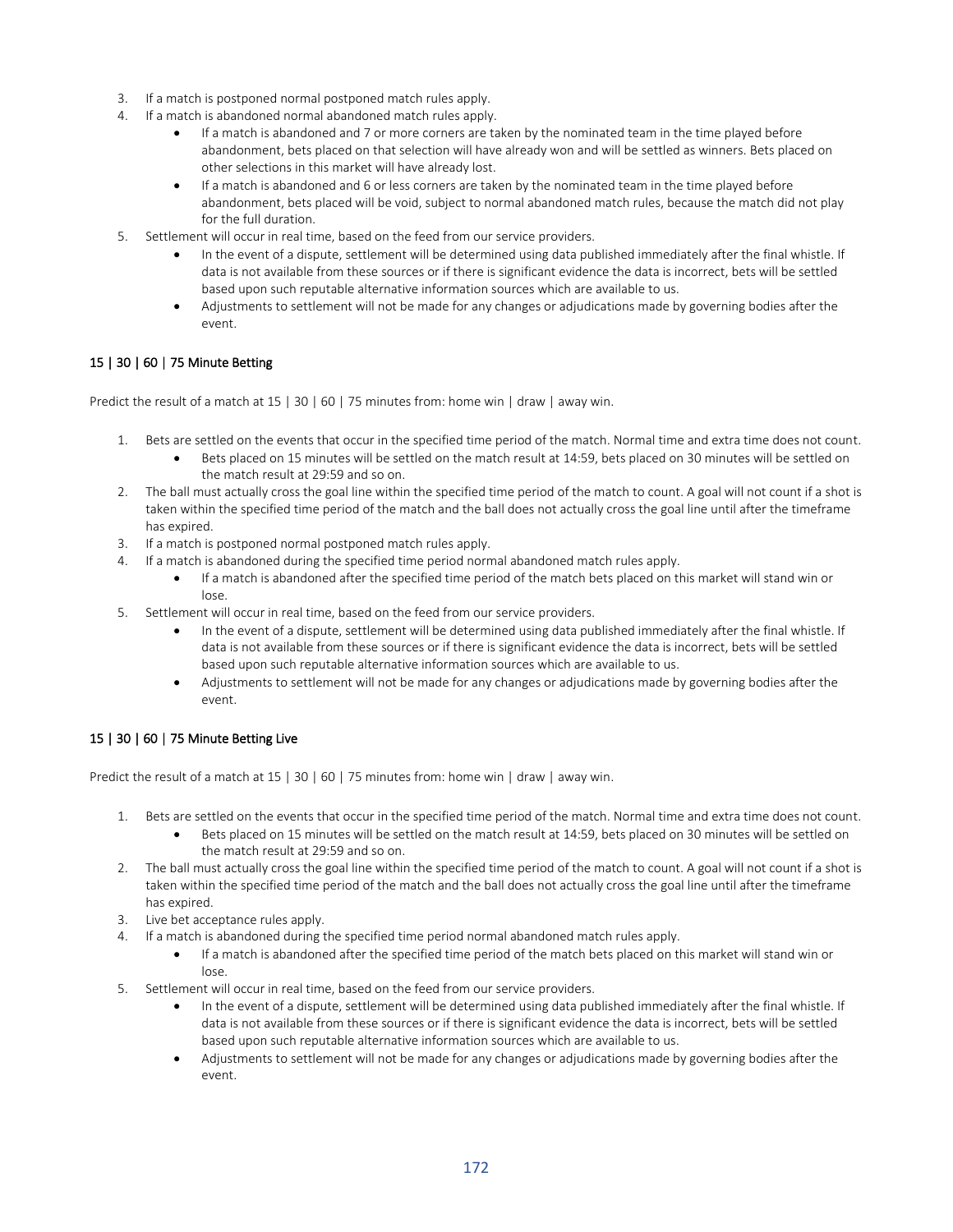## 1st Half Result/2nd Half Result

Select the result of the first half and the result of the second half of a match from: home win | draw | away win.

The bet consists of 2 separate mini bets - first half & second half.

- Example: The half time result is Liverpool 1-0 Chelsea and the full-time result is Liverpool 1-1 Chelsea. The winning market will be home/away because Liverpool won the first half 1-0 and Chelsea won the second half 1-0.
- 1. Bets are settled on the events that occur in normal time. This includes any injury/stoppage time added on by the match official at the end of normal time. Extra time does not count.
- 2. If a match is postponed normal postponed match rules apply.
- 3. If a match is abandoned normal abandoned match rules apply.
- 4. Settlement will occur in real time, based on the feed from our service providers.
	- In the event of a dispute, settlement will be determined using data published immediately after the final whistle. If data is not available from these sources or if there is significant evidence the data is incorrect, bets will be settled based upon such reputable alternative information sources which are available to us.
	- Adjustments to settlement will not be made for any changes or adjudications made by governing bodies after the event.

## Come from Behind and Draw

Select a team to be losing at any stage during normal time played in a match and to come from behind and draw.

- 1. Bets are settled on the events that occur in normal time. This includes any injury/stoppage time added on by the match official at the end of normal time. Extra time does not count.
- 2. Bets are settled only on the events that occur during normal time played in an individual match. The events that occur across a two-legged cup/tournament tie do not count.
- 3. If a match is postponed normal postponed match rules apply.
- 4. If a match is abandoned normal abandoned match rules apply.
- 5. Settlement will occur in real time, based on the feed from our service providers.
	- In the event of a dispute, settlement will be determined using data published immediately after the final whistle. If data is not available from these sources or if there is significant evidence the data is incorrect, bets will be settled based upon such reputable alternative information sources which are available to us.
	- Adjustments to settlement will not be made for any changes or adjudications made by governing bodies after the event.

#### Come from Behind and Win

Select a team to be losing at any stage during normal time played in a match and to come from behind and win.

- 1. Bets are settled on the events that occur in normal time. This includes any injury/stoppage time added on by the match official at the end of normal time. Extra time does not count.
- 2. Bets are settled only on the events that occur during normal time played in an individual match. The events that occur across a two-legged cup/tournament tie do not count.
- 3. If a match is postponed normal postponed match rules apply.
- 4. If a match is abandoned normal abandoned match rules apply.
- 5. Settlement will occur in real time, based on the feed from our service providers.
	- In the event of a dispute, settlement will be determined using data published immediately after the final whistle. If data is not available from these sources or if there is significant evidence the data is incorrect, bets will be settled based upon such reputable alternative information sources which are available to us.
	- Adjustments to settlement will not be made for any changes or adjudications made by governing bodies after the event.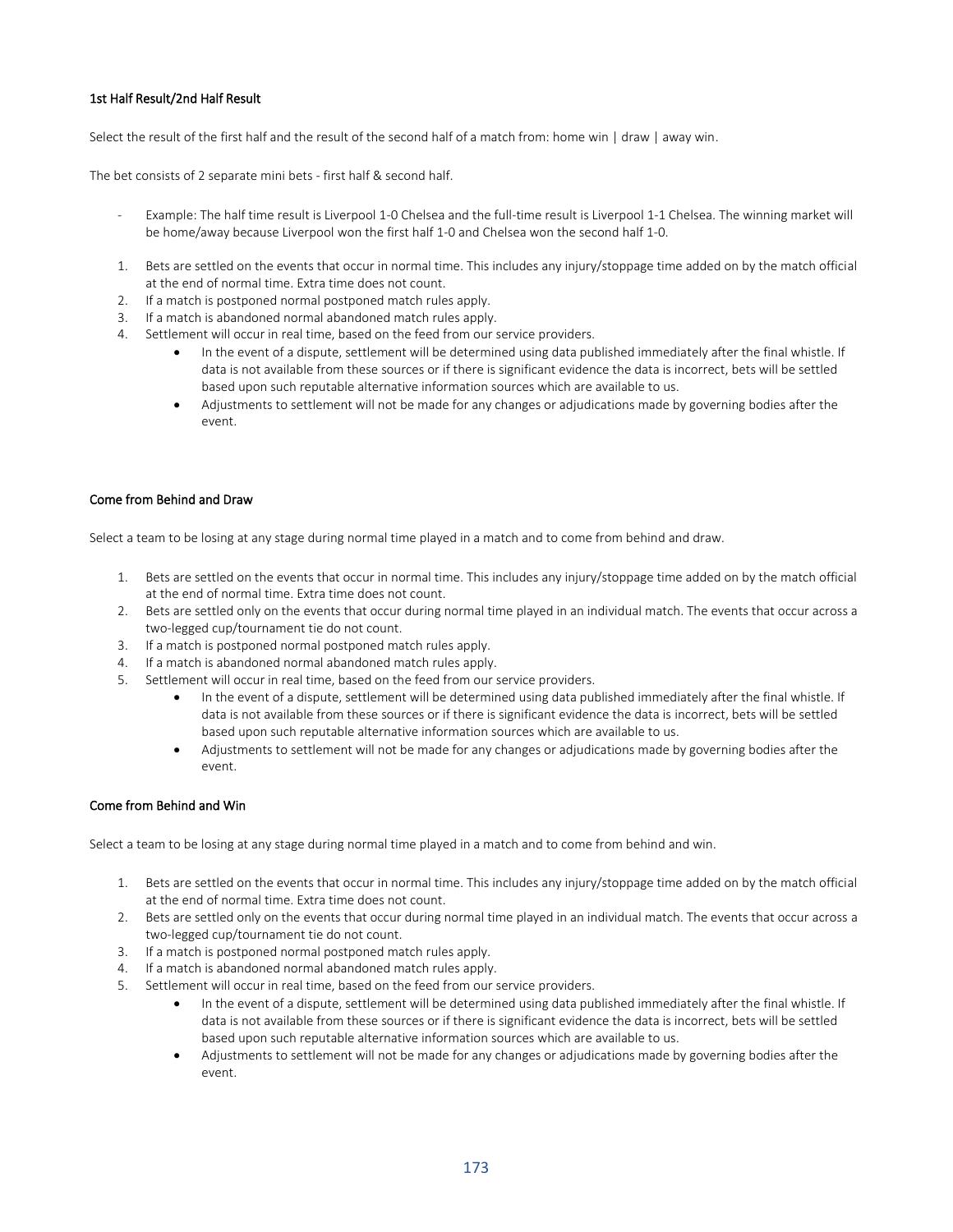## Come from Behind and Win or Draw

Select a team to be losing at any stage during normal time played in a match and to come from behind and win or draw.

- 1. Bets are settled on the events that occur in normal time. This includes any injury/stoppage time added on by the match official at the end of normal time. Extra time does not count.
- 2. Bets are settled only on the events that occur during normal time played in an individual match. The events that occur across a two-legged cup/tournament tie do not count.
- 3. If a match is postponed normal postponed match rules apply.
- 4. If a match is abandoned normal abandoned match rules apply.
- 5. Settlement will occur in real time, based on the feed from our service providers.
	- In the event of a dispute, settlement will be determined using data published immediately after the final whistle. If data is not available from these sources or if there is significant evidence the data is incorrect, bets will be settled based upon such reputable alternative information sources which are available to us.
	- Adjustments to settlement will not be made for any changes or adjudications made by governing bodies after the event.

## Double Result

Predict the result of a match at half time and at full time from: home win | draw | away win.

- Example: If the score at half time is Chelsea 0-0 Aston Villa and the score at full time is Chelsea 1-0 Aston Villa, the winning market is Draw/Chelsea.
- 1. Bets are settled on the events that occur in normal time. This includes any injury/stoppage time added on by the match official at the end of normal time. Extra time does not count.
- 2. If a match is postponed normal postponed match rules apply.
- 3. If a match is abandoned normal abandoned match rules apply.
- 4. Settlement will occur in real time, based on the feed from our service providers.
	- In the event of a dispute, settlement will be determined using data published immediately after the final whistle. If data is not available from these sources or if there is significant evidence the data is incorrect, bets will be settled based upon such reputable alternative information sources which are available to us.
	- Adjustments to settlement will not be made for any changes or adjudications made by governing bodies after the event.

## Double Result Live

Predict the result of a match at half time and at full time from: home win | draw | away win.

- Example: If the score at half time is Chelsea 0-0 Aston Villa and the score at full time is Chelsea 1-0 Aston Villa, the winning market is Draw/Chelsea.
- 1. Bets are settled on the events that occur in normal time. This includes any injury/stoppage time added on by the match official at the end of normal time. Extra time does not count.
- 2. Live bet acceptance rules apply.
- 3. If a match is abandoned normal abandoned match rules apply.
- 4. Settlement will occur in real time, based on the feed from our service providers.
	- In the event of a dispute, settlement will be determined using data published immediately after the final whistle. If data is not available from these sources or if there is significant evidence the data is incorrect, bets will be settled based upon such reputable alternative information sources which are available to us.
	- Adjustments to settlement will not be made for any changes or adjudications made by governing bodies after the event.

## Draw No Bet

Predict which team will win a match. Bets placed on this market will be void if the match ends in a draw.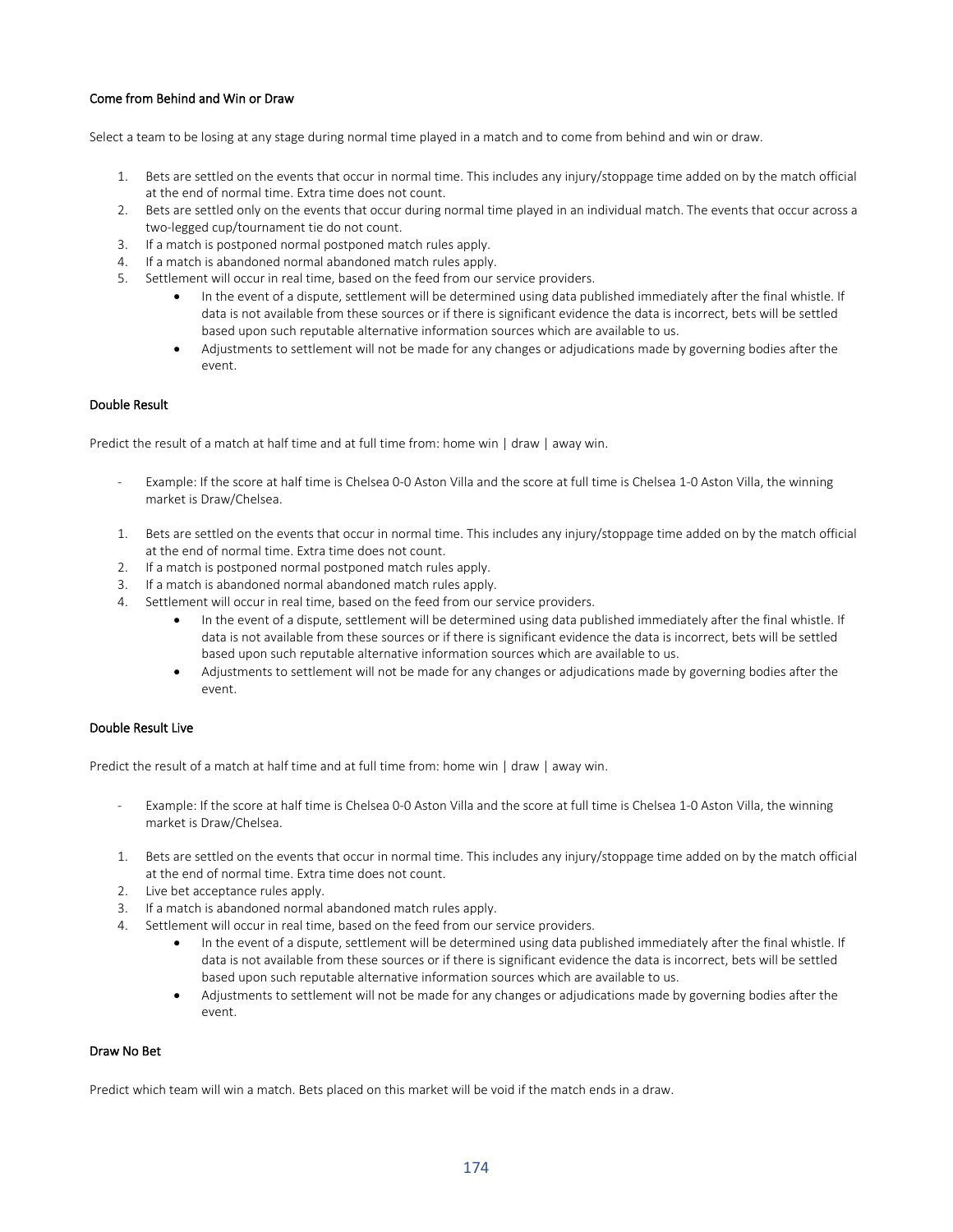- 1. Bets are settled on the events that occur in normal time. This includes any injury/stoppage time added on by the match official at the end of normal time. Extra time does not count.
- 2. If the match ends in a draw all bets placed on this market will be void.
- 3. If a match is postponed normal postponed match rules apply.
- 4. If a match is abandoned normal abandoned match rules apply.
- 5. Settlement will occur in real time, based on the feed from our service providers.
	- In the event of a dispute, settlement will be determined using data published immediately after the final whistle. If data is not available from these sources or if there is significant evidence the data is incorrect, bets will be settled based upon such reputable alternative information sources which are available to us.
	- Adjustments to settlement will not be made for any changes or adjudications made by governing bodies after the event.

## Draw No Bet Live

Predict which team will win a match. Bets placed on this market will be void if the match ends in a draw.

- 1. Bets are settled on the events that occur in normal time. This includes any injury/stoppage time added on by the match official at the end of normal time. Extra time does not count.
- 2. Live bet acceptance rules apply.
- 3. If the match ends in a draw all bets placed on this market will be void.
- 4. If a match is abandoned normal abandoned match rules apply.
- 5. Settlement will occur in real time, based on the feed from our service providers.
	- In the event of a dispute, settlement will be determined using data published immediately after the final whistle. If data is not available from these sources or if there is significant evidence the data is incorrect, bets will be settled based upon such reputable alternative information sources which are available to us.
	- Adjustments to settlement will not be made for any changes or adjudications made by governing bodies after the event.

## Lead at Half Time and Not Win

Predict a team to be winning a match at half time and to draw or lose the match at full time.

- 1. Bets are settled on the events that occur in normal time. This includes any injury/stoppage time added on by the match official at the end of normal time. Extra time does not count.
- 2. Bets are settled only on the events that occur during normal time played in an individual match. The events that occur across a two-legged cup/tournament tie do not count.
- 3. If a match is postponed normal postponed match rules apply.
- 4. If a match is abandoned normal abandoned match rules apply.
- 5. Settlement will occur in real time, based on the feed from our service providers.
	- In the event of a dispute, settlement will be determined using data published immediately after the final whistle. If data is not available from these sources or if there is significant evidence the data is incorrect, bets will be settled based upon such reputable alternative information sources which are available to us.
	- Adjustments to settlement will not be made for any changes or adjudications made by governing bodies after the event.

## Match Result and 4 or More Goals

Predict the result of a match from home win | draw | away win combined with 4 or more goals being scored in a special price parlay.

- 1. Bets are settled on the events that occur in normal time. This includes any injury/stoppage time added on by the match official at the end of normal time. Extra time does not count.
- 2. If fewer than 4 goals are scored in the match, bets placed on this market will have lost and will be settled as losers regardless of the match result.
- 3. If a match is postponed normal postponed match rules apply.
- 4. If a match is abandoned normal abandoned match rules apply.
- 5. Settlement will occur in real time, based on the feed from our service providers.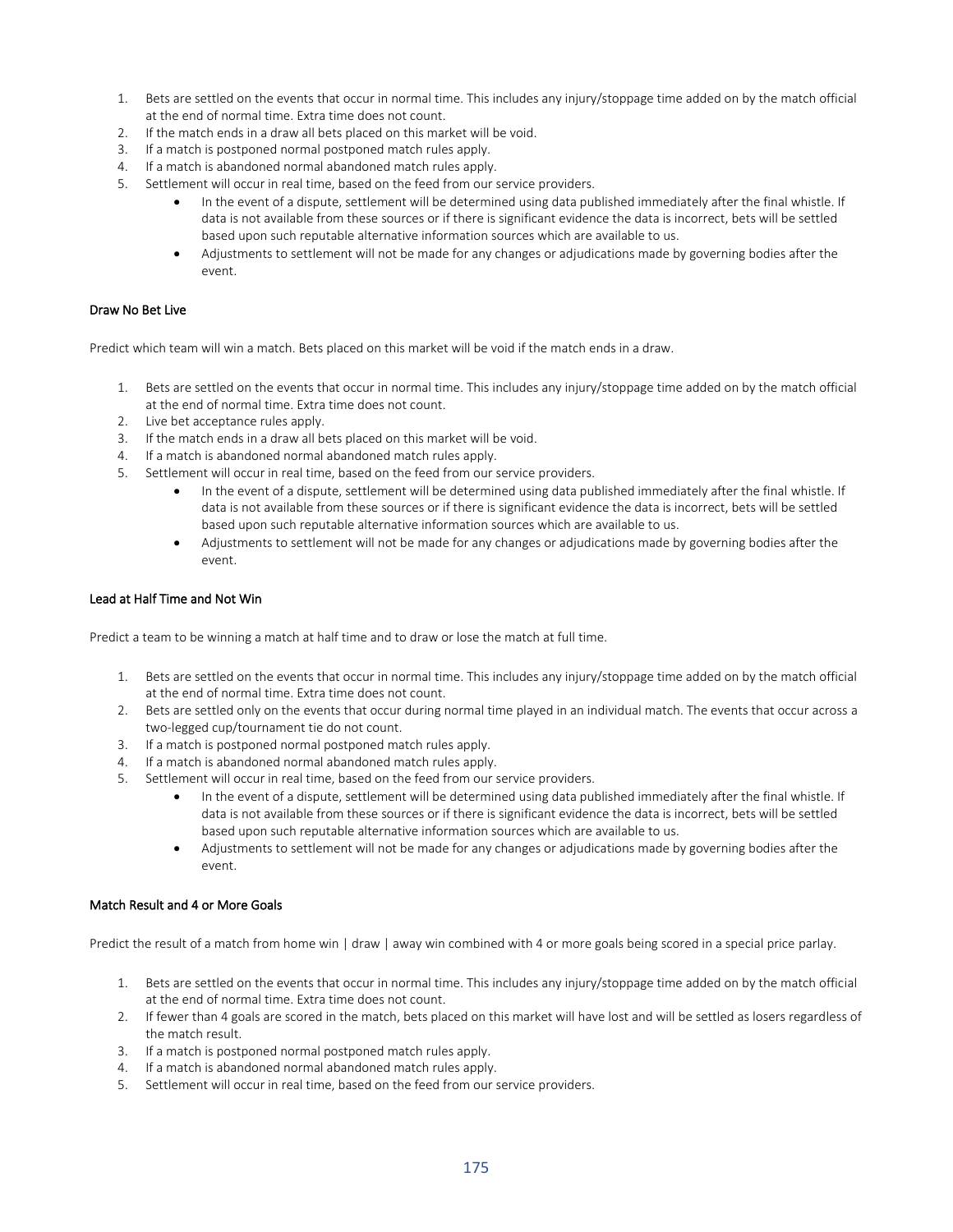- In the event of a dispute, settlement will be determined using data published immediately after the final whistle. If data is not available from these sources or if there is significant evidence the data is incorrect, bets will be settled based upon such reputable alternative information sources which are available to us.
- Adjustments to settlement will not be made for any changes or adjudications made by governing bodies after the event.

## Match Result and Over/ Under 2.5 Goals

Predict the result of a match from home win | draw | away win combined with whether the number of goals scored in a match will be under/over 2.5. Under means 0, 1 or 2 goals and over means 3 goals or more.

- 1. Bets are settled on the events that occur in normal time. This includes any injury/stoppage time added on by the match official at the end of normal time. Extra time does not count.
- 2. If a match is postponed normal postponed match rules apply.
- 3. If a match is abandoned normal abandoned match rules apply.
- 4. Settlement will occur in real time, based on the feed from our service providers.
	- In the event of a dispute, settlement will be determined using data published immediately after the final whistle. If data is not available from these sources or if there is significant evidence the data is incorrect, bets will be settled based upon such reputable alternative information sources which are available to us.
	- Adjustments to settlement will not be made for any changes or adjudications made by governing bodies after the event.

## Match Result and Over/ Under 2.5 Goals Live

Predict the result of a match from home win | draw | away win combined with whether the number of goals scored in a match will be under/over 2.5. Under means 0, 1 or 2 goals and over means 3 goals or more.

- 1. Bets are settled on the events that occur in normal time. This includes any injury/stoppage time added on by the match official at the end of normal time. Extra time does not count.
- 2. Live bet acceptance rules apply.
- 3. If a match is abandoned normal abandoned match rules apply.
- 4. Settlement will occur in real time, based on the feed from our service providers.
	- In the event of a dispute, settlement will be determined using data published immediately after the final whistle. If data is not available from these sources or if there is significant evidence the data is incorrect, bets will be settled based upon such reputable alternative information sources which are available to us.
	- Adjustments to settlement will not be made for any changes or adjudications made by governing bodies after the event.

## Match x Goals

Predict the result of a match from home win | draw | away win combined with whether the number of goals scored in a match will be under/over 2.5. Under means 0, 1 or 2 goals and over means 3 goals or more.

- 1. Bets are settled on the events that occur in normal time. This includes any injury/stoppage time added on by the match official at the end of normal time. Extra time does not count.
- 2. If a match is postponed normal postponed match rules apply.
- 3. If a match is abandoned normal abandoned match rules apply.
- 4. Settlement will occur in real time, based on the feed from our service providers.
	- In the event of a dispute, settlement will be determined using data published immediately after the final whistle. If data is not available from these sources or if there is significant evidence the data is incorrect, bets will be settled based upon such reputable alternative information sources which are available to us.
	- Adjustments to settlement will not be made for any changes or adjudications made by governing bodies after the event.

## Match x Goals Live

Predict the result of a match from home win | draw | away win combined with whether the number of goals scored in a match will be under/over 2.5. Under means 0, 1 or 2 goals and over means 3 goals or more.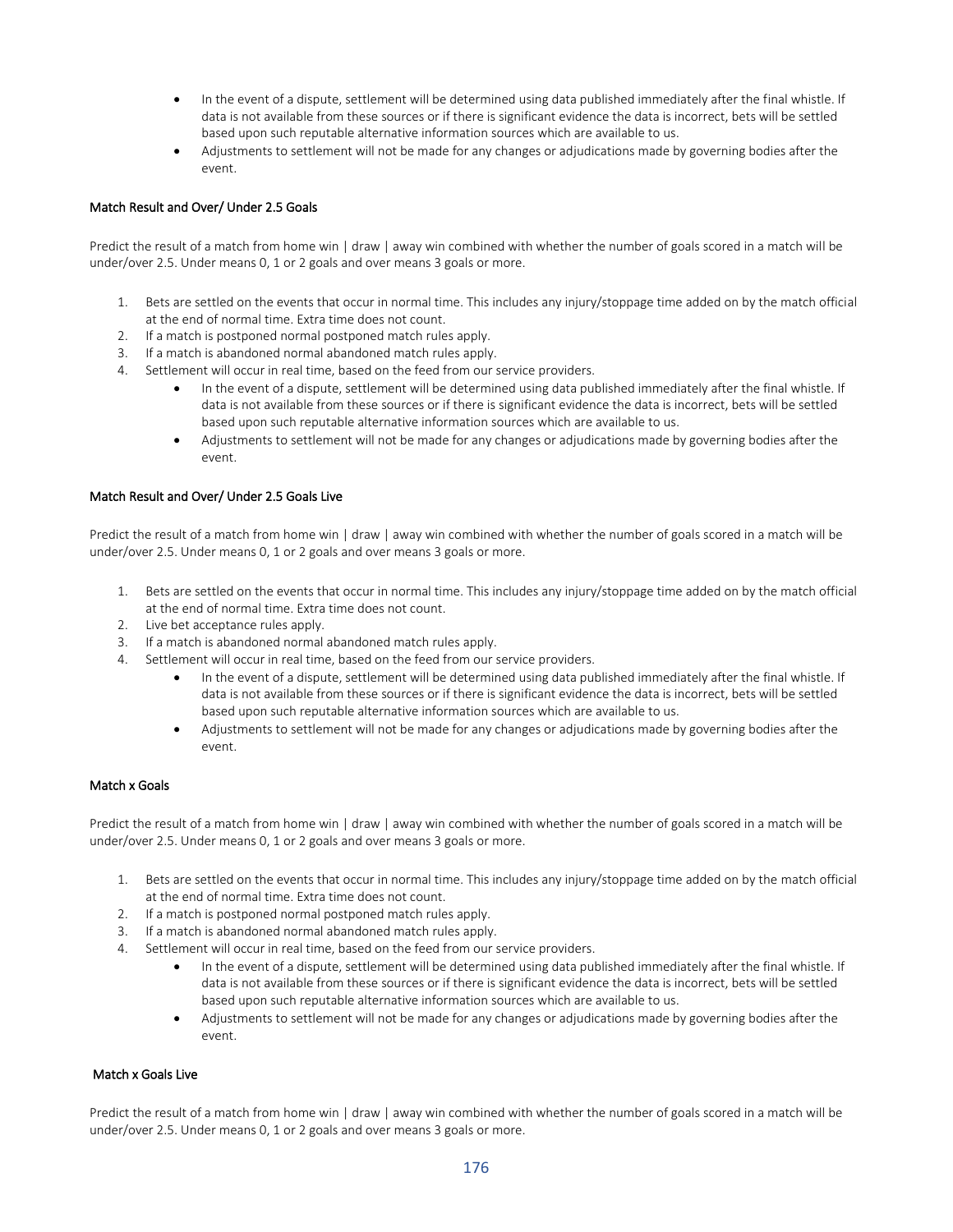- 1. Bets are settled on the events that occur in normal time. This includes any injury/stoppage time added on by the match official at the end of normal time. Extra time does not count.
- 2. Live bet acceptance rules apply.
- 3. If a match is abandoned normal abandoned match rules apply.
- 4. Settlement will occur in real time, based on the feed from our service providers.
	- In the event of a dispute, settlement will be determined using data published immediately after the final whistle. If data is not available from these sources or if there is significant evidence the data is incorrect, bets will be settled based upon such reputable alternative information sources which are available to us.
	- Adjustments to settlement will not be made for any changes or adjudications made by governing bodies after the event.

### Method of Victory

Predict the method of victory from:

- Home team to win in normal time | Away team to win in normal time
- Home team to win in extra time | Away team to win in extra time
- Home team to win in a penalty shoot-out | Away team to win in a penalty shootout
- 1. If a match is postponed normal postponed match rules apply.
- 2. If a match is abandoned normal abandoned match rules apply.
- 3. Settlement will occur in real time, based on the feed from our service providers.
	- In the event of a dispute, settlement will be determined using data published immediately after the final whistle. If data is not available from these sources or if there is significant evidence the data is incorrect, bets will be settled based upon such reputable alternative information sources which are available to us.
	- Adjustments to settlement will not be made for any changes or adjudications made by governing bodies after the event.

## To Qualify

Predict the team to qualify for the next round of a given tournament.

- 1. Bets placed on this market will be settled immediately on completion of the full duration of the match, based solely upon the events that occur during the match. This will include normal time, injury/stoppage time added on by the match official at the end of normal time, extra time and penalty shoot-outs should the tie progress as such.
- 2. If the tie is played over two legs, bets placed on this market will be settled immediately on completion of the second match based solely upon the events that occur during the two matches. This will include normal time, injury/stoppage time added on by the match official at the end of normal time, extra time, away goals if applicable, and penalty shoot-outs; should the tie progress as such.
- 3. If a match is postponed normal postponed match rules apply.
- 4. If a match is abandoned normal abandoned match rules apply.
- 5. Settlement will occur in real time, based on the feed from our service providers.
	- In the event of a dispute, settlement will be determined using data published immediately after the final whistle. If data is not available from these sources or if there is significant evidence the data is incorrect, bets will be settled based upon such reputable alternative information sources which are available to us.
	- Adjustments to settlement will not be made for any changes or adjudications made by governing bodies after the event.

## To Qualify Live

Predict the team to qualify for the next round of a given tournament.

- 1. Bets placed on this market will be settled immediately on completion of the full duration of the match, based solely upon the events that occur during the match. This will include normal time, injury/stoppage time added on by the match official at the end of normal time, extra time and penalty shoot-outs should the tie progress as such.
- 2. If the tie is played over two legs, bets placed on this market will be settled immediately on completion of the second match based solely upon the events that occur during the two matches. This will include normal time, injury/stoppage time added on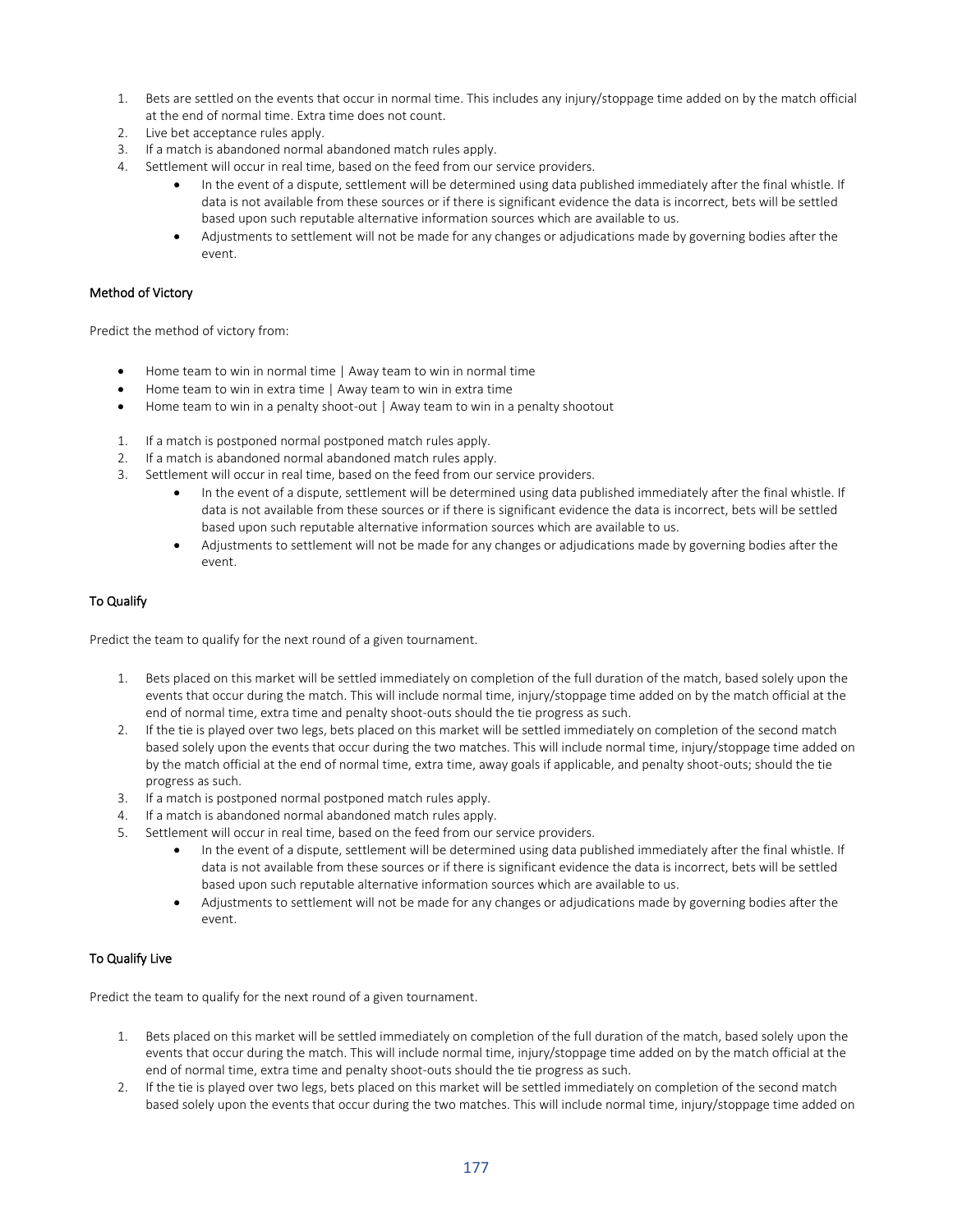by the match official at the end of normal time, extra time, away goals if applicable, and penalty shoot-outs; should the tie progress as such.

- 3. Live bet acceptance rules apply.
- 4. If a match is abandoned normal abandoned match rules apply.
- 5. Settlement will occur in real time, based on the feed from our service providers.
	- In the event of a dispute, settlement will be determined using data published immediately after the final whistle. If data is not available from these sources or if there is significant evidence the data is incorrect, bets will be settled based upon such reputable alternative information sources which are available to us.
	- Adjustments to settlement will not be made for any changes or adjudications made by governing bodies after the event.

## To Win To Nil

Select a team to win a match without conceding a goal.

- 1. Bets are settled on the events that occur in normal time. This includes any injury/stoppage time added on by the match official at the end of normal time. Extra time does not count.
- 2. If the opposing team score a goal, bets placed on this market will have lost regardless of the number of goals scored by the selected team.
- 3. If a match is postponed normal postponed match rules apply.
- 4. If a match is abandoned normal abandoned match rules apply.
- 5. Settlement will occur in real time, based on the feed from our service providers.
	- In the event of a dispute, settlement will be determined using data published immediately after the final whistle. If data is not available from these sources or if there is significant evidence the data is incorrect, bets will be settled based upon such reputable alternative information sources which are available to us.
	- Adjustments to settlement will not be made for any changes or adjudications made by governing bodies after the event.

## To Win to Nil Live

Select a team to win a match without conceding a goal.

- 1. Bets are settled on the events that occur in normal time. This includes any injury/stoppage time added on by the match official at the end of normal time. Extra time does not count.
- 2. If the opposing team score a goal, bets placed on this market will have lost regardless of the number of goals scored by the selected team.
- 3. Live bet acceptance rules apply.
- 4. If a match is abandoned normal abandoned match rules apply.
- 5. Settlement will occur in real time, based on the feed from our service providers.
	- In the event of a dispute, settlement will be determined using data published immediately after the final whistle. If data is not available from these sources or if there is significant evidence the data is incorrect, bets will be settled based upon such reputable alternative information sources which are available to us.
	- Adjustments to settlement will not be made for any changes or adjudications made by governing bodies after the event.

## To Win the Rest of the Match

Select a team to win the remainder of a match. Goals scored before the time of bet placement do not count.

- Example: Liverpool lead Chelsea 2-0 at the time of bet placement and the full-time score is Liverpool 2-1 Chelsea. The winning selection will be Chelsea because they won the remainder of the match 1-0.
- 1. Bets are settled on the events that occur in normal time and from the time of bet placement. This includes any injury/stoppage time added on by the match official at the end of normal time. Goals scored before the time of bet placement do not count. Extra time does not count unless otherwise stated.
- 2. Bets are settled only on the events that occur during normal time played in an individual match. The events that occur across both matches in a two-legged cup/tournament tie do not count.
- 3. Live bet acceptance rules apply.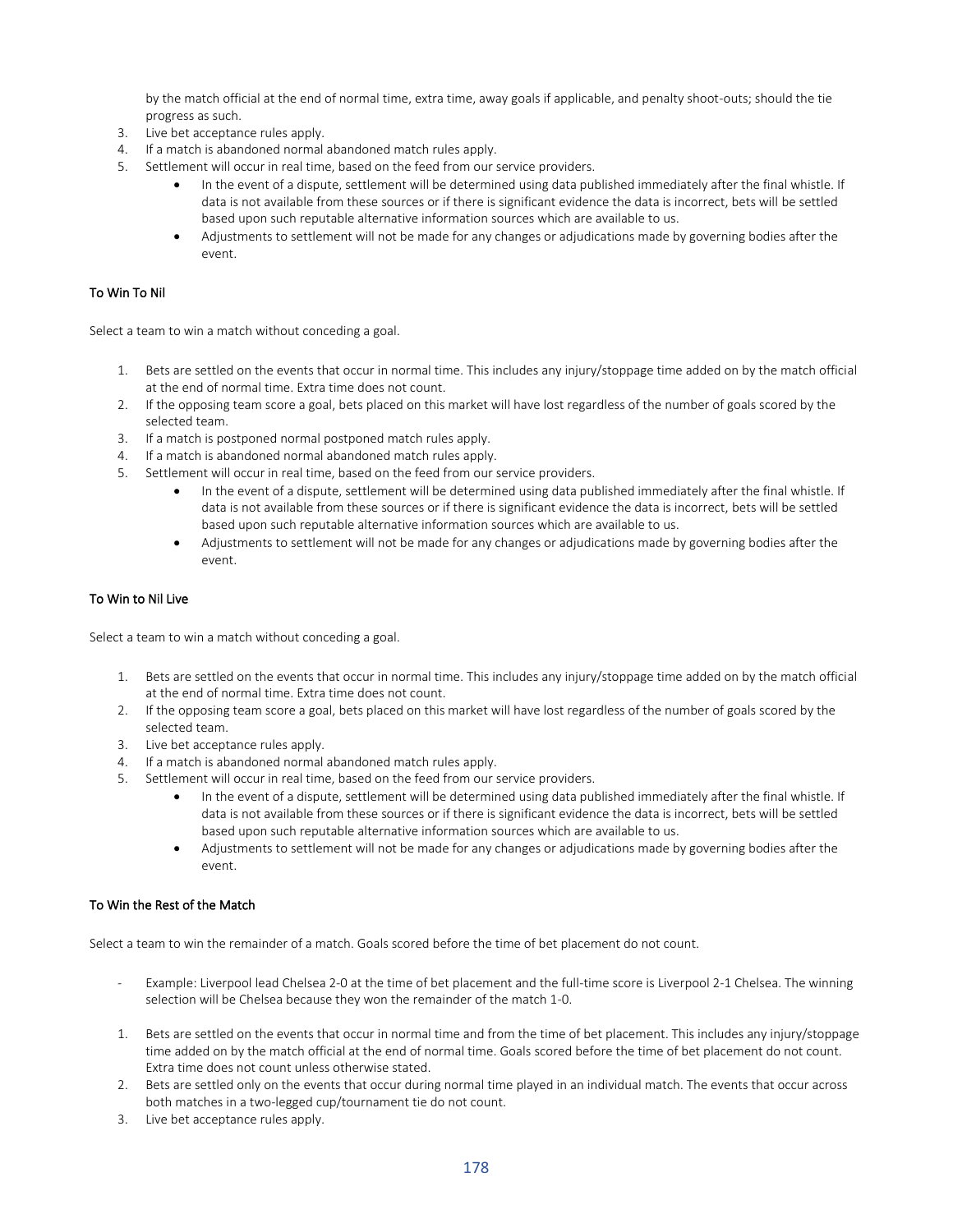- 4. If a match is abandoned normal abandoned match rules apply.
- 5. Settlement will occur in real time, based on the feed from our service providers.
	- In the event of a dispute, settlement will be determined using data published immediately after the final whistle. If data is not available from these sources or if there is significant evidence the data is incorrect, bets will be settled based upon such reputable alternative information sources which are available to us.
	- Adjustments to settlement will not be made for any changes or adjudications made by governing bodies after the event.

## Winning Margin

Predict the margin of goals by which a nominated team will win a match.

- Example: If the match result is Chelsea 3-1 Aston Villa the winning selection in this market will be Chelsea by 2 goals
- 1. Bets are settled on the events that occur in normal time. This includes any injury/stoppage time added on by the match official at the end of normal time. Extra time does not count.
- 2. If the match ends in a draw, the winning selection in this market will be a draw.
- 3. If a match is postponed normal postponed match rules apply.
- 4. If a match is abandoned normal abandoned match rules apply.
- 5. Settlement will occur in real time, based on the feed from our service providers.
	- In the event of a dispute, settlement will be determined using data published immediately after the final whistle. If data is not available from these sources or if there is significant evidence the data is incorrect, bets will be settled based upon such reputable alternative information sources which are available to us.
	- Adjustments to settlement will not be made for any changes or adjudications made by governing bodies after the event.

### Winning Margin Live

Predict the margin of goals by which a nominated team will win a match.

- Example: If the match result is Chelsea 3-1 Aston Villa the winning selection in this market will be Chelsea by 2 goals
- 1. Bets are settled on the events that occur in normal time. This includes any injury/stoppage time added on by the match official at the end of normal time. Extra time does not count.
- 2. Live bet acceptance rules apply.
- 3. If the match ends in a draw, the winning selection in this market will be a draw.
- 4. If a match is abandoned normal abandoned match rules apply.
- 5. Settlement will occur in real time, based on the feed from our service providers.
	- In the event of a dispute, settlement will be determined using data published immediately after the final whistle. If data is not available from these sources or if there is significant evidence the data is incorrect, bets will be settled based upon such reputable alternative information sources which are available to us.
	- Adjustments to settlement will not be made for any changes or adjudications made by governing bodies after the event.

## ET Win on Penalties Live

Predict whether either team will win the tie through a penalty shootout.

- 1. Bets are settled on the events that occur in penalty shootouts only. Penalties scored in normal time and extra time will not count. If the match does not progress to a penalty shootout, bets placed on this market will have lost and will be settled as losers.
- 2. Live bet acceptance rules apply.
- 3. If a penalty has to be retaken settlement of bets will be determined by the outcome of the retaken penalty.
- 4. If a match is abandoned normal abandoned match rules apply.
- 5. Settlement will occur in real time, based on the feed from our service providers.
	- In the event of a dispute, settlement will be determined using data published immediately after the final whistle. If data is not available from these sources or if there is significant evidence the data is incorrect, bets will be settled based upon such reputable alternative information sources which are available to us.
	- Adjustments to settlement will not be made for any changes or adjudications made by governing bodies after the event.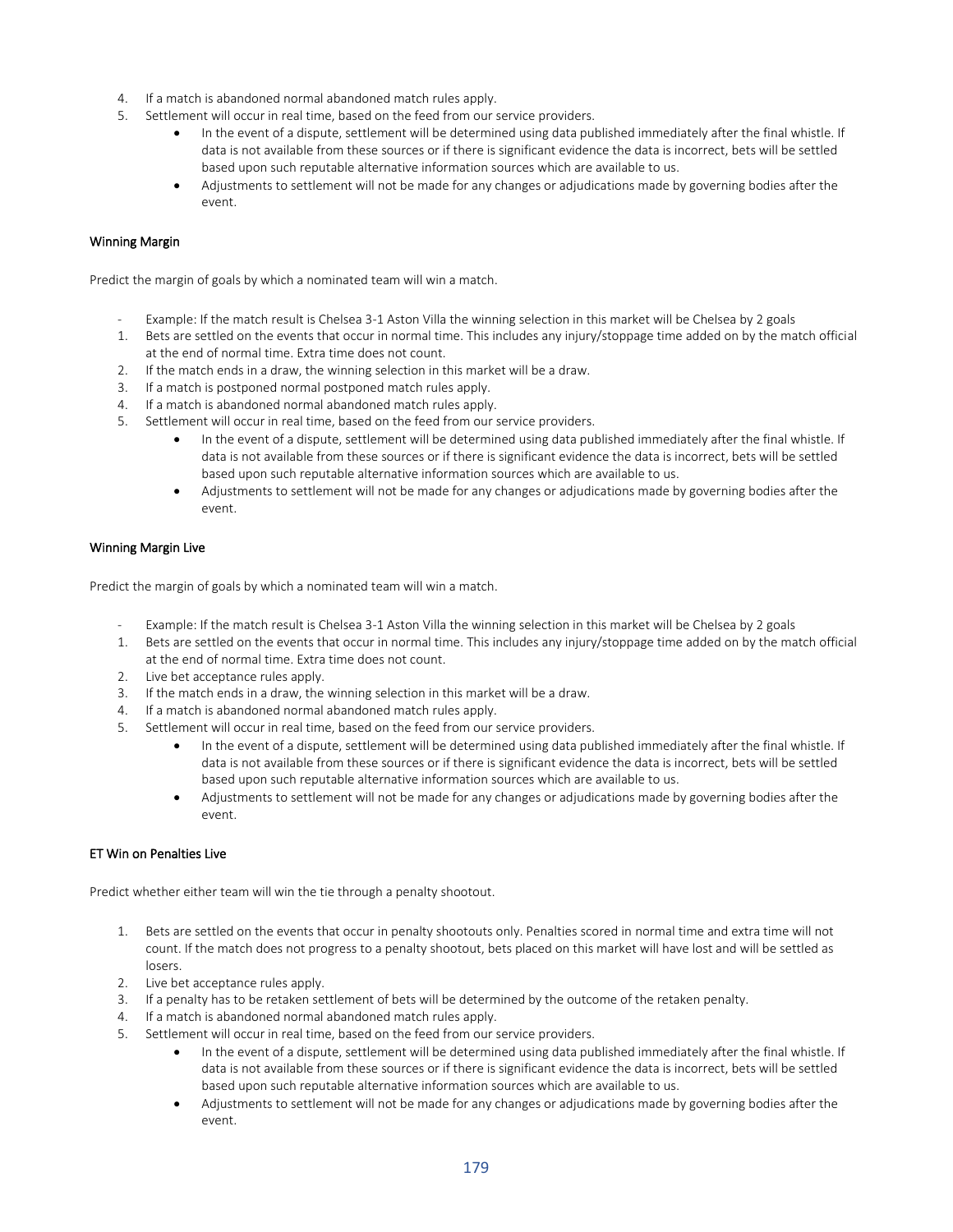## Match to be Decided on Penalties

Predict whether or not a match will be decided by a penalty shootout.

- 1. If the match does not progress to a penalty shootout, bets placed on this market will have lost and will be settled as losers.
- 2. If a match is postponed normal postponed match rules apply.
- 3. If a match is abandoned normal abandoned match rules apply.
- 4. Settlement will occur in real time, based on the feed from our service providers.
	- In the event of a dispute, settlement will be determined using data published immediately after the final whistle. If data is not available from these sources or if there is significant evidence the data is incorrect, bets will be settled based upon such reputable alternative information sources which are available to us.
	- Adjustments to settlement will not be made for any changes or adjudications made by governing bodies after the event.

#### Penalty Taken

Predict whether or not a penalty will be taken during a match.

- 1. Bets are settled on the events that occur in normal time. This includes any injury/stoppage time added on by the match official at the end of normal time. Extra time does not count.
- 2. If no penalty is taken, the winning selection in this market will be no.
- 3. If a match is postponed normal postponed match rules apply.
- 4. If a match is abandoned normal abandoned match rules apply.
	- If a penalty has been taken in the time played before abandonment, bets placed on that selection in this market will have already won and will be settled as winners. Bets placed on the other selection in this market will have already lost.
	- If a match is abandoned and a penalty was not taken in the time played before abandonment, bets placed will be void, subject to normal abandoned match rules, because the match did not play for the full duration.
- 5. Settlement will occur in real time, based on the feed from our service providers.
	- In the event of a dispute, settlement will be determined using data published immediately after the final whistle. If data is not available from these sources or if there is significant evidence the data is incorrect, bets will be settled based upon such reputable alternative information sources which are available to us.
	- Adjustments to settlement will not be made for any changes or adjudications made by governing bodies after the event.

#### Penalty Awarded and Scored or Missed

Predict a penalty to be awarded and scored or missed during a match.

- 1. Bets are settled on the events that occur in normal time. This includes any injury/stoppage time added on by the match official at the end of normal time. Extra time does not count.
- 2. If no penalty is awarded, bets placed on this market will have lost and will be settled as losers.
- 3. If a match is postponed normal postponed match rules apply.
- 4. If a match is abandoned normal abandoned match rules apply.
	- If a winning selection has been established in the time played before abandonment, bets placed on that selection in this market will have already won and will be settled as winners. Bets placed on the other selection in this market will be void.
	- If a match is abandoned and no winning selection has been established in the time played before abandonment, bets placed will be void, subject to normal abandoned match rules, because the match did not play for the full duration.
- 5. Settlement will occur in real time, based on the feed from our service providers.
	- In the event of a dispute, settlement will be determined using data published immediately after the final whistle. If data is not available from these sources or if there is significant evidence the data is incorrect, bets will be settled based upon such reputable alternative information sources which are available to us.
	- Adjustments to settlement will not be made for any changes or adjudications made by governing bodies after the event.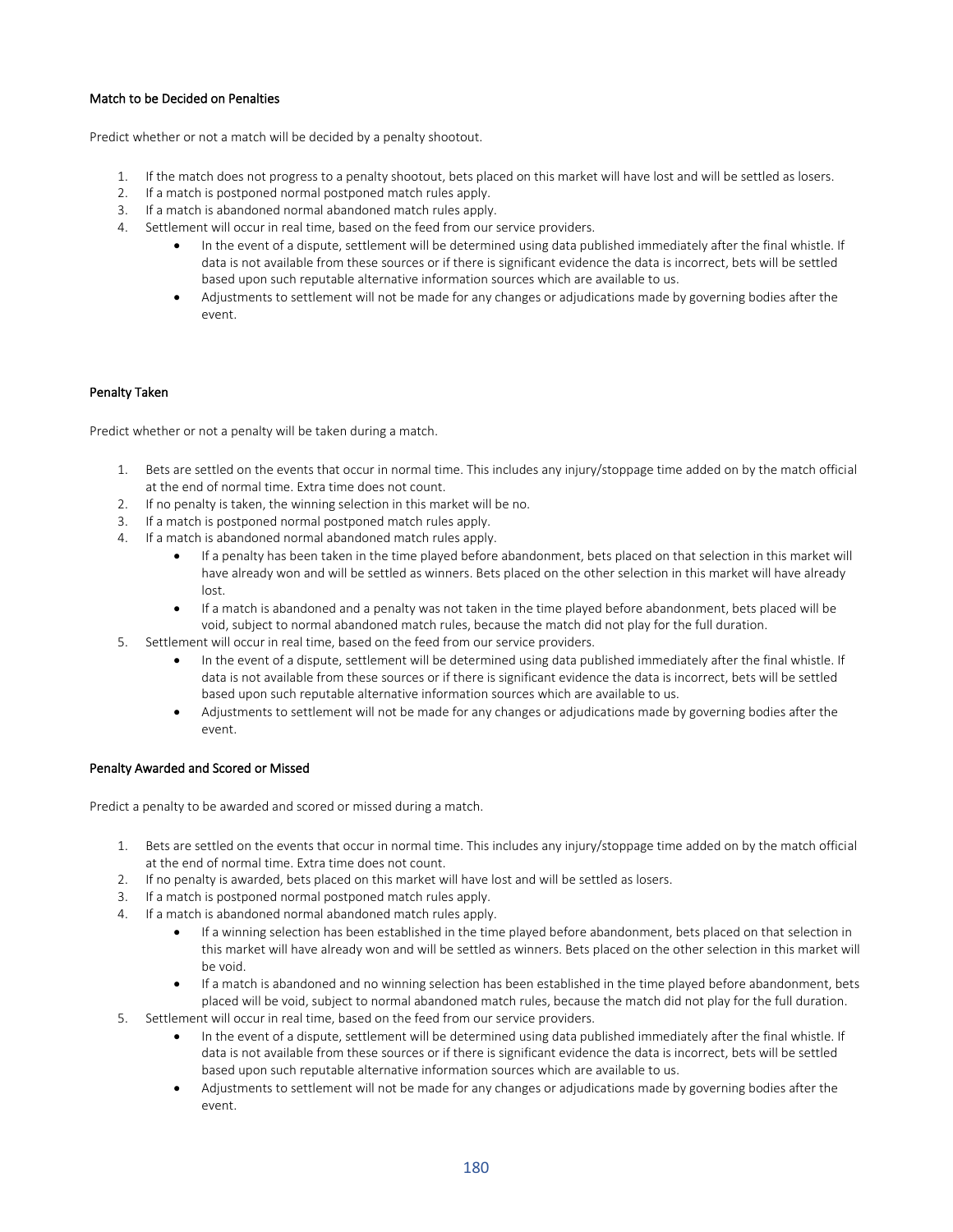#### To Win on Penalties

Select a team to win a match by a penalty shootout.

- 1. Bets are settled on the events that occur in penalty shootouts only. Penalties scored in normal time and extra time will not count. If the match does not progress to a penalty shootout, bets placed on this market will have lost and will be settled as losers.
- 2. If a match is postponed normal postponed match rules apply.
- 3. If a match is abandoned normal abandoned match rules apply.
- 4. Settlement will occur in real time, based on the feed from our service providers.
	- In the event of a dispute, settlement will be determined using data published immediately after the final whistle. If data is not available from these sources or if there is significant evidence the data is incorrect, bets will be settled based upon such reputable alternative information sources which are available to us.
	- Adjustments to settlement will not be made for any changes or adjudications made by governing bodies after the event.

## Total Penalties Converted

Predict the number of penalties scored in a penalty shootout.

- 1. Bets are settled on the events that occur in penalty shootouts only. Penalties scored in normal time and extra time do not count.
- 2. If a penalty has to be retaken, settlement of bets on that penalty will be determined by the outcome of the retaken penalty.
- 3. If a match is abandoned normal abandoned match rules apply.
- 4. Settlement will occur in real time, based on the feed from our service providers.
	- In the event of a dispute, settlement will be determined using data published immediately after the final whistle. If data is not available from these sources or if there is significant evidence the data is incorrect, bets will be settled based upon such reputable alternative information sources which are available to us.
	- Adjustments to settlement will not be made for any changes or adjudications made by governing bodies after the event.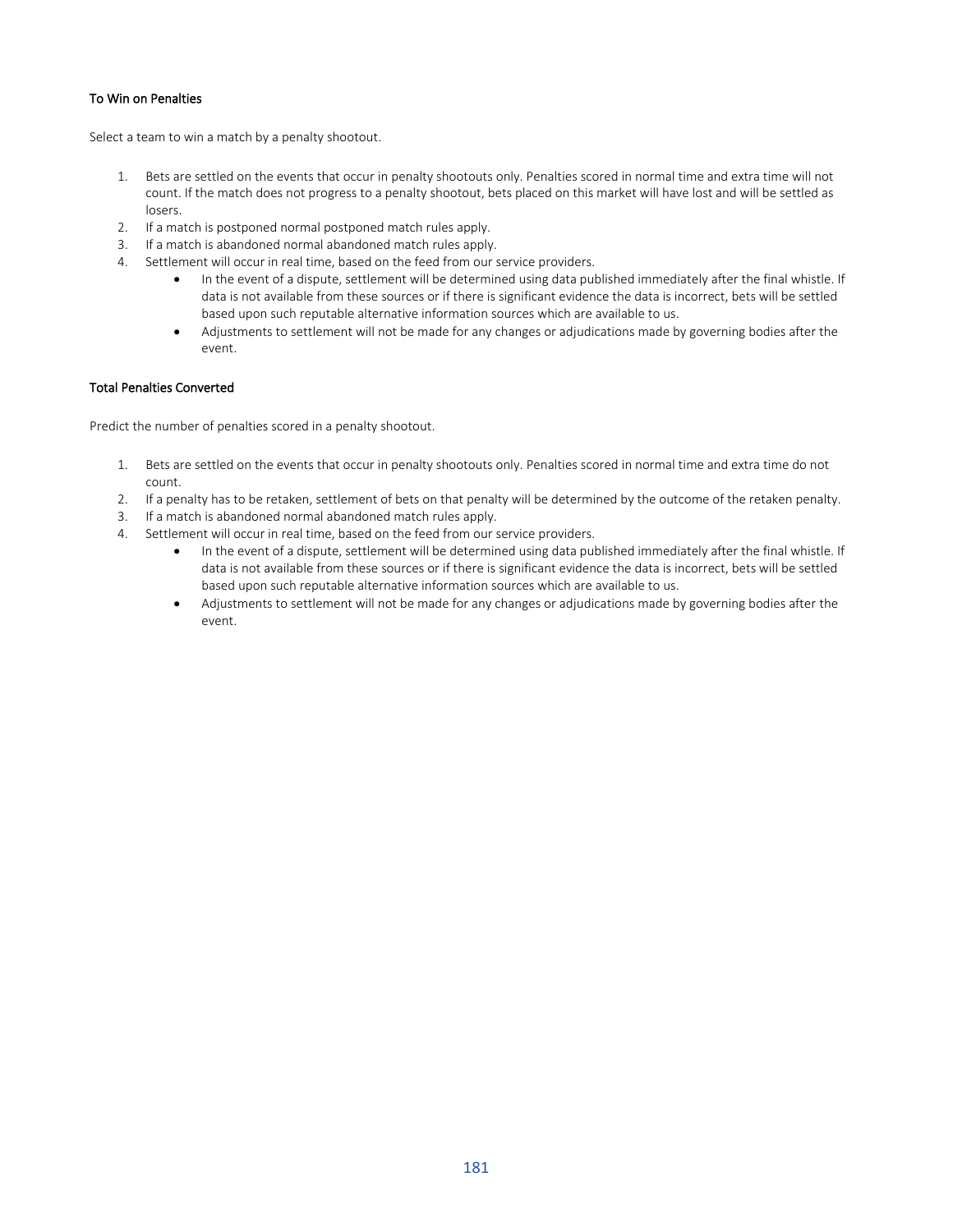# **Tennis**

# General Rules

- 1. Bets on all markets are settled on the team, rather than an individual player.
- 2. Bets placed on the match betting market will be settled on the official result, which is decided by the team that wins the most games over the course of the match.
- 3. If there is a change of playing surface, venue, or from indoor court to outdoor court or vice versa, bets placed on all markets will stand.
- 4. If there is a change to the scheduled number of sets played in a match, bets placed on all markets will stand.
- 5. If a match is suspended, bets placed on this market will stand provided the match is completed within one week. o If a match is suspended and is not completed within one week, bets placed on this market will be void.
- 6. When a match is played at a neutral venue, the team listed on the left will be classed as the home team for settlement purposes.
- 7. In the event of a dispute, data published immediately after the match is completed will be used to settle bets. If data is not available or if there is significant evidence that data is incorrect, bets will be settled based upon such reputable alternative information sources which are available to us.
	- o Adjustments to settlement for any changes or adjudications made by governing bodies after the event will be made by 6:00am EST the following day.

#### Enhanced Parlays

Predict that a group of players will all win their matches in a specified round of a given tournament.

- 1. If there is a change of playing surface, venue, or from indoor court to outdoor court or vice versa, bets placed on this market will stand.
- 2. If there is a change to the scheduled number of sets played in any/all matches, bets placed on this market will stand.
- 3. If one or more of the named players is disqualified or retires from their match, bets placed on this market will be settled on the individual match odds for the remaining named players.
- 4. Bets placed will be settled in real time from the feed supplied by our service providers immediately after the completion of the specified round.
	- Adjustments to settlement will not be made for any changes or adjudications made by governing bodies after all grand slam tournaments have been completed.

#### How Many Grand Slam Victories Will a Specific Player Win in a Year?

Predict how many Grand Slam victories a named player will win in a year.

- 1. The year runs from 00:00:01 on January 1 to 23:59:59 on December 31.
- 2. Only Grand Slam (Australian Open, French Open, Wimbledon, and US Open) tournament victories will count.
- 3. Grand Slam tournament winners will be determined by the official rules of the respective governing body.
- 4. If the selected player does not participate in all four Grand Slam tournaments, bets placed on that player in this market will be void.
- 5. If there is a change to the scheduled number of matches played in the given tournament, bets placed on this market will stand.
- 6. If there is a change of playing surface, venue, or from indoor court to outdoor court or vice versa, in any/all Grand Slam tournaments, bets placed on this market will stand.
- 7. If there is a change to the scheduled number of sets played in any/all matches in any/all Grand Slam tournaments, bets placed on this market will stand.
- 8. If the selected player takes part in any/all Grand Slam tournaments, bets placed on that player in this market will stand.
- 9. If the selected player takes part in no Grand Slam tournaments, bets placed on that player in this market will be void.
- 10. If the selected player does not complete all of their matches in any/all Grand Slam tournaments, bets placed on this market will stand.
- 11. Bets placed will be determined by the official rules of the respective competitions and settled immediately after the completion of all matches in the US Open.
	- Adjustments to settlement will not be made for any changes or adjudications made by governing bodies after all grand slam tournaments have been completed.

#### Name the Finalists

Predict which players will contest the final of a given tournament.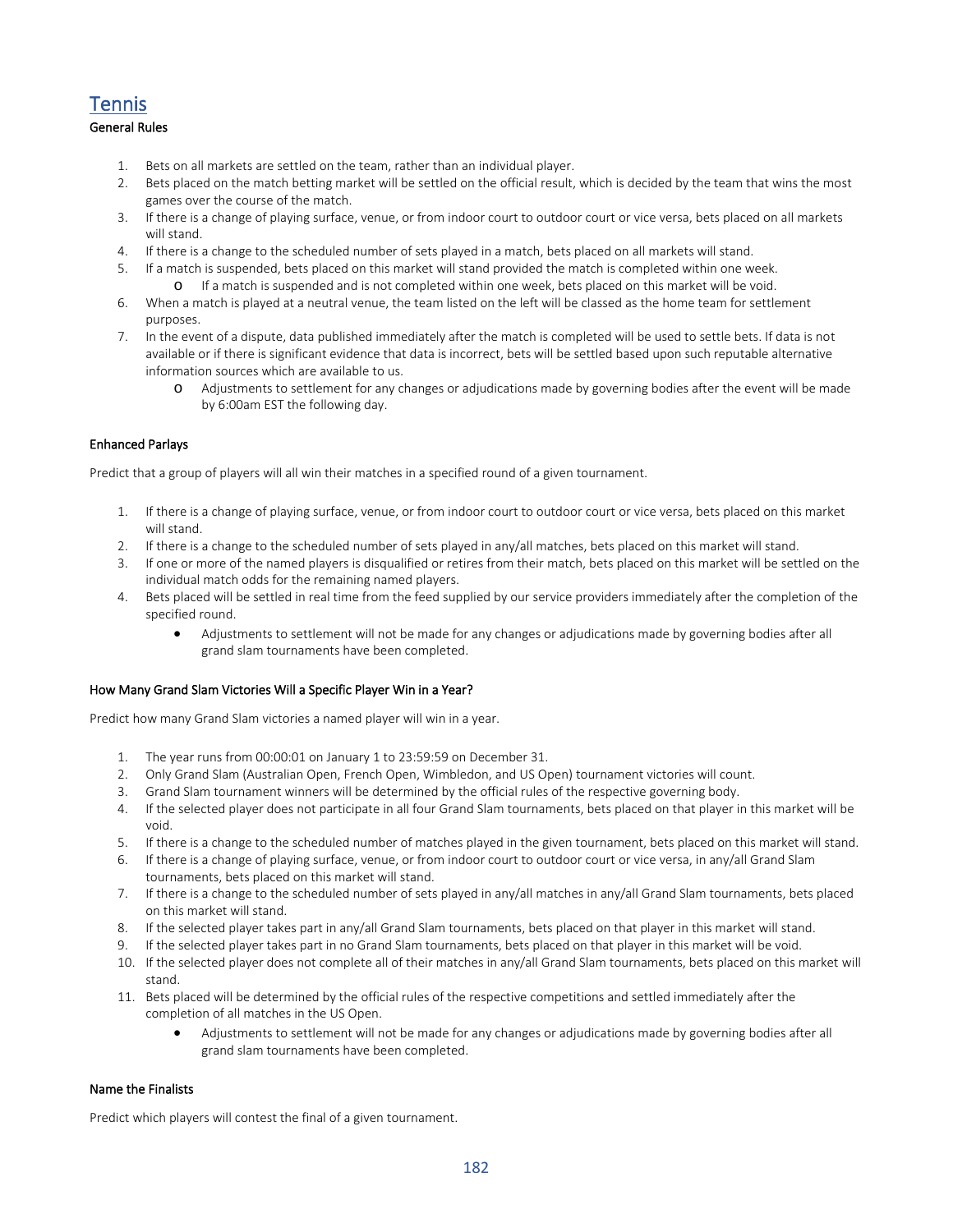- 1. Tournament finalists will be determined by the official rules of the respective governing body.
- 2. If there is a change of playing surface, venue, or from indoor court to outdoor court or vice versa, bets placed on this market will stand.
- 3. If there is a change to the scheduled number of matches played in the given tournament, bets placed on this market will stand.
- 4. If there is a change to the scheduled number of sets played in any/all matches, bets placed on this market will stand.
- 5. If one of the selected players withdraws before the given tournament begins, bets placed on this market will be void.
- 6. If one of the selected players withdraws or is disqualified during the given tournament without playing any part in a competitive match, bets placed on this market will be void.
- 7. If one of the selected players is disqualified or retires during the given tournament after having played a part in a competitive match, bets placed on this market will stand.
- 8. Bets placed will be settled from the feed supplied by our service providers, immediately after the completion of all matches leading to the determination of the tournament finalists.
	- Adjustments to settlement for any changes or adjudications made by governing bodies after the event will be made by 6:00am EST the following day.

#### Tournament Winner

Predict the winner of a given tournament.

- 1. Tournament winners will be determined by the official rules of the respective governing body. This includes a match, league, playoff, walkover or any other process which is used to determine the winner.
- 2. If there is a change of playing surface, venue, or from indoor court to outdoor court or vice versa, bets placed on this market will stand.
- 3. If there is a change to the scheduled number of matches played in the given tournament, bets placed on this market will stand.
- 4. If there is a change to the scheduled number of sets played in any/all matches, bets placed on this market will stand.
- 5. If the selected player withdraws before the given tournament begins, bets placed on this player will be refunded and a rule 4 deduction may be applied to winning bets.
- 6. If the selected player withdraws or is disqualified during the given tournament without playing any part in a competitive match, bets placed on this market will be void.
- 7. If the selected player is disqualified or retires during the given tournament after having played a part in a competitive match, bets placed on this market will stand.
- 8. Bets placed will be settled from the feed supplied by our service providers, immediately following the completion of all matches in the tournament.
	- Adjustments to settlement for any changes or adjudications made by governing bodies after the event will be made by 6:00am EST the following day.

#### Quarter Betting

Predict which player will reach the semifinal of a given tournament.

- 1. Tournament semifinalists will be determined by the official rules of the respective governing body.
- 2. If there is a change of playing surface, venue, or from indoor court to outdoor court or vice versa, bets placed on this market will stand.
- 3. If there is a change to the scheduled number of matches played in the given tournament, bets placed on this market will stand.
- 4. If there is a change to the scheduled number of sets played in any/all matches, bets placed on this market will stand.
- 5. If the selected player withdraws before the given tournament begins, bets placed on this player will be refunded and a rule 4 deduction may be applied to winning bets.
- 6. If the selected player withdraws or is disqualified during the given tournament without playing any part in a competitive match, bets placed on this market will be void.
- 7. If the selected player is disqualified or retires during the given tournament after having played a part in a competitive match, bets placed on this market will stand.
- 8. Bets placed will be settled from the feed supplied by our service providers, immediately after the completion of all matches leading to the determination of the tournament semifinalists.
	- Adjustments to settlement for any changes or adjudications made by governing bodies after the event will be made by 6:00am EST the following day.

#### Stage of Elimination

Predict when a named player will be eliminated from a given tournament.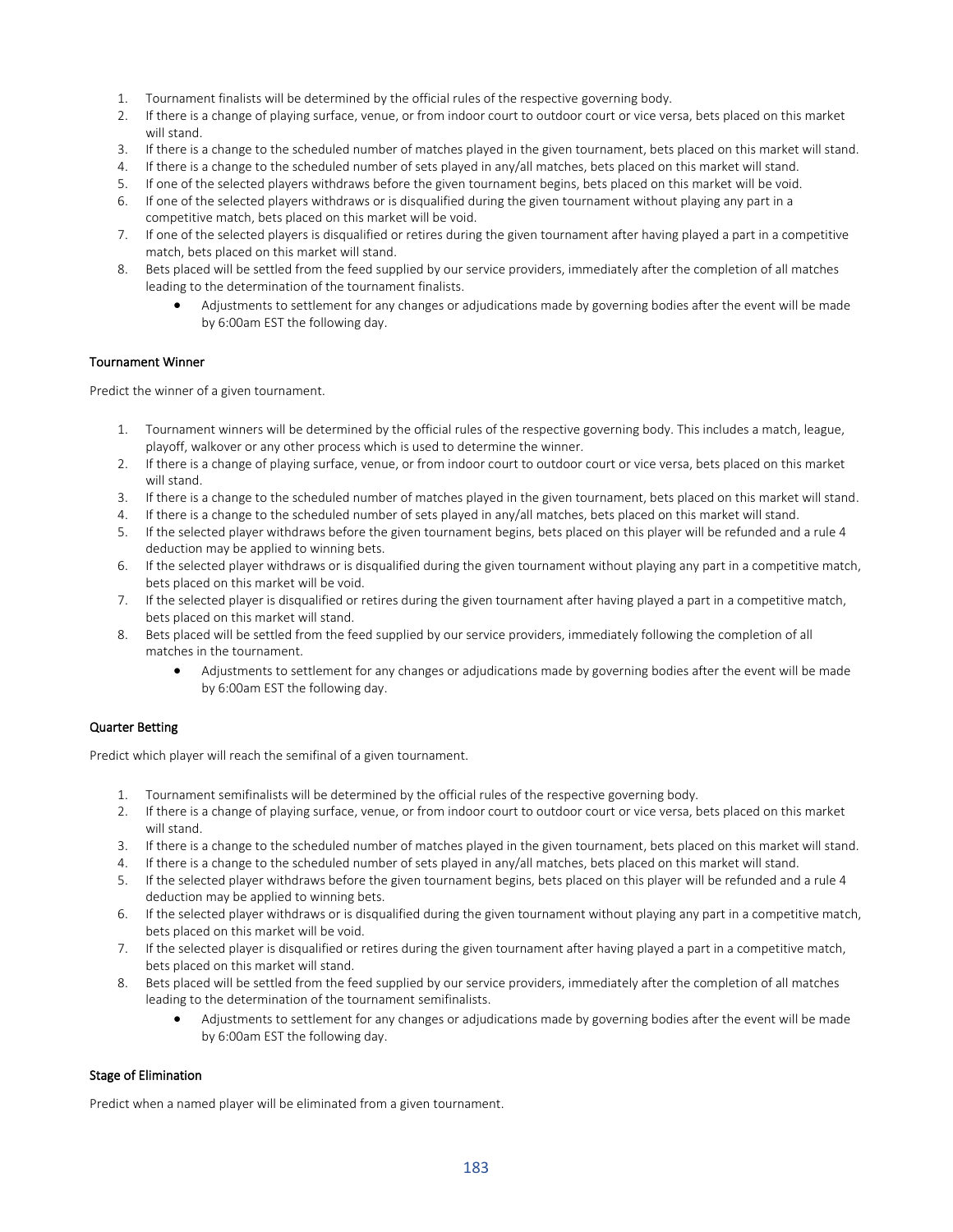- 1. If there is a change of playing surface, venue, or from indoor court to outdoor court or vice versa, bets placed on this market will stand.
- 2. If there is a change to the scheduled number of matches played in the given tournament, bets placed on this market will stand.
- 3. If there is a change to the scheduled number of sets played in any/all matches, bets placed on this market will stand.
- 4. If the selected player withdraws before the given tournament begins, bets placed on this player will be refunded and a rule 4 deduction may be applied to winning bets.
- 5. If the selected player withdraws or is disqualified during the given tournament without playing any part in a competitive match, bets placed on this market will be void.
- 6. If the selected player is disqualified or retires during the given tournament after having played a part in a competitive match, bets placed on this market will stand.
- 7. Bets placed will be settled in real time from the feed supplied by our service providers.
	- Adjustments to settlement for any changes or adjudications made by governing bodies after the event will be made by 6:00am EST the following day.

#### To Win a Tournament Without Dropping a Set

Predict a named player to win a given tournament without conceding a set.

- 1. If there is a change of playing surface, venue, or from indoor court to outdoor court or vice versa, bets placed on this market will stand.
- 2. If there is a change to the scheduled number of sets played in any/all matches, bets placed on this market will stand.
- 3. If the selected player withdraws before the given tournament begins, bets placed on this player will be refunded and a rule 4 deduction may be applied to winning bets.
- 4. If the selected player withdraws or is disqualified during the given tournament without playing any part in a competitive match, bets placed on this market will be void.
- 5. If the selected player is disqualified or retires during the given tournament after having played a part in a competitive match, bets placed on this market will stand.
- 6. Bets placed will be settled from the feed supplied by our service providers, immediately after the completion of all matches in the given tournament.
	- Adjustments to settlement for any changes or adjudications made by governing bodies after the event will be made by 6:00am EST the following day.

## To Win a Grand Slam in a Year

Predict whether a named player will win a Grand Slam in a year.

- 1. The year runs from 00:00:01 on January 1 to 23:59:59 on December 31.
- 2. Only Grand Slam (Australian Open, French Open, Wimbledon, and US Open) tournament victories will count.
- 3. Grand Slam tournament winners will be determined by the official rules of the respective governing body.
- 4. If the selected player does not participate in at least one Grand Slam tournament, bets placed on that player in this market will be void.
- 5. If there is a change of playing surface, venue, or from indoor court to outdoor court or vice versa, in any/all Grand Slam tournaments bets placed on this market will stand.
- 6. If there is a change to the scheduled number of sets played in any/all matches in any/all Grand Slam tournaments, bets placed on this market will stand.
- 7. If the selected player takes part in any/all Grand Slam tournaments, bets placed on that player in this market will stand.
- 8. If the selected player takes part in no Grand Slam tournaments, bets placed on that player in this market will be void.
- 9. If the selected player does not complete all of their matches in any/all Grand Slam tournaments, bets placed on this market will stand.
- 10. Bets placed will be determined by the official rules of the respective competitions and settled as soon as the given player has won a Grand Slam tournament.
- 11. Adjustments to settlement will not be made for any changes or adjudications made by governing bodies after all grand slam tournaments have been completed.
- 12. Bets placed will be settled in real time, immediately after the named player has won a Grand Slam tournament.
	- Adjustments to settlement for any changes or adjudications made by governing bodies after the event will be made by 6:00am EST the following day.

#### Will a Named Player be Ranked Number One in the World at the End of the Year?

Predict a named player to be ranked number one in the ATP world rankings at the end of the year.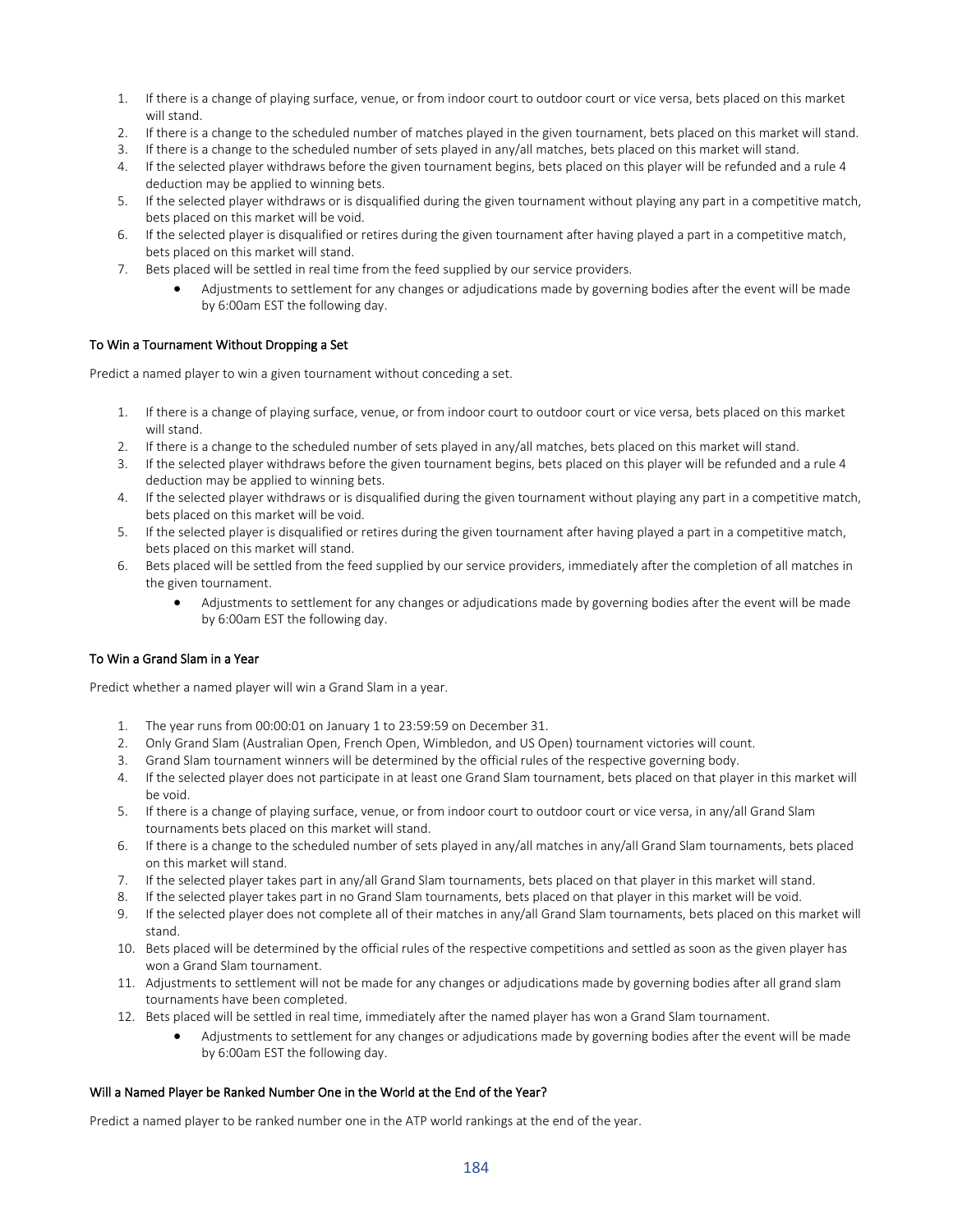- 1. The year runs from 00:00:01 on January 1 to 23:59:59 on December 31.
- 2. If the selected player is disqualified or retires from any tournament during the year, bets placed on this market will stand.
- 3. If the selected player does not complete all of their matches in any tournament during the year, bets placed on this market will stand.
- 4. If the selected player takes part in no tournaments during the year, bets placed on that player in this market will be void.
- 5. Bets placed will be settled from the official ATP rankings as published on the official ATP website at 23:59:59 on December 31.
	- Adjustments to settlement will not be made for any changes or adjudications made after 23:59:59 on December 31.

## Who Will Have the Highest ATP Ranking at the End of the Year?

Predict which player will have the highest ATP ranking at the end of the year from those listed.

- 1. The year runs from 00:00:01 on January 1 to 23:59:59 on December 31.
- 2. If the selected player is disqualified or retires from any tournament during the year, bets placed on this market will stand.
- 3. If the selected player does not complete all of their matches in any tournament during the year, bets placed on this market will stand.
- 4. If the selected player takes part in no tournaments during the year, bets placed on that player in this market will be void.
- 5. Bets placed will be settled from the official ATP rankings as published on the official ATP website at 23:59:59 on December 31.
	- Adjustments to settlement will not be made for any changes or adjudications made after 23:59:59 on December 31.

## Game Correct Score

Predict the points score in a specific game.

Example: Djokovic v Federer:

- Djokovic to love | Djokovic to 15 | Djokovic to 30 | Djokovic to deuce
- Federer to love | Federer to 15 | Federer to 30 | Federer to deuce
- 1. If there is a change to the scheduled number of sets played in the match, bets placed on this market will stand.
- 2. If there is a change of playing surface, venue, or from indoor court to outdoor court or vice versa, bets placed on this market will stand.
- 3. If a match is postponed or rescheduled, bets placed on this market will stand provided the match is played before the end of the competition.
	- If a match is postponed and not played before the end of the competition, bets placed on this market will be void.
- 4. If a match is suspended during the specific game due to, although not exclusively, adverse weather, bad light, etc., bets placed on this market will stand provided the specific game is completed before the end of the competition.
	- If a match is suspended during the specific game and is not completed before the end of the competition, bets placed on this market will be void.
	- If a match is suspended after the specific game, bets placed on this market will stand win or lose.
- 5. If a player is disqualified or retires from the match during the specific game, bets placed on this market will be void because the specific game did not play for the full duration.
	- If a player is disqualified or retires from the match after the specific game, bets placed on this market will stand win or lose.
- 6. Settlement will occur in real time and will be taken from the feed supplied by our service providers.
	- Adjustments to settlement for any changes or adjudications made by governing bodies after the event will be made by 6:00am EST the following day.

#### Game Result

Predict a player to win a specific game.

- 1. If there is a change to the scheduled number of sets played in the match, bets placed on this market will stand.
- 2. If there is a change of playing surface, venue, or from indoor court to outdoor court or vice versa, bets placed on this market will stand.
- 3. If a match is suspended during the specific game due to, although not exclusively, adverse weather, bad light, etc., bets placed on this market will stand provided the specific game is completed before the end of the competition.
	- If a match is suspended during the specific game and is not completed before the end of the competition, bets placed on this market will be void.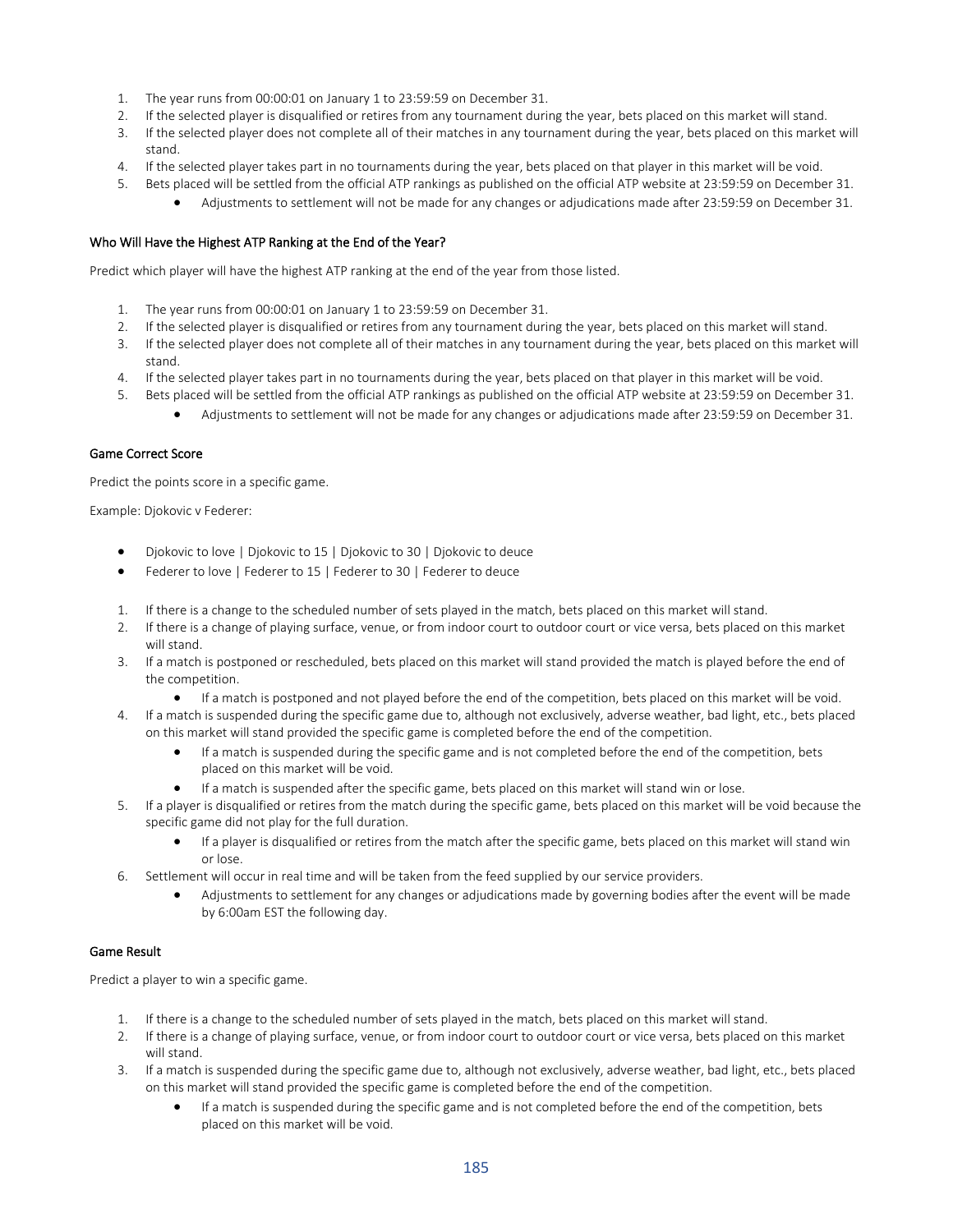- If a match is suspended after the specific game, bets placed on this market will stand win or lose.
- 4. If a player is disqualified or retires from the match during the specific game bets placed on this market will be void because the specific game did not play for the full duration.
	- If a player is disqualified or retires from the match after the specific game, bets placed on this market will stand win or lose.
- 5. Settlement will occur in real time and will be taken from the feed supplied by our service providers.
	- Adjustments to settlement for any changes or adjudications made by governing bodies after the event will be made by 6:00am EST the following day.

# Game Total Points (3)

Select the total points played in a specific game from under 6, exactly 6 or over 6, where under means 5 points or fewer, exactly means 6 points, and over means 7 points or more.

- 1. If there is a change to the scheduled number of sets played in the match, bets placed on this market will stand.
- 2. If there is a change of playing surface, venue, or from indoor court to outdoor court or vice versa, bets placed on this market will stand.
- 3. Points scored during deuce count in this market.
- 4. If a match is suspended during the specific game due to, although not exclusively, adverse weather, bad light, etc., bets placed on this market will stand provided the specific game is completed before the end of the competition.
	- If a match is suspended during the specific game and 7 or more points have been played in the time played before disqualification or retirement, bets placed on that selection will have already won and will be settled as winners. Bets placed on other selections in this market will have already lost.
	- If a match is suspended with fewer than 7 points played during the specific game and the match is not completed before the end of the competition, bets placed on this market will be void.
	- If a match is suspended after the specific game, bets placed on this market will stand win or lose.
- 5. If a player is disqualified or retires from the match during the specific game and 7 or more points have been played in the time played before disqualification or retirement, bets placed on that selection will have already won and will be settled as winners. Bets placed on other selections in this market will have already lost.
	- If a player is disqualified or retires from the match during the specific game fewer than 7 points have been played in the time played before disqualification or retirement, bets placed on this market will be void because the specific game did not play for the full duration.
	- If a match is abandoned after the specific game, bets placed on this market will stand win or lose.
- 6. Settlement will occur in real time and will be taken from the feed supplied by our service providers, immediately after the match is finished.
	- Adjustments to settlement for any changes or adjudications made by governing bodies after the event will be made by 6:00am EST the following day.

# Game Total Points (5)

Select the total points played in a specific game from 4, 5, 6, 8, 10, or 12+.

- 1. If there is a change to the scheduled number of sets played in the match, bets placed on this market will stand.
- 2. If there is a change of playing surface, venue, or from indoor court to outdoor court or vice versa, bets placed on this market will stand.
- 3. Points scored during deuce count in this market
- 4. If a match is suspended during the specific game due to, although not exclusively, adverse weather, bad light, etc., bets placed on this market will stand provided the specific game is completed before the end of the competition.
	- If a match is suspended during the specific game and 12 or more points have been played in the time played before suspension, bets placed on that selection will have already won and will be settled as winners. Bets placed on other selections in this market will have already lost.
	- If a match is suspended with fewer than 12 points played during the specific game and the match is not completed before the end of the competition, bets placed on this market will be void.
	- If a match is suspended after the specific game, bets placed on this market will stand win or lose.
- 5. If a player is disqualified or retires from the match during the specific game and 12 or more points have been played in the time played before disqualification or retirement, bets placed on that selection will have already won and will be settled as winners. Bets placed on other selections in this market will have already lost.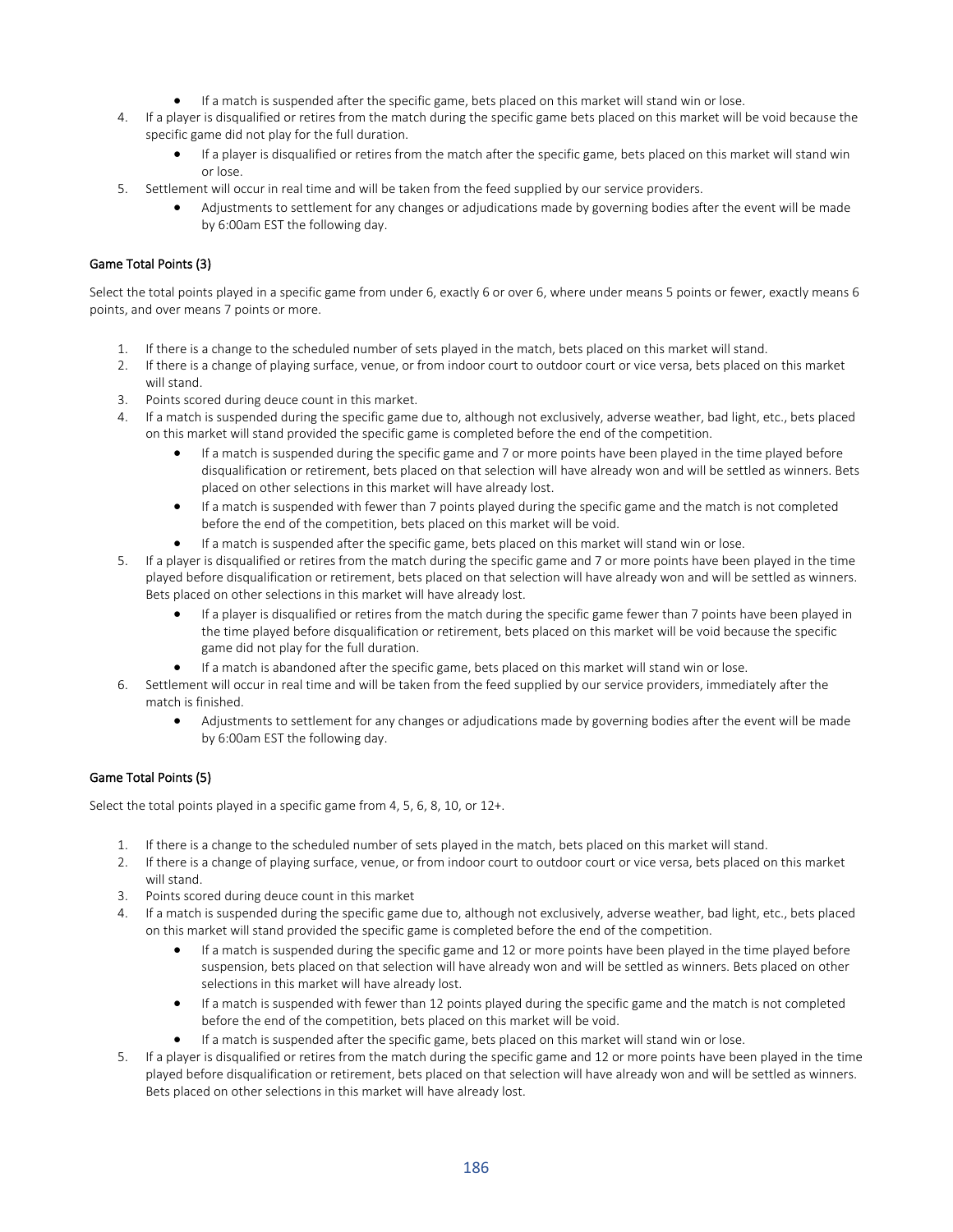- If a player is disqualified or retires from the match during the specific game and fewer than 12 points have been played in the time played before disqualification or retirement, bets placed on this market will be void because the specific game did not play for the full duration.
- If a match is abandoned after the specific game, bets placed on this market will stand win or lose.
- 6. Settlement will occur in real time and will be taken from the feed supplied by our service providers.
	- Adjustments to settlement for any changes or adjudications made by governing bodies after the event will be made by 6:00am EST the following day.

#### Game Win to Deuce

Predict a named player or neither player to win a specific game through deuce.

Example: Djokovic v Federer

- Djokovic to deuce | Federer to deuce | neither player to deuce
- 1. If there is a change to the scheduled number of sets played in the match, bets placed on this market will stand.
- 2. If there is a change of playing surface, venue, or from indoor court to outdoor court or vice versa, bets placed on this market will stand.
- 3. If a match is suspended during the specific game due to, although not exclusively, adverse weather, bad light, etc., bets placed on this market will stand provided the specific game is completed before the end of the competition.
	- If a match is suspended during the specific game and is not completed before the end of the competition, bets placed on this market will be void.
	- If a match is suspended after the specific game, bets placed on this market will stand win or lose.
- 4. If a player is disqualified or retires from the match during the specific game, bets placed on this market will be void because the specific game did not play for the full duration.
	- If a player is disqualified or retires from the match after the specific game, bets placed on this market will stand win or lose.
- 5. Settlement will occur in real time and will be taken from the feed supplied by our service providers.
	- Adjustments to settlement for any changes or adjudications made by governing bodies after the event will be made by 6:00am EST the following day.

#### Game Spread

Predict the result of a match after the point spread has been applied to one of the competitors. A point spread of (+/-) one or more games will be given to one/both of the competitors, which will be added to the actual number of games won.

Example: Djokovic v Federer (+4.5)

- The final score is 6-7, 6-4, 7-6, 5-7, 6-4 meaning that Djokovic won 30 games and Federer won 28 games. The point spread of (+4.5) is added to the actual number of games won by Federer during the match and the spread match winning outcome is therefore Federer by 2.5 games.
- 1. If there is a change to the scheduled number of sets played in the match, bets placed on this market prior to that change will be void.
- 2. If there is a change of playing surface, venue, or from indoor court to outdoor court or vice versa, bets placed on this market will stand.
- 3. A tiebreak counts as one game.
- 4. If a match is postponed or rescheduled, bets placed on this market will stand provided the match is played before the end of the competition.
	- If a match is postponed and not played before the end of the competition, bets placed on this market will be void.
- 5. If a match is suspended due to, although not exclusively, adverse weather, bad light, etc., bets placed on this market will stand provided the match is completed before the end of the competition.
	- If a match is suspended and is not completed before the end of the competition and a winning point spread selection has been established in the time played before suspension, bets placed on that selection will have already won and will be settled as winners. Bets placed on other selections in this market will have already lost.
	- If a match is suspended and is not completed before the end of the competition and a winning point spread selection has not been established in the time played before suspension, bets placed on this market will be void.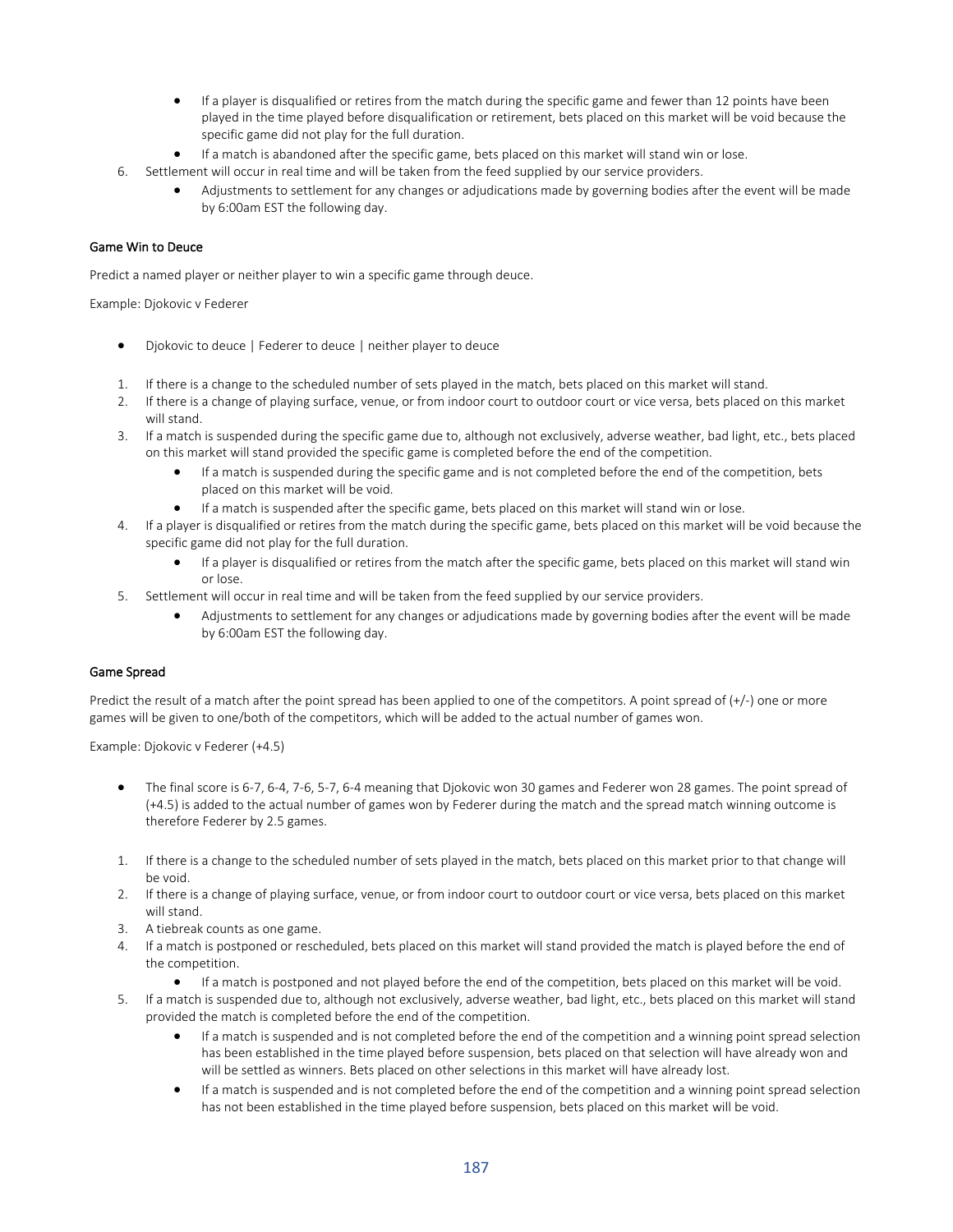- 6. If a player is disqualified or retires from the match and a winning point spread selection has been established in the time played before disqualification or retirement, bets placed on that selection will have already won and will be settled as winners. Bets placed on other selections in this market will have already lost.
	- If a player is disqualified or retires from the match and a winning point spread selection has not been established in the time played before disqualification or retirement, bets placed on this market will be void.
- 7. Settlement will be taken from the feed supplied by our service providers, immediately after the match is finished.
	- Adjustments to settlement for any changes or adjudications made by governing bodies after the event will be made by 6:00am EST the following day.

# Both Players to Win a Set

Predict whether or not both players will win a set in a match.

- 1. If there is a change to the total number of sets played, bets placed on this market will be void.
- 2. If there is a change of playing surface, venue, or from indoor court to outdoor court or vice versa, bets placed on this market will stand.
- 3. If a match is postponed or rescheduled, bets placed on this market will stand provided the match is played before the end of the competition.
	- If a match is postponed and not played before the end of the competition, bets placed on this market will be void.
- 4. If a match is suspended due to, although not exclusively, adverse weather, bad light, etc., bets placed on this market will stand provided the match is completed before the end of the competition.
	- If a match is suspended and both players have already won a set in the time played before suspension, bets placed on 'yes' will have already won and will be settled as winners. Bets placed on 'no' in this market will have already lost.
	- If a match is suspended before both players have won a set and not is completed before the end of the competition, bets placed on this market will be void.
- 5. If a player is disqualified or retires from the match and both players have already won a set in the time played before suspension, bets placed on 'yes' will have already won and will be settled as winners. Bets placed on 'no' in this market will have already lost.
	- If a player is disqualified or retires from the match and both players have not won a set in the time played before disqualification or retirement, bets placed on this market will be void because the match did not play for the full duration.
- 6. Settlement will occur in real time and will be taken from the feed supplied by our service providers.
	- Adjustments to settlement for any changes or adjudications made by governing bodies after the event will be made by 6:00am EST the following day.

# First Ace

Predict which player will serve the first ace in a match.

- 1. If there is a change to the scheduled number of sets played in the match, bets placed on this market will stand.
- 2. If there is a change of playing surface, venue, or from indoor court to outdoor court or vice versa, bets placed on this market will stand.
- 3. If neither player serves an ace, bets placed on this market will be void.
- 4. If a match is postponed or rescheduled, bets placed on this market will stand provided the match is played before the end of the competition.
	- If a match is postponed and not played before the end of the competition, bets placed on this market will be void.
- 5. If a match is suspended due to, although not exclusively, adverse weather, bad light, etc., bets placed on this market will stand provided the match is completed before the end of the competition.
	- If a match is suspended and a winning selection in this market has been established in the time played before suspension, bets placed on that selection will have already won and will be settled as winners. Bets placed on other selections in this market will have already lost.
	- If a match is suspended before a winning selection in this market could be established and the match is not completed before the end of the competition, bets placed on this market will be void.
- 6. If a player is disqualified or retires from the match and a winning selection in this market has been established in the time played before disqualification or retirement, bets placed on that selection will have already won and will be settled as winners. Bets placed on other selections in this market will have already lost.
	- If a player is disqualified or retires from the match and no winning selection in this market has been established in the time played before disqualification or retirement, bets placed on this market will be void because the match did not play for the full duration.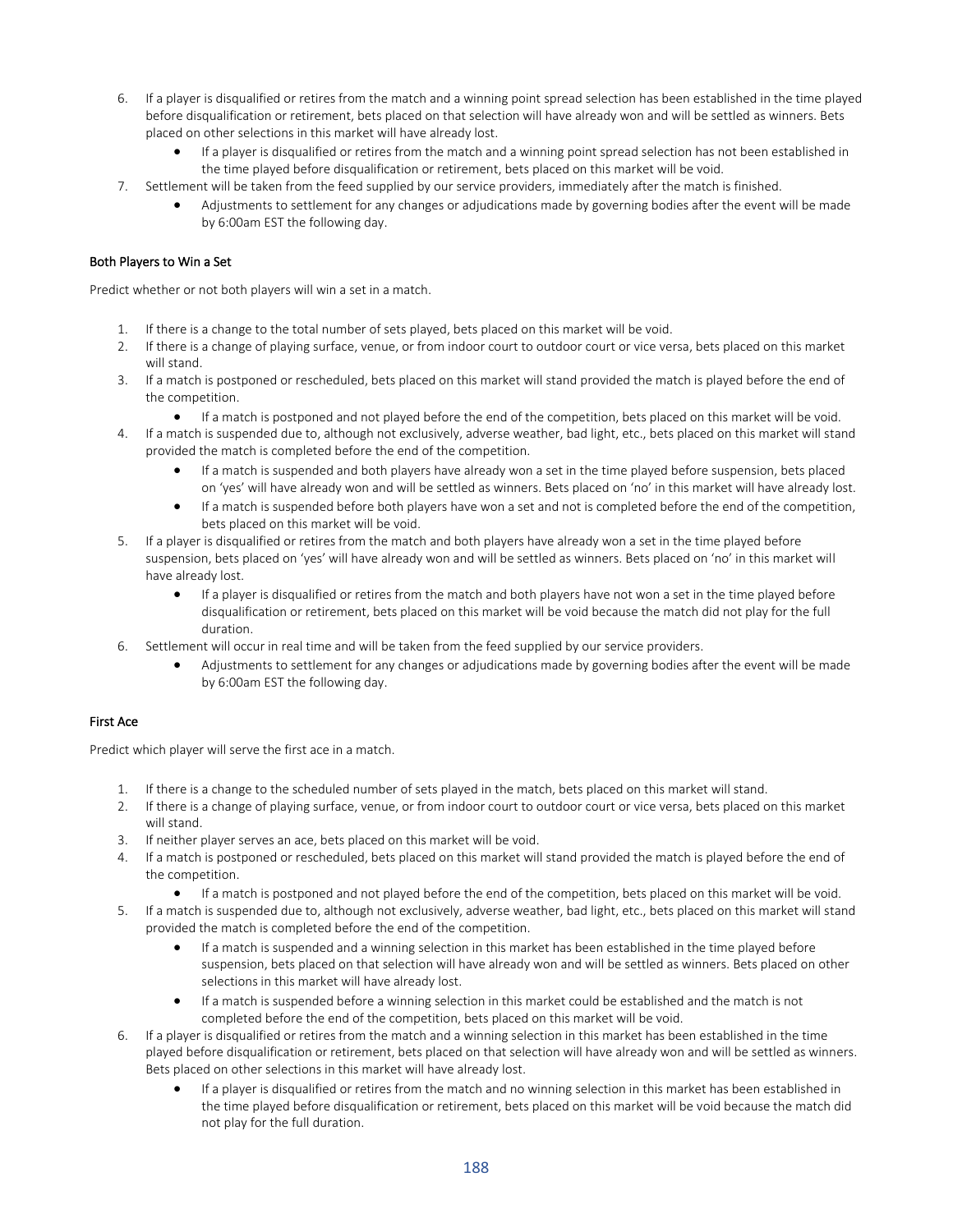- 7. Settlement will occur in real time and will be taken from the feed supplied by our service providers.
	- Adjustments to settlement for any changes or adjudications made by governing bodies after the event will be made by 6:00am EST the following day.

## First Double Fault

Predict which player will serve the first double fault in a match.

- 1. If there is a change to the scheduled number of sets played in the match, bets placed on this market will stand.
- 2. If there is a change of playing surface, venue, or from indoor court to outdoor court or vice versa, bets placed on this market will stand.
- 3. If neither player serves a double fault, bets placed on this market will be void.
- 4. If a match is postponed or rescheduled, bets placed on this market will stand provided the match is played before the end of the competition.
	- If a match is postponed and not played before the end of the competition, bets placed on this market will be void.
- 5. If a match is suspended due to, although not exclusively, adverse weather, bad light, etc., bets placed on this market will stand provided the match is completed before the end of the competition.
	- If a match is suspended and a winning selection in this market has been established in the time played before suspension, bets placed on that selection will have already won and will be settled as winners. Bets placed on other selections in this market will have already lost.
	- If a match is suspended before a winning selection in this market could be established and the match is not completed before the end of the competition, bets placed on this market will be void.
- 6. If a player is disqualified or retires from the match and a winning selection in this market has been established in the time played before disqualification or retirement, bets placed on that selection will have already won and will be settled as winners. Bets placed on other selections in this market will have already lost.
	- If a player is disqualified or retires from the match and no winning selection in this market has been established in the time played before disqualification or retirement, bets placed on this market will be void because the match did not play for the full duration.
- 7. Settlement will occur in real time and will be taken from the feed supplied by our service providers.
	- Adjustments to settlement for any changes or adjudications made by governing bodies after the event will be made by 6:00am EST the following day.

#### Lose First Set and Win Match

Predict whether a player will lose the first set and then go on to win a match.

- 1. If there is a change to the scheduled number of sets played in the match, bets placed on this market will stand.
- 2. If there is a change of playing surface, venue, or from indoor court to outdoor court or vice versa, bets placed on this market will stand.
- 3. If a match is postponed or rescheduled, bets placed on this market will stand provided the match is played before the end of the competition.
	- If a match is postponed and not played before the end of the competition, bets placed on this market will be void.
- 4. If a match is suspended due to, although not exclusively, adverse weather, bad light, etc., bets placed on this market will stand provided the match is completed before the end of the competition.
	- If a match is suspended and is not completed before the end of the competition, bets placed on this market will be void.
- 5. If a player is disqualified or retires from the match, bets placed on this market will be void because the match did not play for the full duration.
- 6. Settlement will be taken from the feed supplied by our service providers, immediately after the match is finished.
	- Adjustments to settlement for any changes or adjudications made by governing bodies after the event will be made by 6:00am EST the following day.

#### Match Betting

Predict the winner of a match.

- 1. If there is a change to the scheduled number of sets played in the match, bets placed on this market will stand.
- 2. If there is a change of playing surface, venue, or from indoor court to outdoor court or vice versa, bets placed on this market will stand.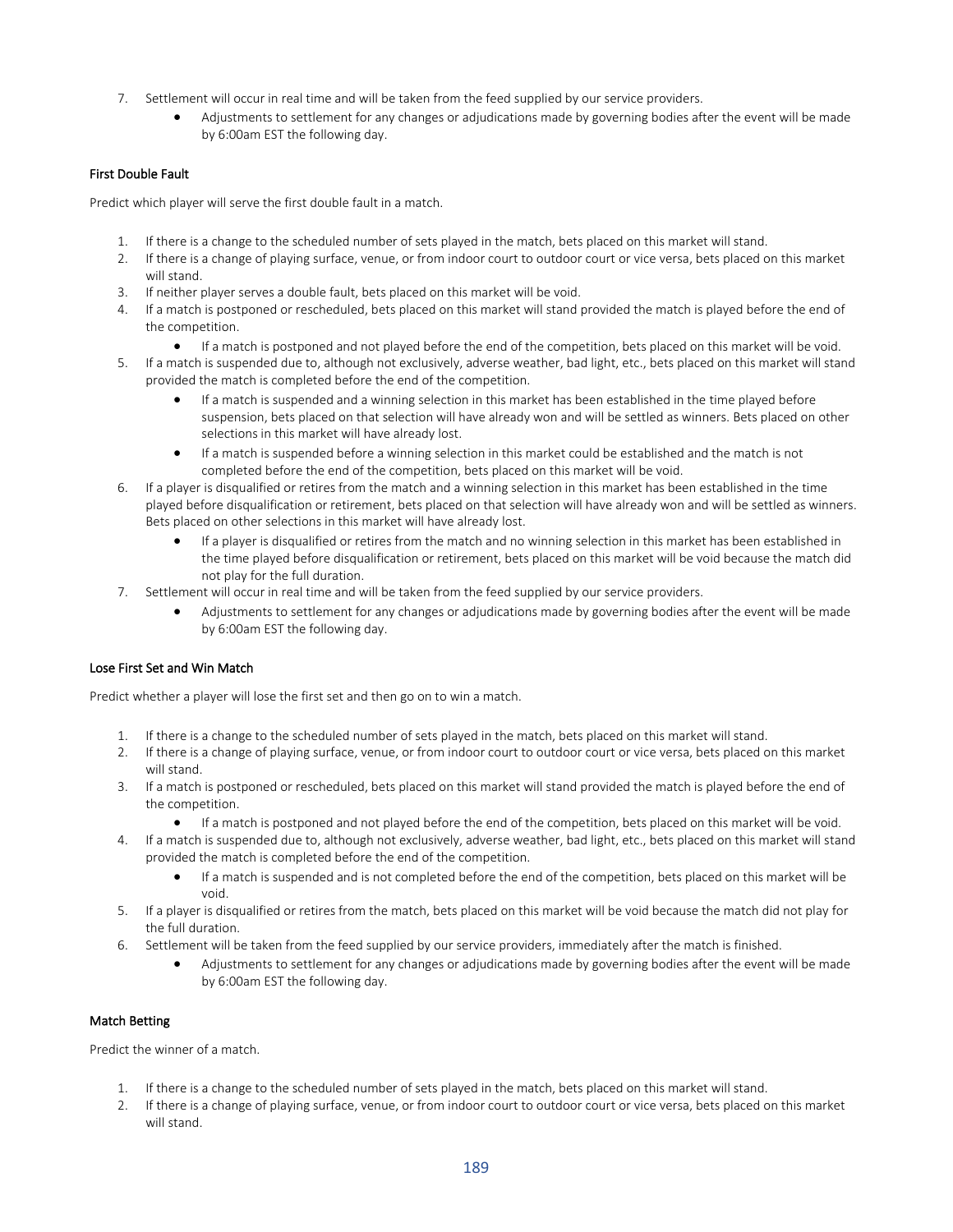- 3. If a match is postponed or rescheduled, bets placed on this market will stand provided the match is played before the end of the competition.
	- If a match is postponed and not played before the end of the competition, bets placed on this market will be void.
- 4. If a match is suspended due to, although not exclusively, adverse weather, bad light, etc., bets placed on this market will stand provided the match is completed before the end of the competition.
	- If a match is suspended and is not completed before the end of the competition, bets placed on this market will be void.
- 5. If a player is disqualified or retires from the match, bets placed on this market will be void because the match did not play for the full duration.
- 6. Settlement will be taken from the feed supplied by our service providers, immediately after the match is finished.
	- Adjustments to settlement for any changes or adjudications made by governing bodies after the event will be made by 6:00am EST the following day.

#### Match Result and Both Players to Win a Set

Predict the winner of a match combined with both players winning a set in a special price parlay.

- 1. If there is a change to the total number of sets played, bets placed on this market will be void.
- 2. If there is a change of playing surface, venue, or from indoor court to outdoor court or vice versa, bets placed on this market will stand.
- 3. If a match is postponed or rescheduled, bets placed on this market will stand provided the match is played before the end of the competition.
	- If a match is postponed and not played before the end of the competition, bets placed on this market will be void.
- 4. If a match is suspended due to, although not exclusively, adverse weather, bad light, etc., bets placed on this market will stand provided the match is completed before the end of the competition.
	- If a match is suspended and is not completed before the end of the competition, bets placed on this market will be void.
- 5. If a player is disqualified or retires from the match, bets placed on this market will be void because the match did not play for the full duration.
- 6. Settlement will be taken from the feed supplied by our service providers, immediately after the match is finished.
	- Adjustments to settlement for any changes or adjudications made by governing bodies after the event will be made by 6:00am EST the following day.

#### Most Aces

Predict which player will serve the most aces in a match.

- 1. If there is a change to the scheduled number of sets played in the match, bets placed on this market will stand.
- 2. If there is a change of playing surface, venue, or from indoor court to outdoor court or vice versa, bets placed on this market will stand.
- 3. If both players serve an equal number of aces, or if no aces are served during the match, the winning selection in this market will be a tie.
- 4. If a match is postponed or rescheduled, bets placed on this market will stand provided the match is played before the end of the competition.
	- If a match is postponed and not played before the end of the competition, bets placed on this market will be void.
- 5. If a match is suspended due to, although not exclusively, adverse weather, bad light, etc., bets placed on this market will stand provided the match is completed before the end of the competition.
	- If a match is suspended and is not completed before the end of the competition, bets placed on this market will be void.
- 6. If a player is disqualified or retires from the match, bets placed on this market will be void because the match did not play for the full duration.
- 7. Settlement will be taken from the feed supplied by our service providers, immediately after the match is finished.
	- Adjustments to settlement for any changes or adjudications made by governing bodies after the event will be made by 6:00am EST the following day.

#### Not to Win a Set

Predict whether a named player will not win a set.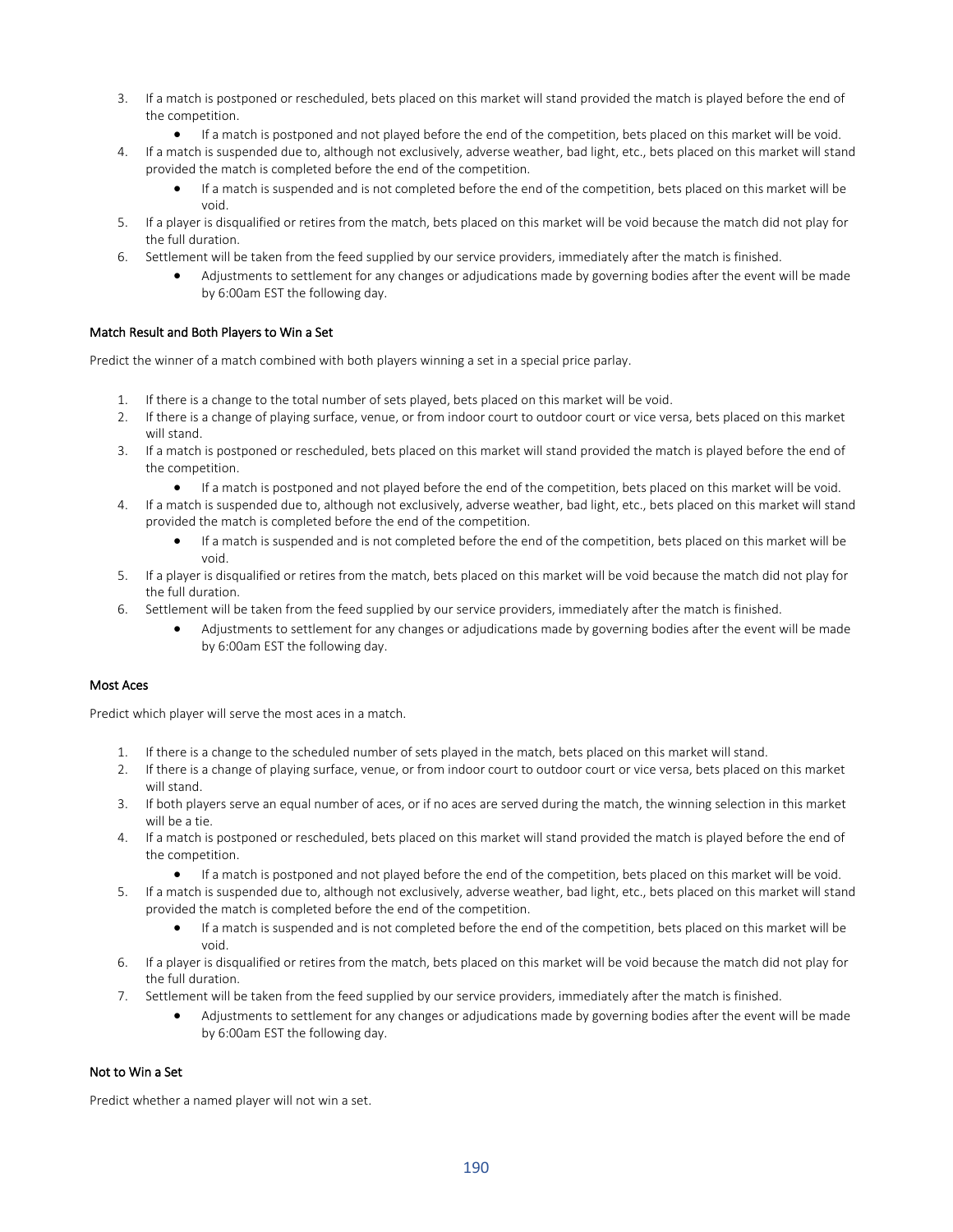- 1. If there is a change to the scheduled number of sets played in the match, bets placed on this market prior to that change will be void.
- 2. If there is a change of playing surface, venue, or from indoor court to outdoor court or vice versa, bets placed on this market will stand.
- 3. If a match is postponed or rescheduled, bets placed on this market will stand provided the match is played before the end of the competition.
	- If a match is postponed and not played before the end of the competition, bets placed on this market will be void.
- 4. If a match is suspended due to, although not exclusively, adverse weather, bad light, etc., bets placed on this market will stand provided the match is completed before the end of the competition.
	- If a match is suspended and is not completed before the end of the competition, bets placed on this market will be void.
- 5. If a player is disqualified or retires from the match, bets placed on this market will be void because the match did not play for the full duration.
- 6. Settlement will be taken from the feed supplied by our service providers, immediately after the match is finished.
	- Adjustments to settlement for any changes or adjudications made by governing bodies after the event will be made by 6:00am EST the following day.

## Number of Sets in Match

Predict the total number of sets played in a match.

- 1. If there is a change to the total number of sets played, bets placed on this market will be void.
- 2. If there is a change of playing surface, venue, or from indoor court to outdoor court or vice versa, bets placed on this market will stand.
- 3. If a match is postponed or rescheduled, bets placed on this market will stand provided the match is played before the end of the competition.
	- If a match is postponed and not played before the end of the competition, bets placed on this market will be void.
- 4. If a match is suspended due to, although not exclusively, adverse weather, bad light, etc., bets placed on this market will stand provided the match is completed before the end of the competition.
	- If a match is suspended and a winning selection in this market has been established in the time played before suspension, bets placed on that selection will have already won and will be settled as winners. Bets placed on other selections in this market will have already lost.
	- If a match is suspended before a winning selection in this market could be established and the match is not completed before the end of the competition, bets placed on this market will be void.
- 5. If a player is disqualified or retires from the match and a winning selection in this market has been established in the time played before disqualification or retirement, bets placed on that selection will have already won and will be settled as winners. Bets placed on other selections in this market will have already lost.
	- If a player is disqualified or retires from the match and no winning selection in this market has been established in the time played before disqualification or retirement, bets placed on this market will be void because the match did not play for the full duration.
- 6. Settlement will occur in real time and will be taken from the feed supplied by our service providers.
	- Adjustments to settlement for any changes or adjudications made by governing bodies after the event will be made by 6:00am EST the following day.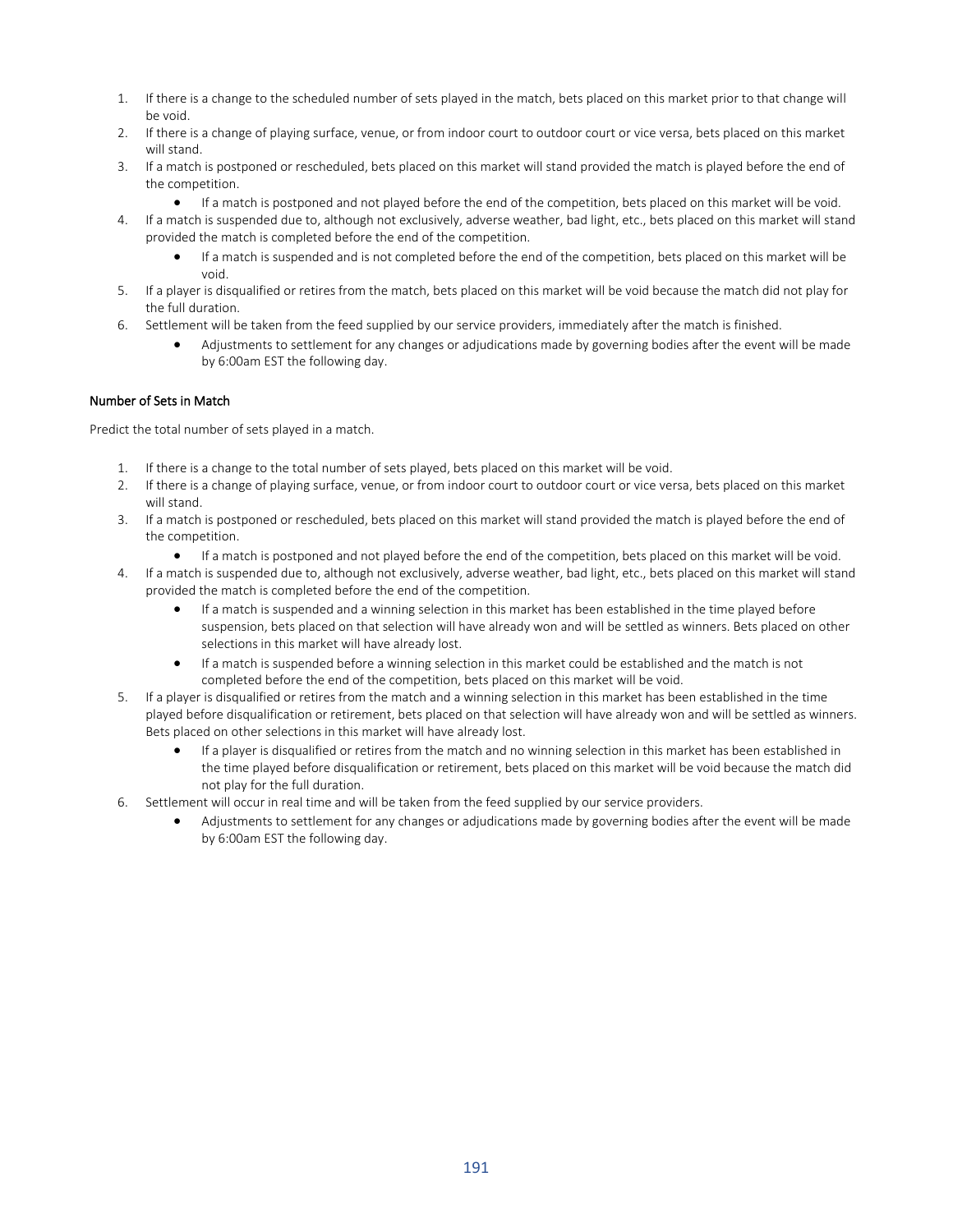# Set Betting

Predict the correct set score in a match.

- 1. If there is a change to the scheduled number of sets played in the match, bets placed on this market prior to that change will be void.
- 2. If there is a change of playing surface, venue, or from indoor court to outdoor court or vice versa, bets placed on this market will stand.
- 3. If a match is postponed or rescheduled, bets placed on this market will stand provided the match is played before the end of the competition.
	- If a match is postponed and not played before the end of the competition, bets placed on this market will be void.
- 4. If a match is suspended due to, although not exclusively, adverse weather, bad light, etc., bets placed on this market will stand provided the match is completed before the end of the competition.
	- If a match is suspended and is not completed before the end of the competition, bets placed on this market will be void.
	- If a match is suspended and a winning selection in this market has been established in the time played before suspension, bets placed on that selection will have already won and will be settled as winners. Bets placed on other selections in this market will have already lost.
	- If a match is suspended before a winning selection in this market could be established and the match is not completed before the end of the competition, bets placed on this market will be void.
- 5. If a player is disqualified or retires from the match, bets placed on this market will be void because the match did not play for the full duration.
- 6. If a player is disqualified or retires from the match and a winning selection in this market has been established in the time played before disqualification or retirement, bets placed on that selection will have already won and will be settled as winners. Bets placed on other selections in this market will have already lost.
	- If a player is disqualified or retires from the match and no winning selection in this market has been established in the time played before disqualification or retirement, bets placed on this market will be void because the match did not play for the full duration.
- 7. Settlement will be taken from the feed supplied by our service providers, immediately after the match is finished.
	- Adjustments to settlement for any changes or adjudications made by governing bodies after the event will be made by 6:00am EST the following day.

# Tiebreak in the Match

Predict whether or not there will be a tiebreak in a match.

- 1. If there is a change to the scheduled number of sets played in the match, bets placed on this market will stand.
- 2. If there is a change of playing surface, venue, or from indoor court to outdoor court or vice versa, bets placed on this market will stand.
- 3. If a match is postponed or rescheduled, bets placed on this market will stand provided the match is played before the end of the competition.
	- If a match is postponed and not played before the end of the competition, bets placed on this market will be void.
- 4. If a match is suspended due to, although not exclusively, adverse weather, bad light, etc., bets placed on this market will stand provided the match is completed before the end of the competition.
	- If a match is suspended and a winning selection in this market has been established in the time played before suspension, bets placed on that selection will have already won and will be settled as winners. Bets placed on other selections in this market will have already lost.
	- If a match is suspended before a winning selection in this market could be established and the match is not completed before the end of the competition, bets placed on this market will be void.
- 5. If a player is disqualified or retires from the match and a winning selection in this market has been established in the time played before disqualification or retirement, bets placed on that selection will have already won and will be settled as winners. Bets placed on other selections in this market will have already lost.
	- If a player is disqualified or retires from the match and no winning selection in this market has been established in the time played before disqualification or retirement, bets placed on this market will be void because the match did not play for the full duration.
- 6. Settlement will occur in real time and will be taken from the feed supplied by our service providers.
	- Adjustments to settlement for any changes or adjudications made by governing bodies after the event will be made by 6:00am EST the following day.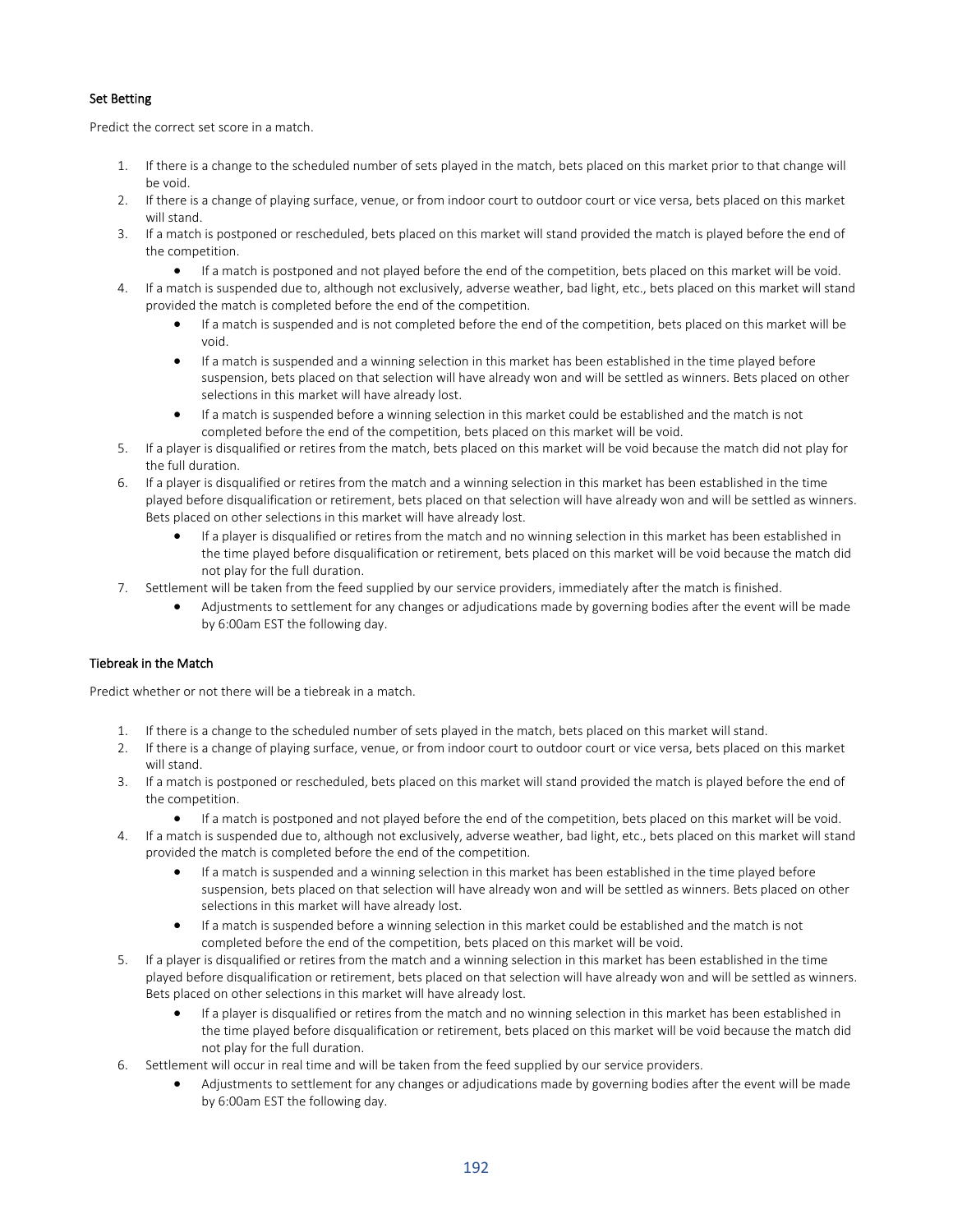## Total Match Tiebreaks

Predict the total number of tiebreaks in a match.

- 1. If there is a change to the scheduled number of sets played in the match, bets placed on this market prior to that change will be void.
- 2. If there is a change of playing surface, venue, or from indoor court to outdoor court or vice versa, bets placed on this market will stand.
- 3. If a match is postponed or rescheduled, bets placed on this market will stand provided the match is played before the end of the competition.
	- If a match is postponed and not played before the end of the competition, bets placed on this market will be void.
- 4. If a match is suspended due to, although not exclusively, adverse weather, bad light, etc., bets placed on this market will stand provided the match is completed before the end of the competition.
	- If a match is suspended and a winning selection in this market has been established in the time played before suspension, bets placed on that selection will have already won and will be settled as winners. Bets placed on other selections in this market will have already lost.
	- If a match is suspended before a winning selection in this market could be established and the match is not completed before the end of the competition, bets placed on this market will be void.
- 5. If a player is disqualified or retires from the match and a winning selection in this market has been established in the time played before disqualification or retirement, bets placed on that selection will have already won and will be settled as winners. Bets placed on other selections in this market will have already lost.
	- If a player is disqualified or retires from the match and no winning selection in this market has been established in the time played before disqualification or retirement, bets placed on this market will be void because the match did not play for the full duration.
- 6. Settlement will occur in real time and will be taken from the feed supplied by our service providers.
	- Adjustments to settlement for any changes or adjudications made by governing bodies after the event will be made by 6:00am EST the following day.

## Win a Set

Predict whether a named player will win a set.

- 1. If there is a change to the scheduled number of sets played in the match, bets placed on this market prior to that change will be void.
- 2. If there is a change of playing surface, venue, or from indoor court to outdoor court or vice versa, bets placed on this market will stand.
- 3. If a match is postponed or rescheduled, bets placed on this market will stand provided the match is played before the end of the competition.
	- If a match is postponed and not played before the end of the competition, bets placed on this market will be void.
- 4. If a match is suspended due to, although not exclusively, adverse weather, bad light, etc., bets placed on this market will stand provided the match is completed before the end of the competition.
	- If a match is suspended and a winning selection in this market has been established in the time played before suspension, bets placed on that selection will have already won and will be settled as winners. Bets placed on other selections in this market will have already lost.
	- If a match is suspended before a winning selection in this market could be established and the match is not completed before the end of the competition, bets placed on this market will be void.
- 5. If a player is disqualified or retires from the match and a winning selection in this market has been established in the time played before disqualification or retirement, bets placed on that selection will have already won and will be settled as winners. Bets placed on other selections in this market will have already lost.
	- If a player is disqualified or retires from the match and no winning selection in this market has been established in the time played before disqualification or retirement, bets placed on this market will be void because the match did not play for the full duration.
- 6. Settlement will occur in real time and will be taken from the feed supplied by our service providers.
	- Adjustments to settlement for any changes or adjudications made by governing bodies after the event will be made by 6:00am EST the following day.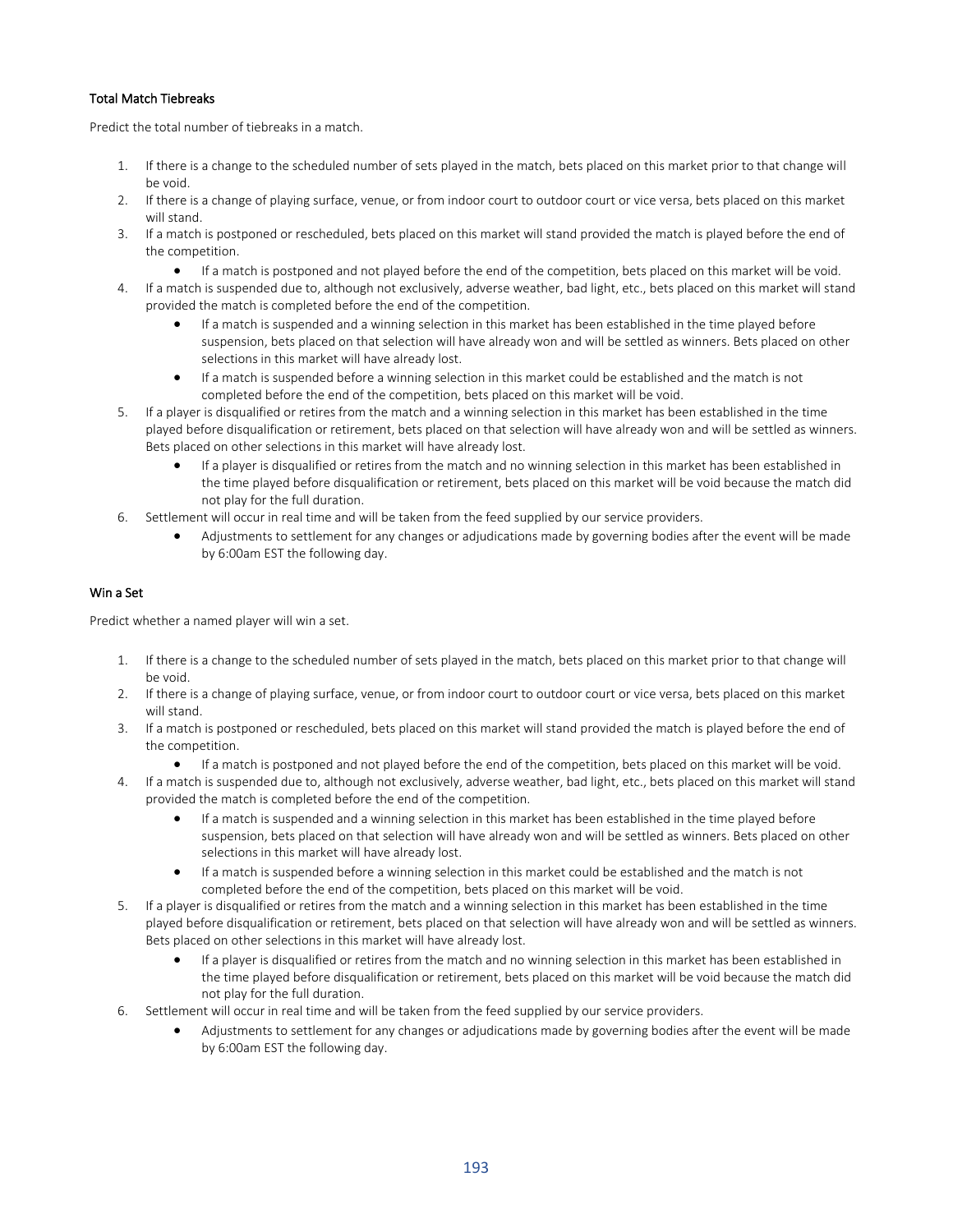## Correct Score in Set

Predict the score in a specific set.

- 1. If there is a change to the scheduled number of sets played in the match, bets placed on this market will stand.
- 2. If there is a change of playing surface, venue, or from indoor court to outdoor court or vice versa, bets placed on this market will stand.
- 3. A tiebreak counts as one game.
- 4. If a match is postponed or rescheduled, bets placed on this market will stand provided the match is played before the end of the competition.
	- If a match is postponed and not played before the end of the competition, bets placed on this market will be void.
- 5. If a match is suspended during the specific set due to, although not exclusively, adverse weather, bad light, etc., bets placed on this market will stand provided the specific set is completed before the end of the competition.
	- If a match is suspended during the specific set and is not completed before the end of the competition, bets placed on this market will be void.
	- If a match is suspended after the specific set, bets placed on this market will stand win or lose.
- 6. If a player is disqualified or retires from the match during the specific set, bets placed on this market will be void because the specific set did not play for the full duration.
	- If a player is disqualified or retires from the match after the specific set, bets placed on this market will stand win or lose.
- 7. Settlement will occur in real time and will be taken from the feed supplied by our service providers.
	- Adjustments to settlement for any changes or adjudications made by governing bodies after the event will be made by 6:00am EST the following day.

## Player Games

Select the number of games won by a player in a specific set from exactly 7, exactly 6, exactly 5, exactly 4, exactly 3, or 2 or less.

- 1. If there is a change to the scheduled number of sets played in the match, bets placed on this market will stand.
- 2. If there is a change of playing surface, venue, or from indoor court to outdoor court or vice versa, bets placed on this market will stand.
- 3. A tiebreak counts as one game.
- 4. If a match is postponed or rescheduled, bets placed on this market will stand provided the match is played before the end of the competition.
	- If a match is postponed and not played before the end of the competition, bets placed on this market will be void.
- 5. If a match is suspended during the specific set due to, although not exclusively, adverse weather, bad light, etc., bets placed on this market will stand provided the specific set is completed before the end of the competition.
	- If a match is suspended during the specific set and is not completed before the end of the competition, bets placed on this market will be void.
	- If a match is suspended after the specific set, bets placed on this market will stand win or lose.
- 6. If a player is disqualified or retires from the match during the specific set, bets placed on this market will be void because the specific set did not play for the full duration.
	- If a player is disqualified or retires from the match after the specific set, bets placed on this market will stand win or lose.
- 7. Settlement will occur in real time and will be taken from the feed supplied by our service providers.
	- Adjustments to settlement for any changes or adjudications made by governing bodies after the event will be made by 6:00am EST the following day.

#### Race to Five Games

Predict which player will be the first to win five games in the specific set.

- 1. If there is a change to the scheduled number of sets played in the match, bets placed on this market will stand.
- 2. If there is a change of playing surface, venue, or from indoor court to outdoor court or vice versa, bets placed on this market will stand.
- 3. If a match is suspended before five games have been completed in the specific set due to, although not exclusively, adverse weather, bad light, etc., bets placed on this market will stand provided the specific set is completed before the end of the competition.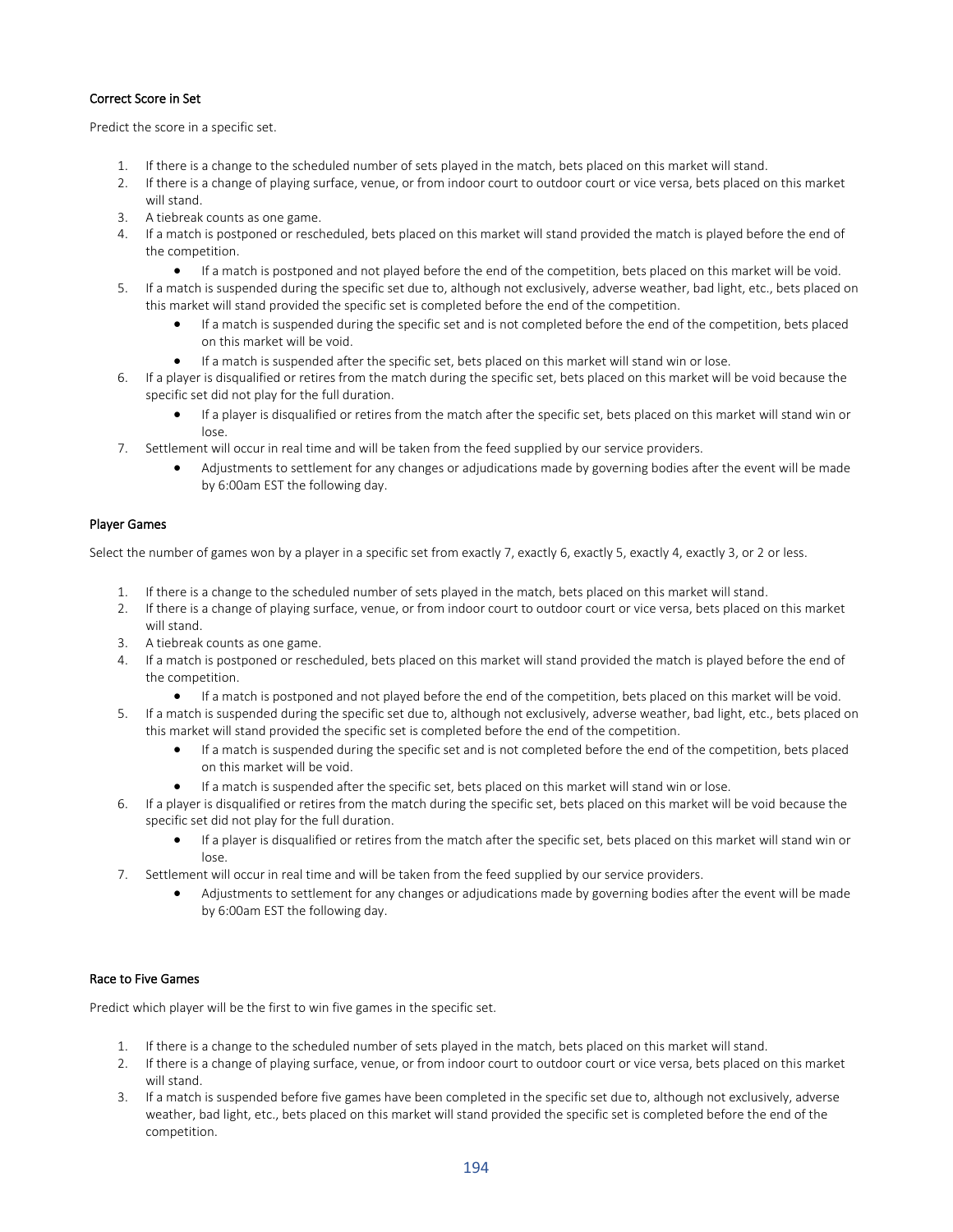- If a match is suspended before five games have been completed in the specific set and is not completed before the end of the competition, bets placed on this market will be void.
- If a match is suspended after five games have been completed in the specific set, bets placed on this market will stand win or lose.
- 4. If a player is disqualified or retires from the match before five games have been completed in the specific set, bets placed on this market will be void because the first five games in the specific set did not play for the full duration.
	- If a player is disqualified or retires from the match before five games have been completed in the specific set, bets placed on this market will stand win or lose.
- 5. Settlement will occur in real time and will be taken from the feed supplied by our service providers.
	- Adjustments to settlement for any changes or adjudications made by governing bodies after the event will be made by 6:00am EST the following day.

#### Race to Four Games

Predict which player will be the first to win four games in the specific set.

- 1. If there is a change to the scheduled number of sets played in the match, bets placed on this market will stand.
- 2. If there is a change of playing surface, venue, or from indoor court to outdoor court or vice versa, bets placed on this market will stand.
- 3. If a match is suspended before four games have been completed in the specific set due to, although not exclusively, adverse weather, bad light, etc., bets placed on this market will stand provided the specific set is completed before the end of the competition.
	- If a match is suspended before four games have been completed in the specific set and is not completed before the end of the competition, bets placed on this market will be void.
	- If a match is suspended after four games have been completed in the specific set, bets placed on this market will stand win or lose.
- 4. If a player is disqualified or retires from the match before four games have been completed in the specific set, bets placed on this market will be void because the first four games in the specific set did not play for the full duration.
	- If a player is disqualified or retires from the match after four games have been completed in the specific set, bets placed on this market will stand win or lose.
- 5. Settlement will occur in real time and will be taken from the feed supplied by our service providers.
	- Adjustments to settlement for any changes or adjudications made by governing bodies after the event will be made by 6:00am EST the following day.

#### Race to Three Games

Predict which player will be the first to win three games in the specific set.

- 1. If there is a change to the scheduled number of sets played in the match, bets placed on this market will stand.
- 2. If there is a change of playing surface, venue, or from indoor court to outdoor court or vice versa, bets placed on this market will stand.
- 3. If a match is suspended before three games have been completed in the specific set due to, although not exclusively, adverse weather, bad light, etc., bets placed on this market will stand provided the specific set is completed before the end of the competition.
	- If a match is suspended before three games have been completed in the specific set and is not completed before the end of the competition, bets placed on this market will be void.
	- If a match is suspended after three games have been completed in the specific set, bets placed on this market will stand win or lose.
- 4. If a player is disqualified or retires from the match before three games have been completed in the specific set, bets placed on this market will be void because the first three games in the specific set did not play for the full duration.
	- If a player is disqualified or retires from the match after three games have been completed in the specific set, bets placed on this market will stand win or lose.
- 5. Settlement will occur in real time and will be taken from the feed supplied by our service providers.
	- Adjustments to settlement for any changes or adjudications made by governing bodies after the event will be made by 6:00am EST the following day.

#### Race to Two Games

Predict which player will be the first to win two games in the specific set.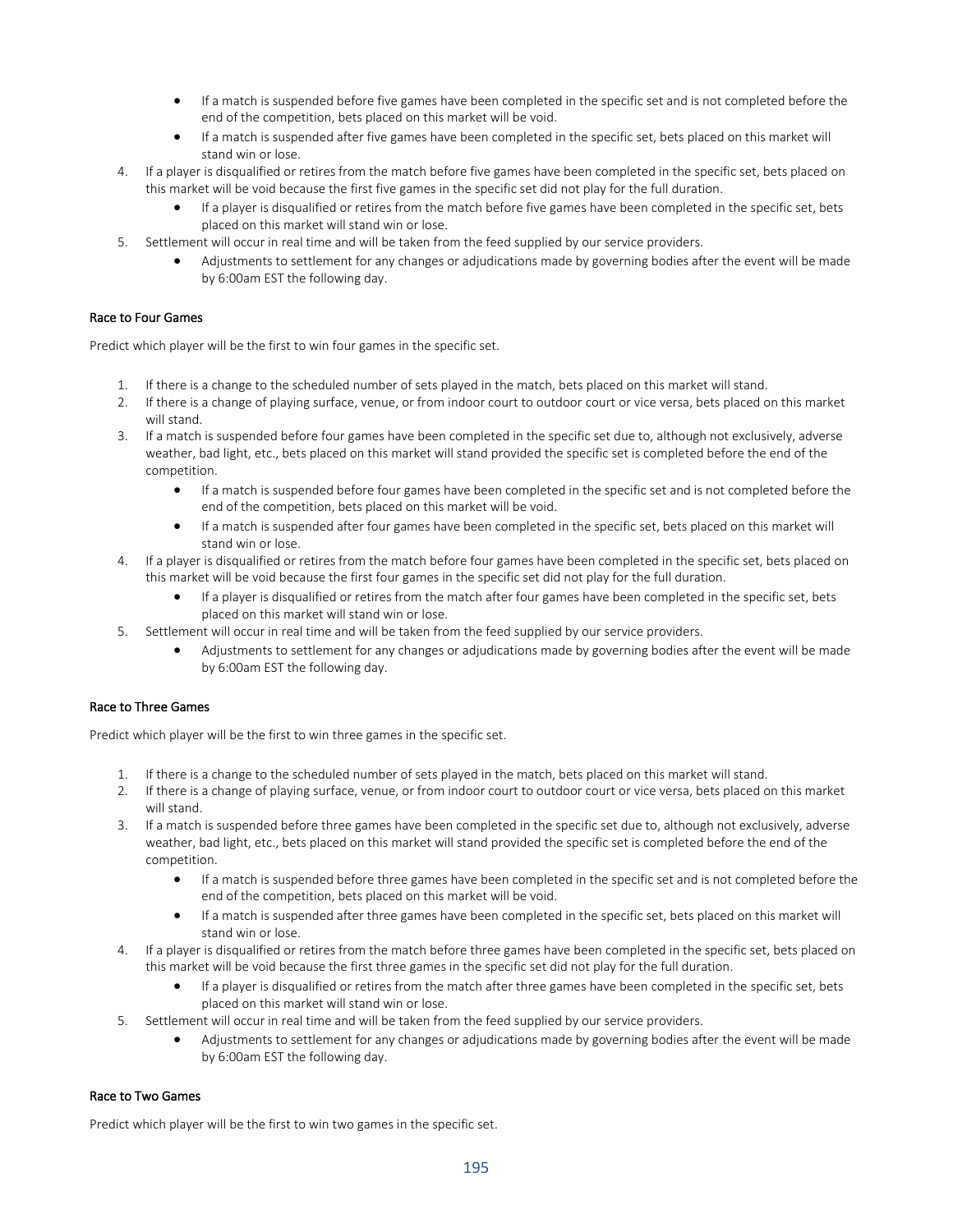- 1. If there is a change to the scheduled number of sets played in the match, bets placed on this market will stand.
- 2. If there is a change of playing surface, venue, or from indoor court to outdoor court or vice versa, bets placed on this market will stand.
- 3. If a match is suspended before two games have been completed in the specific set due to, although not exclusively, adverse weather, bad light, etc., bets placed on this market will stand provided specific set is completed before the end of the competition.
	- If a match is suspended before two games have been completed in the specific set and is not completed before the end of the competition, bets placed on this market will be void.
	- If a match is suspended after two games have been completed in the specific set, bets placed on this market will stand win or lose.
- 4. If a player is disqualified or retires from the match before two games have been completed in the specific set, bets placed on this market will be void because the first two games in the specific set did not play for the full duration.
	- If a player is disqualified or retires from the match after two games have been completed in the specific set, bets placed on this market will stand win or lose.
- 5. Settlement will occur in real time and will be taken from the feed supplied by our service providers.
	- Adjustments to settlement for any changes or adjudications made by governing bodies after the event will be made by 6:00am EST the following day.

# Score at Four Games in Set

Predict the score after four games in the specific set.

- 1. If there is a change to the scheduled number of sets played in the match, bets placed on this market will stand.
- 2. If there is a change of playing surface, venue, or from indoor court to outdoor court or vice versa, bets placed on this market will stand.
- 3. If a match is suspended before four games have been completed in the specific set due to, although not exclusively, adverse weather, bad light, etc., bets placed on this market will stand provided four games in the specific set are completed before the end of the competition.
	- If a match is suspended before four games have been completed in the specific set and is not completed before the end of the competition, bets placed on this market will be void.
	- If a match is suspended after four games have been completed in the specific set, bets placed on this market will stand win or lose.
- 4. If a player is disqualified or retires from the match before four games have been completed in the specific set, bets placed on this market will be void because the first four games in the specific set did not play for the full duration.
	- If a player is disqualified or retires from the match after four games have been completed in the specific set, bets placed on this market will stand win or lose.
- 5. Settlement will occur in real time and will be taken from the feed supplied by our service providers.
	- Adjustments to settlement for any changes or adjudications made by governing bodies after the event will be made by 6:00am EST the following day.

# Score at Six Games in Set

Predict the score after six games in the specific set.

- 1. If there is a change to the scheduled number of sets played in the match, bets placed on this market will stand.
- 2. If there is a change of playing surface, venue, or from indoor court to outdoor court or vice versa, bets placed on this market will stand.
- 3. If a match is suspended before six games have been completed in the specific set due to, although not exclusively, adverse weather, bad light, etc., bets placed on this market will stand provided six games in the specific set are completed before the end of the competition.
	- If a match is suspended before six games have been completed in the specific set and is not completed before the end of the competition, bets placed on this market will be void.
	- If a match is suspended after six games have been completed in the specific set, bets placed on this market will stand win or lose.
- 4. If a player is disqualified or retires from the match before six games have been completed in the specific set, bets placed on this market will be void because the first six games in the specific set did not play for the full duration.
	- If a player is disqualified or retires from the match after six games have been completed in the specific set, bets placed on this market will stand win or lose.
- 5. Settlement will occur in real time and will be taken from the feed supplied by our service providers.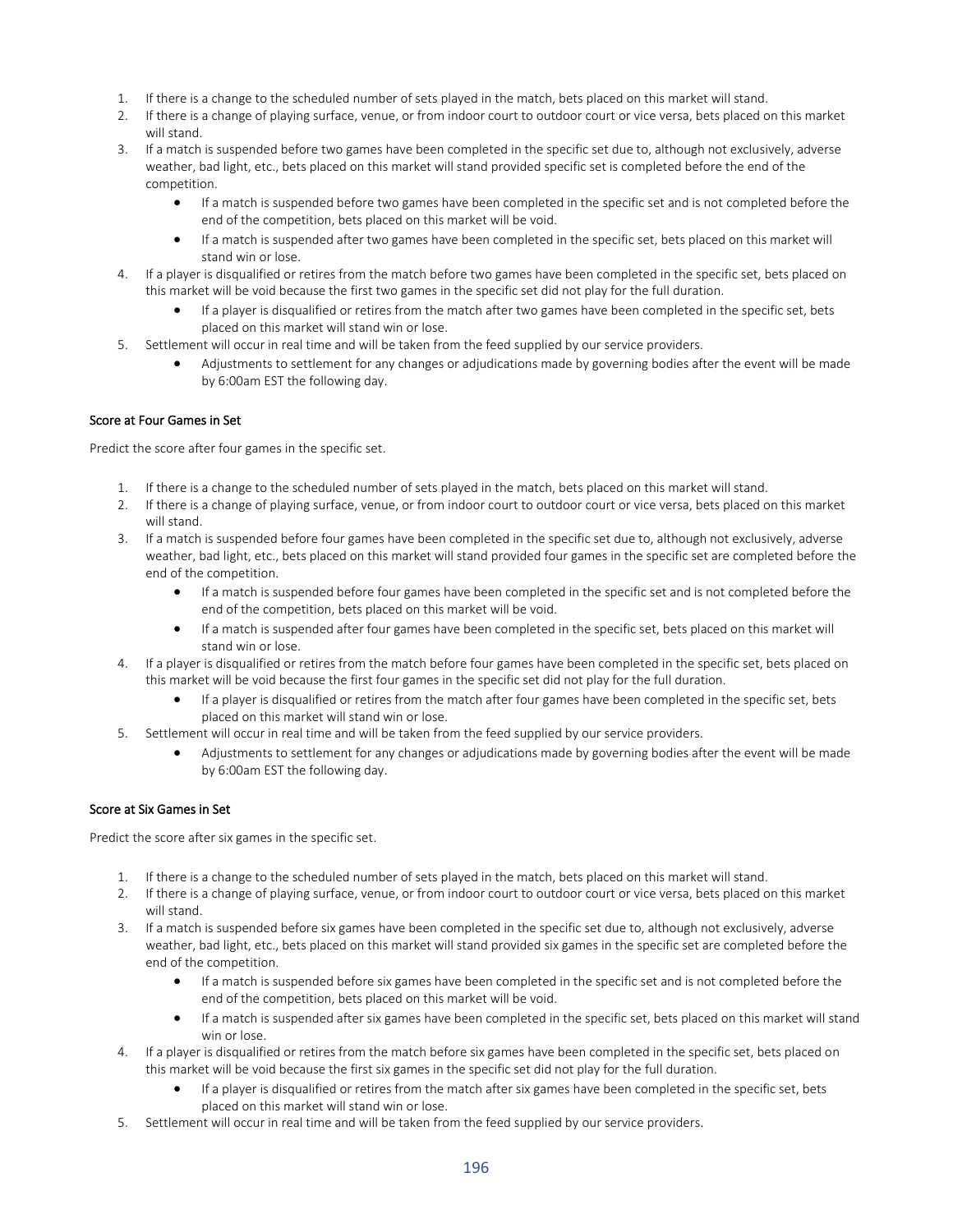• Adjustments to settlement for any changes or adjudications made by governing bodies after the event will be made by 6:00am EST the following day.

## Score at Two Games in Set

Predict the score after two games in the specific set.

- 1. If there is a change to the scheduled number of sets played in the match, bets placed on this market will stand.
- 2. If there is a change of playing surface, venue, or from indoor court to outdoor court or vice versa, bets placed on this market will stand.
- 3. If a match is suspended before two games have been completed in the specific set due to, although not exclusively, adverse weather, bad light, etc., bets placed on this market will stand provided two games in the specific set are completed before the end of the competition.
	- If a match is suspended before two games have been completed in the specific set and is not completed before the end of the competition, bets placed on this market will be void.
	- If a match is suspended after two games have been completed in the specific set, bets placed on this market will stand win or lose.
- 4. If a player is disqualified or retires from the match before two games have been completed in the specific set, bets placed on this market will be void because the first two games in the specific set did not play for the full duration.
	- If a player is disqualified or retires from the match after two games have been completed in the specific set, bets placed on this market will stand win or lose.
- 5. Settlement will occur in real time and will be taken from the feed supplied by our service providers.
	- Adjustments to settlement for any changes or adjudications made by governing bodies after the event will be made by 6:00am EST the following day.

## Scorecast in Set

Predict the player to win a specific set and the score of that set in a special price parlay.

- 1. If there is a change to the scheduled number of sets played in the match, bets placed on this market will stand.
- 2. If there is a change of playing surface, venue, or from indoor court to outdoor court or vice versa, bets placed on this market will stand.
- 3. A tiebreak counts as one game.
- 4. If a match is postponed or rescheduled, bets placed on this market will stand provided the match is played before the end of the competition.
	- If a match is postponed and not played before the end of the competition, bets placed on this market will be void.
- 5. If a match is suspended during the specific set due to, although not exclusively, adverse weather, bad light, etc., bets placed on this market will stand provided the specific set is completed before the end of the competition.
	- If a match is suspended during the specific set and is not completed before the end of the competition, bets placed on this market will be void.
	- If a match is suspended after the specific set, bets placed on this market will stand win or lose.
- 6. If a player is disqualified or retires from the match during the specific set, bets placed on this market will be void because the specific set did not play for the full duration.
	- If a player is disqualified or retires from the match after the specific set, bets placed on this market will stand win or lose.
- 7. Settlement will occur in real time and will be taken from the feed supplied by our service providers.
	- Adjustments to settlement for any changes or adjudications made by governing bodies after the event will be made by 6:00am EST the following day.

# Service Game

Predict whether or not a specific player will hold their first service in the specified game.

- 1. If there is a change to the scheduled number of sets played in the match, bets placed on this market will stand.
- 2. If there is a change of playing surface, venue, or from indoor court to outdoor court or vice versa, bets placed on this market will stand.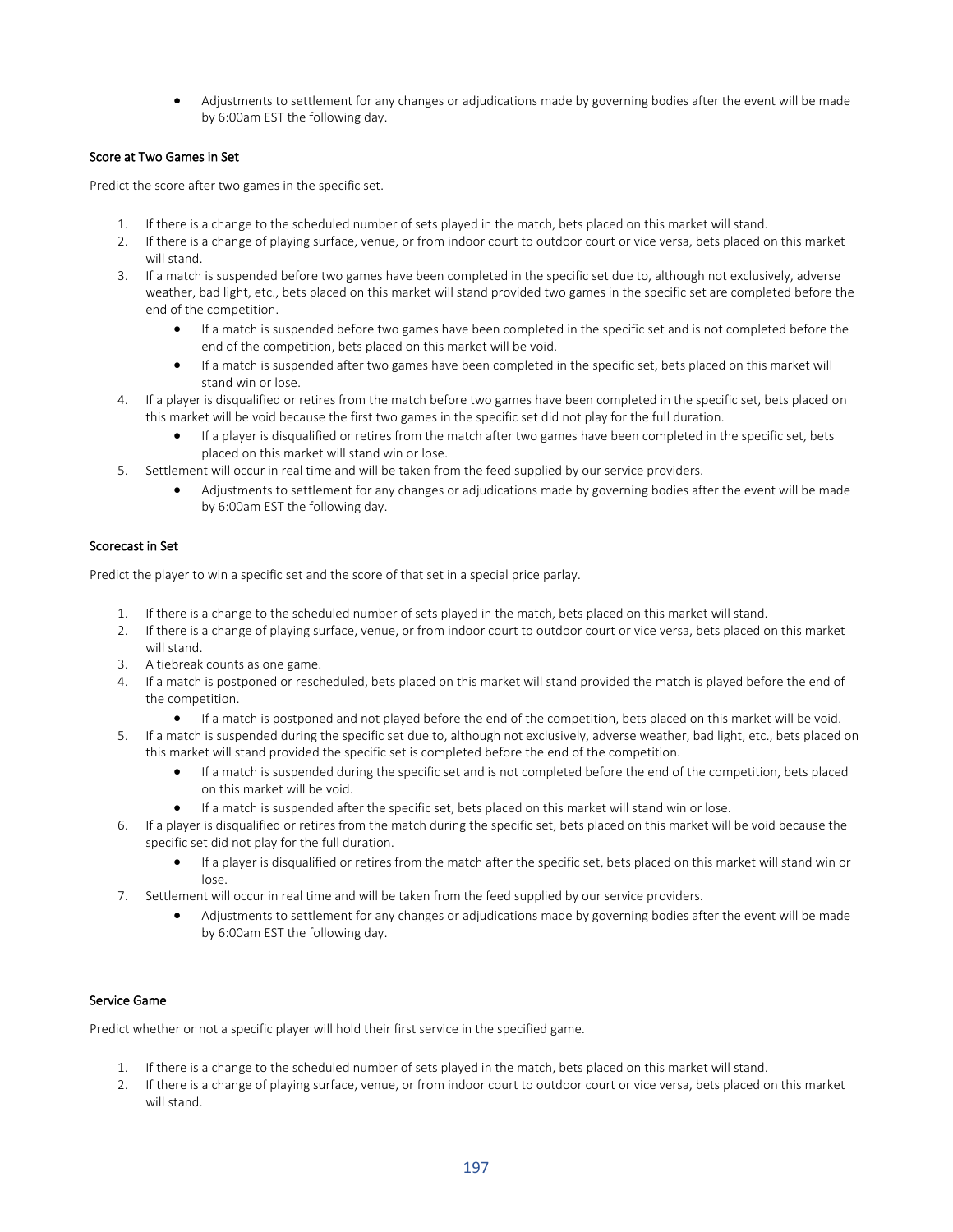- 3. If a match is postponed or rescheduled, bets placed on this market will stand provided the match is played before the end of the competition.
	- If a match is postponed and not played before the end of the competition, bets placed on this market will be void.
- 4. If a match is suspended before the first service of the specific game, due to although not exclusively, adverse weather, bad light, etc., bets placed on this market will stand provided the specified game is completed before the end of the competition.
	- If a match is suspended before the first service of the specific game, and is not completed before the end of the competition, bets placed on this market will be void.
	- If a match is suspended after the first service of the specific game, bets placed on this market will stand win or lose.
- 5. If a player is disqualified or retires from the match before the first service of the specific game, bets placed on this market will be void because the first service of the specific game was not taken.
	- If a player is disqualified or retires from the match after the first service of the specific game, bets placed on this market will stand win or lose.
- 6. Settlement will occur in real time and will be taken from the feed supplied by our service providers.
	- Adjustments to settlement for any changes or adjudications made by governing bodies after the event will be made by 6:00am EST the following day.

## Set Spread

Predict the result of a specific set after the point spread has been applied to one of the competitors. A point spread of (+/-) one or more games will be given to one/both of the competitors which will be added to the actual number of games won.

Example: Djokovic v Federer (+2)

- The final set score is 7-6. The point spread of (+2) is added to the actual number of games won by Federer during the match and the point spread match winning outcome is therefore Federer by 1 game.
- 1. If there is a change to the scheduled number of sets played in the match, bets placed on this market will stand.
- 2. If there is a change of playing surface, venue, or from indoor court to outdoor court or vice versa, bets placed on this market will stand.
- 3. A tiebreak counts as one game.
- 4. If a match is suspended during the specific set due to, although not exclusively, adverse weather, bad light, etc., bets placed on this market will stand provided the specific set is completed before the end of the competition.
	- If a match is suspended during the specific set and a winning selection in this market has been established in the time played before suspension, bets placed on that selection will have already won and will be settled as winners. Bets placed on other selections in this market will have already lost.
	- If a match is suspended with no winning selection during the specific set and the match is not completed before the end of the competition, bets placed on this market will be void.
	- If a match is suspended after the specific set, bets placed on this market will stand win or lose.
- 5. If a player is disqualified or retires from the match during the specific set and a winning selection in this market has been established in the time played before disqualification or retirement, bets placed on that selection will have already won and will be settled as winners. Bets placed on other selections in this market will have already lost.
	- If a player is disqualified or retires from the match during the specific set and no winning selection in this market has been established in the time played before disqualification or retirement, bets placed on this market will be void because the specific set did not play for the full duration.
	- If a player is disqualified or retires from the match after the specific set, bets placed on this market will stand win or lose.
- 6. Settlement will occur in real time and will be taken from the feed supplied by our service providers.
	- Adjustments to settlement for any changes or adjudications made by governing bodies after the event will be made by 6:00am EST the following day.

#### Tiebreak in Set

Predict whether or not a specific set will result in a tiebreak.

- 1. If there is a change to the scheduled number of sets played in the match, bets placed on this market will stand.
- 2. If there is a change of playing surface, venue, or from indoor court to outdoor court or vice versa, bets placed on this market will stand.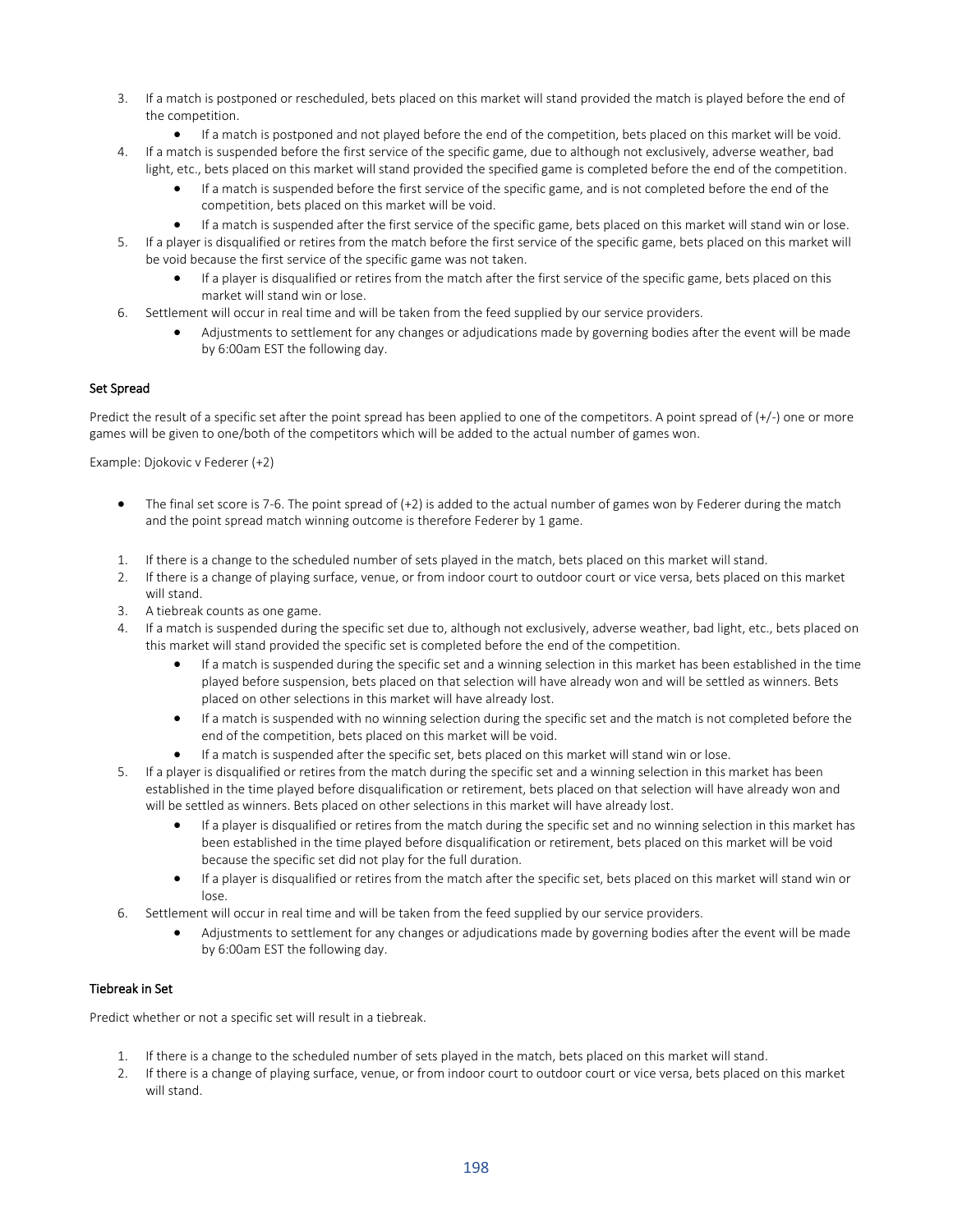- 3. If a match is abandoned during the specific set and a winning selection in this market has been established in the time played before suspension, bets placed on that selection will have already won and will be settled as winners. Bets placed on other selections in this market will have already lost.
- 4. If a match is suspended during the specific set due to, although not exclusively, adverse weather, bad light, etc., bets placed on this market will stand provided the specific set is completed before the end of the competition.
	- If a match is suspended during the specific set and a winning selection in this market has been established in the time played before suspension, bets placed on that selection will have already won and will be settled as winners. Bets placed on other selections in this market will have already lost.
	- If a match is suspended during the specific set before a winning selection in this market has been established and the match is not completed before the end of the competition, bets placed on this market will be void.
	- If a match is suspended after the specific set, bets placed on this market will stand win or lose.
- 5. If a player is disqualified or retires from the match during the specific set and a winning selection in this market has been established in the time played before disqualification or retirement, bets placed on that selection will have already won and will be settled as winners. Bets placed on other selections in this market will have already lost.
	- If a player is disqualified or retires from the match during the specific set and no winning selection in this market has been established in the time played before disqualification or retirement, bets placed on this market will be void because the specific set did not play for the full duration.
	- If a player is disqualified or retires from the match after the specific set, bets placed on this market will stand win or lose.
- 6. Settlement will occur in real time and will be taken from the feed supplied by our service providers.
	- Adjustments to settlement for any changes or adjudications made by governing bodies after the event will be made by 6:00am EST the following day.

## Total Games Over/Under in Set

Predict whether the number of games played in a specific set will be over/under the number specified.

Example: if the market is over/under 10.5 games, over means 11 games or more and under means 10 games or fewer.

- 1. If there is a change to the scheduled number of sets played in the match, bets placed on this market will stand.
- 2. If there is a change of playing surface, venue, or from indoor court to outdoor court or vice versa, bets placed on this market will stand.
- 3. A tiebreak counts as one game.
- 4. If a match is postponed or rescheduled, bets placed on this market will stand provided the match is played before the end of the competition.
	- If a match is postponed and not played before the end of the competition, bets placed on this market will be void.
- 5. If a match is suspended during the specific set due to, although not exclusively, adverse weather, bad light, etc., bets placed on this market will stand provided the specific set is completed before the end of the competition.
	- If a match is suspended during the specific set and a winning selection in this market has been established in the time played before suspension, bets placed on that selection will have already won and will be settled as winners. Bets placed on other selections in this market will have already lost.
	- If a match is suspended during the specific set before a winning selection in this market has been established and the match is not completed before the end of the competition, bets placed on this market will be void.
	- If a match is suspended after the specific set, bets placed on this market will stand win or lose.
- 6. If a player is disqualified or retires from the match during the specific set and a winning selection in this market has been established in the time played before disqualification or retirement, bets placed on that selection will have already won and will be settled as winners. Bets placed on other selections in this market will have already lost.
	- If a player is disqualified or retires from the match during the specific set and no winning selection in this market has been established in the time played before disqualification or retirement, bets placed on this market will be void because the specific set did not play for the full duration.
	- If a player is disqualified or retires from the match after the specific set, bets placed on this market will stand win or lose.
- 7. Settlement will occur in real time and will be taken from the feed supplied by our service providers.
	- Adjustments to settlement for any changes or adjudications made by governing bodies after the event will be made by 6:00am EST the following day.

# Total Service Breaks in Set

Predict the total number of service breaks in a specific set from the options listed.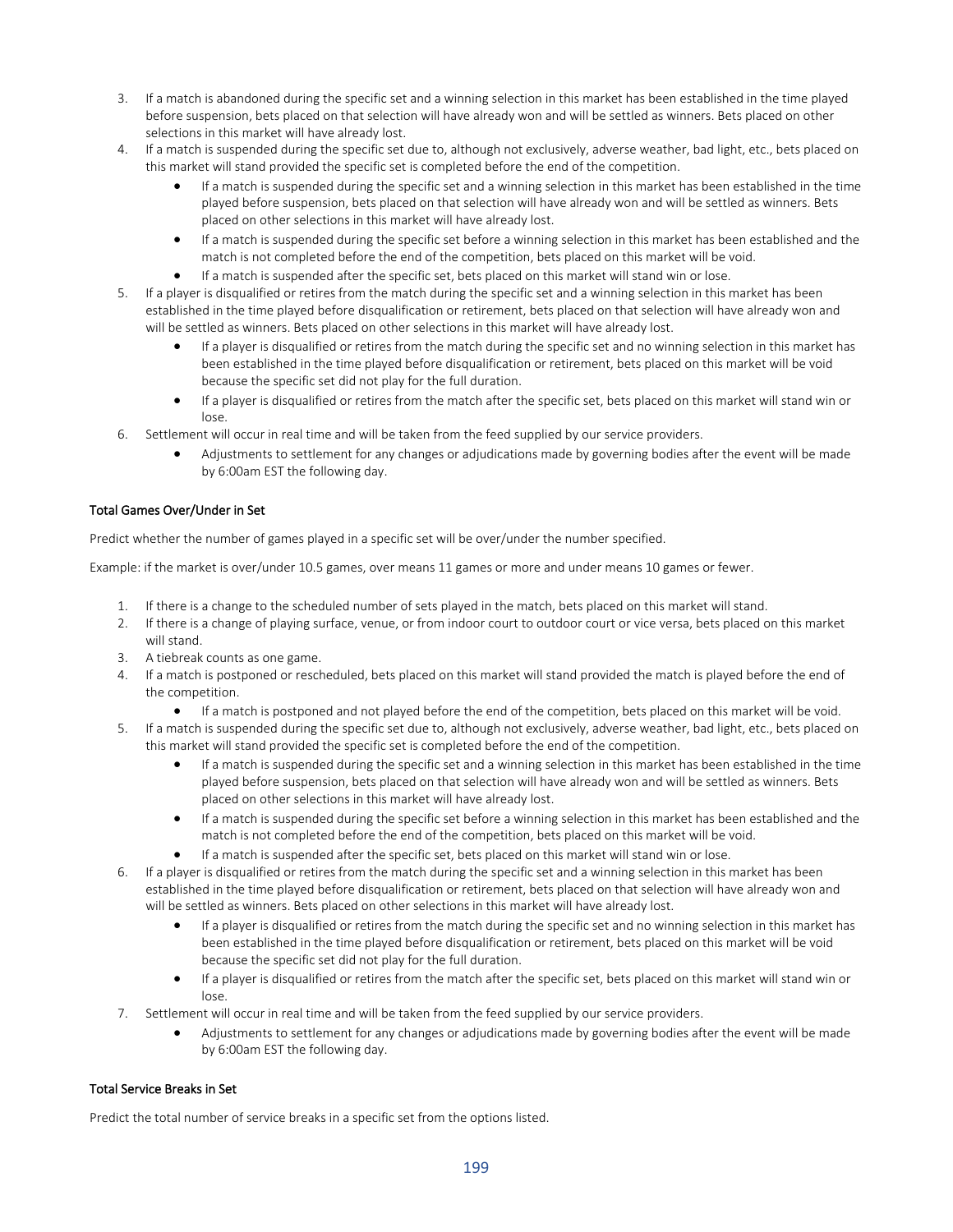- 1. If there is a change to the scheduled number of sets played in the match, bets placed on this market will stand.
- 2. If there is a change of playing surface, venue, or from indoor court to outdoor court or vice versa, bets placed on this market will stand.
- 3. Play during a tiebreak will not count in this market.
- 4. If a match is suspended due to, although not exclusively, adverse weather, bad light, etc., bets placed on this market will stand provided the specific set is completed before the end of the competition. Bets placed on other selections in this market will have already lost.
	- If a match is suspended and a winning selection in this market has been established in the time played before suspension, bets placed on that selection will have already won and will be settled as winners. Bets placed on other selections in this market will have already lost.
	- If a match is suspended before a winning selection in this market could be established and the match is not completed before the end of the competition, bets placed on this market will be void.
- 5. If a player is disqualified or retires from the match and a winning selection in this market has been established in the time played before disqualification or retirement, bets placed on that selection will have already won and will be settled as winners. Bets placed on other selections in this market will have already lost.
	- If a player is disqualified or retires from the match and no winning selection in this market has been established in the time played before disqualification or retirement, bets placed on this market will be void because the match did not play for the full duration.
- 6. Settlement will occur in real time and will be taken from the feed supplied by our service providers.
	- Adjustments to settlement for any changes or adjudications made by governing bodies after the event will be made by 6:00am EST the following day.

## Win a Specific Set

Predict the winner of a specific set.

- 1. If there is a change to the scheduled number of sets played in the match, bets placed on this market will stand.
- 2. If there is a change of playing surface, venue, or from indoor court to outdoor court or vice versa, bets placed on this market will stand.
- 3. If a match is postponed or rescheduled, bets placed on this market will stand provided the match is played before the end of the competition.
	- If a match is postponed and not played before the end of the competition, bets placed on this market will be void.
- 4. If a match is suspended during the specific set due to, although not exclusively, adverse weather, bad light, etc., bets placed on this market will stand provided the specific set is completed before the end of the competition.
	- If a match is suspended during the specific set and is not completed before the end of the competition, bets placed on this market will be void.
	- If a match is suspended after the specific set, bets placed on this market will stand win or lose.
- 5. If a player is disqualified or retires from the match during the specific set, bets placed on this market will be void because the specific set did not play for the full duration.
	- If a player is disqualified or retires from the match after the specific set, bets placed on this market will stand win or lose.
- 6. Settlement will occur in real time and will be taken from the feed supplied by our service providers.
	- Adjustments to settlement for any changes or adjudications made by governing bodies after the event will be made by 6:00am EST the following day.

#### Tiebreak Correct Score

Predict the player to win a specific tiebreak and the tiebreak points score in a special price parlay.

- 1. If there is a change to the scheduled number of sets played in the match, bets placed on this market will stand.
- 2. If there is a change of playing surface, venue, or from indoor court to outdoor court or vice versa, bets placed on this market will stand.
- 3. If a match is suspended during the specific tiebreak due to, although not exclusively, adverse weather, bad light, etc., bets placed on this market will stand provided the specific tiebreak is completed before the end of the competition.
	- If a match is suspended during the specific tiebreak and is not completed before the end of the competition, bets placed on this market will be void.
	- If a match is suspended after the specific tiebreak, bets placed on this market will stand win or lose.
- 4. If a player is disqualified or retires from the match during the specific tiebreak, bets placed on this market will be void because the specific tiebreak did not play for the full duration.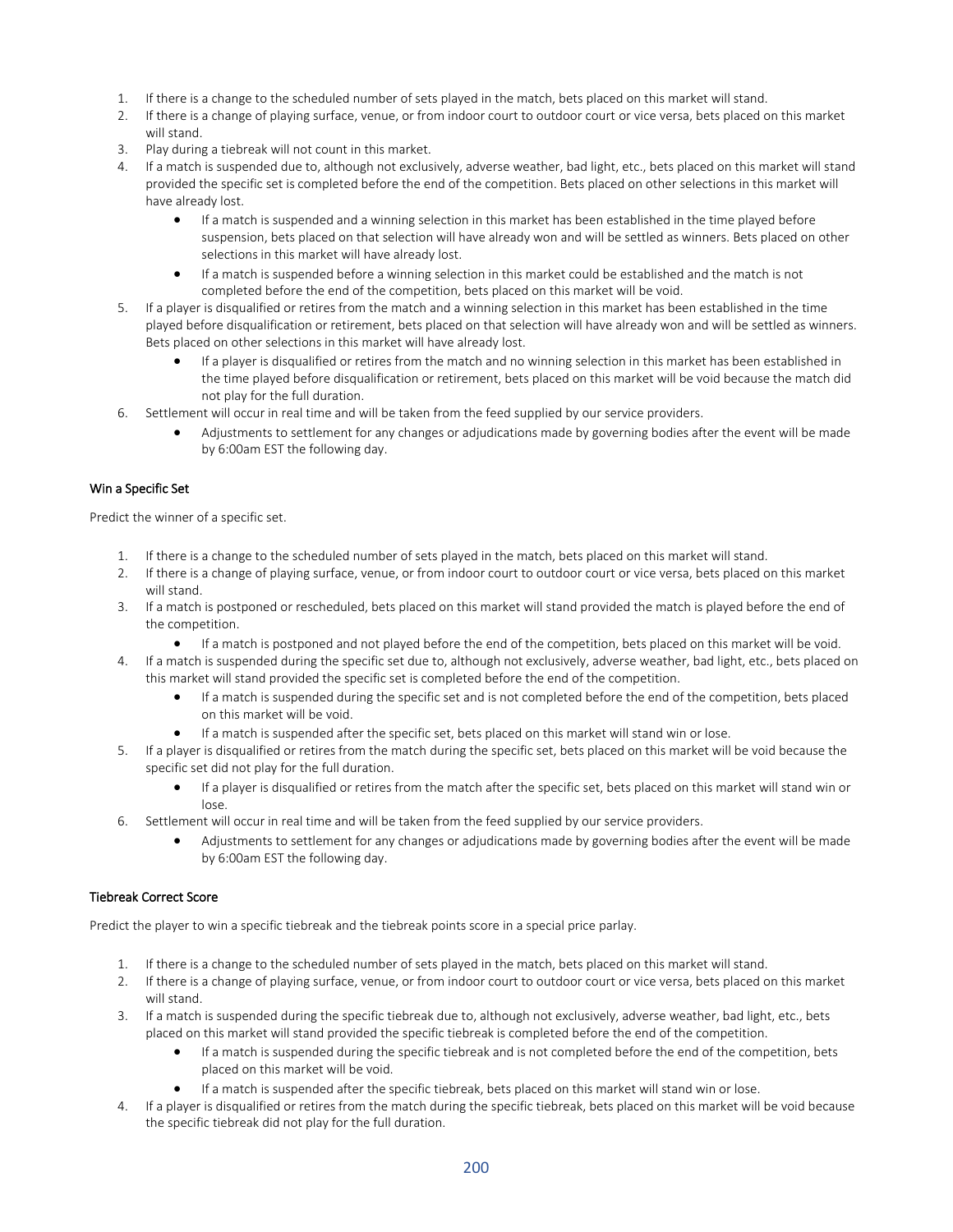- If a player is disqualified or retires from the match after the specific tiebreak, bets placed on this market will stand win or lose.
- 5. Settlement will occur in real time and will be taken from the feed supplied by our service providers.
	- Adjustments to settlement for any changes or adjudications made by governing bodies after the event will be made by 6:00am EST the following day.

# Tiebreak Score After 6 Points

Predict the score in a specific tiebreak after 6 points have been played.

- 1. If there is a change to the scheduled number of sets played in the match, bets placed on this market will stand.
- 2. If there is a change of playing surface, venue, or from indoor court to outdoor court or vice versa, bets placed on this market will stand.
- 3. If a match is suspended while the first six points are being played in the specific tiebreak due to, although not exclusively, adverse weather, bad light, etc., bets placed on this market will stand provided the specific tiebreak is completed before the end of the competition.
	- If a match is suspended before the first six points have been played in the specific tiebreak and the match is not completed before the end of the competition, bets placed on this market will be void.
	- If a match is suspended after the first six points have been played in the specific tiebreak, bets placed on this market will stand win or lose.
- 4. If a player is disqualified or retires from the match while the first six points are being played in the specific tiebreak, bets placed on this market will be void because the first six points of the specific tiebreak were not fully played.
	- If a player is disqualified or retires from the match after six points have been played in the specific tiebreak, bets placed on this market will stand win or lose.
- 5. Settlement will occur in real time and will be taken from the feed supplied by our service providers.
	- Adjustments to settlement for any changes or adjudications made by governing bodies after the event will be made by 6:00am EST the following day.

#### Tiebreak - Total Points

Predict the number of points played in specific tiebreak from under 10.5, 10.5 - 12.5, or over 12.5, where under means 10 points or fewer, 10.5 - 12.5 means 11 or 12 points, and over means 13 points or more.

- 1. If there is a change to the scheduled number of sets played in the match, bets placed on this market will stand.
- 2. If there is a change of playing surface, venue, or from indoor court to outdoor court or vice versa, bets placed on this market will stand.
- 3. If a match is suspended during the specific tiebreak due to, although not exclusively, adverse weather, bad light, etc., bets placed on this market will stand provided the specific tiebreak is completed before the end of the competition.
	- If a match is suspended during the specific tiebreak and 13 points or more have been played in the time played before suspension, bets placed on that selection will have already won and will be settled as winners. Bets placed on other selections in this market will have already lost.
	- If a match is suspended before 13 points have been played the specific tiebreak and the match is not completed before the end of the competition, bets placed on this market will be void because the specific tiebreak did not play for the full duration.
	- If a match is suspended after the specific tiebreak, bets placed on this market will stand win or lose.
- 4. If a player is disqualified or retires from the match during the specific tiebreak and a winning selection in this market has been established in the time played before disqualification or retirement, bets placed on that selection will have already won and will be settled as winners. Bets placed on other selections in this market will have already lost.
	- If a player is disqualified or retires from the match before 13 points have been played and the specific tiebreak is not completed before the end of the competition, bets placed on this market will be void because the specific tiebreak did not play for the full duration.
	- If a player is disqualified or retires from the match after the specific tiebreak, bets placed on this market will stand win or lose.
- 5. Settlement will occur in real time and will be taken from the feed supplied by our service providers.
	- Adjustments to settlement for any changes or adjudications made by governing bodies after the event will be made by 6:00am EST the following day.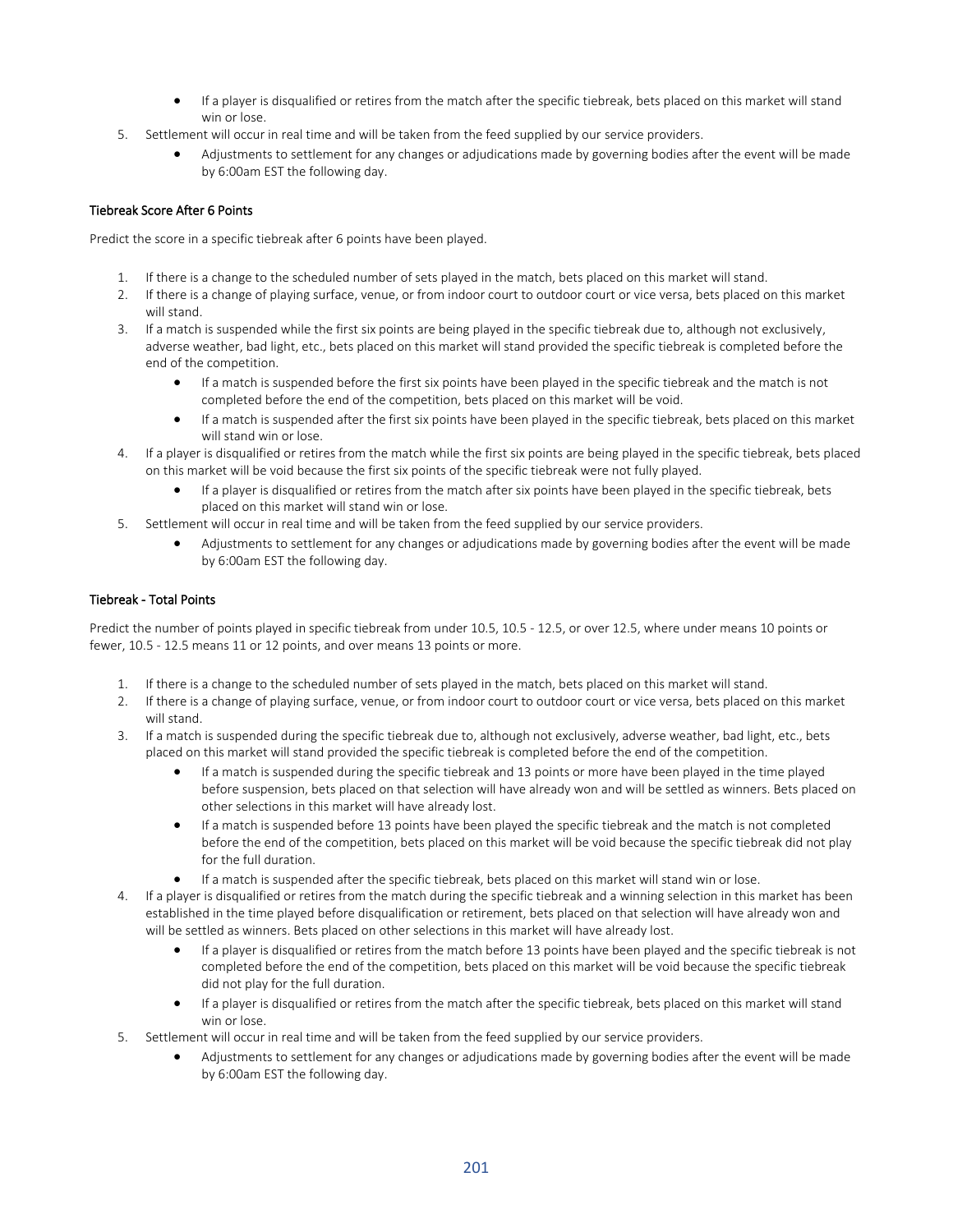# UFC/MMA

## General Rules

- 1. All bets are settled on the official result at the end of the fight and any subsequent alterations to the result will not affect bets.
- 2. If an event is postponed, bets are void.
- 3. In the event of a draw, bets are void.
- 4. In the event of a 'no contest' being declared, all bets will be made void.

#### Tournament Winner

Predict the fighter/team that will win the tournament. Reserves and substitutes do not count for betting purposes and bets will be settled on the result 'without reserves and substitutes'.

#### Bout Betting

Predict the result of a bout between two fighters.

#### To Go the Distance

Predict whether or not the fight will be decided on points.

- 1. All bets are settled on the official result at the end of a fight.
- 2. If the scheduled number of rounds in a fight change, bets placed on this market will stand.
- 3. If a fighter takes no part in the fight, bets placed on this market will be void.
- 4. If a fighter is disqualified or retires from a fight, bets placed on this market will stand.
- 5. Bets placed on this market will be settled immediately after the event is finished.
	- a. Adjustments to settlement for any changes or adjudications made by governing bodies after the event will be made by 6:00am EST the following day.

#### Total Rounds

- 1. Predict whether the fight will finish under or over a specified number of rounds.
- 2. Where a half is stated in a 5-minute round, 2 minutes 30 seconds will define the half for under/over betting. The same principle will be used for a 3-minute round etc. If the under/over total lands on exactly half of a round, bets will be void.

#### Round Betting

- 1. Predict the winner of the fight and the round in which the fight will be won.
- 2. If the fight is decided on points, then that will be the winning market and bets on a fighter to win in a nominated round will be lost.